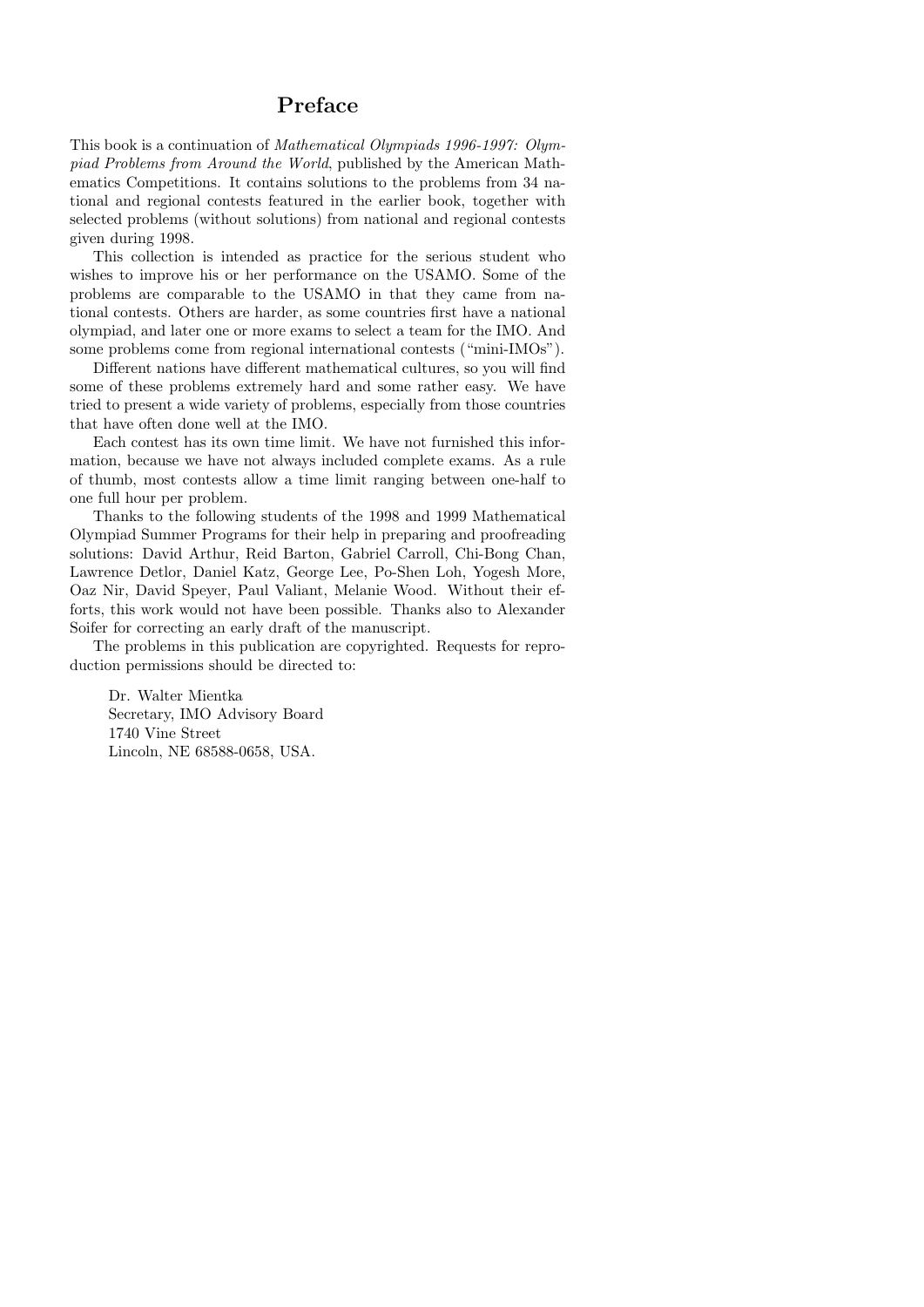# Contents

| $\mathbf 1$             |      | 1997 National Contests: Solutions<br>$\bf{3}$                                                |  |  |  |  |  |
|-------------------------|------|----------------------------------------------------------------------------------------------|--|--|--|--|--|
|                         | 1.1  | 3<br>Austria                                                                                 |  |  |  |  |  |
|                         | 1.2  | $\overline{7}$                                                                               |  |  |  |  |  |
|                         | 1.3  | 24                                                                                           |  |  |  |  |  |
|                         | 1.4  | 27                                                                                           |  |  |  |  |  |
|                         | 1.5  | 31                                                                                           |  |  |  |  |  |
|                         | 1.6  | 34                                                                                           |  |  |  |  |  |
|                         | 1.7  | 38                                                                                           |  |  |  |  |  |
|                         | 1.8  | 40                                                                                           |  |  |  |  |  |
|                         | 1.9  | 44                                                                                           |  |  |  |  |  |
|                         | 1.10 | 47                                                                                           |  |  |  |  |  |
|                         |      | 52<br>1.11 Iran                                                                              |  |  |  |  |  |
|                         |      | 55                                                                                           |  |  |  |  |  |
|                         |      | 59                                                                                           |  |  |  |  |  |
|                         |      | 62                                                                                           |  |  |  |  |  |
|                         |      | 65                                                                                           |  |  |  |  |  |
|                         |      | 73                                                                                           |  |  |  |  |  |
|                         |      | 78                                                                                           |  |  |  |  |  |
|                         |      | 86                                                                                           |  |  |  |  |  |
|                         |      | 105                                                                                          |  |  |  |  |  |
|                         |      |                                                                                              |  |  |  |  |  |
|                         |      |                                                                                              |  |  |  |  |  |
|                         |      |                                                                                              |  |  |  |  |  |
|                         |      |                                                                                              |  |  |  |  |  |
|                         |      |                                                                                              |  |  |  |  |  |
|                         |      |                                                                                              |  |  |  |  |  |
|                         |      |                                                                                              |  |  |  |  |  |
| $\overline{\mathbf{2}}$ |      | 1997 Regional Contests: Solutions<br>141                                                     |  |  |  |  |  |
|                         | 2.1  | Asian Pacific Mathematics Olympiad 141                                                       |  |  |  |  |  |
|                         | 2.2  | Austrian-Polish Mathematical Competition 145                                                 |  |  |  |  |  |
|                         | 2.3  | Czech-Slovak Match                                                                           |  |  |  |  |  |
|                         |      | Hungary-Israel Mathematics Competition 153<br>2.4<br>Iberoamerican Mathematical Olympiad 156 |  |  |  |  |  |
|                         | 2.5  |                                                                                              |  |  |  |  |  |
|                         | 2.6  | Nordic Mathematical Contest $\ldots \ldots \ldots \ldots \ldots \ldots 161$                  |  |  |  |  |  |
|                         | 2.7  | Rio Plata Mathematical Olympiad 163                                                          |  |  |  |  |  |
|                         | 2.8  | St. Petersburg City Mathematical Olympiad (Russia) 166                                       |  |  |  |  |  |
|                         |      |                                                                                              |  |  |  |  |  |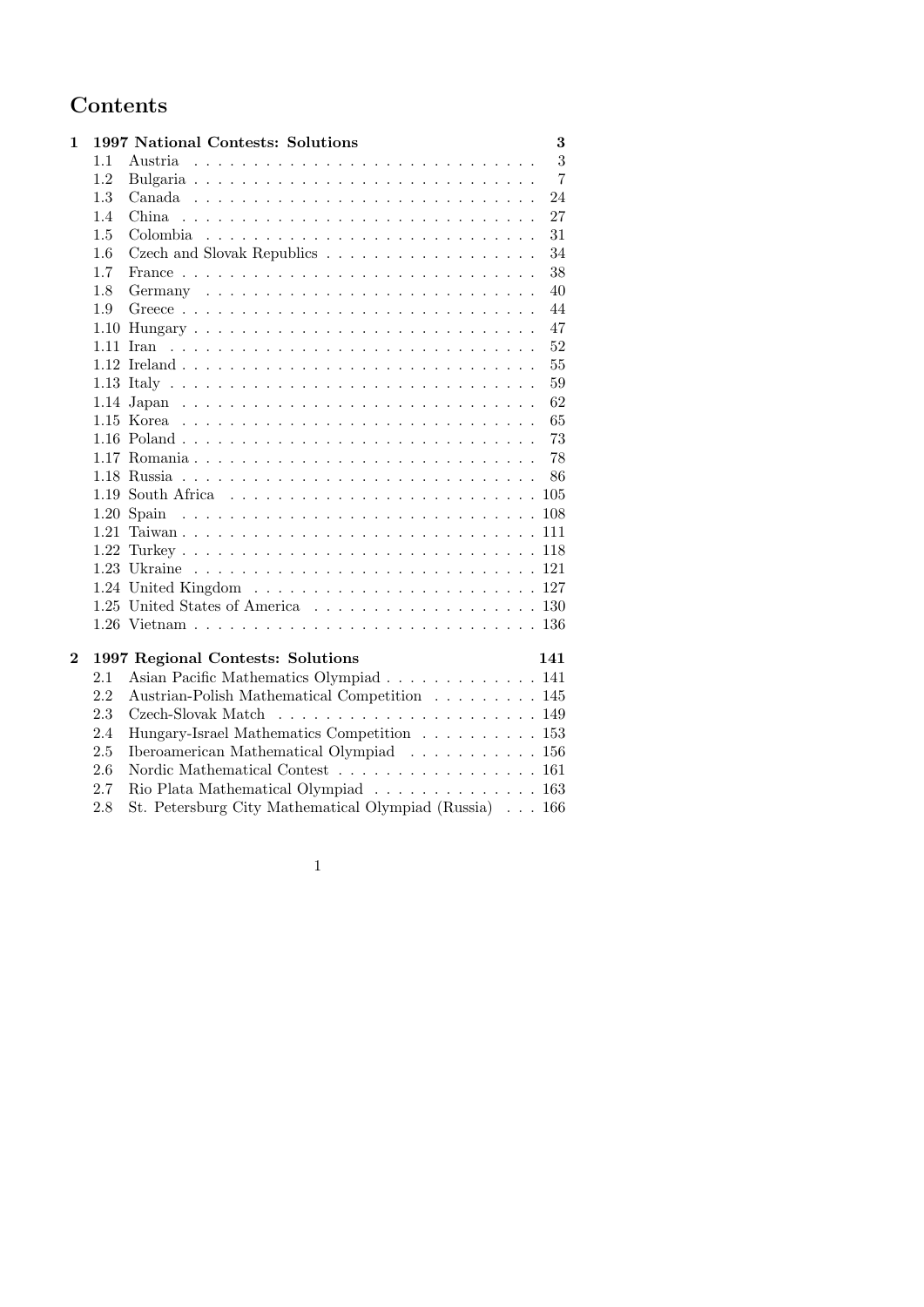| 3 |     | 1998 National Contests: Problems                       | 180 |
|---|-----|--------------------------------------------------------|-----|
|   | 3.1 |                                                        |     |
|   | 3.2 |                                                        |     |
|   | 3.3 |                                                        |     |
|   | 3.4 | Czech and Slovak Republics 185                         |     |
|   | 3.5 |                                                        |     |
|   | 3.6 |                                                        |     |
|   | 3.7 |                                                        |     |
|   | 3.8 |                                                        |     |
|   | 3.9 |                                                        |     |
|   |     |                                                        |     |
|   |     |                                                        |     |
|   |     |                                                        |     |
|   |     |                                                        |     |
|   |     |                                                        |     |
|   |     |                                                        |     |
|   |     |                                                        |     |
|   |     |                                                        |     |
|   |     |                                                        |     |
| 4 |     | 1998 Regional Contests: Problems                       | 213 |
|   | 4.1 | Asian Pacific Mathematics Olympiad 213                 |     |
|   | 4.2 | Austrian-Polish Mathematics Competition 214            |     |
|   | 4.3 | Balkan Mathematical Olympiad 216                       |     |
|   | 4.4 |                                                        |     |
|   | 4.5 |                                                        |     |
|   | 4.6 | Nordic Mathematical Contest 219                        |     |
|   | 4.7 | St. Petersburg City Mathematical Olympiad (Russia) 220 |     |
|   |     |                                                        |     |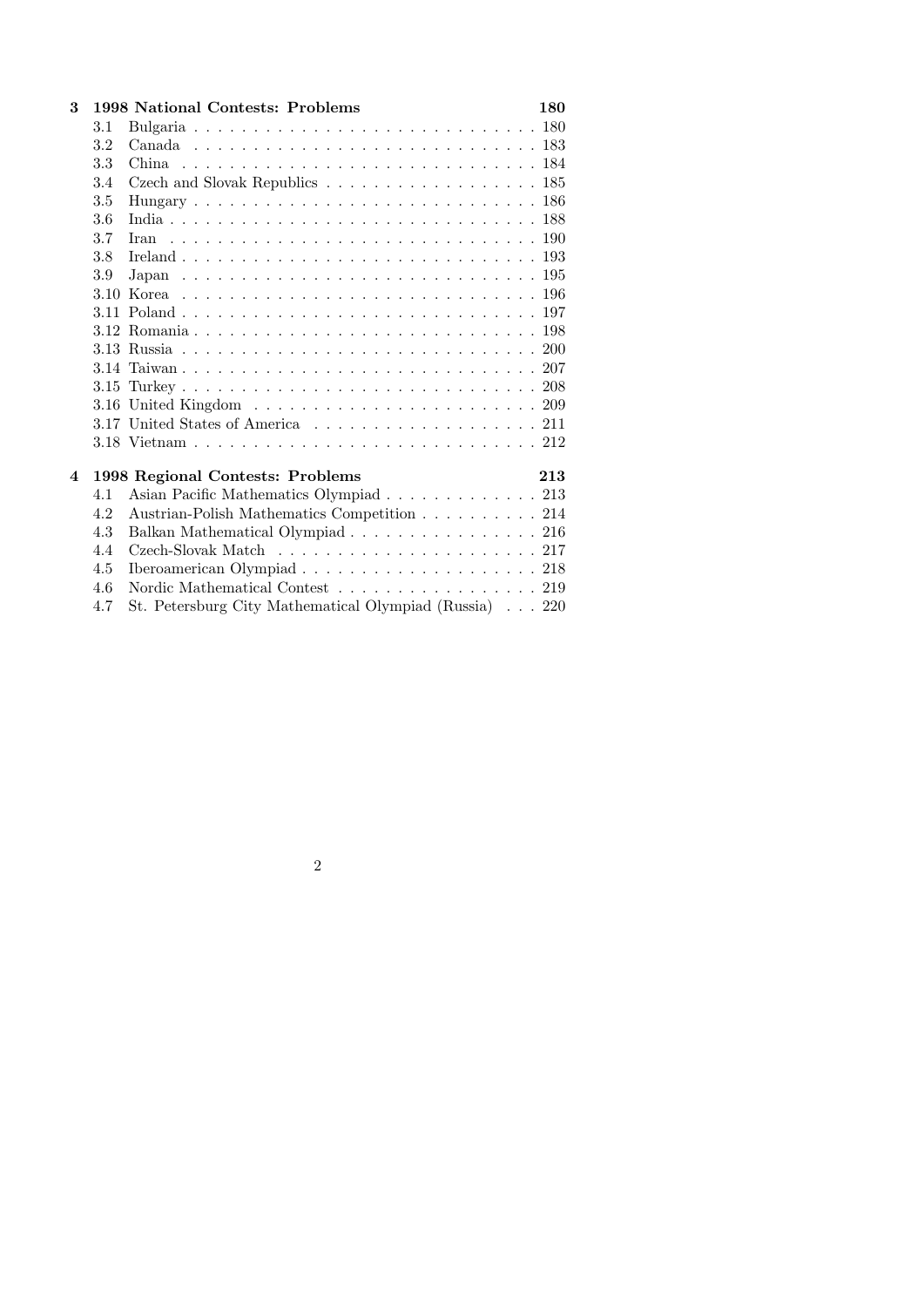# 1 1997 National Contests: Solutions

# 1.1 Austria

1. Solve the system for  $x, y$  real:

$$
(x-1)(y2+6) = y(x2+1)
$$
  
\n
$$
(y-1)(x2+6) = x(y2+1).
$$

Solution: We begin by adding the two given equations together. After simplifying the resulting equation and completing the square, we arrive at the following equation:

$$
(x - 5/2)^2 + (y - 5/2)^2 = 1/2.
$$
 (1)

We can also subtract the two equations; subtracting the second given equation from the first and grouping, we have:

$$
xy(y-x) + 6(x - y) + (x + y)(x - y) = xy(x - y) + (y - x)
$$
  
(x - y)(-xy + 6 + (x + y) - xy + 1) = 0  
(x - y)(x + y - 2xy + 7) = 0

Thus, either  $x - y = 0$  or  $x + y - 2xy + 7 = 0$ . The only ways to have  $x - y = 0$  are with  $x = y = 2$  or  $x = y = 3$  (found by solving equation (1) with the substitution  $x = y$ ).

Now, all solutions to the original system where  $x \neq y$  will be solutions to  $x + y - 2xy + 7 = 0$ . This equation is equivalent to the following equation (derived by rearranging terms and factoring).

$$
(x - 1/2)(y - 1/2) = 15/4.
$$
 (2)

Let us see if we can solve equations (1) and (2) simultaneously. Let  $a = x - 5/2$  and  $b = y - 5/2$ . Then, equation (1) is equivalent to:

$$
a^2 + b^2 = 1/2 \tag{3}
$$

and equation (2) is equivalent to:

$$
(a+2)(b+2) = 15/4 \Rightarrow ab+2(a+b) = -1/4 \Rightarrow 2ab+4(a+b) = -1/2.
$$
\n(4)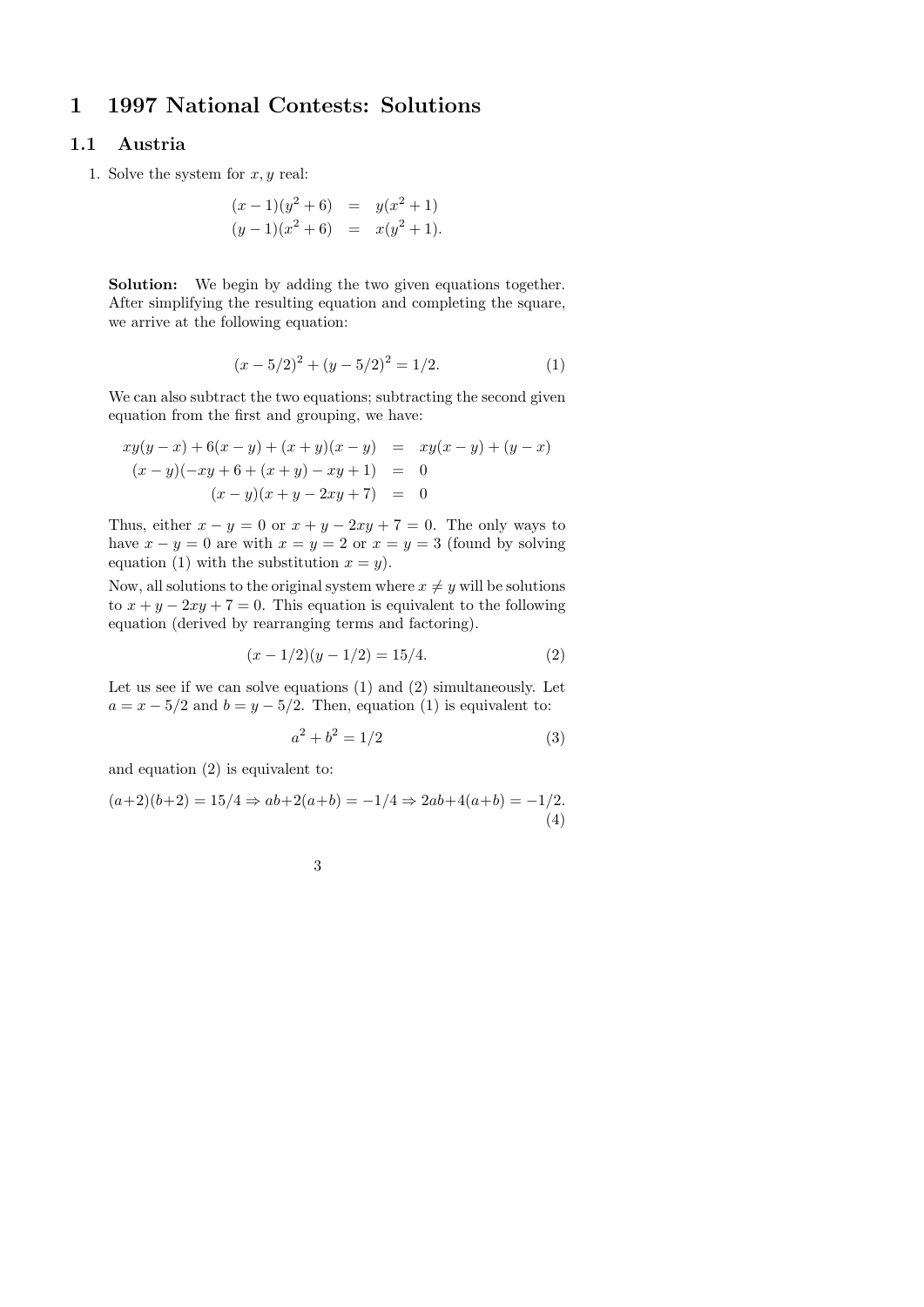Adding equation (4) to equation (3), we find:

$$
(a+b)^2 + 4(a+b) = 0 \Rightarrow a+b = 0, -4
$$
 (5)

Subtracting equation  $(4)$  from equation  $(3)$ , we find:

$$
(a-b)^2 - 4(a+b) = 1.
$$
 (6)

But now we see that if  $a + b = -4$ , then equation (6) will be false; thus,  $a + b = 0$ . Substituting this into equation (6), we obtain:

$$
(a-b)^2 = 1 \Rightarrow a-b = \pm 1 \tag{7}
$$

Since we know that  $a + b = 0$  from equation (5), we now can find all ordered pairs  $(a, b)$  with the help of equation (7). They are  $(-1/2, 1/2)$  and  $(1/2, -1/2)$ . Therefore, our only solutions  $(x, y)$ are  $(2, 2), (3, 3), (2, 3),$  and  $(3, 2)$ .

2. Consider the sequence of positive integers which satisfies  $a_n = a_{n-1}^2 +$  $a_{n-2}^2 + a_{n-3}^2$  for all  $n \ge 3$ . Prove that if  $a_k = 1997$  then  $k \le 3$ .

**Solution:** We proceed indirectly; assume that for some  $k > 3$ ,  $a_k = 1997$ . Then, each of the four numbers  $a_{k-1}$ ,  $a_{k-2}$ ,  $a_{k-3}$ , and  $a_{k-4}$  must exist. Let  $w = a_{k-1}$ ,  $x = a_{k-2}$ ,  $y = a_{k-3}$ , and  $z = a_{k-4}$ . Now, by the given condition, 1997 =  $w^2 + x^2 + y^2$ . Thus,  $w \leq \sqrt{1997} < 45$ , and since w is a positive integer,  $w \leq 44$ . But then  $x^2 + y^2 \ge 1997 - 44^2 = 61$ .

Now,  $w = x^2 + y^2 + z^2$ . Since  $x^2 + y^2 \ge 61$  and  $z^2 \ge 0$ ,  $x^2 + y^2 + z^2$ .  $z^2 \geq 61$ . But  $w \leq 44$ . Therefore, we have a contradiction and our assumption was incorrect.

If  $a_k = 1997$ , then  $k \leq 3$ .

3. Let k be a positive integer. The sequence  $a_n$  is defined by  $a_1 = 1$ , and  $a_n$  is the *n*-th positive integer greater than  $a_{n-1}$  which is congruent to *n* modulo *k*. Find  $a_n$  in closed form.

**Solution:** We have  $a_n = n(2 + (n-1)k)/2$ . If  $k = 2$ , then  $a_n = n^2$ . First, observe that  $a_1 \equiv 1 \pmod{k}$ . Thus, for all  $n, a_n \equiv n$ (mod k), and the first positive integer greater than  $a_{n-1}$  which is congruent to *n* modulo k must be  $a_{n-1} + 1$ .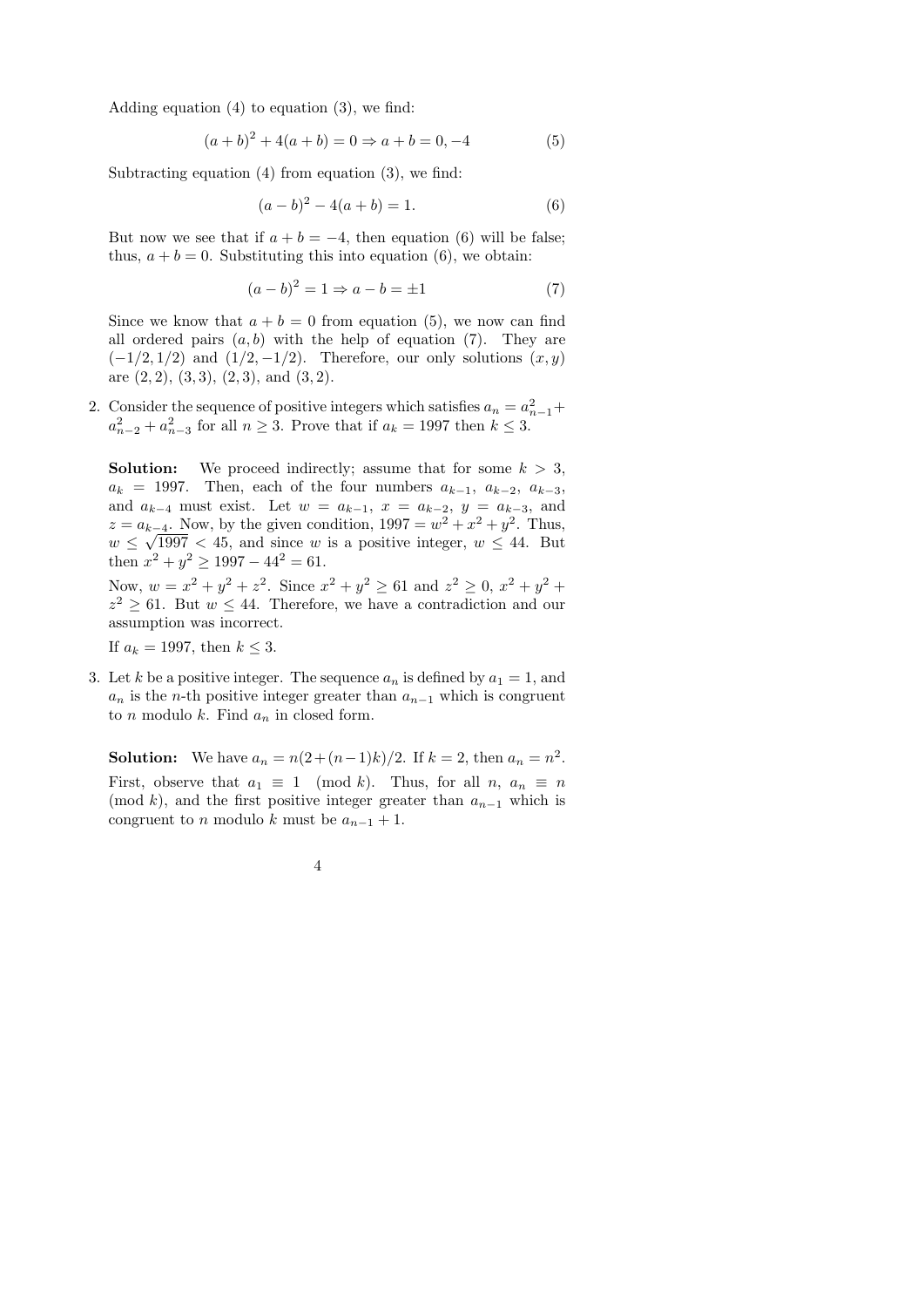The *n*-th positive integer greater than  $a_{n-1}$  that is congruent to *n* modulo k is simply  $(n - 1)k$  more than the first positive integer greater than  $a_{n-1}$  which satisfies that condition. Therefore,  $a_n =$  $a_{n-1} + 1 + (n-1)k$ . Solving this recursion gives the above answer.

4. Given a parallelogram  $ABCD$ , inscribe in the angle  $\angle BAD$  a circle that lies entirely inside the parallelogram. Similarly, inscribe a circle in the angle  $\angle BCD$  that lies entirely inside the parallelogram and such that the two circles are tangent. Find the locus of the tangency point of the circles, as the two circles vary.

**Solution:** Let  $K_1$  be the largest circle inscribable in ∠BAD such that it is completely inside the parallelogram. It intersects the line  $AC$  in two points; let the point farther from A be  $P_1$ . Similarly, let  $K_2$  be the largest circle inscribable in ∠BCD such that it is completely inside the parallelogram. It intersects the line AC in two points; let the point farther from  $C$  be  $P_2$ , then the locus is the intersection of the segments  $AP_1$  and  $CP_2$ .

We begin by proving that the tangency point must lie on line AC. Let  $I_1$  be the center of the circle inscribed in ∠BAD. Let  $I_2$  be the center of the circle inscribed in  $\angle BCD$ . Let X represent the tangency point of the circles.

Since circles  $I_1$  and  $I_2$  are inscribed in angles, these centers must lie on the respective angle bisectors. Then, since  $AI_1$  and  $CI_2$  are bisectors of opposite angles in a parallelogram, they are parallel; therefore, since  $I_1I_2$  is a transversal,  $\angle AI_1X = \angle CI_2X$ .

Let  $T_1$  be the foot of the perpendicular from  $I_1$  to  $AB$ . Similarly, let  $T_2$  be the foot of the perpendicular from  $I_2$  to  $CD$ . Observe that  $I_1T_1/AI_1 = \sin \angle I_1AB = \sin \angle I_2CD = I_2T_2/CI_2$ . But  $I_1X = I_1T_1$ and  $I_2X = I_2T_2$ . Thus,  $I_1X/AI_1 = I_2X/CI_2$ .

Therefore, triangles  $CI_2X$  and  $AI_1X$  are similar, and vertical angles  $\angle I_1 X A$  and  $\angle I_2 X C$  are equal. Since these vertical angles are equal, the points  $A, X$ , and  $C$  must be collinear.

The tangency point,  $X$ , thus lies on diagonal  $AC$ , which was what we wanted.

Now that we know that  $X$  will always lie on  $AC$ , we will prove that any point on our locus can be a tangency point. For any  $X$  on our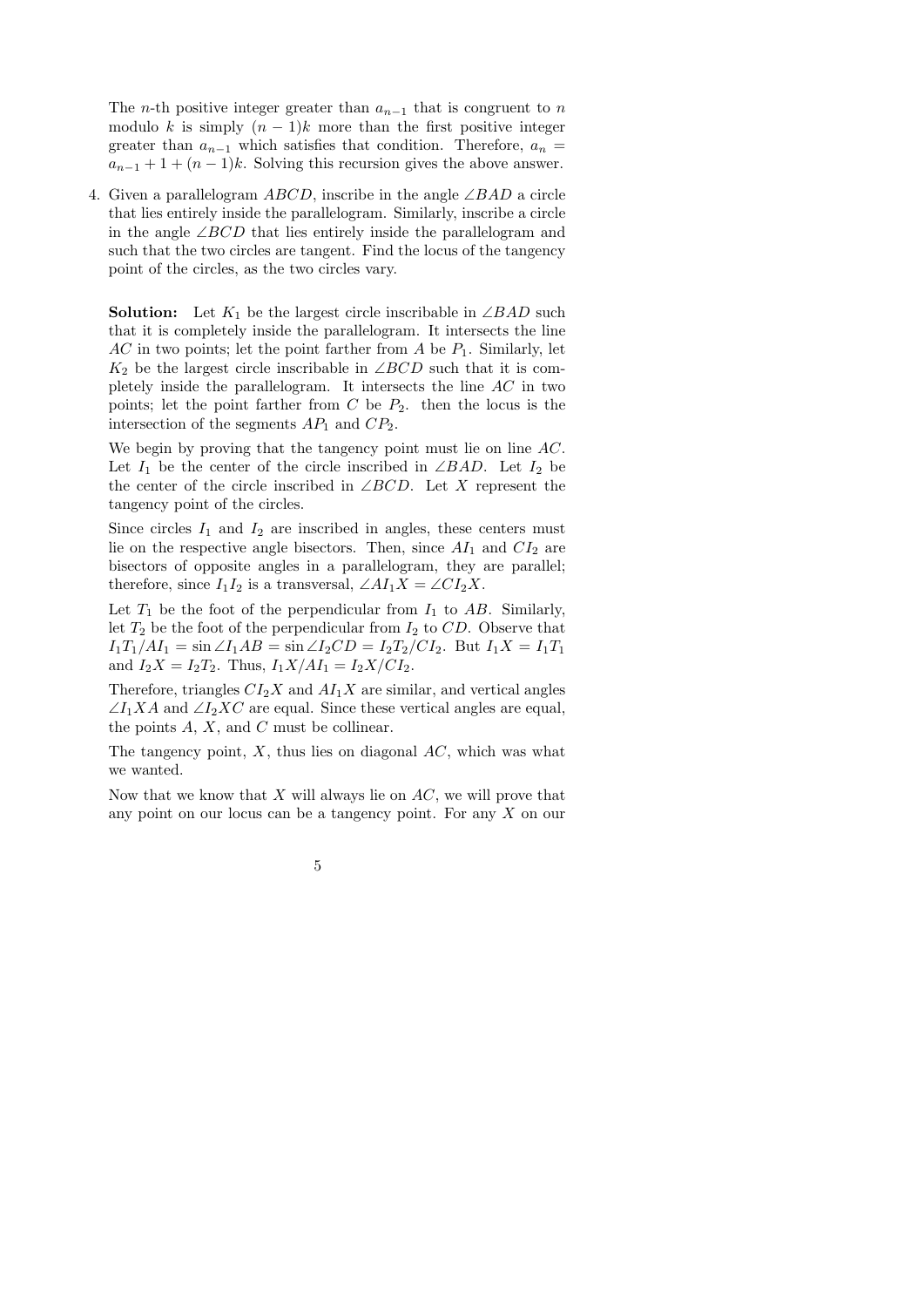locus, we can let circle  $I_1$  be the smaller circle through  $X$ , tangent to the sides of  $\angle BAD$ .

It will definitely fall inside the parallelogram because  $X$  is between A and  $P_1$ . Similarly, we can draw a circle tangent to circle  $I_1$  and to the sides of  $\angle BCD$ ; from our proof above, we know that it must be tangent to circle  $I_1$  at  $X$ . Again, it will definitely fall in the parallelogram because  $X$  is between  $C$  and  $P_2$ .

Thus, any point on our locus will work for  $X$ . To prove that any other point will not work, observe that any other point would either not be on line  $AC$  or would not allow one of the circles  $I_1$  or  $I_2$  to be contained inside the parallelogram.

Therefore, our locus is indeed the intersection of segments  $AP_1$  and  ${\cal CP}_2.$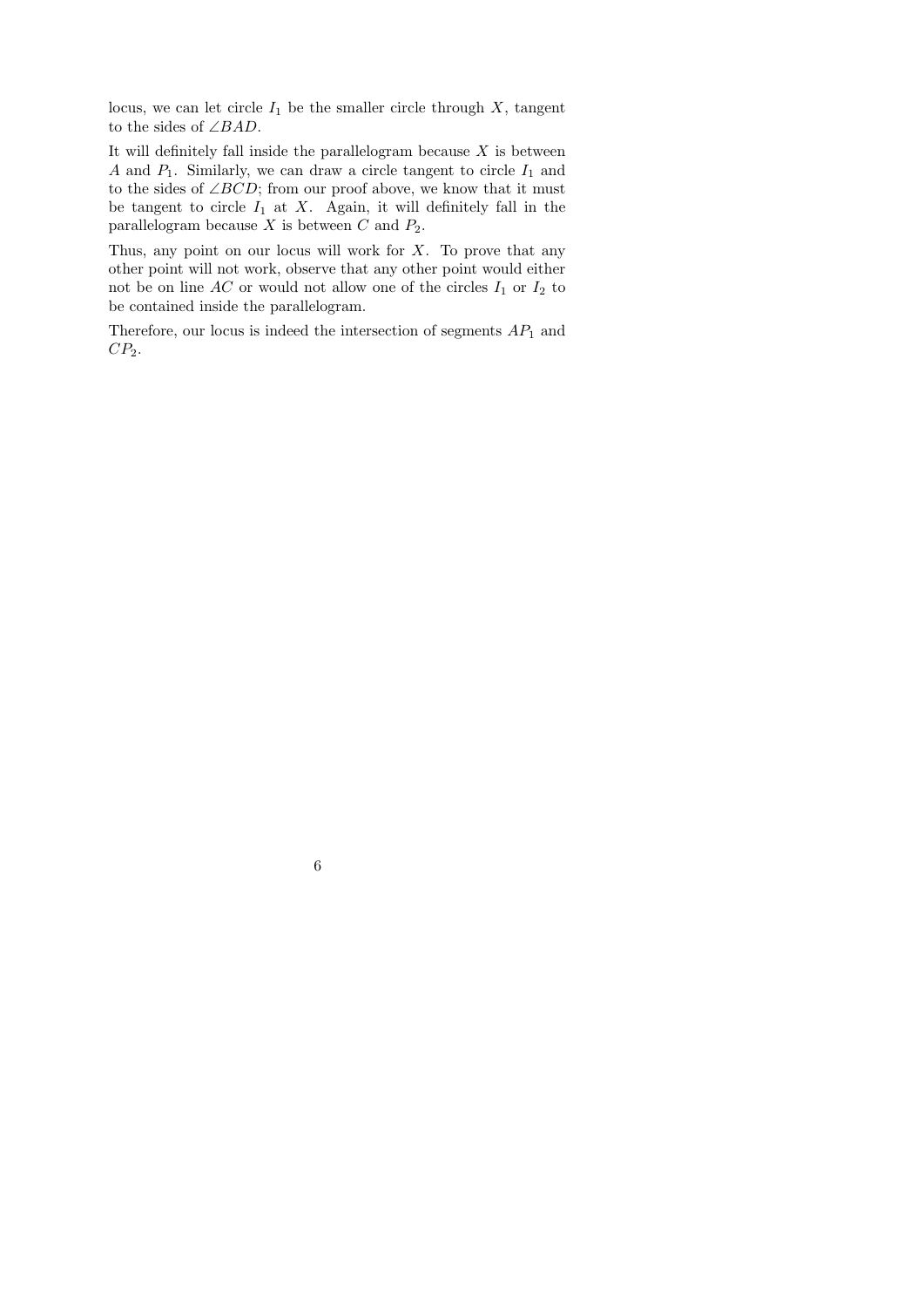### 1.2 Bulgaria

1. Find all real numbers  $m$  such that the equation

$$
(x^{2} - 2mx - 4(m^{2} + 1))(x^{2} - 4x - 2m(m^{2} + 1)) = 0
$$

has exactly three different roots.

**Solution:** Answer:  $m = 3$ . Proof: By setting the two factors on the left side equal to 0 we obtain two polynomial equations, at least one of which must be true for some  $x$  in order for  $x$  to be a root of our original equation. These equations can be rewritten as  $(x-m)^2 = 5m^2 + 4$  and  $(x-2)^2 = 2(m^3 + m + 2)$ . We have three ways that the original equation can have just three distinct roots: either the first equation has a double root, the second equation has a double root, or there is one common root of the two equations.The first case is out, however, because this would imply  $5m^2 + 4 = 0$ which is not possible for real  $m$ .

In the second case, we must have  $2(m^3 + m + 2) = 0$ ;  $m^3 + m + 2$ factors as  $(m+1)(m^2-m+2)$  and the second factor is always positive for real m. So we would have to have  $m = -1$  for this to occur. Then the only root of our second equation is  $x = 2$ , and our first equation becomes  $(x + 1)^2 = 9$ , i.e.  $x = 2, -4$ . But this means our original equation had only 2 and -4 as roots, contrary to intention.

In our third case let r be the common root, so  $x - r$  is a factor of both  $x^2 - 2mx - 4(m^2 + 1)$  and  $x^2 - 4x - 2m(m^2 + 1)$ . Subtracting, we get that  $x-r$  is a factor of  $(2m-4)x-(2m^3-4m^2+2m-4)$ , i.e.  $(2m-4)r = (2m-4)(m^2+1)$ . So  $m = 2$  or  $r = m^2+1$ . In the former case, however, both our second-degree equations become  $(x - 2)^2$  = 24 and so again we have only two distinct roots. So we must have  $r = m^2 + 1$  and then substitution into  $(r-2)^2 = 2(m^3 + m + 2)$  gives  $(m^{2} - 1)^{2} = 2(m^{3} + m + 2)$ , which can be rewritten and factored as  $(m + 1)(m - 3)(m^{2} + 1) = 0$ . So  $m = -1$  or 3; the first case has already been shown to be spurious, so we can only have  $m = 3$ . Indeed, our equations become  $(x-3)^3 = 49$  and  $(x-2)^2 = 64$  so  $x = -6, -4, 10,$  and indeed we have 3 roots.

2. Let  $ABC$  be an equilateral triangle with area 7 and let  $M, N$  be points on sides AB, AC, respectively, such that  $AN = BM$ . Denote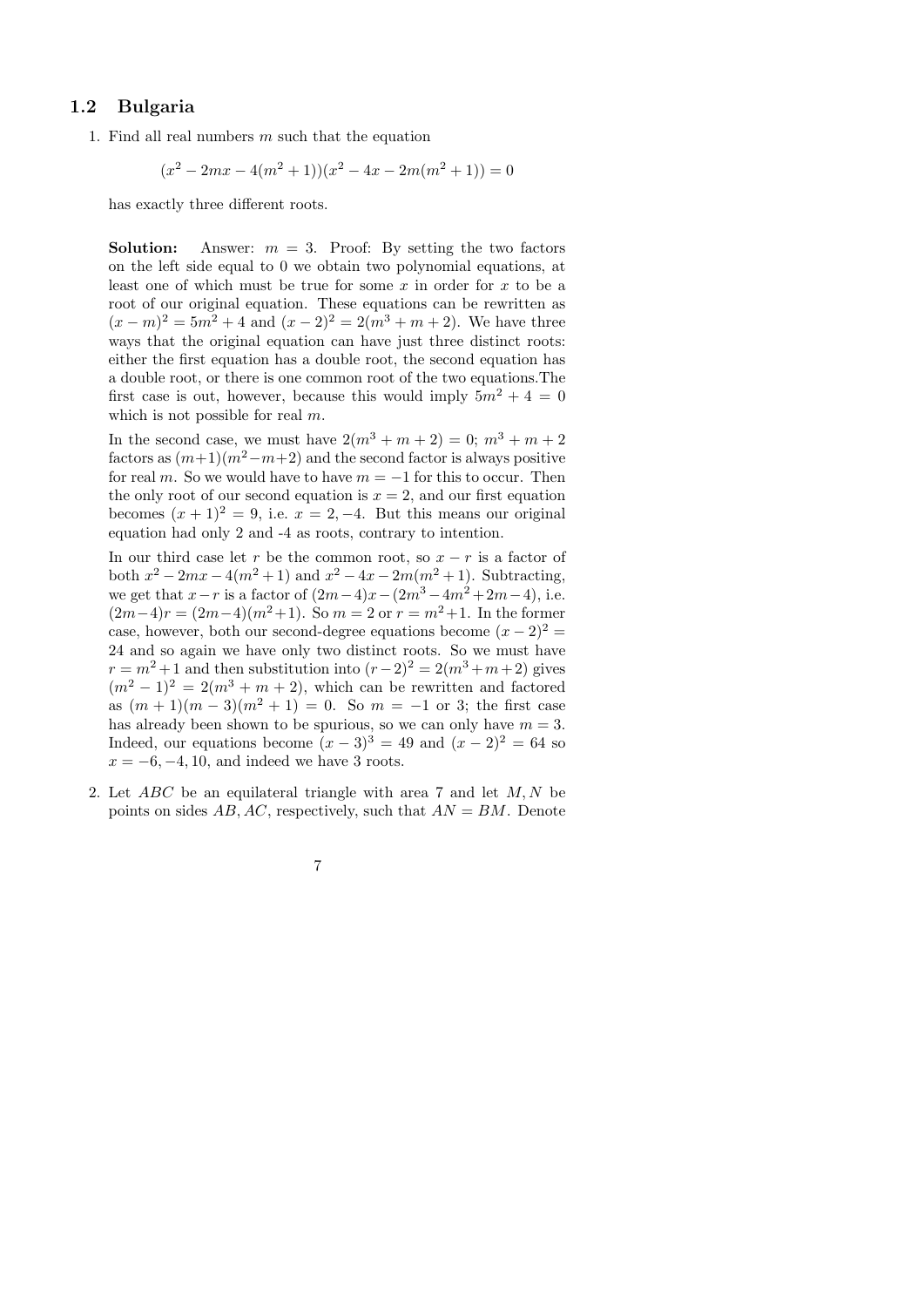by O the intersection of BN and CM. Assume that triangle BOC has area 2.

- (a) Prove that  $MB/AB$  equals either 1/3 or 2/3.
- (b) Find ∠AOB.

#### Solution:

- (a) Let L be on BC with  $CL = AN$ , and let the intersections of  $CM$  and  $AL$ ,  $AL$  and  $BN$  be  $P$ ,  $Q$ , respectively. A 120-degree rotation about the center of  $ABC$  takes  $A$  to  $B$ ,  $B$  to  $C$ ,  $C$  to A; this same rotation then also takes  $M$  to  $L$ ,  $L$  to  $N$ ,  $N$  to  $M$ , and also  $O$  to  $P$ ,  $P$  to  $Q$ ,  $Q$  to  $O$ . Thus  $OPQ$  and  $MLN$ are equilateral triangles concentric with ABC. It follows that  $\angle BOC = \pi - \angle NOC = 2\pi/3$ , so O lies on the reflection of the circumcircle of ABC through BC. There are most two points O on this circle and inside of triangle ABC such that the ratio of the distances to  $BC$  from O and from  $A$  — i.e. the ratio of the areas of triangles  $OBC$  and  $ABC$  — can be 2/7; so once we show that  $MB/AB = 1/3$  or 2/3 gives such positions of O it will follow that there are no other such ratios (no two points  $M$  can give the same  $O$ , since it is easily seen that as  $M$  moves along AB, O varies monotonically along its locus). If  $MB/AB =$  $1/3$  then  $AN/AC = 1/3$ , and Menelaus' theorem in triangle ABN and line CM gives  $BO/ON = 3/4$  so  $[BOC]/[BNC] =$  $BO/BN = 3/7$ . Then  $[BOC]/[ABC] = (3/7)(CN/CA)$  $2/7$  as desired. Similarly if  $MB/AB = 2/3$  the theorem gives us  $BO/BN = 6$ , so  $[BOC]/[BNC] = BO/BN = 6/7$  and  $[BOC]/[ABC] = (6/7)(CN/AC) = 2/7.$
- (b) If  $MB/AB = 1/3$  then MONA is a cyclic quadrilateral since  $\angle A = \pi/3$  and  $\angle O = \pi - (\angle POQ) = 2\pi/3$ . Thus  $\angle AOB =$  $\angle AOM + \angle MOB = \angle ANM + \angle POQ = \angle ANM + \pi/3$ . But  $MB/AB = 1/3$  and  $AN/AC = 1/3$  easily give that N is the projection of M onto AC, so  $\angle ANM = \pi/2$  and  $\angle AOB =$  $5\pi/6$ .

If  $MB/AB = 2/3$  then MONA is a cyclic quadrilateral as before, so that  $\angle AOB = \angle AOM + \angle MOB = \angle ANM + \angle POQ$ . But  $AMN$  is again a right triangle, now with right angle at  $M$ , and  $\angle MAN = \pi/3$  so  $\angle ANN = \pi/6$ , so  $\angle AOB = \pi/2$ .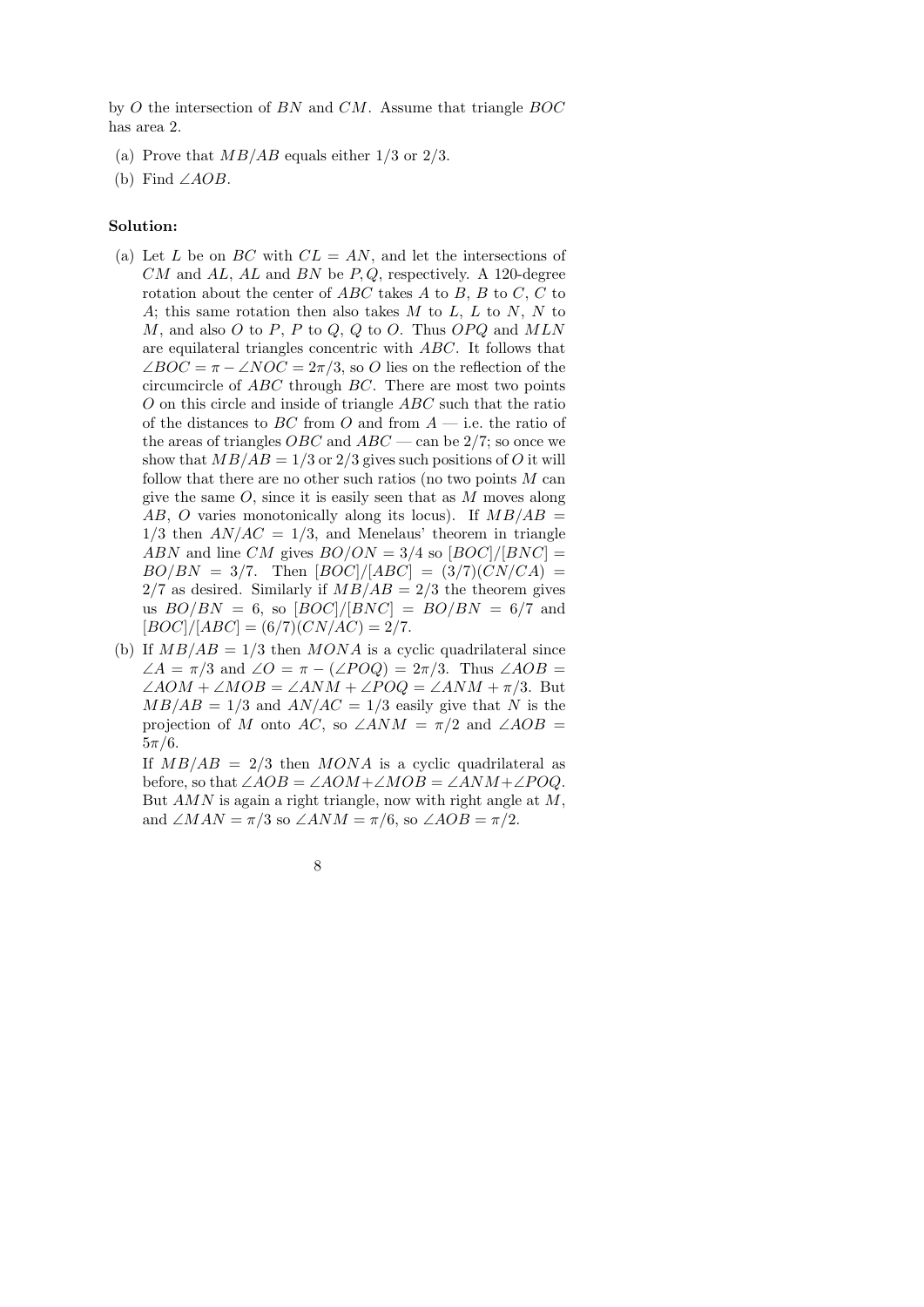3. Let  $f(x) = x^2 - 2ax - a^2 - 3/4$ . Find all values of a such that  $|f(x)| \le 1$  for all  $x \in [0,1]$ .

Solution: Answer:  $-1/2 \le a \le$ √ 2/4. Proof: The graph of  $f(x)$ is a parabola with an absolute minimum (i.e., the leading coefficient is positive), and its vertex is  $(a, f(a))$ . Since  $f(0) = -a^2 - 3/4$ , we obtain that  $|a| \leq 1/2$  if we want  $f(0) \geq -1$ . Now suppose  $a \leq 0$ ; then our parabola is strictly increasing between  $x = 0$  and  $x = 1$  so it suffices to check  $f(1) \leq 1$ . But we have  $1/2 \leq a+1 \leq 1$ ,  $1/4 \leq$  $(a+1)^2 \leq 1, 1/4 \leq 5/4 - (a+1)^2 \leq 1.$  Since  $5/4 - (a+1)^2 = f(1)$ , we have indeed that f meets the conditions for  $-1/2 < a < 0$ . For  $a > 0$ , f decreases for  $0 \le x \le a$  and increases for  $a \le x \le 1$ . So we must check that the minimum value  $f(a)$  is in our range, and that  $f(1)$  is in our range. This latter we get from  $1 < (a+1)^2 \leq 9/4$ (since  $a \leq 1/2$ ) and so  $f(x) = -1 \leq 5/4 - (a+1)^2 < 1/4$ . On the other hand,  $f(a) = -2a^2 - 3/4$ , so we must have  $a \leq$  $_{1/}$  $2/4$  for  $f(a) \geq -1$ . Conversely, by bounding  $f(0), f(a), f(1)$  we have shown that f meets the conditions for  $0 < a \leq \sqrt{2}/4$ .

- 4. Let I and G be the incenter and centroid, respectively, of a triangle ABC with sides  $AB = c$ ,  $BC = a$ ,  $CA = b$ .
	- (a) Prove that the area of triangle CIG equals  $|a b|r/6$ , where r is the inradius of ABC.
	- (b) If  $a = c + 1$  and  $b = c 1$ , prove that the lines IG and AB are parallel, and find the length of the segment IG.

#### Solution:

(a) Assume WLOG  $a > b$ . Let CM be a median and CF be the bisector of angle  $C$ ; let S be the area of triangle  $ABC$ . Also let  $BE$  be the bisector of angle  $B$ ; by Menelaus' theorem on line BE and triangle ACF we get  $(CE/EA)(AB/BF)(FI/IC)$ 1. Applying the Angle Bisector Theorem twice in triangle ABC we can rewrite this as  $(a/c)((a + b)/a)(FI/IC) = 1$ , or  $IC/FI = (a + b)/c$ , or  $IC/CF = (a + b)/(a + b + c)$ . Now also by the Angle Bisector Theorem we have  $BF = ac/(a + b)$ ; since  $BM = c/2$  and  $a > b$  then  $MF = (a - b)c/2(a + b)$ . So comparing triangles  $CMF$  and  $ABC$ , noting that the altitudes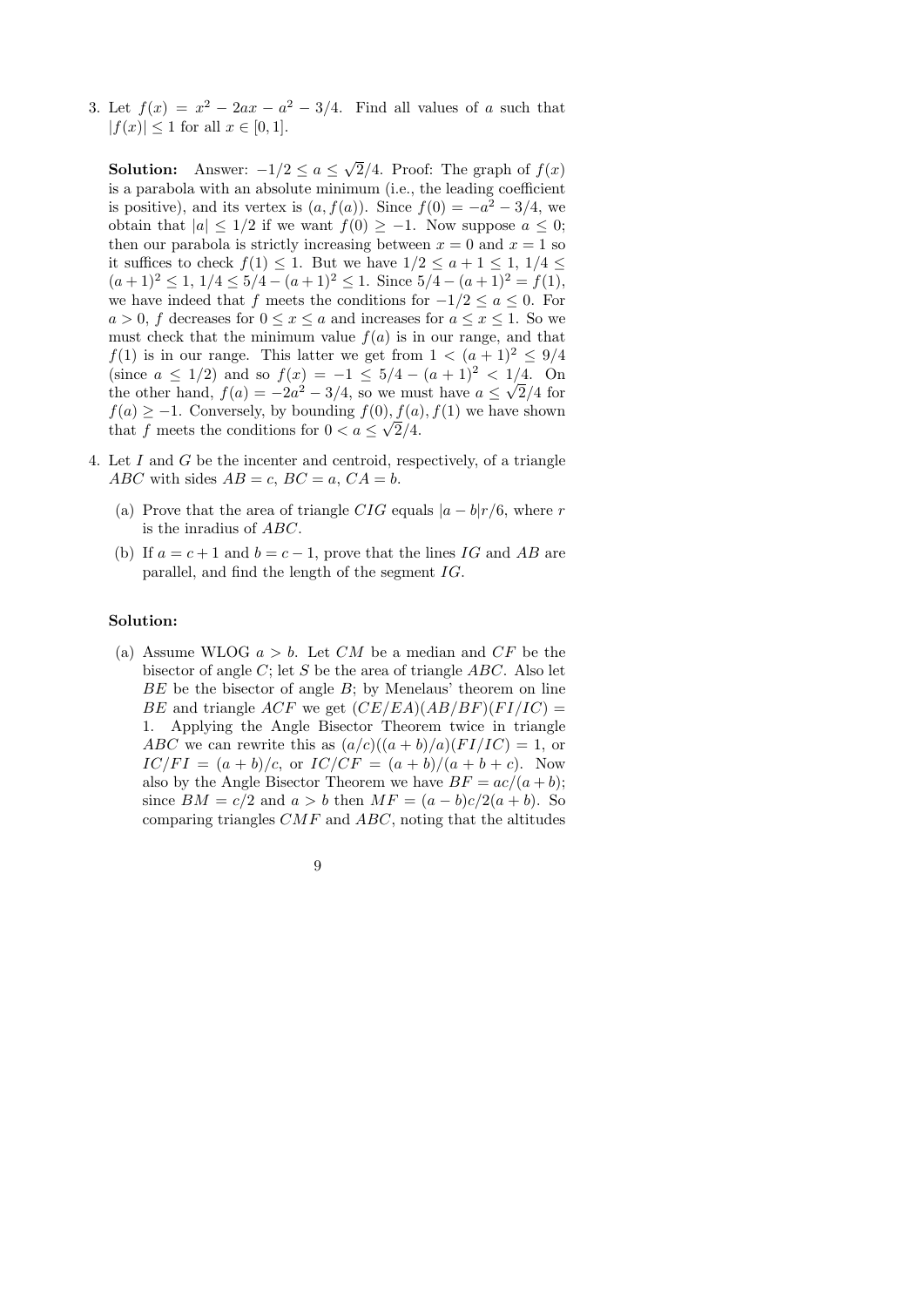to side MF (respectively AB) are equal, we have  $[CMF]/S =$  $(a - b)/2(a + b)$ . Similarly using altitudes from M in triangles  $CMI$  and  $CMF$  (and using the ratio  $IC/CF$  found earlier), we have  $\left[\frac{CMI}{S}\right] = \frac{(a-b)}{2(a+b+c)}$ ; and using altitudes from I in triangles CGI and CMI gives (since  $CG/CM = 2/3$ )  $[CGI]/S = (a - b)/3(a + b + c)$ . Finally  $S = (a + b + c)r/2$  leads to  $[CGI] = (a - b)r/6$ .

- (b) As noted earlier,  $IC/CF = (a + b)/(a + b + c) = 2/3$  $CG/CM$  in the given case. But  $C, G, M$  are collinear, as are  $C, I, F$ , giving the desired parallelism (since line  $MF =$  line AB). We found earlier  $MF = (a - b)c/2(a + b) = 1/2$ , so  $GI = (2/3)(MF) = 1/3.$
- 5. Let  $n \geq 4$  be an even integer and A a subset of  $\{1, 2, \ldots, n\}$ . Consider the sums  $e_1x_1 + e_2x_2 + e_3x_3$  such that:
	- $x_1, x_2, x_3 \in A;$
	- $e_1, e_2, e_3 \in \{-1, 0, 1\};$
	- at least one of  $e_1, e_2, e_3$  is nonzero;
	- if  $x_i = x_j$ , then  $e_i e_j \neq -1$ .

The set  $A$  is *free* if all such sums are not divisible by  $n$ .

- (a) Find a free set of cardinality  $\lfloor n/4 \rfloor$ .
- (b) Prove that any set of cardinality  $\vert n/4 \vert + 1$  is not free.

#### Solution:

(a) We show that the set  $A = \{1, 3, 5, ..., 2|n/4 - 1\}$  is free. Any combination  $e_1x_1 + e_2x_2 + e_3x_3$  with zero or two  $e_i$ 's equal to 0 has an odd value and so is not divisible by  $n$ ; otherwise, we have one  $e_i$  equal to 0, so we have either a difference of two distinct elements of A, which has absolute value less than  $2|n/4|$  and cannot be 0, so it is not divisible by n, or a sum (or negative sum) of two elements, in which case the absolute value must range between 2 and  $4|n/4| - 2 < n$  and so again is not divisible by  $n$ .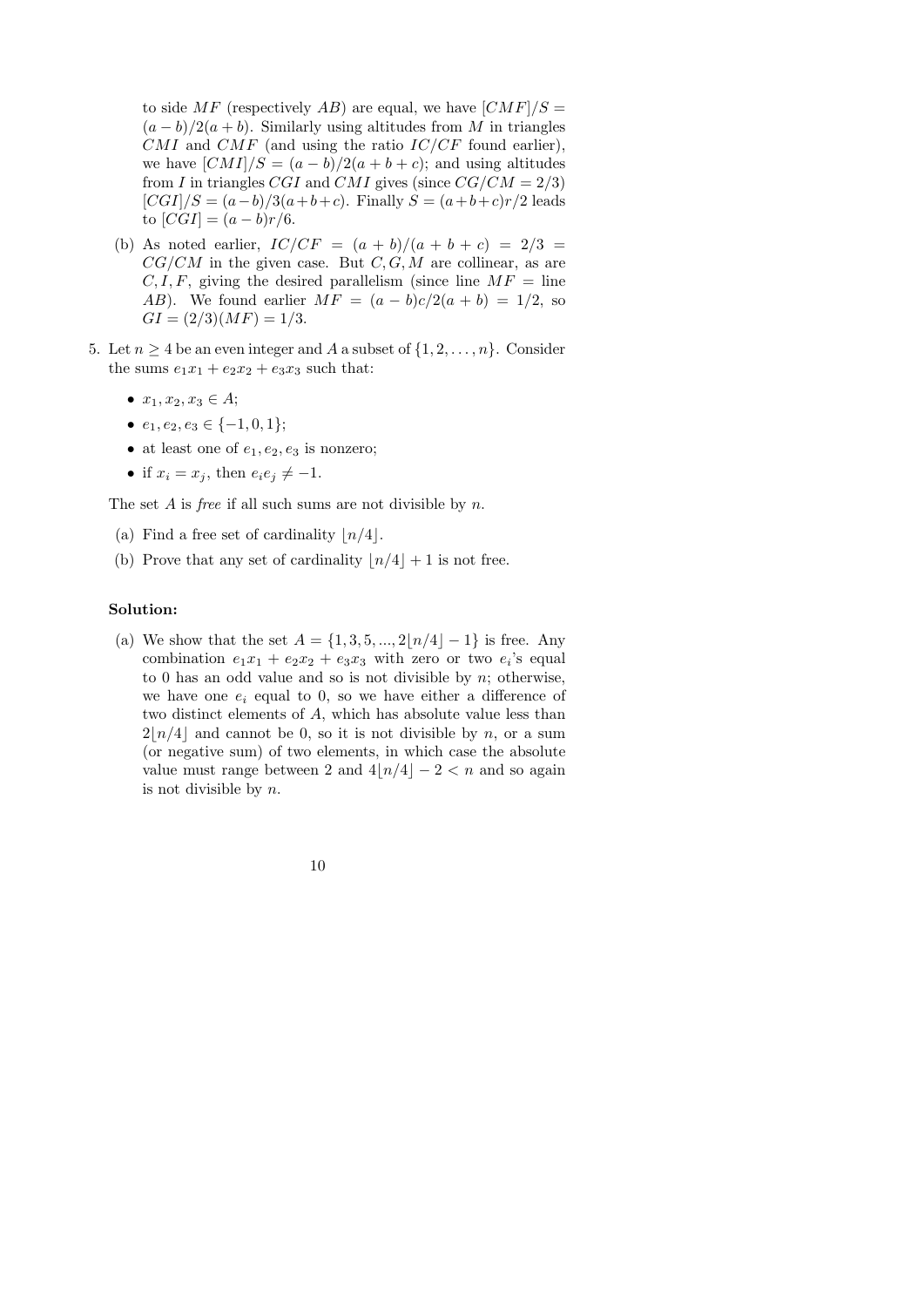(b) Suppose A is a free set; we will show  $|A| \leq |n/4|$ . For any k, k and  $n - k$  cannot both be in A since their sum is n; likewise, n and  $n/2$  cannot be in A. If we change any element k of A to  $n-k$  then we can verify that the set of all combinations  $\sum e_i x_i$ taken mod  $n$  is invariant, since we can simply flip the sign of any  $e_i$  associated with the element k in any combination. Hence we may assume that A is a subset of  $B = \{1, 2, ..., n/2 - 1\}.$ 

Let  $d$  be the smallest element of  $A$ . We group all the elements of  $B$  greater than  $d$  into "packages" of at most  $2d$  elements, starting with the largest; i.e. we put the numbers from  $n/2 -$ 2d to  $n/2 - 1$  into one package, then put the numbers from  $n/2 - 4d$  to  $n/2 - 2d - 1$  into another, and so forth, until we hit  $d+1$  and at that point we terminate the packaging process. All our packages, except possibly the last, have 2d elements; so let  $p + 1$  be the number of packages and let r be the number of elements in the last package (assume  $p \geq 0$ , since otherwise we have no packages and  $d = n/2 - 1$  so our desired conclusion holds because  $|A| = 1$ . The number of elements in B is then  $2dp+r+d$ , so  $n = 4dp+2d+2r+2$ . Note that no two elements of  $A$  can differ by  $d$ , since otherwise  $A$  is not free. Also the only element of  $A$  not in a package is  $d$ , since it is the smallest element and all higher elements of B are in packages.

Now do a case analysis on r. If  $r < d$  then each complete package has at most  $d$  elements in common with  $A$ , since the elements of any such package can be partitioned into disjoint pairs each with difference d. Thus  $|A| \leq 1 + dp + r$  and  $4|A| \leq$  $4dp+4r+4 \le n$  (since  $r+1 \le d$ ) so our conclusion holds. If  $r = d$ then each complete package has at most  $d$  elements in common with  $A$ , and also the last package (of  $d$  elements) has at most  $d-1$  elements in common with A for the following reason: its highest element is 2d, but 2d is not in A since  $d+d-2d = 0$ . So  $|A| \leq d(p+1), 4|A| < n$  and our conclusion holds. If  $r > d$  then we can form  $r - d$  pairs in the last package each of difference d, so each contains at most 1 element of A, and then there are  $2d - r$  remaining elements in this package. So this package contains at most d elements, and the total number of elements in A is at least  $d(p+1)+1$ , so  $4|A| \leq n$  and our conclusion again holds.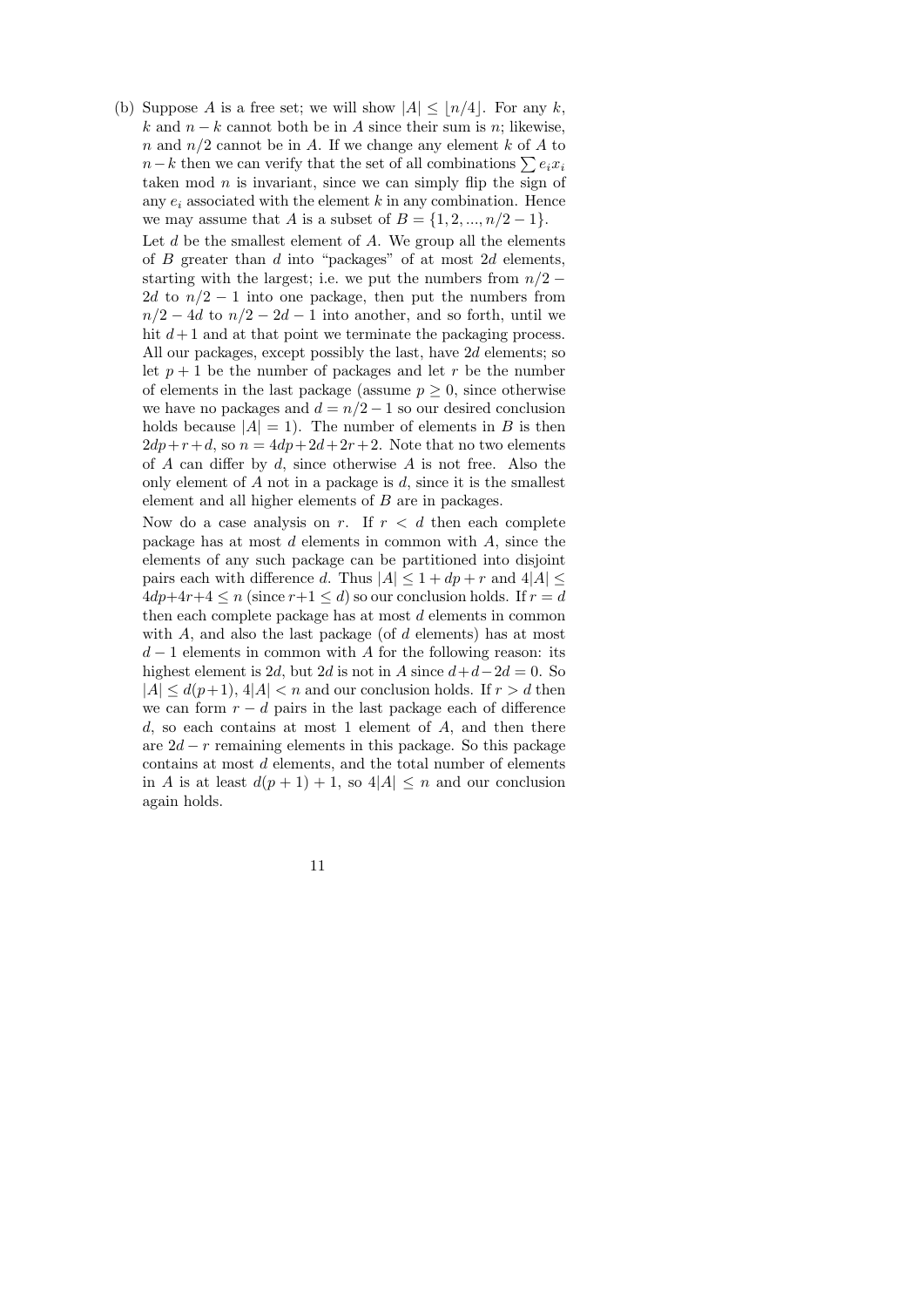6. Find the least natural number a for which the equation

$$
\cos^2 \pi (a - x) - 2\cos \pi (a - x) + \cos \frac{3\pi x}{2a} \cos \left(\frac{\pi x}{2a} + \frac{\pi}{3}\right) + 2 = 0
$$

has a real root.

**Solution:** The smallest such a is 6. The equation holds if  $a =$  $6, x = 8$ . To prove minimality, write the equation as

$$
(\cos \pi(a - x) - 1)^2 + (\cos(3\pi x/2a)\cos(\pi x/2a + \pi/3) + 1) = 0;
$$

since both terms on the left side are nonnegative, equality can only hold if both are 0. From  $\cos \pi(a-x) - 1 = 0$  we get that x is an integer congruent to a (mod 2). From the second term we see that each cosine involved must be −1 or 1 for the whole term to be 0; if  $\cos(\pi x/2a + \pi/3) = 1$  then  $\pi x/2a + \pi/3 = 2k\pi$  for some integer k, and multiplying through by  $6a/\pi$  gives  $3x \equiv -2a \pmod{12a}$ , while if the cosine is  $-1$  then  $\pi x/2a + \pi/3 = (2k+1)\pi$  and multiplying by  $6a/\pi$  gives  $3x \equiv 4a \pmod{12a}$ . In both cases we have  $3x$  divisible by 2, so  $x$  is divisible by 2 and hence so is  $a$ . Also our two cases give  $-2a$  and 4a, respectively, are divisible by 3, so a is divisible by 3. We conclude that  $6|a$  and so our solution is minimal.

7. Let  $ABCD$  be a trapezoid  $(AB||CD)$  and choose F on the segment AB such that  $DF = CF$ . Let E be the intersection of AC and BD, and let  $O_1, O_2$  be the circumcenters of  $ADF, BCF$ . Prove that the lines  $EF$  and  $O_1O_2$  are perpendicular.

**Solution:** Project each of points  $A, B, F$  orthogonally onto  $CD$  to obtain  $A', B', F'$ ; then F' is the midpoint of  $\overline{CD}$ . Also let the circumcircles of  $AFD, BFC$  intersect line  $CD$  again at  $M, N$  respectively; then  $AFMD, BFNC$  are isosceles trapezoids and  $F'M =$  $DA', NF' = B'C.$  Let  $x = DA', y = A'F' = AF, z = F'B' = FB,$  $w = B'C$ , using signed distances throughout  $(x < 0$  if D is between A' and F', etc.), so we have  $x+y=z+w$ ; call this value S, so  $DC = 2S$ . Also let line FE meet DC at G; since a homothety about  $E$  with (negative) ratio  $CD/AB$  takes triangle  $ABE$  into  $CDE$  it also takes F into G, so  $DG/GC = FB/AF = F'B'A'B' = z/y$ and we easily get  $DG = 2zS/(y + z)$ ,  $GC = 2yS/(y + z)$ . Now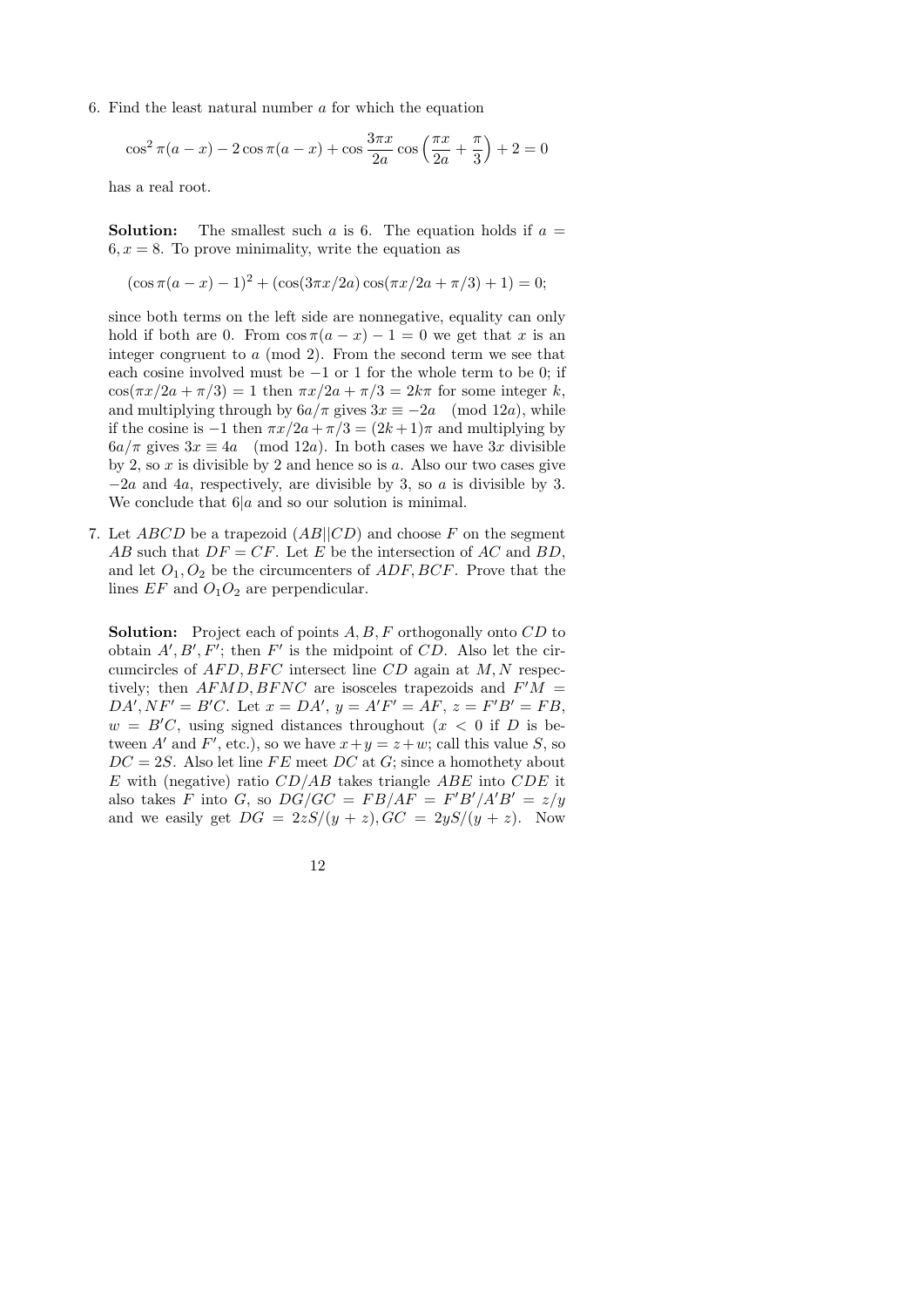$NF' = w, DF' = S$  implies  $DN = z$  and so  $DN/DG = (y + z)/2S$ . Similarly  $F'M = x, F'C = S$  so  $MC = y$  and  $MC/GC = (y+z)/2S$ also. So  $DN/DG = MC/GC$ ,  $NG/DG = GM/GC$  and  $NG \cdot GC =$  $DG \cdot GM$ . Since NC and DM are the respective chords of the circumcircles of  $BFC$  and  $ADC$  that contain point  $G$  we conclude that G has equal powers with respect to these two circles, i.e. it is on the radical axis.  $F$  is also on the axis since it is an intersection point of the circles, so the line  $FGE$  is the radical axis, which is perpendicular to the line  $O_1O_2$  connecting the centers of the circles.

8. Find all natural numbers n for which a convex  $n$ -gon can be divided into triangles by diagonals with disjoint interiors, such that each vertex of the  $n$ -gon is the endpoint of an even number of the diagonals.

**Solution:** We claim that  $3|n$  is a necessary and sufficient condition. To prove sufficiency, we use induction of step 3. Certainly for  $n = 3$ we have the trivial dissection (no diagonals drawn). If  $n > 3$  and  $3|n$ then let  $A_1, A_2, \ldots, A_n$  be the vertices of an *n*-gon in counterclockwise order; then draw the diagonals  $A_1A_{n-3}, A_{n-3}A_{n-1}, A_{n-1}A_1;$ these three diagonals divide our polygon into three triangles and an  $(n-3)$ -gon  $A_1A_2...A_{n-3}$ . By the inductive hypothesis the latter can be dissected into triangles with evenly many diagonals at each vertex, so we obtain the desired dissection of our  $n$ -gon, since each vertex from  $A_2$  through  $A_{n-4}$  has the same number of diagonals in the n-gon as in the  $(n-3)$ -gon (an even number),  $A_1$  and  $A_{n-3}$  each have two diagonals more than in the  $(n-3)$ -gon, while  $A_{n-1}$  has 2 diagonals and  $A_n$  and  $A_{n-2}$  have 0 each.

To show necessity, suppose we have such a decomposition of a polygon with vertices  $A_1, A_2, \ldots, A_n$  in counterclockwise order, and for convenience assume labels are mod n. Call a diagonal  $A_i A_j$  in our dissection a "right diagonal" from  $A_i$  if no point  $A_{i+2}, A_{i+3}, \ldots, A_{j-1}$ is joined to  $A_i$  (we can omit  $A_{i+1}$  from our list since it is joined by an edge). Clearly every point from which at least one diagonal emanates has a unique right diagonal. Also we have an important lemma: if  $A_i A_j$  is a right diagonal from  $A_i$ , then within the polygon  $A_iA_{i+1} \ldots A_j$ , each vertex belongs to an even number of diagonals. Proof: Each vertex from any of the points  $A_{i+1}, \ldots, A_{i-1}$  belongs to an even number of diagonals of the  $n$ -gon, but since the diagonals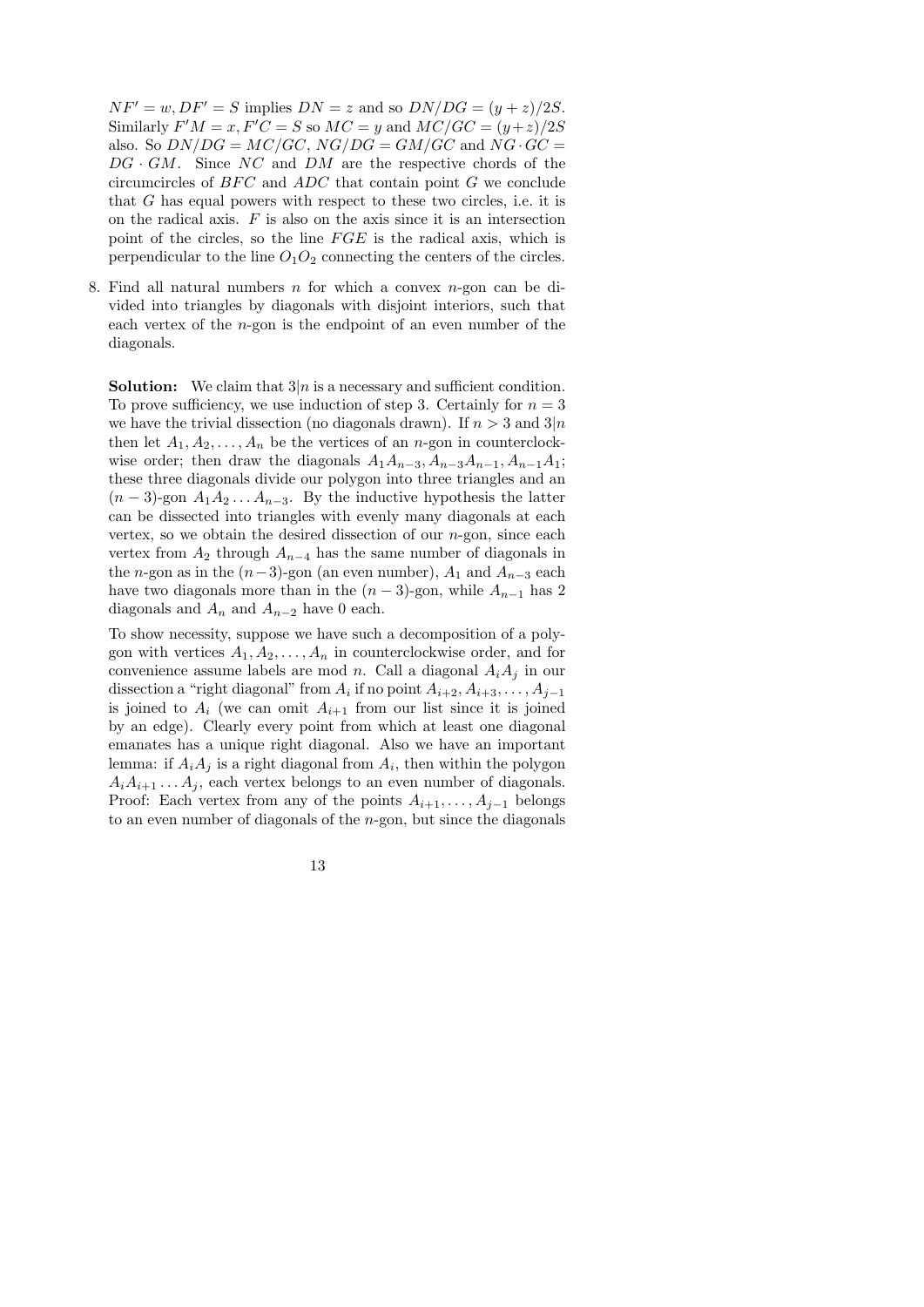of the n-gon are nonintersecting these diagonals must lie within our smaller polygon, so we have an even number of such diagonals for each of these points. By hypothesis,  $A_i$  is not connected via a diagonal to any other point of this polygon, so we have 0 diagonals from  $A_i$ , an even number. Finally evenly many diagonals inside this polygon stem from  $A_i$ , since otherwise we would have an odd number of total endpoints of all diagonals.

Now we can show  $3|n$  by strong induction on n. If  $n = 1$  or 2, then there is clearly no decomposition, while if  $n = 3$  we have  $3|n$ . For  $n > 3$  choose a vertex  $A_{i_1}$  with some diagonal emanating from it, and let  $A_{i_1}A_{i_2}$  be the right diagonal from  $A_{i_1}$ . By the lemma there are evenly many diagonals from  $A_{i_2}$  with their other endpoints in  ${A_{i_1+1}, A_{i_1+2}, \ldots, A_{i_2-1}}$ , and one diagonal  $A_{i_1}A_{i_2}$ , so there must be at least one other diagonal from  $A_{i_2}$  (since the total number of diagonals there is even). This implies  $A_{i_1} A_{i_2}$  is not the right diagonal from  $A_{i_2}$ , so choose the right diagonal  $A_{i_2}A_{i_3}$ . Along the same lines we can choose the right diagonal  $A_{i_3}A_{i_4}$  from  $A_{i_3}$ , with  $A_{i_2}$  and  $A_{i_4}$ distinct, then continue with  $A_{i_4}A_{i_5}$  as the right diagonal from  $A_{i_4}$ , etc. Since the diagonals of the n-gon are nonintersecting this process must terminate with some  $A_{i_{k+1}} = A_{i_1}$ . Now examine each of the polygons  $A_{i_x}A_{i_x+1}A_{i_x+2}...A_{i_{x+1}}$ ,  $x = 1, 2, ..., k$  (indices x are taken mod  $k$ ). By the lemma each of these polygons is divided into triangles by nonintersecting diagonals with evenly many diagonals at each vertex, so by the inductive hypothesis the number of vertices of each such polygon is divisible by 3. Also consider the polygon  $A_{i_1}A_{i_2}\ldots A_{i_k}$ . We claim that in this polygon, each vertex belongs to an even number of diagonals. Indeed, from  $A_{i_x}$  we have an even number of diagonals to points in  $A_{i_{x-1}+1}, A_{i_{x-1}+2}, \ldots, A_{i_{x}-1}$ , plus the two diagonals  $A_{i_{x-1}}A_{i_x}$  and  $A_{i_x}A_{i_{x+1}}$ . This leaves an even number of diagonals from  $A_{i_x}$  to other points; since  $A_{i_x}$  was chosen as the endpoint of a right diagonal we have no diagonals lead to points in  $A_{i_x+1}, \ldots, A_{i_{x+1}-1}$ , so it follows from the nonintersecting criterion that all remaining diagonals must lead to points  $A_{i_y}$  for some y. Thus we have an even number of diagonals from  $A_{i_x}$  to points  $A_{i_y}$ for some fixed x; it follows from the induction hypothesis that  $3|k$ . So, if we count each vertex of each polygon  $A_{i_x}A_{i_x+1}A_{i_x+2}\ldots A_{i_{x+1}}$ once and then subtract the vertices of  $A_{i_1}A_{i_2}\ldots A_{i_k}$ , each vertex of our  $n$ -gon is counted exactly once, but from the above we have been adding and subtracting multiples of 3. Thus we have  $3|n$ .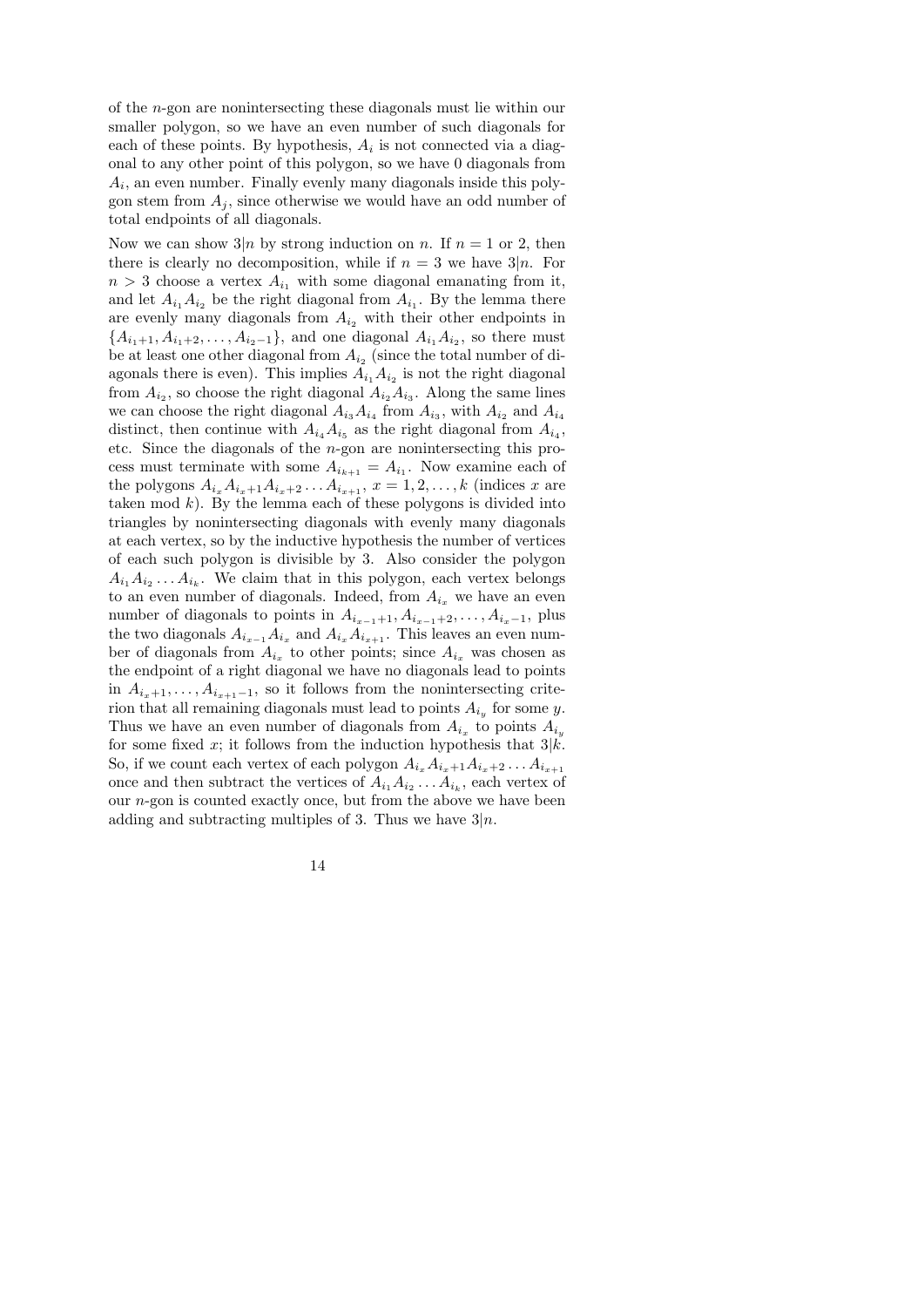9. For any real number b, let  $f(b)$  denote the maximum of the function

$$
\left|\sin x + \frac{2}{3+\sin x} + b\right|
$$

over all  $x \in \mathbb{R}$ . Find the minimum of  $f(b)$  over all  $b \in \mathbb{R}$ .

**Solution:** The minimum value is  $3/4$ . Let  $y = 3 + \sin x$ ; note  $y \in [2, 4]$  and assumes all values therein. Also let  $g(y) = y + 2/y$ ; this function is increasing on [2, 4], so  $g(2) \le g(y) \le g(4)$ . Thus  $3 \leq g(y) \leq 9/2$ , and both extreme values are attained. It now follows that the minimum of  $f(b) = \max(|g(y) + b - 3|)$  is 3/4, which is attained by  $b = -3/4$ ; for if  $b > -3/4$  then choose  $x = \pi/2$  so  $y = 4$  and then  $g(y) + b - 3 > 3/4$ , while if  $b < -3/4$  then choose  $x = -\pi/2$  so  $y = 2$  and  $g(y) + b - 3 = -3/4$ ; on the other hand, our range for  $g(y)$  guarantees  $-3/4 \le g(y) + b - 3 \le 3/4$  for  $b = -3/4$ .

10. Let ABCD be a convex quadrilateral such that  $\angle DAB = \angle ABC =$  $\angle BCD$ . Let H and O denote the orthocenter and circumcenter of the triangle  $ABC$ . Prove that  $H, O, D$  are collinear.

**Solution:** Let  $M$  be the midpoint of  $B$  and  $N$  the midpoint of *BC*. Let  $E = AB \cap CD$  and  $F = BC \cap AD$ . Then *EBC* and *FAB* are isosceles triangles, so  $EN \cap FM = 0$ . Thus applying Pappus's theorem to hexagon  $MCENAF$ , we find that  $G, O, D$  are collinear, so D lies on the Euler line of ABC and H, O, D are collinear.

11. For any natural number  $n \geq 3$ , let  $m(n)$  denote the maximum number of points lying within or on the boundary of a regular n-gon of side length 1 such that the distance between any two of the points is greater than 1. Find all n such that  $m(n) = n - 1$ .

**Solution:** The desired *n* are  $4, 5, 6$ . We can easily show that  $m(3) = 1$ , e.g. dissect an equilateral triangle ABC into 4 congruent triangles and then for two points  $P, Q$  there is some corner triangle inside which neither lies; if we assume this corner is at  $A$  then the circle with diameter BC contains the other three small triangles and so contains P and Q;  $BC = 1$  so  $PQ \le 1$ . This method will be useful later; call it a lemma.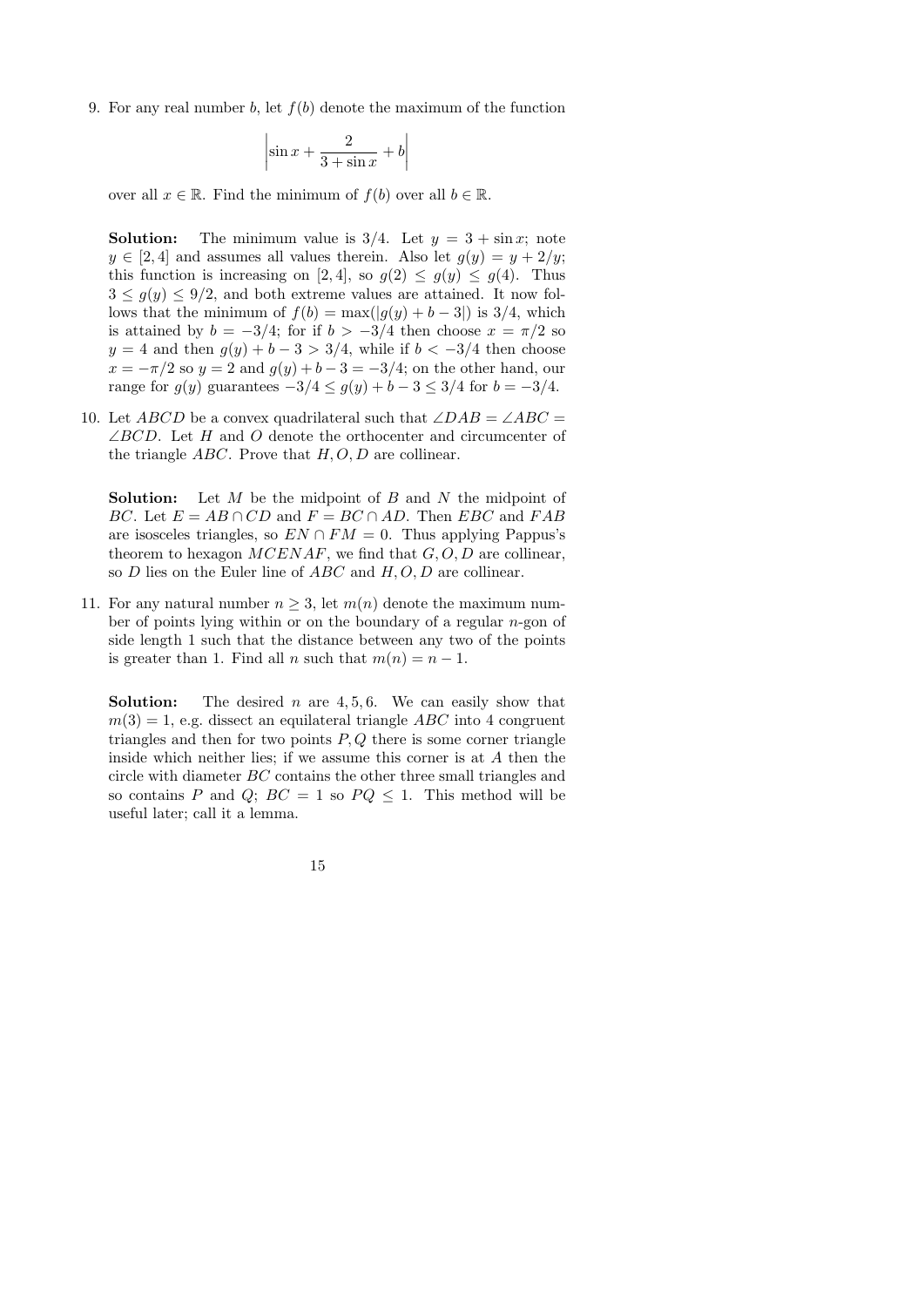On the other hand,  $m(n) \geq n-1$  for  $n \geq 4$  as the following process indicates. Let the vertices of our *n*-gon be  $A_1, A_2, \ldots, A_n$ . Take  $P_1 = A_1$ . Take  $P_2$  on the segment  $A_2A_3$  at an extremely small distance  $d_2$  from  $A_2$ ; then  $P_2P_1 > 1$ , as can be shown rigorously, e.g. using the Law of Cosines in triangle  $P_1A_2P_2$  and the fact that the cosine of the angle at  $A_2$  is nonnegative (since  $n \geq 4$ ). Moreover  $P_2$ is on a side of the *n*-gon other than  $A_3A_4$ , and it is easy to see that as long as  $n \geq 4$ , the circle of radius 1 centered at  $A_4$  intersects no side of the *n*-gon not terminating at  $A_4$ , so  $P_2A_4 > 1$  while clearly  $P_2A_3 < 1$ . So by continuity there is a point  $P_3$  on the side  $A_3A_4$  with  $P_2P_3 = 1$ . Now slide  $P_3$  by a small distance  $d_3$  on  $A_3A_4$  towards  $A_4$ ; another trigonometric argument can easily show that then  $P_2P_3 > 1$ . Continuing in this manner, obtain  $P_4$  on  $A_4A_5$  with  $P_3P_4 = 1$  and slide  $P_4$  by distance  $d_4$  so that now  $P_3P_4 > 1$ , etc. Continue doing this until all points  $P_i$  have been defined; distances  $P_i P_{i+1}$  are now greater than by construction,  $P_{n-1}P_1 > 1$  because  $P_1 = A_1$  while  $P_{n-1}$  is in the interior of the side  $A_{n-1}A_n$ ; and all other  $P_iP_j$  are greater than 1 because it is easy to see that the distance between any two points of nonadjacent sides of the n-gon is at least 1 with equality possible only when (among other conditions)  $P_i, P_j$  are endpoints of their respective sides, and in our construction this never occurs for distinct  $i, j$ . So our construction succeeds. Moreover, as all the distances  $d_i$  tend to 0 each  $P_i$  tends toward  $A_i$ , so it follows that the maximum of the distances  $A_iP_i$  can be made as small as desired by choosing  $d_i$  sufficiently small. On the other hand, when  $n > 6$ the center  $O$  of the *n*-gon is at a distance greater than 1 from each vertex, so if the  $P_i$  are sufficiently close to the  $A_i$  then we will also have  $OP_i > 1$  for each i. Thus we can add the point O to our set, showing that  $m(n) \geq n$  for  $n > 6$ .

It now remains to show that we cannot have more than  $n-1$  points at mutual distances greater than 1 for  $n = 4, 5, 6$ . As before let the vertices of the polygon be  $A_1$ , etc. and the center O; suppose we have *n* points  $P_1, \ldots, P_n$  with  $P_i P_j > 1$  for *i* not equal to *j*. Since  $n \leq 6$ it follows that the circumradius of the polygon is not greater than 1, so certainly no  $P_i$  can be equal to O. Let the ray from O through  $P_i$  intersect the polygon at  $Q_i$  and assume WLOG our numbering is such that  $Q_1, Q_2, \ldots, Q_n$  occur in that order around the polygon, in the same orientation as the vertices were numbered. Let  $Q_1$  be on the side  $A_k A_{k+1}$ . A rotation by angle  $2\pi/n$  brings  $A_k$  into  $A_{k+1}$ ; let it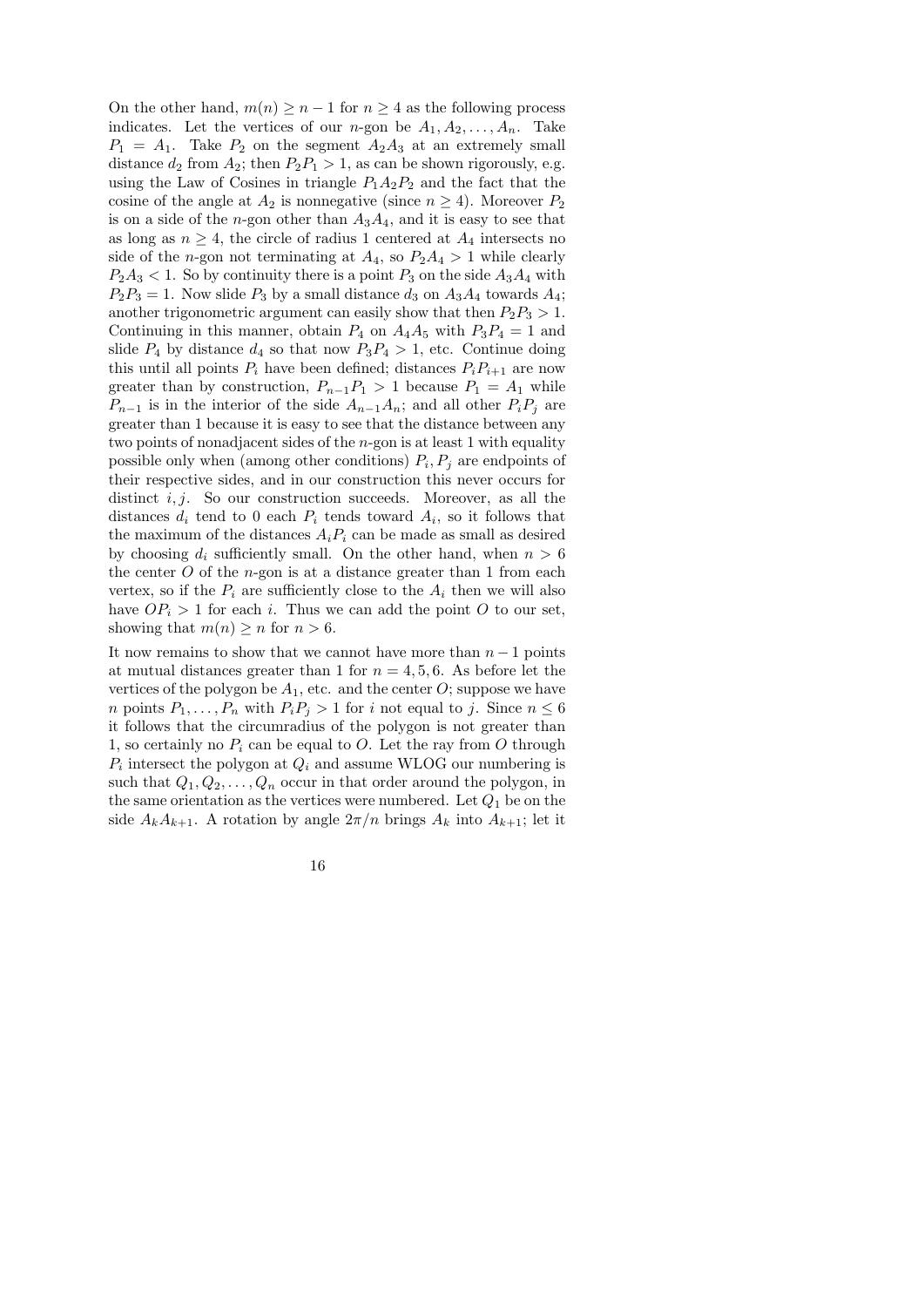also bring  $Q_1$  into  $Q'_1$ , so triangles  $Q_1Q'_1O$  and  $A_kA_{k+1}O$  are similar. We claim  $P_2$  cannot lie inside or on the boundary of quadrilateral  $OQ_1A_{k+1}Q_1'$ . To see this, note that  $P_1Q_1A_{k+1}$  and  $P_1A_{k+1}Q_1'$  are triangles with an acute angle at  $P_1$ , so the maximum distance from  $P_1$  to any point on or inside either of these triangles is attained when that point is some vertex; however  $P_1Q_1 \leq OQ_1 \leq 1$ , and  $P_1A_{k+1} \leq O_1A_{k+1} \leq 1$  (e.g. by a trigonometric argument similar to that mentioned earlier), and as for  $P_1Q'_1$ , it is subsumed in the following case: we can show that  $P_1P \leq 1$  for any P on or inside  $OQ_1Q'_1$ , because  $n \leq 6$  implies that  $\angle Q_1OQ'_1 = 2\pi/n \geq \pi/3$ , and so we can erect an equilateral triangle on  $Q_1Q'_1$  which contains O, and the side of this triangle is less than  $A_k A_{k+1} = 1$  (by similar triangles  $OA_kA_{k+1}$  and  $OQ_1Q'_1$  so we can apply the lemma now to show that two points inside this triangle are at a distance at most 1. The result of all this is that  $P_2$  is not inside the quadrilateral  $OQ_1A_{k+1}Q'_1$ , so that  $\angle P_1OP_2 = \angle Q_1OP_2 > 2\pi/n$ . On the other hand, the label  $P_1$ is not germane to this argument; we can show in the same way that  $\angle P_iOP_{i+1} > 2\pi/n$  for any i (where  $P_{n+1} = P_1$ ). But then adding these *n* inequalities gives  $2\pi > 2\pi$ , a contradiction, so our points  $P_i$ cannot all exist. Thus  $m(n) \leq n-1$  for  $n = 4, 5, 6$ , completing the proof.

12. Find all natural numbers  $a, b, c$  such that the roots of the equations

$$
x^{2} - 2ax + b = 0
$$
  

$$
x^{2} - 2bx + c = 0
$$
  

$$
x^{2} - 2cx + a = 0
$$

are natural numbers.

**Solution:** We have that  $a^2 - b$ ,  $b^2 - c$ ,  $c^2 - a$  are perfect squares. Since  $a^2 - b \le (a-1)^2$ , we have  $b \ge 2a - 1$ ; likewise  $c \ge 2b - 1$ ,  $a \ge$  $2c - 1$ . Putting these together gives  $a \ge 8a - 7$ , or  $a \le 1$ . Thus  $(a, b, c) = (1, 1, 1)$  is the only solution.

13. Given a cyclic convex quadrilateral  $ABCD$ , let F be the intersection of  $AC$  and  $BD$ , and  $E$  the intersection of  $AD$  and  $BC$ . Let  $M, N$ be the midpoints of AB, CD. Prove that

$$
\frac{MN}{EF} = \frac{1}{2} \left| \frac{AB}{CD} - \frac{CD}{AB} \right|
$$

.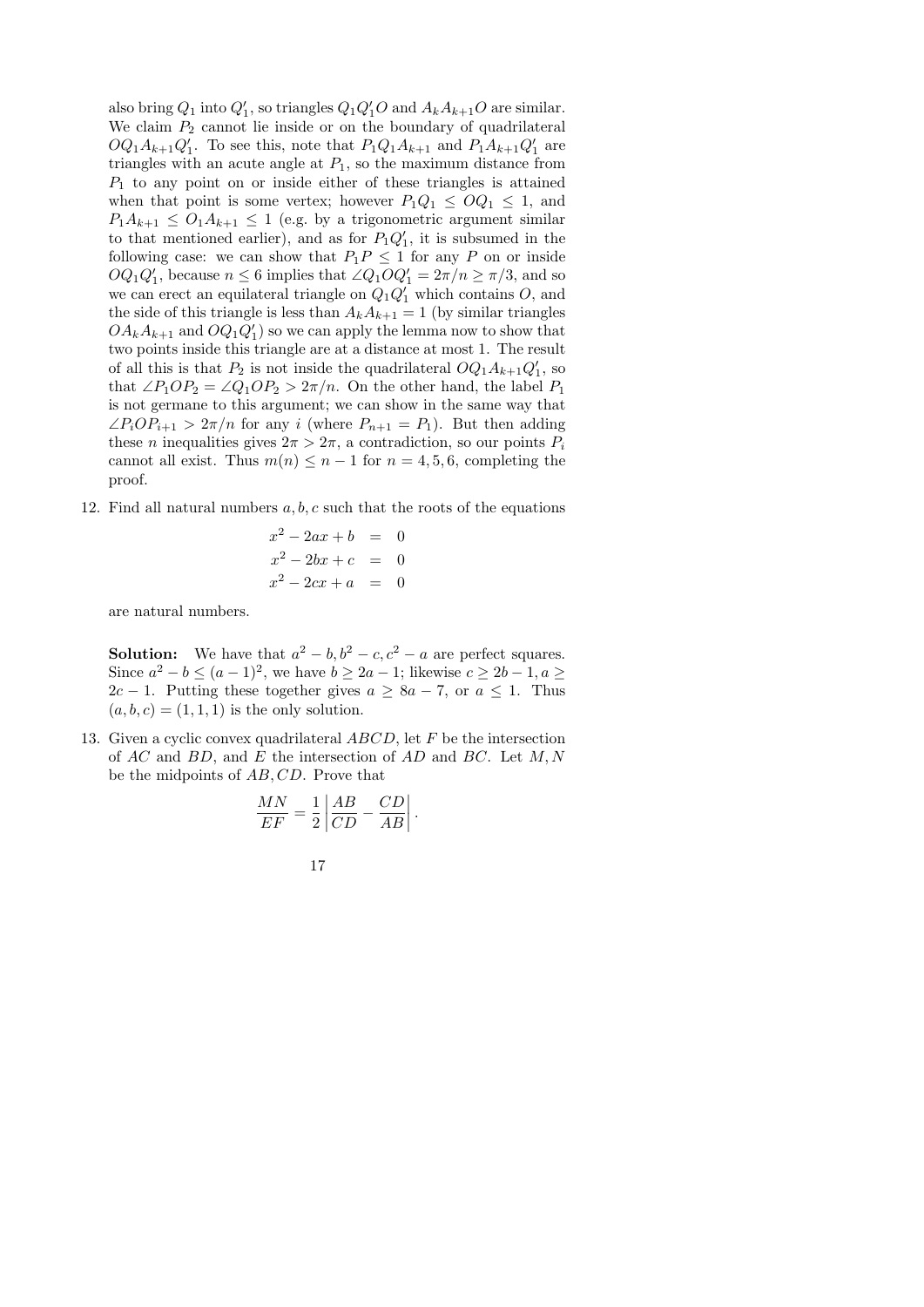Solution: Since *ABCD* is a cyclic quadrilateral, *AB* and *CD* are antiparallel with respect to the point  $E$ , so a reflection through the bisector of  $\angle AEB$  followed by a homothety about E with ratio  $AB/CD$  takes C, D into A, B respectively. Let G be the image of  $F$  under this transformation. Similarly, reflection through the bisector of  $\angle AEB$  followed by homothety about E with ratio  $CD/AB$ takes  $A, B$  into  $C, D$ ; let H be the image of F under this transformation.  $G, H$  both lie on the reflection of line  $EF$  across the bisector of ∠AEB, so  $GH = |EG - EH| = EF|AB/CD - CD/AB|$ . On the other hand, the fact that ABCD is cyclic implies (e.g. by power of a point) that triangles ABF and DCF are similar with ratio  $AB/CD$ . But by virtue of the way the points  $A, B, G$  were shown to be obtainable from  $C, D, F$ , we have that  $BAG$  is also similar to DCF with ratio  $AB/CD$ , so  $ABF$  and  $BAG$  are congruent. Hence  $AG = BF, AF = BG$  and  $AGBF$  is a parallelogram. So the midpoints of the diagonals of AGBF coincide, i.e.  $M$  is the midpoint of  $GF$ . Analogously (using the parallelogram  $CHDF$ ) we can show that N is the midpoint of HF. But then  $MN$  is the image of  $GH$  under a homothety about F with ratio  $1/2$ , so  $MN = GH/2 = (EF/2)|AB/CD - CD/AB|$  which is what we wanted to prove.

14. Prove that the equation

$$
x^2 + y^2 + z^2 + 3(x + y + z) + 5 = 0
$$

has no solutions in rational numbers.

**Solution:** Let  $u = 2x + 3, v = 2y + 3, w = 2z + 3$ . Then the given equation is equivalent to

$$
u^2 + v^2 + w^2 = 7.
$$

It is equivalent to ask that the equation

$$
x^2 + y^2 + z^2 = 7w^2
$$

has no nonzero solutions in integers; assume on the contrary that  $(x, y, z, w)$  is a nonzero solution with  $|w| + |x| + |y| + |z|$  minimal.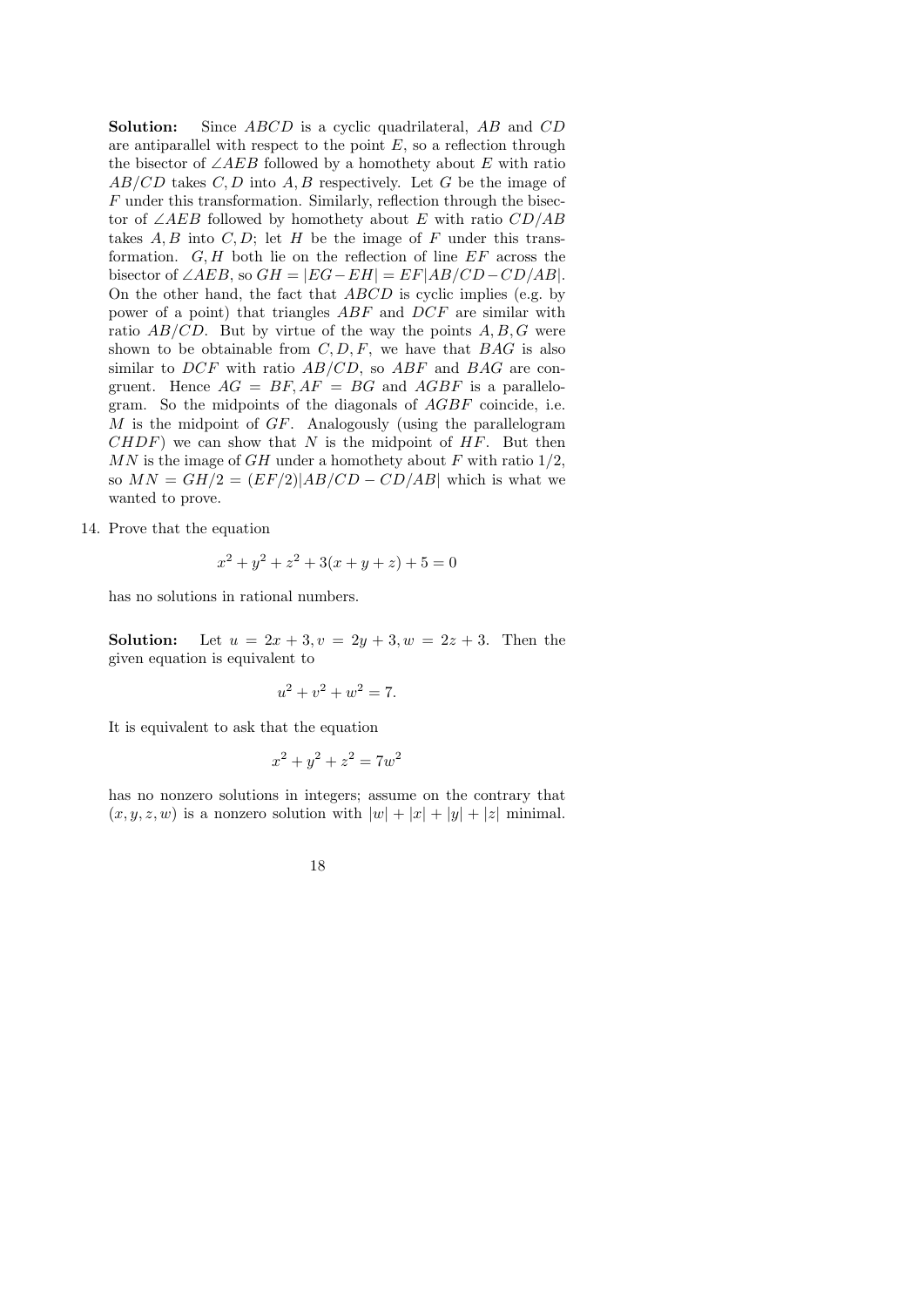Modulo 4, we have  $x^2 + y^2 + z^2 \equiv 7w^2$ , but every perfect square is congruent to 0 or 1 modulo 4. Thus we must have  $x, y, z, w$  even, and  $(x/2, y/2, z/2, w/2)$  is a smaller solution, contradiction.

15. Find all continuous functions  $f : \mathbb{R} \to \mathbb{R}$  such that for all  $x \in \mathbb{R}$ ,

$$
f(x) = f\left(x^2 + \frac{1}{4}\right).
$$

**Solution:** Put  $g(x) = x^2 + 1/4$ . Note that if  $-1/2 \le x \le 1/2$ , then  $x \le g(x) \le 1/2$ . Thus if  $-1/2 \le x_0 \le 1/2$  and  $x_{n+1} = g(x_n)$  for  $n \geq 0$ , the sequence  $x_n$  tends to a limit  $L > 0$  with  $g(L) = L$ ; the only such L is  $L = 1/2$ . By continuity, the constant sequence  $f(x_n)$ tends to  $f(1/2)$ . In short, f is constant over  $[-1/2, 1/2]$ .

Similarly, if  $x \geq 1/2$ , then  $1/2 \leq g(x) \leq x$ , so analogously f is constant on this range. Moreover, the functional equation implies  $f(x) = f(-x)$ . We conclude f must be constant.

16. Two unit squares  $K_1, K_2$  with centers M, N are situated in the plane so that  $MN = 4$ . Two sides of  $K_1$  are parallel to the line MN, and one of the diagonals of  $K_2$  lies on  $MN$ . Find the locus of the midpoint of XY as X, Y vary over the interior of  $K_1, K_2$ , respectively.

**Solution:** Introduce complex numbers with  $M = -2, N = 2$ . Then the locus is the set of points of the form  $-(w + xi) + (y + zi)$ , where  $|w|, |x| < 1/2$  and  $|x + y|, |x - y| < \sqrt{2}/2$ . The result is an where  $|w|, |x| < 1/2$  and  $|x + y|, |x - y| < \sqrt{2}/2$ . The result is an octagon with vertices  $(1 + \sqrt{2})/2 + i/2, 1/2 + (1 + \sqrt{2})i/2$ , and so on.

17. Find the number of nonempty subsets of  $\{1, 2, \ldots, n\}$  which do not contain two consecutive numbers.

**Solution:** If  $F_n$  is this number, then  $F_n = F_{n-1} + F_{n-2}$ : such a subset either contains  $n$ , in which case its remainder is a subset of  $\{1, \ldots, n-2\}$ , or it is a subset of  $\{1, \ldots, n-1\}$ . From  $F_1 = 1, F_2 = 2$ , we see that  $F_n$  is the *n*-th Fibonacci number.

18. For any natural number  $n \geq 2$ , consider the polynomial

$$
P_n(x) = {n \choose 2} + {n \choose 5}x + {n \choose 8}x^2 + \dots + {n \choose 3k+2}x^k,
$$

| ٠<br>۰,<br>× |  |
|--------------|--|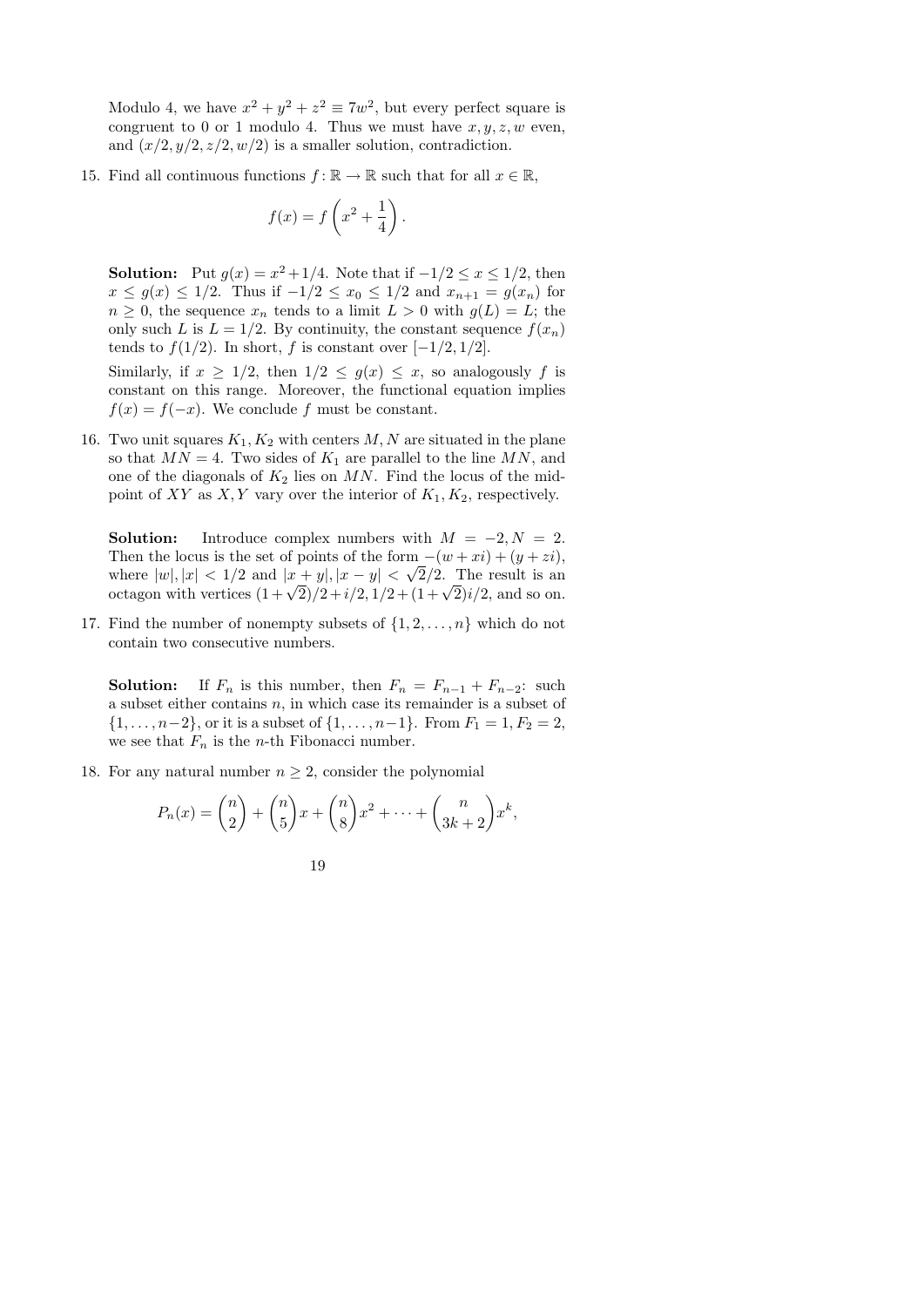where  $k = \lfloor \frac{n-2}{3} \rfloor$ .

- (a) Prove that  $P_{n+3}(x) = 3P_{n+2}(x) 3P_{n+1}(x) + (x+1)P_n(x)$ .
- (b) Find all integers a such that  $3^{\lfloor (n-1)/2 \rfloor}$  divides  $P_n(a^3)$  for all  $n \geq 3$ .

### Solution:

(a) This is equivalent to the identity (for  $0 \le m \le (n+1)/3$ )

$$
\binom{n+3}{3m+2} = 3\binom{n+2}{3m+2} - 3\binom{n+1}{3m+2} + \binom{n}{3m+2} + \binom{n}{3m-1},
$$

which follows from repeated use of the identity  $\binom{a+1}{b} = \binom{a}{b}$  $\binom{a}{b-1}$ .

- (b) If a has the required property, then  $P_5(a^3) = 10 + a^3$  is divisible by 9, so  $a \equiv -1 \pmod{3}$ . Conversely, if  $a \equiv -1 \pmod{3}$ , then  $a^3 + 1 \equiv 0 \pmod{9}$ . Since  $P_2(a^3) = 1$ ,  $P_3(a^3) = 3$ ,  $P_4(a^3) = 6$ , it follows from (a) that  $3^{\lfloor (n-1)/2 \rfloor}$  divides  $P_n(a^3)$ for all  $n \geq 3$ .
- 19. Let  $M$  be the centroid of triangle  $ABC$ .
	- (a) Prove that if the line  $AB$  is tangent to the circumcircle of the triangle AMC, then

$$
\sin \angle CAM + \sin \angle CBM \le \frac{2}{\sqrt{3}}.
$$

(b) Prove the same inequality for an arbitrary triangle ABC.

#### Solution:

(a) Let G be the midpoint of  $AB$ ,  $a, b, c$  the lengths of sides  $BC$ ,  $CA, AB, \text{ and } m_a, m_b, m_c$  the lengths of the medians from  $A, B, C$ , respectively. We have

$$
\left(\frac{c}{2}\right)^2 = GA^2 = GM \cdot GC = \frac{1}{3}m_c^2 = \frac{1}{12}(2a^2 + 2b^2 - c^2),
$$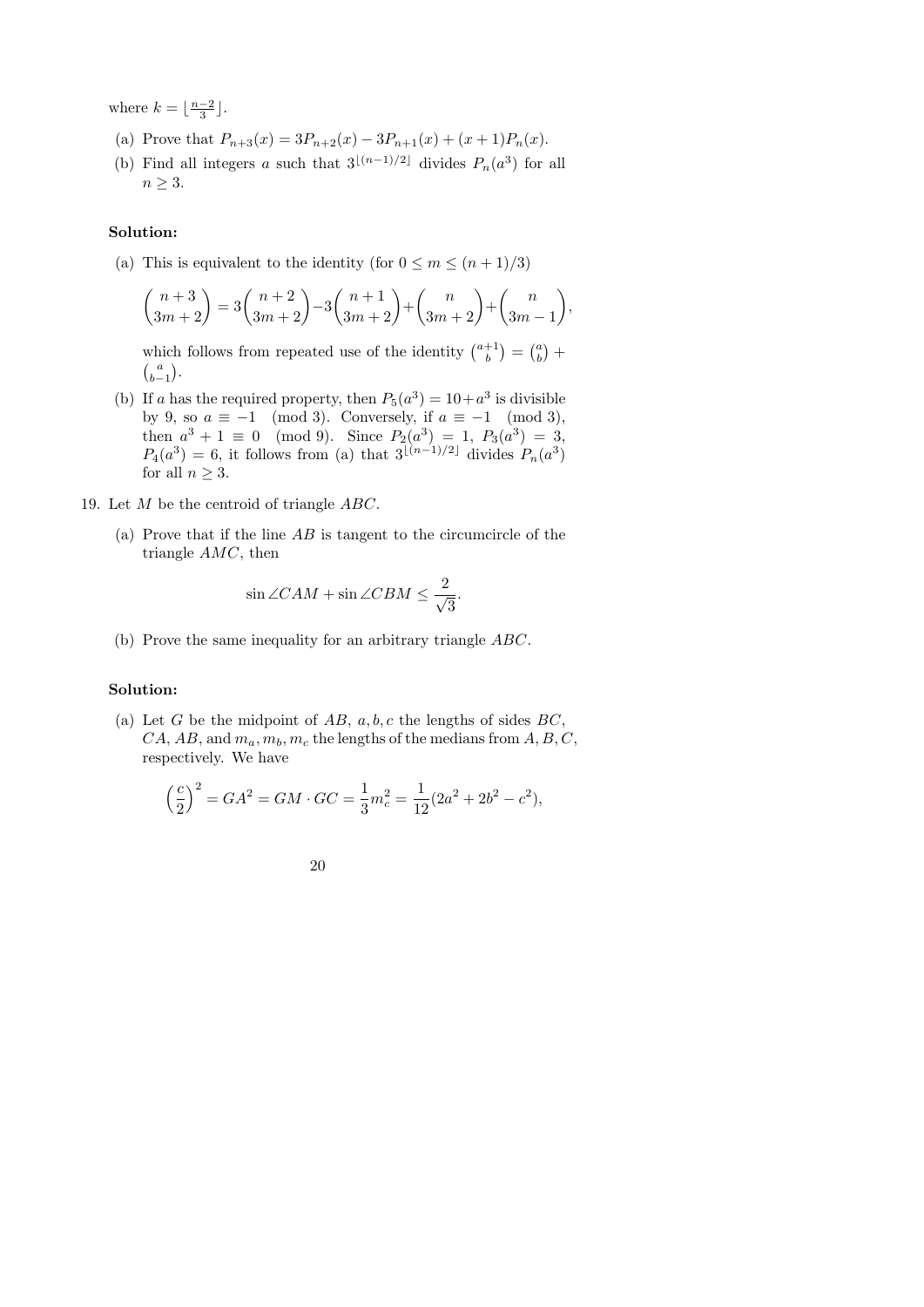whence  $a^2 + b^2 = 2c^2$  and  $m_a =$  $3b/2, m_b =$  $3a/2$ . Thus

$$
\sin \angle CAM + \sin \angle CBM = K \frac{1}{bm_a} + K \frac{1}{am_b} = \frac{(a^2 + b^2)\sin C}{\sqrt{3}ab},
$$

where  $K$  is the area of the triangle. By the law of cosines, where K is the area of the triangle. By the law of cosine  $a^2 + b^2 = 4ab \cos C$ , so the right side is  $2 \sin 2C/\sqrt{3} \leq 2/\sqrt{3}$ .

(b) There are two circles through C and M touching  $AB$ ; let  $A_1, B_1$ be the points of tangency, with  $A_1$  closer to A. Since G is the midpoint of  $A_1B_1$  and  $CM/MG = 2$ , M is also the centroid of triangle  $A_1B_1C$ . Moreover,  $\angle CAM \leq \angle CA_1M$  and  $\angle CBM \leq$  $\angle CB_1M$ . If the angles  $\angle CA_1M$  and  $\angle CB_1M$  are acute, we are thus reduced to (a).

It now suffices to suppose  $\angle CA_1M > 90^\circ$ ,  $\angle CB_1M \leq 90^\circ$ . Then  $CM^2 > CA_1^2 + A_1M^2$ , that is,

$$
\frac{1}{9}(2b_1^2 + 2a_1^2 - c_1^2) > b_1^2 + \frac{1}{9}(2b_1^2 + 2c_1^2 - a_1^2),
$$

where  $a_1, b_1, c_1$  are the side lengths of  $A_1B_1C$ . From (a), we have  $a_1^2 + b_1^2 = c_1^2$  and the above inequality is equivalent to  $a_1^2 > 7b_1^2$ . As in (a), we obtain

$$
\sin \angle CB_1 M = \frac{b_1 \sin \angle B_1 CA_1}{a_1 \sqrt{3}} = \frac{b_1}{a_1 \sqrt{3}} \sqrt{1 - \left(\frac{a_1^2 + b_1^2}{4a_1 b_1}\right)^2}.
$$

Setting  $b_1^2/a_1^2 = x$ , we get

$$
\sin \angle CB_1 M = \frac{1}{4\sqrt{3}}\sqrt{14x - x^2 - 1} < \frac{1}{4\sqrt{3}}\sqrt{2 - \frac{1}{49} - 1} = \frac{1}{7},
$$

since  $x < 1/7$ . Therefore

$$
\sin \angle CAM + \sin \angle CBM < 1 + \sin \angle CB_1M < 1 + \frac{1}{7} < \frac{2}{\sqrt{3}}.
$$

20. Let  $m, n$  be natural numbers and  $m + i = a_i b_i^2$  for  $i = 1, 2, ..., n$ , where  $a_i$  and  $b_i$  are natural numbers and  $a_i$  is squarefree. Find all values of *n* for which there exists *m* such that  $a_1 + a_2 + \cdots + a_n = 12$ .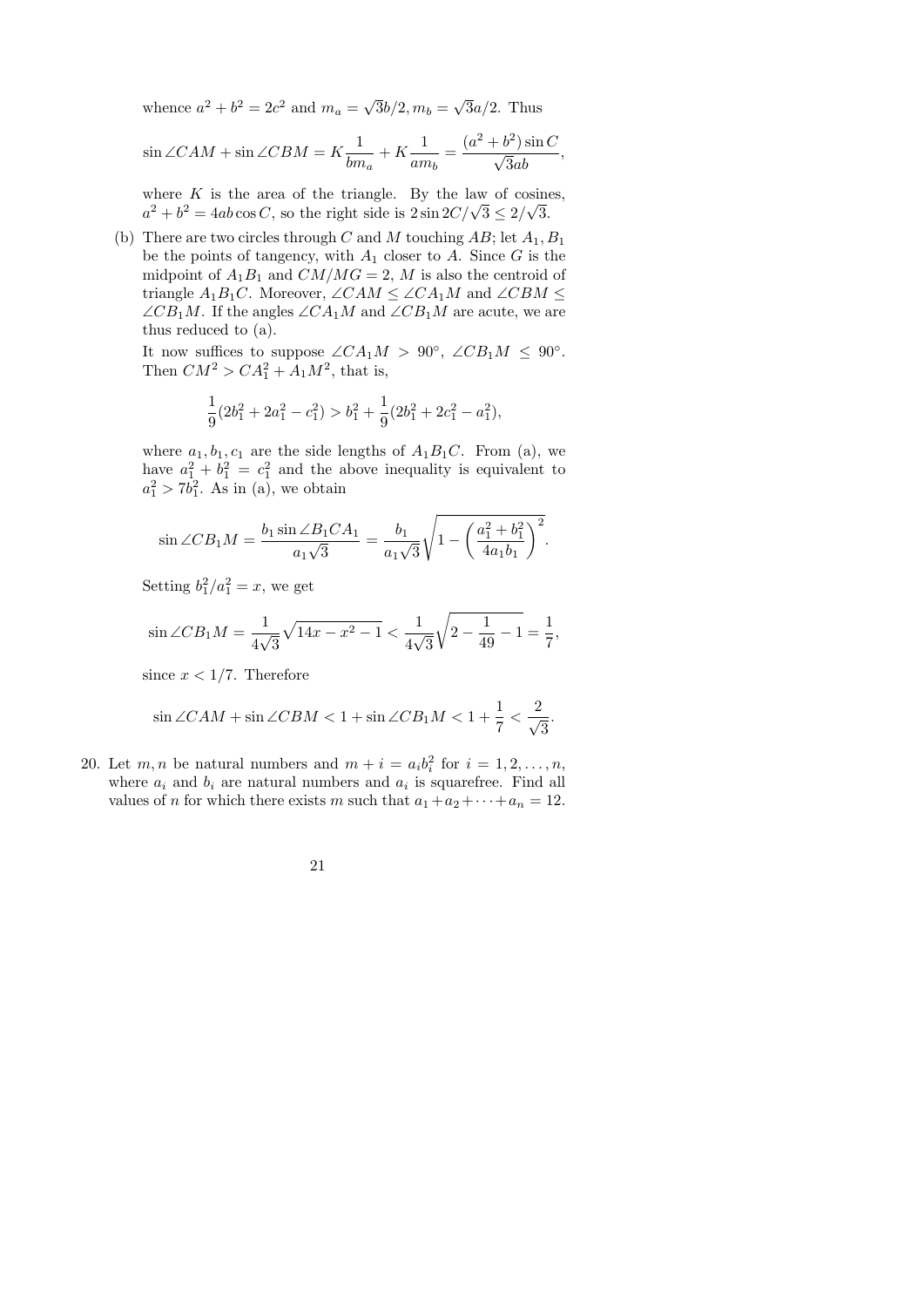**Solution:** Clearly  $n \leq 12$ . That means at most three of the  $m + i$  are perfect squares, and for the others,  $a_i \geq 2$ , so actually  $n \leq 7$ .

We claim  $a_i \neq a_j$  for  $i = j$ . Otherwise, we'd have  $m + i = ab_i^2$  and  $m + j = ab_j^2$ , so  $6 \ge n - 1 \ge (m + j) - (m + i) = a(b_j^2 - b_i^2)$ . This leaves the possibilities  $(b_i, b_j, a) = (1, 2, 2)$  or  $(2, 3, 1)$ , but both of those force  $a_1 + \cdots + a_n > 12$ .

Thus the *a*'s are a subset of  $\{1, 2, 3, 5, 6, 7, 10, 11\}$ . Thus  $n \leq 4$ , with equality only if  $\{a_1, a_2, a_3, a_4\} = \{1, 2, 3, 6\}$ . But in that case,

 $(6b_1b_2b_3b_4)^2 = (m+1)(m+2)(m+3)(m+4) = (m^2+5m+5)^2 - 1,$ 

which is impossible. Hence  $n = 2$  or  $n = 3$ . One checks that the only solutions are then

$$
(m, n) = (98, 2), (3, 3).
$$

21. Let  $a, b, c$  be positive numbers such that  $abc = 1$ . Prove that

$$
\frac{1}{1+a+b} + \frac{1}{1+b+c} + \frac{1}{1+c+a} \le \frac{1}{2+a} + \frac{1}{2+b} + \frac{1}{2+c}.
$$

**Solution:** Brute force! Put  $x = a + b + c$  and  $y = ab + bc + ca$ . Then the given inequality can be rewritten

$$
\frac{3+4x+y+x^2}{2x+y+x^2+xy} \le \frac{12+4x+y}{9+4x+2y},
$$

or

$$
3x^2y + xy^2 + 6xy - 5x^2 - y^2 - 24x - 3y - 27 \ge 0,
$$

or

$$
(3x2y - 5x2 - 12x) + (xy2 - y2 - 3x - 3y) + (6xy - 9x - 27) \ge 0,
$$

which is true because  $x, y \geq 3$ .

22. Let  $ABC$  be a triangle and  $M, N$  the feet of the angle bisectors of  $B, C$ , respectively. Let D be the intersection of the ray  $MN$  with the circumcircle of ABC. Prove that

$$
\frac{1}{BD} = \frac{1}{AD} + \frac{1}{CD}.
$$

$$
22\quad
$$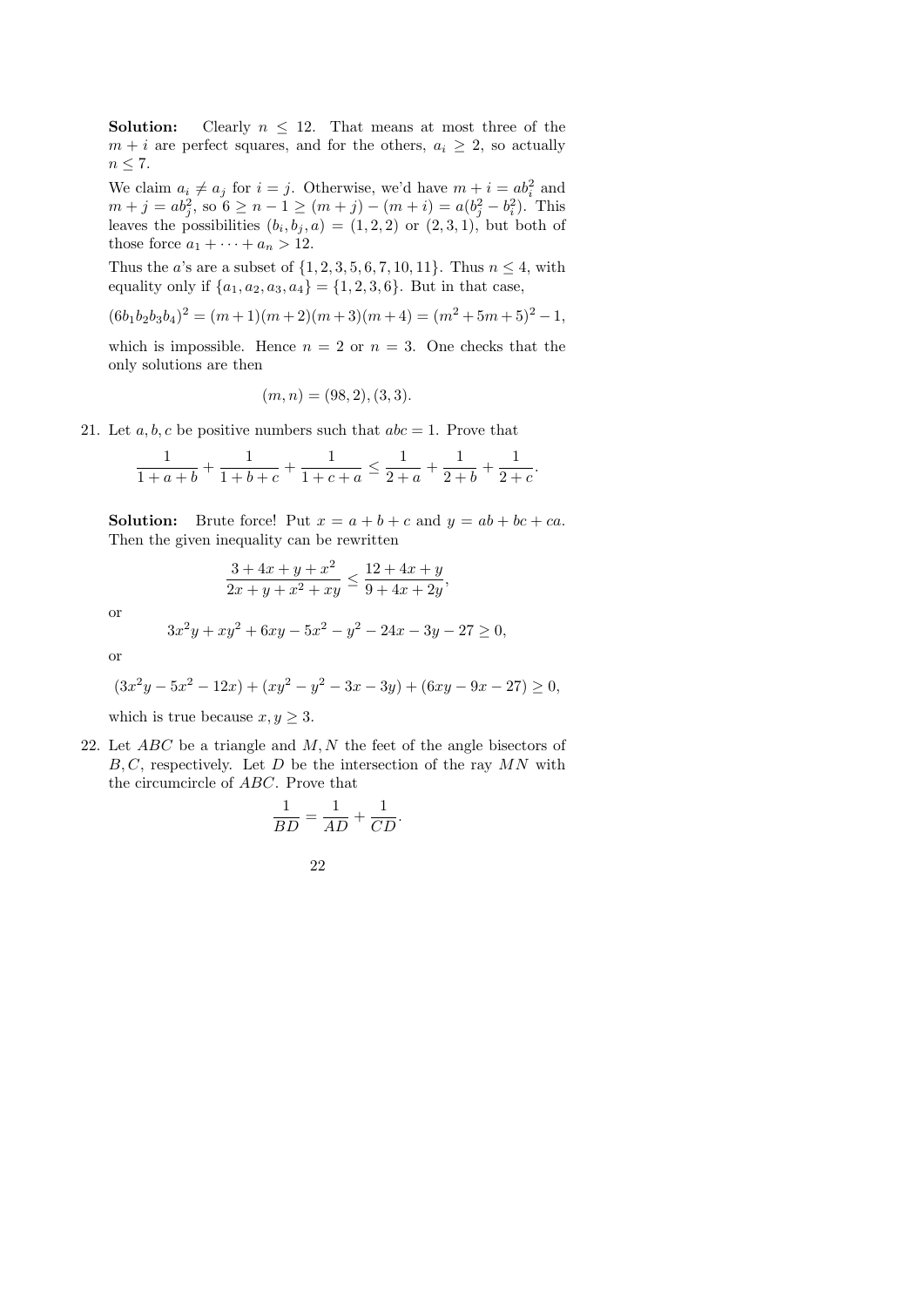**Solution:** Let  $A_1, B_1, C_1$  be the orthogonal projections of D onto BC, CA, AB, respectively. Then

$$
DB_1 = DA \sin \angle DAB_1 = DA \sin \angle DAC = \frac{DA \cdot DC}{2R},
$$

where R is the circumradius of ABC. Likewise  $DA_1 = DB \cdot DC/2R$ and  $DC_1 = DA \cdot DB/2R$ . Thus it suffices to prove  $DB_1 = DA_1 +$  $DC_1$ .

Let m be the distance from  $M$  to  $AB$  or  $BC$ , and n the distance from N to AC or BC. Also put  $x = DM/MN$   $(x > 1)$ . Then

$$
\frac{DB_1}{n} = x, \quad \frac{DC_1}{m} = x - 1, \quad \frac{DA_1 - m}{n - m} = x.
$$

Hence  $DB_1 = nx$ ,  $DC_1 = m(x - 1)$ ,  $DA_1 = nx - m(x - 1)$  $DB_1 - DC_1$ , as desired.

23. Let X be a set of cardinality  $n + 1$   $(n \geq 2)$ . The ordered ntuples  $(a_1, a_2, \ldots, a_n)$  and  $(b_1, b_2, \ldots, b_n)$  of distinct elements of X are called *separated* if there exist indices  $i \neq j$  such that  $a_i = b_j$ . Find the maximal number of  $n$ -tuples such that any two of them are separated.

**Solution:** If  $A_{n+1}$  is the maximum number of pairwise separated *n*-tuples, we have  $A_{n+1} \leq (n+1)A_n$  for  $n \geq 4$ , since among pairwise separated  $n$ -tuples, those tuples with a fixed first element are also pairwise separated. Thus  $A_n \leq n!/2$ . To see that this is optimal, take all *n*-tuples  $(a_1, \ldots, a_n)$  such that adding the missing member at the end gives an *even* permutation of  $\{1, \ldots, n-1\}$ .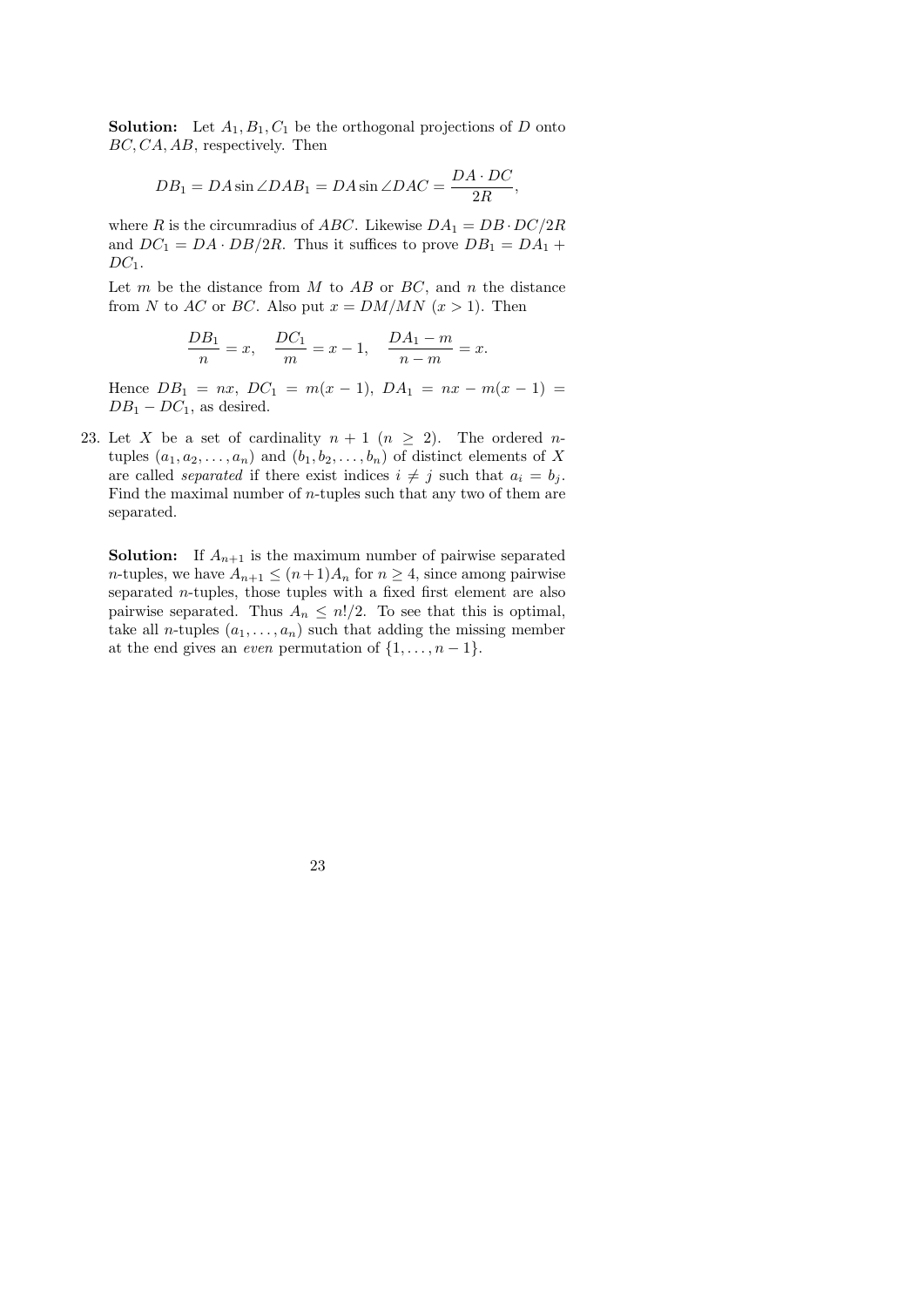### 1.3 Canada

1. How many pairs  $(x, y)$  of positive integers with  $x \leq y$  satisfy  $gcd(x, y) =$ 5! and  $lcm(x, y) = 50$ !?

Solution: First, note that there are 15 primes from 1 to 50:

(2, 3, 5, 7, 11, 13, 17, 19, 23, 29, 31, 37, 41, 43, 47).

To make this easier, let's define  $f(a, b)$  to be the greatest power of b dividing a. (Note  $g(50!, b) > g(5!, b)$  for all  $b < 50$ .)

Therefore, for each prime p, we have either  $f(x, p) = f(5!)$  and  $f(y, p) = f(50!, p) \text{ OR } f(y, p) = f(5!, p) \text{ and } f(x, p) = f(50!, p).$ Since we have 15 primes, this gives  $2^{15}$  pairs, and clearly  $x \neq y$  in any such pair (since the gcd and lcm are different), so there are  $2^{14}$ pairs with  $x \leq y$ .

2. Given a finite number of closed intervals of length 1, whose union is the closed interval [0, 50], prove that there exists a subset of the intervals, any two of whose members are disjoint, whose union has total length at least 25. (Two intervals with a common endpoint are not disjoint.)

Solution: Consider

 $I1 = [1 + e, 2 + e], I2 = [3 + 2e, 4 + 2e], \ldots I24 = [47 + 24e, 48 + 24e]$ 

where e is small enough that  $48 + 24e < 50$ . To have the union of the intervals include  $2k + ke$ , we must have an interval whose smallest element is in  $Ik.$  However, the difference between an element in  $Ik$ and  $Ik + 1$  is always greater than 1, so these do not overlap.

Taking these intervals and [0, 1] (which must exist for the union to be  $[0, 50]$ ) we have 25 disjoint intervals, whose total length is, of course, 25.

3. Prove that

$$
\frac{1}{1999} < \frac{1}{2} \cdot \frac{3}{4} \cdot \dots \cdot \frac{1997}{1998} < \frac{1}{44}.
$$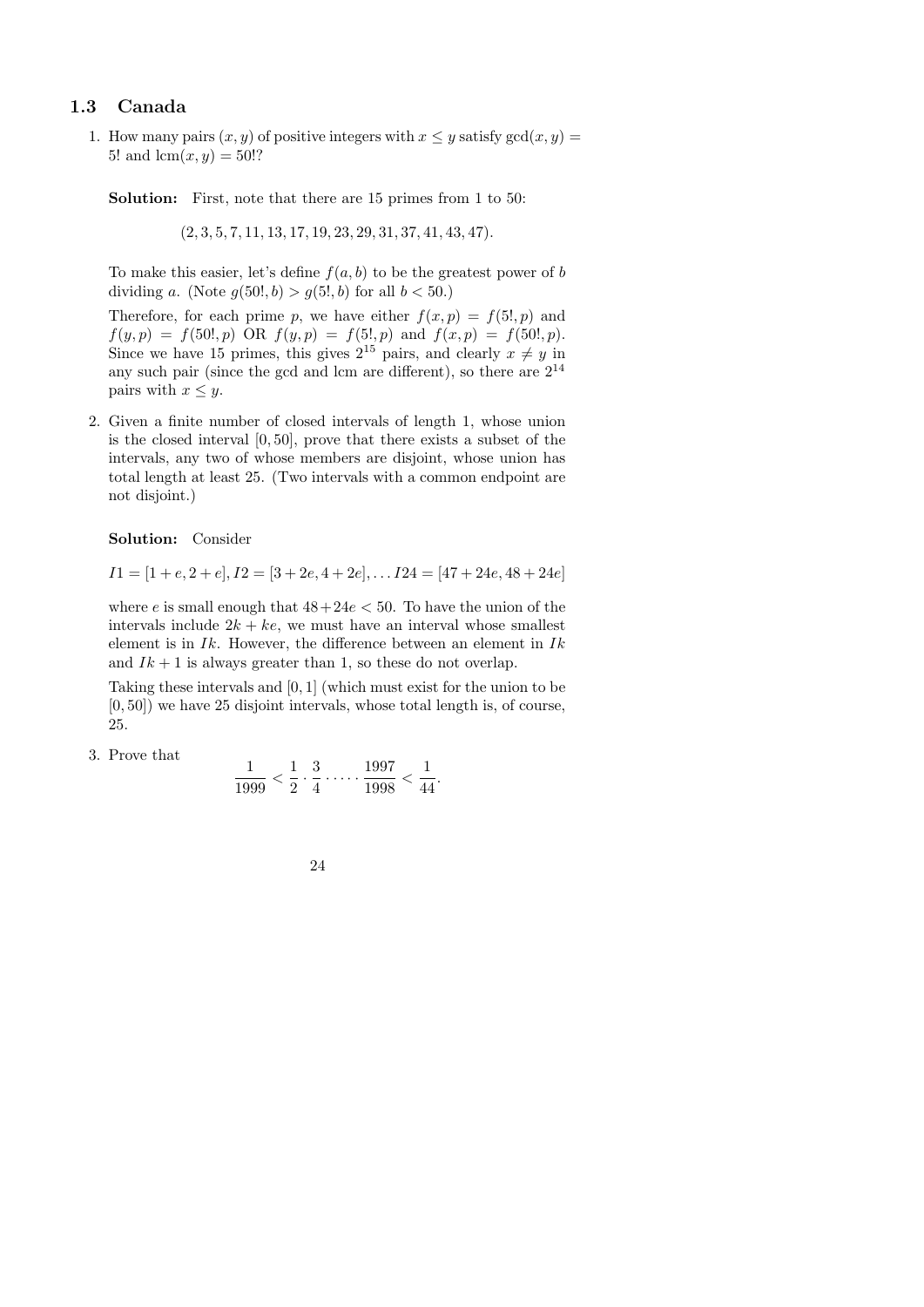**Solution:** Let  $p = 1/2 \cdot 3/4 \cdot ... \cdot 1997/1998$  and  $q = 2/3 \cdot 4/5 \cdot ... \cdot$ 1998/1999. Note  $p < q$ , so  $p^2 < pq = 1/2 \cdot 2/3 \cdot \ldots \cdot 1998/1999 =$ 1/1999. Therefore,  $p < 1/1999^{1/2} < 1/44$ . Also,

$$
p = \frac{1998!}{(999! \cdot 2^{999})^2} = 2^{-1998} \binom{1998}{999},
$$

while

$$
2^{1998} = {1998 \choose 0} + \dots + {1998 \choose 1998} < 1999 {1998 \choose 999}.
$$

Thus  $p > 1/1999$ .

4. Let O be a point inside a parallelogram  $ABCD$  such that  $\angle AOB$  +  $\angle COD = \pi$ . Prove that  $\angle OBC = \angle ODC$ .

**Solution:** Translate  $ABCD$  along vector  $AD$  so  $A'$  and  $D$  are the same, and so that  $B'$  and  $C$  are the same

Now,  $\angle COD + \angle CO'D = \angle COD + \angle A'O'D' = 180$ , so  $OCO'D$  is cyclic. Therefore,  $\angle OO'C = \angle ODC$ 

Also, vector  $BC$  and vector  $OO'$  both equal vector  $AD$  so  $OBCO'$ is a parallelogram. Therefore,  $\angle OBC = \angle OO'C = \angle ODC$ .

5. Express the sum

$$
\sum_{k=0}^{n} \frac{(-1)^k}{k^3 + 9k^2 + 26k + 24} \binom{n}{k}
$$

in the form  $p(n)/q(n)$ , where p, q are polynomials with integer coefficients.

# Solution: We have

$$
\sum_{k=0}^{n} \frac{(-1)^k}{k^3 + 9k^2 + 26k + 24} \binom{n}{k}
$$
  
= 
$$
\sum_{k=0}^{n} \frac{(-1)^k}{(k+2)(k+3)(k+4)} \binom{n}{k}
$$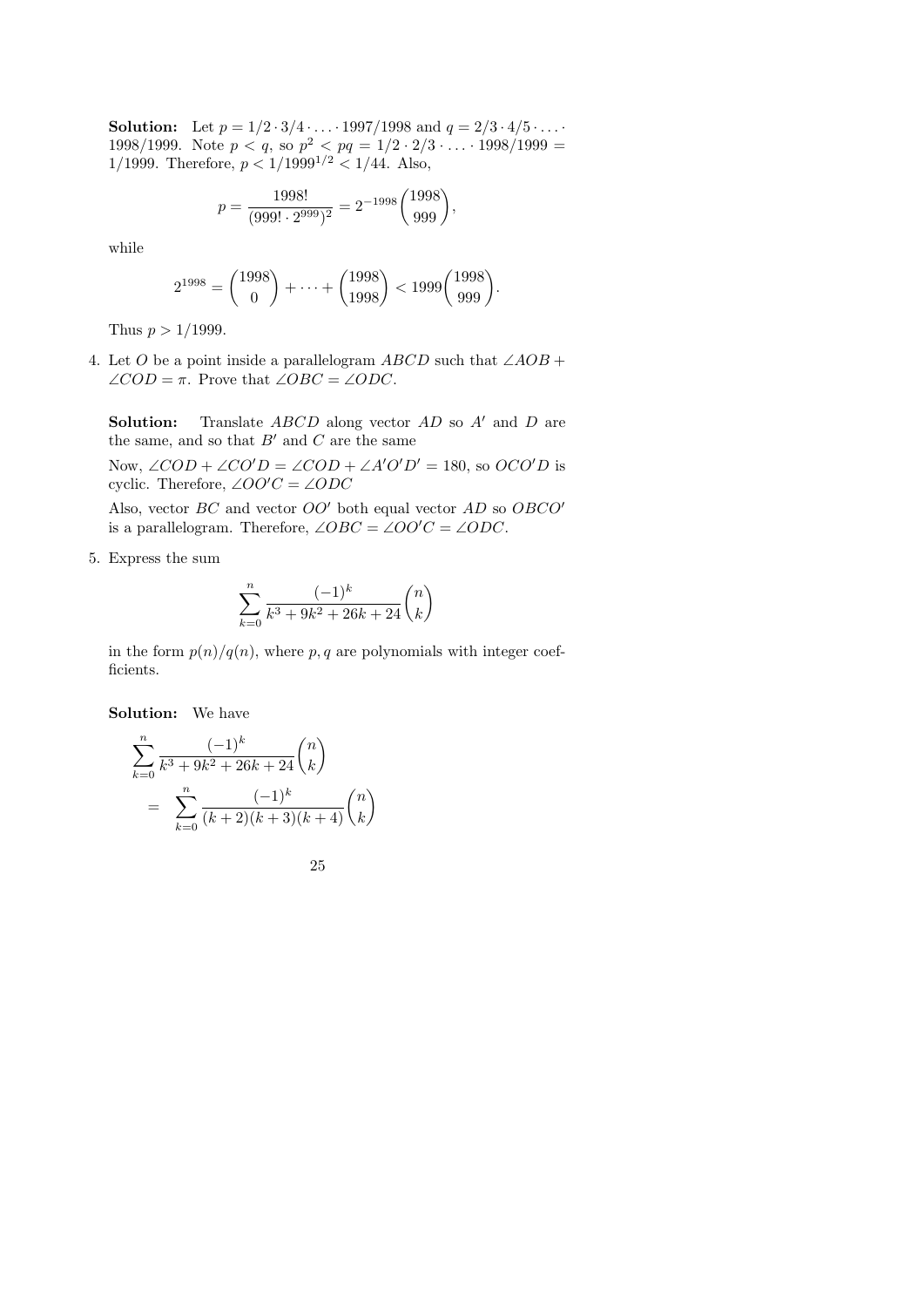$$
= \sum_{k=0}^{n} (-1)^k \frac{k+1}{(n+1)(n+2)(n+3)(n+4)} {n+4 \choose k+4}
$$

$$
= \frac{1}{(n+1)(n+2)(n+3)(n+4)} \sum_{k=4}^{n+4} (-1)^k (k-3) {n+4 \choose k}
$$

and

$$
\sum_{k=0}^{n+4} (-1)^k (k-3) \binom{n+4}{k} \n= \sum_{k=0}^{n+4} (-1)^k k \binom{n+4}{k} - 3 \sum_{k=0}^{n+4} (-1)^k \binom{n+4}{k} \n= \sum_{k=1}^{n+4} (-1)^k k \binom{n+4}{k} - 3(1-1)^{n+4} \n= \frac{1}{n+4} \sum_{k=1}^{n+4} (-1)^k \binom{n+3}{k-1} \n= \frac{1}{n+4} (1-1)^{n+3} = 0.
$$

Therefore

$$
\sum_{k=4}^{n+4} (-1)^k (k-3) \binom{n+4}{k} \n= -\sum_{k=0}^3 (-1)^k (k-3) \binom{n+4}{k} \n= 3 \binom{n+4}{0} - 2 \binom{n+4}{1} + \binom{n+4}{2} = \frac{(n+1)(n+2)}{2}
$$

and the given sum equals  $\frac{1}{2(n+3)(n+4)}$ .

$$
-26\,
$$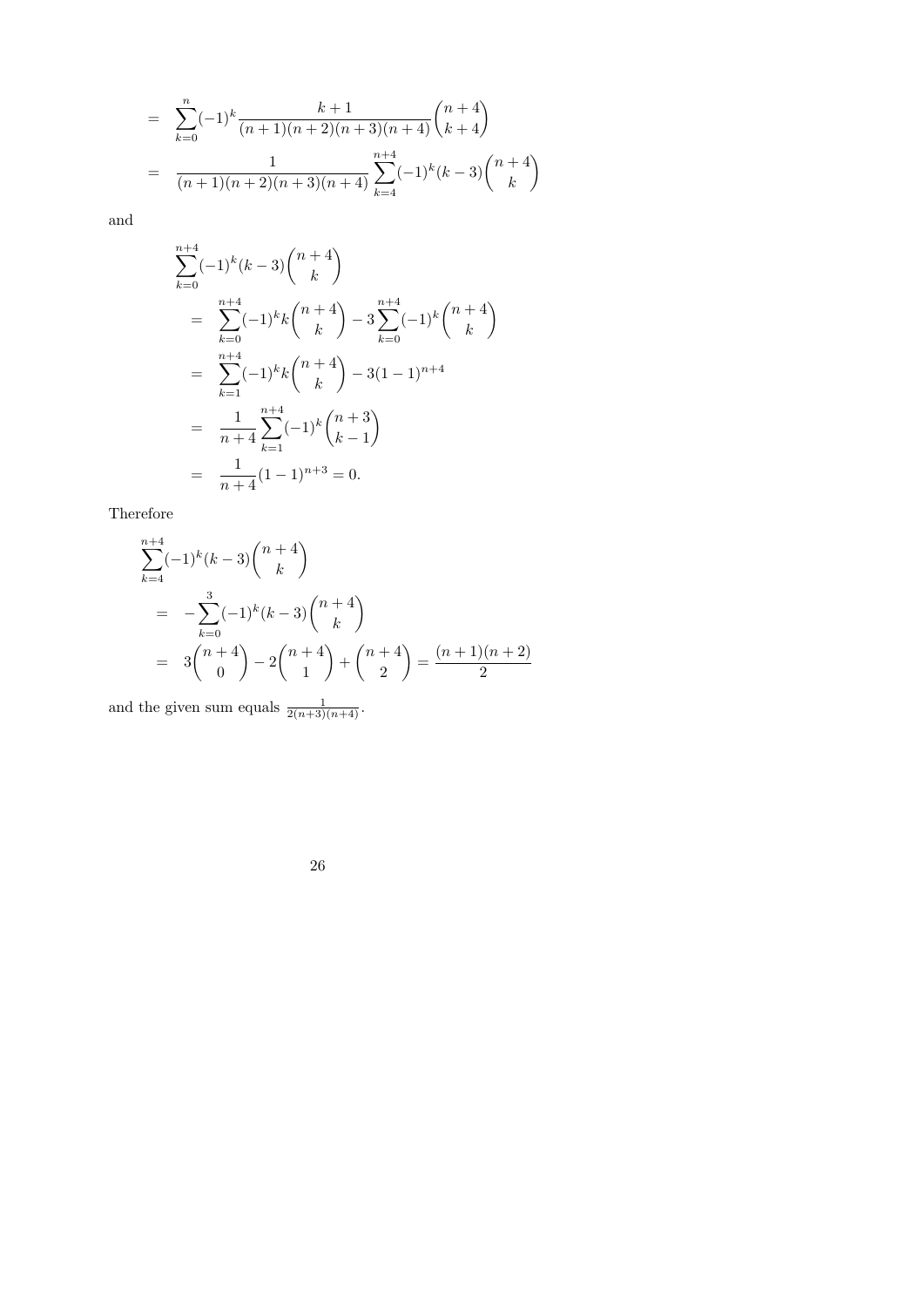# 1.4 China

1. Let  $x_1, x_2, \ldots, x_{1997}$  be real numbers satisfying the following conditions:

(a) 
$$
-\frac{1}{\sqrt{3}} \le x_i \le \sqrt{3}
$$
 for  $i = 1, 2, ..., 1997$ ;  
(b)  $x_1 + x_2 + \cdots + x_{1997} = -318\sqrt{3}$ .

Determine the maximum value of  $x_1^{12} + x_2^{12} + \cdots + x_{1997}^{12}$ .

Solution: Since  $x^{12}$  is a convex function of x, the sum of the twelfth powers of the  $x_i$  is maximized by having all but perhaps one of the  $x_i$  at the endpoints of the prescribed interval. Suppose  $n$  of the  $x_i$  equal  $-\frac{1}{\sqrt{2}}$ endpoints of the prescribed interval. Suppose  $\frac{1}{3}$ , 1996 – *n* equal  $\sqrt{3}$  and the last one equals

$$
-318\sqrt{3} + \frac{n}{\sqrt{3}} - (1996 - n)\sqrt{3}.
$$

This number must be in the range as well, so

$$
-1 \le -318 \times 3 + n - 3(1996 - n) \le 3.
$$

Equivalently  $-1 \le 4n - 6942 \le 3$ . The only such integer is  $n = 1736$ , the last value is  $2/\sqrt{3}$ , and the maximum is  $1736 \times 3^{-6} + 260 \times 3^{6} +$  $(4/3)^6$ .

- 2. Let  $A_1B_1C_1D_1$  be a convex quadrilateral and P a point in its interior. Assume that the angles  $PA_1B_1$  and  $PA_1D_1$  are acute, and similarly for the other three vertices. Define  $A_k, B_k, C_k, D_k$  as the reflections of P across the lines  $A_{k-1}B_{k-1}$ ,  $B_{k-1}C_{k-1}$ ,  $C_{k-1}D_{k-1}$ ,  $D_{k-1}A_{k-1}$ .
	- (a) Of the quadrilaterals  $A_k B_k C_k D_k$  for  $k = 1, \ldots, 12$ , which ones are necessarily similar to the 1997th quadrilateral?
	- (b) Assume that the 1997th quadrilateral is cyclic. Which of the first 12 quadrilaterals must then be cyclic?

**Solution:** We may equivalently define  $A_k$  as the foot of the perpendicular from P to  $A_{k-1}B_{k-1}$  and so on. Then cyclic quadrilaterals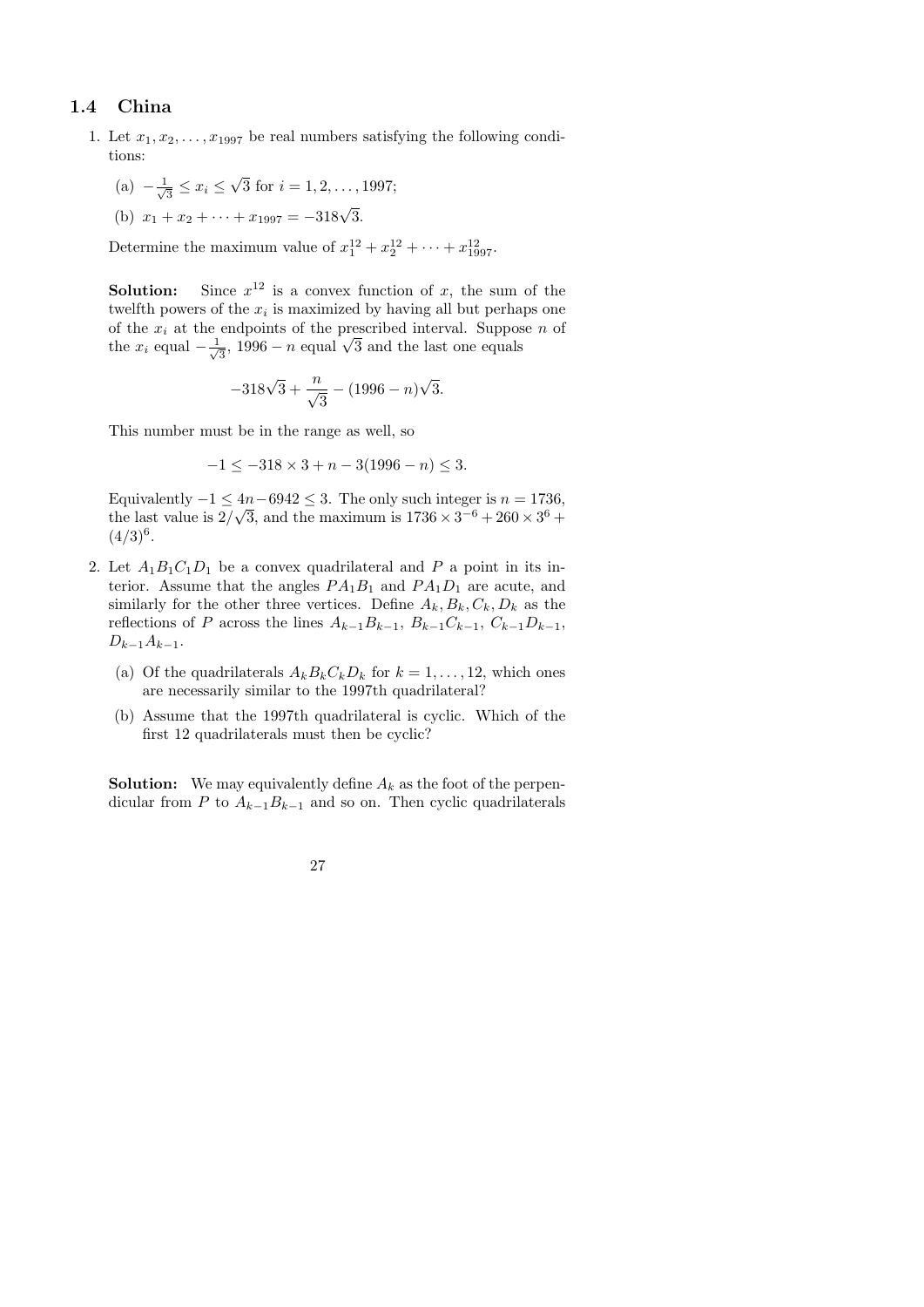with diameters  $PA_k, PB_k, PC_k, PD_k$  give that

$$
\angle PA_kB_k = \angle PD_{k+1}A_{k+1} = \angle PC_{k+2}D_{k+2}
$$

$$
= \angle PB_{k+3}C_{k+3} = \angle PA_{k+4}B_{k+4}.
$$

Likewise, in the other direction we have  $\angle PB_kA_k = PB_{k+1}A_{k+1}$ and so on. Thus quadrilaterals 1, 5, 9 are similar to quadrilateral 1997, but the others need not be. However, if quadrilateral 1997 is cyclic (that is, has supplementary opposite angles), quadrilaterals 3, 7, and 11 are as well.

3. Show that there exist infinitely many positive integers  $n$  such that the numbers  $1, 2, \ldots, 3n$  can be labeled

$$
a_1,\ldots,a_n,b_1,\ldots,b_n,c_1,\ldots,c_n
$$

in some order so that the following conditions hold:

- (a)  $a_1 + b_1 + c_1 = \cdots = a_n + b_n + c_n$  is a multiple of 6;
- (b)  $a_1 + \cdots + a_n = b_1 + \cdots + b_n = c_1 + \cdots + c_n$  is also a multiple of 6.

**Solution:** The sum of the integers from 1 to  $3n$  is  $3n(3n+1)/2$ , which we require to be a multiple both of  $6n$  and of 9. Thus n must be a multiple of 3 congruent to 1 modulo 4. We will show that the desired arrangement exists for  $n = 9^m$ . For  $n = 9$ , use the arrangement

| 8 1 6 17 10 15 26 19 24 |  |  |  |  |
|-------------------------|--|--|--|--|
| 21 23 25 3 5 7 12 14 16 |  |  |  |  |
| 13 18 11 22 27 20 4 9 2 |  |  |  |  |

(in which the first row is  $a_1, a_2, \ldots$  and so on). It suffices to produce from arrangements for  $m$  (without primes) and  $n$  (with primes) and arrangement for mn (with double primes):

$$
a''_{i+(j-1)m} = a_i + (m-1)a'_j \qquad (1 \le i \le m, 1 \le j \le n)
$$

and likewise for the  $b_i$  and  $c_i$ .

28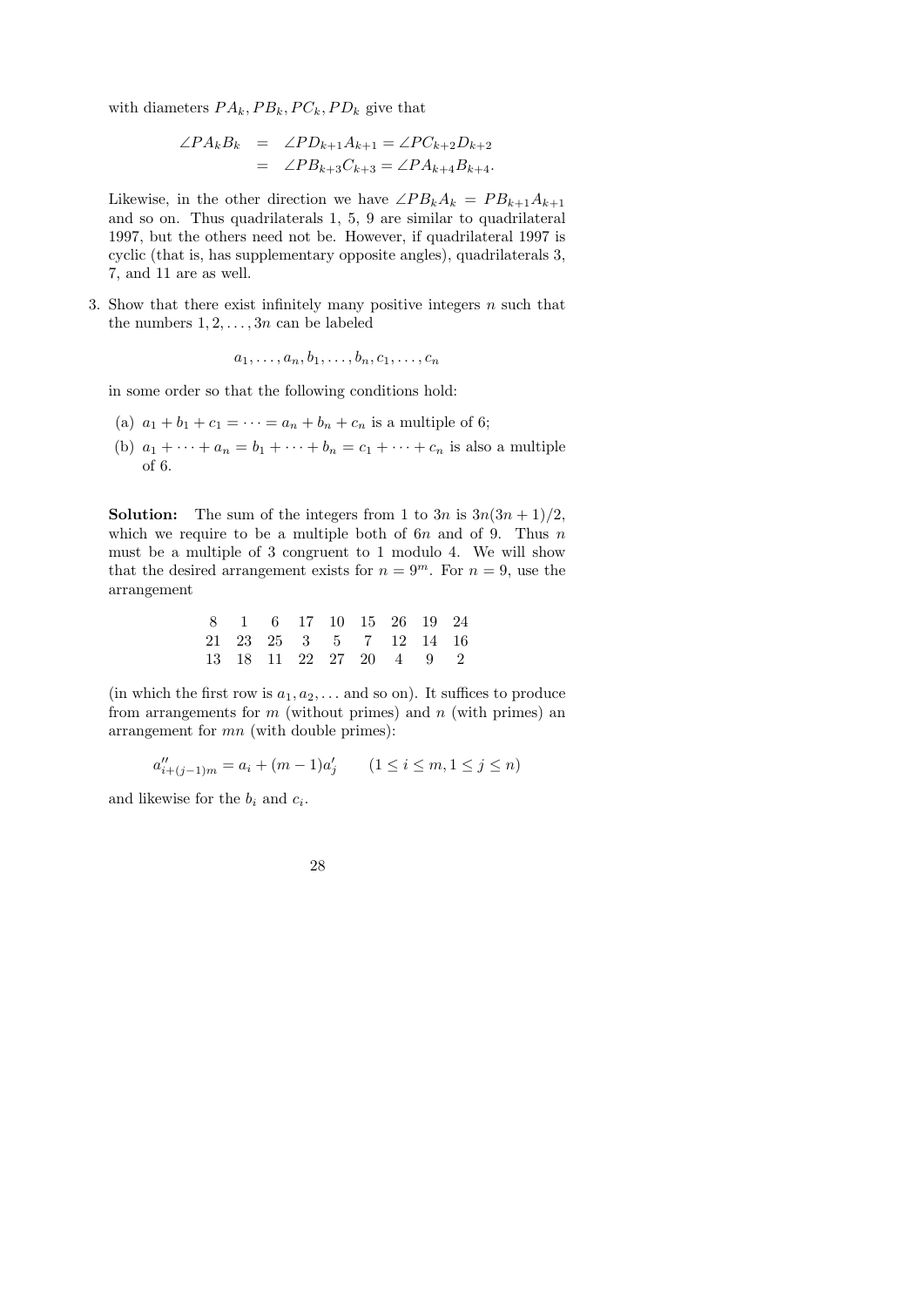4. Let ABCD be a cyclic quadrilateral. The lines AB and CD meet at P, and the lines  $AD$  and  $BC$  meet at Q. Let E and F be the points where the tangents from  $Q$  meet the circumcircle of ABCD. Prove that points  $P, E, F$  are collinear.

**Solution:** Let  $X'$  denote the tangent of the circle at a point X on the circle. Now take the polar map through the circumcircle of  $ABCD$ . To show  $P, E, F$  are collinear, we show their poles are concurrent. E and F map to E' and F' which meet at  $Q$ . Since  $P = AB \cap CD$ , the pole of P is the line through  $A' \cap B'$  and  $C' \cap D'$ , so we must show these points are collinear with Q.

However, by Pascal's theorem for the degenerate hexagon AADBBC, the former is collinear with Q and the intersection of AC and BD, and by Pascal's theorem for the degenerate hexagon ADDBCC, the latter is as well.

- 5. [Corrected] Let  $A = \{1, 2, ..., 17\}$  and for a function  $f : A \rightarrow A$ , denote  $f^{[1]}(x) = f(x)$  and  $f^{[k+1]}(x) = f(f^{[k]}(x))$  for  $k \in \mathbb{N}$ . Find the largest natural number  $M$  such that there exists a bijection  $f$ :  $A \rightarrow A$  satisfying the following conditions:
	- (a) If  $m < M$  and  $1 \leq i \leq 17$ , then

$$
f^{[m]}(i+1) - f^{[m]}(i) \not\equiv \pm 1 \pmod{17}.
$$

(b) For  $1 \le i \le 17$ ,

$$
f^{[M]}(i+1) - f^{[M]}(i) \equiv \pm 1 \pmod{17}.
$$

(Here  $f^{[k]}(18)$  is defined to equal  $f^{[k]}(1)$ .)

**Solution:** The map  $f(x) = 3x \pmod{17}$  satisfies the required condition for  $M = 8$ , and we will show this is the maximum. Note that by composing with a cyclic shift, we may assume that  $f(17) =$ 17. Then M is the first integer such that  $f^{[M]}(1)$  equals 1 or 16, and likewise for 16. If 1 and 16 are in the same orbit of the permutation f, this orbit has length at most 16, and so either 1 or 16 must map to the other after 8 steps, so  $M \leq 8$ . If they are in different orbits, one (and thus both) orbits have length at most 8, so again  $M \leq 8$ .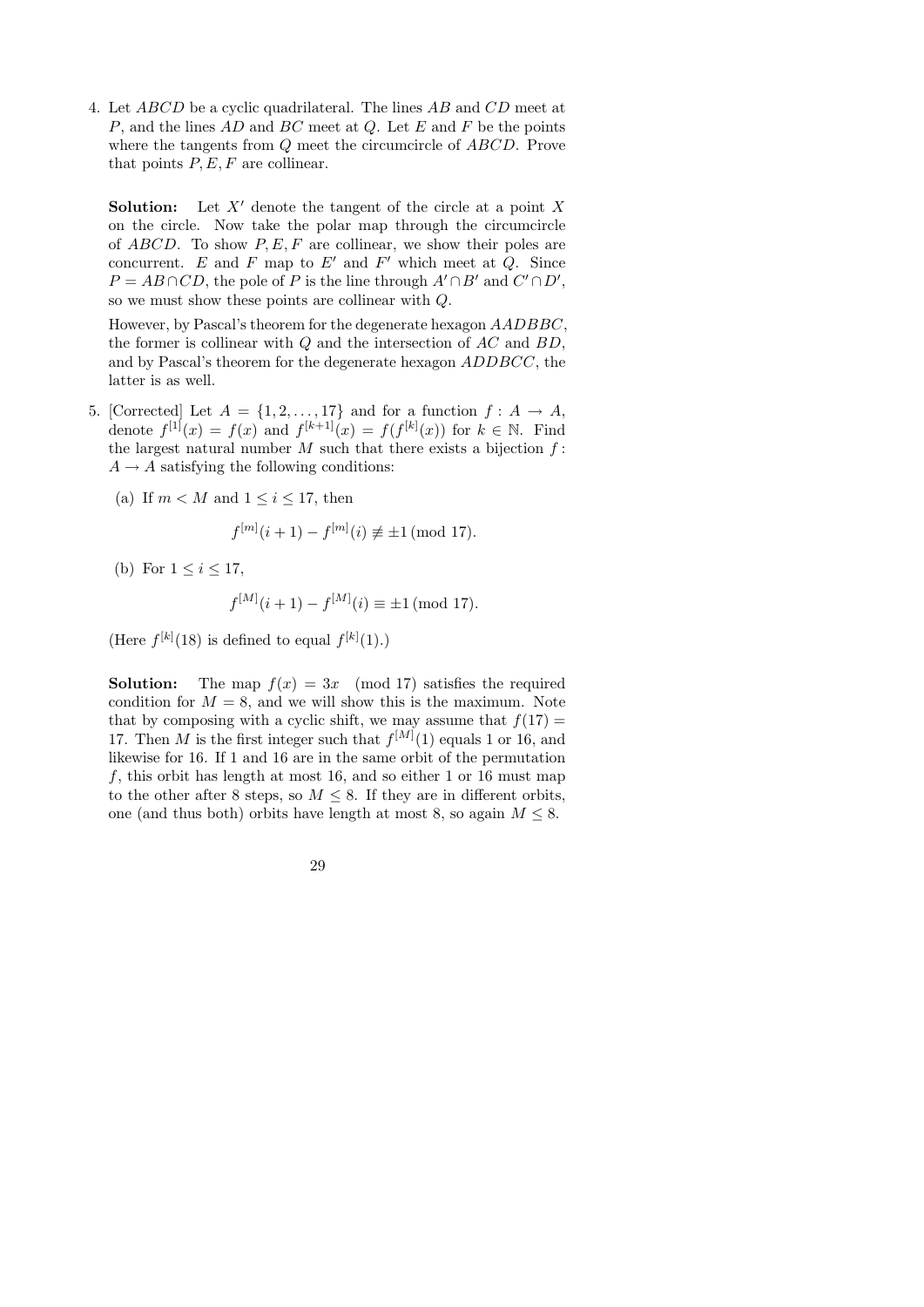6. [Corrected] Let  $a_1, a_2, \ldots$ , be nonnegative numbers satisfying

$$
a_{n+m} \le a_n + a_m \quad (m, n \in \mathbb{N}).
$$

Prove that

$$
a_n \leq ma_1 + \left(\frac{n}{m} - 1\right)a_m
$$

for all  $n\geq m.$ 

**Solution:** By induction on k,  $a_n \le ka_m + a_{n-mk}$  for  $k < m/n$ . Put  $n = mk + r$  with  $r \in \{1, \ldots, m\}$ ; then

$$
a_n \le ka_m + a_r = \frac{n-r}{m}a_m + a_r \le \frac{n-m}{m}a_m + ma_1
$$

since  $a_m \leq ma_1$  and  $a_r \leq ra_1$ .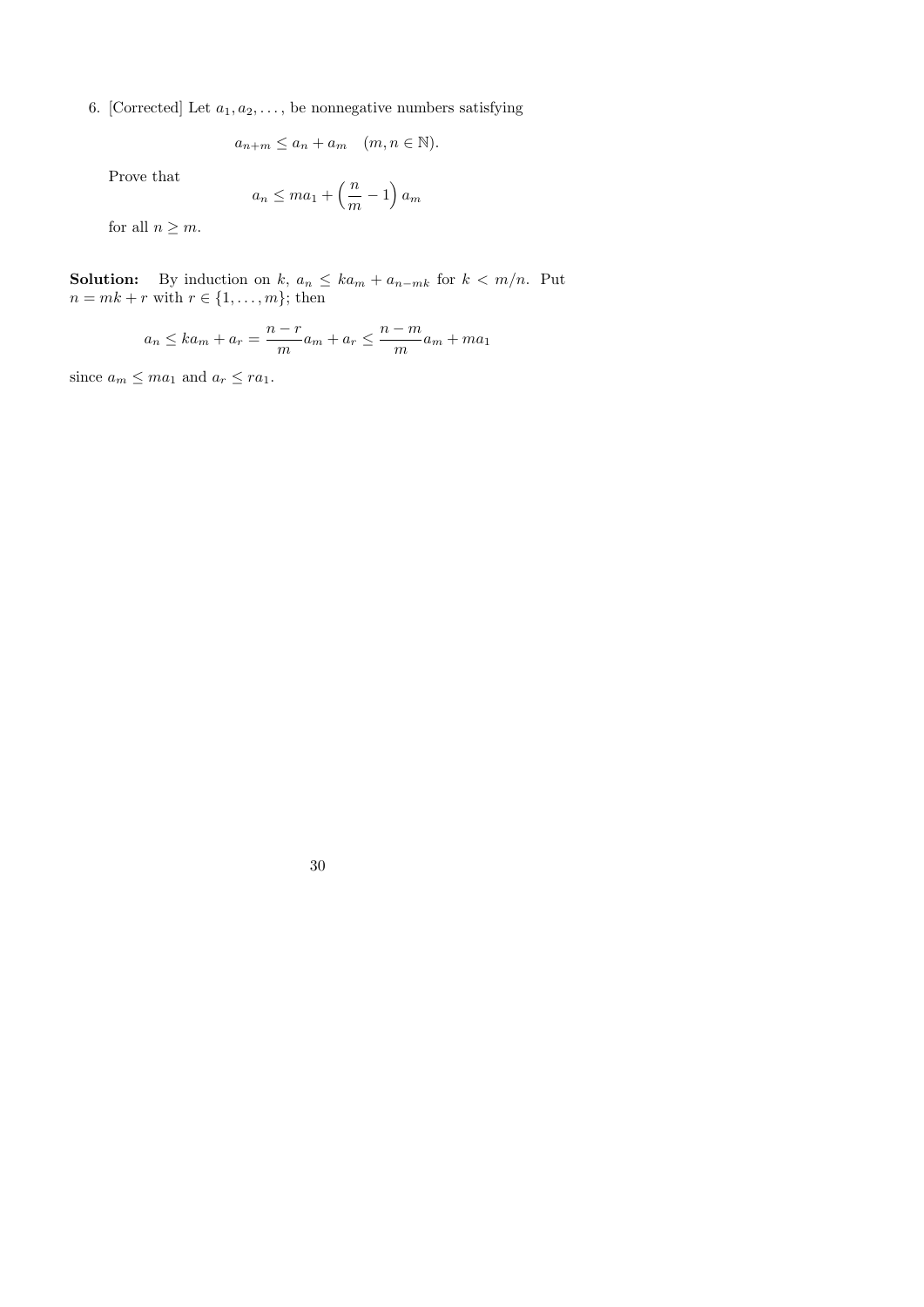# 1.5 Colombia

1. We are given an  $m \times n$  grid and three colors. We wish to color each segment of the grid with one of the three colors so that each unit square has two sides of one color and two sides of a second color. How many such colorings are possible?

**Solution:** Call the colors  $A, B, C$ , and let Now let  $a_n$  be the number of such colorings of a horizontal  $1 \times n$  board given the colors of the top grid segments. For  $n = 1$ , assume WLOG the top grid segment is colored A. Then there are three ways to choose the other A-colored segment, and two ways to choose the colors of the remaining two segments for a total of  $a_1 = 6$  colorings.

We now find  $a_{n+1}$  in terms of  $a_n$ . Given any coloring of a  $1 \times n$ board, assume WLOG that its rightmost segment is colored A. Now imagine adding a unit square onto the right side of the board to make a  $1 \times (n+1)$  board, where the top color of the new square is known. If the new top segment is colored A, then there are two ways to choose the colors of the remaining two segments; otherwise, there are two ways to choose which of the remaining segments is colored A. So,  $a_{n+1} = 2a_n$ , so  $a_n = 3 \cdot 2^n$ .

As for the original problem, there are  $3<sup>n</sup>$  ways to color the top edges and  $3 \cdot 2^n$  ways to color each successive row, for a total of  $3^{m+n}2^{mn}$ colorings.

2. We play the following game with an equilaterial triangle of  $n(n+1)/2$ pennies (with  $n$  pennies on each side). Initially, all of the pennies are turned heads up. On each turn, we may turn over three pennies which are mutually adjacent; the goal is to make all of the pennies show tails. For which values of  $n$  can this be achieved?

**Solution:** This can be achieved for all  $n \equiv 0, 2 \pmod{3}$ ; we show the positive assertion first. Clearly this is true for  $n = 2$  and  $n = 3$  (flip each of the four possible triangles once). For larger n, flip each possible set of three pennies once; the corners have been flipped once, and the pennies along the sides of the triangle have each been flipped three times, so all of them become tails. Meanwhile, the interior pennies have each been flipped six times, and they form a triangle of side length  $n-3$ ; thus by induction, all such n work.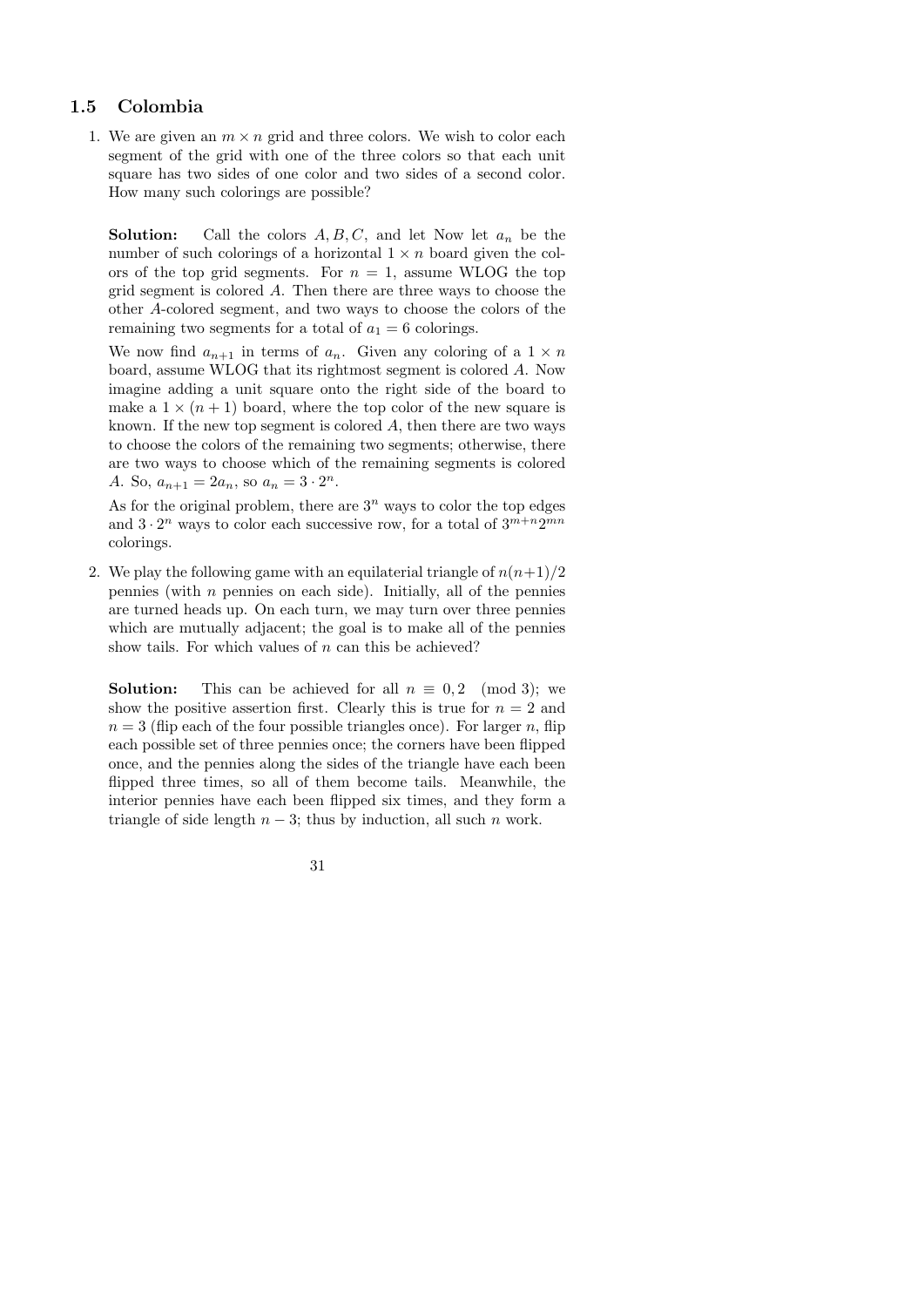Now suppose  $n \equiv 1 \pmod{3}$ . Color the pennies yellow, red and blue so that any three adjacent pennies are different colors; also any three pennies in a row will be different colors. If we make the corners all yellow, then there will be one more yellow penny than red or blue. Thus the parity of the number of yellow heads starts out different than the parity of the number of red heads. Since each move changes the parity of the number of heads of each color, we cannot end up with the parity of yellow heads equal to that of red heads, which would be the case if all coins showed tails. Thus the pennies cannot all be inverted.

3. Let  $ABCD$  be a fixed square, and consider all squares  $PQRS$  such that  $P$  and  $R$  lie on different sides of  $ABCD$  and  $Q$  lies on a diagonal of ABCD. Determine all possible positions of the point S.

Solution: The possible positions form another square, rotated 45 degrees and dilated by a factor of 2 through the center of the square. To see this, introduce complex numbers such that  $A = 0, B = 1, C =$  $1 + i$ ,  $D = i$ .

First suppose  $P$  and  $R$  lie on adjacent sides of  $ABCD$ ; without loss of generality, suppose  $P$  lies on  $AB$  and  $R$  on  $BC$ , in which case Q must lie on AC. (For any point on BD other than the center of the square, the 90-degree rotation of AB about the point does not meet DA.) If  $P = x, Q = y + yi$ , then  $R = (2y - x)i$  and  $S = (x - y) + (y - x)i$ , which varies along the specified square.

Now suppose  $P$  and  $R$  lie on opposite sides of  $ABCD$ ; again without loss of generality, we assume P lies on AB, R on CD and Q on AC. Moreover, we may assume  $Q = y + yi$  with  $1/2 \le y \le 1$ . The 90degree rotation of AB about Q meets CD at a unique point, and so  $P = 2y - 1, R = i$ , and  $S = y - 1 + (1 - y)i$ , which again varies along the specified square.

4. Prove that the set of positive integers can be partitioned into an infinite number of (disjoint) infinite sets  $A_1, A_2, \ldots$  so that if  $x, y, z, w$ belong to  $A_k$  for some k, then  $x - y$  and  $z - w$  belong to the same set  $A_i$  (where i need not equal k) if and only if  $x/y = z/w$ . **Solution:** Let  $A_k$  consist of the numbers of the form  $(2k-1)(2^n)$ ; then this partition meets the desired conditions. To see this, assume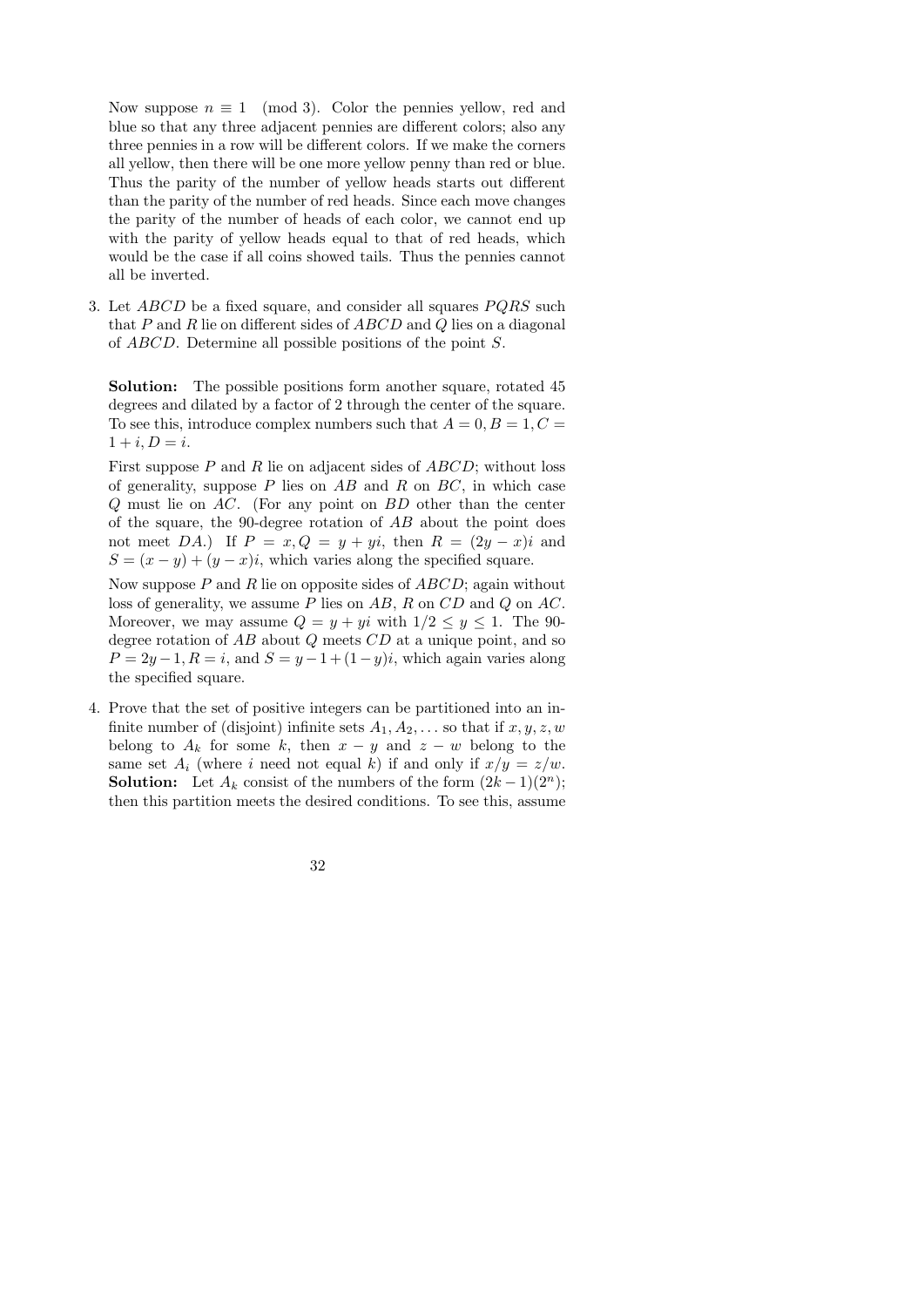$x, y, z, w \in A_k$  with  $x > y$  and  $z > w$ . Write

$$
x = (2k-1)(2^{a+b}), y = (2k-1)(2^a), z = (2k-1)(2^{c+d}), w = (2k-1)(2^c).
$$

Then

$$
x - y = (2k - 1)(2b - 1)(2a), z - w = (2k - 1)(2d - 1)(2c).
$$

Also  $x/y = 2<sup>b</sup>$ ,  $z/w = 2<sup>d</sup>$ . Now  $x/y = z/w$  if and only if  $b = d$  if and only if  $x - y$  and  $z - w$  have the same largest odd divisor.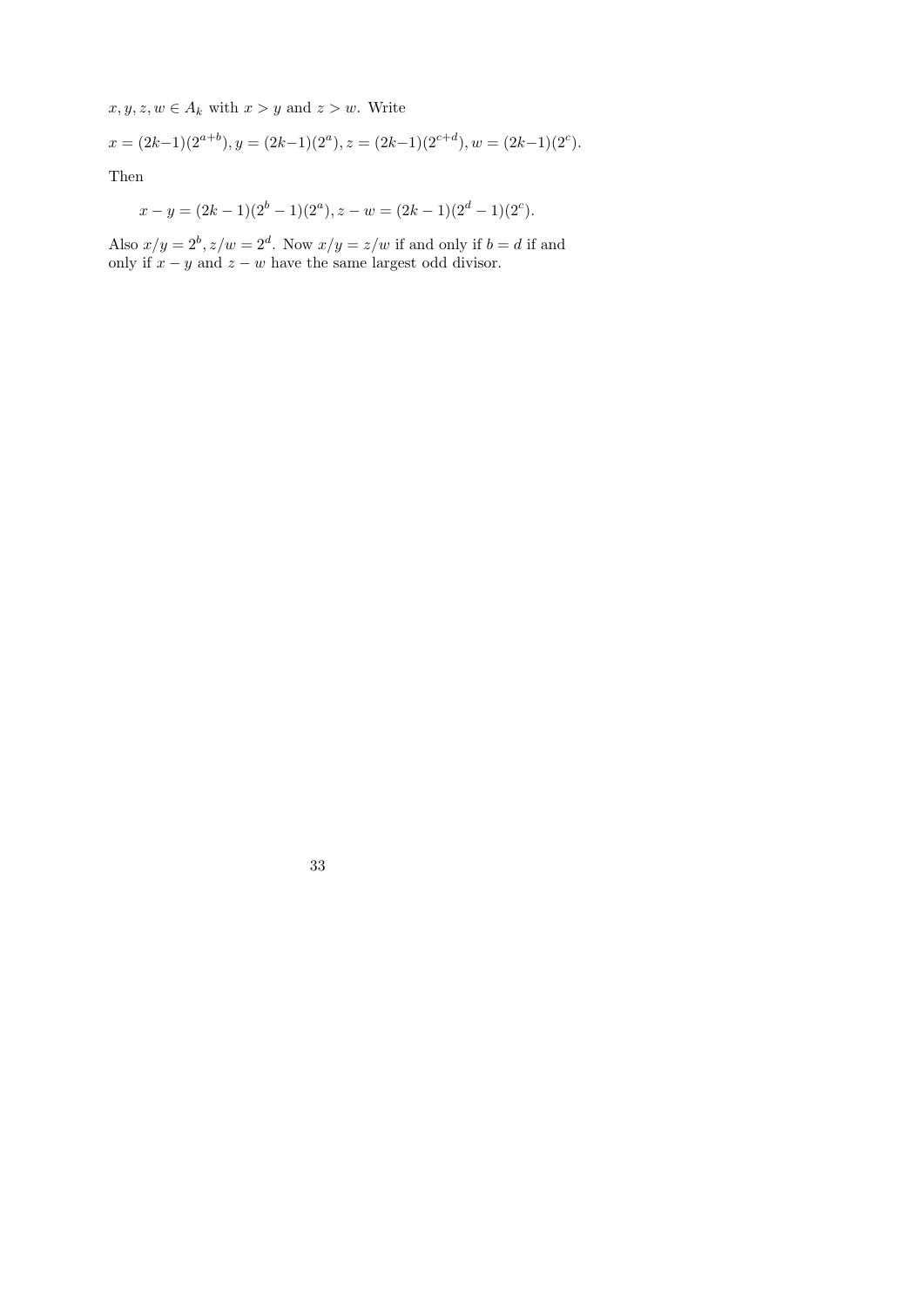#### 1.6 Czech and Slovak Republics

1. Let  $ABC$  be a triangle with sides  $a, b, c$  and corresponding angles  $\alpha, \beta, \gamma$ . Prove that the equality  $\alpha = 3\beta$  implies the inequality  $(a^2$  $b^2$ )( $a - b$ ) =  $bc^2$ , and determine whether the converse also holds.

**Solution:** By the extended law of sines,  $a = 2R \sin \alpha$ ,  $b = 2R \sin \beta$ ,  $c = 2R \sin \gamma$ , where R is the circumradius of ABC. Thus,

$$
(a2 - b2)(a - b) = 8R3(sin2 \alpha - sin2 \beta)(sin \alpha - sin \beta)
$$
  
\n
$$
= 8R3(sin2 3\beta - sin2 \beta)(sin 3\beta - sin \beta)
$$
  
\n
$$
= 8R3(sin 3\beta - sin \beta)2(sin 3\beta + sin \beta)
$$
  
\n
$$
= 8R3(8 cos2 2\beta sin2 \beta sin2 \beta cos \beta)
$$
  
\n
$$
= 8R3(sin2(180° - 4\beta))(sin \beta)
$$
  
\n
$$
= 8R3(sin2 \gamma)(sin \beta)
$$
  
\n
$$
= bc2.
$$

The converse is false in general; we can also have  $\alpha = 3\beta - 360^{\circ}$ , e.g. for  $\alpha = 15^{\circ}, \beta = 125^{\circ}, \gamma = 40^{\circ}.$ 

2. Each side and diagonal of a regular n-gon  $(n \geq 3)$  is colored red or blue. One may choose a vertex and change the color of all of the segments emanating from that vertex, from red to blue and vice versa. Prove that no matter how the edges were colored initially, it is possible to make the number of blue segments at each vertex even. Prove also that the resulting coloring is uniquely determined by the initial coloring.

#### Solution: All congruences are taken modulo 2.

First, changing the order in which we choose the vertices does not affect the end coloring. Also, choosing a vertex twice has no net effect on the coloring. Then choosing one set of vertices has the same effect as choosing its "complement": the latter procedure is equivalent to choosing the first set, then choosing all the vertices. (Here, in a procedure's complement, vertices originally chosen an odd number of times are instead chosen an even number of times, and vice versa.)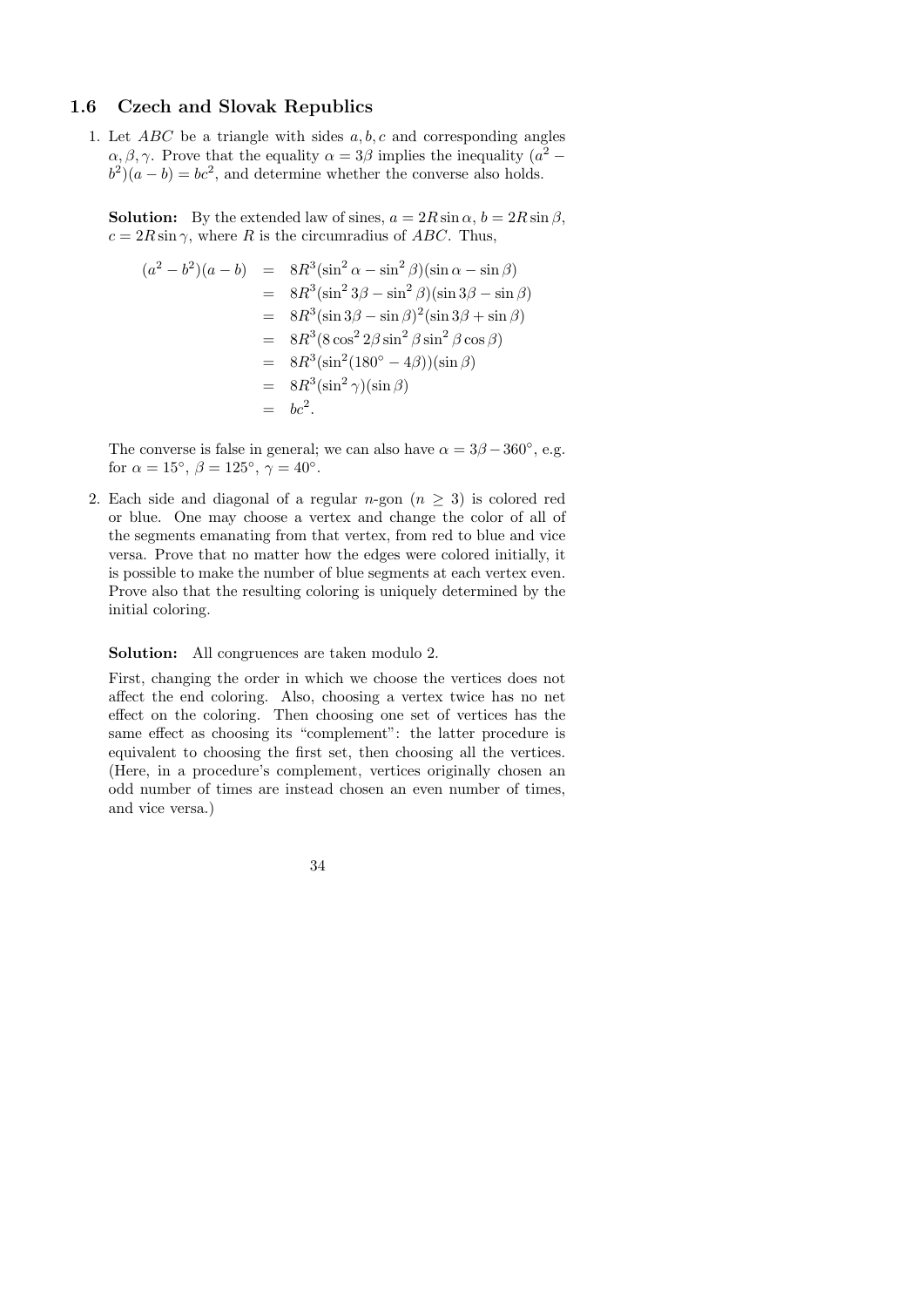Label the vertices  $1, \ldots, 2n+1$ . Let  $a_i$  be the number of blue segments at each vertex,  $b_i$  be the number of times the vertex is chosen, and  $B$  be the sum of all  $b_i$ . When vertex  $k$  is chosen,  $a_k$  becomes  $2n - a_k \equiv a_k$ ; on the other hand, the segment from vertex k to each other vertex changes color, so the other  $a_i$  change parity.

Summing the  $a_i$  gives twice the total number of blue segments; so, there are an even number of vertices with odd  $a_i$  — say, 2x vertices. Choose these vertices. The parity of these  $a_i$  alternates  $2x-1$  times to become even. The parity of the other  $a_i$  alternates  $2x$  times to remain even. Thus, all the vertices end up with an even number of blue segments. We now prove the end coloring is unique.

Consider a procedure with the desired results. At the end,  $a_i$  becomes  $a_i + B - b_i \pmod{2}$ . All the  $a_i$  equal each other at the end, so  $b_j \equiv b_k$  if and only if  $a_j \equiv a_k$  originally. Thus, either  $b_i \equiv 1$  if and only if  $a_i \equiv 1$  — the presented procedure — or  $b_i \equiv 1$  if and only if  $a_i \equiv 0$  – resuluting in an equivalent coloring from the first pargraph's conclusions. Thus, the resulting coloring is unique.

This completes the proof.

Note: For a regular  $2n$ -gon,  $n \geq 2$ , choosing a vertex reverses the parities of all of the  $a_i$ , so it is impossible to have all even  $a_i$  unless the  $a_i$  have equal parities to start with. And even if it is possible to have all even  $a_i$ , the resulting coloring is not unique.

3. The tetrahedron ABCD is divided into five convex polyhedra so that each face of ABCD is a face of one of the polyhedra (no faces are divided), and the intersection of any two of the five polyhedra is either a common vertex, a common edge, or a common face. What is the smallest possible sum of the number of faces of the five polyhedra?

Solution: The smallest sum is 22. No polyhedron shares two faces with ABCD; otherwise, its convexity would imply that it is ABCD. Then exactly one polyhedron P must not share a face with ABCD, and has its faces in ABCD's interior. Each of P's faces must then be shared with another polyhedron, implying that P shares at least 3 vertices with each of the other polyhedra. Also, any polyhedron face not shared with ABCD must be shared with another polyhedron. This implies that the sum of the number of faces is even. Each polyhedron must have at least four faces for a sum of at least 20. Assume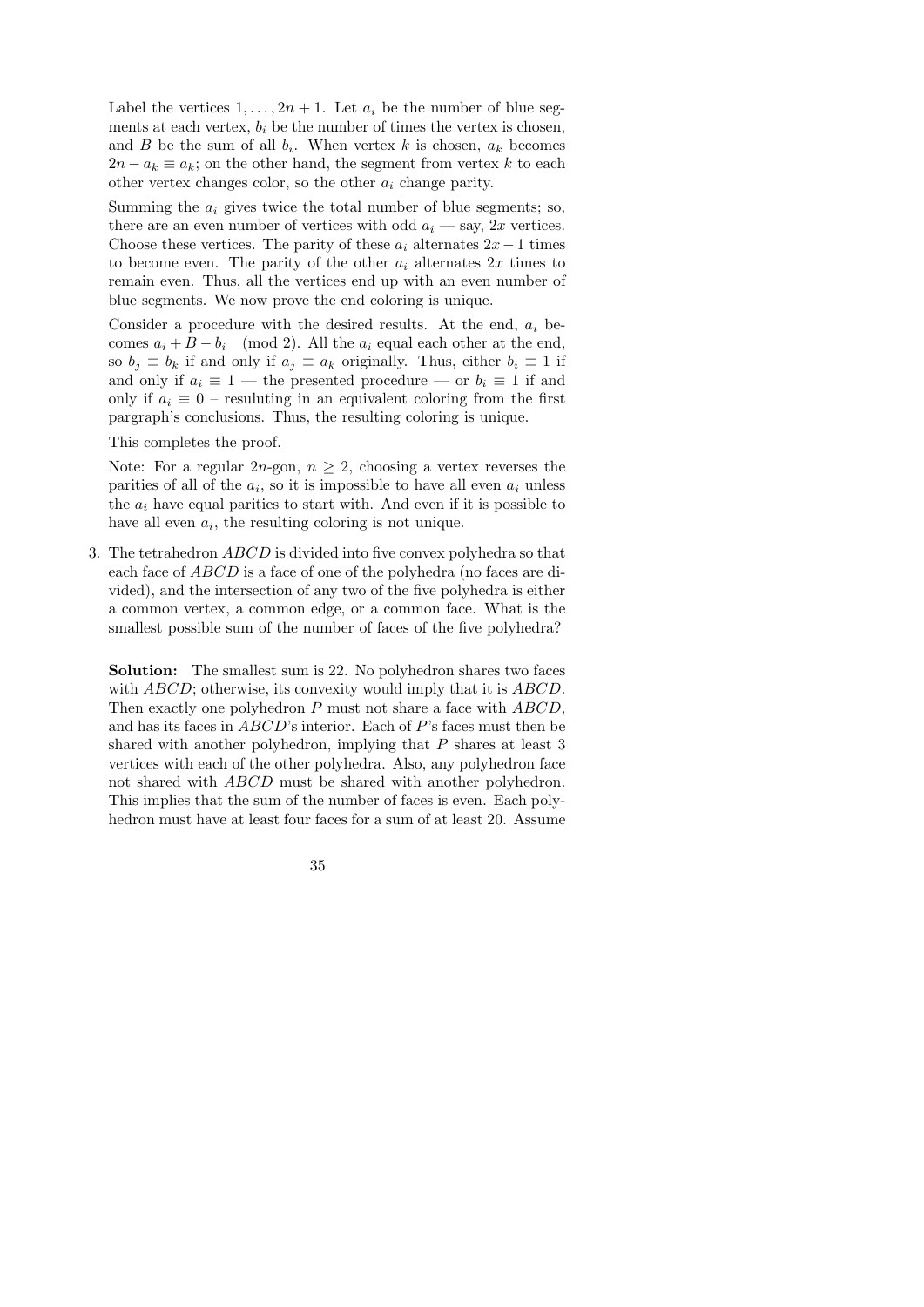this is the sum. Then each polyhedron is a four-vertex tetrahedron, and P shares at most 2 vertices with ABCD. Even if it did share 2 vertices with ABCD, say A and B, it would then share at most 2 vertices with the tetrahedron containing ACD, a contradiction. Therefore, the sum of the faces must be at least 22. This sum can indeed be obtained. Let  $P$  and  $Q$  be very close to  $A$  and  $B$ , respectively; then the five polyhedra  $APCD, PQCD, BQCD, ABDPQ$ , and *ABCPQ* satisfy the requirements.

4. Show that there exists an increasing sequence  $\{a_n\}_{n=1}^{\infty}$  of natural numbers such that for any  $k \geq 0$ , the sequence  $\{k + a_n\}$  contains only finitely many primes.

**Solution:** Let  $p_k$  be the k-th prime number,  $k \geq 1$ . Set  $a_1 = 2$ . For  $n \geq 1$ , let  $a_{n+1}$  be the least integer greater than  $a_n$  that is congruent to  $-k$  modulo  $p_{k+1}$  for all  $k \leq n$ . Such an integer exists by the Chinese Remainder Theorem. Thus, for all  $k \geq 0$ ,  $k + a_n \equiv 0$ (mod  $p_{k+1}$ ) for  $n \geq k+1$ . Then at most  $k+1$  values in the sequence  ${k+a_n}$  can be prime; from the  $k+2$ -th term onward, the values are nontrivial multiples of  $p_{k+1}$  and must be composite. This completes the proof.

5. For each natural number  $n \geq 2$ , determine the largest possible value of the expression

 $V_n = \sin x_1 \cos x_2 + \sin x_2 \cos x_3 + \cdots + \sin x_n \cos x_1$ 

where  $x_1, x_2, \ldots, x_n$  are arbitrary real numbers.

**Solution:** By the inequality  $2ab \le a^2 + b^2$ , we get

$$
V_n \le \frac{\sin^2 x_1 + \cos^2 x_2}{2} + \dots + \frac{\sin^2 x_n + \cos^2 x_1}{2} = \frac{n}{2},
$$

with equality for  $x_1 = \cdots = x_n = \pi/4$ .

6. A parallelogram ABCD is given such that triangle ABD is acute and  $\angle BAD = \pi/4$ . In the interior of the sides of the parallelogram, points  $K$  on  $AB$ ,  $L$  on  $BC$ ,  $M$  on  $CD$ ,  $N$  on  $DA$  can be chosen in various ways so that  $KLMN$  is a cyclic quadrilateral whose circumradius equals those of the triangles ANK and CLM. Find the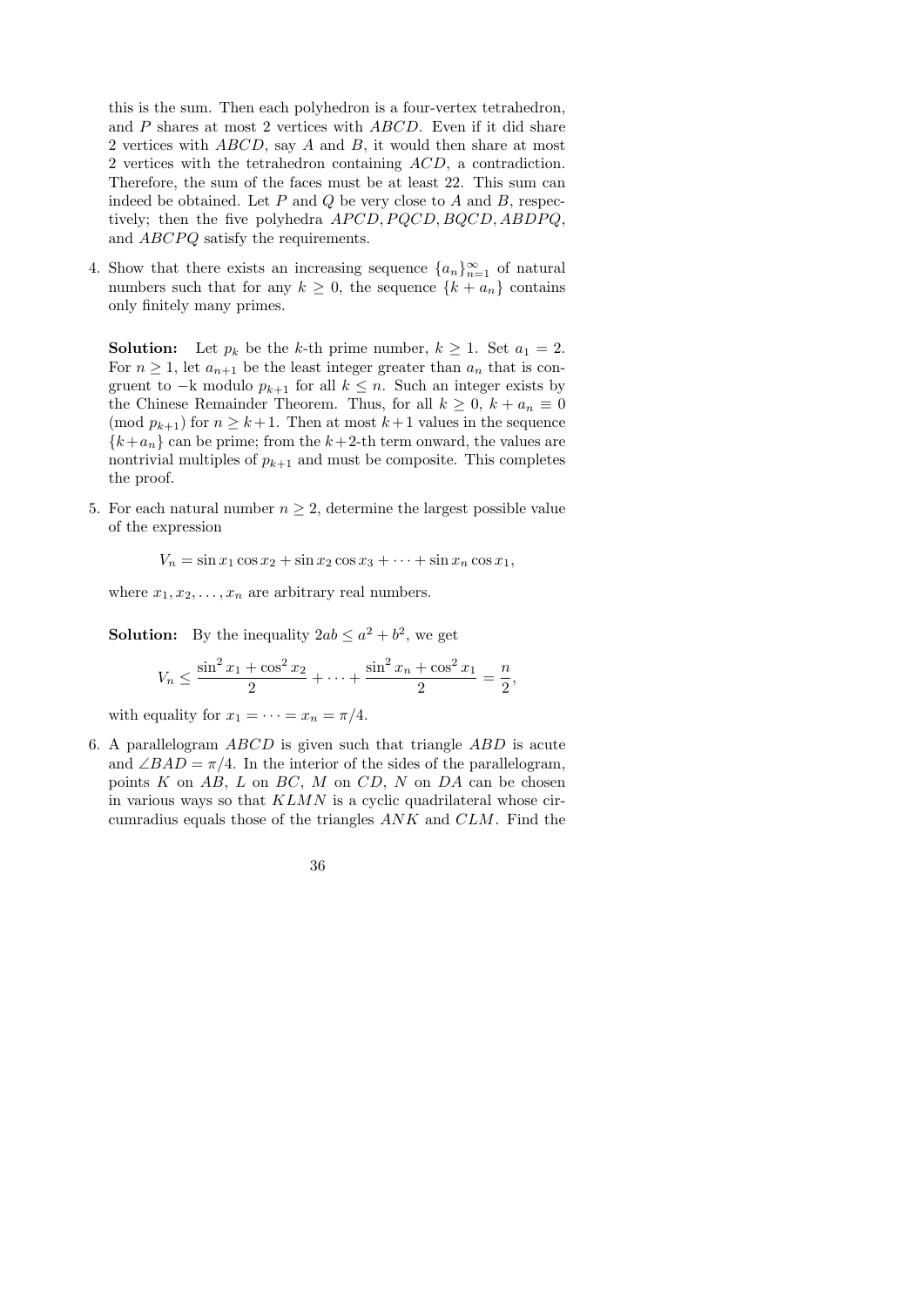locus of the intersection of the diagonals of all such quadrilaterals KLMN.

**Solution:** Since the arcs subtended by the angles  $\angle KLN$ ,  $\angle KMN$ ,  $\angle LKM$ ,  $\angle LNM$  on the circumcircle of  $KLMN$  and the arcs subtended by ∠KAN and ∠LCM on the circumcircles of triangles AKN and CLM, respectively, are all congruent, these angles must all be equal to each other, and hence have measure 45◦ . The triangles  $SKL$  and  $SMN$ , where S is the intersection of KM and NL, are thus right isosceles triangles homothetic through S. Under the homothety taking  $K$  to  $M$  and  $L$  to  $N$ ,  $AB$  is sent to  $CD$  and  $BC$ to DA, so S must lie on the segment BD.

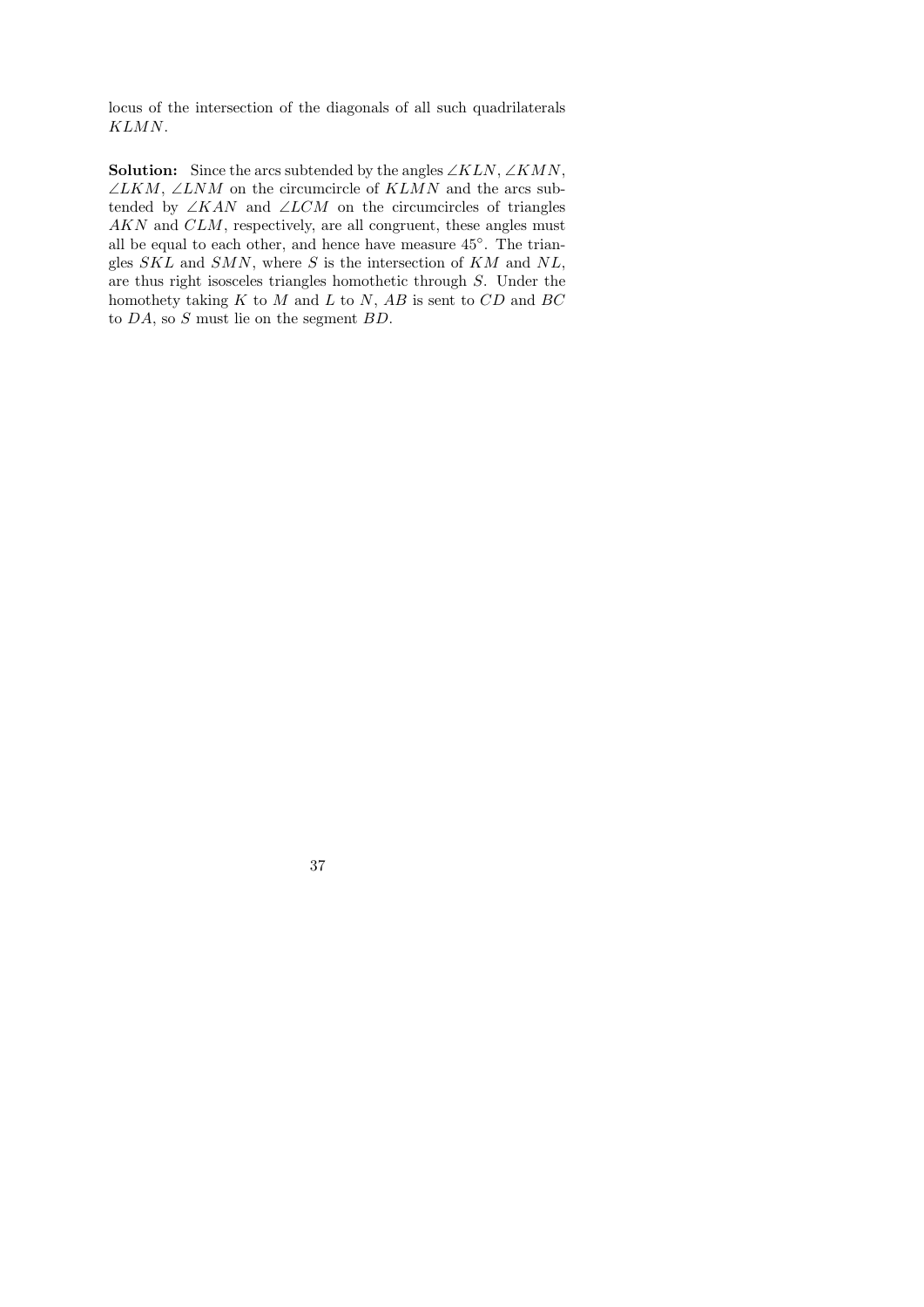# 1.7 France

1. Each vertex of a regular 1997-gon is labeled with an integer, such that the sum of the integers is 1. Starting at some vertex, we write down the labels of the vertices reading counterclockwise around the polygon. Can we always choose the starting vertex so that the sum of the first k integers written down is positive for  $k = 1, \ldots, 1997$ ?

**Solution:** Yes. Let  $b_k$  be the sum of the first k integers; then  $b_{1997} = 1$ . Let x be the minimum of the  $b_k$ , and find the largest k such that  $b_{k-1} = x$ ; if we start there, the sums will be positive. (Compare Spain 6.)

2. Find the maximum volume of a cylinder contained in the intersection of a sphere with center  $O$  and radius  $R$  and a cone with vertex  $O$ meeting the sphere in a circle of radius  $r$ , having the same axis as the cone.

Solution: Such a cylinder meets the sphere in a circle of some radius  $s < r$ . The distance from that circle to the center of the sphere is  $\sqrt{R^2 - s^2}$ . The cylinder also meets the cone in a circle of radius s, whose distance to the center of the sphere is  $s\sqrt{R^2/r^2-1}$ (since the distance from the circle of radius  $r$  to the center of the (since the distance from the circle of radius r to the c<br>sphere is  $\sqrt{R^2-r^2}$ ). Thus the volume of the cylinder is

$$
\pi s^2(\sqrt{R^2 - s^2} - s\sqrt{R^2/r^2 - 1}.
$$

We maximize this by setting its derivative in s to zero:

$$
0 = 2s\sqrt{R^2 - s^2} - \frac{s^3}{\sqrt{R^2 - s^2}} - 3s^2\sqrt{R^2/r^2 - 1}
$$

or rearranging and squaring,

$$
\frac{s^4 - 4R^2s^2 + 4R^4}{R^2 - s^2} = \frac{9s^2R^2 - s^2r^2}{r^2}.
$$

Solving,

$$
s^2 = \frac{3R^2 + r^2 + \sqrt{(9R^2 - r^2)(R^2 - r^2)}}{6}
$$

and one can now plug  $s^2$  into the volume formula given above to get the minimum volume.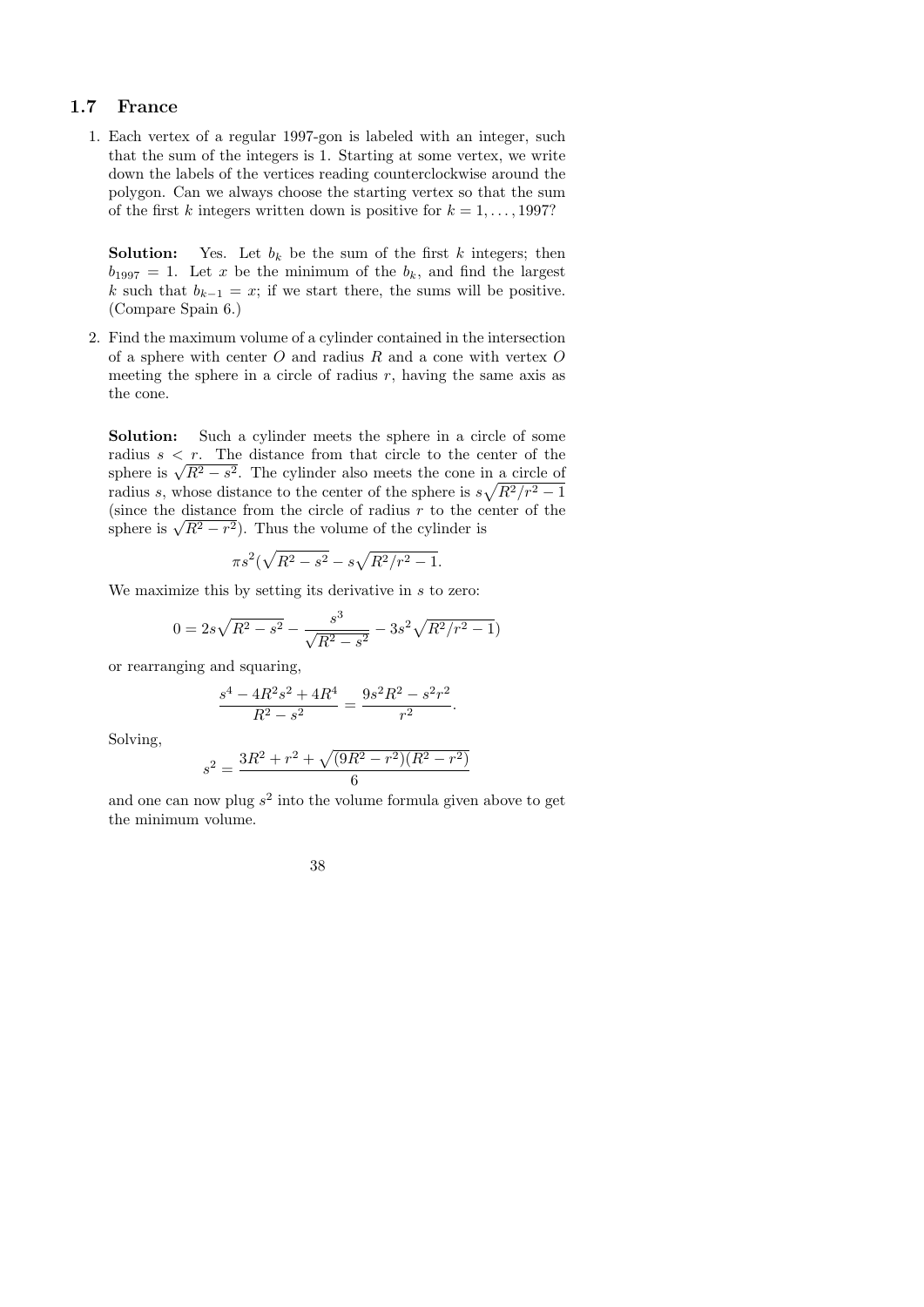3. Find the maximum area of the orthogonal projection of a unit cube onto a plane.

Solution: This projection consists of the projections of three mutually orthogonal faces onto the plane. The area of the projection of a face onto the plane equals the absolute value of the dot product of the unit vectors perpendicular to the face and the plane. If  $x, y, z$ are these dot products, then the maximum area is the maximum of  $x+y+z$  under the condition  $x^2+y^2+z^2=1$ . However, by Cauchy-Schwarz,  $\sqrt{x^2 + y^2 + z^2} \ge 3(x + y + z)$  with equality iff  $x = y = z$ . Schwarz,  $\sqrt{x^2 + y^2 + z^2} \ge$ <br>Thus the maximum is  $\sqrt{3}$ .

4. Given a triangle ABC, let a, b, c denote the lengths of its sides and  $m, n, p$  the lengths of its medians. For every positive real  $\alpha$ , let  $\lambda(\alpha)$ be the real number satisfying

$$
a^{\alpha} + b^{\alpha} + c^{\alpha} = \lambda(\alpha)^{\alpha} (m^{\alpha} + n^{\alpha} + p^{\alpha}).
$$

- (a) Compute  $\lambda(2)$ .
- (b) Determine the limit of  $\lambda(\alpha)$  as  $\alpha$  tends to 0.
- (c) For which triangles ABC is  $\lambda(\alpha)$  independent of  $\alpha$ ?

**Solution:** Say  $m, n, p$  are opposite  $a, b, c$ , respectively, and assume  $a \leq b \leq c$ . It is easily computed (e.g., using vectors) that  $m^2 = (2b^2 + 2c^2 - a^2)/4$  and so on, so  $\lambda(2) = \frac{2}{\lambda}$  $\frac{2}{3}$ . If  $x \leq y \leq z$ , then as  $\alpha \to 0$ , then

$$
x \le (x^{\alpha} + y^{\alpha} + z^{\alpha})^{1/\alpha} \le 3^{1/\alpha}x
$$

and so the term in the middle tends to  $x$ . We conclude that the limit of  $\lambda(\alpha)$  as  $\alpha \to 0$  is  $a/p$ . For  $\lambda(\alpha)$  to be independent of  $\alpha$ , we first need  $a^2/p^2 = 4/3$ , which reduces to  $a^2 + c^2 = 2b^2$ . But under that condition, we have

$$
m = c\sqrt{3}/2, n = b\sqrt{3}/2, p = a\sqrt{3}/2
$$

and so  $\lambda(\alpha)$  is clearly constant for such triangles.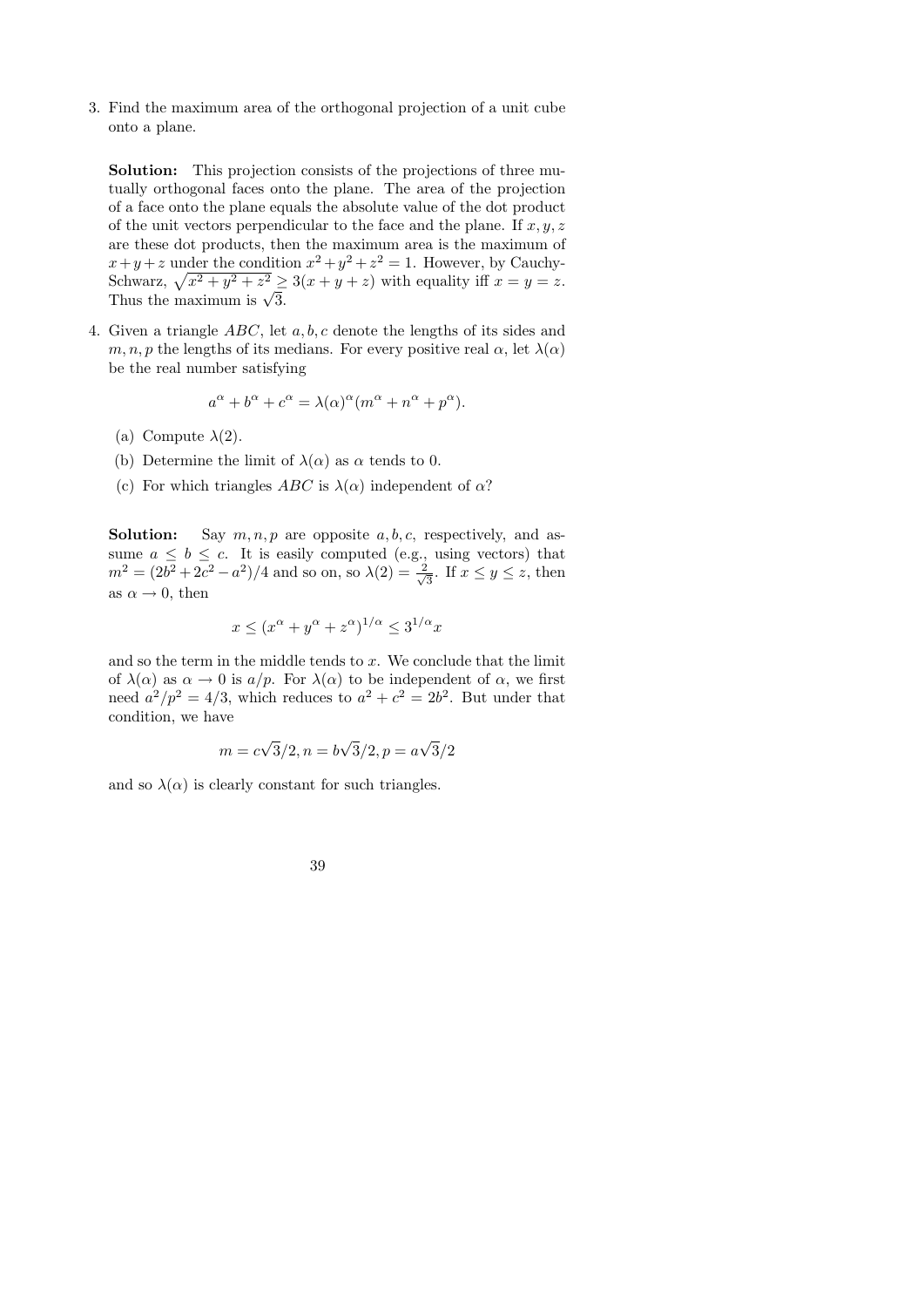# 1.8 Germany

1. Determine all primes  $p$  for which the system

$$
p+1 = 2x^2
$$
  

$$
p^2 + 1 = 2y^2
$$

has a solution in integers  $x, y$ .

**Solution:** The only such prime is  $p = 7$ . Assume without loss of generality that  $x, y \ge 0$ . Note that  $p + 1 = 2x^2$  is even, so  $p \ne 2$ . Also,  $2x^2 \equiv 1 \equiv 2y^2 \pmod{p}$  which implies  $x \equiv \pm y \pmod{p}$  since p is odd. Since  $x < y < p$ , we have  $x + y = p$ . Then

$$
p^2 + 1 = 2(p - x)^2 = 2p^2 - 4px + p + 1,
$$

so  $p = 4x - 1$ ,  $2x^2 = 4x$ , x is 0 or 2 and p is -1 or 7. Of course -1 is not prime, but for  $p = 7$ ,  $(x, y) = (2, 5)$  is a solution.

2. A square  $S_a$  is inscribed in an acute triangle ABC by placing two vertices on side  $BC$  and one on each of  $AB$  and  $AC$ . Squares  $S_b$  and  $S_c$  are inscribed similarly. For which triangles ABC will  $S_a$ ,  $S_b$ ,  $S_c$ all be congruent?

Solution: This occurs for *ABC* equilateral (obvious) and in no other cases. Let R be the circumradius of ABC and let  $x_a, x_b, x_c$  be the side lengths of  $S_a$ ,  $S_b$ ,  $S_c$ . Finally, let  $\alpha$ ,  $\beta$ ,  $\gamma$  denote the angles ∠BAC, ∠CBA, ∠ACB.

Suppose  $S_a$  has vertices P and Q on BC, with P closer to B. Then

$$
2R\sin\alpha = BC = BP + PQ + QC
$$
  
=  $x_a \cot\beta + x_a + x_a \cot\gamma$   

$$
x_a = \frac{2R\sin\alpha}{1 + \cot\beta + \cot\gamma}
$$
  
= 
$$
\frac{2R\sin\alpha\sin\beta\sin\gamma}{\sin\beta\sin\gamma + \cos\beta\sin\gamma + \cos\gamma + \sin\beta}
$$
  
= 
$$
\frac{2R\sin\alpha\sin\beta\sin\gamma}{\sin\beta\sin\gamma + \sin\alpha}
$$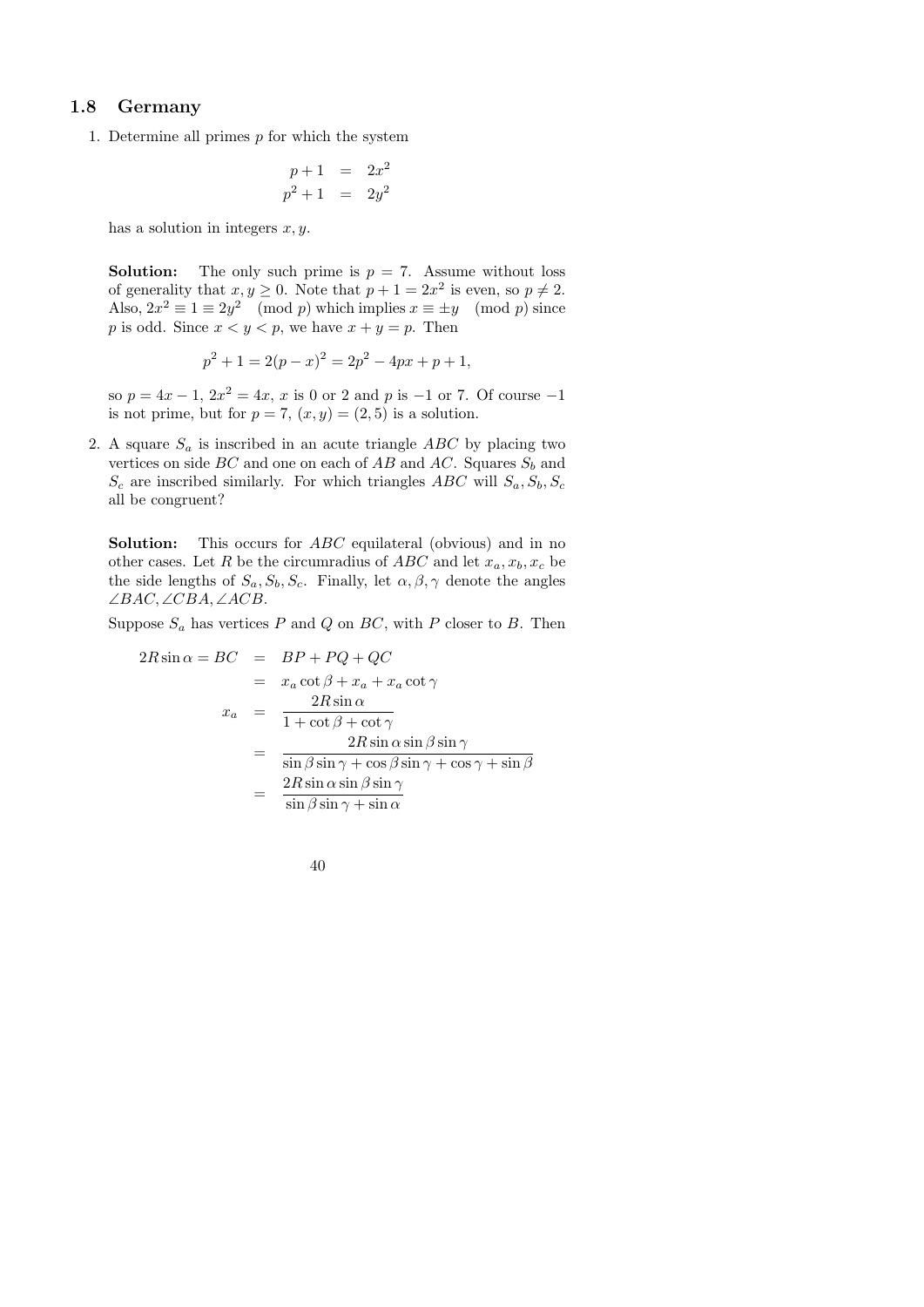and similarly for  $x_b$  and  $x_c$ . Now  $x_a = x_b$  implies

$$
\sin \beta \sin \gamma + \sin \alpha = \sin \gamma \sin \alpha + \sin \beta
$$
  

$$
0 = (\sin \beta - \sin \alpha)(\sin \gamma - 1).
$$

Since ABC is acute, we have  $\sin \beta = \sin \alpha$ , which implies  $\alpha = \beta$ (the alternative is that  $\alpha + \beta = \pi$ , which cannot occur in a triangle). Likewise  $\beta = \gamma$ , so ABC is equilateral.

3. In a park, 10000 trees have been placed in a square lattice. Determine the maximum number of trees that can be cut down so that from any stump, you cannot see any other stump. (Assume the trees have negligible radius compared to the distance between adjacent trees.)

Solution: The maximum is 2500 trees. In any square of four adjacent trees, at most one can be cut down. Since the  $100 \times 100$ grid can be divided into 2500 such squares, at most 2500 trees can be cut down.

Identifying the trees with the lattice points  $(x, y)$  with  $0 \le x, y \le 99$ , we may cut down all trees with even coordinates. To see this, note that if a, b, c, d are all even, and  $p/q$  is the expression of  $(d-b)/(c-a)$ in lowest terms (where p, q have the same signs as  $d - b$ ,  $c - a$ ), then one of  $a + p$  and  $b + q$  is odd, so the tree  $(a + p, b + q)$  blocks the view from  $(a, b)$  to  $(c, d)$ .

4. In the circular segment  $AMB$ , the central angle  $\angle AMB$  is less than  $90^\circ$ . FRom an arbitrary point on the arc  $AB$  one constructs the perpendiculars PC and PD onto MA and MB ( $C \in MA$ ,  $D \in$ MB). Prove that the length of the segment CD does not depend on the position of P on the arc AB.

**Solution:** Since  $\angle PCM = \angle PDM = \pi/2$ , quadrilateral PCMD is cyclic. By the Extended Law of Sines,  $CD = PM \sin CMD$ , which is constant.

5. In a square ABCD one constructs the four quarter circles having their respective centers at  $A, B, C$  and  $D$  and containing the two adjacent vertices. Inside  $ABCD$  lie the four intersection points  $E$ ,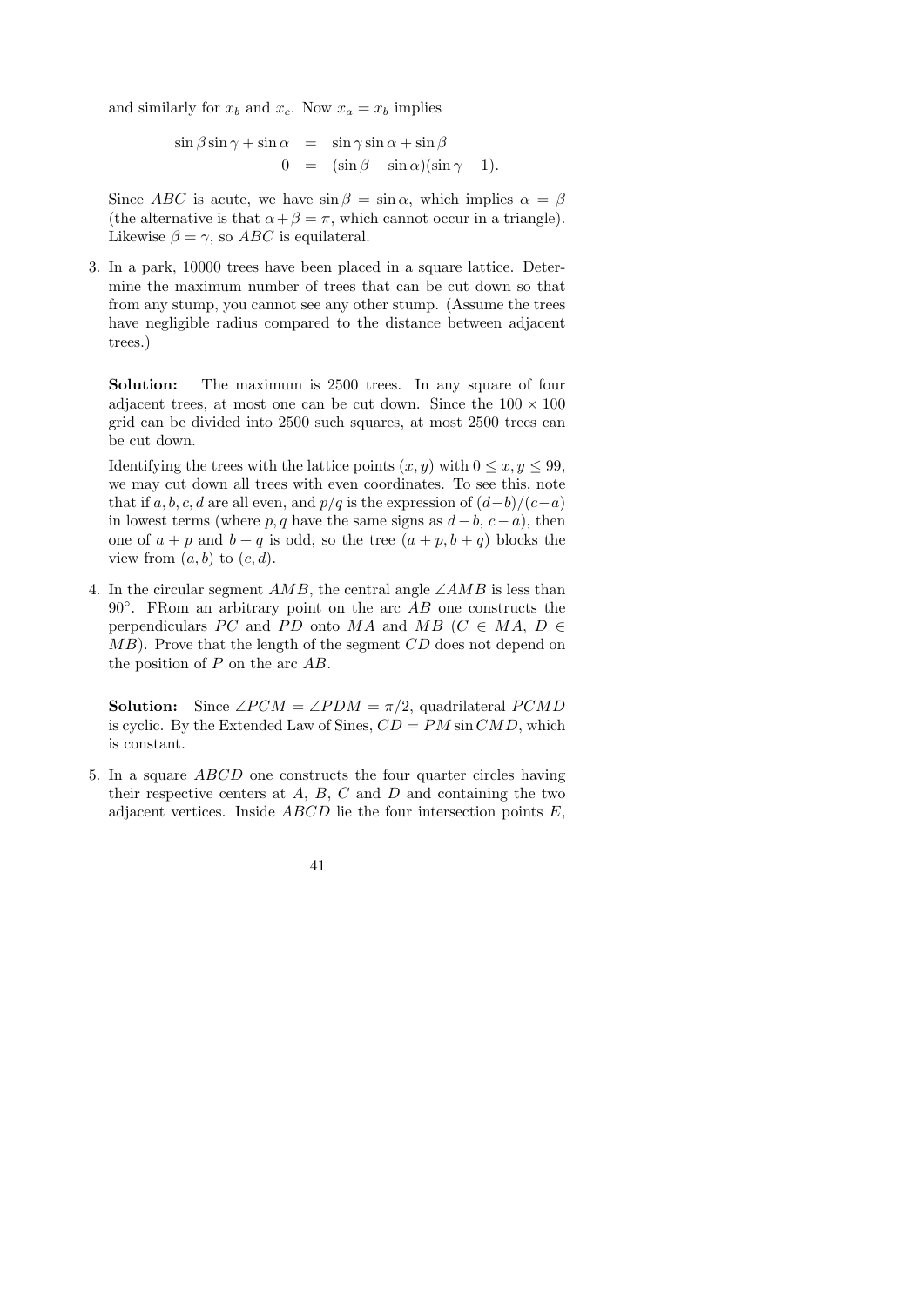F, G and H, of these quarter circles, which form a smaller square S. Let  $\mathcal C$  be the circle tangent to all four quarter circles. Compare the areas of  $\mathcal S$  and  $\mathcal C.$ 

**Solution:** Circle  $C$  has larger area. Let  $[C]$  denotes its area and  $[S]$ that of square  $S$ . Without loss of generality, let  $E$  be the intersection of the circes closest to AB, and G the intersection closest to CD. Drop perpendiculars  $EE'$  to  $AB$  and  $GG'$  to  $CD$ . By symmetry,  $E', E, G, G'$  are collinear.

Now since  $AB = BG = AG$ ,  $ABG$  is equilateral and  $E'G$  is the Now since  $AB = BG = AG$ ,  $ABG$  is equilateral and  $E'G$  is the altitude  $\sqrt{3}AB/2$ . Likewise  $G'E = \sqrt{3}AB/2$ . Then  $\sqrt{3}AB = E'G +$ altitude  $\sqrt{3AB/2}$ . Likewise  $G'E = \sqrt{3AB/2}$ . Then  $\sqrt{3AB} = E'G + G'E = AB + GE$ , so  $GE = (\sqrt{3} - 1)AB$  and  $[S] = EG^2/2 =$  $(2-\sqrt{3})AB^2$ .

Let I and K be the points of tangency of C with the circles centered at C and A, respectively. By symmetry again,  $A, I, K, C$  are collinear. Then  $2AB = AK + CI = AC + IK = \sqrt{2AB + IK}$ , and  $IK = (2 - \sqrt{2})AB$ . Thus

$$
[C] = \frac{\pi}{4}IK^2 = \frac{(3 - 2\sqrt{2})\pi}{2}AB^2 > (2 - \sqrt{3})AB^2.
$$

6. Denote by  $u(k)$  the largest odd number that divides the natural number k. Prove that

$$
\frac{1}{2^n} \cdot \sum_{k=1}^{2^n} \frac{u(k)}{k} \ge \frac{2}{3}.
$$

**Solution:** Let  $v(k)$  be the greatest power of 2 dividing k, so  $u(k)v(k) = k$ . Among  $\{1, \ldots, 2<sup>n</sup>\}$ , there are  $2^{n-i-1}$  values of k such that  $v(k) = 2^i$  for  $i \leq n-1$ , and one value such that  $v(k) = 2^n$ . Thus the left side equals

$$
\frac{1}{2^n} \sum_{k=1}^{2^n} \frac{1}{v(k)} = \frac{1}{4^n} + \sum_{i=0}^{n-1} \frac{2^{n-1-i}}{2^{n+i}}.
$$

Summing the geometric series gives

$$
4^{-n} + \frac{2}{3}(1 - 4^{-n}) \ge \frac{2}{3}.
$$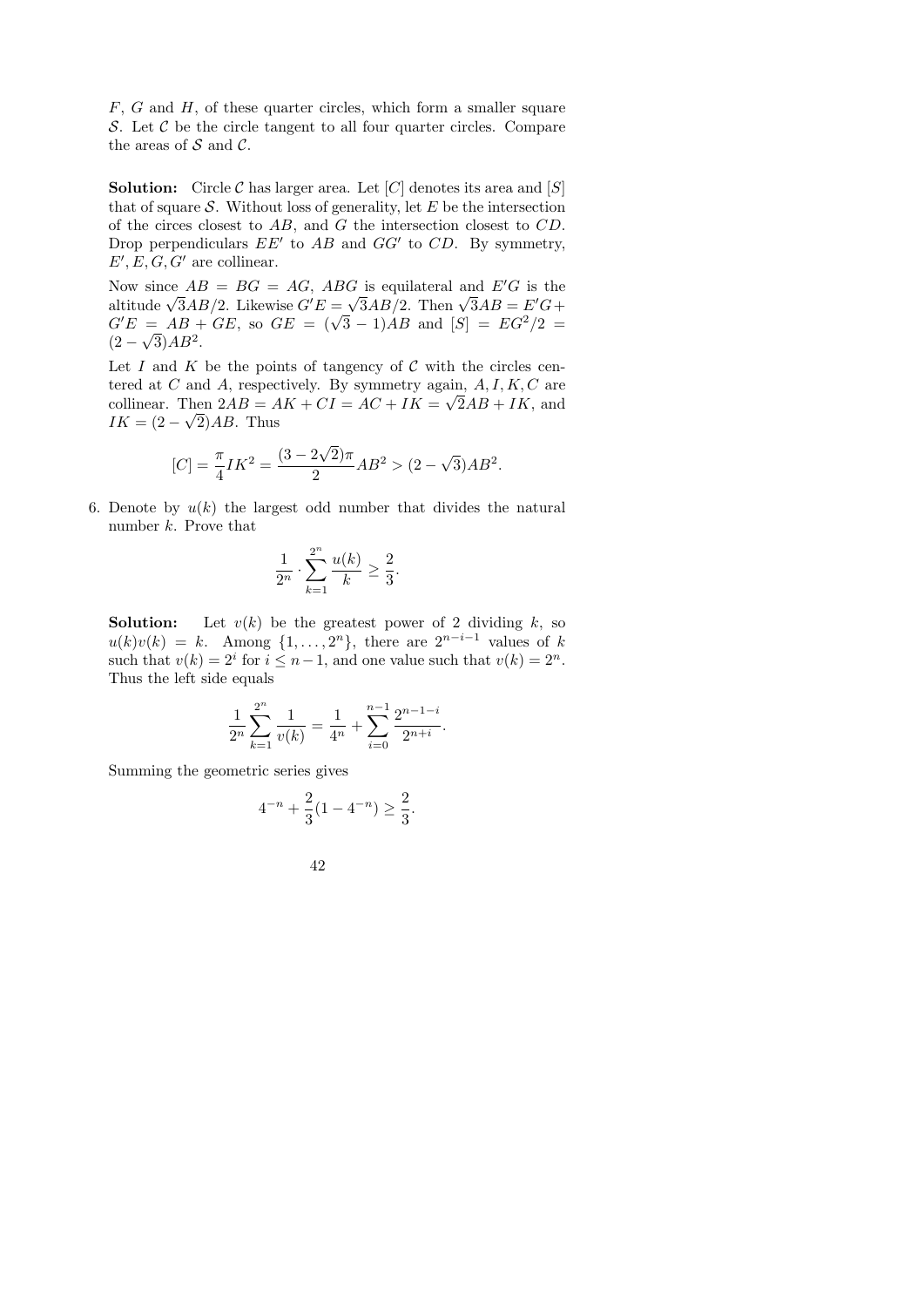7. Find all real solutions of the system of equations

$$
x^{3} = 2y - 1
$$
  
\n
$$
y^{3} = 2z - 1
$$
  
\n
$$
z^{3} = 2x - 1
$$

Solution: The solutions are

$$
x = y = z = t, t \in \left\{1, \frac{-1 + \sqrt{5}}{2}, \frac{-1 - \sqrt{5}}{2}\right\}.
$$

Clearly these are all solutions with  $x = y = z$ . Assume on the contrary that  $x \neq y$ . If  $x > y$ , then  $y = (x^3 + 1)/2 > (y^3 + 1)/2 = z$ , so  $y > z$ , and likewise  $z > x$ , contradiction. Similarly if  $x < y$ , then  $y < z$  and  $z < x$ , contradiction.

8. Define the functions

$$
f(x) = x^5 + 5x^4 + 5x^3 + 5x^2 + 1
$$
  
\n
$$
g(x) = x^5 + 5x^4 + 3x^3 - 5x^2 - 1.
$$

Find all prime numbers p for which there exists a natural number  $0 \leq$  $x < p$ , such that both  $f(x)$  and  $g(x)$  are divisible by p, and for each such  $p$ , find all such  $x$ . **Solution:** The only such primes are  $p = 5, 17$ . Note that

$$
f(x) + g(x) = 2x^3(x+1)(x+4).
$$

Thus if p divides  $f(x)$  and  $g(x)$ , it divides either 2, x, x + 1 or x + 4 as well. Since  $f(0) = 1$  and  $f(1) = 17$ , we can't have  $p = 2$ . If p divides x then  $f(x) \equiv 1 \pmod{p}$ , also impossible. If p divides  $x+1$  then  $f(x) \equiv 5 \pmod{p}$ , so p divides 5, and  $x = 4$  works. If p divides  $x + 4$  then  $f(x) \equiv 17 \pmod{p}$ , so p divides 17, and  $x = 13$ works.

| I             |
|---------------|
| ٦<br>M.<br>۰. |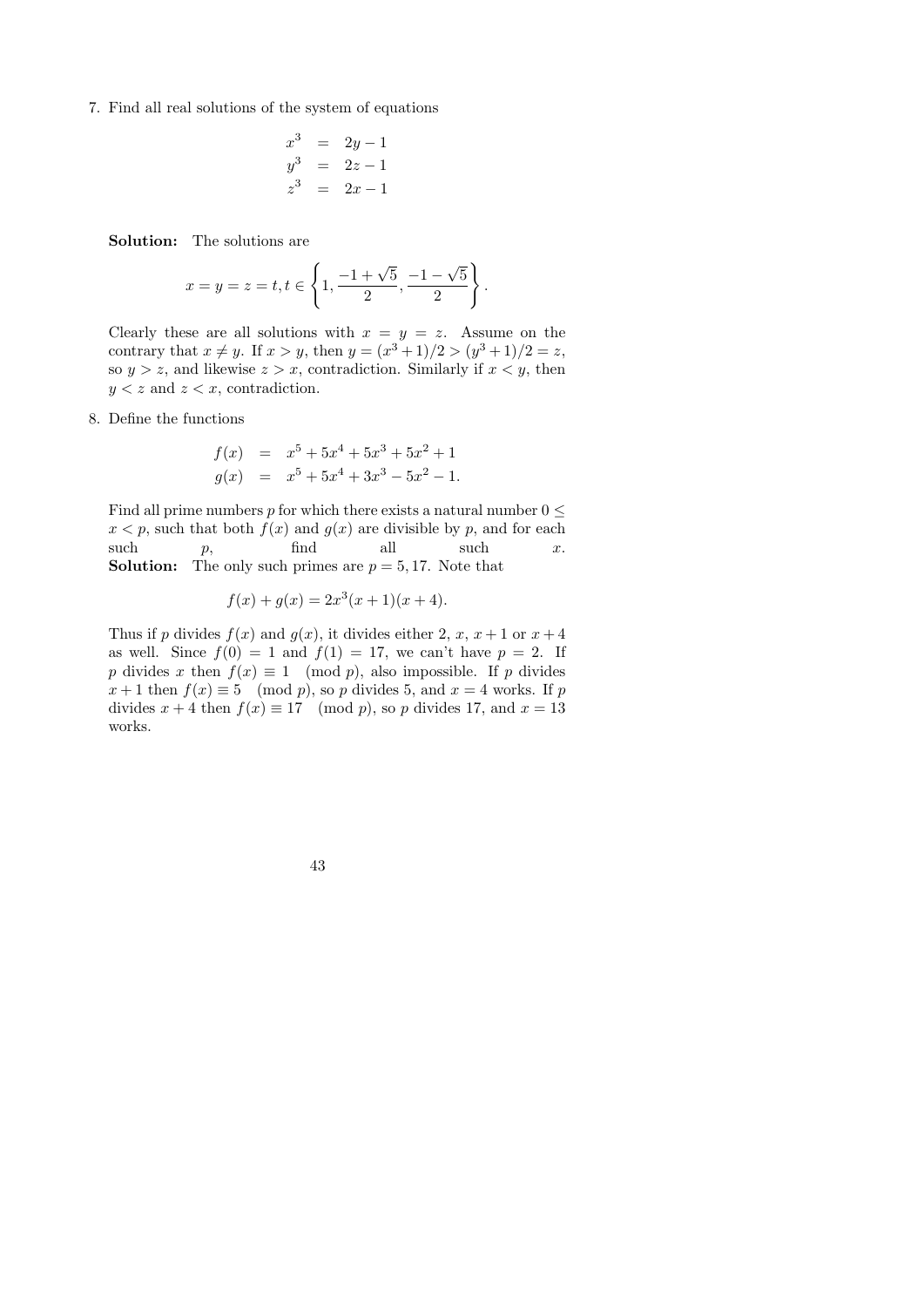# 1.9 Greece

1. Let  $P$  be a point inside or on the sides of a square  $ABCD$ . Determine the minimum and maximum possible values of

$$
f(P) = \angle ABP + \angle BCP + \angle CDP + \angle DAP.
$$

**Solution:** Put the corners of the square at  $1, i, -1, -i$  of the complex plane and put P at z; then  $f(P)$  is the argument of

$$
\frac{z-1}{i+1} \frac{z-i}{-1-i} \frac{z+1}{-i+1} \frac{z+i}{1+i} = \frac{z^4-1}{4}.
$$

Since  $|P| \leq 1$ ,  $(z^4 - 1)/4$  runs over a compact subset of the complex plane bounded by a circle of radius  $1/4$  centered at  $-1/4$ . Hence the extreme angles must occur at the boundary of the region, and it suffices to consider  $P$  on a side of the square. By symmetry any side, say AB, will do. As P moves from A to B,  $\angle CDP$  decreases from  $\pi/2$  to  $\pi/4$ ,  $\angle BCP$  decreases from  $\pi/4$  to 0, and the other two remain fixed at  $\pi/2$  and 0. Hence the supremum and infimum of  $f(P)$  are  $5\pi/4$  and  $3\pi/4$  respectively.

- 2. Let  $f:(0,\infty)\to\mathbb{R}$  be a function such that
	- (a)  $f$  is strictly increasing;
	- (b)  $f(x) > -1/x$  for all  $x > 0$ ;
	- (c)  $f(x)f(f(x) + 1/x) = 1$  for all  $x > 0$ .

Find  $f(1)$ .

**Solution:** Let  $k = f(x) + 1/x$ . Then  $k > 0$ , so

$$
f(k)f(f(k) + 1/k) = 1.
$$

But also  $f(x)f(k) = 1$ , hence

$$
f(x) = f(f(k) + 1/k) = f(1/f(x) + 1/(f(x) + 1/x)).
$$

Since f is strictly increasing, f is injective, so  $x = 1/f(x) + 1/(f(x)) + 1$ 1/x). Solving for  $f(x)$  we get  $f(x) = (1 - \sqrt{5})/(2x)$ , and it's easy to check that only  $(1 - \sqrt{5}))/(2x)$  satisfies all three conditions. Hence  $f(1) = (1 - \sqrt{5})/2$ .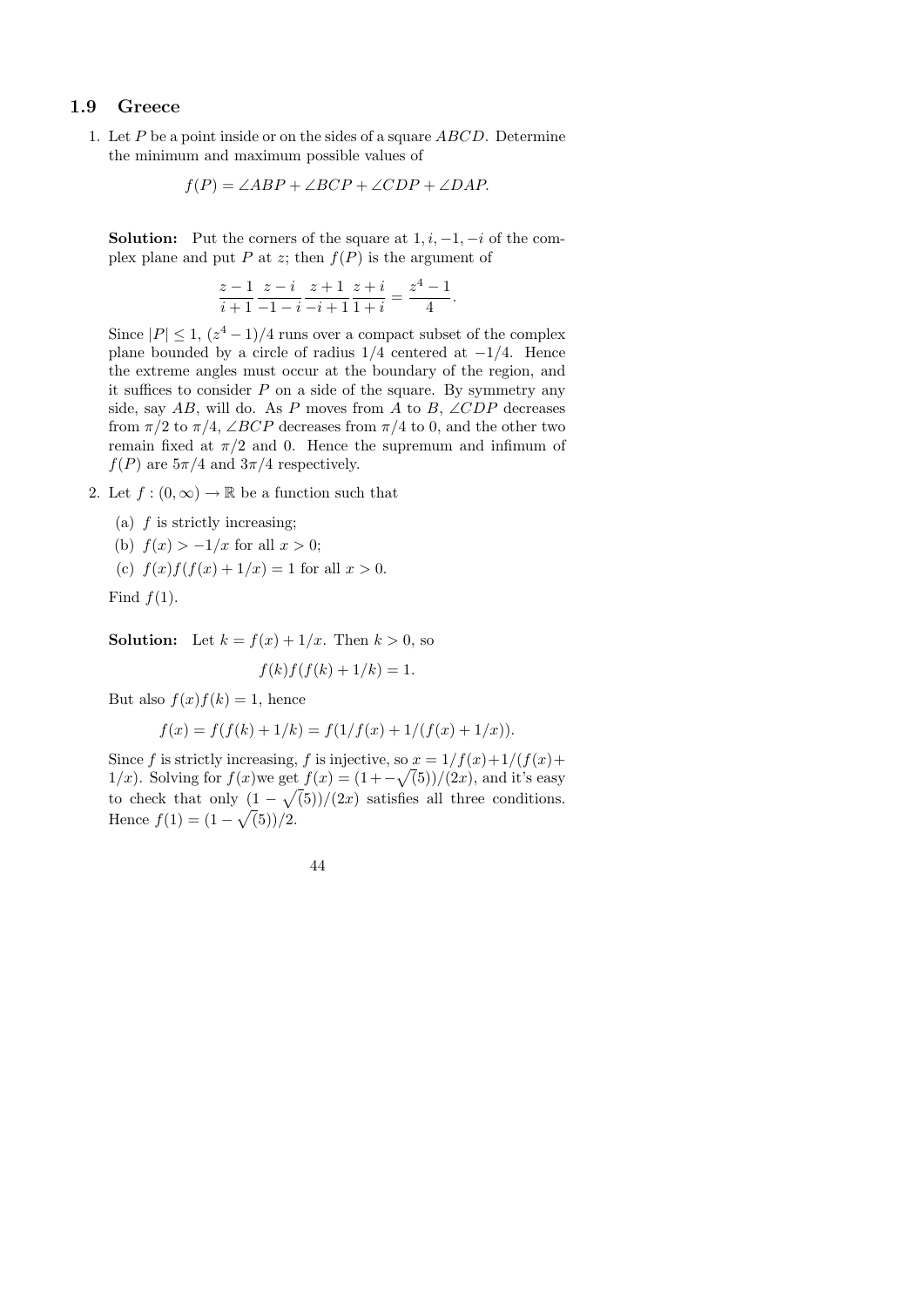3. Find all integer solutions of

$$
\frac{13}{x^2} + \frac{1996}{y^2} = \frac{z}{1997}.
$$

**Solution:** Let  $d = \gcd(x, y)$  so that  $x = dx_1, y = dy_1$ . Then the equation is equivalent to  $1997(13)y_1^2 + 1997(1996)x_1^2 = d^2zx_1^2y_1^2$ . Since  $x_1$  and  $y_1$  are coprime we must have

$$
x_1^2|1997 \times 13, \qquad y_1^2|1997 \times 1996.
$$

It's easy to check that 1997 is square-free, and clearly is coprime to 13 and to 1996. Moreover,  $1996 = 2^2 \cdot 499$ , and it's easy to check that 499 is square-free. Therefore  $(x_1, y_1) = (1, 1)$  or  $(1, 2)$ . Consider them as separate cases:

Case 1:  $(x_1, y_1) = (1, 1)$ . Then  $d^2z = (13 + 1996)1997 = 1997 \cdot 7^2 \cdot 41$ . Since 1997 is coprime to 7 and 41,  $d = 1, 7$ . These give respectively the solutions

$$
(x, y, z) = (1, 1, 4011973), (7, 7, 81877).
$$

Case 2:  $(x_1, y_1) = (1, 2)$ . Then  $d^2z = (13 + 499)1997 = 1997 \cdot 2^9$ . So  $d = 1, 2, 4, 8, 16$ . These give respectively the solutions

$$
(x, y, z)
$$
 = (1, 2, 1022464), (2, 4, 255616), (4, 8, 63904),  
(8, 16, 15976), (16, 32, 3994).

There are also solutions obtained from these by negating  $x$  and  $y$ .

4. Let P be a polynomial with integer coefficients having at least 13 distinct integer roots. Show that if  $n \in \mathbb{Z}$  is not a root of P, then  $|P(n)| \geq 7(6!)^2$ , and give an example where equality is achieved.

Solution: If we factor out a linear factor from a polynomial with integer coefficients, then by the division algorithm the remaining depressed polynomial also has integer coefficients. Hence  $P(x)$ can be written as  $(x - r_1)(x - r_2)...(x - r_{13})Q(x)$ , where the r's are 13 of its distinct integer roots. Therefore for all integers  $x$ ,  $P(x)$  is the product of 13 distinct integers times another integer.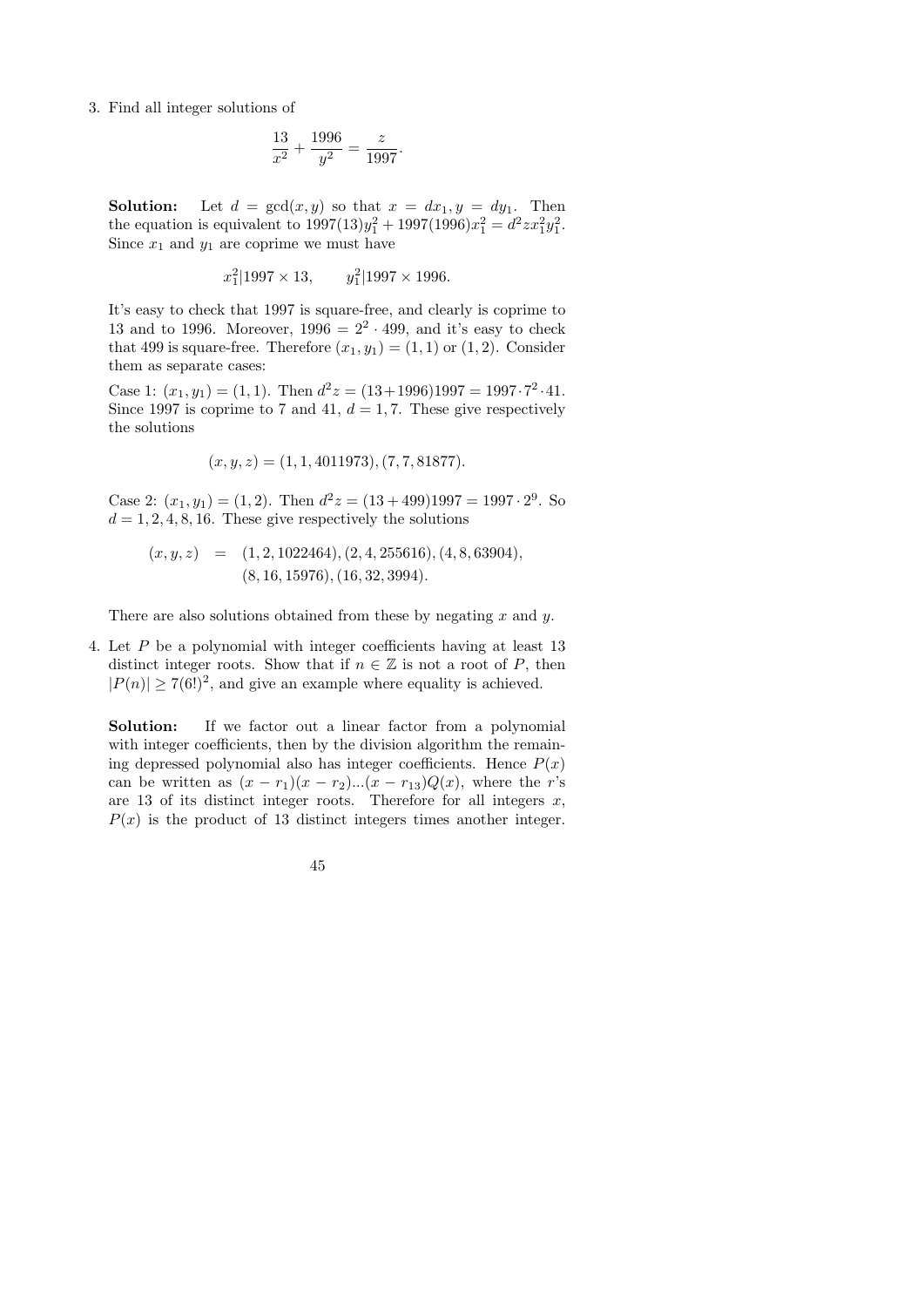Clearly the minimum nonzero absolute value of such a product is  $|(1)(-1)(2)(-2)...(6)(-6)(7)(1)| = 7(6!)^2$ , as desired. Equality is satisfied, for example, when  $x = 0$  and  $P(x) = (x + 1)(x - 1)(x + 1)$  $2)(x-2)...(x+7).$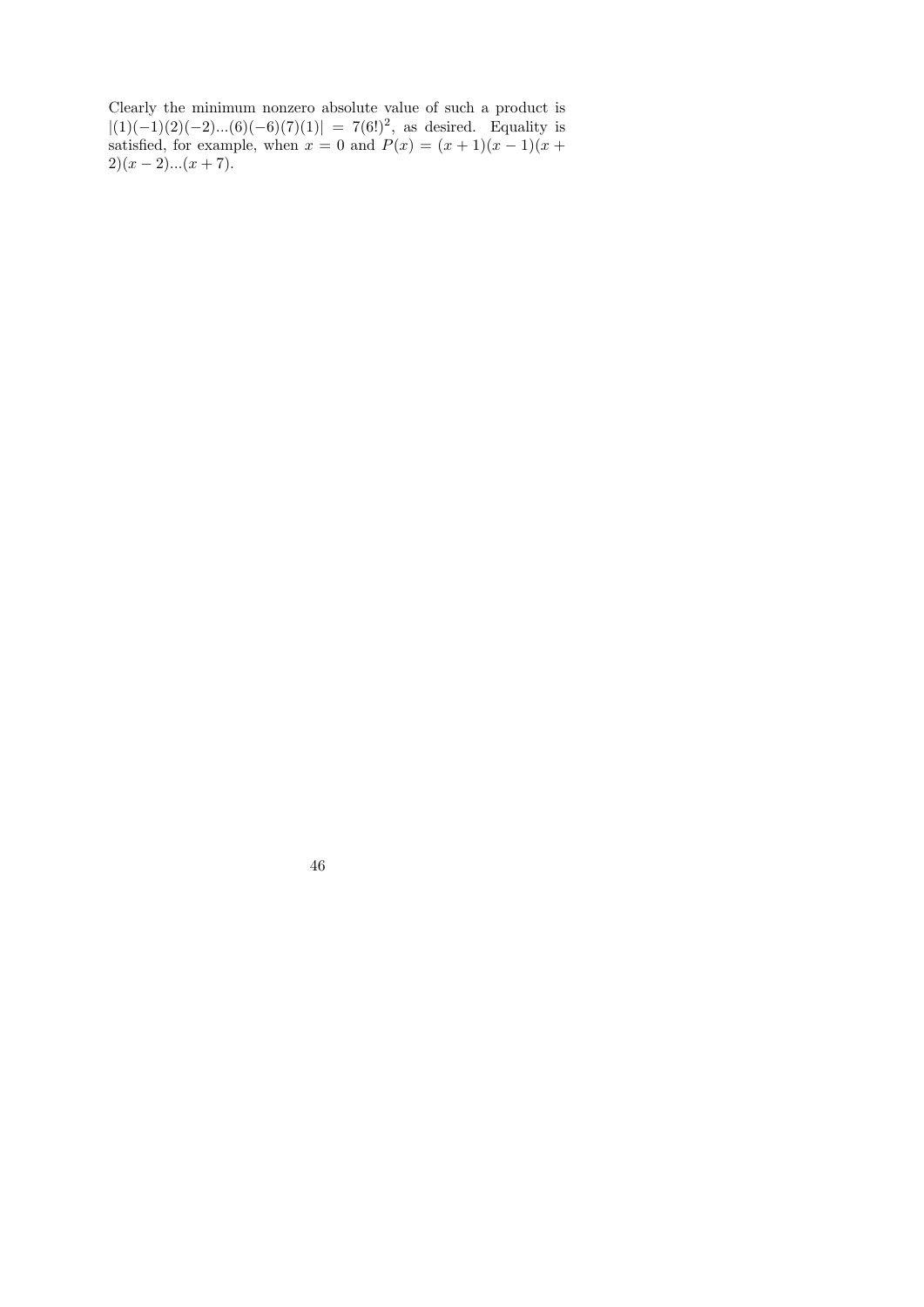# 1.10 Hungary

1. Each member of a committee ranks applicants  $A, B, C$  in some order. It is given that the majority of the committee ranks A higher than B, and also that the majority of the commitee ranks B higher than C. Does it follow that the majority of the committee ranks A higher than C?

Solution: No. Suppose the committee has three members, one who ranks  $A > B > C$ , one who ranks  $B > C > A$ , and one who ranks  $C > A > B$ . Then the first and third both prefer A to B, and the first and second both prefer  $B$  to  $C$ , but only the first prefers  $A$ to C.

2. Let  $a, b, c$  be the sides,  $m_a, m_b, m_c$  the lengths of the altitudes, and  $d_a, d_b, d_c$  the distances from the vertices to the orthocenter in an acute triangle. Prove that

$$
m_a d_a + m_b d_b + m_c d_c = \frac{a^2 + b^2 + c^2}{2}.
$$

**Solution:** Let  $D$ ,  $E$ ,  $F$  be the feet of the altitudes from  $A$ ,  $B$ ,  $C$  respectively, and let  $H$  be the orthocenter of triangle  $ABC$ . Then triangle ACD is similar to triangle AHE, so  $m_a d_a = AD \cdot AH =$  $AC \cdot AE = AE \cdot b$ . Similarly triangle ABD is similar to triangle  $AHF$ , so  $m_a d_a = AD \cdot AH = AB \cdot AF = AB \cdot c$ . Therefore

$$
m_a d_a = \frac{AE \cdot b + AF \cdot c}{2}.
$$

Similarly

$$
m_b d_b = \frac{BF \cdot c + BD \cdot a}{2}
$$
 and  $m_c d_c = \frac{CD \cdot a + CE \cdot b}{2}$ .

Therefore

 $m_a d_a + m_b d_b + m_c d_c$ 

$$
= \frac{1}{2}(AE \cdot b + AF \cdot c + BF \cdot c + BD \cdot a + CD \cdot a + CE \cdot b)
$$
  
= 
$$
\frac{1}{2}((BD + CD) \cdot a + (CE + AE) \cdot b + (AF + BF) \cdot c)
$$
  
= 
$$
\frac{a^2 + b^2 + c^2}{2}.
$$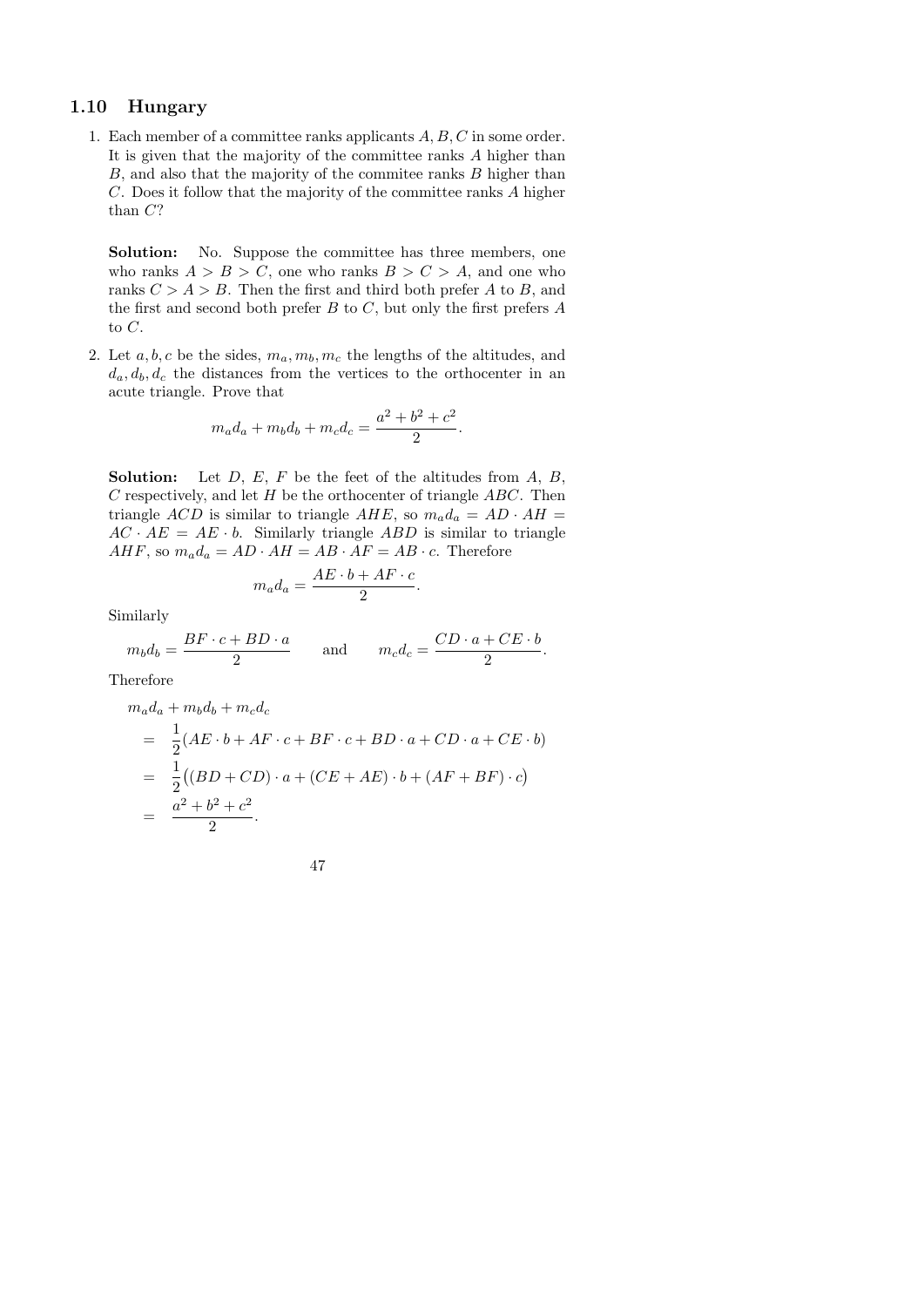3. Let  $R$  be the circumradius of triangle  $ABC$ , and let  $G$  and  $H$  be its centroid and orthocenter, respectively. Let  $F$  be the midpoint of *GH*. Show that  $AF^2 + BF^2 + CF^2 = 3R^2$ .

Solution: We use vectors with the origin at the circumcenter of triangle ABC. Then we have the well-known formulas  $H = A + B + C$ and  $G = H/3$ , so  $F = (G + H)/2 = 2H/3$ , and  $2(A + B + C) = 3F$ . Therefore

$$
AF^{2} + BF^{2} + CF^{2}
$$
  
=  $(A - F) \cdot (A - F) + (B - F) \cdot (B - F) + (C - F) \cdot (C - F)$   
=  $A \cdot A + B \cdot B + C \cdot C - 2(A + B + C) \cdot F + 3F \cdot F$   
=  $3R^{2} - F \cdot (2(A + B + C) - 3F) = 3R^{2}$ .

4. A box contains 4 white balls and 4 red balls, which we draw from the box in some order without replacement. Before each draw, we guess the color of the ball being drawn, always guessing the color more likely to occur (if one is more likely than the other). What is the expected number of correct guesses?

Solution: The expected number of correct guesses is 373/70. For  $i, j \geq 0$ , let  $a_{ij}$  denote the expected number of correct guesses when there are i white balls and j red balls. Suppose  $i > j \geq 1$ ; then our guess is correct with probability  $i/(i+j)$ , giving an expected number of correct guesses of  $1 + a_{i-1,j}$ , and wrong with probability  $j/(i+j)$ , giving an expected number of  $a_{i,j-1}$ ; so

$$
a_{ij} = \frac{i}{i+j}(1 + a_{i-1,j}) + \frac{j}{i+j}a_{i,j-1} \quad \text{if } i > j.
$$

Also, we clearly have  $a_{ij} = a_{ji}$  for  $i, j \ge 0$ . If  $i = j \ge 1$ , then our guess is correct with probability  $1/2$ , and

$$
a_{ii} = \frac{1}{2}(1 + a_{i-1,i}) + \frac{1}{2}a_{i,i-1} = \frac{1}{2} + a_{i,i-1}
$$

as  $a_{i,i-1} = a_{i-1,i}$ . Finally, the initial conditions are

$$
a_{i0} = a_{0i} = i \qquad \text{for } i \ge 0.
$$

We can use these equations to compute  $a_{4,4} = 373/70$ .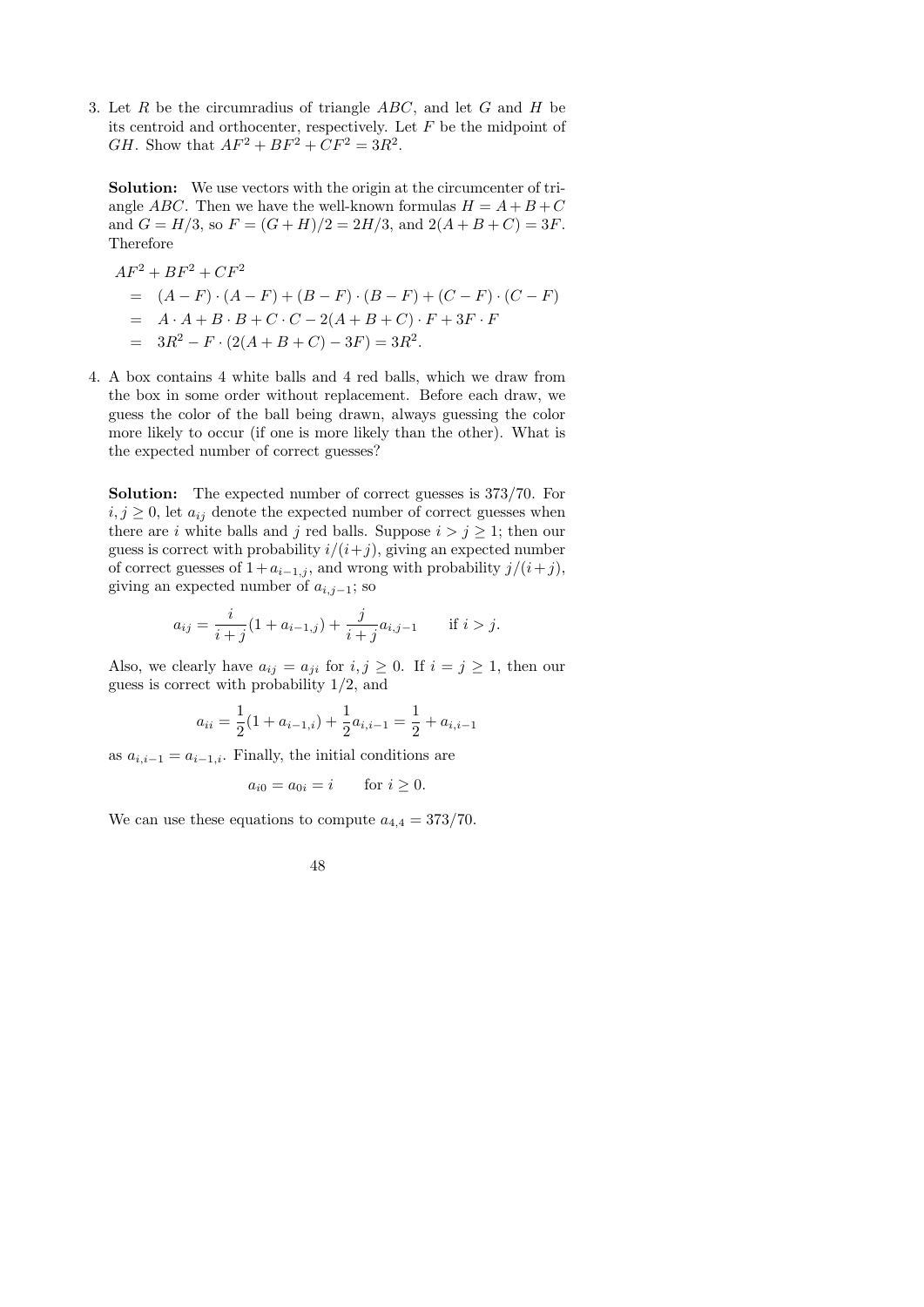5. Find all solutions in integers of the equation

$$
x^{3} + (x+1)^{3} + (x+2)^{3} + \cdots + (x+7)^{3} = y^{3}.
$$

**Solution:** The solutions are  $(-2, 6)$ ,  $(-3, 4)$ ,  $(-4, -4)$ ,  $(-5, -6)$ . Let  $P(x) = x^3 + (x+1)^3 + (x+2)^3 + \cdots + (x+7)^3 = 8x^3 + 84x^2 +$  $420x + 784$ . If  $x > 0$ , then

$$
(2x+7)3 = 8x3 + 84x2 + 294x + 343
$$
  
< 
$$
P(x) < 8x3 + 120x2 + 600x + 1000 = (2x+10)3,
$$

so  $2x + 7 < y < 2x + 10$ ; therefore y is  $2x + 8$  or  $2x + 9$ . But neither of the equations

$$
P(x) - (2x + 8)^3 = -12x^2 + 36x + 272 = 0
$$
  

$$
P(x) - (2x + 9)^3 = -24x^2 - 66x + 55 = 0
$$

have any integer roots, so there are no solutions with  $x \geq 0$ . Next, note that P satisfies  $P(-x-7) = -P(x)$ , so  $(x, y)$  is a solution iff  $(-x - 7, -y)$  is a solution. Therefore there are no solutions with  $x \leq -7$ . So for  $(x, y)$  to be a solution, we must have  $-6 \leq x \leq -1$ . For  $-3 \le x \le -1$ , we have  $P(-1) = 440$ , not a cube,  $P(-2) =$  $216 = 6^3$ , and  $P(-3) = 64 = 4^3$ , so  $(-2, 6)$  and  $(-3, 4)$  are the only solutions with  $-3 \le x \le -1$ . Therefore  $(-4, -4)$  and  $(-5, -6)$  are the only solutions with  $-6 \le x \le -4$ . So the only solutions are  $(-2, 6), (-3, 4), (-4, -4), \text{ and } (-5, -6).$ 

6. We are given 1997 distinct positive integers, any 10 of which have the same least common multiple. Find the maximum possible number of pairwise coprime numbers among them.

Solution: The maximum number of pairwise coprime numbers in this set is 9.

First, suppose there were 10 pairwise coprime numbers  $n_1, n_2, \ldots$ ,  $n_{10}$ . Then the least common multiple of any 10 members of this set is  $lcm(n_1, n_2, \ldots, n_{10}) = n_1 n_2 \cdots n_{10}$ . In particular, for any other N in this set,  $lcm(N, n_2, \dots, n_{10}) = n_1 n_2 \dots n_{10}$  is divisible by  $n_1$ ; as  $n_1$ is relatively prime to  $n_i$  for  $2 \leq j \leq 10$ ,  $n_1$  divides N. Similarly  $n_i$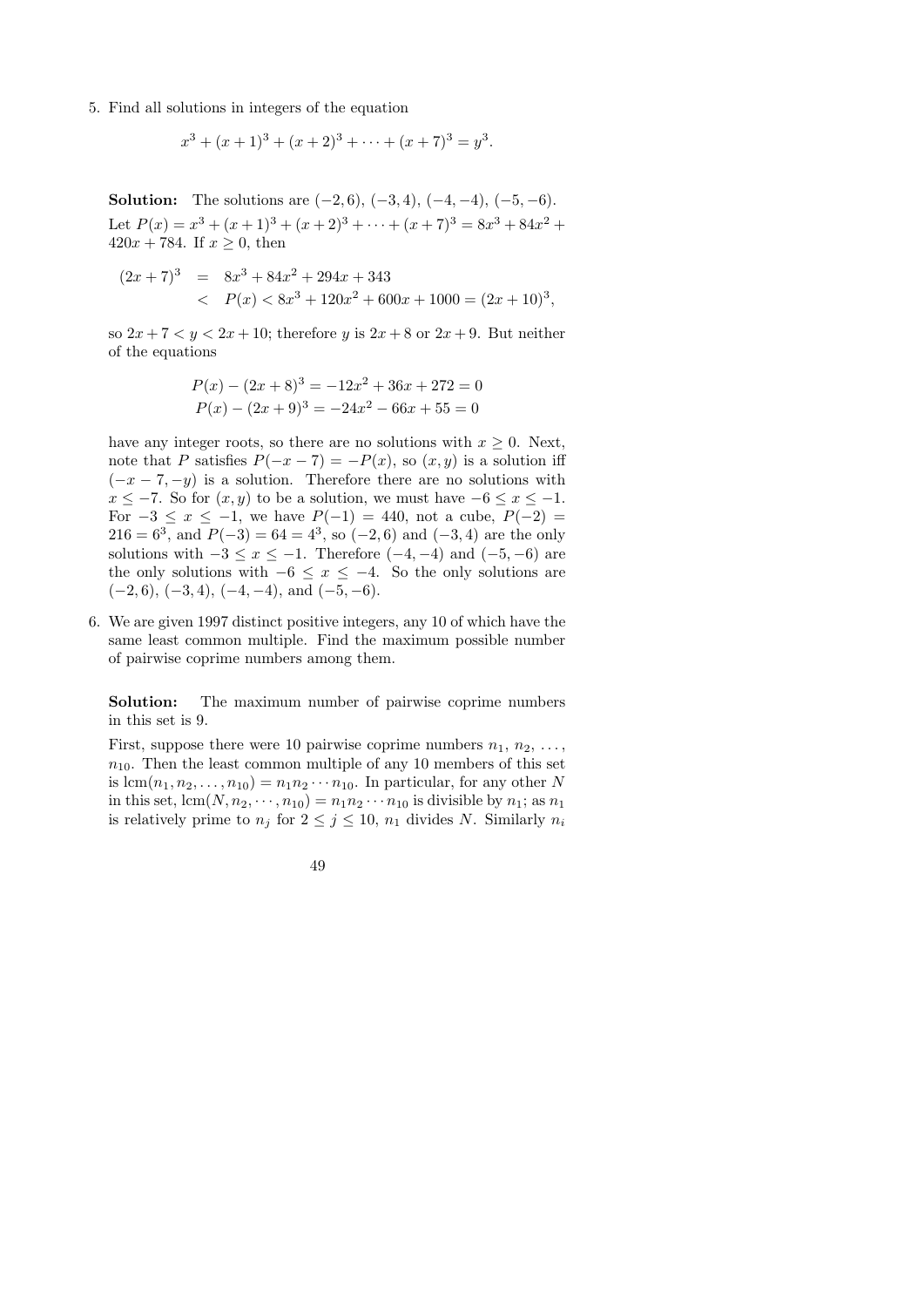divides N for each  $i \in \{2, \ldots, 10\}$ , so as the  $n_i$  are relatively prime,  $n_1 n_2 \cdots n_{10}$  divides N. But  $N \leq \text{lcm}(N, n_2, \cdots, n_{10}) = n_1 n_2 \cdots n_{10}$ , so we must have  $N = n_1 n_2 \cdots n_{10}$ . Since this holds for every element of our set other than  $n_1, \ldots, n_{10}$ , our set can only contain 11 elements, a contradiction.

Now we construct an example where there are 9 pairwise coprime numbers. Let  $p_n$  denote the *n*th prime, and let

$$
S = \left\{ \frac{p_1 p_2 \cdots p_{1988}}{p_j} \middle| 1 \leq j \leq 1988 \right\} \cup \{n_1, n_2, \ldots, n_9\}
$$

where

 $n_i = p_i$  for  $1 \le i \le 8$ ,  $n_9 = p_9p_{10} \cdots p_{1988}$ .

Clearly any two elements of  $\{n_1, \ldots, n_9\}$  are coprime, so it suffices to show that any  $10$  elements of  $S$  have the same least common multiple. Let  $K = p_1 p_2 \cdots p_{1988}$ ; then *n* divides K for every  $n \in S$ , so the least common multiple of any 10 elements of  $S$  is at most  $K$ . Also note that each prime  $p_i$  ( $1 \leq i \leq 1988$ ) divides all but 9 of the elements of  $S$ , so any collection of 10 members of  $S$  contains at least one element divisible by each prime  $p_i$ . So the least common multiple of any 10 members is divisible by  $p_i$  for every  $1 \leq i \leq 1988$ . Therefore the least common multiple of any 10 members of  $S$  is  $K$ .

7. [Corrected] Let AB and CD be nonintersecting chords of a circle, and let K be a point on CD. Construct (with straightedge and compass) a point  $P$  on the circle such that  $K$  is the midpoint of the part of segment CD lying inside triangle ABP.

**Solution:** Construct A' on line AK so that  $AK = KA'$ , and construct the point  $E$  such that triangles  $ABC$  and  $A'BE$  are directly similar. Construct the circumcircle  $\omega$  of  $A'BE$ ; it intersects the segment CD at a point N such that  $\angle BNA' = \pi - \angle A'EB = \pi - \angle ACB$ . Let  $P$  be the second intersection of  $BN$  with the original circle, and let  $M = AP \cap CD$ . Then ∠ $PNA' = 180 - \angle BNA' = \angle ACB$  $\angle APB = \angle APN$ , so AP is parallel to NA'. Therefore triangles AKM and A'KN are similar; but  $AK = KA'$ , so  $MK = KN$ . Thus P has the desired property.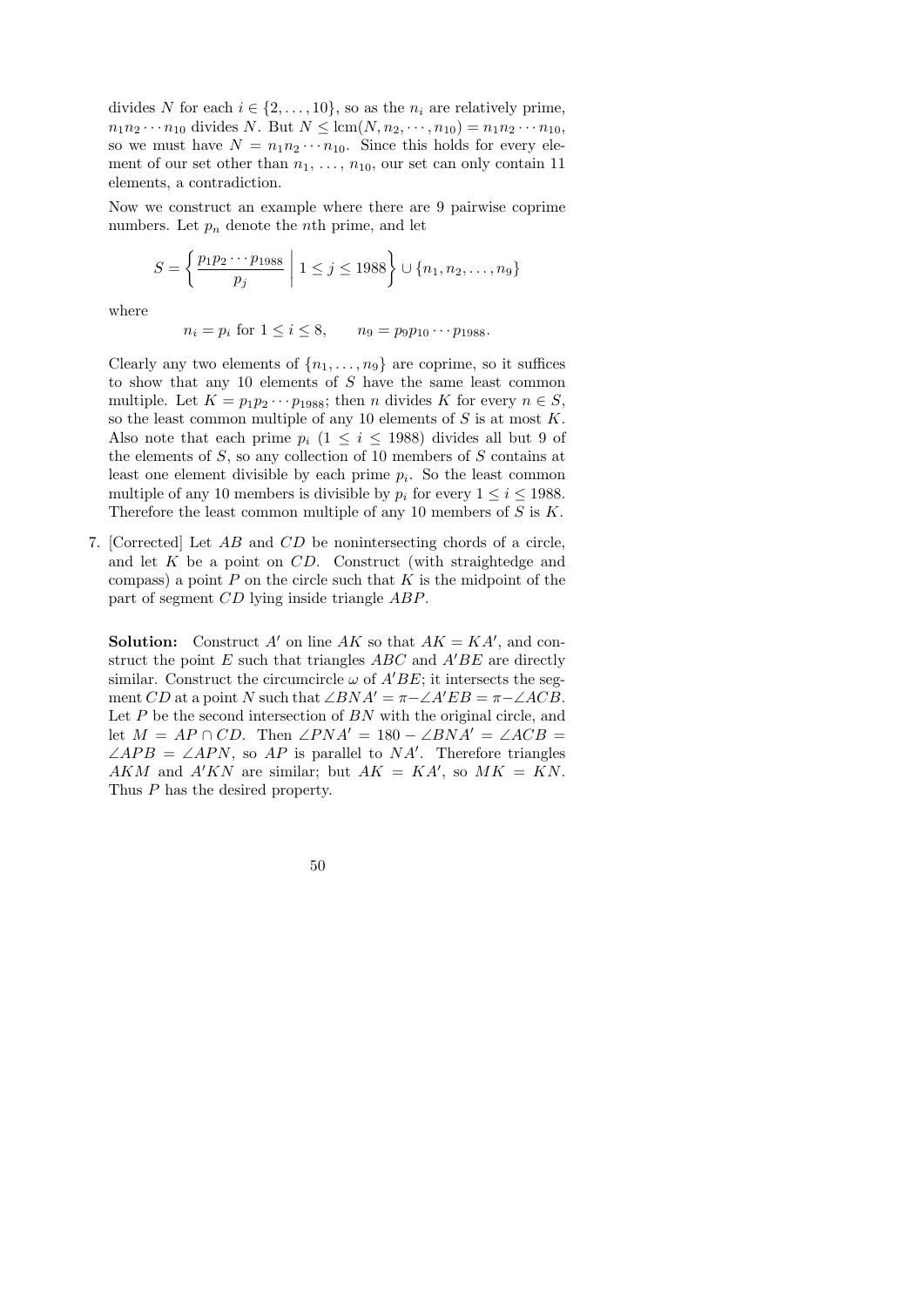8. We are given 111 unit vectors in the plane whose sum is zero. Show that there exist 55 of the vectors whose sum has length less than 1.

**Solution:** We will first show that given a collection of  $k$  vectors whose sum has length at most 1, we can find either  $k + 1$  or  $k + 2$  of the vectors whose sum also has length at most 1. Let  $v$  be the sum of the k given vectors. If  $v = 0$ , we can add any vector and the length will become 1. If  $v \neq 0$ , assume without loss of generality that v points horizontally to the right. If any of the remaining vectors has horizontal component at least  $-1/2$ , then we can add that vector to our collection and the total length will still be at most 1. So suppose no such vector exists. Since the sum of the vectors is 0, but  $v$  points strictly to the right, there must be at least one vector with a leftward horizontal component. Let  $w$  be the vector with the maximum leftward component, which is greater than  $-1/2$  by assumption. Draw the line on which  $w$  lies; since  $v$  lies on the right of this line, there must be a vector x which points to the left. Then  $w + x$  lies on the arc of the circle of radius 1 centered at  $w$  which lies below the  $x$ -axis. This arc is contained in the circle around  $(-1/2, 0)$  of radius 1/2, as the horizontal component of w is greater than  $-1/2$ . So  $w + x$  lies in this circle; therefore  $v + w + x$  has length at most 1, and the claim is proven.

Now starting with the empty collection, which has sum 0, we repeatedly apply this argument, and we end up with either 55 or 56 vectors whose sum has length less than 1. If 55, take those; if 56, take the remaining vectors.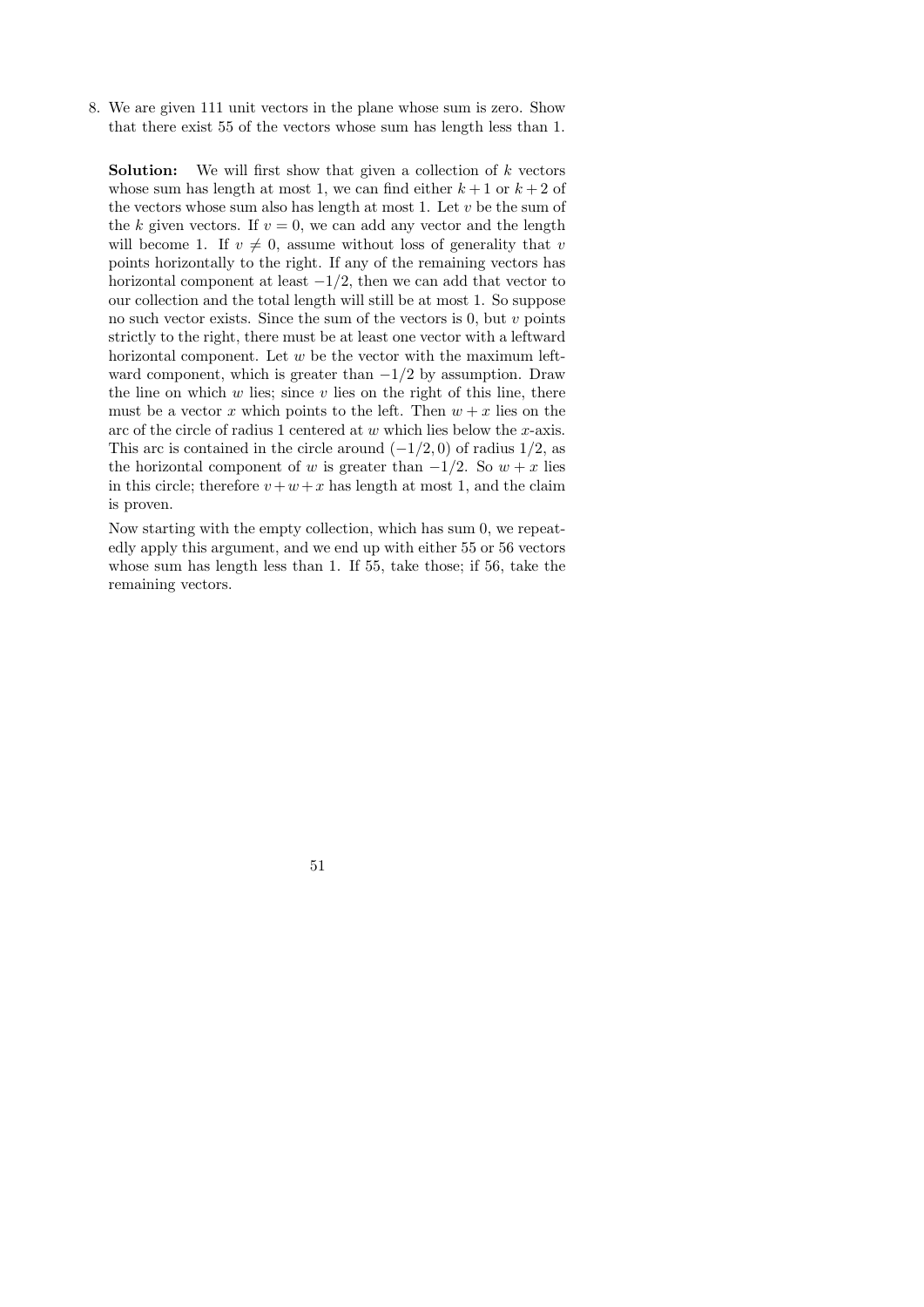# 1.11 Iran

1. Suppose  $w_1, \ldots, w_k$  are distinct real numbers with nonzero sum. Prove that there exist integers  $n_1, \ldots, n_k$  such that  $n_1w_1 + \cdots$  $n_k w_k > 0$  and that for any permutation  $\pi$  of  $\{1, \ldots, k\}$  not equal to the identity, we have  $n_1w_{\pi(1)} + \cdots + n_kw_{\pi(k)} < 0$ .

Solution: First recall the following "rearrangement" inequality: if  $a_1 < \cdots < a_n, b_1 < \cdots < b_n$  are real numbers,

$$
\alpha = \min\{a_{i+1} - a_i\}, \beta = \min\{b_{i+1} - b_i\},\
$$

then for any nontrivial permutation  $\pi$  of  $\{1, \ldots, n\}$ ,

$$
\sum b_i a_{\pi(i)} \leq \sum b_i a_i - \alpha \beta.
$$

This holds because if  $i < j$  but  $\pi(i) > \pi(j)$ , then replacing  $\pi$  by its composition with the transposition of  $i$  and  $j$  increases the sum by  $(a_i - a_i)(b_i - b_i).$ 

Assume that  $w_1 < \cdots < w_k$ , and let  $s = |\sum w_i|$ . Let  $\alpha = \min\{w_{i+1} - \sum w_i\}$ .  $w_i$  and pick a natural number  $N > s/\alpha$ . Now set

$$
(n_1, n_2, \ldots, n_k) = (N, 2N, \cdots, kN) + p(1, \ldots, 1),
$$

where p is the unique integer such that  $\sum n_i w_i \in (0, s]$ . Now the theorem implies that for  $\pi \neq 1$ ,

$$
\sum n_i w_{\pi(i)} \le \sum n_i w_i - N\alpha \le s - N\alpha < 0.
$$

- 2. Suppose the point  $P$  varies along the arc  $BC$  of the circumcircle of triangle  $ABC$ , and let  $I_1, I_2$  be the respective incenters of the triangles  $PAB, PAC$ . Prove that
	- (a) the circumcircle of  $PI_1I_2$  passes through a fixed point;
	- (b) the circle with diameter  $I_1I_2$  passes through a fixed point;
	- (c) the midpoint of  $I_1I_2$  lies on a fixed circle.

**Solution:** Let  $B_1, C_1$  be the midpoint of the arcs  $AC, AB$ . Since  $I_1, I_2$  are the incenters of the triangles  $ABP, ACP$ , we have

$$
C_1A = C_1B = C_1I_2
$$
,  $B_1A = B_1C = B_1I_2$ .

$$
52\,
$$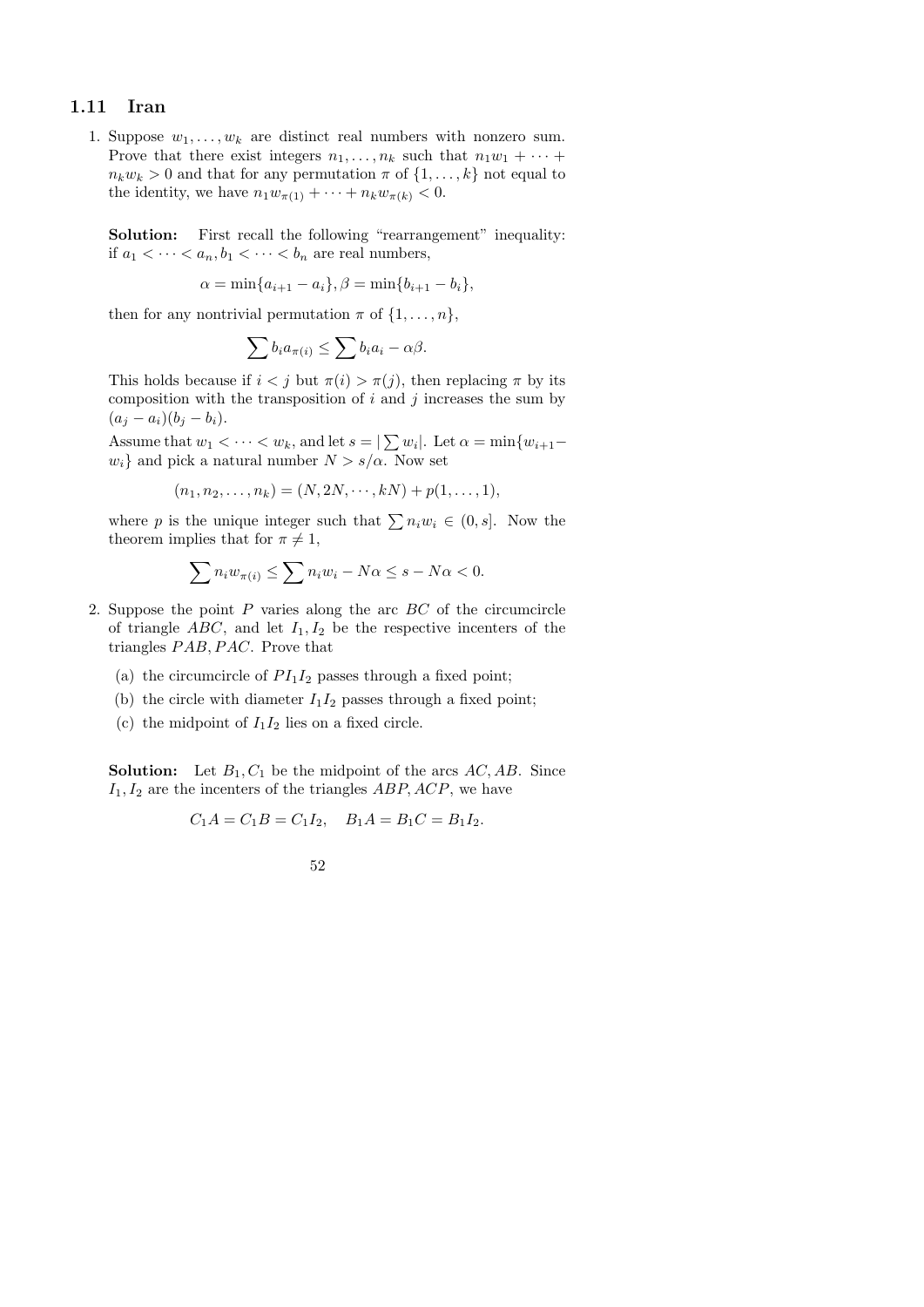Let  $O$  be the circumcenter of  $ABC$ , and let  $Q$  be the second intersection of the circumcircles of ABC and  $PI_1I_2$ . Since  $C_1I_1$  and  $B_1I_2$ pass through P, the triangles  $QI_1C_1$  and  $QI_2B_1$  are similar, so

$$
\frac{QC_1}{QB_1} = \frac{C_1 I_1}{B_1 I_2} = \frac{C_1 A}{B_1 A}
$$

which is constant. Hence  $Q$  is the intersection of the circumcircle of ABC with a fixed circle of Apollonius, so is constant and (a) is complete.

Since

$$
\angle I_1 Q I_2 = I_1 P I_2 = C_1 P B_1 = (B + C)/2,
$$

the triangles  $QI_1I_2$  for various P are all similar. Thus if M is the midpoint of  $I_1I_2$ , the triangles  $QI_1M$  are also all similar. If  $k =$  $QM/QI_1, \alpha = \angle MQI_1$ , this means M is the image of  $I_1$  under a spiral similarity about Q with angle  $\alpha$  and ratio k. Since  $C_1I_1 = C_1A$ is constant,  $I_1$  moves on an arc of a circle and  $M$  is the image of said arc under the spiral similarity, and (c) is complete.

To finish, we compute that  $\angle I_1 I I_2 = \pi/2$ . Thus the circle with diameter  $I_1I_2$  passes through I, and (b) is complete.

3. Suppose  $f: \mathbb{R}^+ \to \mathbb{R}^+$  is a decreasing continuous function such that for all  $x, y \in \mathbb{R}^+,$ 

$$
f(x + y) + f(f(x) + f(y)) = f(f(x + f(y))) + f(y + f(x)).
$$

Prove that  $f(f(x)) = x$ .

**Solution:** Putting  $y = x$  gives

$$
f(2x) + f(2f(x)) = f(2f(x + f(x))).
$$

Replacing x with  $f(x)$  gives

$$
f(2f(x)) + f(2f(f(x))) = f(2f(f(x) + f(f(x))))
$$

Subtracting these two equations gives

$$
f(2f(f(x)))-f(2x) = f(2f(f(x) + f(f(x)))) - f(2f(x + f(x))).
$$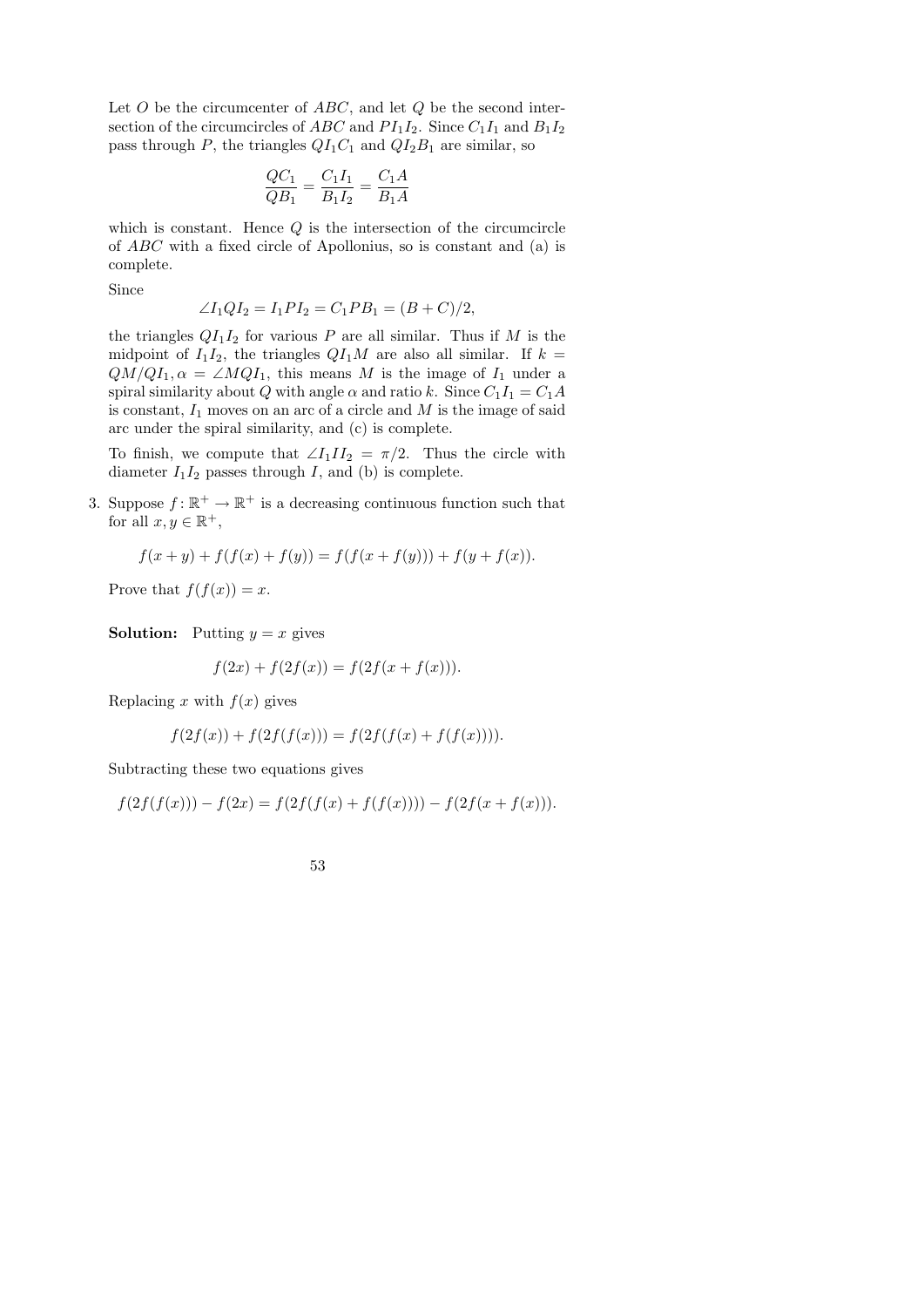If  $f(f(x)) > x$ , the left side of this equation is negative, so

$$
f(f(x) + f(f(x))) > f(x + f(x))
$$

and  $f(x) + f(f(x)) < x + f(x)$ , a contradiction. A similar contradiction occurs if  $f(f(x)) < x$ . Thus  $f(f(x)) = x$  as desired. (Continuity is not needed.)

4. Let A be a matrix of zeroes and ones which is symmetric  $(A_{ij} = A_{ji})$ for all  $i, j$ ) such that  $A_{ii} = 1$  for all i. Show that there exists a subset of the rows whose sum is a vector all of whose components are odd.

**Solution:** If the claim does not hold, there exists a vector  $(v_1, \ldots, v_n)$ such that  $\sum_i v_i w_i = 0$  for any row  $(w_1, \ldots, w_n)$  but  $\sum v_i \neq 0$ . (All arithmetic here is modulo 2.) Summing over all of the rows, we get

$$
\sum_{j} \sum_{i} v_i A_{ij} v_j = 0.
$$

By symmetry, this reduces to  $\sum_i v_i^2 A_{ii} = 0$ , or  $\sum_i v_i = 0$  (since  $v_i \in \{0, 1\}$ , a contradiction.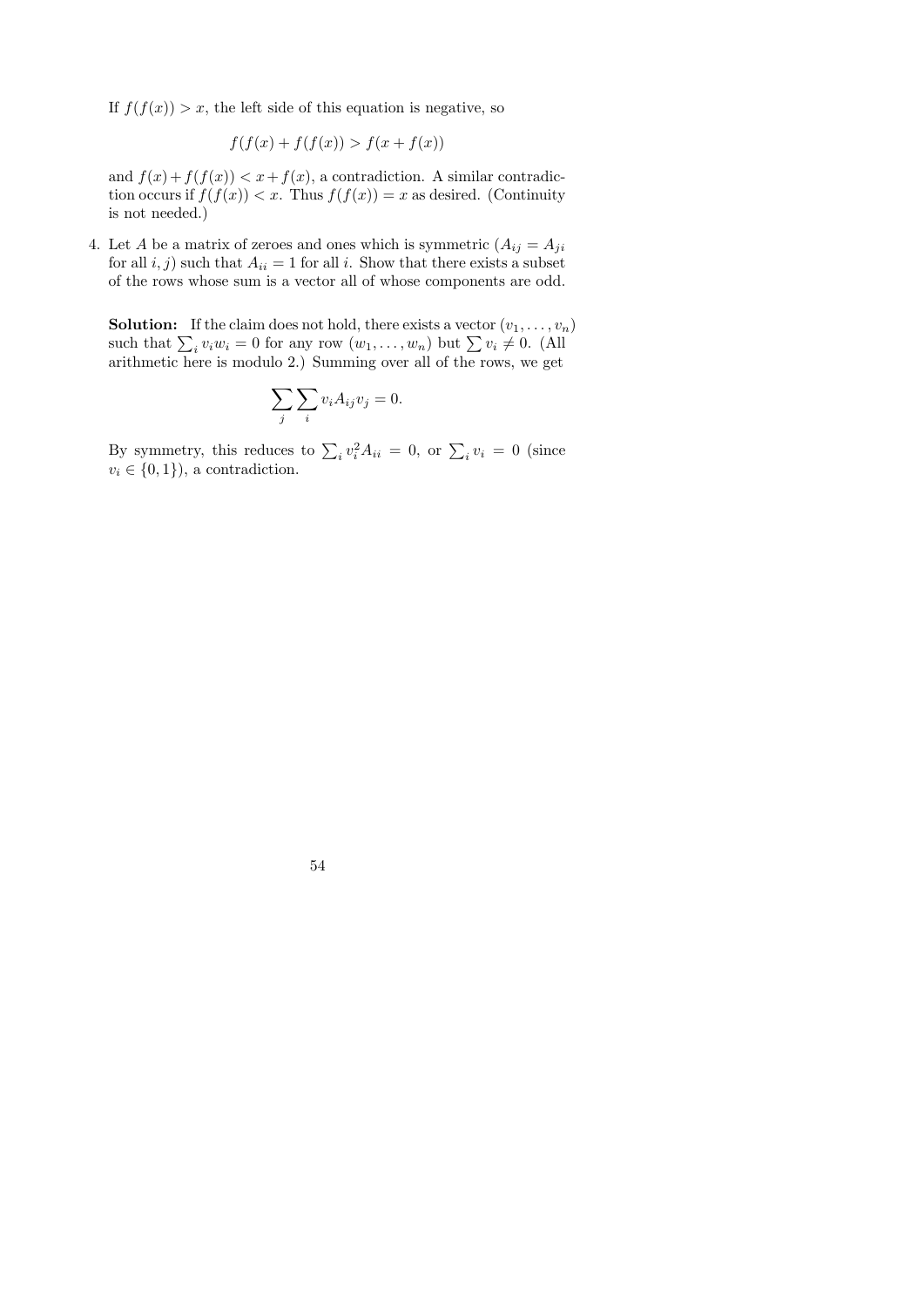#### 1.12 Ireland

1. Find all pairs  $(x, y)$  of integers such that  $1 + 1996x + 1998y = xy$ .

Solution: We have

 $(x - 1998)(y - 1996) = xy - 1998y - 1996x + 1996 \cdot 1998 = 1997^2$ .

Since 1997 is prime, we have  $x - 1998 = \pm 1, \pm 1997, \pm 1997^2$ , yielding the six solutions

$$
(x,y) = (1999, 1997^2 + 1996), (1997, -1997^2 + 1996), (3995, 3993),(1,-1), (1997^2 + 1998, 1997), (-1997^2 + 1998, 1995).
$$

2. Let  $ABC$  be an equilateral triangle. For  $M$  inside the triangle, let  $D, E, F$  be the feet of the perpendiculars from M to  $BC, CA, AB$ , respectively. Find the locus of points M such that  $\angle FDE = \pi/2$ .

Solution: From the cyclic quadrilaterals MDBF and MDCE,  $\angle MDE = \angle MCE$  and  $\angle MDF = \angle MBF$ . Thus  $\angle FDE = \pi/2$  if and only if  $\angle MCB + \angle MBC = \pi/6$ , or equivalently, if  $\angle BMC =$  $5\pi/6$ . This holds for M on an arc of the circle through B and C.

3. [Corrected] Find all polynomials  $p(x)$  such that for all x,

$$
(x-16)p(2x) = 16(x - 1)p(x).
$$

**Solution:** If  $d = \deg P$  and a is the leading coefficient of  $p(x)$ , then the leading coefficient of the left side is  $2^d a$ , which must equal 16a. Thus  $d = 4$ . Now the right side is divisible by  $x - 1$ , as must be the left side. But in that case, the right side is divisible by  $x - 2$ , and likewise by  $x - 4$  and  $x - 8$ . Thus P must be a multiple of  $(x-1)(x-2)(x-4)(x-8)$ , and all such polynomials satisfy the equation.

4. Let  $a, b, c$  be nonnegative real numbers such that  $a + b + c \ge abc$ . Prove that  $a^2 + b^2 + c^2 \ge abc$ .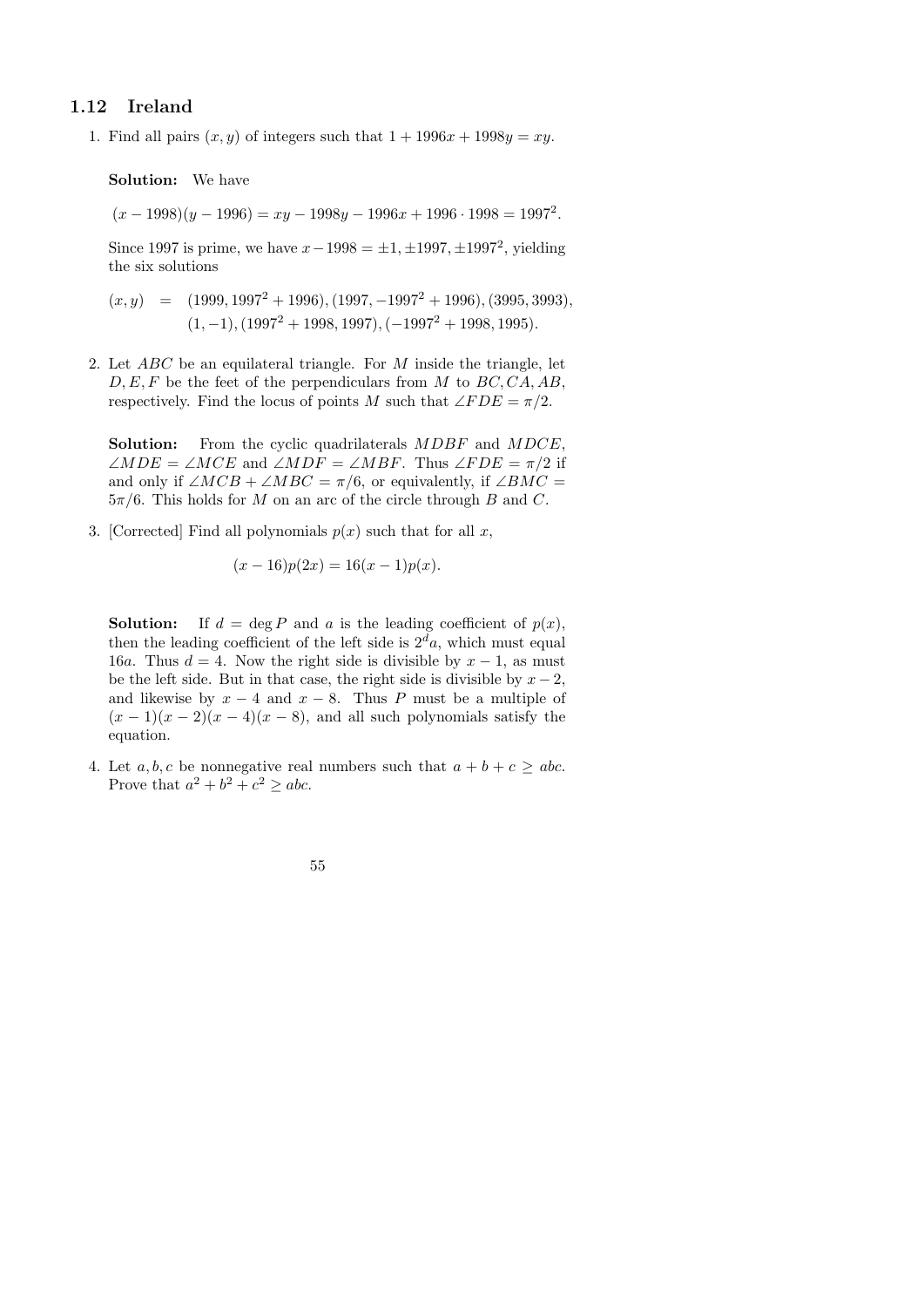**Solution:** We may assume  $a, b, c > 0$ . Suppose by way of contradiction that  $a^2 + b^2 + c^2 < abc$ ; then  $abc > a^2$  and so  $a < bc$ , and likewise  $b < ca, c < ab$ . Then

$$
abc \ge a^2 + b^2 + c^2 \ge ab + bc + ca
$$

by AM-GM, and the right side exceeds  $a + b + c$ , contradiction.

5. Let  $S = \{3, 5, 7, \ldots\}$ . For  $x \in S$ , let  $\delta(x)$  be the unique integer such that  $2^{\delta(x)} < x < 2^{\delta(x)+1}$ . For  $a, b \in S$ , define

$$
a * b = 2^{\delta(a) - 1}(b - 3) + a.
$$

- (a) Prove that if  $a, b \in S$ , then  $a * b \in S$ .
- (b) Prove that if  $a, b, c \in S$ , then  $(a * b) * c = a * (b * c)$ .

**Solution:** (a) is obvious, so we focus on (b). If  $2^m < a < 2^{m+1}$ ,  $2^n < b < 2^{n+1}$ , then

$$
a * b = 2^{m-1}(b-3) + a \ge 2^{m-1}(2^n - 2) + 2^m + 1 = 2^{m+n-1} + 1
$$

and

$$
a * b \le 2^{m-1}(2^{n+1} - 4) + 2^{m+1} - 1 = 2^{m+n} - 1
$$

so  $\delta(a * b) = m + n - 1$ . If also  $2^p < c < 2^{p+1}$ , then

$$
(a * b) * c = (2m-1(b-3) + a) * c = 2m+n-2(c-3) + 2m-1(b-3) + a
$$

and

$$
a*(b*c) = a*(2^{n-1}(c-3)+b) = 2^{m-1}(2^{n-1}(c-3)+b-3)+a = (a*b)*c.
$$

6. Let ABCD be a convex quadrilateral with an inscribed circle. If  $\angle A = \angle B = 2\pi/3$ ,  $\angle D = \pi/2$  and  $BC = 1$ , find the length of AD.

Solution: Let I be the center of the inscribed circle. Then ABI is an equilateral triangle,  $\angle BIC = 105^\circ$ ,  $\angle ICB = 15^\circ$ ,  $\angle AID = 75^\circ$ ,  $\angle IDA = 45^\circ$ , so

$$
AD = \frac{BI}{BC} \frac{AD}{AI} = \frac{\sin 15^{\circ}}{\sin 105^{\circ}} \frac{\sin 75^{\circ}}{\sin 45^{\circ}} = \sqrt{2} \sin 15^{\circ}.
$$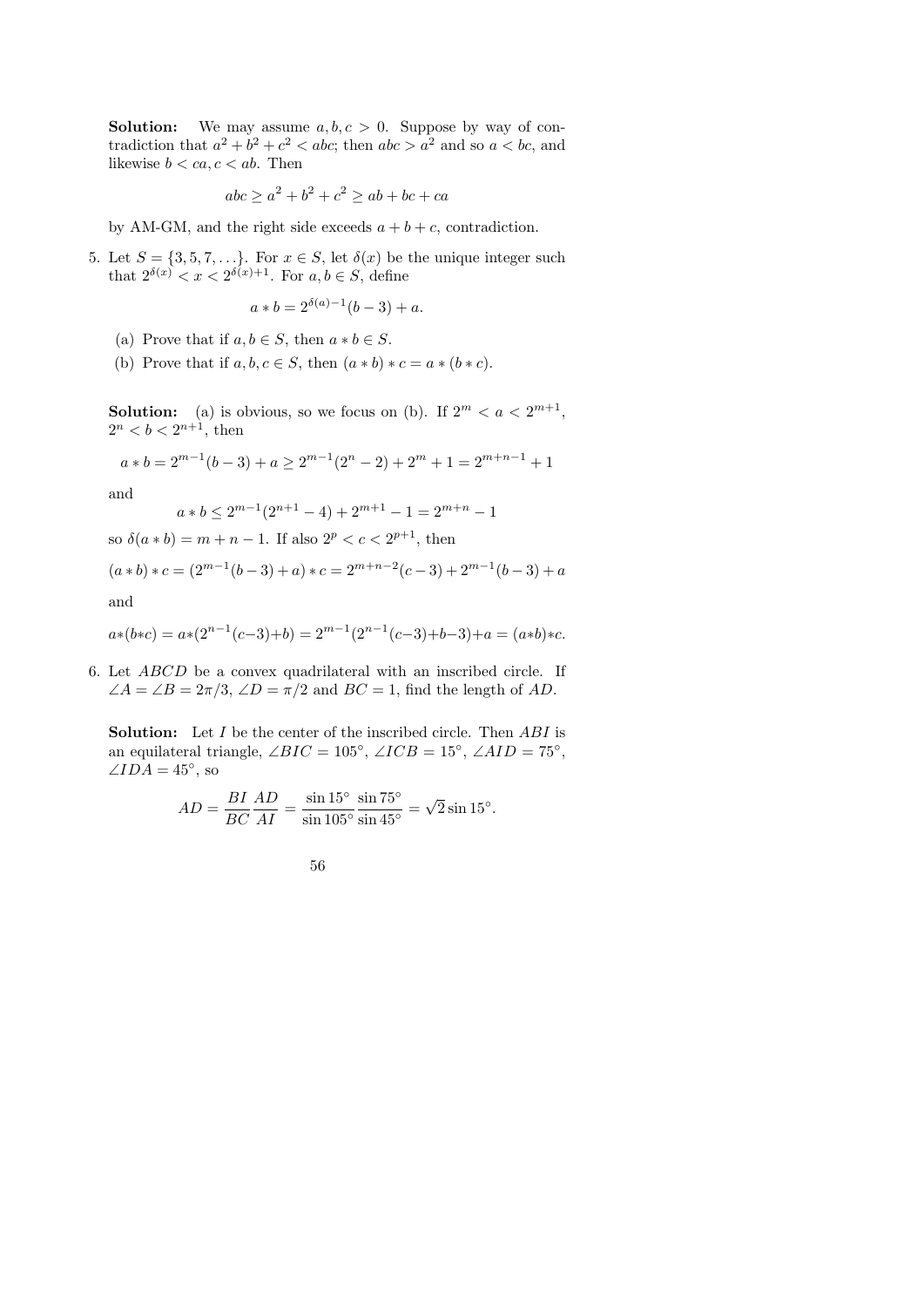7. Let A be a subset of  $\{0, 1, \ldots, 1997\}$  containing more than 1000 elements. Prove that A contains either a power of 2, or two distinct integers whose sum is a power of 2.

Solution: Suppose A did not verify the conclusion. Then A would contain at most half of the integers from 51 to 1997, since they can be divided into pairs whose sum is 2048 (with 1024 left over); likewise, A contains at most half of the integers from 14 to 50, at most half of the integers from 3 to 13, and possibly 0, for a total of

$$
973+18+5+1=997\\
$$

integers.

- 8. Determine the number of natural numbers  $n$  satisfying the following conditions:
	- (a) The decimal expansion of  $n$  contains 1000 digits.
	- (b) All of the digits of  $n$  are odd.
	- (c) The absolute value of the difference between any two adjacent digits of  $n$  is 2.

**Solution:** Let  $a_n, b_n, c_n, d_n, e_n$  be the number of *n*-digit numbers whose digits are odd, any two consecutive digits differing by 2, and ending in 1,3,5,7,9,respectively. Then

$$
\left(\begin{array}{cccc} 0 & 1 & 0 & 0 & 0 \\ 1 & 0 & 1 & 0 & 0 \\ 0 & 1 & 0 & 1 & 0 \\ 0 & 0 & 1 & 0 & 1 \\ 0 & 0 & 0 & 1 & 0 \end{array}\right) \left(\begin{array}{c} a_n \\ b_n \\ c_n \\ d_n \\ e_n \end{array}\right) = \left(\begin{array}{c} a_{n+1} \\ b_{n+1} \\ c_{n+1} \\ d_{n+1} \\ e_{n+1} \end{array}\right).
$$

Let A be the square matrix in this expression. We wish to compute the eigenvalues of A, so suppose  $Av = \lambda v$  for some vector  $v =$  $(v_1, v_2, v_3, v_4, v_5)$ . Then

$$
v_2 = \lambda v_1
$$
  
\n
$$
v_3 = \lambda v_2 - v_1 = (\lambda^2 - 1)v_1
$$
  
\n
$$
v_4 = \lambda v_3 - v_2 = (\lambda^3 - 2\lambda)v_1
$$
  
\n
$$
v_5 = \lambda v_4 - v_3 = (\lambda^4 - 3\lambda^2 + 1)v_1
$$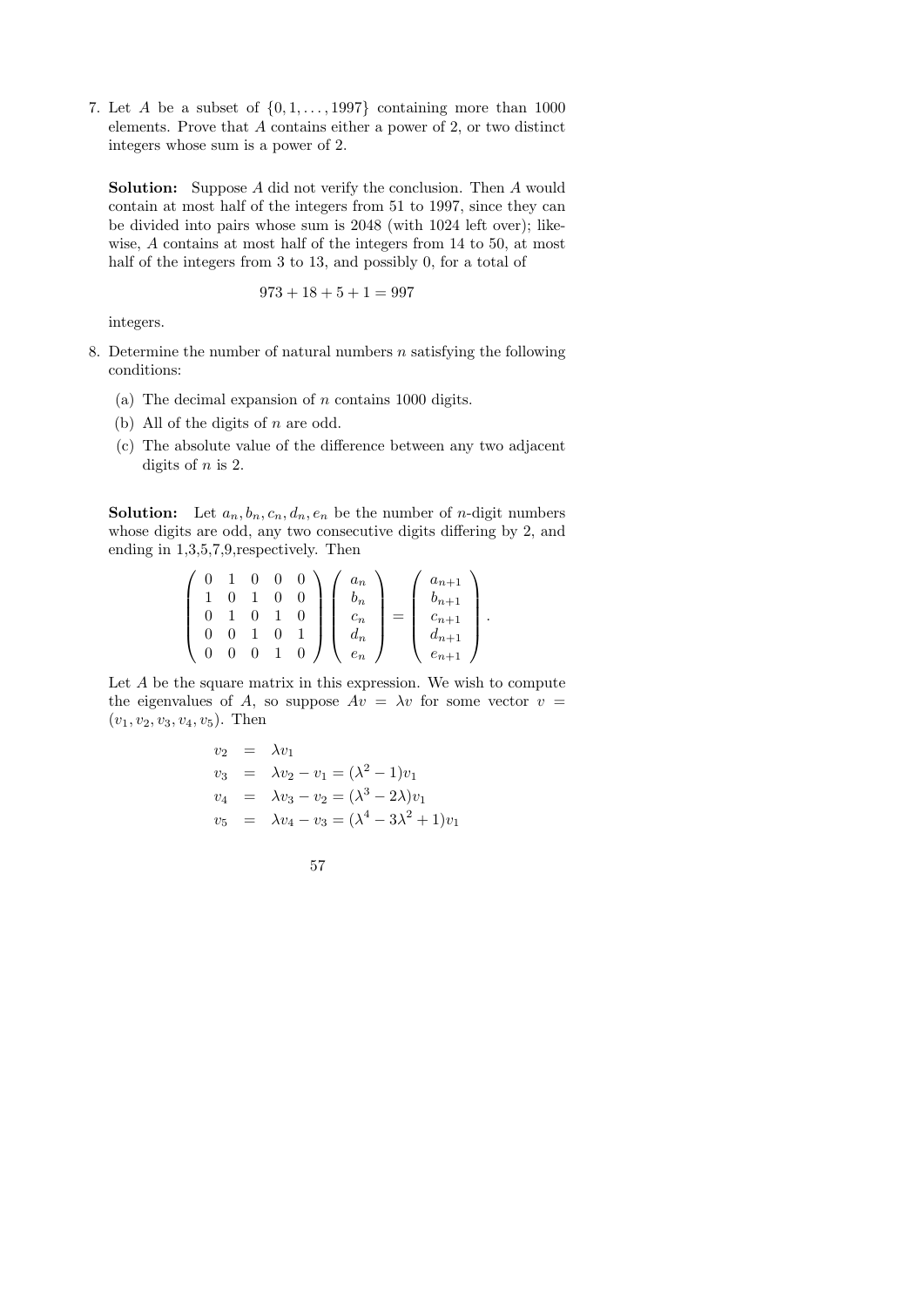and  $v_4 = \lambda v_5$ , so  $\lambda^5 - 3\lambda^3 + \lambda = \lambda^3 - 2\lambda$ . Solving this polynomial gives  $\lambda = 0, \pm 1, \pm$ √ 3. The corresponding eigenvectors  $x_1, x_2, x_3, x_4, x_5$  are are

$$
(1,0,-1,0,1), (1,1,0,-1,-1), (1,-1,0,1,-1), (1,\pm\sqrt{3},2,\pm\sqrt{3},1)
$$

and

$$
(1, 1, 1, 1, 1) = \frac{1}{3}x_1 \frac{2 + \sqrt{3}}{6}x_4 + \frac{2 - \sqrt{3}}{6}x_5,
$$

so

$$
(a_{1000}, b_{1000}, c_{1000}, d_{1000}, e_{1000})
$$
  
=  $3^{999/2} \frac{2 + \sqrt{3}}{6} (1, \sqrt{3}, 2, \sqrt{3}, 1) - \frac{2 - \sqrt{3}}{6} (1, -\sqrt{3}, 2, -\sqrt{3}, 1)$   
=  $(3^{499}, 2 \cdot 3^{499}, 2 \cdot 3^{499}, 2 \cdot 3^{499}, 3^{499}).$ 

Thus the answer is  $8 \cdot 3^{499}$ .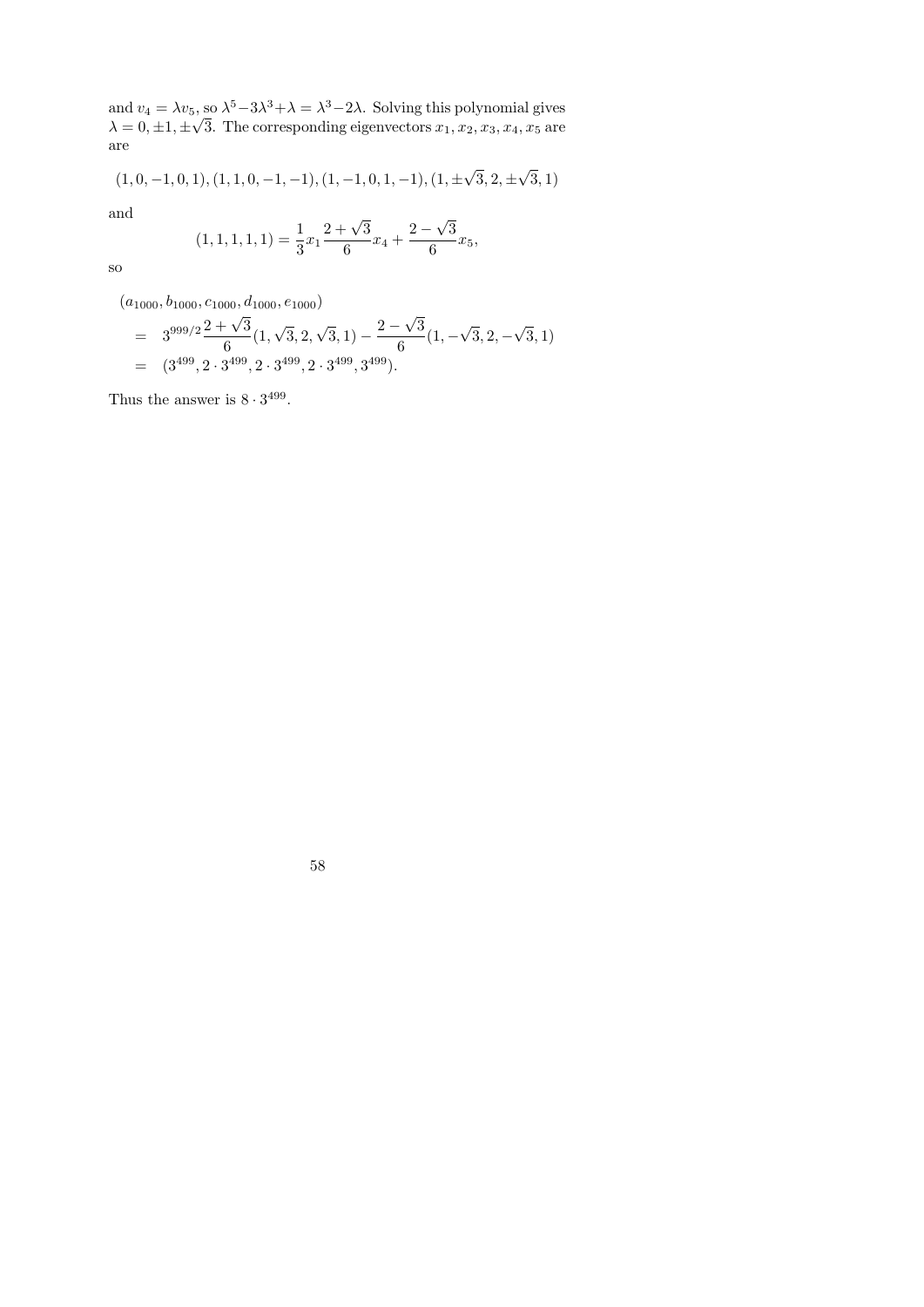# 1.13 Italy

1. [Corrected] A rectangular strip of paper 3 centimeters wide and of infinite length is folded exactly once. What is the least possible area of the region where the paper covers itself?

Solution: Label the vertices of the triangle which covers itself  $A, B, C$ , where AB is the folding axis and ∠BAC is acute. Drop altitudes from  $A$  and  $B$  and label the points across the strip from them  $A'$  and  $B'$ , respectively. Note that ∠BAB' folds onto ∠BAC, so these angles have the same measure, which we call  $x$ . We consider two cases.

First, suppose  $0 < x \leq \pi/4$ . Then C is between A' and B,  $\angle ACA' =$ 2x and ∠ABA' = x. Then

$$
[ABC] = [ABA'] - [ACA']
$$
  
=  $\frac{1}{2}(3)(3 \cot x) - \frac{1}{2}(3)(3 \cot 2x)$   
=  $\frac{9}{2}(\cot x - \cot 2x) = \frac{9}{2}\csc 2x.$ 

Second, suppose  $\pi/4 \leq x < \pi/2$ . Then A' is between B and C,  $\angle ACA' = \pi - 2x$  and  $\angle ABA' = x$ . Then again

$$
[ABC] = [ABA'] + [ACA']
$$
  
=  $\frac{1}{2}(3)(3 \cot x) + \frac{1}{2}(3)(3 \cot \pi - 2x)$   
=  $\frac{9}{2}(\cot x - \cot 2x) = \frac{9}{2}\csc 2x.$ 

The minimum value of  $\csc 2x$  is of course 1 (for  $x = \pi/4$ ), so the minimum area is 9/2.

- 2. Let  $f$  be a real-valued function such that for any real  $x$ ,
	- (a)  $f(10 + x) = f(10 x);$ (b)  $f(20 + x) = -f(20 - x)$ .

Prove that f is odd  $(f(-x) = -f(x))$  and periodic (there exists  $T > 0$  such that  $f(x+T) = f(x)$ .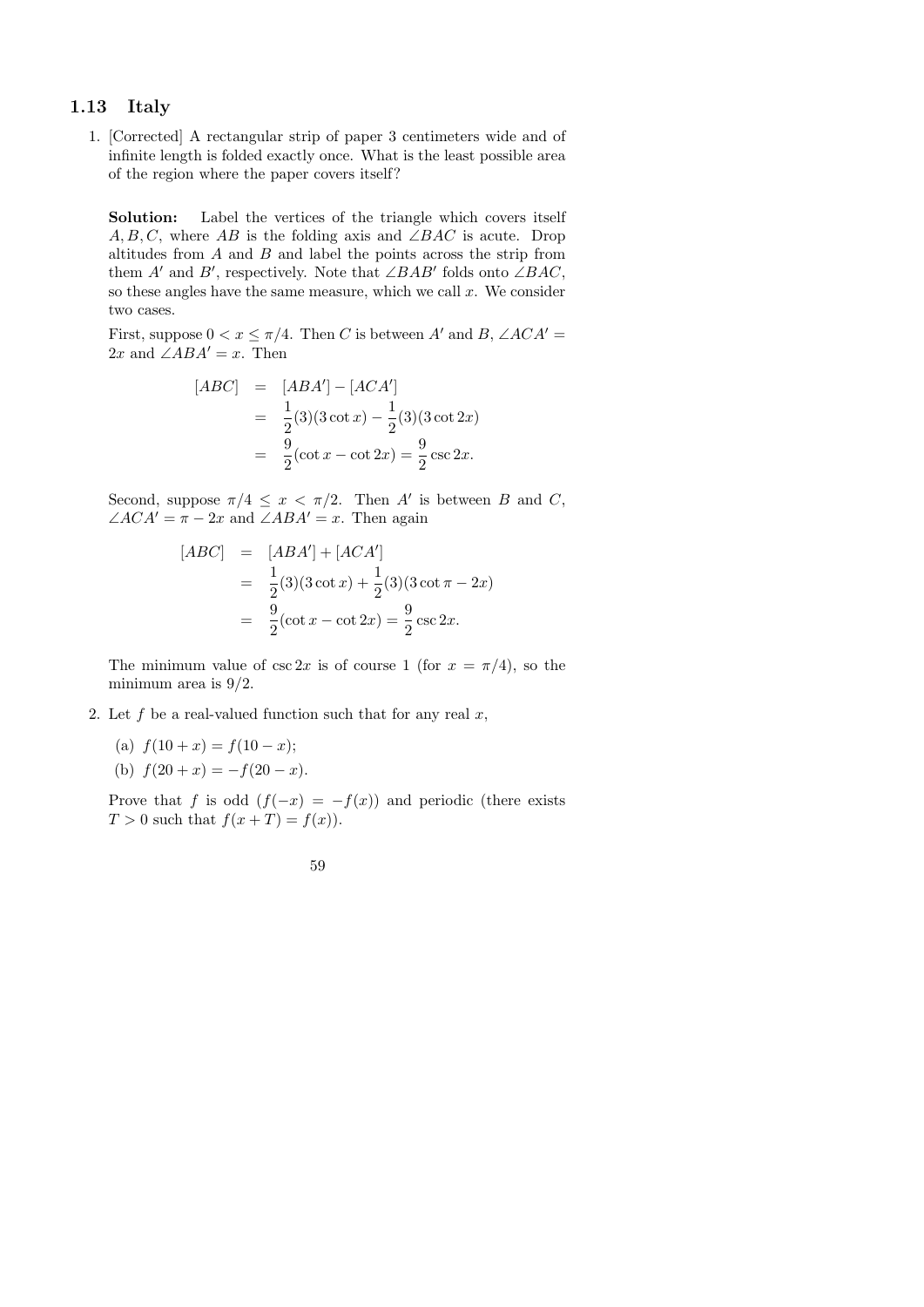**Solution:** Putting  $x = n - 10$  in (a), we get  $f(n) = f(20 - n)$ ; putting  $x = n$  in (b), we get  $f(20 - n) = -f(n + 20)$ . We conclude  $f(n) = -f(n + 20)$ , and likewise  $f(n + 20) = -f(n + 40)$ . Thus  $f(n + 40) = f(n)$ , so f is periodic with period 40. Also  $-f(n) = f(20 + n) = -f(20 - n) = -f(n)$ , so f is odd.

- 3. The positive quadrant of a coordinate plane is divided into unit squares by lattice lines. Is it possible to color some of the unit squares so as to satisfy the following conditions:
	- (a) each square with one vertex at the origin and sides parallel to the axes contains more colored than uncolored squares;
	- (b) each line parallel to the angle bisector of the quadrant at the origin passes through only finitely many colored squares?

**Solution:** It is possible as follows: on each diagonal line  $y = x + D$ , color the  $|D|+1$  squares closest to the axes.

Consider the line  $y = x + D$ , where  $D \ge 0$ . Along this line, the first colored square is in the first column and the  $(D + 1)$ -st row, while the last is in the  $(D + 1)$ -st column and the  $(2D + 1)$ -st row. Since the squares to the right of this square (and above the line  $y = x$ ) are part of diagonals which start lower and have fewer colored squares, none of them is colored. If we write  $(i, j)$  for the square in row i and column  $j$ , then  $(i, j)$  is colored if and only if

$$
j \ge i, i \le D + 1 \Rightarrow i \le (j - i + 1) \Rightarrow i \le (j + 1)/2
$$

or  $j \leq (i+1)/2$ . The total number of colored squares in an  $n \times n$ square is then

$$
C_n = 2\left(\sum_{k=1}^n \lfloor \frac{k+1}{2} \rfloor\right) - 1.
$$

When *n* is even, we find  $C_n = \frac{1}{2}n^2 + n - 1$ ; when *n* is odd,  $C_n = \frac{1}{2}n^2 + n - \frac{1}{2}$ . Thus  $C_n > \frac{1}{2}n^2$  for all *n* and the conditions are satisfied.

4. Let ABCD be a tetrahedron. Let a be the length of AB and let S be the area of the projection of the tetrahedron onto a plane perpendicular to AB. Determine the volume of the tetrahedron in terms of a and S.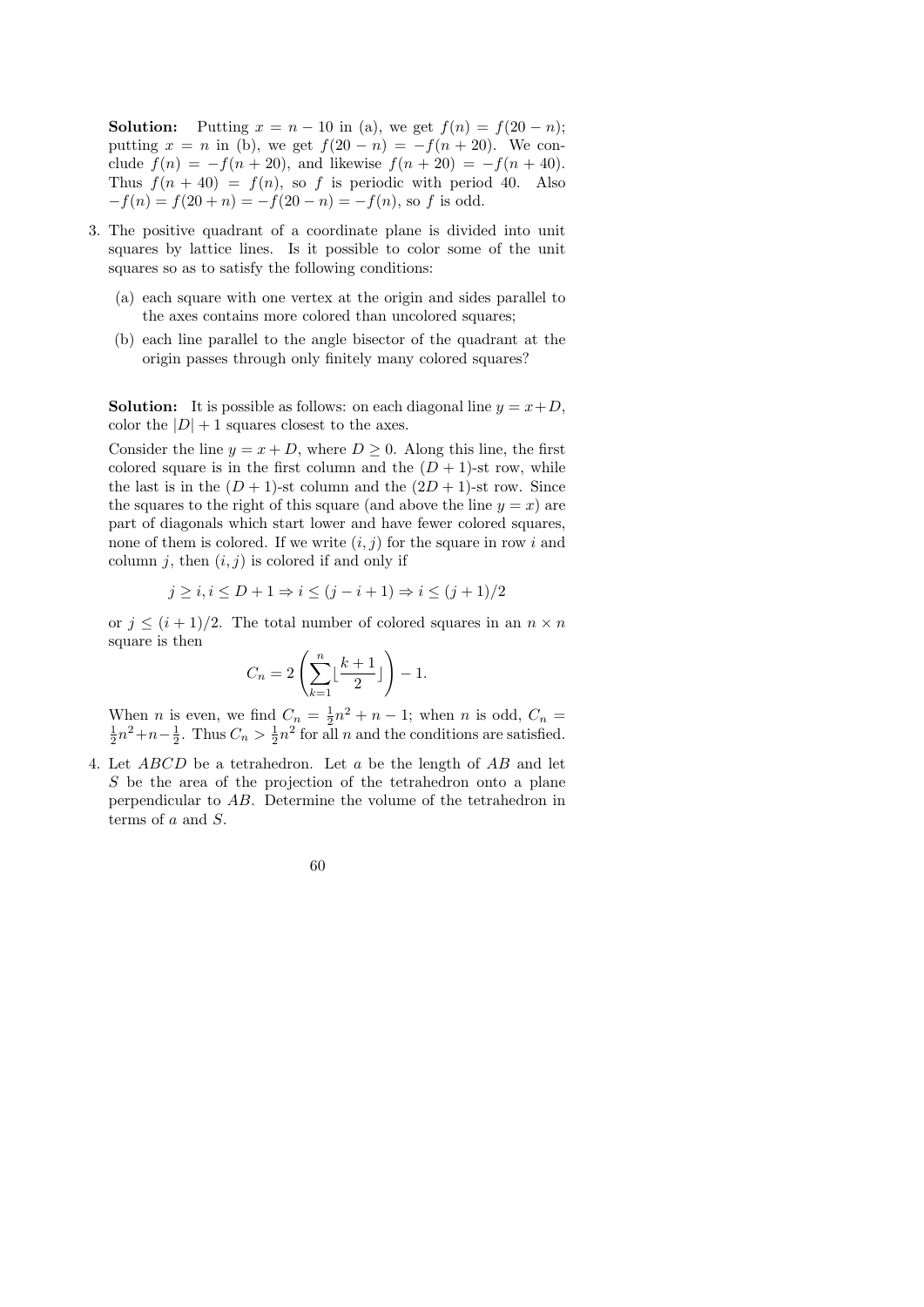Solution: Assign coordinates as follows:

 $A = (0, 0, 0), \quad B = (0, 0, n), \quad C = (0, b, c), \quad D = (i, j, k).$ 

The plane  $z = 0$  is perpendicular to AB, and the projection of the tetrahedron onto this plane is a triangle with vertices  $A' = B' =$  $(0,0,0), C' = (0,b,0), D' = (i, j, 0).$  This triangle has base b and altitutde i, so  $S = bi/2$  and  $a = AB = n$ .

To find the desired volume, consider the tetrahedron as a pyramid with base ABC. The plane of the base is  $x = 0$ , and the altitude from  $D$  has length i. The area of triangle  $ABC$  is  $bn/2$ , so the tetrahedron has volume  $bin/6 = Sa/3$ .

5. Let  $X$  be the set of natural numbers whose decimal representations have no repeated digits. For  $n \in X$ , let  $A_n$  be the set of numbers whose digits are a permutation of the digits of  $n$ , and let  $d_n$  be the greatest common divisor of the numbers in  $A_n$ . Find the largest possible value of  $d_n$ .

**Solution:** Suppose *n* has 3 or more digits; let  $AB$  be the last two digits. If these digits are transposed, the resulting number ends in BA and also belongs to  $A_n$ ; if both numbers are multiples of  $d_n$ , so is their difference  $|AB - BA| = 9|A - B| \leq 81$ .

If  $n$  has two digits, both nonzero, the above reasoning again applies; however, if the second digit is zero,  $A_n$  only contains n itself, and so  $d_n = n$ . The largest such number is 90, which is greater than 81 and so is the largest possible  $d_n$ .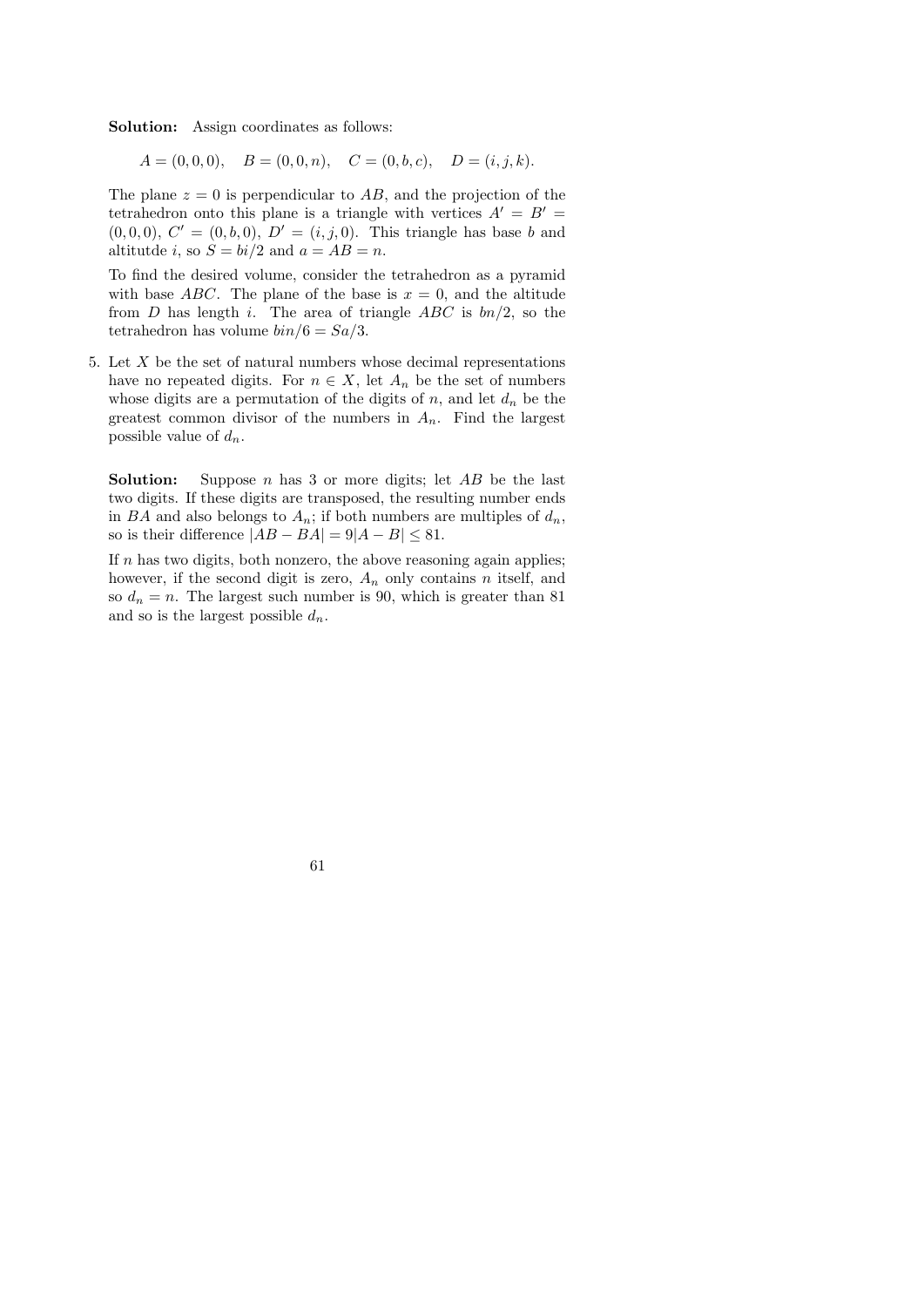## 1.14 Japan

1. Prove that among any ten points located in a circle of diameter 5, there exist two at distance less than 2 from each other.

Solution: Divide the circle into nine pieces: a circle of radius 1 concentric with the given circle, and the intersection of the remainder with each of eight equal sectors. Then one checks that two points within one piece have distance at most 2.

2. Let  $a, b, c$  be positive real numbers. Prove the inequality

$$
\frac{(b+c-a)^2}{(b+c)^2+a^2} + \frac{(c+a-b)^2}{(c+a)^2+b^2} + \frac{(a+b-c)^2}{(a+b)^2+c^2} \ge \frac{3}{5},
$$

and determine when equality holds.

Solution: When all else fails, try brute force! First simplify slightly:

$$
\sum_{\text{cyclic}} \frac{2ab + 2ac}{a^2 + b^2 + c^2 + 2bc} \le \frac{12}{5}.
$$

Writing  $s = a^2 + b^2 + c^2$ , and clearing denominators, this becomes

$$
5s2 \sum_{sym} ab + 10s \sum_{sym} a2bc + 20 \sum_{sym} a3b2c
$$
  
  $\leq 6s3 + 6s2 \sum_{sym} ab + 12s \sum_{sym} a2bc + 48a2b2c2$ 

which simplifies a bit to

$$
6s3 + s2 \sum_{\text{sym}} ab + 2s \sum_{\text{sym}} a2bc + 8 \sum_{\text{sym}} a2b2c2
$$
  
\n $\geq 10s \sum_{\text{sym}} a2bc + 20 \sum_{\text{sym}} a3b2c.$ 

Now we multiply out the powers of  $s$ :

 $\sum$ sym  $3a^6 + 2a^5b - 2a^4b^2 + 3a^4bc + 2a^3b^3 - 12a^3b^2c + 4a^2b^2c^2 \ge 0.$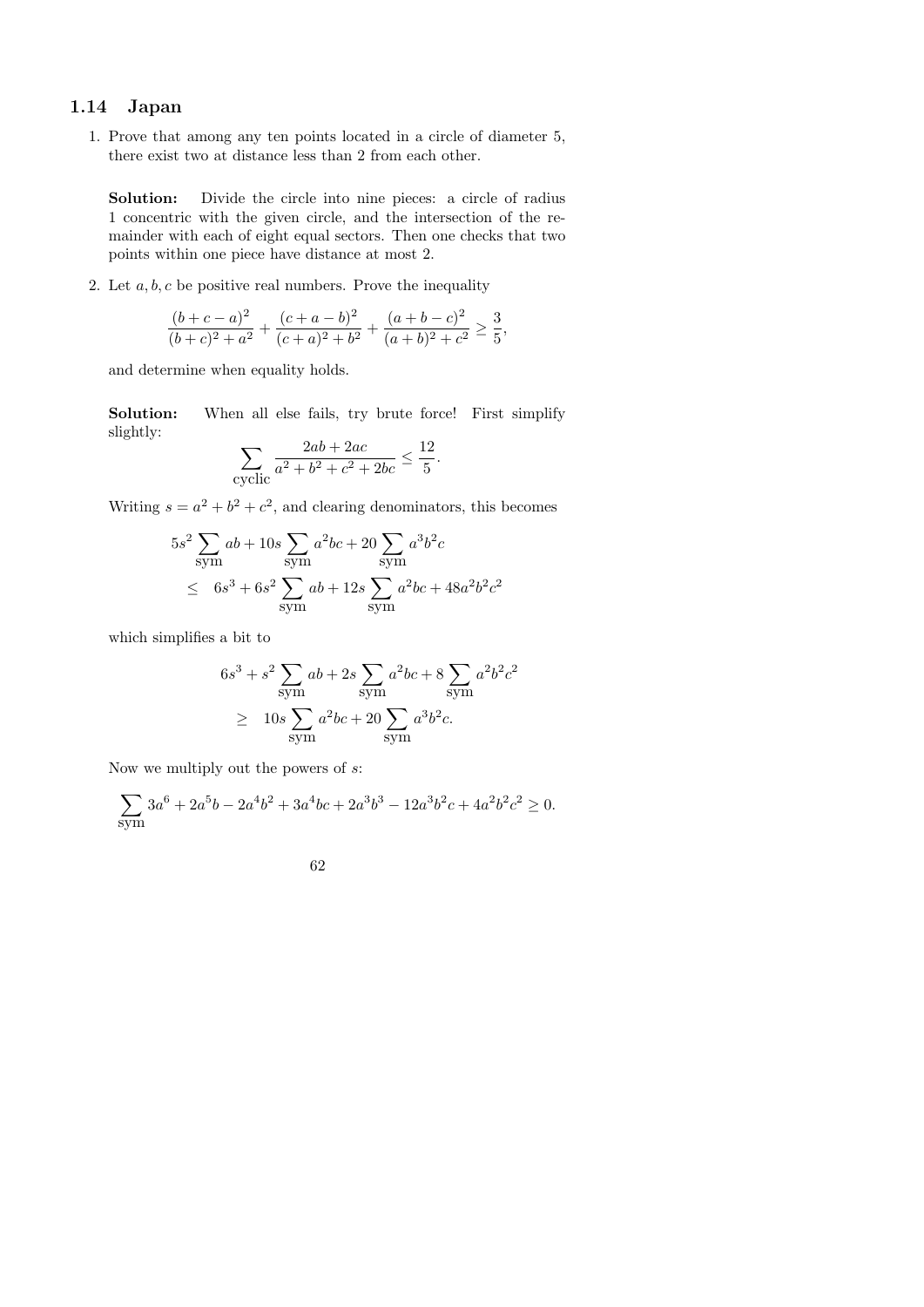The trouble with proving this is the  $a^2b^2c^2$  with a *positive* coefficient, since it is the term with the most evenly distributed exponents. We save face using Schur's inequality (multiplied by 4abc:)

$$
\sum_{\text{sym}}4a^4bc - 8a^3b^2c + 4a^2b^2c^2 \ge 0,
$$

which reduces our claim to

$$
\sum_{\text{sym}} 3a^6 + 2a^5b - 2a^4b^2 - a^4bc + 2a^3b^3 - 4a^3b^2c \ge 0.
$$

Fortunately, this is a sum of four expressions which are nonnegative by weighted AM-GM:

$$
0 \leq 2 \sum_{\text{sym}} (2a^6 + b^6)/3 - a^4b^2
$$
  
\n
$$
0 \leq \sum_{\text{sym}} (4a^6 + b^6 + c^6)/6 - a^4bc
$$
  
\n
$$
0 \leq 2 \sum_{\text{sym}} (2a^3b^3 + c^3a^3)/3 - a^3b^2c
$$
  
\n
$$
0 \leq 2 \sum_{\text{sym}} (2a^5b + a^5c + ab^5 + ac^5)/6 - a^3b^2c.
$$

Equality holds in each case if and only if  $a = b = c$ .

3. Let G be a graph with 9 vertices. Suppose given any five points of G, there exist at least 2 edges with both endpoints among the five points. What is the minimum possible number of edges in  $G$ ?

Solution: The minimum is 9, achieved by three disjoint 3-cycles. Let  $a_n$  be the minimum number of edges in a graph on n vertices satisfying the given condition. We show that  $a_{n+1} \geq \frac{n+1}{n-1} a_n$ . Indeed, given such a graph on  $n + 1$  vertices, let  $l_i$  be the number of edges of the graph obtained by removing vertex  $i$  and all edges incident to it. Then  $l_i \ge a_n$ ; on the other hand,  $l_1 + \cdots + l_{n+1} = (n-1)a_{n+1}$ since every edge is counted for every vertex except its endpoints. The desired inequality follows.

Since  $a_5 = 2$ , we get  $a_6 \geq 3$ ,  $a_7 \geq 5$ ,  $a_8 \geq 7$ ,  $a_9 \geq 9$ .

63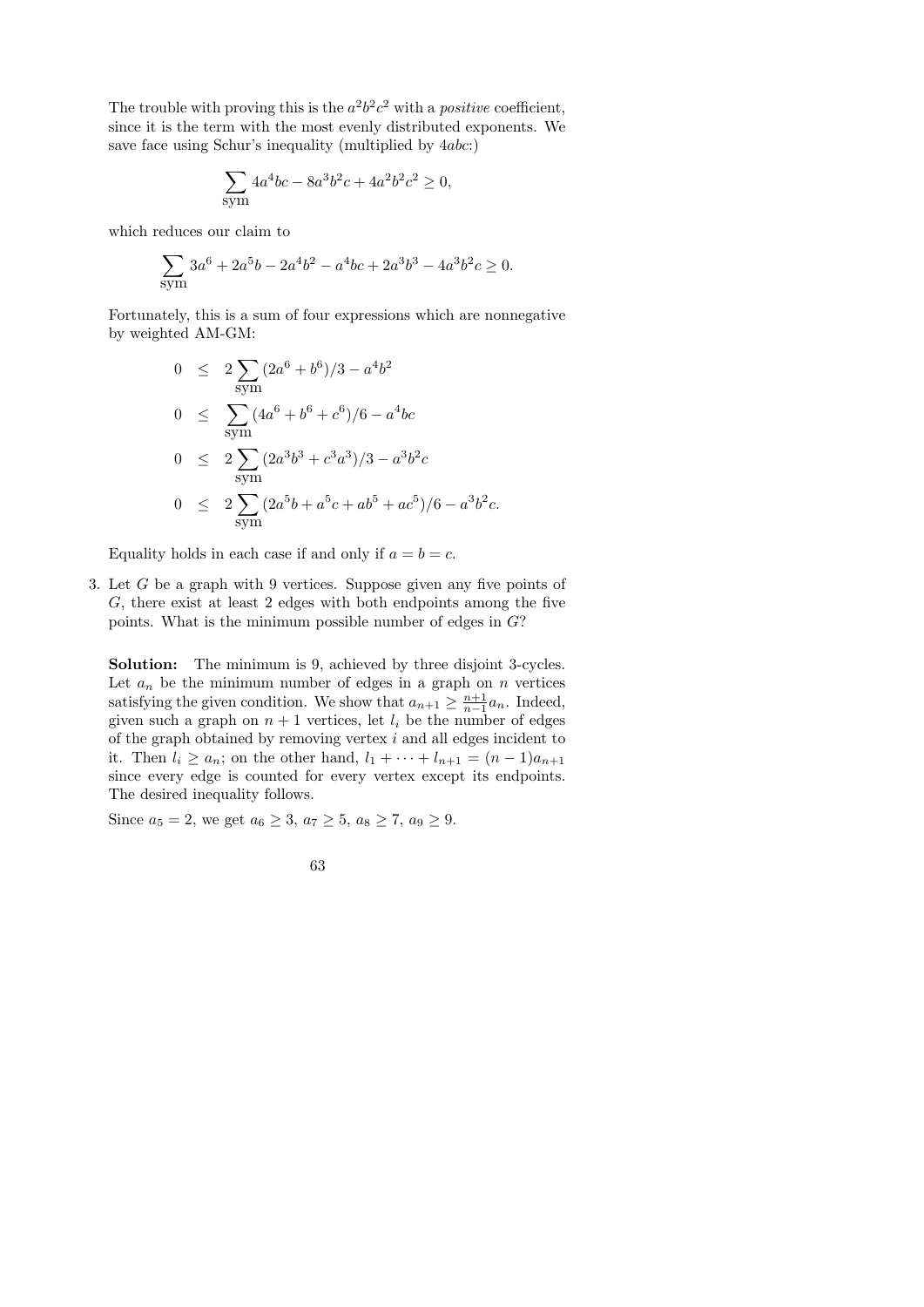4. Let A, B, C, D be four points in space not lying in a plane. Suppose  $AX + BX + CX + DX$  is minimized at a point  $X = X_0$  distinct from  $A, B, C, D$ . Prove that  $\angle AX_0B = \angle CX_0D$ .

**Solution:** Let  $A, B, C, D$  and P have coordinates  $(x_1, y_1, z_1), \ldots$  $(x_4, y_4, z_4)$  and  $(x, y, z)$ . Then the function being minimized is

$$
f(P) = \sum_{i} \sqrt{(x - x_i)^2 + (y - y_i)^2 + (z - z_i)^2}.
$$

At its minimum, its three partial derivatives are zero, but these are precisely the three coordinates of  $u_a + u_b + u_c + u_d$ , where  $u_a$  is the unit vector  $(P - A)/||P - A||$  and so on. Thus this sum is zero, and so  $u_a \cdot u_b = u_c \cdot u_d$  for  $P = X_0$ , which proves the claim.

5. Let  $n$  be a positive integer. Show that one can assign to each vertex of a  $2^n$ -gon one of the letters A or B such that the sequences of n letters obtained by starting at a vertex and reading counterclockwise are all distinct.

Solution: Draw a directed graph whose vertices are the sequences of length  $n-1$ , with an edge between two sequences if the last  $n-2$ letters of the first vertex match the first  $n-2$  letters of the second. (Note: this is actually a graph with two loops, one from each of the words of all  $A$ 's or all  $B$ 's to themselves.) This graph has two edges into and out of each vertex, so there exists a (directed) path traversing each edge exactly once. We convert this into a cycle of the desired form by starting at any vertex, writing down the sequence corresponding to it, then appending in turn the last letter of each sequence we encounter along the path.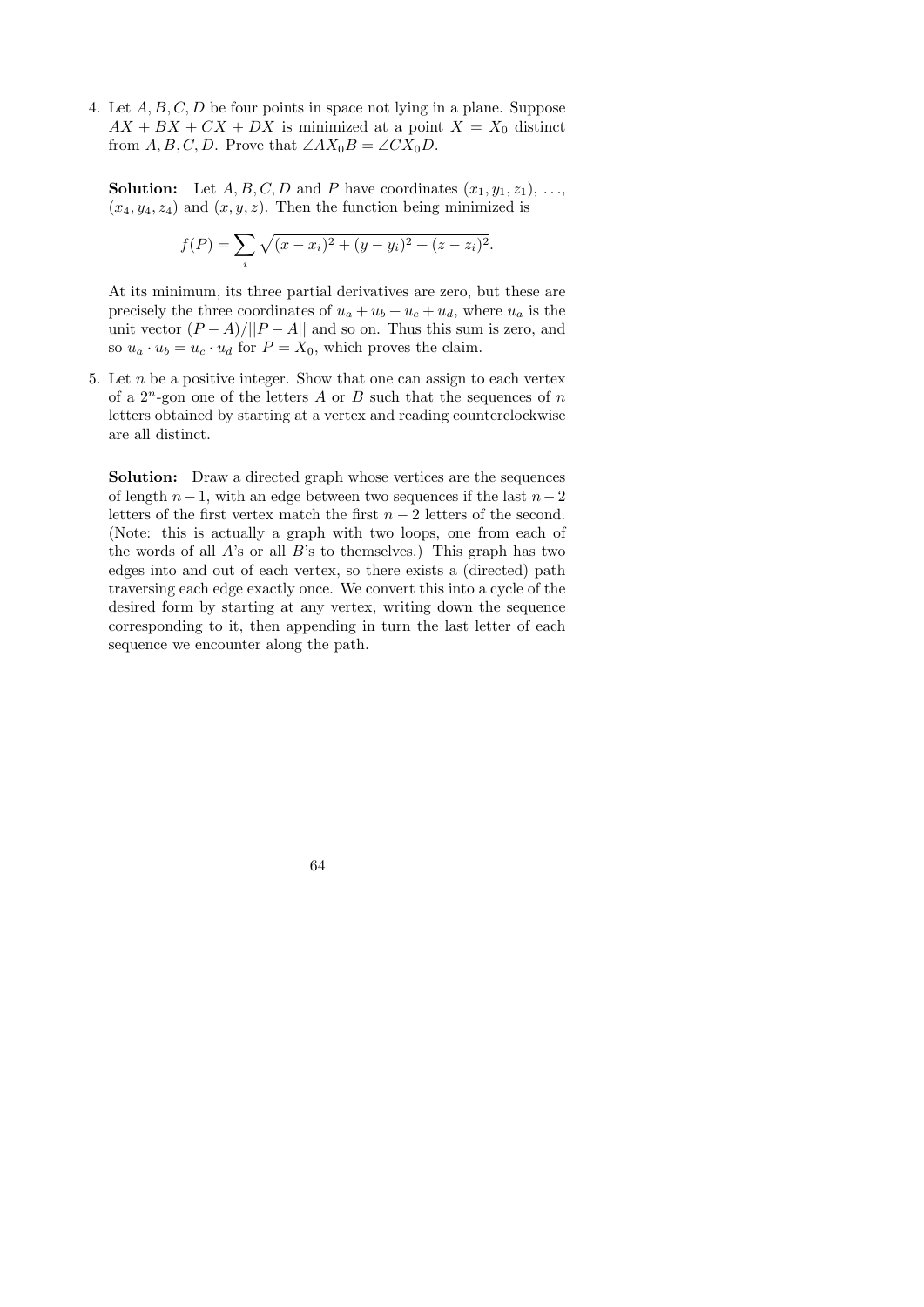# 1.15 Korea

1. Show that among any four points contained in a unit circle, there Show that among any four points contexist two whose distance is at most  $\sqrt{2}$ .

**Solution:** If one of the four points lies at the center  $O$  of the circle, the statement is trivial. Otherwise, label the points  $P_1$ ,  $P_2$ ,  $P_3$ ,  $P_4$ so that quadrilateral  $Q_1Q_2Q_3Q_4$  is convex, where  $Q_i$  is the intersection of the circle with  $OP_i$ . Then  $\angle P_1OP_2 + \angle P_2OP_3 + \angle P_3OP_4 +$  $\angle P_4OP_1 \leq 2\pi$ , so  $\angle P_iOP_{i+1} \leq \pi/2$  for some *i*. Now segment  $P_iP_{i+1}$ is contained in triangle  $OQ_iQ_{i+1}$ , so

$$
P_i P_{i+1} \leq \max(OQ_i, Q_i Q_{i+1}, Q_{i+1} O)
$$
  
= 
$$
\max(1, 2 \sin \angle Q_i O Q_{i+1}) \leq \sqrt{2}.
$$

- 2. Let  $f: \mathbb{N} \to \mathbb{N}$  be a function satisfying
	- (a) For every  $n \in \mathbb{N}$ ,  $f(n+f(n)) = f(n)$ .
	- (b) For some  $n_0 \in \mathbb{N}$ ,  $f(n_0) = 1$ .

Show that  $f(n) = 1$  for all  $n \in \mathbb{N}$ .

**Solution:** First, note that if  $n \in \mathbb{N}$  and  $f(n) = 1$ , then  $f(n+1) =$  $f(n + f(n)) = f(n) = 1$ ; so as  $f(n_0) = 1$ ,  $f(n) = 1$  for all  $n \ge n_0$  by induction. Let  $S = \{ n \in \mathbb{N} \mid f(n) \neq 1 \}$ ; then S has finitely many elements. If  $S \neq \emptyset$ , let  $N = \max S$ ; then  $f(N + f(N)) = f(N) \neq 1$ , so  $N + f(N) \in S$ , but  $N + f(N) > N$ , a contradiction. So  $S = \emptyset$ and  $f(n) = 1$  for every  $n \in \mathbb{N}$ .

3. Express  $\sum_{k=1}^{n}$  $\overline{k}$  in terms of n and  $a = \lfloor \sqrt{n} \rfloor$ .

## **Solution:** The closed form is  $(n+1)a - a(a+1)(2a+1)/6$ .

We will use Iverson's bracket convention: if  $P$  is a statement,  $[P]$  is 1 if P is true, 0 if P is false. Note that  $\lfloor \sqrt{k} \rfloor$  is equal to the number of positive integers whose squares are at most k, so  $\lfloor \sqrt{k} \rfloor = \sum_{j=1}^a [j^2] \leq$ positive integers whose sq<br>k| if  $a \ge |\sqrt{k}|$ . Therefore

$$
\sum_{k=1}^{n} \lfloor \sqrt{k} \rfloor = \sum_{k=1}^{n} \sum_{j=1}^{a} [j^2 \le k] = \sum_{j=1}^{a} \sum_{k=1}^{n} [j^2 \le k].
$$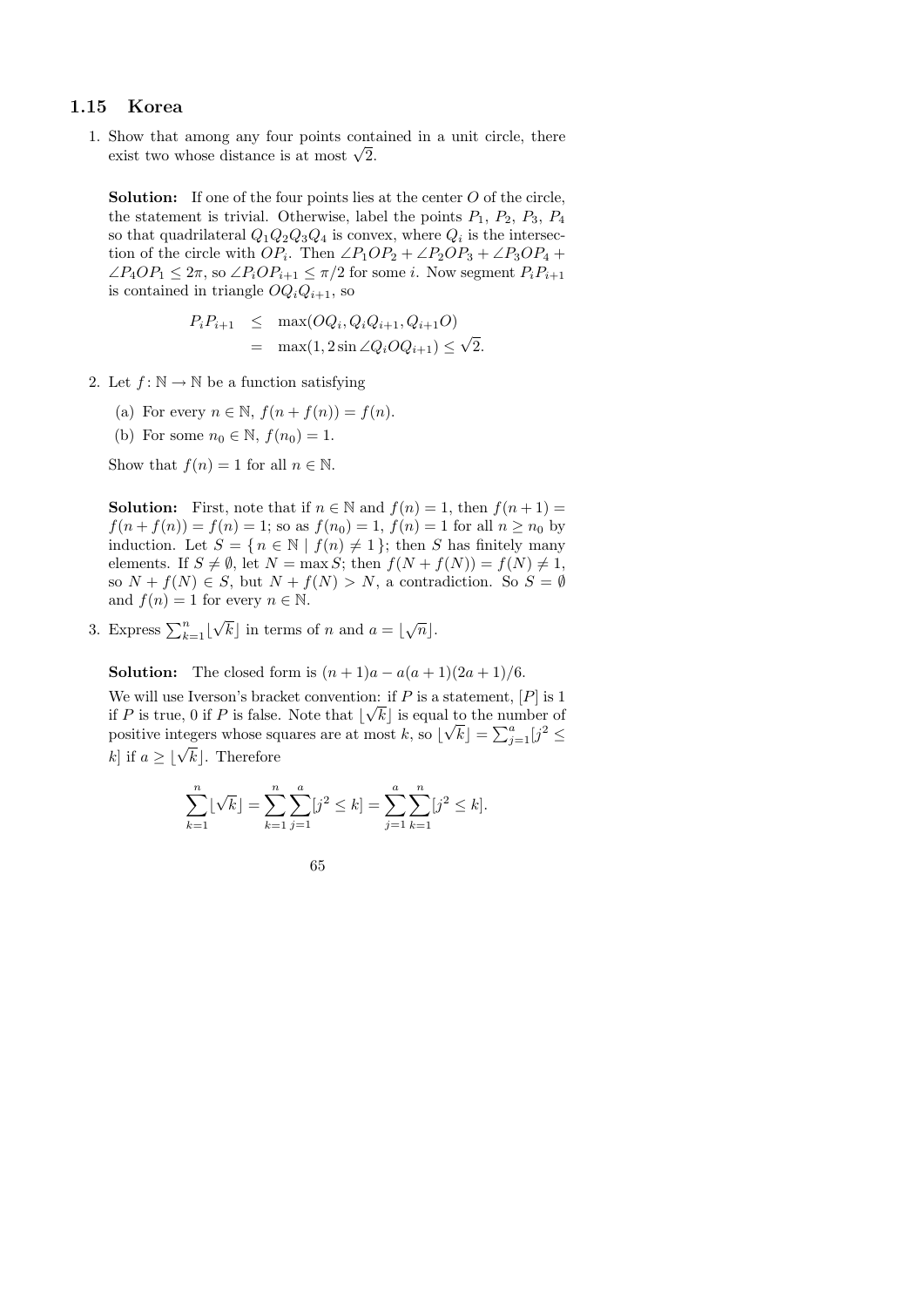Now  $\sum_{k=1}^{n} [j^2 \leq k]$  counts the number of  $k \in \{1, \ldots, n\}$  such that  $k \geq j^2$ ; when  $j \leq a, j^2 \leq n$ , so this number is  $n+1-j^2$ . So

$$
\sum_{k=1}^{n} \lfloor \sqrt{k} \rfloor = \sum_{j=1}^{a} n + 1 - j^2 = (n+1)a - a(a+1)(2a+1)/6.
$$

4. [Corrected] Let C be a circle touching the edges of an angle  $\angle XOY$ . and let  $C_1$  be a circle touching the same edges and passing through the center of C. Let A be the second endpoint of the diameter of  $C_1$  passing through the center of C, and let B be the intersection of this diameter with C. Prove that the circle centered at A passing through B touches the edges of  $\angle XOY$ .

**Solution:** Let T and  $T_1$  be the centers of C and  $C_1$ , and let r and  $r_1$  be their radii. Drop perpendiculars  $TT'$ ,  $T_1T_1'$ , and  $AA'$  to OX; then  $TT' = r$  and  $T_1T_1' = r_1$ . But  $T_1$  is the midpoint of AT, so  $T_1 T_1' = (AA' + TT')/2$ ; therefore  $AA' = 2T_1T_1' - T\dot{T}' = 2r_1 - r$ . Also  $AB = AT - BT = 2r_1 - r$ , so the circle centered at A with radius  $AB$  touches  $OX$  at  $A'$ . Similarly, this circle touches  $OY$ .

5. Find all integers  $x, y, z$  satisfying  $x^2 + y^2 + z^2 - 2xyz = 0$ .

**Solution:** The only solution of this equation is  $x = y = z = 0$ . First, note that x, y, and z cannot all be odd, as then  $x^2 + y^2 + z^2$  $2xyz$  would be odd and therefore non-zero. Therefore 2 divides  $xyz$ . But then  $x^2 + y^2 + z^2 = 2xyz$  is divisible by 4; since all squares are 0 or 1 (mod 4), x, y, and z must all be even. Write  $x = 2x_1$ ,  $y = 2y_1$ ,  $z = 2z_1$ ; then we have  $4x_1^2 + 4y_1^2 + 4z_1^2 = 16x_1y_1z_1$ , or  $x_1^2 + y_1^2 + z_1^2 =$  $4x_1y_1z_1$ . Since the right-hand side is divisible by 4,  $x_1$ ,  $y_1$ , and  $z_1$ must again be even, so we can write  $x_1 = 2x_2, y_1 = 2y_2, z_1 = 2z_2;$ plugging this in and manipulating we obtain  $x_2^2 + y_2^2 + z_2^2 = 8x_2y_2z_2$ . In general, if  $n \geq 1$ ,  $x_n^2 + y_n^2 + z_n^2 = 2^{n+1} x_n y_n z_n$  implies that  $x_n$ ,  $y_n$ ,  $z_n$  are all even, so we can write  $x_n = 2x_{n+1}, y_n = 2y_{n+1}, z_n = 2z_{n+1}$ , which satisfy  $x_{n+1}^2 + y_{n+1}^2 + z_{n+1}^2 = 2^{n+2}x_{n+1}y_{n+1}z_{n+1}$ ; repeating this argument gives us an infinite sequence of integers  $(x_1, x_2, \ldots)$ in which  $x_i = 2x_{i+1}$ . But then  $x = 2^n x_n$ , so  $2^n$  divides x for every  $n \geq 1$ ; therefore we must have  $x = 0$ . Similarly  $y = z = 0$ .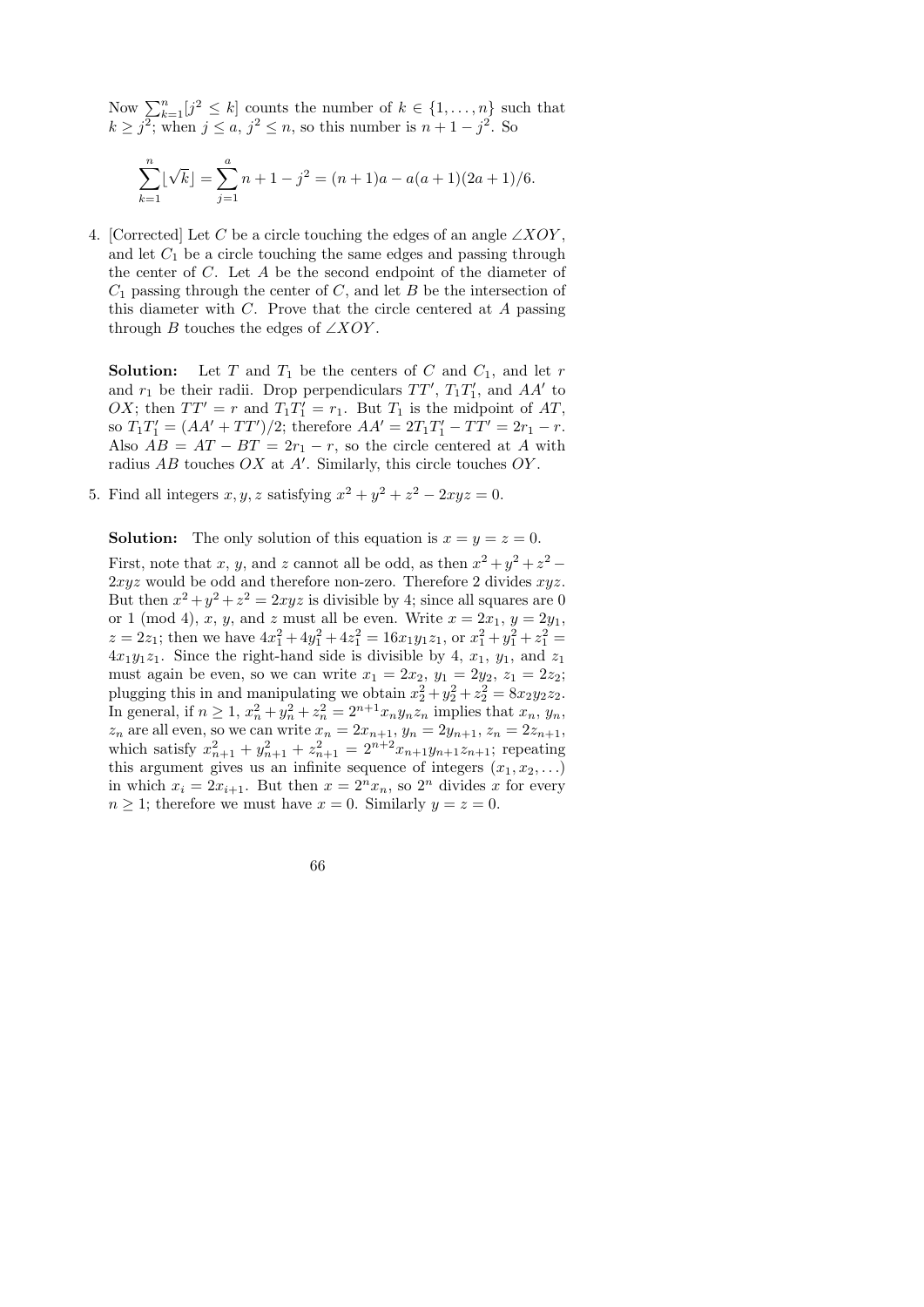Note: The substitution  $x = yz - w$  reduces this problem to USAMO 76/3.

- 6. Find the smallest integer k such that there exist two sequences  $\{a_i\}$ ,  ${b_i}$   $(i = 1, \ldots, k)$  such that
	- (a) For  $i = 1, ..., k, a_i, b_i \in \{1, 1996, 1996^2, ...\}$ .
	- (b) For  $i = 1, \ldots, k, a_i \neq b_i$ .
	- (c) For  $i = 1, ..., k 1, a_i \le a_{i+1}$  and  $b_i \le b_{i+1}$ .
	- (d)  $\sum_{i=1}^{k} a_i = \sum_{i=1}^{k} b_i$ .

Solution: The smallest such integer is 1997.

Suppose  $\{a_i\}$ ,  $\{b_i\}$  are two sequences satisfying these four conditions with  $k \leq 1996$ . The second condition tells us that  $a_1 \neq b_1$ , so assume without loss of generality that  $a_1 < b_1$ . By the first condition, there are  $0 \leq m < n$  such that  $a_1 = 1996^m$ ,  $b_1 = 1996^n$ . Since  $b_i \geq b_1$  for all  $1 \leq i \leq k$  (by the third condition) and each  $b_i$  is a power of 1996,  $\sum_{i=1}^{k} b_i$  is divisible by 1996<sup>n</sup>. Therefore by the fourth condition  $\sum_{i=1}^{k} a_i$  is divisible by 1996<sup>n</sup>; letting t denote the number of j's for which  $a_j = 1996^m$ , we have  $t \cdot 1996^m \equiv \sum_{i=1}^k a_i \equiv 0$ (mod 1996<sup>m+1</sup>), so 1996 divides t and  $t \ge 1996$ . But  $t \le k \le$ 1996, so we must have  $t = k = 1996$ . Then  $1996^{m+1} = \sum_{i=1}^{k} a_i =$  $\sum_{i=1}^{k} b_i \geq \sum_{i=1}^{k} b_i = 1996 \cdot 1996^n = 1996^{n+1}$ , a contradiction as  $m < n$ . So we must have  $k \ge 1997$ . For  $k = 1997$ , we have the example

$$
a_1 = \cdots = a_{1996} = 1
$$
,  $a_{1997} = 1996^2$ ,  $b_1 = \cdots = b_{1997} = 1996$ .

7. Let  $A_n$  be the set of all real numbers of the form  $1+\frac{\alpha_1}{\sqrt{2}}+\frac{\alpha_2}{(\sqrt{2})^2}+\cdots+$  $\frac{\alpha_n}{\alpha_1}$  where  $\alpha_i \in \{-1, 1\}$  for each i Find the number.  $\frac{\alpha_n}{(\sqrt{2})^n}$ , where  $\alpha_j \in \{-1,1\}$  for each j. Find the number of elements of  $A_n$ , and find the sum of all products of two distinct elements of  $A_n$ .

**Solution:** First we prove a lemma: for any  $n \geq 1$ ,

$$
\left\{\frac{\beta_1}{2}+\frac{\beta_2}{4}+\cdots+\frac{\beta_n}{2^n}\;\middle|\;\beta_i\in\{-1,1\}\right\}=\left\{\frac{j}{2^n}\;\middle|\;j\text{ odd},\,|j|<2^n\right\}.
$$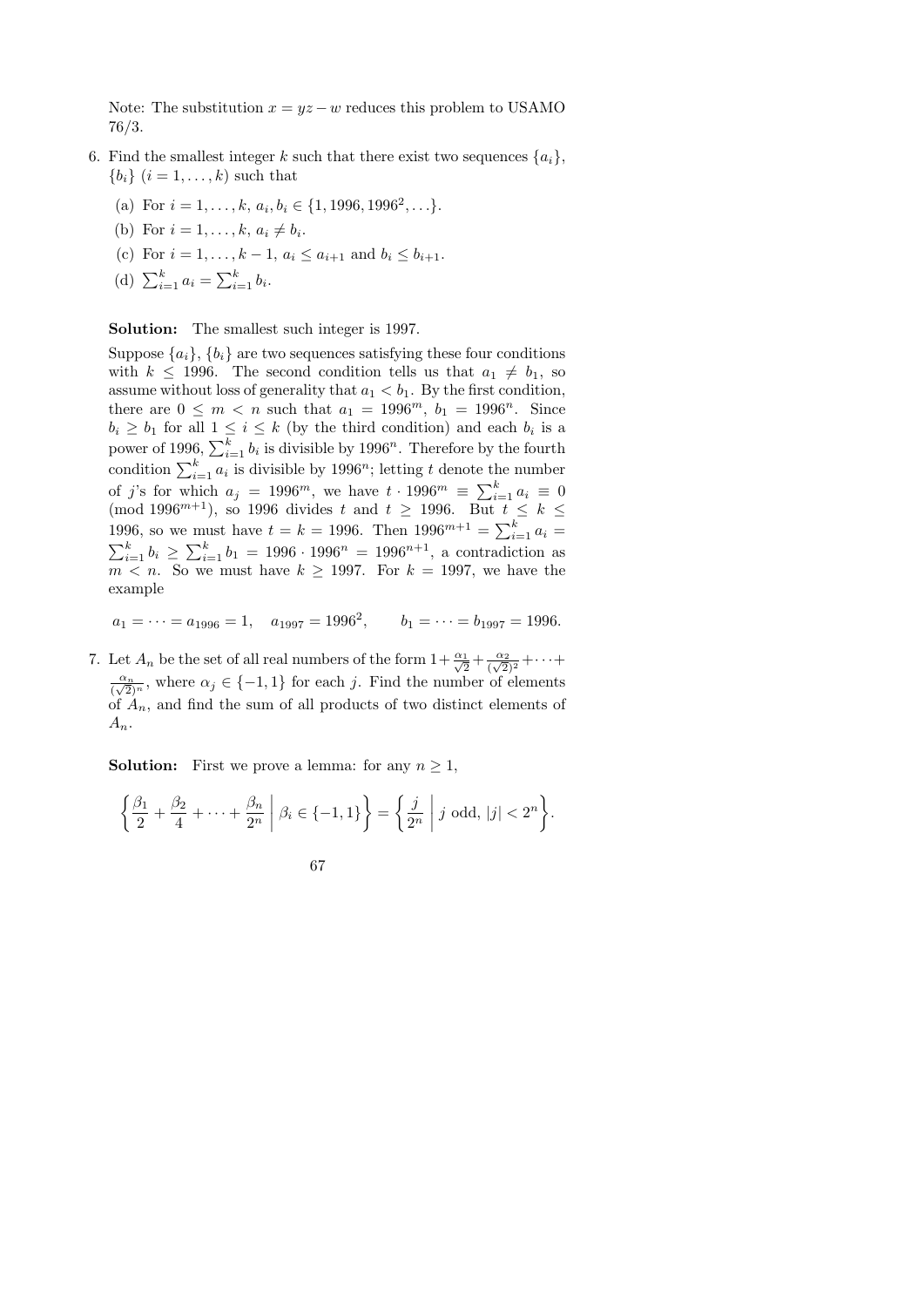The proof is by induction on n; if  $n = 1$ , both sides are the set  $\{-\frac{1}{2}, \frac{1}{2}\}.$  If  $n \geq 1, \beta_i \in \{-1, 1\}$ , let  $j = 2^{n-1}\beta_1 + \cdots + 2^0\beta_n$ ; then j is odd and  $\beta_1/2 + \beta_2/4 + \cdots + \beta_n/2^n = j/2^n$ , and since

$$
\left|\frac{\beta_1}{2} + \frac{\beta_2}{4} + \dots + \frac{\beta_n}{2^n}\right| \le \left|\frac{\beta_1}{2}\right| + \left|\frac{\beta_2}{4}\right| + \dots + \left|\frac{\beta_n}{2^n}\right| = \frac{1}{2} + \frac{1}{4} + \dots + \frac{1}{2^n} < 1,
$$

we must have  $|j| < 2<sup>n</sup>$ . Therefore the set on the left is contained in the set on the right. Now if j is odd and  $|j| < 2<sup>n</sup>$ , either  $(j-1)/2$  or  $(j+1)/2$  is odd, since these are consecutive integers; let  $j_0$  denote the odd one. Then  $|j_0| \le (|j|+1)/2 \le 2^{n-1}$ , as  $|j| \le 2^n - 1$ ; since  $j_0$ is odd,  $|j_0| < 2^{n-1}$ . So by the inductive hypothesis, there exist  $\beta_1$ ,  $\ldots, \beta_{n-1}$  such that

$$
\frac{\beta_1}{2} + \frac{\beta_2}{4} + \dots + \frac{\beta_{n-1}}{2^{n-1}} = \frac{j_0}{2^{n-1}}.
$$

Let  $\beta_n = j - 2j_0 \in \{-1, 1\}$ ; then

$$
\frac{\beta_1}{2} + \frac{\beta_2}{4} + \dots + \frac{\beta_{n-1}}{2^{n-1}} + \frac{\beta_n}{2^n} = \frac{j_0}{2^{n-1}} + \frac{j - 2j_0}{2^n} = \frac{j}{2^n}
$$

and the proof of the lemma is complete.

We can now conclude from this lemma that

$$
A_n = \left\{ 1 + \frac{j}{2^{\lfloor n/2 \rfloor}} + \frac{k\sqrt{2}}{2^{\lceil n/2 \rceil}} \; \middle| \; j, \, k \text{ odd}, \, |j| < 2^{\lfloor n/2 \rfloor}, \, |k| < 2^{\lceil n/2 \rceil} \right\},
$$

so  $A_n$  contains  $2^{\lfloor n/2 \rfloor} 2^{\lceil n/2 \rceil} = 2^n$  elements. To compute the sum of all products of two distinct elements of  $A_n$ , we use the formula

$$
\sum_{\substack{a,b\in A_n\\a
$$

Now we can pair off the elements  $1 + j/2^{\lfloor n/2 \rfloor} + k\sqrt{2}/(2^{\lceil n/2 \rceil})$  and  $1 - j/2^{\lfloor n/2 \rfloor} - k\sqrt{2}/2^{\lceil n/2 \rceil}$ , so the average of  $A_n$ 's elements is 1; therefore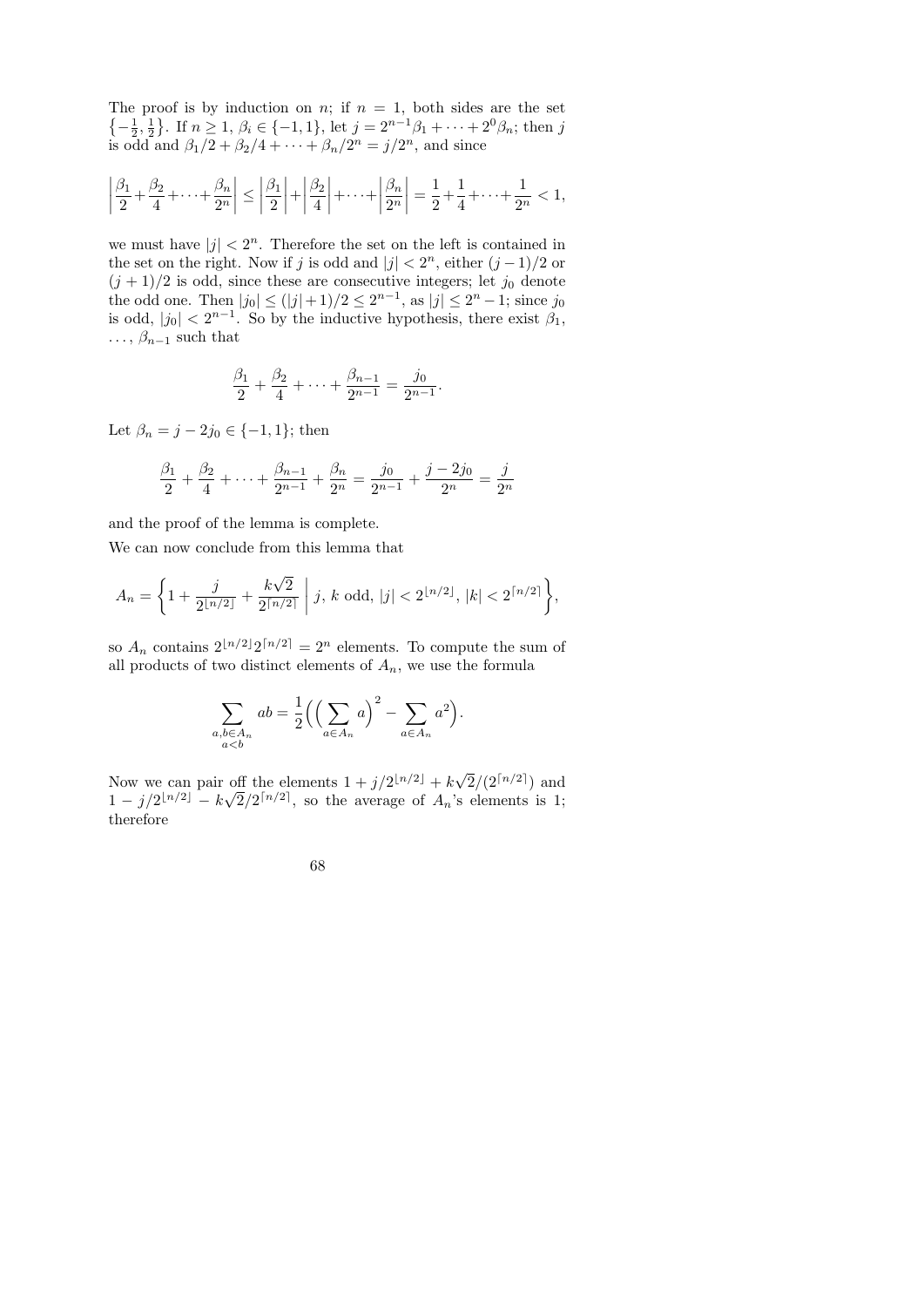$$
\sum_{a \in A_n} a = |A_n| = 2^n.
$$

Now if X, Y are any finite sets of real numbers with  $\sum_{x \in X} x =$ <br> $\sum_{y \in Y} y = 0$ , we have  $\sum_{x \in X} \sum_{y \in Y} (1 + x + y)^2 = |X| \cdot |Y| + |Y|$ .  $\sum_{x\in X} x^2 + |X| \cdot \sum_{y\in Y} y^2$  since the other three terms are all 0 by assumption. Also the formula

$$
\sum_{\substack{j \text{ odd} \\ |j| < 2m}} j^2 = \frac{1}{3} 2m \big( (2m)^2 - 1 \big)
$$

can easily be proven by induction on m. So

$$
\sum_{a \in A_n} a^2 = \sum_{\substack{j \text{ odd} \\ |j| < 2^{\lfloor n/2 \rfloor} \\ |k| < 2^{\lceil n/2 \rceil}}} \sum_{\substack{k \text{ odd} \\ |k| < 2^{\lceil n/2 \rceil}}} \left( 1 + \frac{j}{2^{\lfloor n/2 \rfloor}} + \frac{k\sqrt{2}}{2^{\lceil n/2 \rceil}} \right)^2
$$
\n
$$
= 2^{\lfloor n/2 \rfloor + \lceil n/2 \rceil} + \sum_{\substack{j \text{ odd} \\ |j| < 2^{\lfloor n/2 \rfloor}}} \frac{j^2 2^{\lceil n/2 \rceil}}{2^{2\lfloor n/2 \rfloor}} + \sum_{\substack{k \text{ odd} \\ |k| < 2^{\lceil n/2 \rceil}}} \frac{2k^2 2^{\lfloor n/2 \rfloor}}{2^{2\lceil n/2 \rceil}}
$$
\n
$$
= 2^n + \frac{1}{3} \left( 2^{\lceil n/2 \rceil} \frac{2^{\lfloor n/2 \rfloor} (2^{2\lfloor n/2 \rfloor} - 1)}{2^{2\lfloor n/2 \rfloor}} + \frac{2^{\lfloor n/2 \rfloor} 2^{\lceil n/2 \rceil}}{2^{2\lceil n/2 \rceil - 1}} \right)
$$
\n
$$
= 2^n + \frac{1}{3} 2^n \left( 3 - \frac{1}{2^{2\lfloor n/2 \rfloor}} - \frac{1}{2^{2\lceil n/2 \rceil - 1}} \right)
$$
\n
$$
= 2^{n+1} - \frac{1}{3} \left( 2^{n-2\lfloor n/2 \rfloor} + 2^{n-2\lceil n/2 \rceil + 1} \right)
$$
\n
$$
= 2^{n+1} - 1
$$

by considering even  $n$  and odd  $n$  separately in the last step. So

$$
\sum_{\substack{a,b\in A_n\\a
$$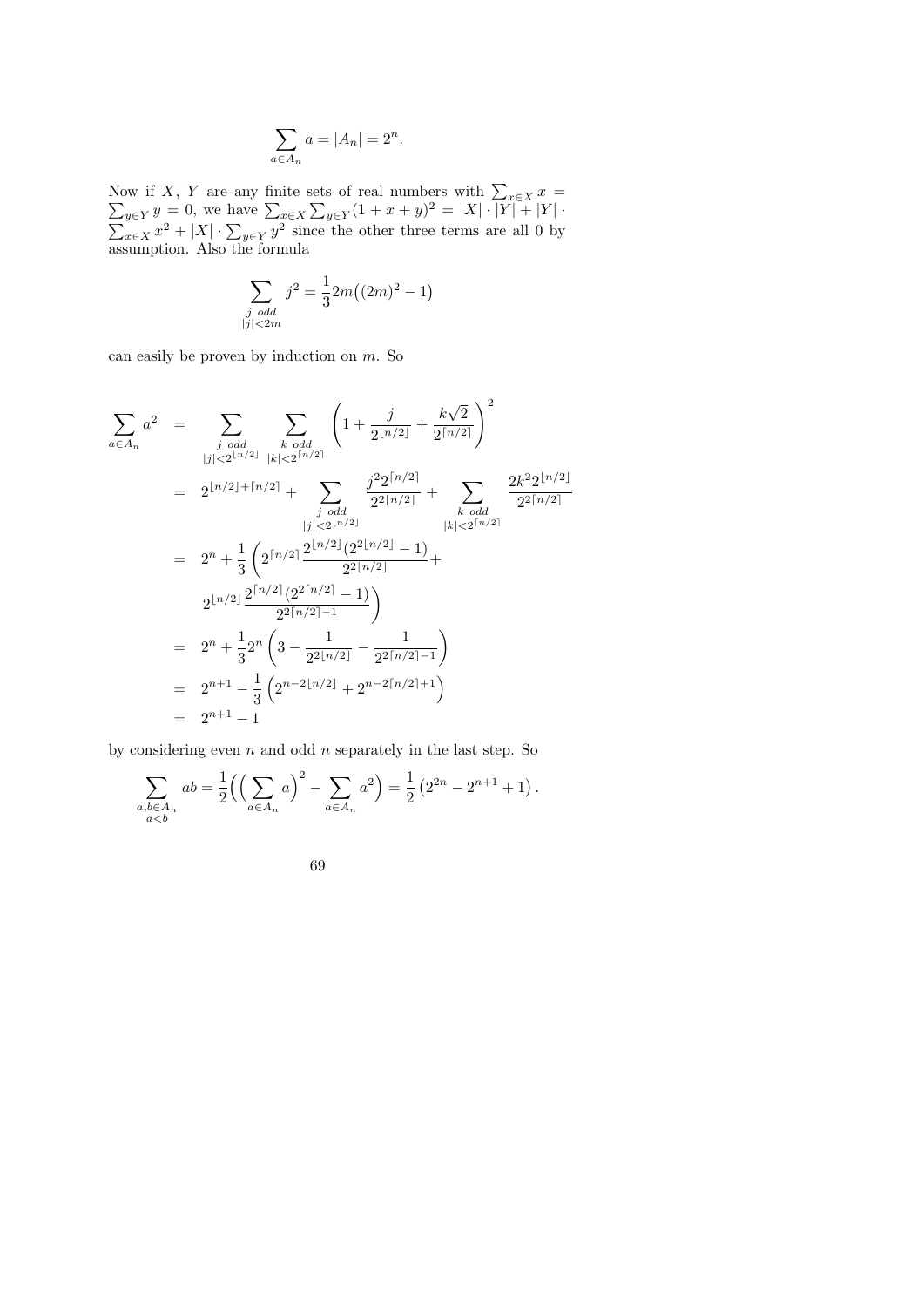8. In an acute triangle ABC with  $AB \neq AC$ , let V be the intersection of the angle bisector of  $A$  with  $BC$ , and let  $D$  be the foot of the perpendicular from  $A$  to  $BC$ . If  $E$  and  $F$  are the intersections of the circumcircle of  $AVD$  with  $CA$  and  $AB$ , respectively, show that the lines AD, BE, CF concur.

**Solution:** Since  $\angle ADV = \pi/2$  and A, D, V, E, F are concyclic,  $\angle BFV = \angle CEV = \pi/2$ . Therefore triangles BFV and BDA are similar and triangles CEV and CDA are similar, so  $BD/BF =$  $AB/VB$  and  $CD/CE = AC/VC$ . But  $AB/VB = AC/VC$  by the Angle Bisector theorem, so  $BD/BF = CD/CE$ . Also, since  $\angle FAV = \angle VAE$ ,  $AE = AF$ . Therefore

$$
\frac{BD \; CE \; AF}{DC \; EA \; FB} = \frac{BD}{BF} \bigg/ \frac{CD}{CE} = 1
$$

and AD, BE, CF concur by Ceva's Theorem.

9. [Corrected] A word is a sequence of 8 digits, each equal to 0 or 1. Let  $x$  and  $y$  be two words differing in exactly three places. Show that the number of words differing from each of  $x$  and  $y$  in at least five places is 38.

**Solution:** Assume without loss of generality that  $x = 00000000$ ,  $y = 00000111$ . Then a word z differs from each of x and y in at least five places if and only if  $a + b > 5$  and  $a + (3 - b) > 5$ , where a is the number of 1's among the first five digits of  $z$  and  $b$  is the number of 1's among the last three digits of z. Adding these inequalities gives  $2a \ge 7$ , so we must have  $a \ge 4$ ; the solutions are  $(4, 1), (4, 2), \text{ and } (5, b) \text{ for } b \in \{0, 1, 2, 3\}$ . The first two solutions give  $\binom{5}{4}$   $\binom{3}{1} + \binom{3}{2} = 30$  words for z, and the others give  $2^3 = 8$ , so there are 38 words differing from each of x and y in at least five places.

- 10. Find all pairs of functions  $f, g : \mathbb{R} \to \mathbb{R}$  such that
	- (a) if  $x < y$ , then  $f(x) < f(y)$ ;
	- (b) for all  $x, y \in \mathbb{R}$ ,  $f(xy) = g(y)f(x) + f(y)$ .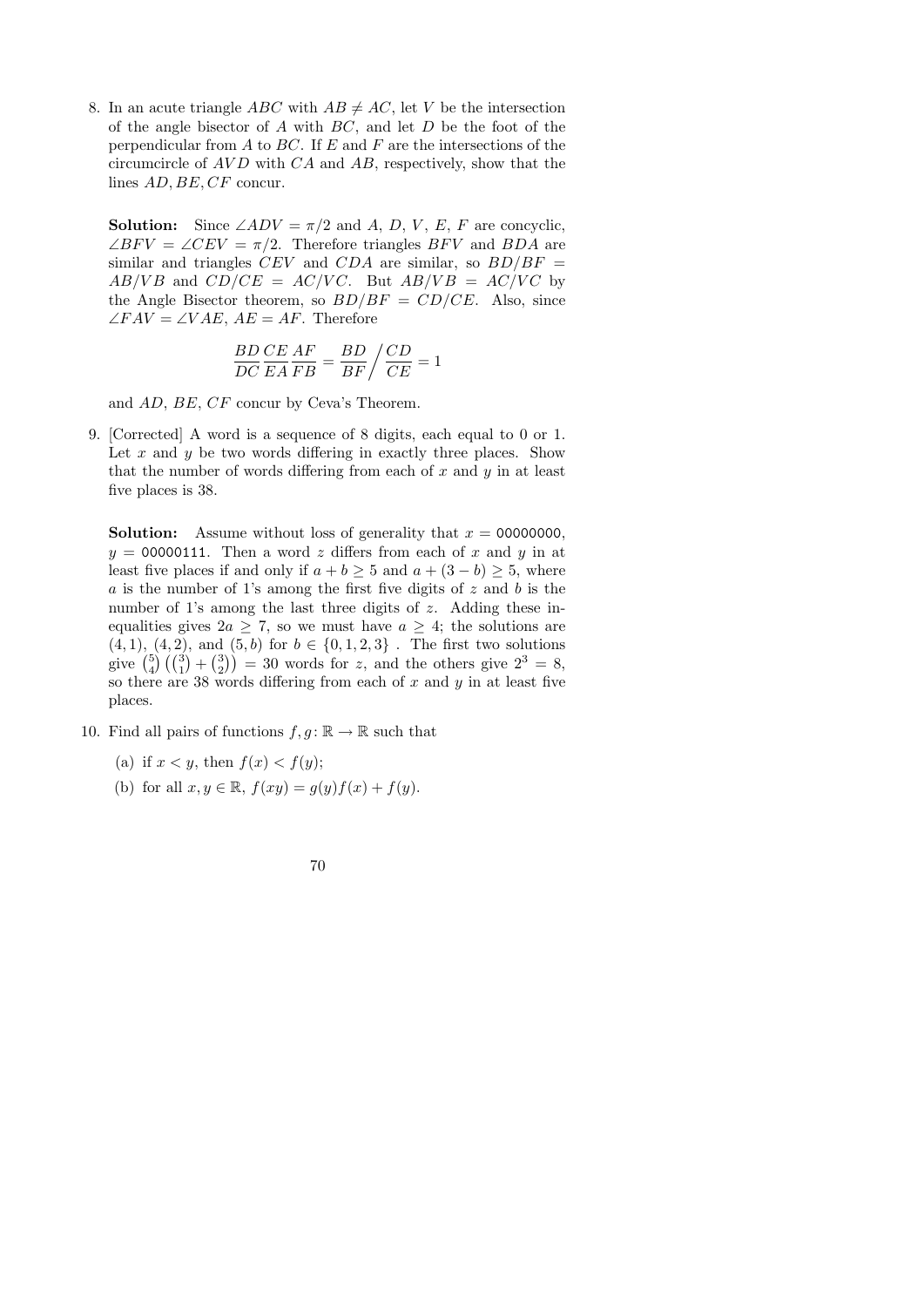**Solution:** The pairs  $(f, g)$  given by

$$
f(x) = t(1 - g(x)), g(x) = \begin{cases} x^m, & x \ge 0 \\ -|x|^m, & x < 0 \end{cases}
$$

where  $t < 0$ ,  $m > 0$  are the only solutions.

Letting  $x = 0$  in item (b) gives  $f(0) = f(0)g(y) + f(y)$ , so  $f(y) =$  $f(0)(1 - g(y))$ . Let  $t = f(0)$ ; then  $f(y) = t(1 - g(y))$ . Since f is increasing, we cannot have  $t = 0$ . Substituting this formula for f in item (b) gives  $t(1-g(xy)) = g(y)t(1-g(x)) + t(1-g(y))$ ; rearranging we get  $1 - g(xy) = g(y)(1 - g(x)) + 1 - g(y) = 1 - g(x)g(y)$ , or

$$
g(xy) = g(x)g(y) \text{ for all } x, y \in \mathbb{R}.
$$

Since  $g = 1 - f/t$ , g is strictly monotone, so  $g(1) \neq 0$ ; but  $g(1) =$  $g(1)^2$ , so we must have  $g(1) = 1$ . Therefore g is increasing, so as f is increasing, we must have  $t < 0$ . So  $g(x) > 0$  for  $x >$ 0; define  $h : \mathbb{R} \to \mathbb{R}$  by  $h = \log \circ g \circ \exp$ . Then  $h(x + y) =$  $\log g(e^{x+y}) = \log(g(e^x)g(e^y)) = \log g(e^x) + \log g(e^y) = h(x) + h(y),$  $h(0) = \log g(e^{0}) = 0$ , and h is strictly increasing. Also  $h(x + y) =$  $h(x) + h(y)$  implies  $h(nx) = nh(x)$  for  $n \in \mathbb{N}$  and  $h(-x) = -h(x)$ , so  $h(\alpha x) = \alpha h(x)$  for  $\alpha \in \mathbb{Q}$ . Taking sequences of rationals  $x_i$  approaching x from below and  $y_i$  approaching x from above, and using monotonicity, shows that  $h(x) = xh(1)$  for all x; let  $m = h(1)$ . Then we must have  $m > 0$ , as h is increasing. So  $g(x) = x^m$  for all  $x > 0$ . Now  $g(-1) < 0$ , but  $(g(-1))^{2} = g(1) = 1$ , so  $g(-1) = -1$ ; therefore  $q(-x) = -q(x)$ , so

$$
g(x)=\left\{\begin{matrix} x^m,&x\geq 0\\ -|x|^m,&x<0\end{matrix}\right..
$$

Also we have  $f(x) = t(1 - q(x))$ . It is easy to check that this pair  $(f, q)$  is a solution for any  $m > 0 > t$ .

11. [Corrected] Let  $a_1, \ldots, a_n$  be positive numbers, and define

$$
A = \frac{a_1 + \dots + a_n}{n}
$$
  
\n
$$
G = (a_1 \cdots a_n)^{1/n}
$$
  
\n
$$
H = \frac{n}{a_1^{-1} + \dots + a_n^{-1}}.
$$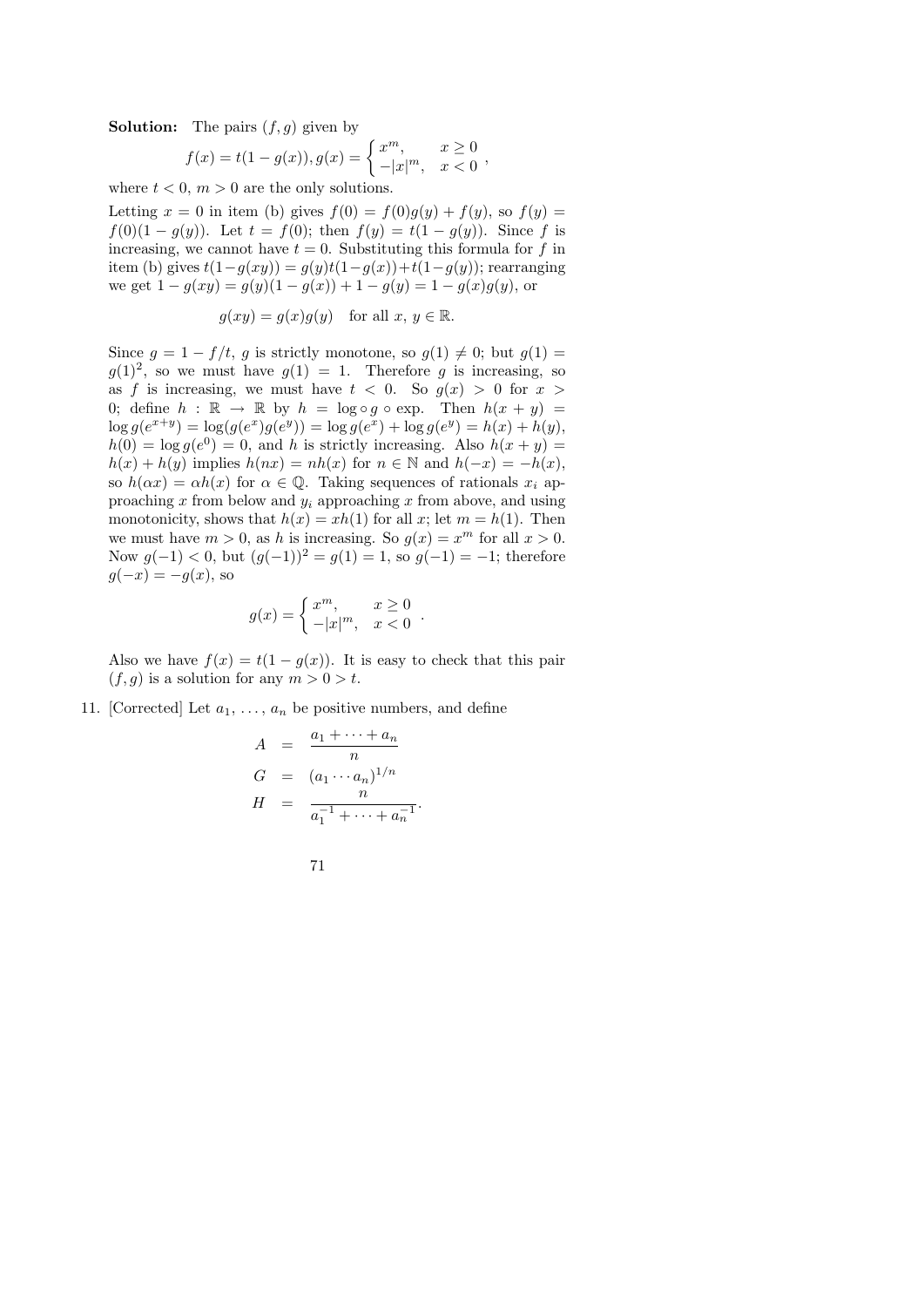- (a) If *n* is even, show that  $\frac{A}{H} \leq -1 + 2(\frac{A}{G})^n$ .
- (b) If *n* is odd, show that  $\frac{A}{H} \leq -\frac{n-2}{n} + \frac{2(n-1)}{n}$  $\frac{n-1}{n}(\frac{A}{G})^n$ .

Solution: Note that

$$
\frac{G^n}{H} = \frac{a_1 \cdots a_n (a_1^{-1} + \cdots a_n^{-1})}{n}
$$
\n
$$
= \frac{1}{n} \sum_{j=1}^n \frac{a_1 \cdots a_n}{a_j} \le \left(\frac{1}{n} \sum_{j=1}^n a_j\right)^{n-1} = A^{n-1}
$$

by Maclaurin's inequality, so  $\frac{A}{H} \leq (\frac{A}{G})^n$ . Since  $A \geq G$ ,  $(\frac{A}{G})^n \geq 1$ , so  $\frac{A}{H} \leq (\frac{A}{G})^n \leq -1 + 2(\frac{A}{G})^n$ , proving part (a). For part (b),  $\frac{A}{H} \leq$  $\left(\frac{A}{G}\right)^n \leq \left(\frac{A}{G}\right)^n + \frac{n-2}{n} \left(\left(\frac{A}{G}\right)^n - 1\right) = -\frac{n-2}{n} + \frac{2(n-1)}{n}$  $\frac{n-1}{n}(\frac{A}{G})^n$ .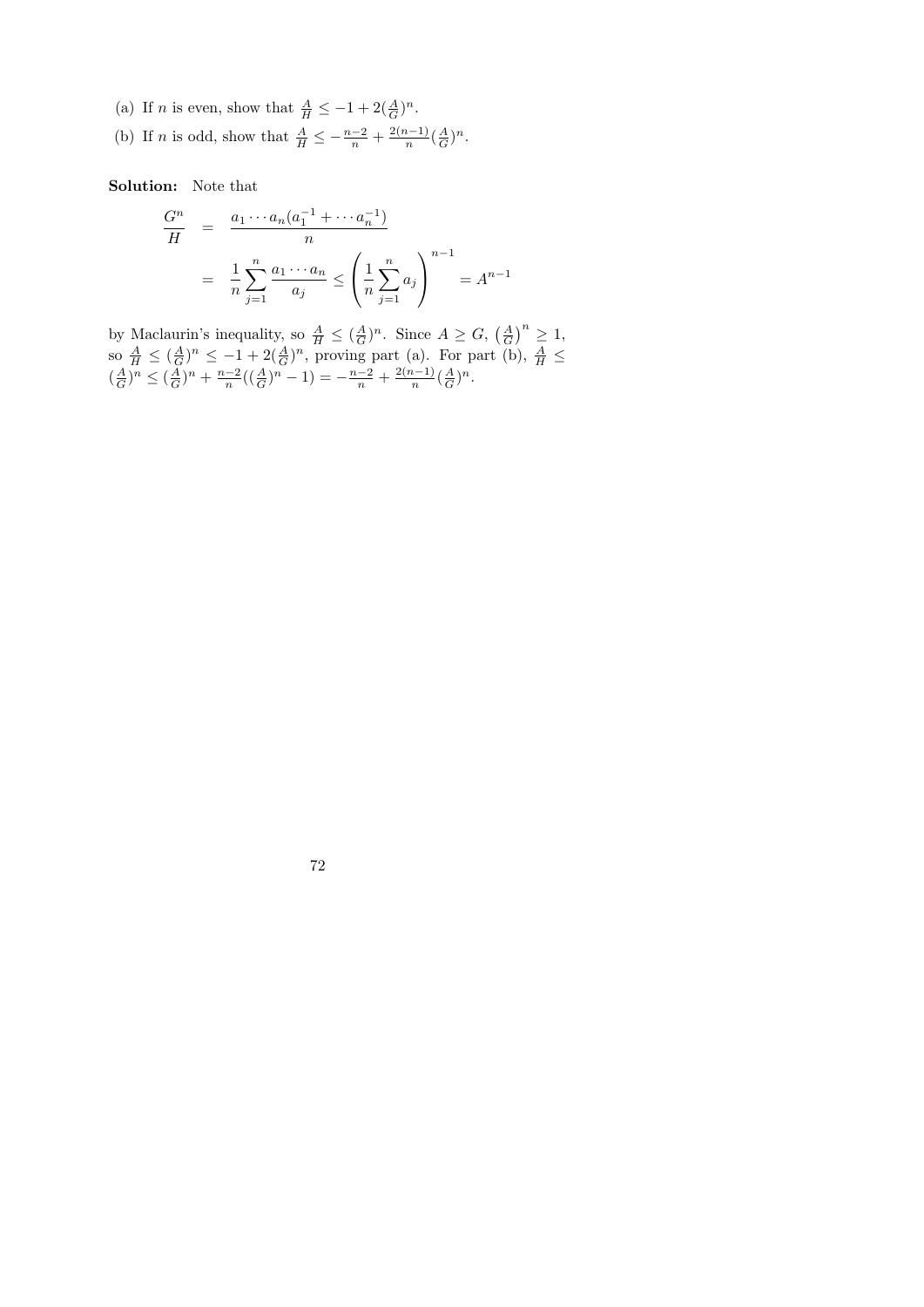# 1.16 Poland

1. The positive integers  $x_1, \ldots, x_7$  satisfy the conditions

$$
x_6 = 144
$$
,  $x_{n+3} = x_{n+2}(x_{n+1} + x_n)$   $n = 1, 2, 3, 4$ .

Compute  $x_7$ .

**Solution:** Multiplying the given equation for  $n = 1, 2, 3$  and canceling terms we get:

$$
144 = x_3(x_1 + x_2)(x_2 + x_3)(x_3 + x_4). \qquad [1]
$$

Also from the given equality we get the following inequalities:

$$
x_4 = x_3(x_2 + x_1) \ge 2x_3
$$
  
\n
$$
x_5 = x_4(x_3 + x_2) \ge 2x_3^2
$$
  
\n
$$
144 = x_6 \ge x_5(x_4 + x_3) \ge 2x_3^2(3x_3) \Rightarrow 144 \ge 6x_3^3 \Rightarrow x_3 = 1, 2.
$$

Case 1:  $x_3 = 1$ .

By [1],  $144 = (x_1 + x_2)(x_2 + 1)(x_1 + x_2 + 1)$ . The pairs of factors of 144 that are consecutive integers are  $(1,2)$   $(2, 3)$ ,  $(3, 4)$ , and  $(8, 9)$ . Since  $x_1 + x_2$  and  $x_1 + x_2 + 1$  are factors of 144 that are consecutive integers and since  $x_1 + x_2 \geq 2$ , we have 3 subcases:

Subcase 1a)  $x_1 + x_2 = 2$  implies  $6(x_2 + 1) = 144$  and so  $x_2 = 23$ ;  $x_1 = -21$ ; however, this is not a valid solution since the  $x_i$  are positive integers.

Subcase 1b)  $x_1 + x_2 = 3$  implies  $12(x_2 + 1) = 144$ ;  $x_2 = 11$ ;  $x_1 =$ −8; again, this is invalid.

Subcase 1c)  $x_1 + x_2 = 8$  implies  $72(x_2 + 1) = 144$ ;  $x_2 = 1$ ;  $x_1 =$ 7. Testing this possible solution: $x_4 = 8, x_5 = 16, x_6 = 144$ , so  $(x_1, x_2, x_3) = (7, 1, 1)$  works. The value of  $x_7 = 3456$ .

Case2:  $x_3 = 2$ 

 $144 = 2(x_1 + x_2)(x_2 + 2)(2x_1 + 2x_2 + 2)$  implies  $36 = (x_1 + x_2)(x_2 +$  $2(x_1+x_2+1)$ . The pairs of factors of 36 that are consecutive integers are  $(1, 2), (2, 3), (3, 4)$ . We then analyze as above:

Subcase 2a)  $x_1 + x_2 = 2$  implies  $x_2 = 4$ ;  $x_1 = -2$ ; invalid solution.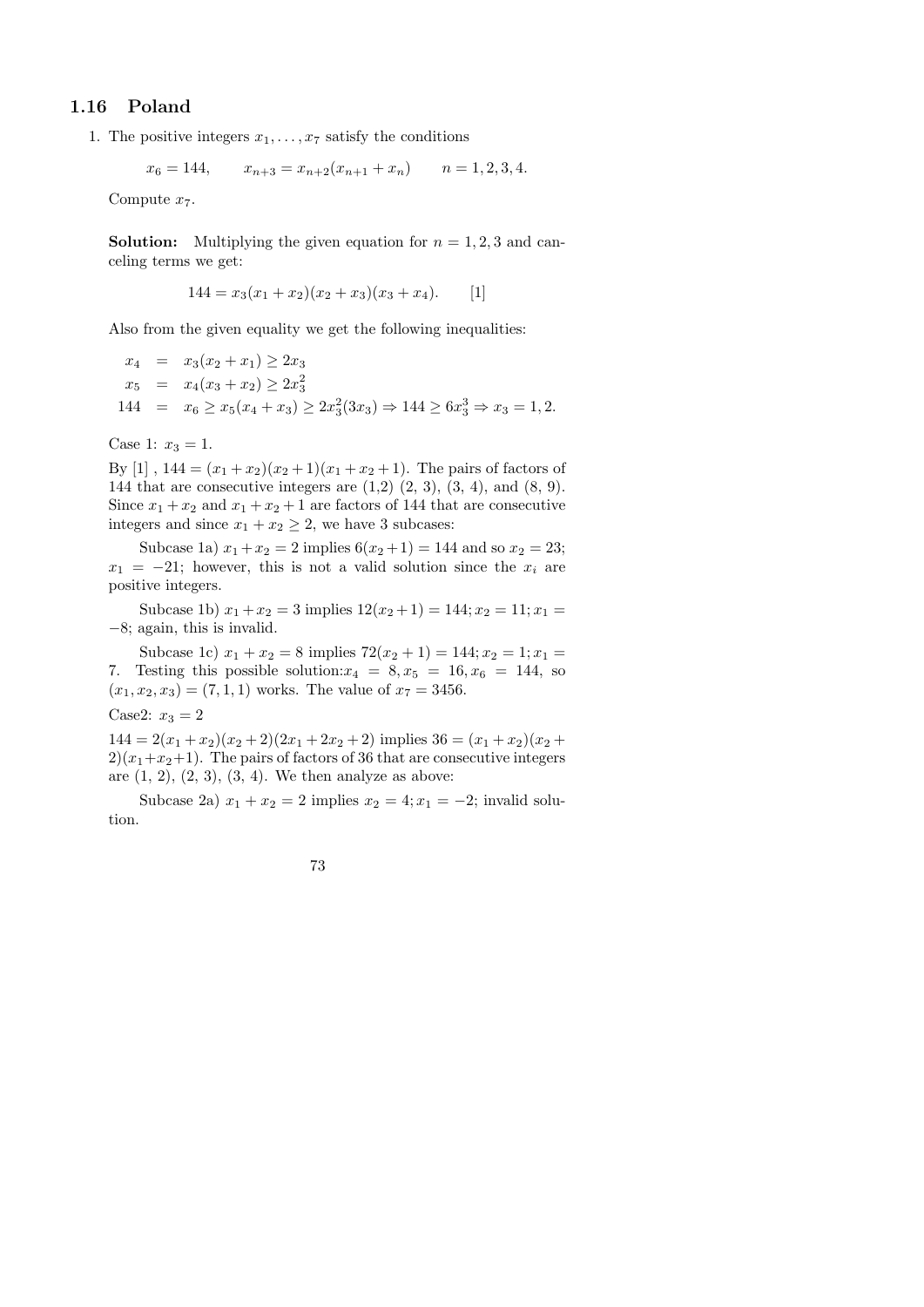Subcase 2b)  $x_1 + x_2 = 3$  implies  $x_2 = 1, x_1 = 2$ . Testing this solution:

 $x_4 = 6, x_5 = 18, x_6 = 144,$  so  $(x_1, x_2, x_3) = (2, 1, 2)$  also works. The value of  $x_7 = 3456$ .

The value of  $x_7$  is thus 3456.

2. Solve the following system of equations in real numbers  $x, y, z$ :

$$
3(x2 + y2 + z2) = 1
$$
  

$$
x2y2 + y2z2 + z2x2 = xyz(x + y + z)3.
$$

**Solution:** First note that none of x, y, z, or  $(x + y + z)$  can equal 0, for otherwise, by the second equation,  $x = y = z = 0$ , which does not satisfy the first equation. Also note that  $xyz(x+y+z) =$  $x^2y^2+y^2z^2+z^2x^2$  $\frac{z+y^2z^2+z^2x^2}{(x+y+z)^2} \geq 0.$ 

For three real numbers  $a, b, c$ , we have  $(a-b)^2 + (a-c)^2 + (b-c)^2 \ge 0$ , or equivalently  $a^2 + b^2 + c^2 \ge ab + ac + bc$ , with equality if and only if  $a = b = c$ . So

$$
1 = 3(x^{2} + y^{2} + z^{2}) \ge (x + y + z)^{2} = \frac{x^{2}y^{2} + y^{2}z^{2} + z^{2}x^{2}}{xyx(x + y + z)}
$$

$$
\ge \frac{xy^{2}z + x^{2}yz + xyz^{2}}{xyz(x + y + z)} = 1.
$$

Hence all the inequalities in the above expression must be equalitites, so we must have  $x = y = z$ . So from the first equation we find that the possible triples  $(x, y, z)$  are  $(\frac{1}{3}, \frac{1}{3}, \frac{1}{3})$  and  $(\frac{-1}{3}, \frac{-1}{3}, \frac{-1}{3})$ . Both satisfy the given equations, so they are the solutions.

3. [Corrected] In a tetrahedron ABCD, the medians of the faces ABD, ACD, BCD from D make equal angles with the corresponding edges AB, AC, BC. Prove that each of these faces has area less than or equal to the sum of the areas of the other two faces.

**Solution:** Let  $\alpha \leq 90^{\circ}$  be the common angle; first suppose  $\alpha \neq 90^{\circ}$ . If a, b, c are the lengths of BC, CA, AB and  $m_a$ ,  $m_b$ ,  $m_c$ are the lengths of the medians from BC, CA, AB, respectively, then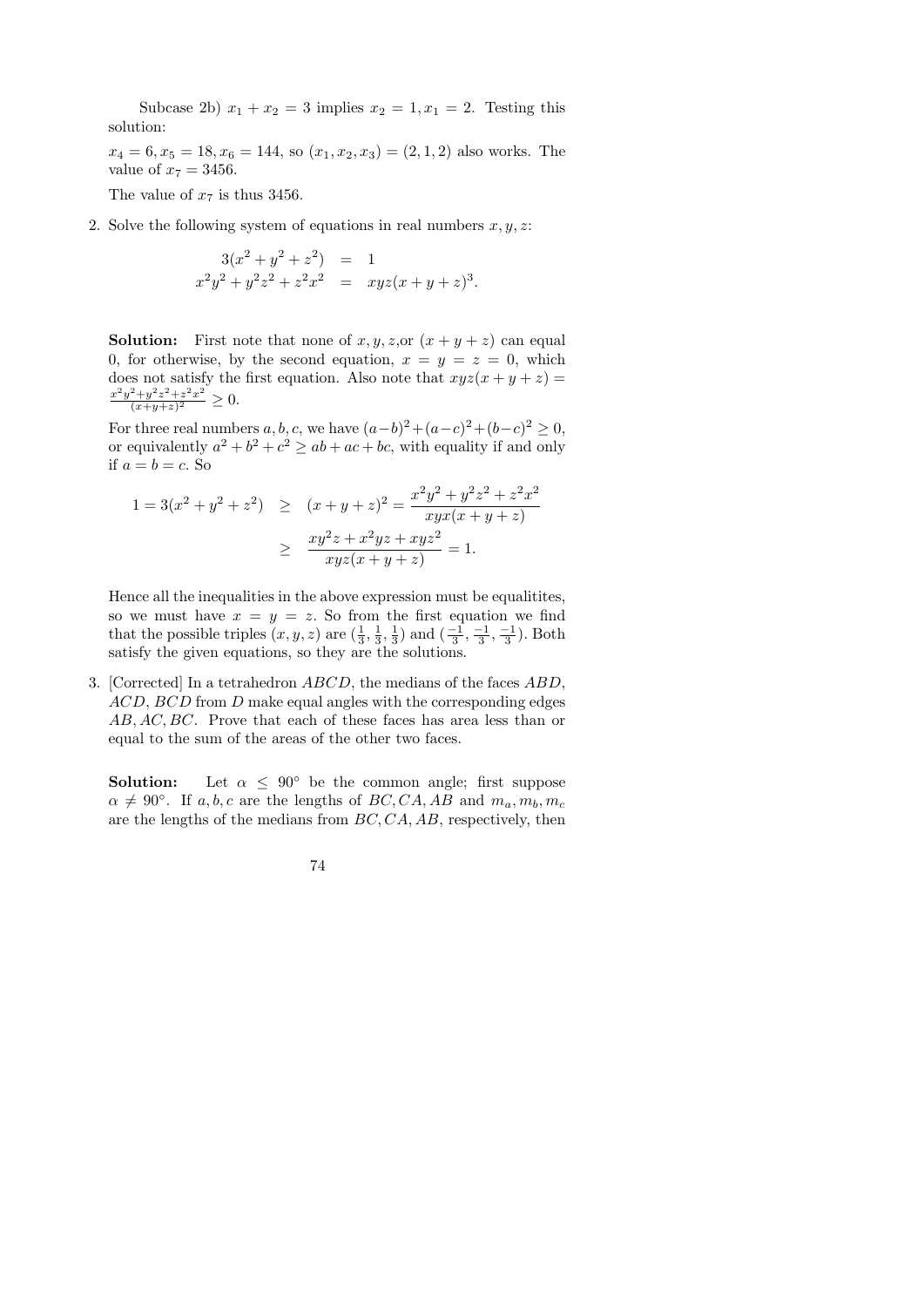the area of triangle  $DAB$  is  $\frac{1}{2}m_c c \sin \alpha$ . Note that the absolute value of the dot product between the vectors  $(D - (A + B)/2)$  and  $A - B$ is  $m_c c \cos \alpha = 2 \cot \alpha [DAB]$ , but also equals  $|DA^2 - DB^2|$ . Thus the three areas  $[ABD], [ACD], [BCD]$  are proportional to  $|DA^2 DB^2$ ,  $|DA^2 - DC^2|$ ,  $|DB^2 - DC^2|$ , and the desired inequality is evident in this case.

Now suppose  $\alpha = 90^{\circ}$ . Let  $x = \angle ADB$ ,  $y = \angle BDC$ ,  $z = \angle ADC$  $(0 < x, y, z < 180)$ . Note that since x, y, z are the angles of a trihedral angle, we have  $x + y > z, x + y > y, y + z > x$  and  $x + y + z \le 360$ . Since the area of triangle  $ADB$  is  $(AD)(BD)(\sin x)/2$  (and similar relations hold for the areas of  $BDC$  and  $ADC$ ) and  $AD = BD = CD$ (since  $\alpha = 90$ ), we need to prove that  $\sin x + \sin y > \sin z$  (and the analogous inequalities).

Using trigonometric identities, we have

$$
\sin x + \sin y = 2\sin(\frac{x+y}{2})\cos(\frac{x-y}{2}), \quad \sin z = 2\sin\frac{z}{2}\cos\frac{z}{2},
$$

so we need to prove

$$
\sin(\frac{x+y}{2})\cos(\frac{x-y}{2}) > \sin\frac{z}{2}\cos\frac{z}{2}.
$$

Since  $x + y + z \leq 360 \implies \frac{x+y}{2} \leq 180 - \frac{z}{2}$ . Note that since 0 <  $\frac{z}{2} \leq \frac{x+y}{2} \leq 180 - \frac{z}{2}$ , we have  $\sin(\frac{x+y}{2}) > \sin \frac{z}{2}$ . Also, since  $\frac{x-y}{2} < \frac{z}{2}$ , we have  $\cos(\frac{x-y}{2}) > \cos \frac{z}{2}$  since the cosine function is strictly decreasing on [0, 180] . Multiplying the two inequalities together (which is legal since the expressions involved are positive), we get  $\sin(\frac{x+y}{2})\cos(\frac{x-y}{2})$  >  $\sin \frac{z}{2} \cos \frac{z}{2}$ , as desired.

4. The sequence  $a_1, a_2, \ldots$  is defined by

$$
a_1 = 0
$$
,  $a_n = a_{\lfloor n/2 \rfloor} + (-1)^{n(n+1)/2}$   $n > 1$ .

For every integer  $k \geq 0$ , find the number of n such that

$$
2^k \le n < 2^{k+1} \quad \text{and} \quad a_n = 0.
$$

**Solution:** Let  $B_n$  denote the base 2 representation of n.

First, we will prove by induction that  $a_n$  is the number of 00 or 11 strings in  $B_n$  minus the number of 01 or 10 strings in the  $B_n$ . For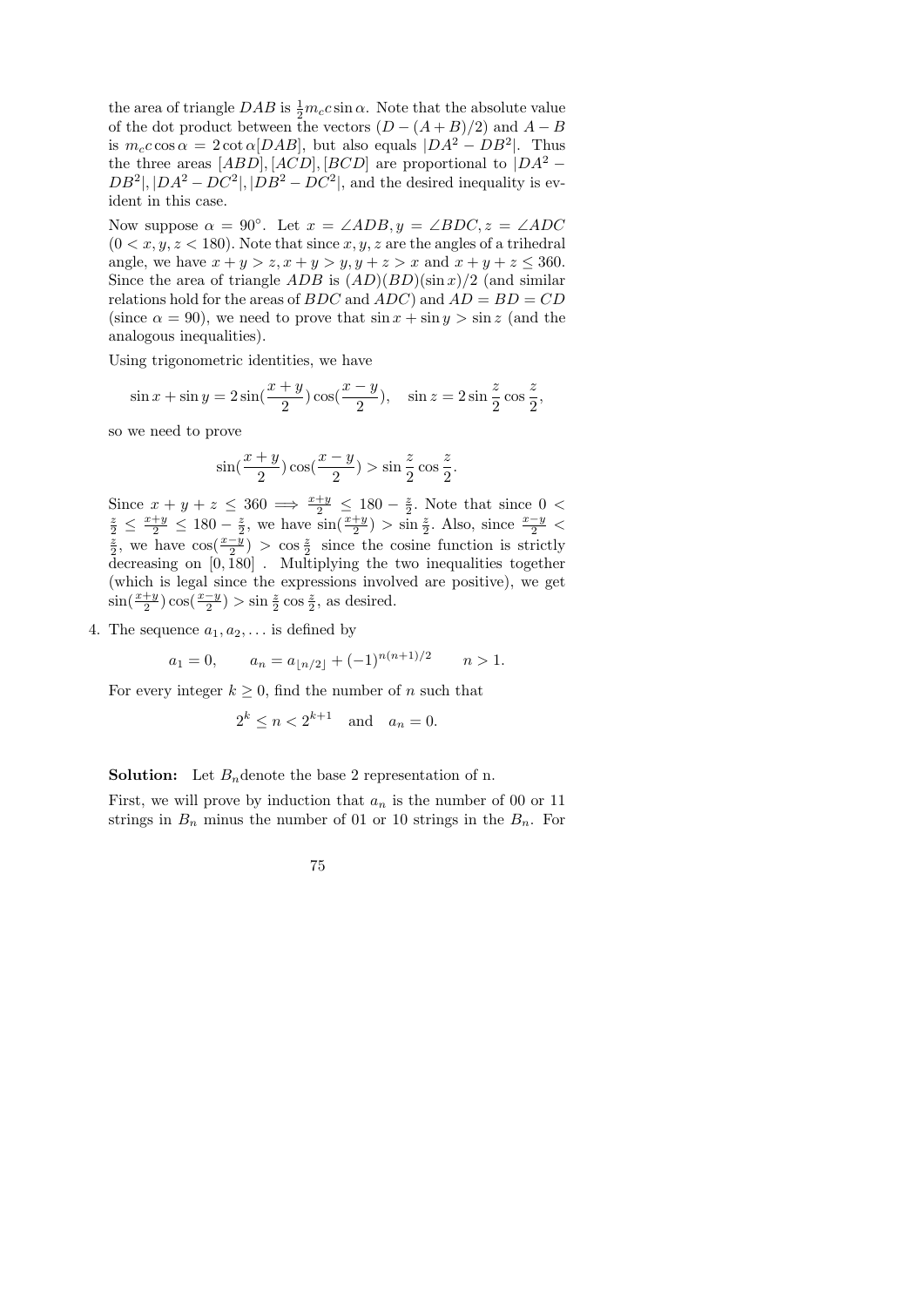the base case n=1, we have  $B_1 = 1$  so  $a_1 = 0 - 0 = 0$ . Assume that for  $k = 1, 2, \ldots n-1$ ,  $a_k$  is the number of 00 or 11 strings in  $B_k$  minus the number of 01 or 10 strings in the  $B_k$ . First consider the cases when  $n \equiv 0, 3 \pmod{4}$ . Then  $B_n$  ends in 00 or 11, so  $a_n$  equals one plus the number of 00 or 11 strings in all but the digit of  $B_n$ minus the number of 01 or 10 strings in the all but the last digit of  $B_n$ . This latter number is given by  $a_{\lfloor \frac{n}{2} \rfloor}$ . Thus

$$
a_n = a_{\left\lfloor \frac{n}{2} \right\rfloor} + 1 = a_{\left\lfloor \frac{n}{2} \right\rfloor} + (-1)^{n(n+1)/2},
$$

as desired. Similarly, for  $n \equiv 1, 2 \pmod{4}$ , we get (since  $B_n$  ends in 01 or 10 and we are subtracting these)

$$
a_{\lfloor \frac{n}{2} \rfloor} - 1 = a_{\lfloor \frac{n}{2} \rfloor} + (-1)^{n(n+1)/2},
$$

completing the induction.

So for a given integer  $k$ , we need to find the number of integers  $n$ such that  $2^k \leq n < 2^{k+1}$  and the number of 00 and 11 strings equals the number of 01 and 10 strings. Note that  $B_n$  has  $k+1$  digits. For each  $B_n$ , we construct a new sequence  $C_n$  of 0's and 1's as follows: starting at the leftmost digit of  $B_n$  and working our way to the penultimate digit of  $B_n$ , we add to our sequence  $C_n$  the absolute value of the difference between that digit and the digit to its right. For example,  $B_{11}=1011$  and  $C_{11}=110$ . Since a 00 or 11 string in  $B_n$ yields a 0 in  $C_n$  and a 01 or 10 string in  $B_n$  yields a 1 in  $C_n$ , we need to find the number of integers n such that  $2^k \leq n < 2^{k+1}$  and the number of zeroes in  $C_n$  equals the number of ones. Since  $C_n$  has k digits (one less than  $B_n$ ), an equal number of zeroes and ones is impossible if k is odd. If k is even, then we can select  $\frac{k}{2}$  of the k digits equal to one; the rest of the  $\frac{k}{2}$  places we can set equal to zero. From this sequence  $C_n$ , we can reconstruct  $B_n$ ; it is easy to see that each sequence  $C_n$  corresponds to a unique value of  $B_n$  and hence a unique value of *n*. There are  $\binom{k}{\frac{k}{2}}$  ways to select the placement of the ones. So the answer is 0 if k is odd,  $\binom{k}{\frac{k}{2}}$ otherwise.

5. Given a convex pentagon ABCDE with  $DC = DE$  and  $\angle BCD =$  $\angle DEA = \pi/2$ , let F be the point on segment AB such that  $AF/BF =$ AE/BC. Show that

$$
\angle FCE = \angle FDE
$$
 and  $\angle FEC = \angle BDC$ .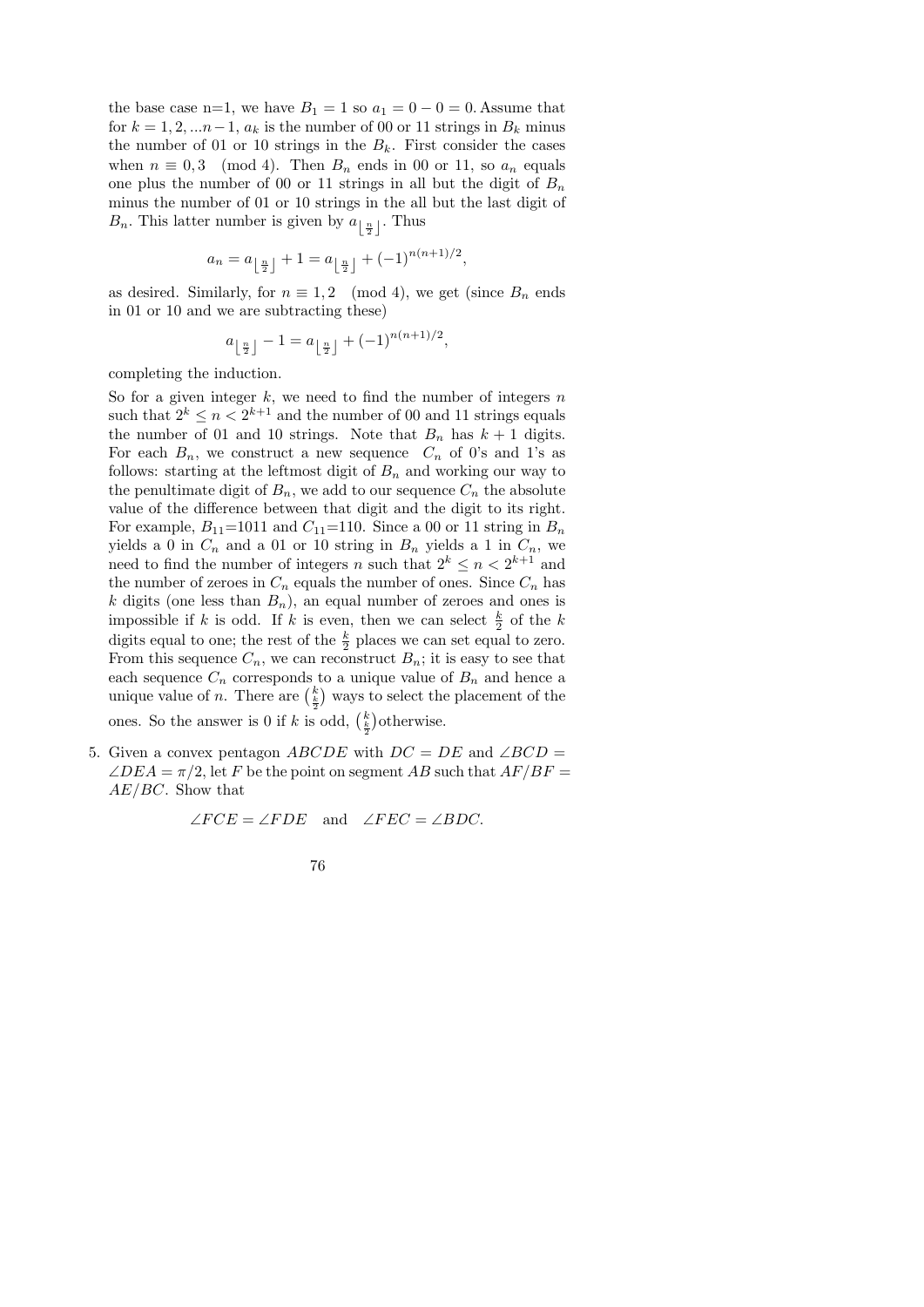**Solution:** Let  $P$  be the intersection of  $AE$  and  $BC$ , and note that  $C, D, E, P$  are concyclic. Let  $Q$  and  $R$  denote the intersections of DA and DB, respectively, with the circumcircle of CDEP. Let  $G = QC \cap RE$ . We have ∠ $GCE = \angle ADE$  and ∠ $GEC = \angle BDC$ . Also, by Pascal's Theorem for the hexagon  $PCQDRE$ ,  $A, G, B$  are collinear. So all we must do is show  $AG/GB = AE/BC$  and then we conclude  $F = G$ . We do this via the law of sines:

$$
\frac{AG}{GB} = \frac{\sin \angle DCQ}{\sin \angle ERD} \frac{QC}{RG} \frac{\sin \angle RBG}{\sin \angle GAQ}
$$

$$
= \frac{CD \sin \angle QRG}{DE \sin \angle GQR} \frac{\sin \angle DBA}{\sin \angle BAD}
$$

$$
= \frac{\sin \angle ADE}{\sin \angle CDB} \frac{AE}{BD} = \frac{AE}{BC},
$$

where the last step follows from the fact that  $ADE$  and  $BDC$  are right triangles.

6. Consider *n* points ( $n \ge 2$ ) on a unit circle. Show that at most  $n^2/3$  of the segments with endpoints among the  $n$  chosen points have length the segments wit<br>greater than  $\sqrt{2}$ .

Solution: Construct a graph on the given vertices by connect-**Solution:** Construct a graph on the given vertices by connecting every pair of points whose distance is greater than  $\sqrt{2}$ . We will show that no  $K_4$  (the complete graph on 4 vertices) exists. Suppose a  $K_4$  exists; call its vertices (in cyclic order)  $ABCD$ .

Edges of length greater than  $\sqrt{2}$  subtend a minor arc of greater than  $\pi/2$  radians. So AB, BC, CD, DA each subtend minor arcs of greater than  $\pi/2$  radians, and together they subtend more than  $2\pi$ radians. This is a contradiction, since there are only  $2\pi$  radians in a circle. That the graph has at most  $\frac{n^2}{3}$  $\frac{v^2}{3}$  edges now follows from Turan's theorem.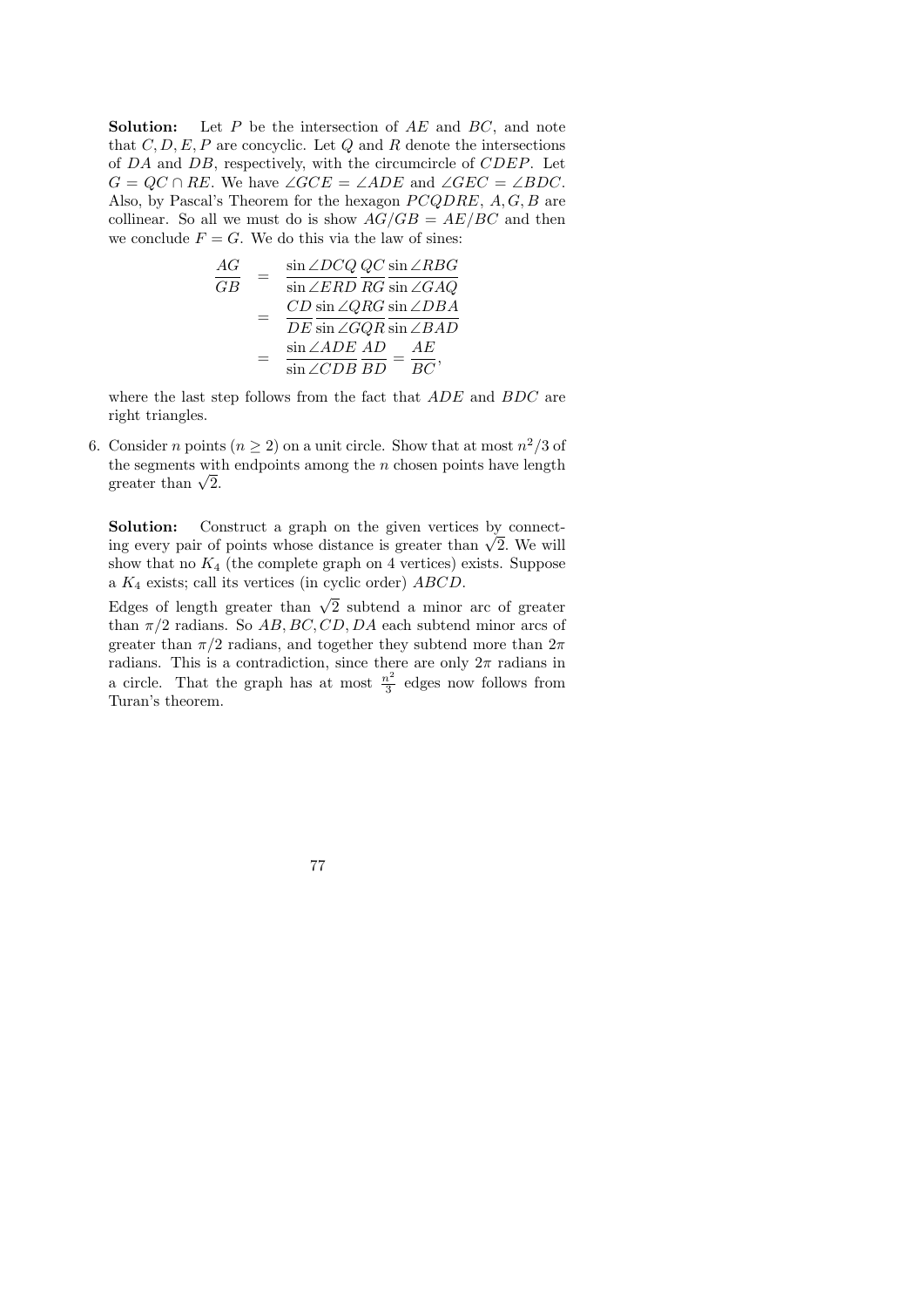# 1.17 Romania

1. In the plane are given a line  $\Delta$  and three circles tangent to  $\Delta$  and externally tangent to each other. Prove that the triangle formed by the centers of the circles is obtuse, and find all possible measures of the obtuse angle.

**Solution:** Let  $a, b, c$  be the radii of the circles,  $A, B, C$  the centers of the circles and  $A', B', C'$  the projections of  $A, B, C$ , respectively, onto Δ. Assume that  $c ≤ a, b$ . Then

$$
A'B' = \sqrt{(a+b)^2 - (a-b)^2} = 2\sqrt{ab}, B'C' = 2\sqrt{bc}, C'A' = 2\sqrt{ca}.
$$
  
Thus  $\sqrt{ab} = \sqrt{ac} + \sqrt{bc}$ , and

$$
c = \frac{ab}{(\sqrt{a} + \sqrt{b})^2}.
$$

Put  $x = \sqrt{c/a}$ ,  $y = \sqrt{c/b}$ , so that  $x + y = 1$ . By the law of cosines in triangle ABC, we have

$$
\cos C = 1 - \frac{2ab}{(a+c)(b+c)}, \sin^2 \frac{C}{2} = \frac{ab}{(a+c)(b+c)} = \frac{1}{(1+x^2)(1+y^2)}.
$$

We see that C is obtuse because  $(1+x^2)(1+y^2) \leq 2$ , or more precisely,

$$
(2x2 + 2xy + y2)(x2 + 2xy + 2y2) \le 2(x + y)4,
$$

which follows by expanding and applying AM-GM.

To find the possible measures of C, we must maximize  $\sin^2 C/2$ . Given  $x + y = 1$ , we need to minimize  $(1 + x^2)(1 + y^2) = 2 - 2xy +$  $(xy)^2$ . Now  $xy \le (x+y)^2/4 = 1/4$  and the function  $f(z) = z^2 - 2z + 2$ is decreasing on [0, 1/4]. Thus the C is maximized for  $x = y = 1/2$ , in which case  $C = 2 \arcsin 16/25$ .

2. Determine all sets A of nine positive integers such that for any  $n \geq$ 500, there exists a subset B of A, the sum of whose elements is n.

**Solution:** Note that if A contains  $x, y, z$  with  $x + y = z$ , then the sets  $C \cup \{x, y\}$  and  $C \cup \{z\}$  give the same sum for any  $C \subseteq$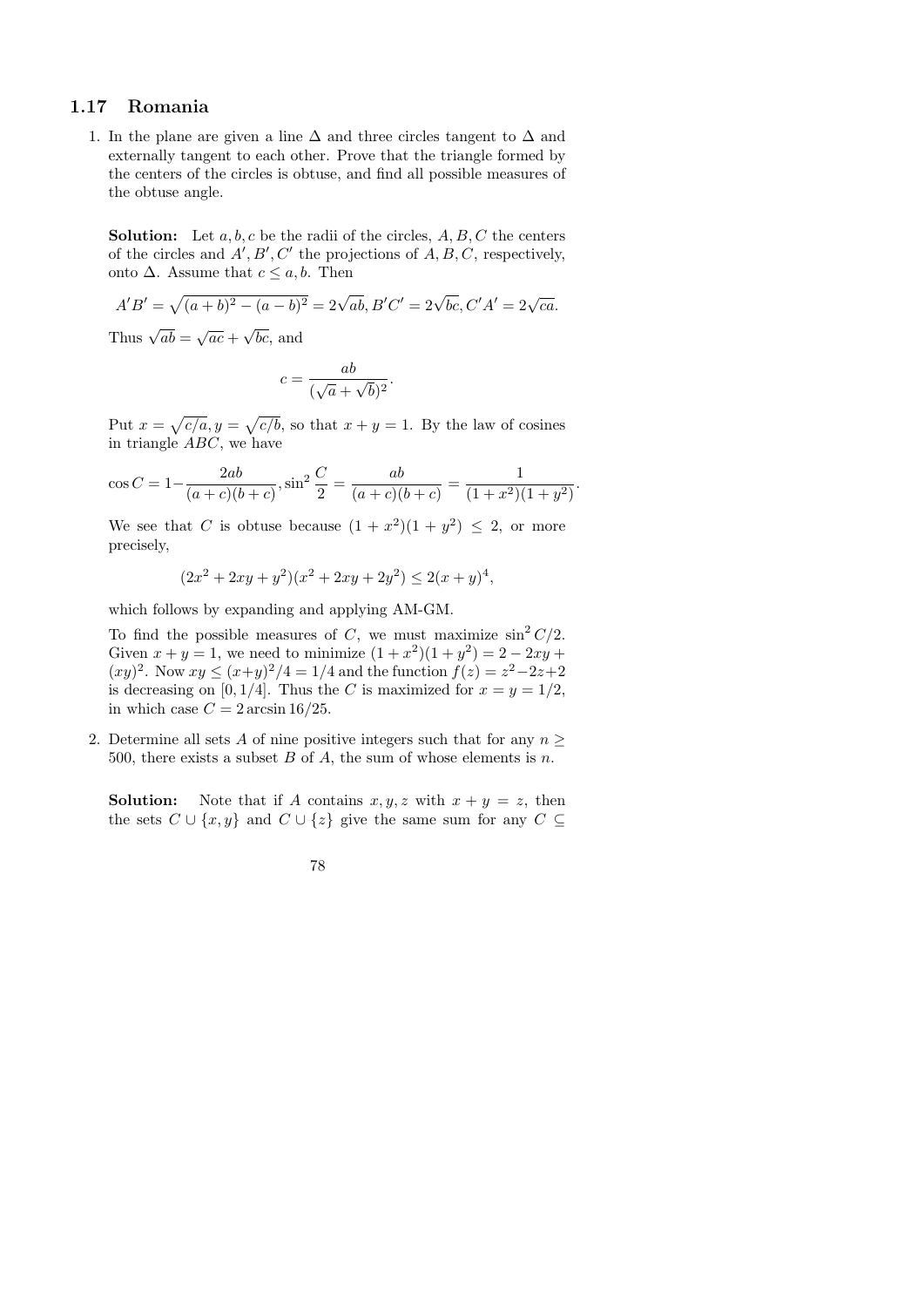$A - \{x, y, z\}$ , giving at most  $511 - 2^6 = 447$  nonzero sums. Therefore no such  $x, y, z$  can exist. Similarly there do not exist  $x, y, z, w$ in A with  $x + y + z = w$ .

In order for 1 and 2 to occur as sums, 1 and 2 must belong to A. Since then 3 does not belong, 4 must belong. Now 5,6,7 are excluded, so 8 belongs, which in turn excludes the numbers from 9 to 15, which in turn forces 16 to belong, which excludes the numbers from 17 to 30.

If we write the next element of A as  $32 - a$ , with  $0 \le a \le 1$ , we can now write the numbers from 1 to  $63 - a$  as subset sums. Thus the next number must be  $64 - a - b$  for some  $b \ge 0$ . Likewise, we find that

$$
A = \{1, 2, 4, 8, 16, 32 - a, 64 - a - b, 128 - 2a - b - c, 256 - 4a - 2b - c - d\}
$$

for some  $a, b, c, d \geq 0$ , as long as the maximum sum  $511 - 8a - 4b$  $2c - d$  is at least 500, that is,  $8a + 4b + 2c + d \le 11$ . One now easily enumerates the 74 possible solutions.

3. Let  $n \geq 4$  be an integer and M a set of n points in the plane, no three collinear and not all lying on a circle. Find all functions  $f: M \to \mathbb{R}$ such that for any circle  $C$  containing at least three points of  $M$ ,

$$
\sum_{P \in M \cap C} f(P) = 0.
$$

**Solution:** For each two points  $A, B$ , the number  $k$  of distinct circles through  $A, B$  and another point of  $M$  is at least 2. Summing the given condition over these circles, we get

$$
0 = \sum_{P \in M} f(P) + (k - 1)(f(A) + f(B)).
$$

Thus if  $\sum f(P)$  is nonzero, it has the opposite sign as  $f(A)+f(B)$  for any A, B, but the sum of  $f(A)+f(B)$  over all  $A, B$  is  $(n-1)\sum f(P)$ , a contradiction Thus  $\sum f(P) = 0$ , and also  $f(A) = -f(B)$  for any two points A, B. Since  $n \geq 3$ , we conclude  $f(P) = 0$  for all  $P \in M$ .

4. Let ABC be a triangle, D a point on side BC and  $\omega$  the circumcircle of ABC. Show that the circles tangent to  $\omega$ , AD, BD and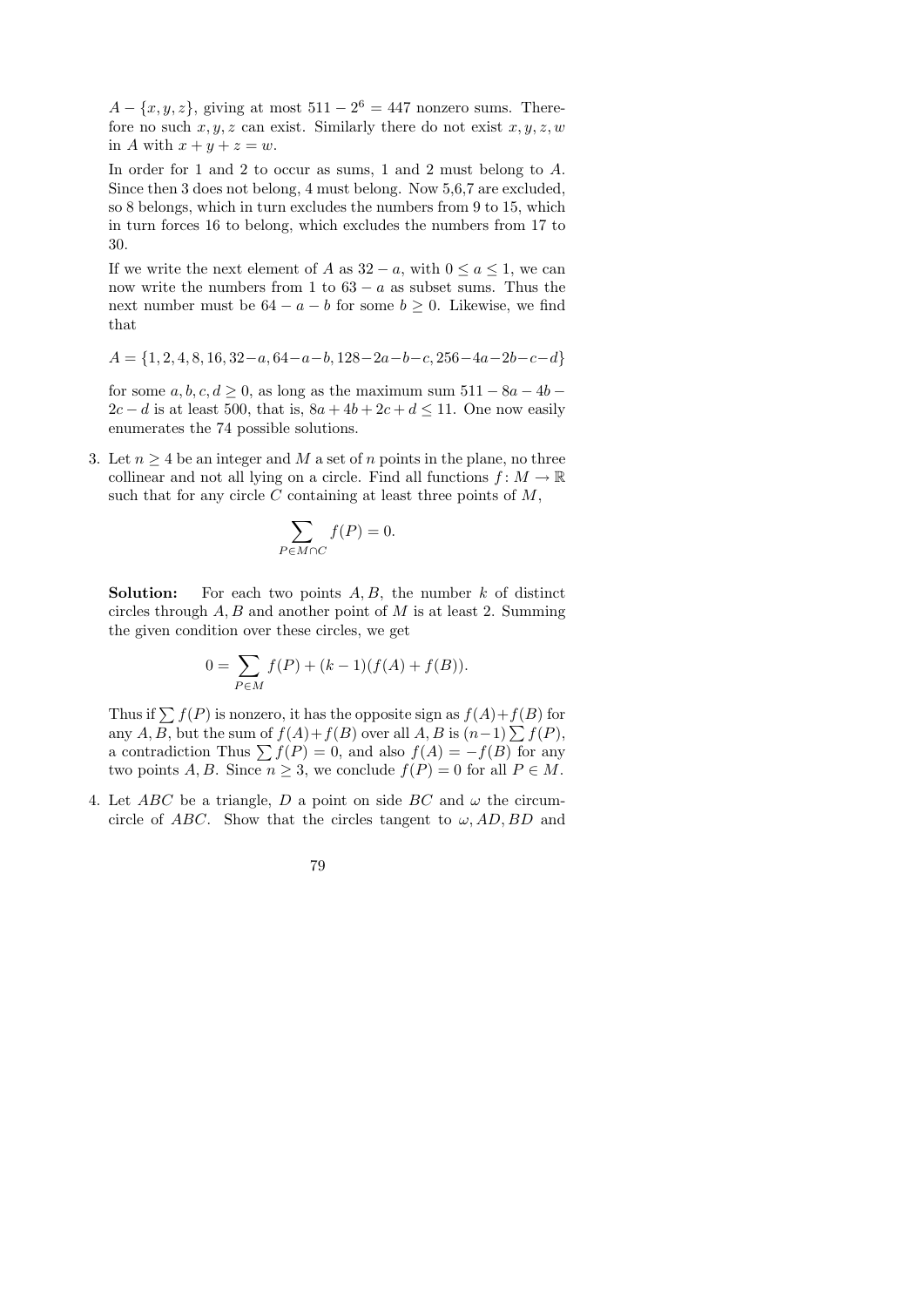to  $\omega$ , AD, DC, respectively, are tangent to each other if and only if  $\angle BAD = \angle CAD$ .

**Solution:** We focus first on the circle  $\omega_1$  tangent to  $\omega$ , AD, BD. Let this circle touch  $AD$  at  $M$ ,  $BD$  at  $N$ , let  $r$  be its radius and let  $K$ be its center. Also let O be the center of  $\omega$  and R its radius; since  $\omega_1$ is tangent to  $\omega$ ,  $OK = R - r$ . If we put  $\angle ADB = 2\alpha$ ,  $\angle KDO = \beta$ , and  $x = DN$ , this becomes  $OK = R - x \tan \alpha$ . Applying the law of cosines to triangle ODK, one extracts that

$$
x^{2} + 2\lambda x + DO^{2} - R^{2} = 0, \quad \lambda = \frac{R\sin\alpha - DO\cos\beta}{\cos\alpha}.
$$

Likewise, if  $y$  is the length of the tangent from  $D$  to the other circle, we get that

$$
y^2 + 2\mu y + DO^2 - R^2 = 0, \quad \mu = \frac{R\cos\alpha - DO\sin\beta}{\sin\alpha}.
$$

The circles are tangent if and only if these circles have a common root, which occurs if and only if  $\lambda = \mu$ . This in turn is equivalent to  $R \cos 2\alpha = DO \sin(\beta - \alpha) = DO \sin \angle ADO$ . By the Law of Sines in triangle ADO, this in turn is equivalent to  $R \cos 2\alpha = R \sin D A O$ . Now let  $H$  be the foot of the altitude from  $A$  to  $BC$ ; then the condition becomes  $\cos 2\alpha = \sin HAD$ , which is equivalent to ∠HAD =  $\angle DAO$ . Since H and O are isogonal conjugates, this occurs if and only if AD is the angle bisector of A.

5. Let  $VA_1 \cdots A_n$  be a pyramid with  $n \geq 4$ . A plane  $\Pi$  intersects the edges  $VA_1, \ldots, VA_n$  at  $B_1, \ldots, B_n$ , respectively. Suppose that the polygons  $A_1 \cdots A_n$  and  $B_1 \cdots B_n$  are similar. Prove that  $\Pi$  is parallel to the base of the pyramid.

Solution: By projecting to a pyramid with perpendicular lateral edges, one sees that if  $A', B', C'$  are points on the lateral edges of triangular pyramid  $VABC$  (with vertex  $V$ ), then

$$
\frac{[VA'B'C']}{[VABC]} = \frac{VA'}{VA} \frac{VB'}{VB} \frac{VC'}{VC'}.
$$

Now let  $x = VB_i/VA_i$ , and let S be the constant of similitude from  $A_1 \cdots A_n$  to  $B_1 \cdots B_n$ . On the one hand, by the previous assertion,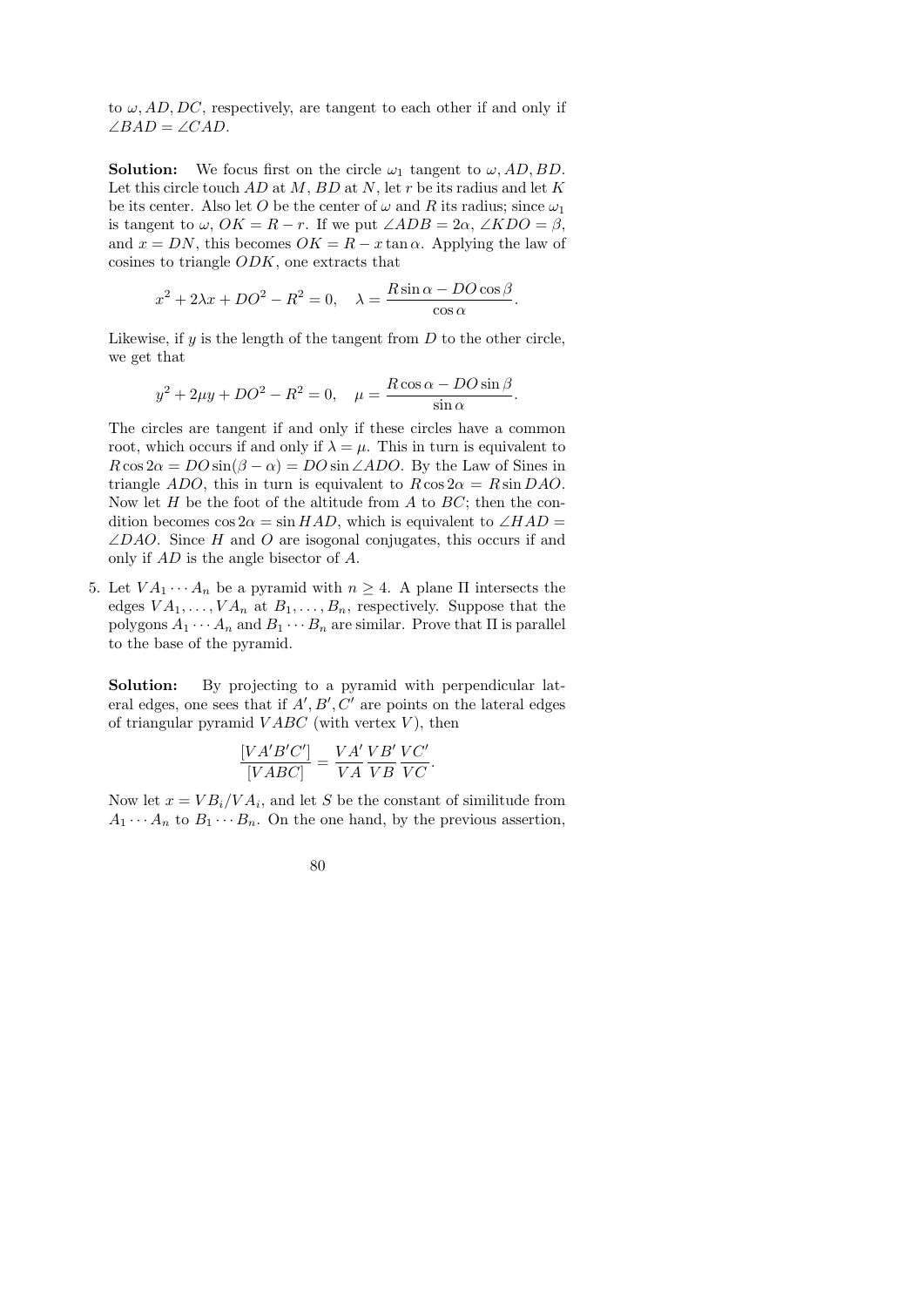$[VB_iB_jB_k]/[VA_iA_jA_k] = x_ix_jx_k$ . On the other hand, if h and H are the lengths of the altitudes from V to  $B_1 \cdots B_n$  and  $A_1 \cdots A_n$ , respectively, then the ratio of volumes is also  $S^2 h/H$ . We deduce from this (using that  $n \ge 4$ ) that  $x_1 = \cdots = x_n = S^{2/3} (h/H)^{1/3}$ .

6. Let A be the set of positive integers representable in the form  $a^2+2b^2$ for integers a, b with  $b \neq 0$ . Show that if  $p^2 \in A$  for a prime p, then  $p \in A$ .

**Solution:** The case  $p = 2$  is easy, so assume  $p > 2$ . Note that if  $p^2 = a^2 + 2b^2$ , then  $2b^2 = (p - a)(p + a)$ . In particular, a is odd, and since a cannot be divisible by p,  $gcd(p-a, p+a) = gcd(p-a, 2p) = 2$ . By changing the sign of a, we may assume  $p - a$  is not divisible by 4, and so

$$
|p + a| = m^2, |p - a| = 2n^2
$$

Since  $|a| < |p|$ , both  $p+a$  and  $p-a$  are actually positive, so we have  $2p = m^2 + 2n^2$ , so  $p = n^2 + 2(m/2)^2$ .

7. Let  $p \geq 5$  be a prime and choose  $k \in \{0, \ldots, p-1\}$ . Find the maximum length of an arithmetic progression, none of whose elements contain the digit  $k$  when written in base  $p$ .

**Solution:** We show that the maximum length is  $p-1$  if  $k \neq 0$  and p if  $k = 0$ . In a p-term arithmetic progression, the lowest nonconstant digit takes all values from 0 to  $p-1$ . This proves the upper bound for  $k \neq 0$ , which is also a lower bound because of the sequence  $1, \ldots, p-1$ . However, for  $k = 0$ , it is possible that when 0 occurs, it is not actually a digit in the expansion but rather a leading zero. This can only occur for the first term in the progression, so extending the progression to  $p+1$  terms would cause an honest zero to appear. Thus the upper bound for  $k = 0$  is p, and the sequence  $1, p+1, \ldots, (p-1)p+1$  shows that it is also a lower bound. (Compare with USAMO 1995/1.)

8. Let  $p, q, r$  be distinct prime numbers and let A be the set

$$
A = \{ p^a q^b r^c : 0 \le a, b, c \le 5 \}.
$$

Find the smallest integer  $n$  such that any n-element subset of  $A$ contains two distinct elements  $x, y$  such that x divides y.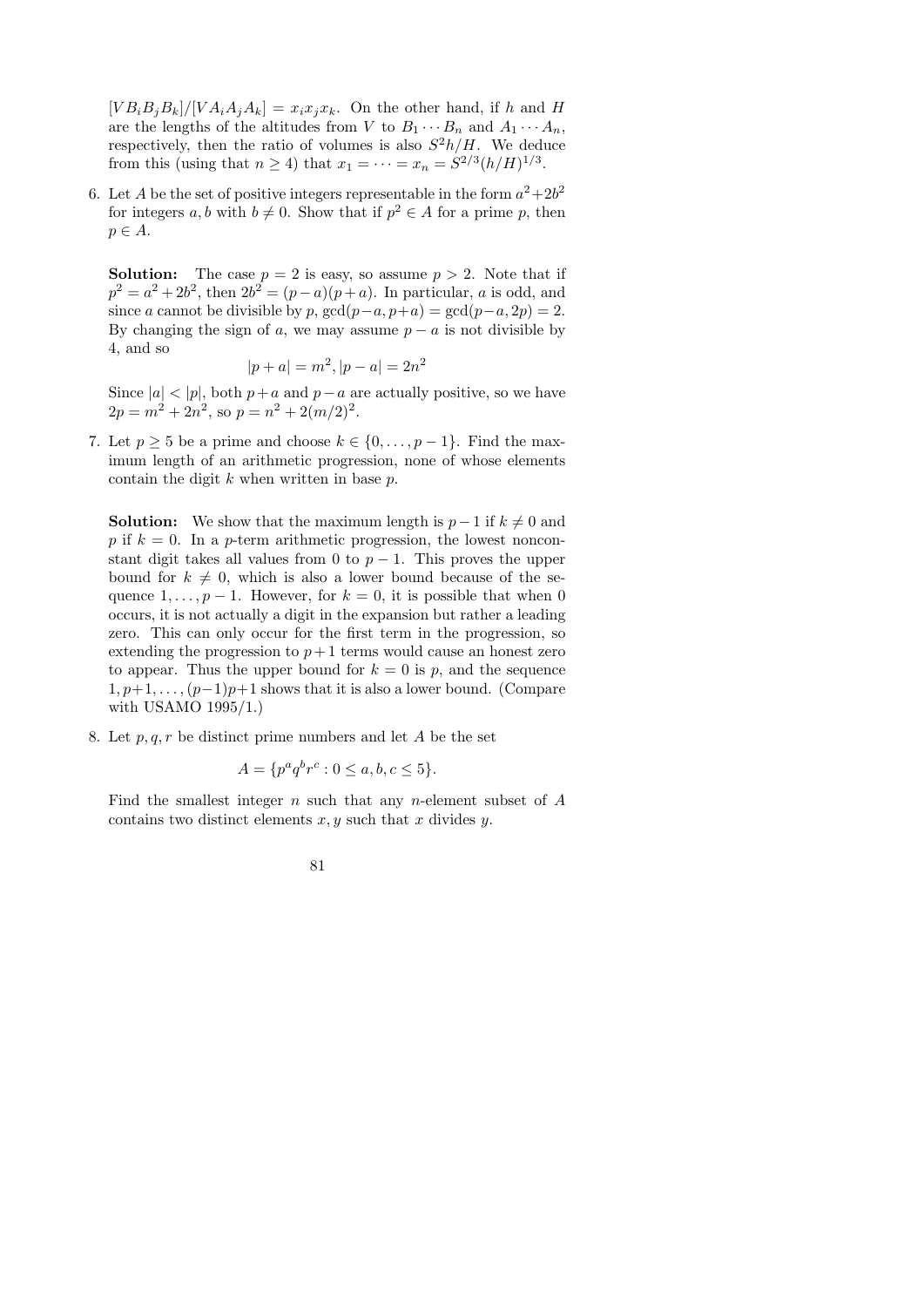**Solution:** Of course  $n$  is one more than the size of the largest subset of A no two of whose elements divide one another. The set of  $p^a q^b r^c$  has this property and contains 27 elements. On the other hand, we can partition A into 27 sequences such that each element of a sequence divides the next element. To see this, identify A with the points  $(a, b, c)$  in 3-space. We partition the points in the plane  $c = 0$  into six chains, running from  $(a, 0, 0)$  to  $(a, 5, 0)$ , and we might as well continue to  $(a, 5, 5)$ . This leaves a  $5 \times 6$  rectangle in the plane  $c = 1$ , which we split into five chains which continue upward. Now  $c = 2$  is left with a  $5 \times 5$  rectangle which splits into five chains, and so on. We end up with  $6 + 5 + 5 + 4 + 4 + 3 = 27$  chains, as desired. Thus  $n = 28$ .

9. Let  $ABCDEF$  be a convex hexagon. Let  $P, Q, R$  be the intersections of the lines AB and EF, EF and CD, CD and AB, respectively. Let  $S, T, U$  be the intersections of the lines  $BC$  and  $DE$ ,  $DE$  and FA, FA and BC, respectively. Show that if  $AB/PR = CD/RO$  =  $EF/QP$ , then  $BC/US = DE/ST = FA/TU$ .

Solution: Both sets of equalities are equivalent to the vector equality

$$
A - B + C - D + E - F = 0.
$$

10. Let  $P$  be the set of points in the plane and  $D$  the set of lines in the plane. Determine whether there exists a bijective function  $f$ :  $P \rightarrow D$  such that for any three collinear points A, B, C, the lines  $f(A), f(B), f(C)$  are either parallel or concurrent.

Solution: No such function exists. We first note that the inverse images  $A, B, C$  of three concurrent or parallel lines  $l_1, l_2, l_3$  must be collinear; otherwise, any point on the lines  $AB, BC, CA$  would map to a line concurrent with or parallel to these, as then would any point on a line through two such points, i.e. any point in the plane, a contradiction.

In particular, given two pencils  $P_1, P_2$  of parallel lines, the inverse images of the lines in  $P_i$  are the points on a line  $l_i$ . Note that  $l_1$  and  $l_2$  must be parallel, since no line lies in both  $P_1$  and  $P_2$ . In other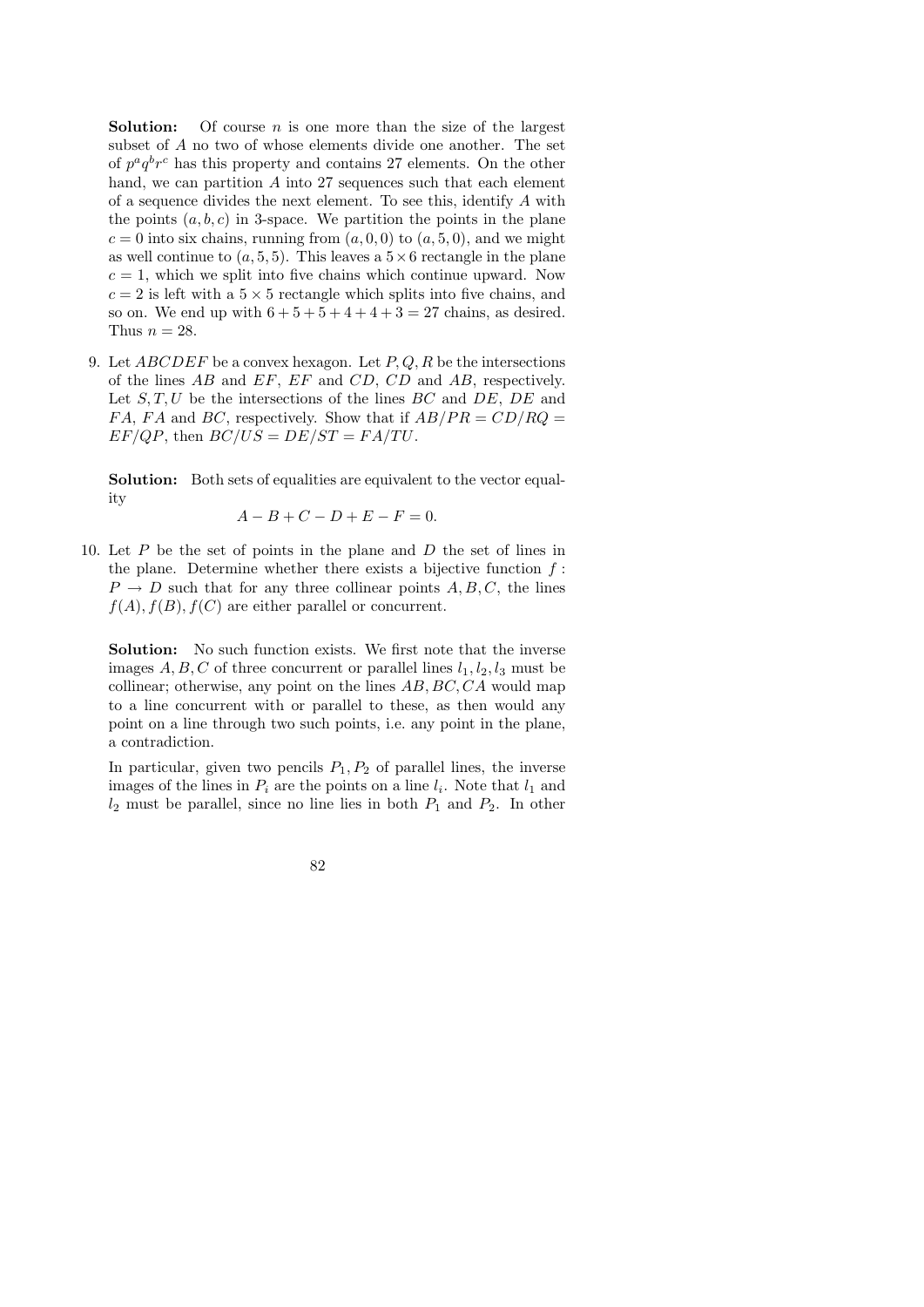words, the lines  $l_i$  for pencils  $P_i$  of parallel lines are all parallel to each other.

Pick a pencil  $Q$  of concurrent lines, which corresponds to a line  $m$ necessarily not parallel to  $l_1$ . Any line m' parallel to m also corresponds to a pencil of lines through a different point (if  $m'$  corresponded to parallel lines, so would  $m$ ). However, there is a line through the points corresponding to  $m$  and  $m'$ , whose inverse image would be a point on both  $m$  and  $m'$ , a contradiction.

11. [Corrected] Find all continuous functions  $f : \mathbb{R} \to [0, \infty)$  such that for all  $x, y \in \mathbb{R}$ ,

$$
f(x^{2} + y^{2}) = f(x^{2} - y^{2}) + f(2xy).
$$

**Solution:** From  $x = y = 0$  we get  $f(0) = 0$ ; then putting  $x = 0$ we get  $f(t) = f(-t)$  for all  $t \in \mathbb{R}$ . Note that for any  $a, b > 0$ , the equations  $x^2 - y^2 = a$  and  $2xy = b$  have a real solution, and so

$$
f(a) + f(b) = f(\sqrt{a^2 + b^2}).
$$

Putting  $g(x) = f(\sqrt{x})$ , we find that  $g(a + b) = g(a) + g(b)$  for all  $a, b \geq 0$ . Since g is continuous, a standard argument shows that  $g(a) = ca$  for some constant  $c \geq 0$ , so  $f(x) = cx^2$ 

12. Let  $n \ge 2$  be an integer and  $P(x) = x^n + a_{n-1}x^{n-1} + \cdots + a_1x + 1$  be a polynomial with positive integer coefficients. Suppose that  $a_k =$  $a_{n-k}$  for  $k = 1, 2, ..., n-1$ . Prove that there exist infinitely many pairs x, y of positive integers such that  $x|P(y)$  and  $y|P(x)$ .

**Solution:** There exists at least one such pair, namely  $(1, P(1))$ . If there were only finitely many such pairs, we could choose a pair  $(x, y)$  with y maximal. However, we claim that for any pair  $(x, y)$ with  $x|P(y)$  and  $y|P(x)$ , the pair  $(y, P(y)/x)$  also has this property, or equivalently, that  $y|P(P(y)/x)$ . Indeed, the given conditions imply  $P(P(y)/x) = (x/P(y))^n P(x/P(y))$ . Since  $P(y) \equiv 1 \pmod{y}$ , we conclude that  $P(P(y)/x) \equiv x^n P(x) \equiv 0 \pmod{y}$ .

Moreover,  $P(y)/x > y^2/x > y$ , so the pair  $(y, P(y)/x)$  has larger second member than does  $(x, y)$ , a contradiction. Thus infinitely many pairs exist.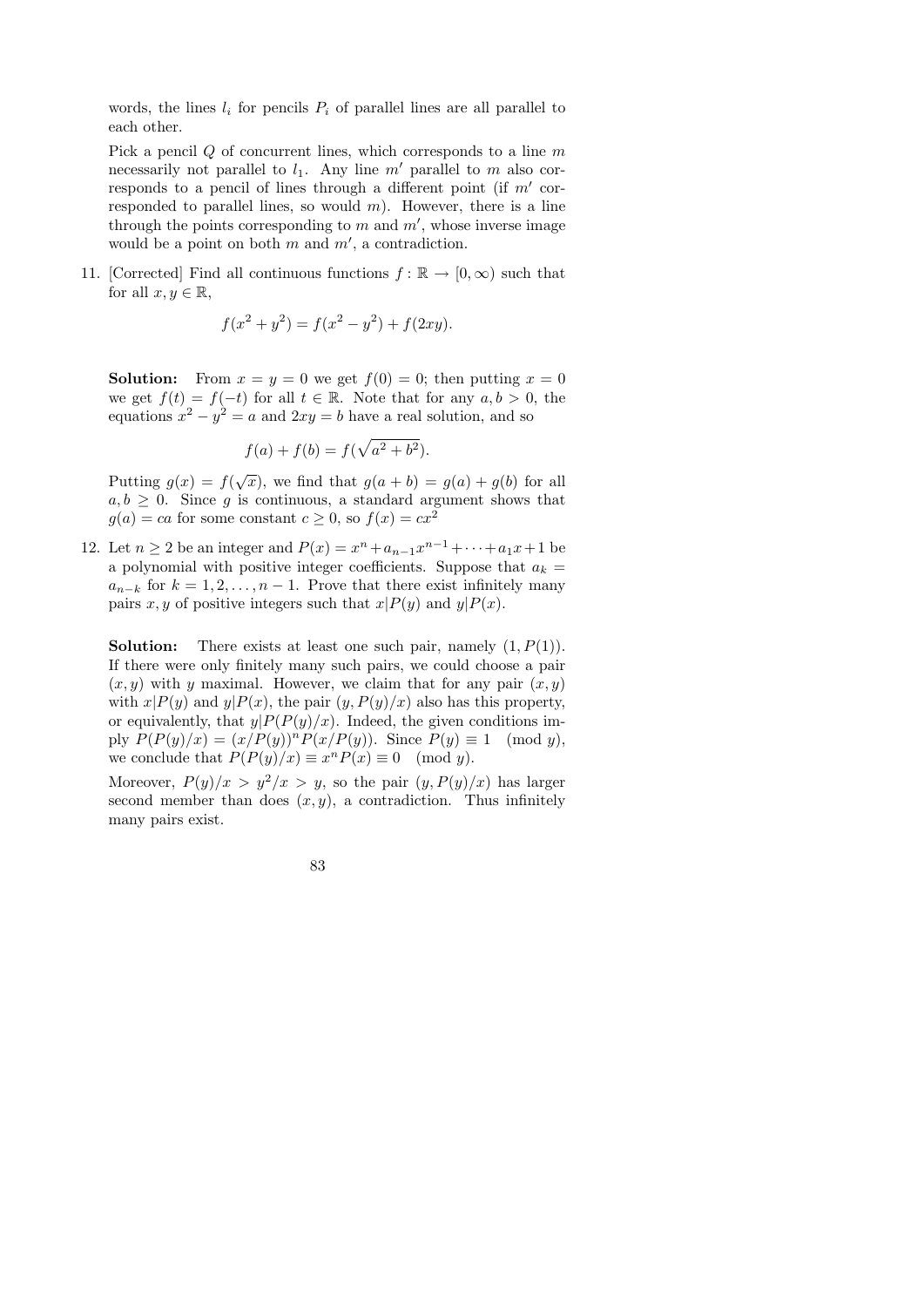13. Let  $P(x)$ ,  $Q(x)$  be monic irreducible polynomials over the rational numbers. Suppose P and Q have respective roots  $\alpha$  and  $\beta$  such that  $\alpha + \beta$  is rational. Prove that the polynomial  $P(x)^2 - Q(x)^2$  has a rational root.

**Solution:** Let  $\alpha + \beta = q$ . Then  $P(x)$  and  $Q(q - x)$  are irreducible polynomials with rational coefficients sharing a root; it follows that  $P(x) = cQ(q - x)$  for some constant c, and it is evident that in fact  $c = (-1)^{\deg Q}$ . In particular,  $P(x)^2 = Q(q-x)^2$ , and so  $q/2$  is a root of  $P(x)^2 - Q(x)^2$ .

14. Let  $a > 1$  be an integer. Show that the set

$$
\{a^2 + a - 1, a^3 + a^2 - 1, \ldots\}
$$

contains an infinite subset, any two members of which are relatively prime.

**Solution:** We show that any set of  $n$  elements of the set which are pairwise coprime can be extended to a set of  $n + 1$  elements. For  $n = 1$ , note that any two consecutive terms in the sequence are relatively prime. For  $n > 1$ , let N be the product of the numbers in the set so far; then  $a^{\phi(N)+1} + a\phi(N) - 1 \equiv a \pmod{N}$ , and so can be added (since every element of the sequence is coprime to  $a, N$  is as well).

15. Find the number of ways to color the vertices of a regular dodecagon in two colors so that no set of vertices of a single color form a regular polygon.

Solution: Call the colors red and blue. Obviously we need only keep track of equilateral triangles and squares. The vertices of the dodecagon form four triangles, each of which can be colored in 6 nonmonochromatic ways. Thus we have  $6^4 = 1296$  colorings with no monochromatic triangles.

We now consider how many of these colorings have one, two or three monochromatic squares . The number with a given square monochromatic is  $2 \times 3^4 = 162$ , since if the square is colored red, the other two vertices in each triangles can be red-blue, blue-red, or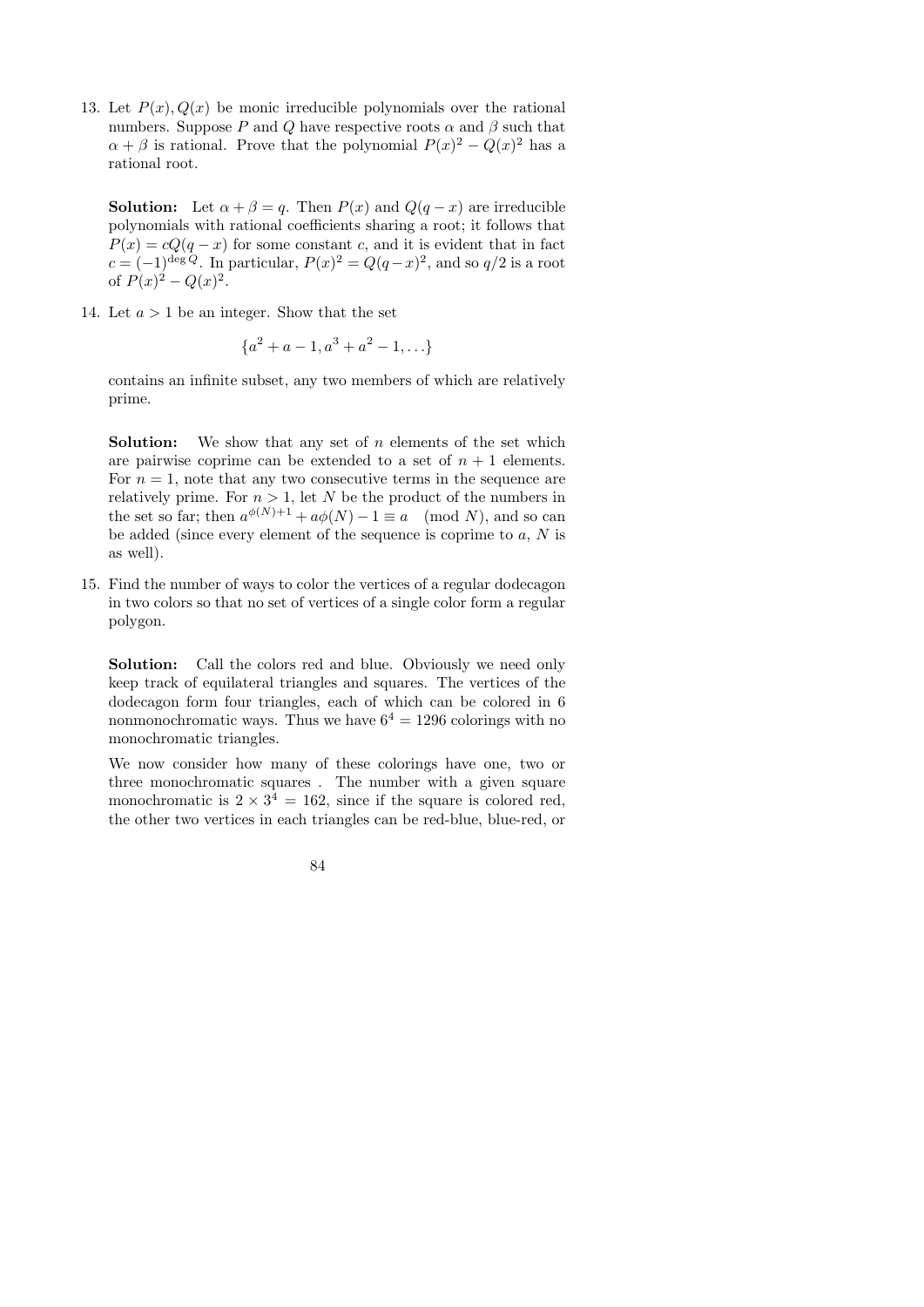blue-blue. For two given squares, we have one choice in each triangle if the squares are the same color, and two otherwise, for a total of  $2 + 2 \times 2^4 = 34$ . For all three squares, we need that the squares themselves are not all the same color, for a total of 6 colorings.

By inclusion-exclusion, the number of colorings with no monochromatic triangles or squares is

$$
1296 - 3 \times 162 + 3 \times 34 - 6 = 906.
$$

16. Let  $\Gamma$  be a circle and AB a line not meeting  $\Gamma$ . For any point  $P \in \Gamma$ , let P' be the second intersection of the line AP with  $\Gamma$  and let  $f(P)$ be the second intersection of the line  $BP'$  with Γ. Given a point  $P_0$ , define the sequence  $P_{n+1} = f(P_n)$  for  $n \geq 0$ . Show that if a positive integer k satisfies  $P_0 = P_k$  for a single choice of  $P_0$ , then  $P_0 = P_k$ for all choices of  $P_0$ .

Solution: Perform a projective transformation taking AB to infinity. This takes Γ to an ellipse, and a suitable affine transformation takes this ellipse to a circle while keeping AB at infinity. Now the map  $P \to P'$  is a reflection across the diameter through the point A (at infinity), while  $P' \to f(P)$  is a reflection across the diameter through B. Thus  $P \to f(P)$  is a rotation, so if  $P_0 = P_k$  holds for a single  $P_0$ , it holds for all  $P_0$ .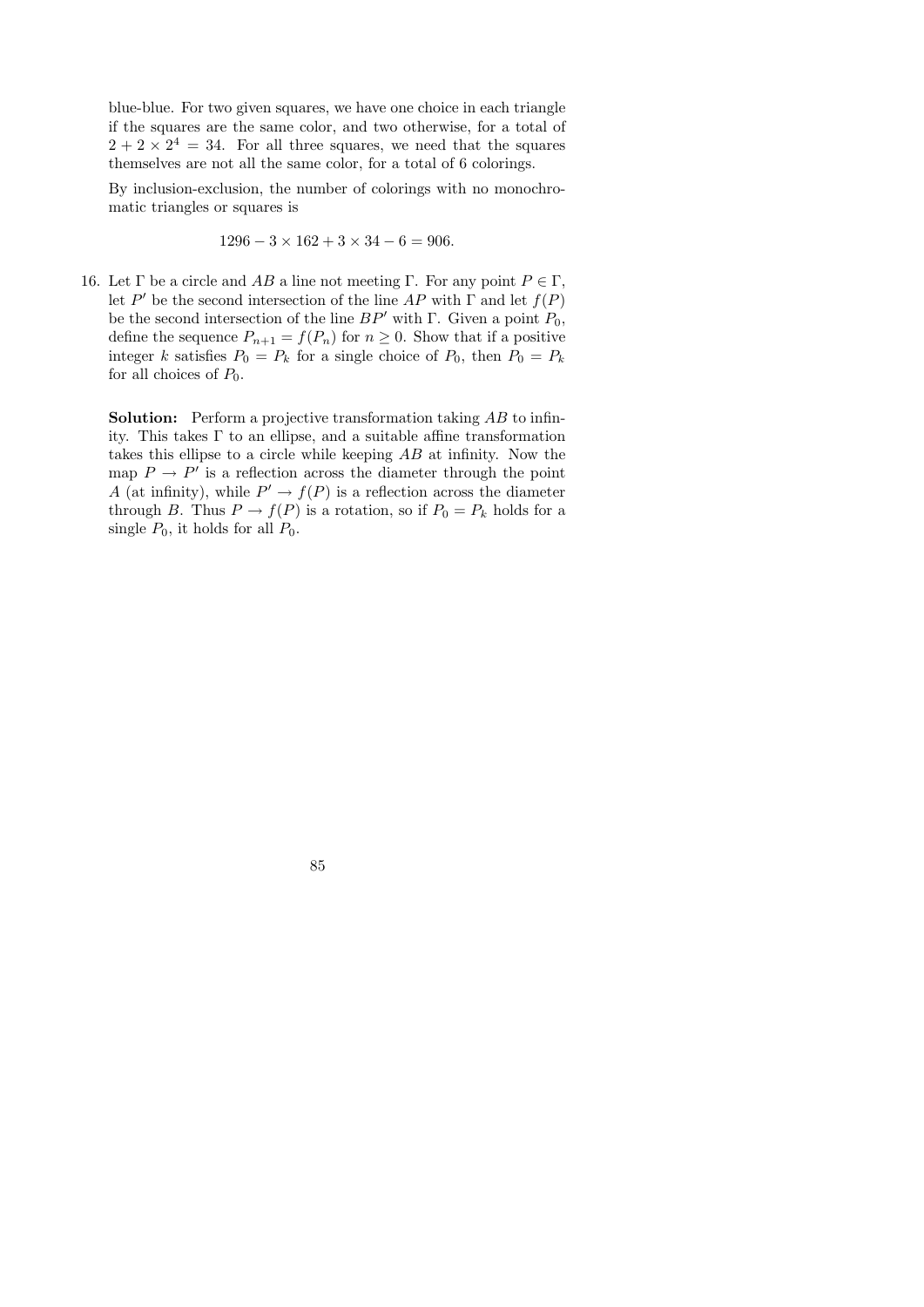# 1.18 Russia

1. Show that the numbers from 1 to 16 can be written in a line, but not in a circle, so that the sum of any two adjacent numbers is a perfect square.

**Solution:** If the numbers were in a circle with 16 next to  $x$  and  $y$ , then  $16 + 1 \le 16 + x$ ,  $16 + y \le 16 + 15$ , forcing  $16 + x = 16 + y = 25$ , a contradiction. They may be arranged in a line as follows:

$$
16, 9, 7, 2, 14, 11, 5, 4, 12, 13, 3, 6, 10, 15, 1, 8.
$$

2. On equal sides  $AB$  and  $BC$  of an equilateral triangle  $ABC$  are chosen points  $D$  and  $K$ , and on side  $AC$  are chosen points  $E$  and  $M$ , so that  $DA + AE = KC + CM = AB$ . Show that the angle between the lines DM and KE equals  $\pi/3$ .

**Solution:** We have  $CE = AC - AE = AD$  and likewise  $CK =$ AM. Thus a  $2\pi/3$  rotation about the center of the triangle takes K to  $M$  and  $E$  to  $D$ , proving the claim.

3. A company has 50000 employees. For each employee, the sum of the numbers of his immediate superiors and of his immediate inferiors is 7. On Monday, each worker issues an order and gives copies of it to each of his immediate inferiors (if he has any). Each day thereafter, each worker takes all of the orders he received on the previous day and either gives copies of them to all of his immediate inferiors if he has any, or otherwise carries them out himself. It turns out that on Friday, no orders are given. Show that there are at least 97 employees who have no immediate superiors.

**Solution:** Let  $k$  be the number of "top" employees, those with no superiors. Their orders reach at most  $7k$  employees on Monday, at most  $6 \cdot 7k$  on Tuesday, and at most  $36 \cdot 7k$  on Wednesday. On Thursday, each employee receiving an order has no inferiors, so each has 7 superiors, each giving at most 6 orders, and so there are at most  $216 \cdot 7k/7$  employees receiving orders. We conclude that

$$
50000 \le k + 7k + 42k + 252k + 216k = 518k
$$

and  $k \geq 97$ .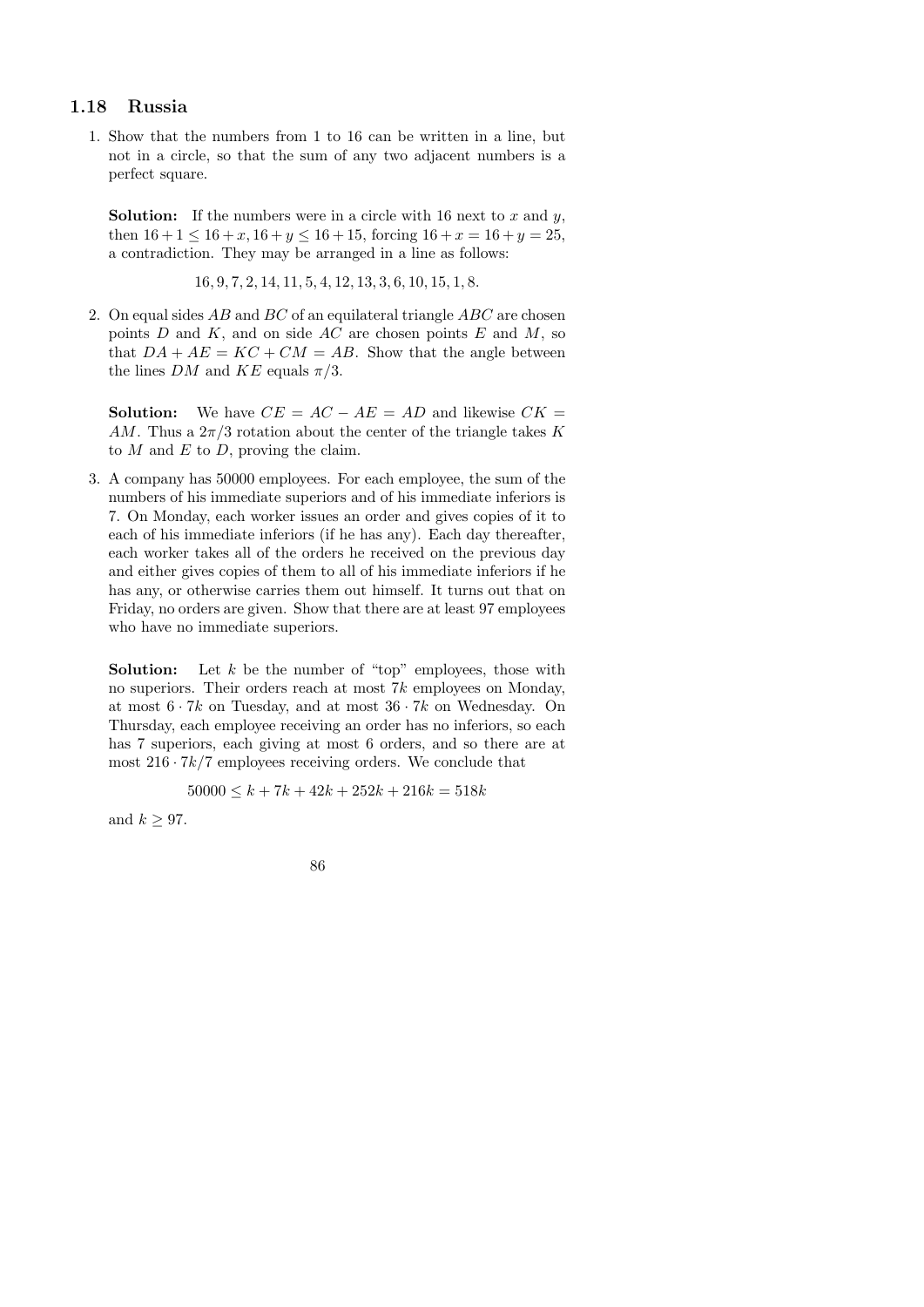4. The sides of the acute triangle ABC are diagonals of the squares  $K_1, K_2, K_3$ . Prove that the area of ABC is covered by the three squares.

**Solution:** Let  $I$  be the incenter of  $ABC$ . Since the triangle is acute,  $\angle IAB, \angle IBA < 45^{\circ}$ , so the triangle  $IAB$  is covered by the square with diagonal AB, and likewise for IBC and ICA.

5. The numbers from 1 to 37 are written in a line so that each number divides the sum of the previous numbers. If the first number is 37 and the second number is 1, what is the third number?

**Solution:** The last number  $x$  must divide the sum of all of the numbers, which is  $37 \times 19$ ; thus  $x = 19$  and the third number, being a divisor of 38 other than 1 or 19, must be 2.

6. Find all pairs of prime numbers p, q such that  $p^3 - q^5 = (p+q)^2$ .

**Solution:** The only solution is  $(7, 3)$ . First suppose neither p nor  $q$  equals 3. If they are congruent modulo 3, the left side is divisible by 3 while the right is not; if they are not congruent modulo 3, the right side is divisible by 3 while the left side is not, so there are no such solutions. If  $p = 3$ , we have  $q^5 < 27$ , which is impossible. Thus  $q = 3$  and  $p^3 - 243 = (p+3)^2$ , whose only integer root is  $p = 7$ .

- 7. (a) In Mexico City, to restrict traffic flow, for each private car are designated two days of the week on which that car cannot be driven on the streets of the city. A family needs to have use of at least 10 cars each day. What is the smallest number of cars they must possess, if they may choose the restricted days for each car?
	- (b) [Corrected] The law is changed to restrict each car only one day per week, but the police get to choose the days. The family bribes the police so that the family names two days for each car in succession, and the police immediately restrict the car for one of those days. Now what is the smallest number of cars the family needs to have access to 10 cars each day?

#### Solution: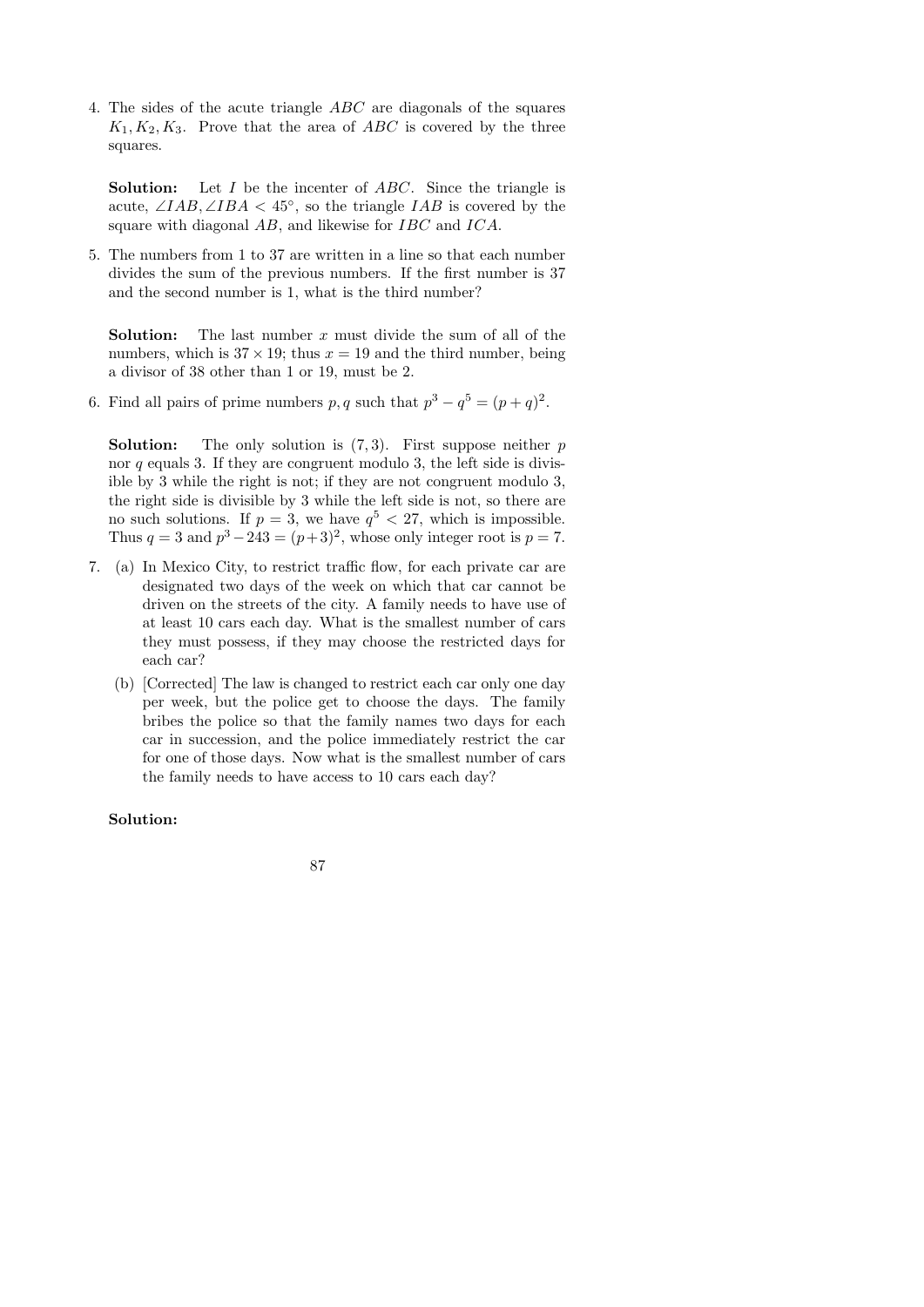- (a) If n cars are used, the number  $5n$  of free days per car must be at least  $7 \times 10$ , so  $n \geq 14$ . In fact 14 cars suffice: restrict four on Monday and Tuesday, four on Wednesday and Thursday, two on Friday and Saturday, two on Saturday and Sunday, and two on Friday and Sunday.
- (b) 12 cars are needed. First let us show  $n \leq 11$  cars do not suffice. As there are *n* restricted days, on some day at most  $6n/7$  cars will be available, but for  $n \leq 11$ ,  $6n/7 < 10$ . For  $n = 12$ , the family simply needs to offer for each car in succession two days which have not yet been restricted for two cars, which they can certainly do. (I don't know whether 12 still works if the family must offer their options all at once.)
- 8. A regular 1997-gon is divided by nonintersecting diagonals into triangles. Prove that at least one of the triangles is acute.

**Solution:** The circumcircle of the 1997-gon is also the circumcircle of each triangle; since the center of the circle does not lie on any of the diagonals, it must lie inside one of the triangles, which then must be acute.

9. On a chalkboard are written the numbers from 1 to 1000. Two players take turns erasing a number from the board. The game ends when two numbers remain: the first player wins if the sum of these numbers is divisible by 3, the second player wins otherwise. Which player has a winning strategy?

Solution: The second player has a winning strategy: if the first player erases x, the second erases  $1001 - x$ . Thus the last two numbers will add up to 1001.

10. 300 apples are given, no one of which weighs more than 3 times any other. Show that the apples may be divided into groups of 4 such that no group weighs more than 11/2 times any other group.

Solution: Sort the apples into increasing order by weight, and pair off the heaviest and lightest apples, then the next heaviest and next lightest, and so on. Note that no pair weighs more than twice any other; if a, d and b, c are two groups with  $a \leq b \leq c \leq d$ ,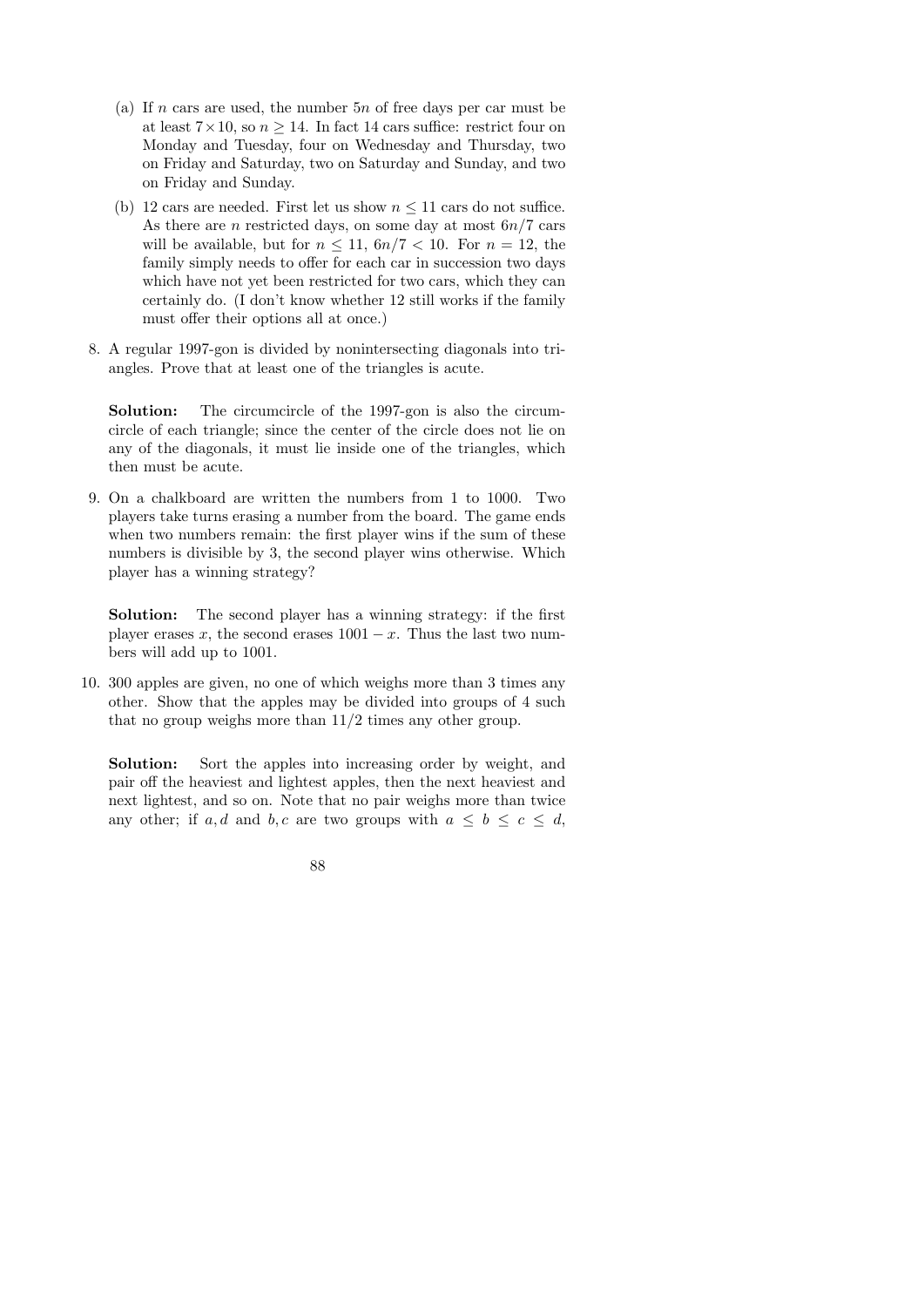then  $a + d < 4a < 2b + 2c$ ,  $b + c < 3a + d < 2a + 2d$ . Now pairing the heaviest and lightest pairs gives foursomes, none weighing more than 3/2 times any other; if  $e \le f \le g \le h$  are pairs, then  $e + h \leq 3e \leq (3/2)(f + g), f + g \leq 2e + h \leq (3/2)(e + h).$ 

11. In Robotland, a finite number of (finite) sequences of digits are forbidden. It is known that there exists an infinite decimal fraction, not containing any forbidden sequences. Show that there exists an infinite periodic decimal fraction, not containing any forbidden sequences.

**Solution:** Let N be the maximum length of a forbidden sequence. We are given an infinite decimal containing no forbidden sequence; it must contain two identical copies of some subsequence of length  $N + 1$ . Repeating the part of the decimal from the digit after the first copy to the end of the second copy gives an infinite periodic decimal containing no forbidden sequences.

- 12. (a) [Corrected] A collection of 1997 distinct numbers has the property that if each number is subtracted from the sum of all of the numbers, the same collection of numbers is obtained. Prove that the product of the numbers is 0.
	- (b) A collection of 100 distinct numbers has the same property. Prove that the product of the numbers is positive.

#### Solution:

- (a) Let  $M$  be the sum of the numbers. Replacing each number  $a$ by  $M - a$  preserves the collection, so  $\sum a = \sum (M - a)$ , so  $2M = 1997M$  and so  $M = 0$ . Thus the numbers must divide into pairs  $a, -a$ , and so there must be a 0 left over.
- (b) None of the numbers can be 0, since otherwise two would be and the numbers are assumed distinct. Thus the product is of 50 positive numbers and 50 negative numbers, which is positive.
- 13. Given triangle  $ABC$ , let  $A_1, B_1, C_1$  be the midpoints of the broken lines CAB, ABC, BCA, respectively. Let  $l_A, l_B, l_C$  be the respective lines through  $A_1, B_1, C_1$  parallel to the angle bisectors of  $A, B, C$ . Show that  $l_A, l_B, l_C$  are concurrent.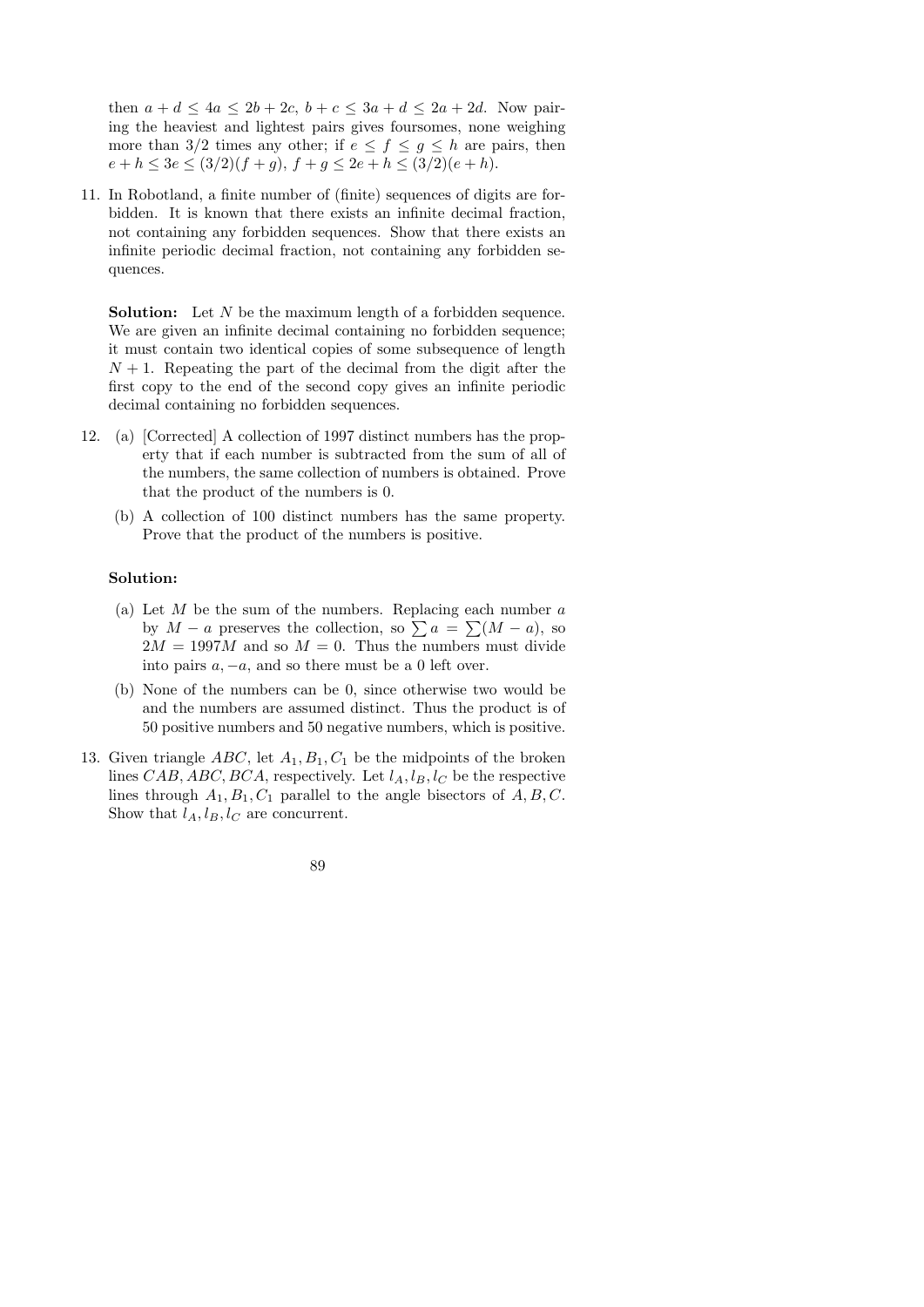**Solution:** Let *BC* meet the bisector of  $\angle A$  at  $A_2$  and  $l_A$  at  $A_3$ . Define  $B_2, B_3, C_2, C_3$  similarly. If  $A_1$  is on  $CA$  (the other case is similar), then

$$
A_3B = CB - CA_3 = CA_2 + BA_2 - CA_3 = CA_2 \left(1 + \frac{AB}{AC}\right) - CA_3
$$

by the angle bisector theorem. Now

$$
A_3B = CA_3 \left(\frac{CA_2}{CA_3} \left(1 + \frac{AB}{AC}\right) - 1\right)
$$
  
=  $CA_3 \left(\frac{AC}{CA_1} \left(1 + \frac{AB}{AC}\right) - 1\right) = CA_3$ ,

since  $AC + AB = 2CA_1$  by assumption. Thus  $A_3, B_3, C_3$  are the midpoints of the sides of ABC, and so the given lines are concurrent (at the image of the incenter of ABC under the homothety taking A to  $A_3$ , B to  $B_3$ , C to  $C_3$ ).

- 14. The MK-97 calculator can perform the following three operations on numbers in its memory:
	- (a) Determine whether two chosen numbers are equal.
	- (b) Add two chosen numbers together.
	- (c) For chosen numbers a and b, find the real roots of  $x^2 + ax + b$ , or announce that no real roots exist.

The results of each operation are accumulated in memory. Initially the memory contains a single number  $x$ . How can one determine, using the MK-97, whether  $x$  is equal to 1?

**Solution:** First compute  $2x$  and compare it to x. If they are different and  $x \neq 1$ , the roots of the polynomial  $y^2 + 2xy + x = 0$  are  $-x \pm \sqrt{x^2 - x}$ , which are either distinct or not real. Thus comparing these roots if they exist tells us whether  $x = 1$ .

15. The circles  $S_1$  and  $S_2$  intersect at M and N. Show that if vertices A and C of a rectangle  $ABCD$  lie on  $S_1$  while vertices B and D lie on  $S_2$ , then the intersection of the diagonals of the rectangle lies on the line MN.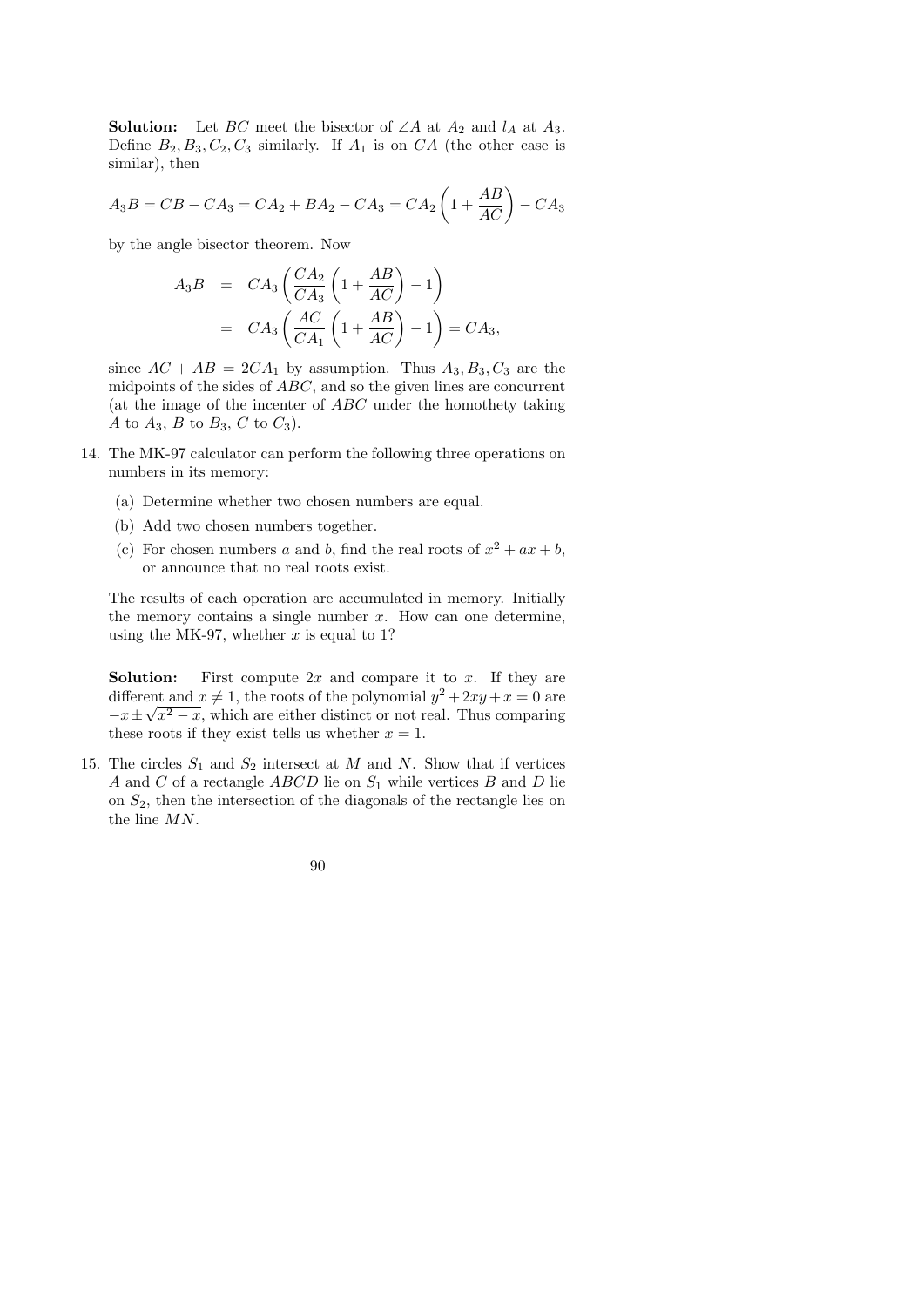**Solution:** By the radical axis theorem, the radical axes of  $S_1, S_2$ and the circumcircle of ABCD intersect. But these lines are none other than AC, BD, MN, respectively.

16. [Corrected] For natural numbers  $m, n$ , show that  $2<sup>n</sup> - 1$  is divisible by  $(2^m - 1)^2$  if and only if n is divisible by  $m(2^m - 1)$ .

Solution: Since

 $2^{kn+d} - 1 \equiv 2^d - 1 \pmod{2^n - 1}$ 

we have  $2^m - 1$  divides  $2^n - 1$  if and only if m divides n. Thus in either case, we must have  $n = km$ , in which case

$$
\frac{2^{km}-1}{2^m-1} = 1 + 2^m + \dots + 2^{m(k-1)} \equiv k \pmod{2^m-1}.
$$

The two conditions are now that k is divisible by  $2^m - 1$  and that n is divisible by  $m(2^m - 1)$ , which are equivalent.

17. [Corrected] Can three mutually adjacent faces of a cube of side length 4 be covered with  $16 \text{ 1} \times 3$  rectangles?

Solution: No. Color each face black and white as below, with the isolated black square on the unit cube adjacent to all three faces. Then of the 27 black unit squares, an even number are covered by each rectangle, so they cannot be exactly covered by the rectangles.

| В | В | W | В |
|---|---|---|---|
| W | W | W | W |
| В | В | W | В |
| В | В | W | В |

18. The vertices of triangle  $ABC$  lie inside a square  $K$ . Show that if the triangle is rotated 180◦ about its centroid, at least one vertex remains inside the square.

**Solution:** Suppose the square has vertices as  $(0, 0)$ ,  $(0, 1)$ ,  $(1, 1)$ ,  $(1, 0)$ , and without loss of generality suppose the centroid is at  $(x, y)$ 

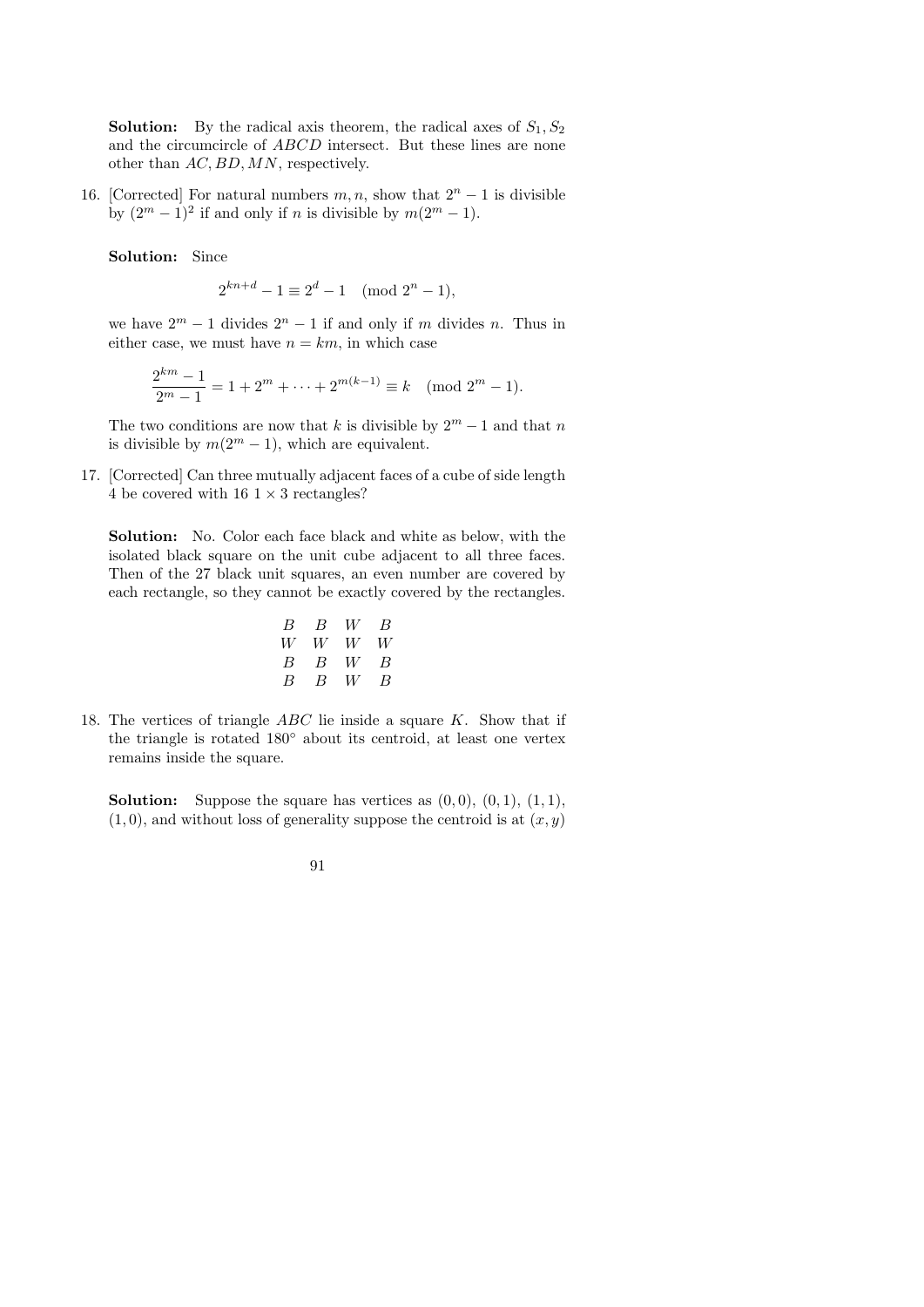with  $x, y \leq 1/2$ . There must be at least one vertex of the triangle on the same side as  $(0, 0)$  of the line through  $(2x, 0)$  and  $(0, 2y)$ ; the rotation of this vertex remains inside the square.

19. Let  $S(N)$  denote the sum of the digits of the natural number N. Show that there exist infinitely many natural numbers  $n$  such that  $S(3^n) > S(3^{n+1}).$ 

**Solution:** If  $S(3^n) < S(3^{n+1})$  for large *n*, we have (since powers of 3 are divisible by 9, as are their digit sums)  $S(3^n) \leq S(3^{n+1}) - 9$ . Thus  $S(3^n) \ge 9(n-c)$  for some c, which is eventually a contradiction since for large  $n, 3^n < 10^{n-c}$ .

20. The members of Congress form various overlapping factions such that given any two (not necessarily distinct) factions  $A$  and  $B$ , the complement of  $A \cup B$  is also a faction. Show that for any two factions A and B,  $A \cup B$  is also a faction.

**Solution:** By putting  $A = B$ , we see the complement of any faction is a faction. Thus for any factions  $A$  and  $B$ , the complement of  $A \cup B$  is a faction, so  $A \cup B$  is also.

21. Show that if  $1 < a < b < c$ , then

$$
\log_a(\log_a b) + \log_b(\log_b c) + \log_c(\log_c a) > 0.
$$

**Solution:** Since  $\log_a b > 1$ ,  $\log_a \log_a b > \log_b \log_a b$ . Since  $\log_c a <$ 1,  $\log_c \log_c a > \log_b \log_c a$ . Thus the left side of the given inequality exceeds

 $\log_b(\log_a b \log_b c \log_c a) = 0.$ 

22. Do there exist pyramids, one with a triangular base and one with a convex *n*-sided base  $(n \geq 4)$ , such that the solid angles of the triangular pyramid are congruent to four of the solid angles of the n-sided pyramid?

Solution: The pyramids do not exist. Suppose ABCD and  $SA_1A_2 \cdots A_n$  are triangular and *n*-sided pyramids, such that the

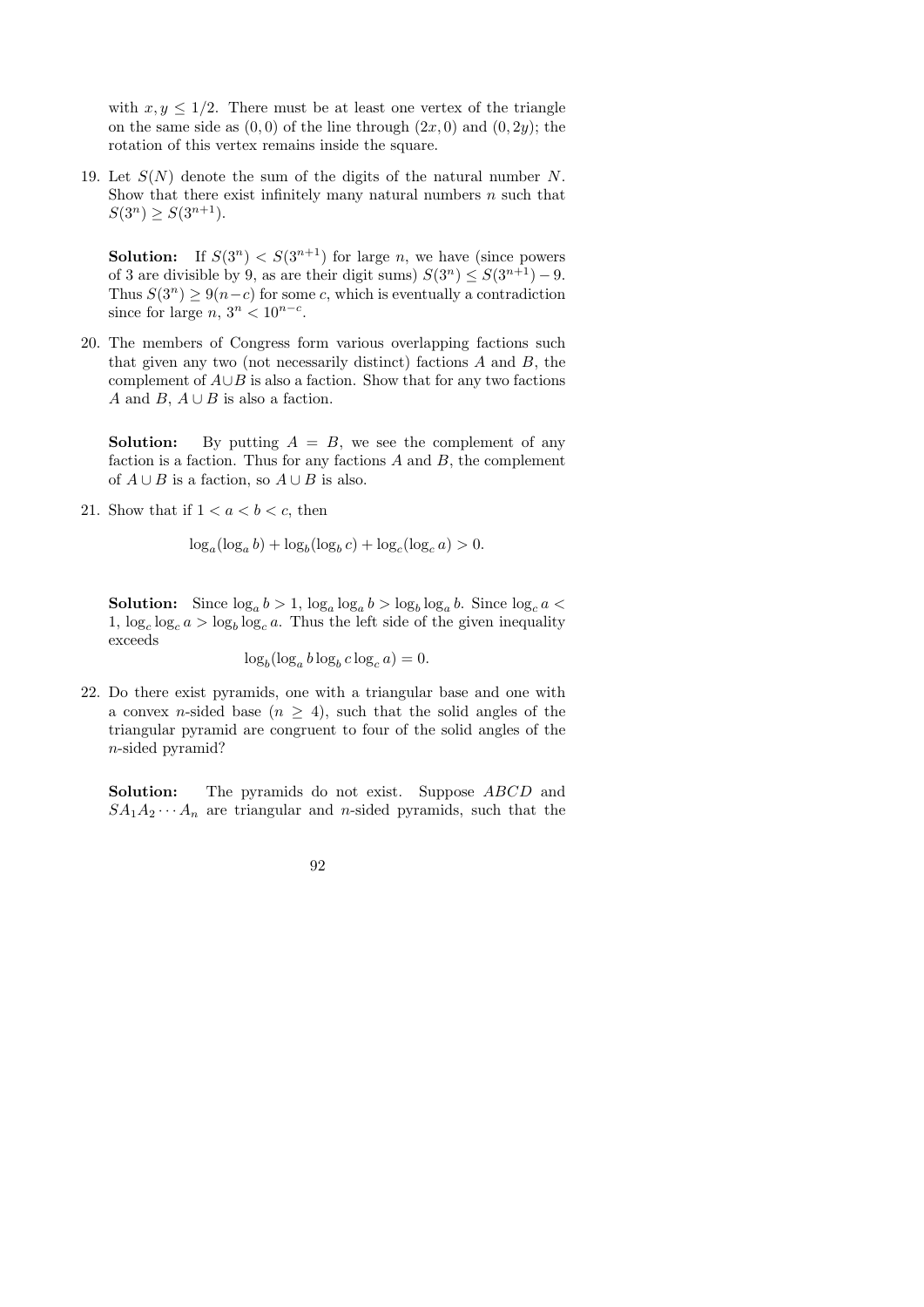solid angles at  $A, B, C, D$  are congruent to those at  $A_i, A_j, A_k, A_l$ . The face angles at the latter vertices must then add up to  $4 \cdot 180^\circ =$ 720◦ . By the spherical triangle inequality,

$$
\angle A_{m-1}A_mA_{m+1} < \angle A_{m-1}A_m S + \angle A_{m+1}A_m S,
$$

so

$$
\angle A_{i-1}A_iA_{i+1} + \angle A_{j-1}A_jA_{j+1} + \angle A_{k-1}A_kA_{k+1} + \angle A_{l-1}A_lA_{l+1} < 360^\circ.
$$

But the sum of the angles of the polygon  $A_1 A_2 \cdots A_n$  is  $180^\circ (n-2)$ , so the sum of the remaining angles is at least  $180°(n-4)$ , contradicting convexity of the base.

23. For which  $\alpha$  does there exist a nonconstant function  $f : \mathbb{R} \to \mathbb{R}$  such that

$$
f(\alpha(x+y)) = f(x) + f(y)?
$$

**Solution:** For  $\alpha = 1$ , we may set  $f(x) = x$ . For any other  $\alpha$ , putting  $y = \alpha x/(1 - \alpha)$  gives  $f(y) = f(x) + f(y)$ , so  $f(x) = 0$  for all x, which is not allowed. So only  $\alpha = 1$  works.

24. Let  $P(x)$  be a quadratic polynomial with nonnegative coefficients. Show that for any real numbers  $x$  and  $y$ , we have the inequality

$$
P(xy)^2 \le P(x^2)P(y^2).
$$

Solution: This actually holds for any polynomial with nonnegative coefficients. If  $P(x) = a_0 x^n + \dots + a_n x^0$ , then

$$
(a_0x^{2n} + \dots + a_0)(a_0y^{2n} + \dots + a_0) \ge (a_0x^ny^n + \dots + a_0)^2
$$

by the Cauchy-Schwarz inequality.

25. Given a convex polygon  $M$  invariant under a  $90^{\circ}$  rotation, show that Given a convex polygon M invariant under a 90° rotation, show that there exist two circles, the ratio of whose radii is  $\sqrt{2}$ , one containing M and the other contained in M.

**Solution:** Let O be the center of the rotation and  $A_1$  a vertex at maximum distance R from O. If  $A_1$  goes to  $A_2$  under the rotation,  $A_2$  to  $A_3$ ,  $A_3$  to  $A_4$ , and  $A_4$  to  $A_1$ , then  $A_1A_2A_3A_4$  is a square

$$
93\,
$$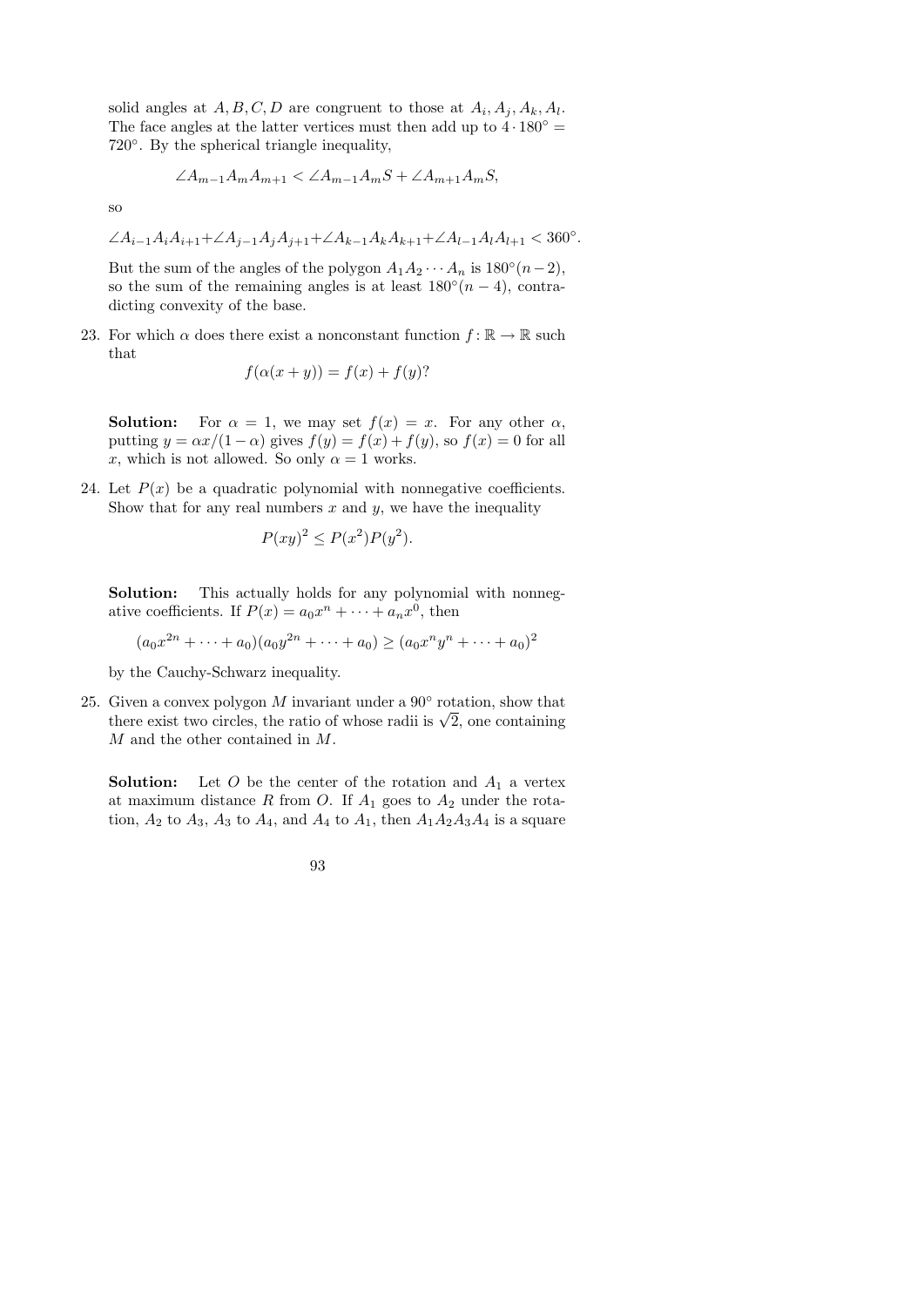with center  $O$  contained entirely in  $M$ . Thus the circle with radius with center O contained entirely in M. Thus the circle with radius  $R/\sqrt{2}$  is contained in the square and thus in M, and the circle with radius R contains M.

26. (a) The Judgment of the Council of Sages proceeds as follows: the king arranges the sages in a line and places either a white hat or a black hat on each sage's head. Each sage can see the color of the hats of the sages in front of him, but not of his own hat or of the hats of the sages behind him. Then one by one (in an order of their choosing), each sage guesses a color. Afterward, the king executes those sages who did not correctly guess the color of their own hat.

> The day before, the Council meets and decides to minimize the number of executions. What is the smallest number of sages guaranteed to survive in this case?

(b) The king decides to use three colors of hats: white, black and red. Now what is the smallest number of sages guaranteed to survive?

**Solution:** All but one sage can be saved, for any number  $n$  of hat colors. Represent each hat color by a different integer among  $\{1, \ldots, n\}$ . If the rearmost sage goes first and announces the hat color congruent modulo  $n$  to the sum of the colors of the other hats, and the remaining sages answer from back to front, each can deduce his hat color by subtracting the hats he sees and the (correct) guesses before him from the total.

27. [Corrected] The lateral sides of a box with base  $a \times b$  and height c (where  $a, b, c$  are natural numbers) are completely covered without overlap by rectangles whose edges are parallel to the edges of the box, each containing an even number of unit squares. (Rectangles may cross the lateral edges of the box.) Prove that if  $c$  is odd, then the number of possible coverings is even.

Solution: We may replace the box by a cylinder of circumference  $2(a + b)$  and height c. Select a  $1 \times c$  rectangle consisting of c unit squares, and draw a plane through the axis of symmetry bisecting this column. In any covering, there must be a rectangle covering this column and not symmetric across the plane (any symmetric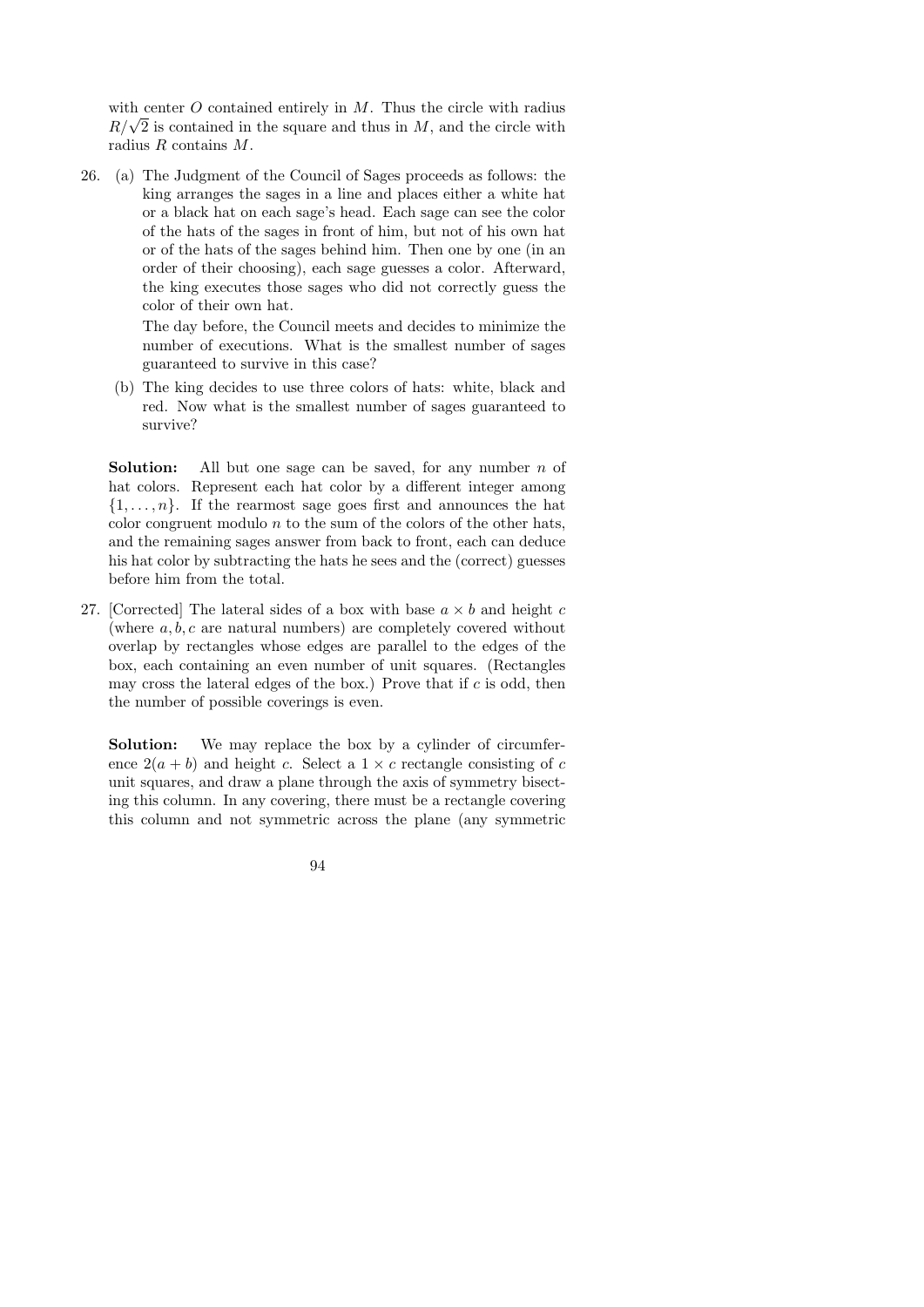rectangle has odd width and thus even height, and the height of the column is odd). Thus reflecting across this plane pairs off the possible coverings, and their total number is even.

28. Do there exist real numbers  $b$  and  $c$  such that each of the equations  $x^2 + bx + c = 0$  and  $2x^2 + (b+1)x + c + 1 = 0$  have two integer roots?

**Solution:** No. Suppose they exist. Then  $b + 1$  and  $c + 1$  are even integers, so b and c are odd and  $b^2 - 4c \equiv 5 \pmod{8}$  is not a square, a contradiction.

29. A class consists of 33 students. Each student is asked how many other students in the class have his first name, and how many have his last name. It turns out that each number from 0 to 10 occurs among the answers. Show that there are two students in the class with the same first and last name.

Solution: Consider groups of students with the same first name, and groups of students with the same last name. Each student belongs to two groups, and by assumption there are groups of size 1, ..., 11; but these numbers add up to  $66 = 2 \cdot 33$ , so there is one group of each size from 1 to 11 and no other groups.

Suppose the group of 11 is a group of students with the same first name. There are at most 10 groups by last name, so two students in the group of 11 must also have the same last name.

30. The incircle of triangle  $ABC$  touches sides  $AB, BC, CA$  at  $M, N, K$ , respectively. The line through A parallel to NK meets MN at D. The line through A parallel to  $MN$  meets  $NK$  at E. Show that the line DE bisects sides AB and AC of triangle ABC.

**Solution:** Let the lines  $AD$  and  $AE$  meet  $BC$  at  $F$  and  $H$ , respectively. It suffices to show that  $D$  and  $E$  are the midpoints of AF and AH, respectively. Since  $BN = BM$  and  $MN||AH$ , the trapezoid  $AMNH$  is isosceles, so  $NH = AM$ . Likewise  $NF = AK$ . Since  $AK = AM$ , N is the midpoint of FH. Since NE is parallel to  $AF$ , E is the midpoint of  $AH$ , and likewise D is the midpoint of AF.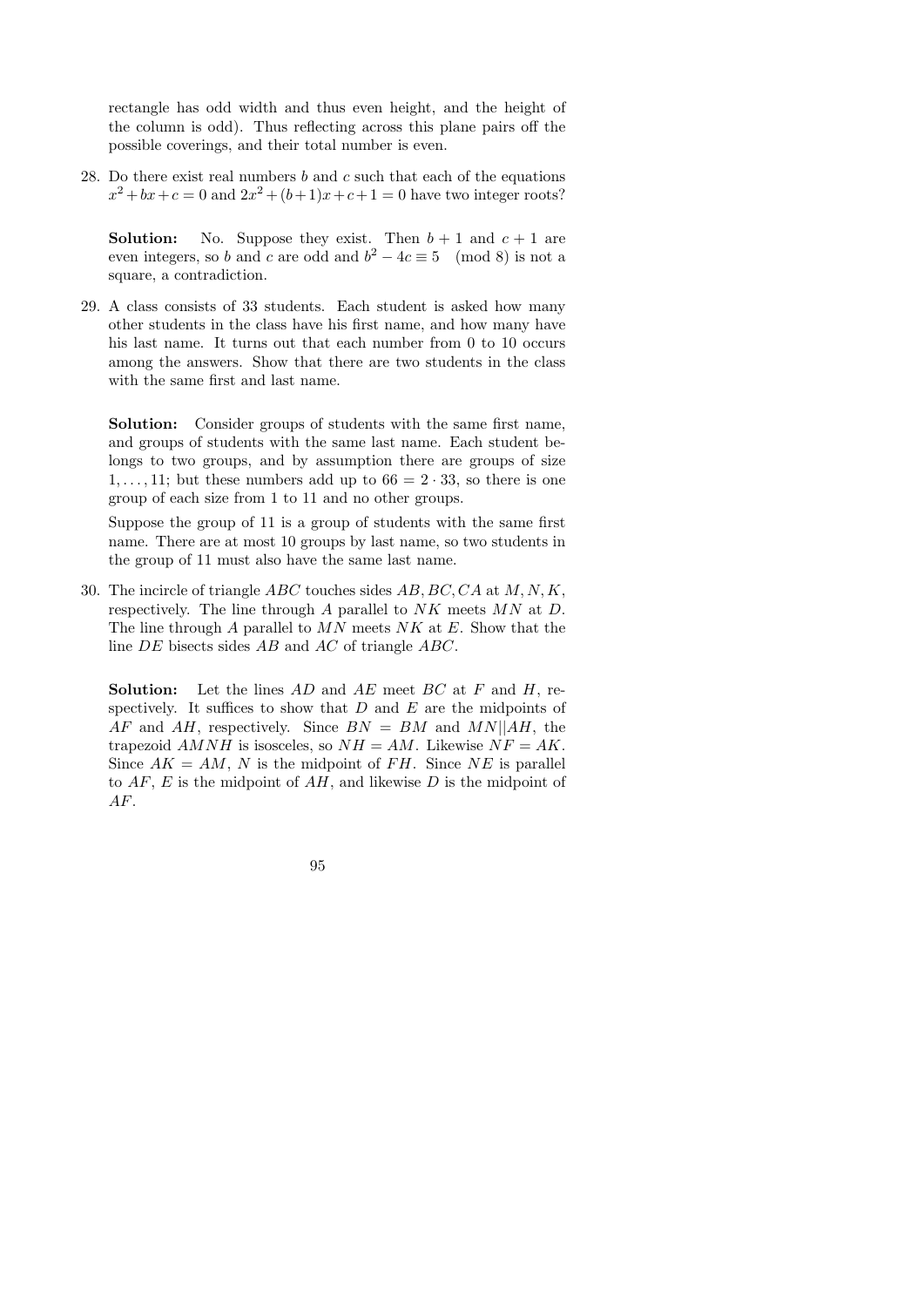31. [Corrected] The numbers from 1 to 100 are arranged in a  $10 \times 10$ table so that no two adjacent numbers have sum less than S. Find the smallest value of  $S$  for which this is possible.

**Solution:** The minimum is  $S = 106$ . Suppose the numbers from 100 to 1 (in decreasing order) are placed in the grid so as to ensure  $S \leq 105$ . Divide the grid into  $5.2 \times 10$  horizontal strips and 5  $10 \times 2$  vertical strips, and let  $n_0$  be the number whose insertion first causes there to be at least one number in each horizontal strip, or in each vertical strip. If  $n_0 < 68$ , then the 33 numbers 68, ..., 100 fit into 64 squares (in the 16 intersections of strips) which can be divided into  $1 \times 2$  rectangles; thus two numbers must be adjacent, but  $68 + 69 > 105$ , so this is impossible. Hence  $n_0 \geq 68$ .

We next note that at the moment after  $n_0$  is inserted, no strip contains 10 numbers. Suppose on the contrary that some horizontal strip contains 10 numbers. Before  $n_0$  was inserted, the strip contained at least 9 numbers, none next to another, and so each of its intersections with the vertical strips contains a number, contradicting the choice of  $n_0$ .

Now we observe that  $n \leq 9$  nonadjacent squares in a strip always have at least  $n + 1$  distinct neighbors in the strip. Indeed, if the strip is horizontal, each square is adjacent to the other square in its vertical  $1 \times 2$  rectangle, making *n* neighbors. Also, there is at least one empty vertical  $1 \times 2$  rectangle in the strip, and there is at least one more neighbor in an empty rectangle.

We conclude that the  $101 - n_0$  numbers from  $n_0$  to 100 are adjacent to at least  $(101 - n_0) + 5 = 106 - n_0$  others. So some number from  $n_0$  to 100 is adjacent to a number at least as big as 106 −  $n_0$ , so two adjacent numbers sum to at least 106, contradiction.

Hence  $S > 106$ , and the following example shows that  $S = 106$  is possible.

| $100 \quad 1 \quad 99 \quad 2 \quad 98 \quad 3 \quad \cdots$   |  |  |                                          |
|----------------------------------------------------------------|--|--|------------------------------------------|
| 6 95 7 94 8 93                                                 |  |  |                                          |
| $90 \quad 11 \quad 89 \quad 12 \quad 88 \quad 13 \quad \cdots$ |  |  |                                          |
|                                                                |  |  | $\mathcal{O}(\mathcal{E}_{\mathcal{E}})$ |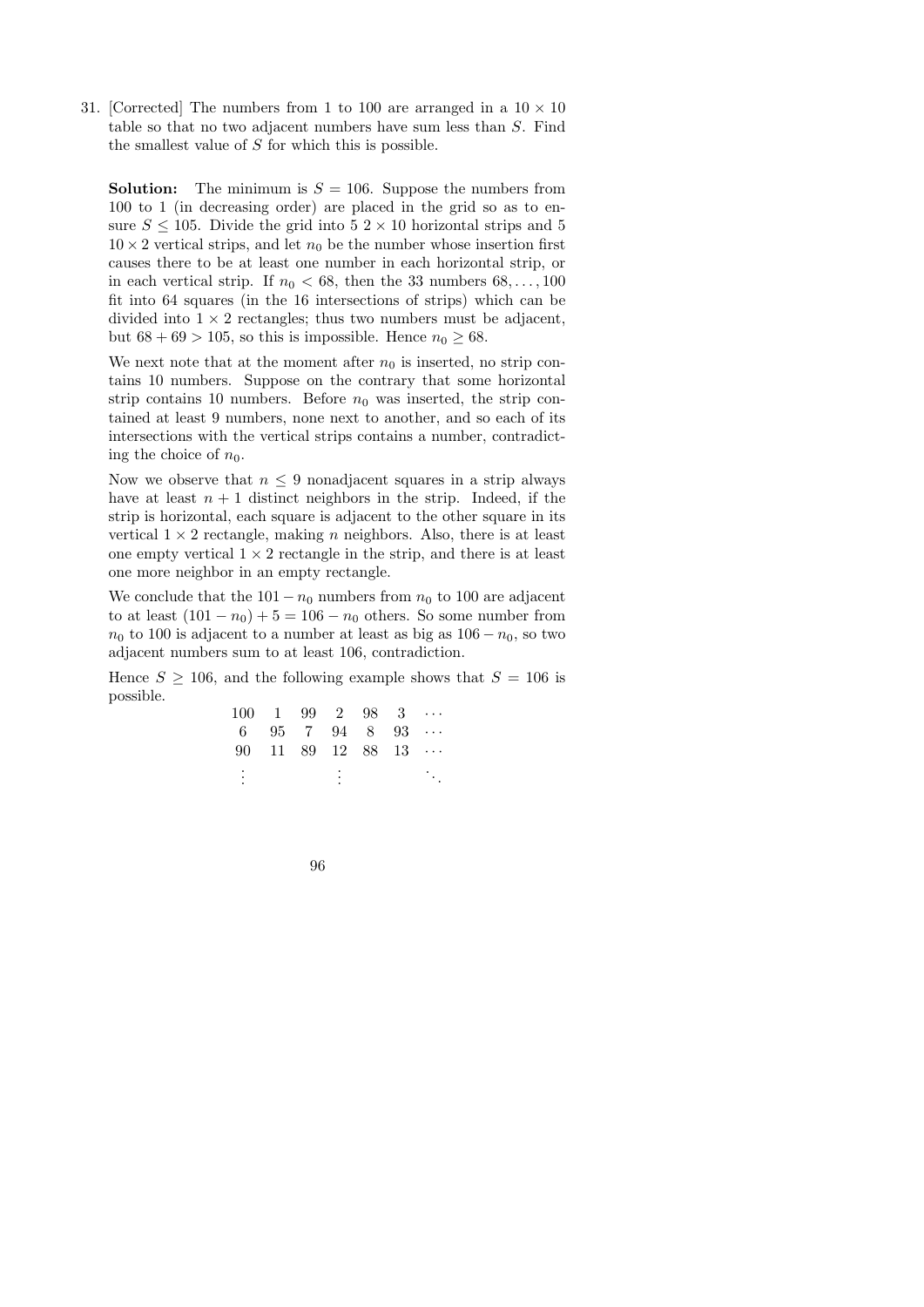32. Find all integer solutions of the equation

$$
(x^2 - y^2)^2 = 1 + 16y.
$$

Solution: The solutions are

$$
(\pm 1, 0), (\pm 4, 3), (\pm 4, 5).
$$

We must have  $y \geq 0$ . As the right side is nonzero, so then must be the left side, hence  $|x| \ge |y| + 1$  or  $|x| \le |y| - 1$ . In either case,  $(x^{2}-y^{2})^{2} \geq (2y-1)^{2}$ , so  $(2y-1)^{2} \leq 1+16y$ , and hence  $y \leq 5$ . Trying all such values of y yields the above solutions.

33. An  $n \times n$  square grid  $(n \geq 3)$  is rolled into a cylinder. Some of the cells are then colored black. Show that there exist two parallel lines (horizontal, vertical or diagonal) of cells containing the same number of black cells.

Solution: We may as well join the edges of the cylinder to form a torus. Assume the contrary. Then one horizontal line contains either  $0$  or  $n$  black cells; without loss of generality (by interchanging black with nonblack) we may assume the latter. Then no vertical or diagonal line contains  $0$  black cells so one line of each type contains  $n$ black cells, and no horizontal line contains 0 black cells either. Thus the lines of each type contain  $1, 2, \ldots, n$  black cells.

Number the rows and columns  $1, \ldots, n$  in order, where in each case 1 is the row/column containing *n* black cells. Then every diagonal except the two passing through  $(1, 1)$  contains 2 black cells, so those two diagonals must contain no other black cells. If  $n$  is odd, this precludes any row from containing  $n-1$  black cells, a contradiction. If n is even, the diagonals passing through  $(1, 1)$  meet again at  $(n/2+)$  $1, n/2 + 1$ , so all of the other cells in row and column  $n/2 + 1$  must be black. But now no row or column can contain one black cell, a contradiction.

34. Two circles intersect at  $A$  and  $B$ . A line through  $A$  meets the first circle again at C and the second circle again at D. Let M and N be the midpoints of the arcs  $BC$  and  $BD$  not containing  $A$ , and let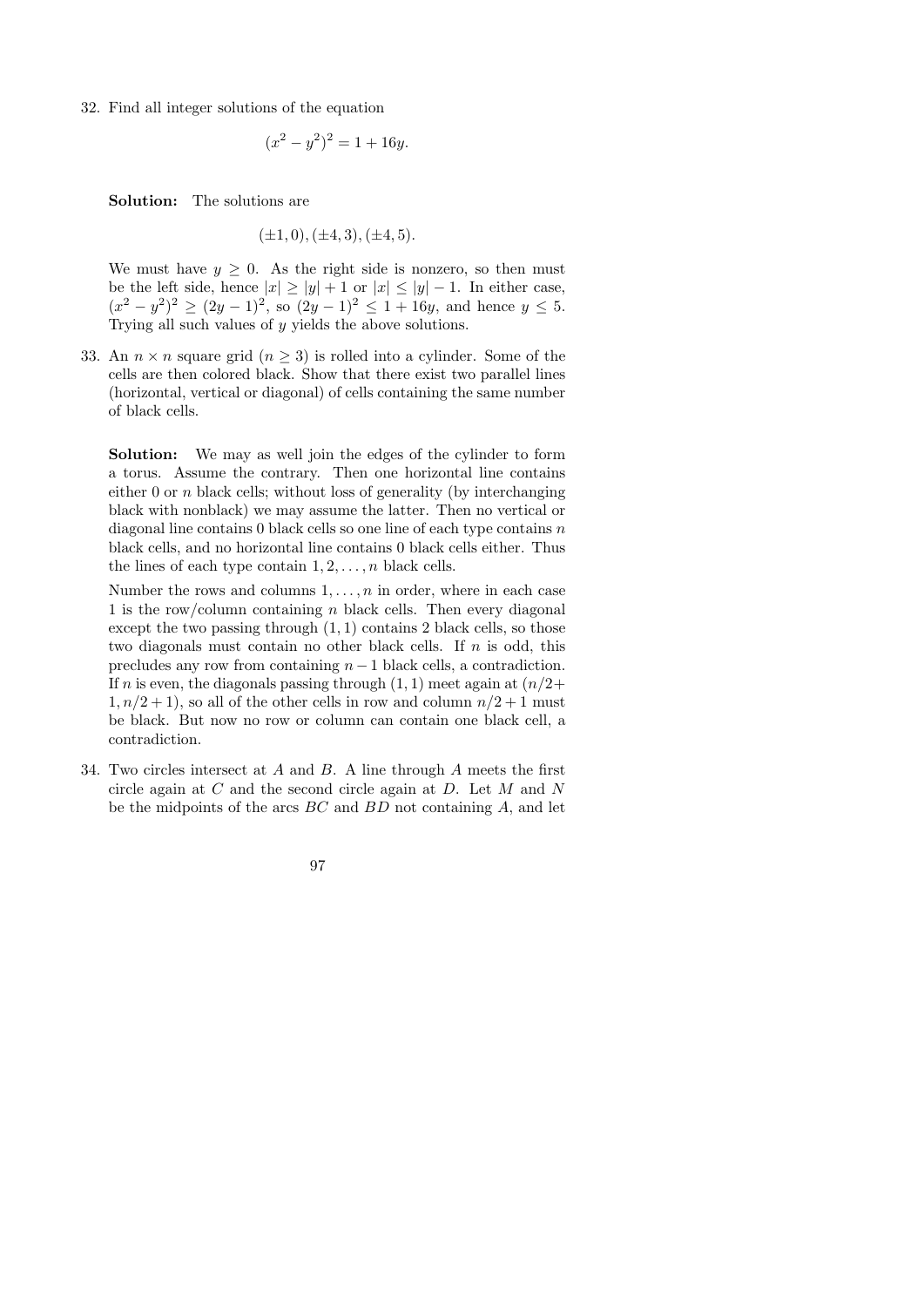K be the midpoint of the segment CD. Show that  $\angle MKN = \pi/2$ . (You may assume that  $C$  and  $D$  lie on opposite sides of  $A$ .)

**Solution:** Let  $N_1$  be the reflection of N about K. Then triangles  $KCN_1$  and  $KDN$  are congruent, so  $CN_1 = ND$  and  $\angle N_1CK =$  $\angle NDK = \pi - \angle ABN$ . From this we note that

$$
\angle MCN_1 = (\pi - \angle ABN) + (\pi - \angle ABM) = \angle MBN.
$$

Also,  $CN_1 = DN = BN$  and  $CM = BM$ . Hence the triangles  $MCN_1$  and  $MBN$  are congruent, so  $MN = MN_1$  and the median MK is also an altitude. Thus  $\angle MKN = \pi/2$ .

35. A polygon can be divided into 100 rectangles, but not into 99. Prove that it cannot be divided into 100 triangles.

**Solution:** We first prove by induction on k that a  $2k$ -gon which can be divided into rectangles can always be divided into at most  $k - 1$ rectangles. First note that such a polygon has all angles equal to 90◦ or 270◦ . If all angles equal 90◦ , we have a rectangle, which certainly satisfies the claim. Otherwise, pick a 270<sup>°</sup> angle, and extend one of its sides to meet the polygon again. This divides the polygon into a 2m-gon and a  $(2k - 2m + 2)$ -gon, which can be divided into  $m - 1$ and  $k - m$  rectangles, respectively.

From the lemma, we find our given polygon has more than 200 vertices. If the polygon is divided into m triangles, these triangles have total angular measure  $m \cdot 180^\circ$ . However, each angle of the polygon must be filled with angles of the triangles whose measures add up to 90<sup>°</sup> (a 270<sup>°</sup> angle can be reduced to two angles adding up to 90<sup>°</sup> if the side of a triangle passes through it). Thus  $m \cdot 180 > 200 \cdot 90$ , whence  $m > 100$ .

36. Do there exist two quadratic trinomials  $ax^2 + bx + c$  and  $(a+1)x^2 +$  $(b+1)x + (c+1)$  with integer coefficients, both of which have two integer roots?

Solution: No. Without loss of generality, assume a is even (or else replace a by  $-1 - a$ ). If  $ax^2 + bx + c$  has integer roots, then a must divide  $b$  and  $c$ , so  $b$  and  $c$  are even. But now the polynomial

98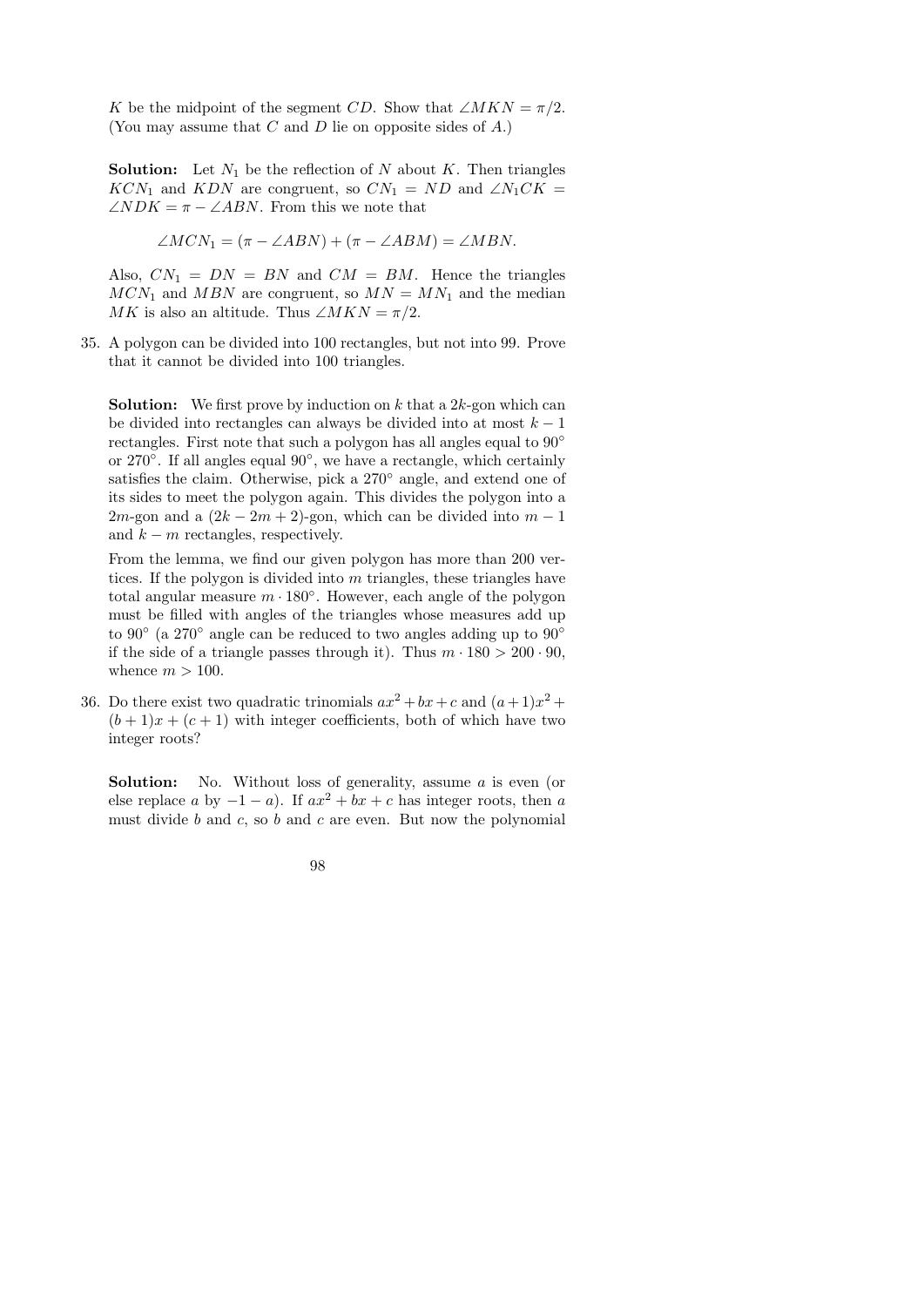$(a+1)x^2 + (b+1)x + (c+1)$  has odd coefficients, and so cannot have integer roots, since  $(b+1)^2 - 4(a+1)(c+1) \equiv 5 \pmod{8}$ .

37. A circle centered at O and inscribed in triangle ABC meets sides  $AC, AB, BC$  at  $K, M, N$ , respectively. The median  $BB<sub>1</sub>$  of the triangle meets  $MN$  at  $D$ . Show that  $O, D, K$  are collinear.

**Solution:** Let  $L$  be the intersection of  $KO$  and  $MN$ , and let  $A_1$  and  $C_1$  be the intersections of  $AB$  and  $BC$ , respectively, with the line through L parallel to AC; we will show  $A_1L = LC_1$ , which implies that L lies on the median  $BB_1$  and so  $L = D$ .

The quadrilateral  $MA_1OL$  is cyclic since  $\angle A_1MO$  and  $\angle A_1LO$  are right angles, so ∠MLA<sub>1</sub> = ∠MOA<sub>1</sub>; likewise ∠C<sub>1</sub>LN = ∠C<sub>1</sub>ON. We conclude  $\angle MOA_1 = \angle C_1ON$  (since  $\angle MLA_1$  and  $\angle C_1LN$  are verticle angles) and the triangles  $OMA_1$  and  $ONC_1$  are congruent, so  $OA_1 = OC_1$  from which we conclude  $A_1L = LC_1$ .

38. Find all triples  $m, n, l$  of natural numbers such that

$$
m + n = \gcd(m, n)^2, m + l = \gcd(m, l)^2, n + l = \gcd(n, l)^2.
$$

**Solution:** The only solution is  $l = m = n = 2$ . Let  $d =$  $gcd(l, m, n)$ , and put  $l = dl_1, m = dm_1, n = dn_1$ . Then  $d(m_1 + n_1)$  $d^2 d_{mn}^2$ , where  $d_{mn} = \gcd(m_1, n_1)$ , so  $m_1 + n_1 = dd_{mn}^2$ . Defining  $d_{ln}$ and  $d_{lm}$  likewise, we get

$$
2(l_1 + m_1 + n_1) = d(d_{lm}^2 + d_{ln}^2 + d_{mn}^2).
$$

Since  $d/\gcd(d, 2)$  divides  $l_1 + m_1 + n_1$  as well as  $m_1 + n_1$ , it divides  $l_1$  and likewise  $m_1$  and  $n_1$ . As these three numbers are relatively prime, we have  $d/gcd(d, 2) = 1$  and so  $d \leq 2$ .

Note that  $d_{lm}, d_{lm}, d_{mn}$  are pairwise relatively prime; therefore we can write  $l_1 = l_2 d_{lm} d_{ln}$ ,  $m_1 = m_2 d_{lm} d_{mn}$ ,  $n_1 = n_2 d_{ln} d_{mn}$ . Then we have

$$
d_{lm}d_{mn}m_2 + d_{ln}d_{mn}n_2 = dd_{mn}^2
$$

and so  $m_2d_{lm} + n_2d_{ln} = dd_{mn}$  and so forth. Assuming WLOG that  $d_{mn}$  is no larger than  $d_{lm}, d_{ln}$ , we get

$$
2d_{mn} \ge dd_{mn} = d_{lm}m_2 + d_{ln}n_2 \ge d_{lm} + d_{ln} \ge 2d_{mn}.
$$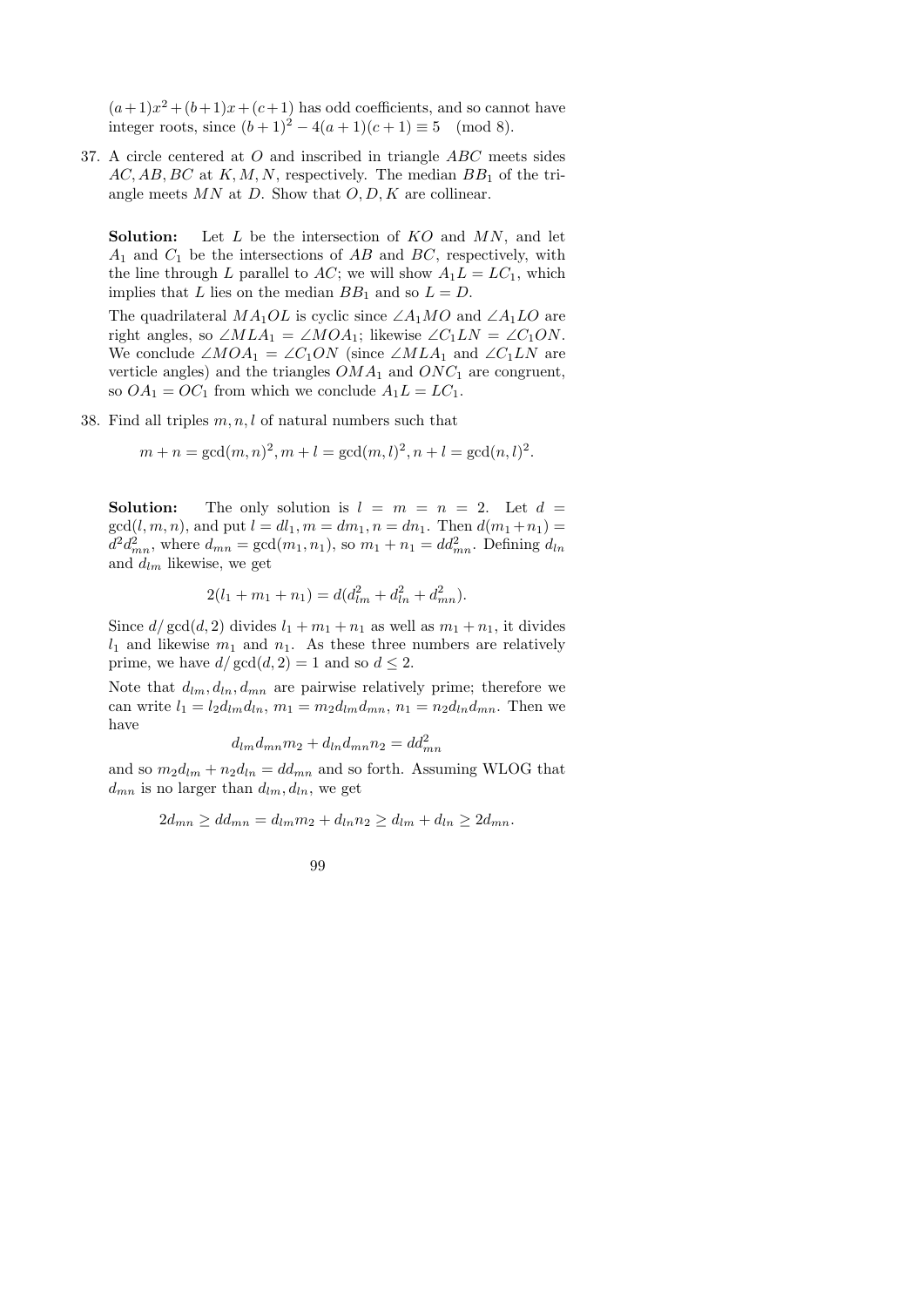Thus we have equality throughout:  $d = 2$ ,  $m_2 = n_2 = 1$  and  $d_{lm} =$  $d_{ln} = d_{mn}$ . But these three numbers are relatively prime, so they equal 1. Then  $m_1 = n_1 = 1$  and from  $l_1 + m_1 = dd_{lm}^2$ ,  $l_1 = 1$  as well. Therefore  $l = m = n = 2$ .

- 39. [Corrected] On an infinite (in both directions) strip of squares, indexed by the integers, are placed several stones (more than one may be placed on a single square). We perform a sequence of moves of one of the following types:
	- (a) Remove one stone from each of the squares  $n-1$  and n and place one stone on square  $n + 1$ .
	- (b) Remove two stones from square  $n$  and place one stone on each of the squares  $n + 1$ ,  $n - 2$ .

Prove that any sequence of such moves will lead to a position in which no further moves can be made, and moreover that this position is independent of the sequence of moves.

**Solution:** Let  $\alpha$  be the root of the polynomial  $x^2 - x - 1 = 0$ greater than 1; then the sum  $\sum a_i \alpha^i$ , where  $a_i$  is the number of stones on square  $i$ , is invariant. That's because

$$
\alpha^{n+1} - \alpha^n - \alpha^{n-1} = \alpha^{n-1}(\alpha^2 - \alpha - 1) = 0
$$

and

$$
\alpha^{n+1} - 2\alpha^{n} + \alpha^{n-2} = \alpha^{n-2}(\alpha - 1)(\alpha^{2} - \alpha - 1) = 0.
$$

Also, there is some N such that squares  $N, N+1, \ldots$  always remain empty (since  $\alpha^N > \sum a_i \alpha^i$  for suitably large N). From this we deduce that no square has stones removed from it infinitely often: if such a square existed, there would be a largest such square, but then the squares above this one would eventually end up with arbitrarily many stones, contradicting our assumption that the number of stones is finite. Thus a stone in a large enough square cannot move ever again; by induction, we find that the number of moves must be finite.

In a final position, no two stones lie on the same square or adjacent squares. We claim thus that  $\sum a_i \alpha^i \neq \sum a'_i \alpha_i$  for two different final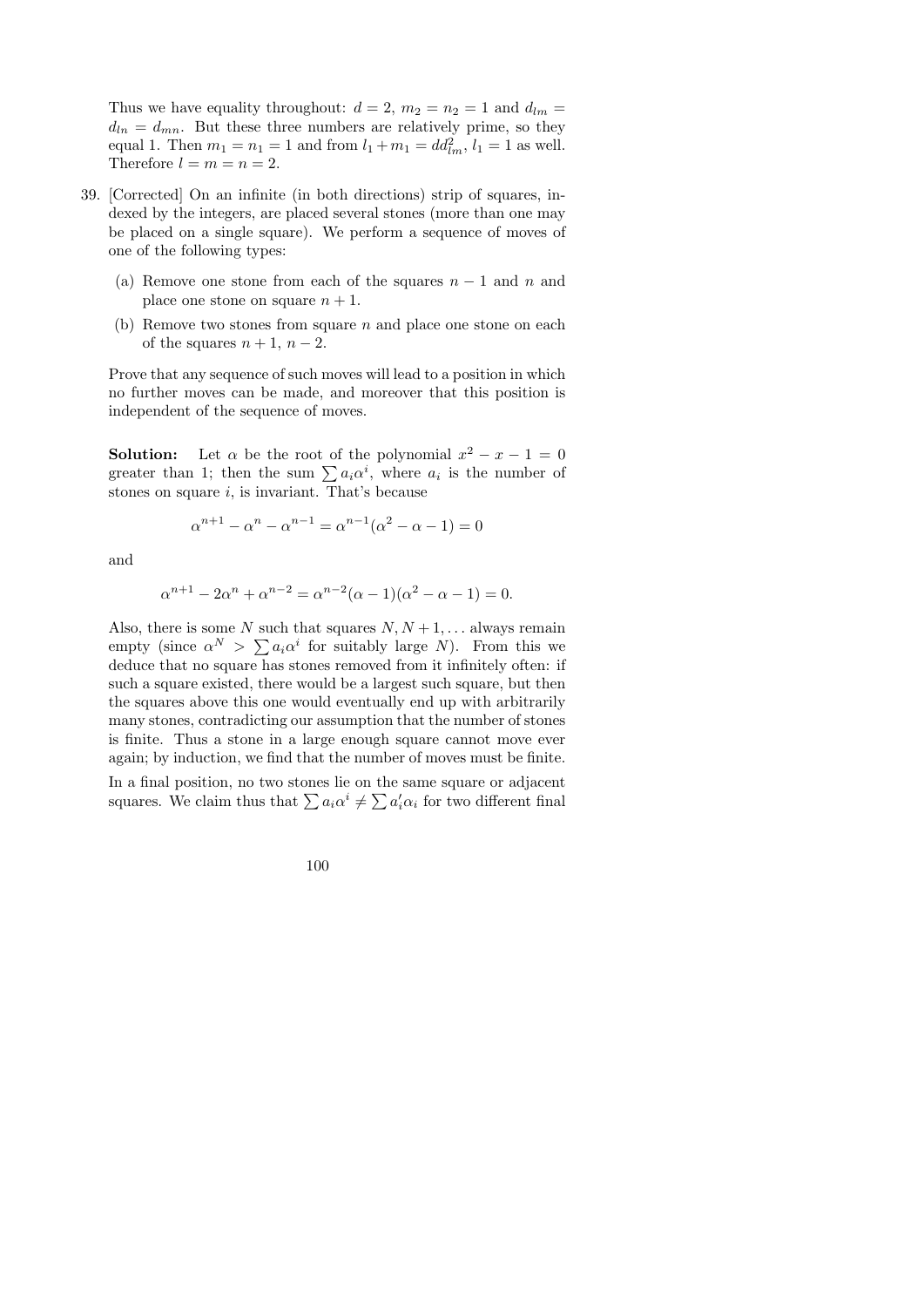positions. In fact, if the positions have their rightmost difference at j, with  $a_j = 0$  and  $a'_j = 1$ , then

$$
\sum_{i < j} a_i < \alpha^{j-1} + \alpha^{j-3} + \dots = \alpha^{j-1} \frac{1}{1 - \alpha^{-2}} = \alpha^j,
$$

so  $\sum a_i \alpha^i < \sum a_i^i \alpha_i$ . We conclude the final position is uniquely determined by the initial position.

40. An  $n \times n \times n$  cube is divided into unit cubes. We are given a closed non-self-intersecting polygon (in space), each of whose sides joins the centers of two unit cubes sharing a common face. The faces of unit cubes which intersect the polygon are said to be distinguished. Prove that the edges of the unit cubes may be colored in two colors so that each distinguished face has an odd number of edges of each color, while each nondistinguished face has an even number of edges of each color.

**Solution:** For each nonvertical edge  $PQ$ , let  $C_{PO}$  denote the rectangle whose bottom edge is  $PQ$  and whose top edge lies on the boundary of the large cube, and let  $n_{PO}$  be the number of intersections of  $C_{PO}$  with the polygon. Color  $PQ$  white if  $n_{PO}$  is even, color  $PQ$  black if  $n_{PO}$  odd, and color the vertical edges white; we claim this coloring satisfies the given condition.

We first check the condition for nonhorizontal faces, which is easy: the lateral edges are both white, and the top and bottom edges differ in color if and only if their numbers of intersection differ, that is, if the polygon passes through the face.

Now suppose  $PQRS$  is a horizontal face. Consider the box whose bottom face is  $PQRS$  and whose top face lies on the boundary. Then  $n_{PQ} + n_{QR} + n_{RS} + n_{SP}$  is even by the principle "what comes in must go out", unless the polygon passes through  $PQRS$ , in which case the sum is odd. This clearly implies the desired condition.

41. Of the quadratic trinomials  $x^2 + px + q$  where p, q are integers and  $1 \leq p, q \leq 1997$ , which are there more of: those having integer roots or those not having real roots?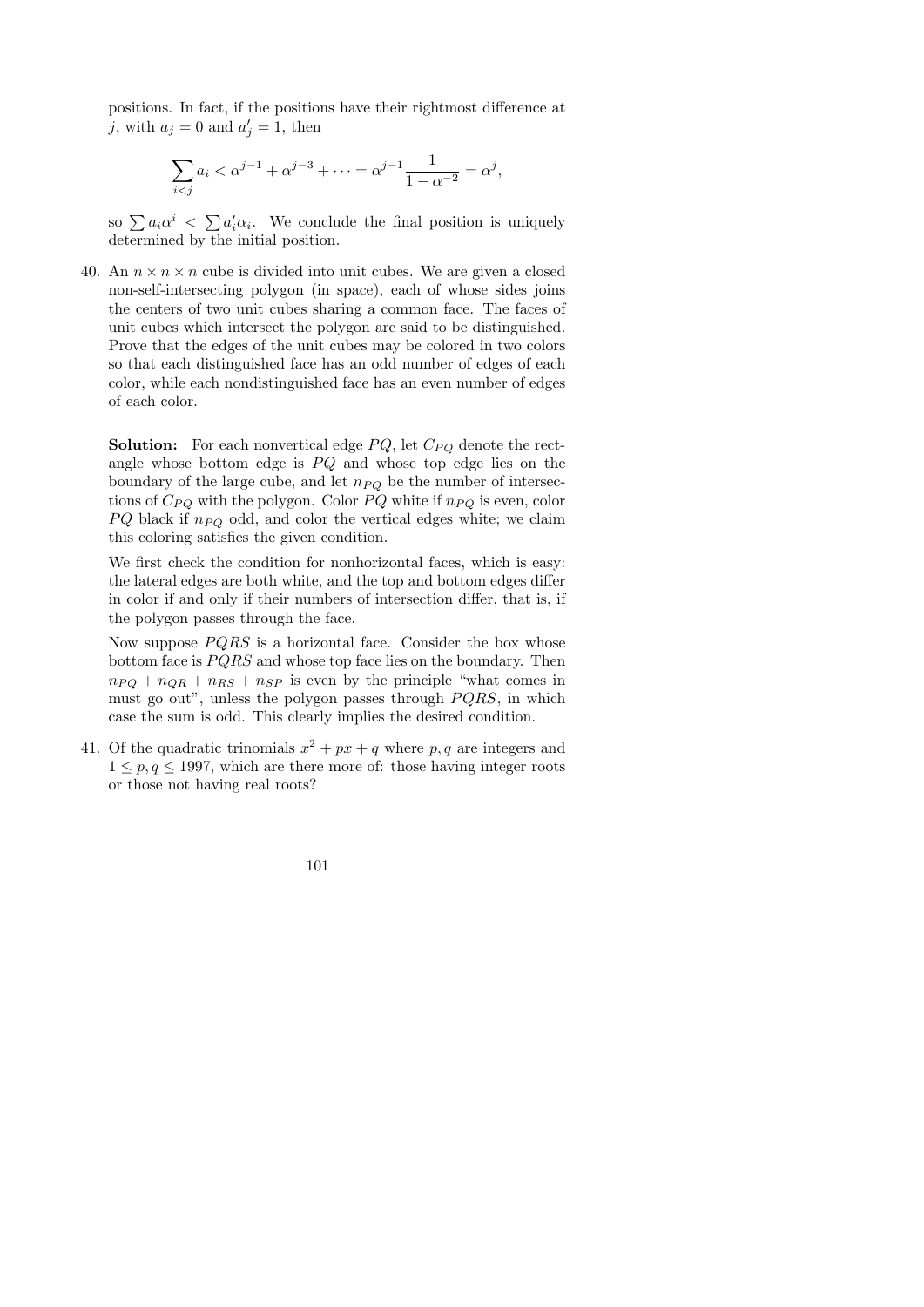**Solution:** There are more not having real roots. If  $m \leq n$  are integer roots of  $x^2 + ax + b = 0$ , then  $m + n = -a$  and  $mn = b$ . Assuming  $1 \le a, b \le 1997$ , we must have  $-1997 \le m, n < 0$ . But now the polynomial  $x^2 - nx + mn$  also has integer coefficients between 1 and 1997, and  $n^2 - 4mn = n(n - 4m) < 0$ , so it has no real roots. Since one can also write down a polynomial having no real roots not of this form (e.g.  $x^2 - 3x + 5$ ), there are strictly more polynomials with no real roots.

42. [Corrected] We are given a polygon, a line  $l$  and a point  $P$  on  $l$  in general position: all lines containing a side of the polygon meet l at distinct points differing from P. We mark each vertex of the polygon the sides meeting which, extended away from the vertex, meet the line  $l$  on opposite sides of  $P$ . Show that  $P$  lies inside the polygon if and only if on each side of l there are an odd number of marked vertices.

Solution: For each vertex of the polygon lying on one side of l, consider the segment between the points where the sides through that vertex meet  $l$ . Then the problem asserts that  $P$  lies inside the polygon if and only if it lies on an odd number of these segments.

Note that each intersection of  $l$  with a side of the polygon is the endpoint of one segment, while each intersection of l with an extension of a side is the endpoint of two segments. Thus as we vary  $P$  along  $l$ , the parity of the number of segments  $P$  lies on changes exactly when P crosses a side of the polygon, which implies the desired result.

43. A sphere inscribed in a tetrahedron touches one face at the intersection of its angle bisectors, a second face at the intersection of its altitudes, and a third face at the intersection of its medians. Show that the tetrahedron is regular.

**Solution:** Let  $A, B, C, D$  be the vertices of the tetrahedron, and assume the sphere touches ABC at its incenter I, BCD at its orthocenter  $H$  and  $ACD$  at its centroid  $G$ . Let

 $\alpha = \angle OAB = \angle OAC$ ,  $\beta = \angle OBC = \angle OBA$ ,  $\gamma = \angle OCA = \angle OCB$ .

As the triangles *OAC* and *MAC* are congruent, as are *OBC* and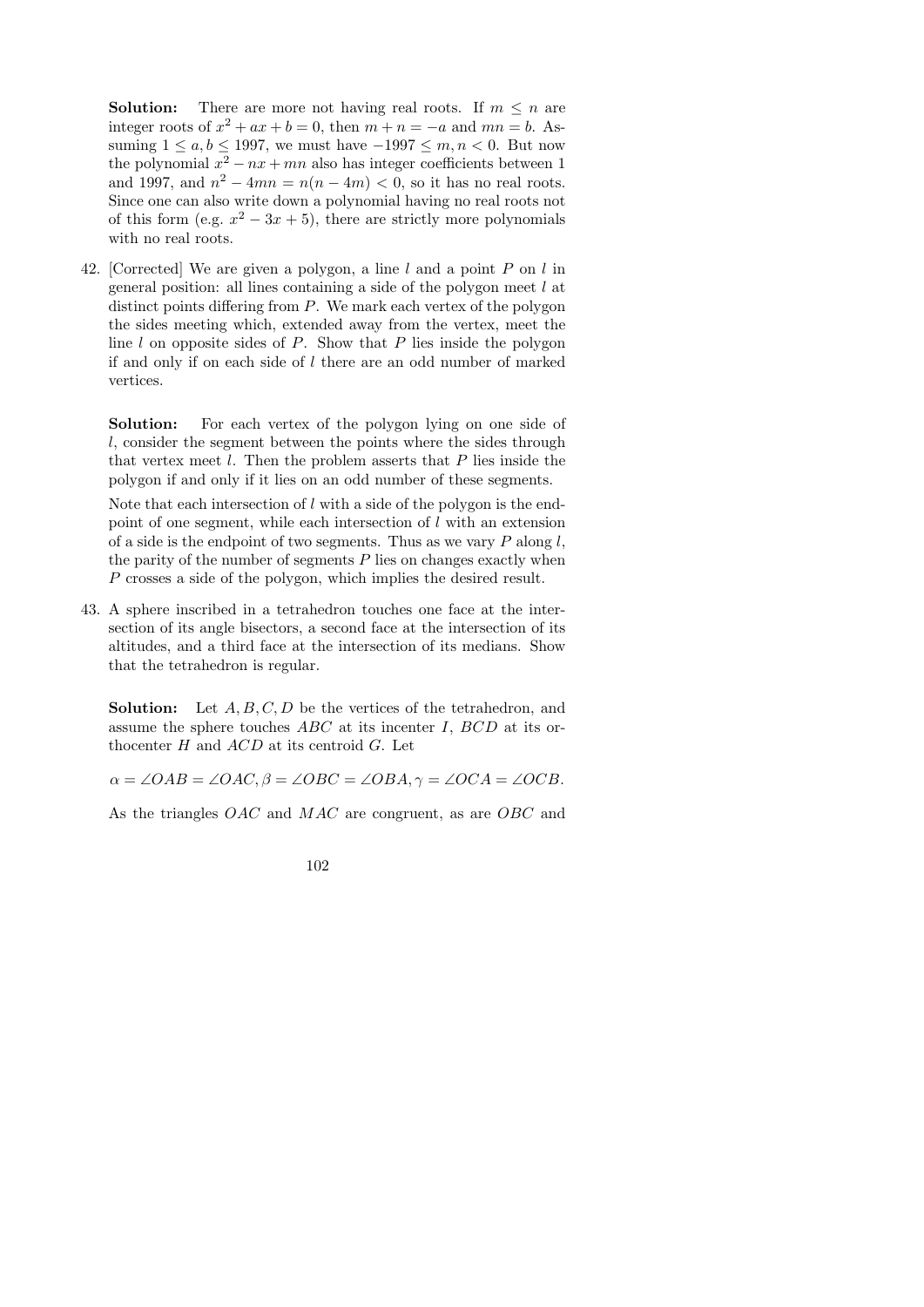$HBC$  (by equal tangents), we also have

$$
\alpha = \angle MAC, \beta = \angle HBC, \gamma = \angle MCA = \angle HCB
$$

and by similar triangles within BCD and the fact that  $\alpha + \beta + \gamma =$  $\pi/2$ ,

$$
\alpha = \angle HBD = \angle HCD, \beta = \angle HDC, \gamma = \angle HDB.
$$

As the triangles  $MCD$  and  $HCD$  are congruent, we get

$$
\alpha = \angle MCD, \beta = \angle MDC.
$$

Let  $P$  be the foot of the median from  $D$  to  $AC$ ; we now have that ∠DPC =  $\pi/2$ , so DP is a median and  $AD = DC$ ; moreover,  $\angle MAC = \angle MCA$ , that is,  $\alpha = \gamma$ . Now the line CH is an angle bisector in  $BCD$ , so  $BC = CD$ ; also,  $ABC$  is isosceles with  $AB = BC$ . Therefore triangle  $ACD$  is equilateral and  $\beta$  equals  $\pi/6$ , as then do  $\alpha$  and  $\gamma$ . This shows that triangles ACB and BCD are also equilateral, which proves that all six edges have equal length, and the tetrahedron must be regular.

44. In an  $m \times n$  rectangular grid, where m and n are odd integers,  $1 \times 2$ dominoes are initially placed so as to exactly cover all but one of the  $1 \times 1$  squares at one corner of the grid. It is permitted to slide a domino towards the empty square, thus exposing another square. Show that by a sequence of such moves, we can move the empty square to any corner of the rectangle.

Solution: Number the squares by their row and column, labeling one corner (1, 1), and color squares with two odd numbers red. In particular, the corners are all red, and the empty square will always be red.

Consider a graph whose vertices are the red squares, with an edge between squares  $A$  and  $B$  if they are adjacent to a common square  $C$  and there is a domino covering  $C$  and one of  $A$  or  $B$ ; note that the graph does not change as the empty square moves (since the empty square is always red, a domino on  $AC$  can only move to  $CB$ ).

It suffices to show that the four corners are all connected in this graph, as a path from the empty corner to any square gives a method for moving the empty square to that location. In fact, if the corners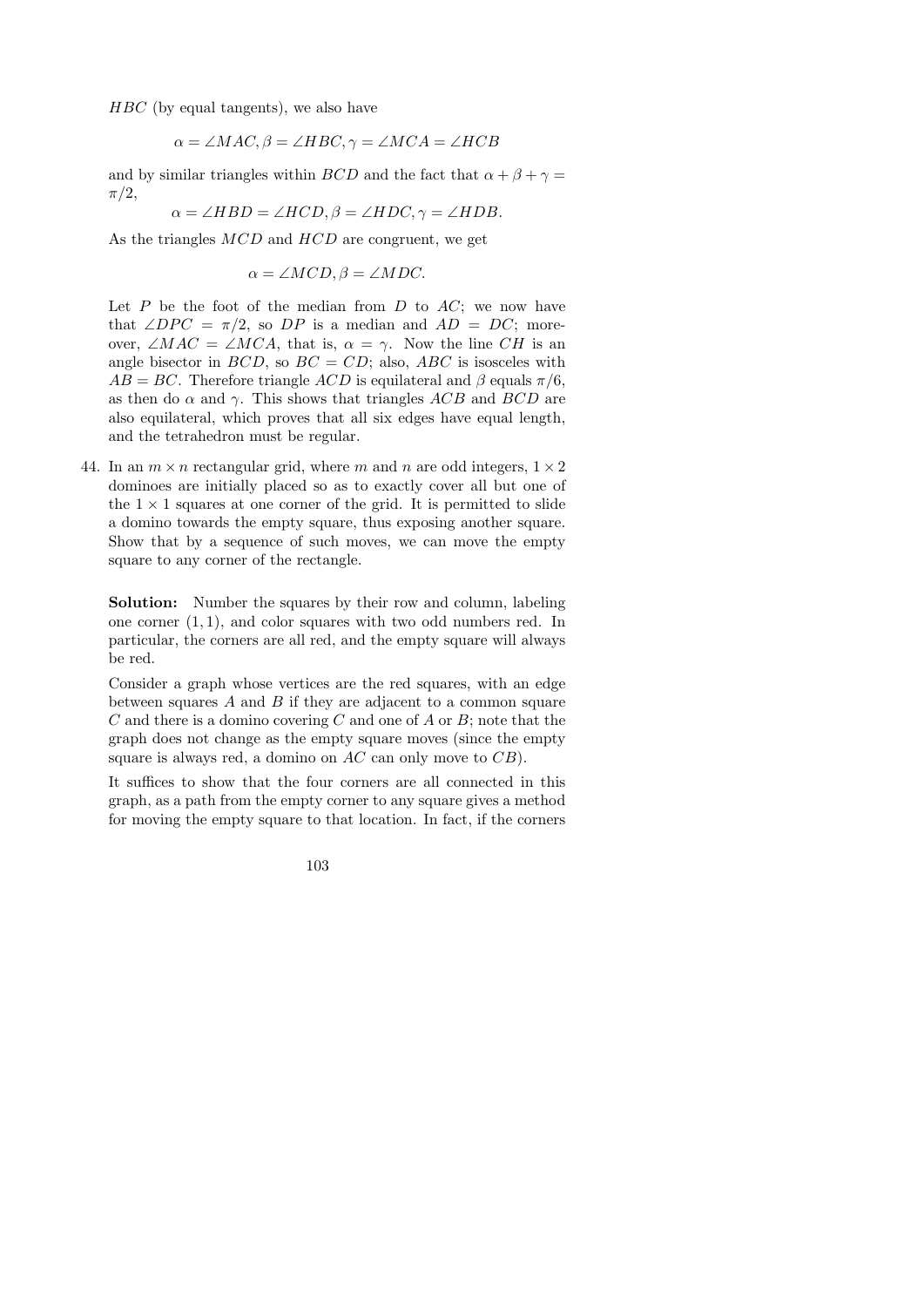can be separated into two groups which are not connected to each other, we can draw a path through the non-red squares separating the two groups; this path consists of an odd number of squares, since the displacement between one end and the other is either even in both directions (if the ends lie on parallel sides) or odd in both directions (if not).

Initially, every square on the path is covered. In particular, the first square is covered, and because there is no edge between the two red squares adjacent to it, there is a domino between the first and second squares. Likewise, the third square is covered, but not by a domino covering either red square adjacent to it or the second square on the path, which is already accounted for. Hence the third and fourth squares are covered by a single domino, and so on, leaving a contradiction when we get to the last square on the path.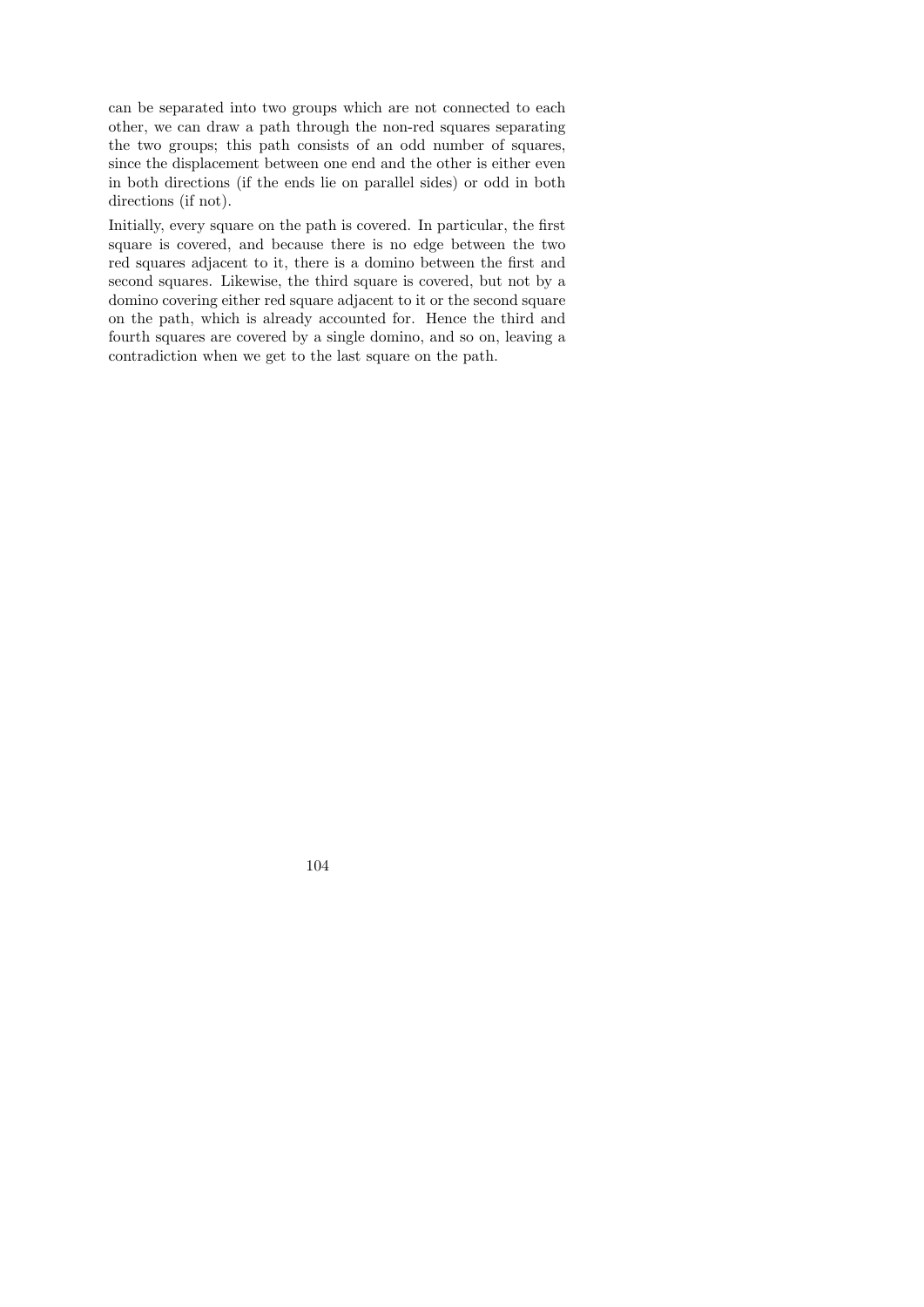### 1.19 South Africa

- 1. From an initial triangle  $A_0B_0C_0$  a sequence  $A_1B_1C_1, A_2B_2C_2, \ldots$ is formed such that at each stage,  $A_{k+1}, B_{k+1}, C_{k+1}$  are the points where the incircle of  $A_k B_k C_k$  touches the sides  $B_k C_k$ ,  $C_k A_k$ ,  $A_k B_k$ , respectively.
	- (a) Express  $\angle A_{k+1}B_{k+1}C_{k+1}$  in terms of  $\angle A_kB_kC_k$ .
	- (b) Deduce that as  $k \to \infty$ ,  $\angle A_k B_k C_k \to 60^\circ$ .

# Solution:

- (a) We have  $A_kB_{k+1} = A_kC_{k+1}$  by equal tangents so triangle  $A_kB_{k+1}C_{k+1}$  is isosceles with  $\angle A_kB_{k+1}C_{k+1} = 90 - A_k/2$ . Similarly,  $\angle C_k B_{k+1} A_{k+1} = 90 - C_k/2$ . Adding up angles at  $B_{k+1}$ ,  $B_{k+1} = (A_k + C_k)/2 = 90 - B_k/2.$
- (b) We have  $B_{k+1} 60 = 90 B_k/2 60 = (B_k 60)/(-2)$  so  $B_k - 60 = (B_0 - 60)/(-2)^k$ , and obviously  $\lim_{k \to \infty} B_k = 60$ .
- 2. Find all natural numbers with the property that, when the first digit is moved to the end, the resulting number is  $3\frac{1}{2}$  times the original one.

Solution: Such numbers are those of the form

#### 153846153846153846 . . . 153846.

Obviously, since the number has the same number of digits when multiplied by 3.5, it must begin with either 1 or 2.

Case 1: The number is of the form  $10^N + A$ ,  $A < 10^N$ . So  $7/2$  \*  $(10^N + A) = 10A + 1 \rightarrow A = (7 * 10^N - 2)/13$ . The powers of 10 repeat with a period of 6 mod 13  $(10,9,12,3,4,1)$  so A will be an integer iff  $N \equiv 5 \pmod{6}$ . This gives the family of solutions above. Case 2: The number is of the form  $2 * 10^N + A$ ,  $A < 10^N$ . Then, as before,  $A = (14 * 10^N - 4)/13$ . But as  $A < 10^N$ , this implies  $10^N < 4$ , which is impossible.

3. Find all functions  $f : \mathbb{Z} \to \mathbb{Z}$  which satisfy  $f(m + f(n)) = f(m) + n$ for all  $m, n \in \mathbb{Z}$ .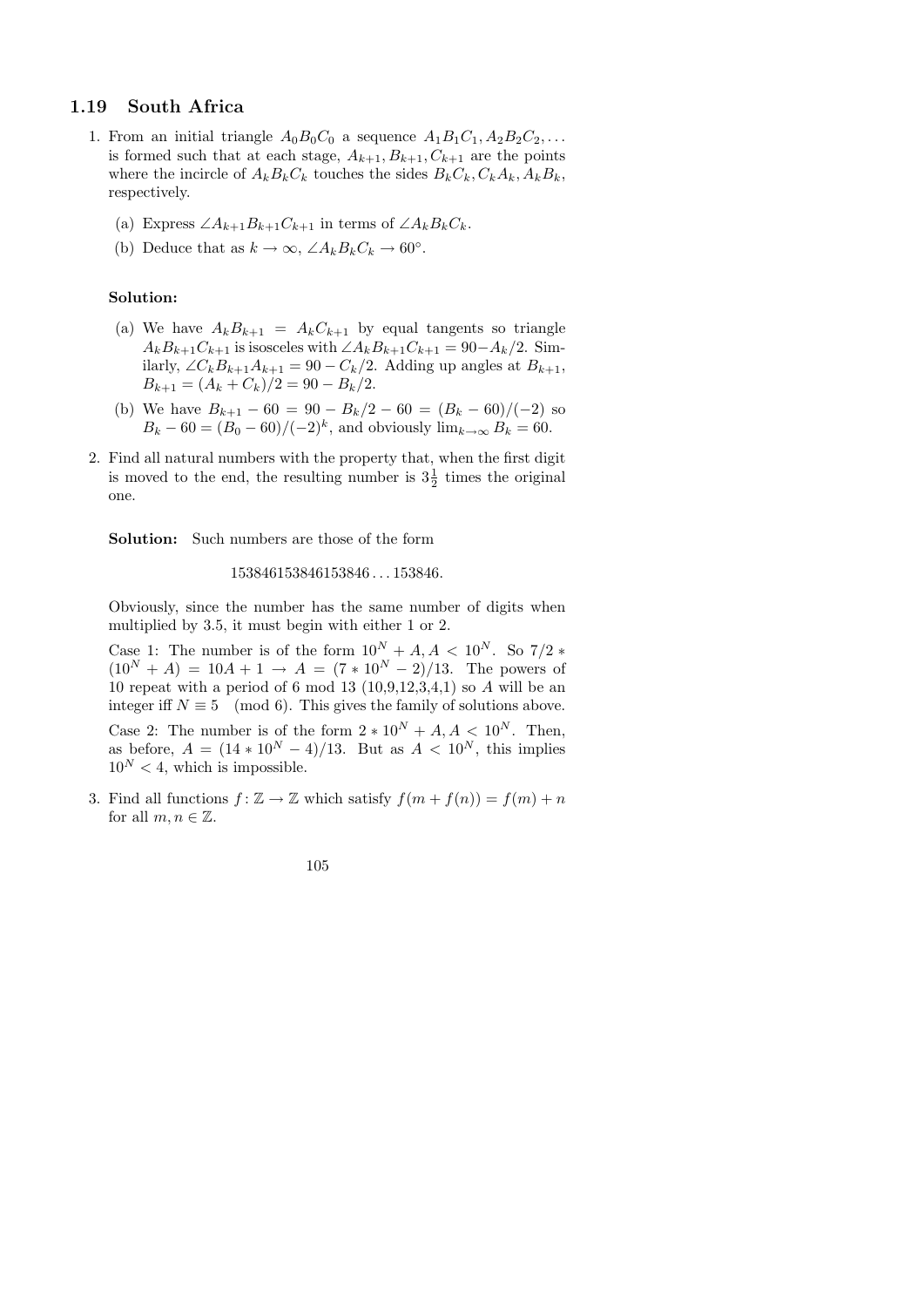**Solution:** Clearly  $f(n) = kn$  works for  $k = 1, -1$ , and we'll show these are the only solutions. Plugging in  $n = 0$ , we get  $f(m + f(0)) = f(m)$ . We consider two cases:

Case 1:  $f(0) = 0$ . Then plugging in  $m = 0$  gives  $f(f(n)) = n$ . Plugging in  $f(n)$  for n, we get  $f(m + f(f(n)) = f(m+n) = f(m) +$  $f(n)$  so  $f(n) = nf(1)$  and then  $n = f(f(n)) = nf(1)^2$ , so  $f(1) = \pm 1$ . This is the solution above.

Case 2:  $f(0) \neq 0$ . Then  $f(n)$  is periodic and hence bounded. Let  $f(M) > f(n) \forall n$ . But  $f(M + f(1)) = f(M) + 1$ , a contradiction.

4. A circle and a point P above the circle lie in a vertical plane. A particle moves along a straight line from  $P$  to a point  $Q$  on the circle under the influence of gravity. That is, the distance traveled from P in time t equals  $\frac{1}{2}gt^2 \sin \alpha$ , where g is a constant and  $\alpha$  is the angle between  $PQ$  and the horizontal. Describe (geometrically) the point  $Q$  for which the time taken to move from  $P$  to  $Q$  is minimized.

Solution: Ignoring the physics of the problem, the question is to minimize  $PQ/\sin \alpha$  or maximize  $\sin \alpha / PQ$ . Perform an inversion about  $P$  which maps the circle to itself; the maximal point on the old diagram (call it  $Q$ ) will map to a point  $Q'$  which maximizes  $PQ' \sin \alpha$ , which is just the height differnece between P and Q'. As P is above the circle,  $Q'$  is the bottom of the circle. To find  $Q$ , just note that  $P, Q, Q'$  are collinear. Therefore, the construction is:

- (a) find the bottom of the circle, call this  $Q'$ ;
- (b) find the intersection of  $PQ'$  with the circle, this is the desired point.
- 5. Six points are joined pairwise by red or blue segments. Must there exist a closed path consisting of four of the segments, all of the same color?

**Solution:** Label the points  $A, B, C, D, E, F$ . It is a well known result that in such a configuration there is a monochromatic cycle of length three (Proof: consider any vertex, there are five edges coming from it so at least three of them are the same color. Say that color

$$
106\,
$$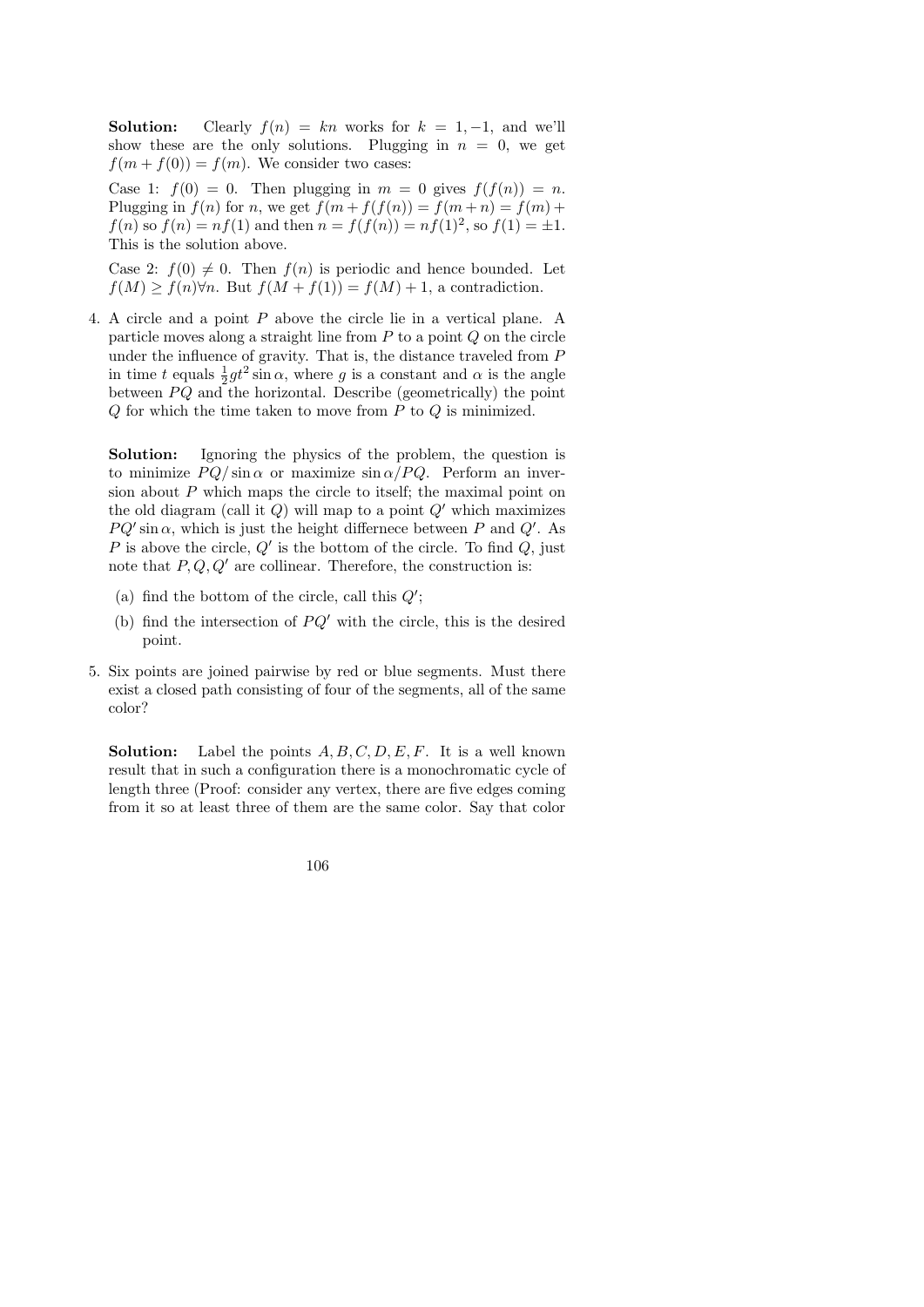is red and the edges run to  $A, B, C$ . If any of the edges between  $A, B, C$  are red, we are done, and if none are we are done as well.)

So without loss of generality, let edges  $AB, BC, CA$  be red. If any of the other vertices has red edges running to two of  $A, B, C$ , we are done. Also, if two of  $D, E, F$  have blue edges running to the same two vertices of  $A, B, C$ , we are done. The only case this doesn't cover is if each of  $D, E, F$  has a red edge running to a different member of  $A, B, C$ ; without loss of generality  $AD, BE, CF$  are red. The only edges we haven't yet specified are  $DE, EF, FD$ . If any of them are red, this would form a cycle (for example, if DE is red, DABE would be red). If all of them are blue, DCEF is all blue. We have now covered all cases.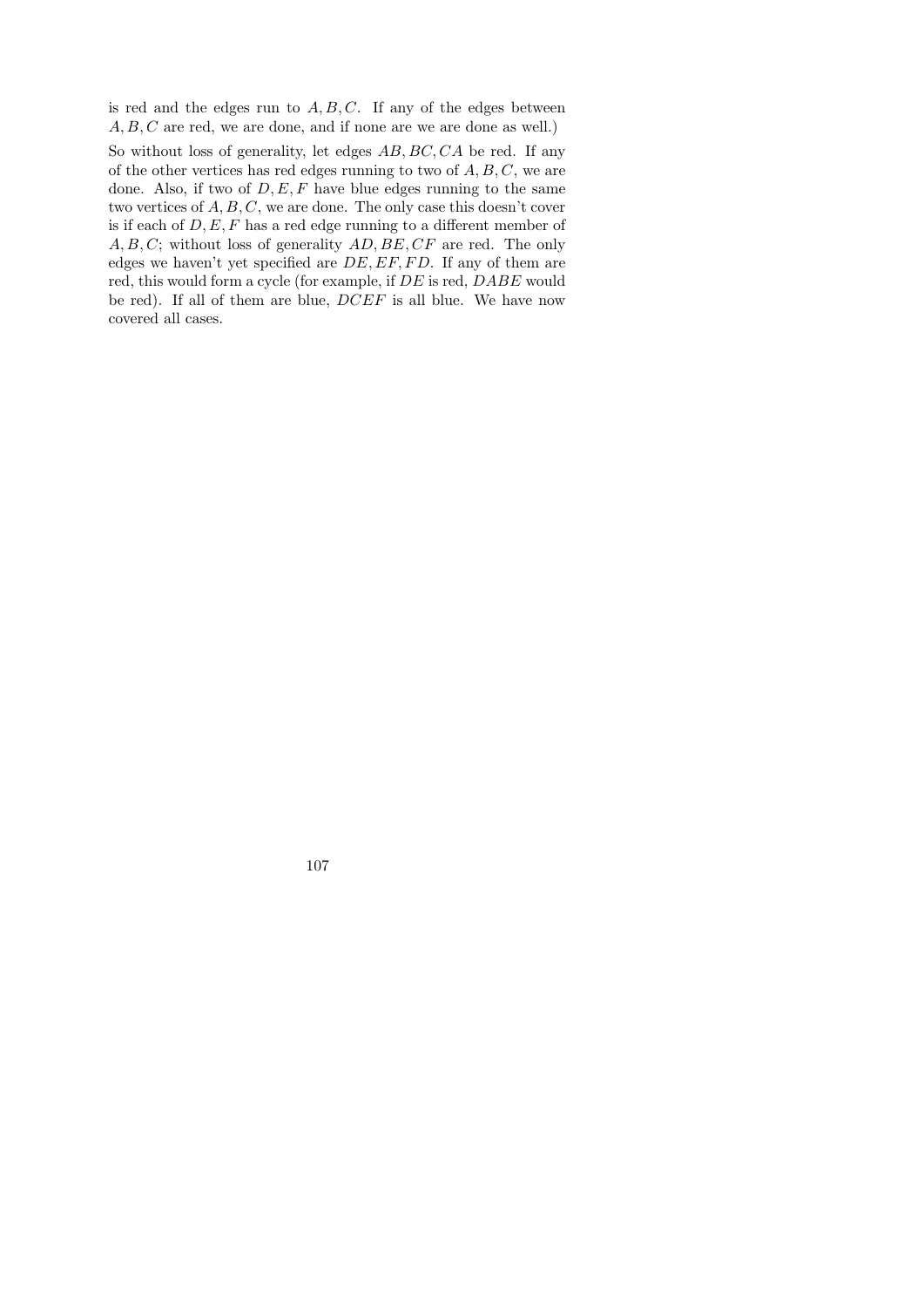## 1.20 Spain

1. Calculate the sum of the squares of the first 100 terms of an arithmetic progression, given that the sum of the first 100 terms is −1 and that the sum of the second, fourth,  $\dots$ , and the hundredth terms is 1.

**Solution:** Let the arithmetic progression be  $x_1, x_2, \ldots, x_{100}$ , having term difference d. The first of the two given conditions is

$$
x_1 + x_2 + \dots + x_{100} = \frac{1}{2}(x_1 + x_{100}) \cdot 100 = -1 \Rightarrow x_1 + x_{100} = -\frac{1}{50}.
$$

The second is

$$
x_2 + x_4 + \dots + x_{100} = \frac{1}{2}((x_1 + d) + x_{100}) \cdot 50 = 1 \Rightarrow x_1 + x_{100} + d = \frac{1}{25}.
$$

These imply  $d = 3/50$  and  $x_1 + x_{100} = x_1 + (x_1 + 99d) = -1/50$ , or  $x_1 = -149/50$ . We wish to find

$$
x_1^2 + x_2^2 + \dots + x_{100}^2 = 100x_1^2 + 2dx_1(1 + \dots + 99) + (1^2 + \dots + 99^2)
$$

which simplifies to 14999/50.

2. Let A be a set of 16 lattice points forming a square with 4 points on a side. Find the maximum number of points of A no three of which form an isosceles right triangle.

Solution: The maximum is 6, obtained (for example) by taking the points of two adjacent sides, but omitting their common corner.

First suppose none of the 4 interior points is chosen. The remaining points form 3 squares, so at most two vertices from each square can be chosen. Thus we may assume one of the interior points is chosen, which we label  $O$  in the following diagram:

$$
\begin{array}{cccc}\nD & A_1 & A_2 & A_3 \\
C & Z_1 & O & Z_2 \\
E & B_1 & B_2 & B_3 \\
C & D & C & E\n\end{array}
$$

No two points with the same label  $A, B, C, D, E$  can be chosen, so if neither  $Z_1$  nor  $Z_2$  is chosen, again at most 6 points can be chosen. If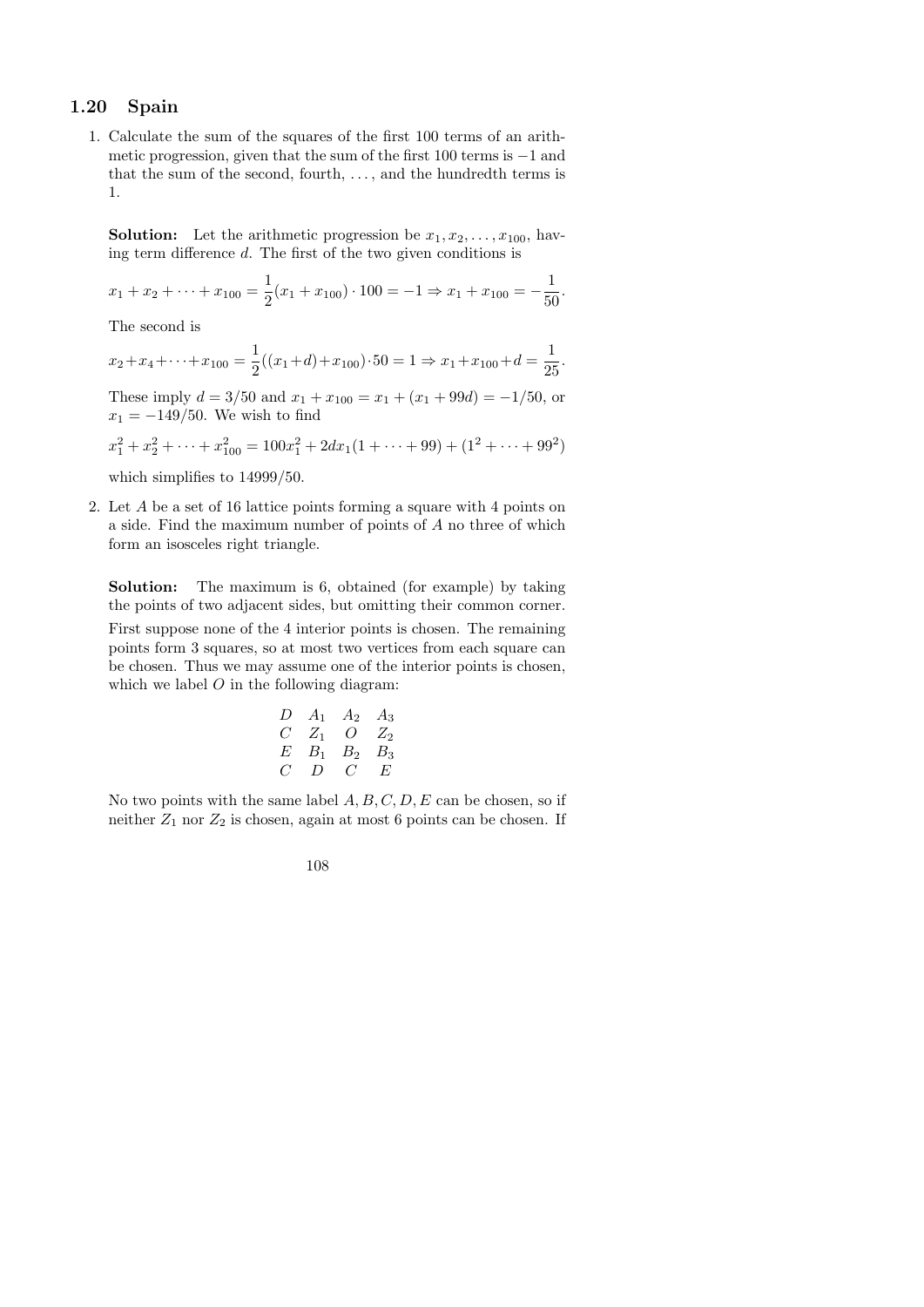$Z_1$  but not  $Z_2$  is chosen, then  $A_1, A_2, B_1, B_2$  cannot be chosen, and  $A_3$  and  $B_3$  cannot both be chosen, so one of the A and B sets must be omitted, again putting the maximum at 6; likewise if  $Z_2$  but not  $Z_1$  is chosen. Finally, if  $Z_1$  and  $Z_2$  are chosen, none of the  $A_i$  or  $B_i$ can be chosen, so again the maximum is 6.

3. For each parabola  $y = x^2 + px + q$  meeting the coordinate axes in three distinct points, a circle through these points is drawn. Show that all of the circles pass through a single point.

**Solution:** All such circles pass through the point  $(0, 1)$ . If  $(0, q)$ ,  $(r_1, 0), (r_2, 0)$  are the three points, then  $r_1 + r_2 = -p$ . If  $(x - a)^2 + p$  $(y - b)^2 = r^2$  is the circle, we then have  $a = -p/2$ , and

$$
\frac{1}{4}p^2 + (q - b)^2 = (r_1 - p/2)^2 + b^2 = \frac{1}{4}(r_1 - r_2)^2 + b^2
$$

or

$$
q^2 - 2qb = -q
$$

which gives  $b = (q + 1)/2$ , and so the reflection of  $(0, q)$  across the horizontal diameter is  $(0, 1)$ .

4. Let p be a prime number. Find all  $k \in \mathbb{Z}$  such that  $\sqrt{k^2 - pk}$  is a positive integer.

**Solution:** The values are  $k = (p \pm 1)^2/4$  for p odd (and none for  $p = 2$ ).

We first consider  $p = 2$ , in which case we need  $k^2 - 2k = (k-1)^2 - 1$ to be a positive square, which is impossible, as the only consecutive squares are 0 and 1.

Now assume  $p$  is odd. We first rule out the case where  $k$  is divisible by p: if  $k = np$ , then  $k^2 - pk = p^2n(n-1)$ , and n and  $n-1$  are relatively prime, so they cannot both be squares.

We thus assume k and p are coprime, in which case k and  $k - p$  are coprime. Thus  $k^2-pk$  is a square if and only if k and  $k-p$  are squares, say  $k = m^2$  and  $k - p = n^2$ . Then  $p = m^2 - n^2 = (m + n)(m - n)$ , which implies  $m + n = p, m - n = 1$  and  $k = (p + 1)^2/4$ , or  $m + n =$  $1, m - n = -p$  and  $k = (p - 1)^2/4$ .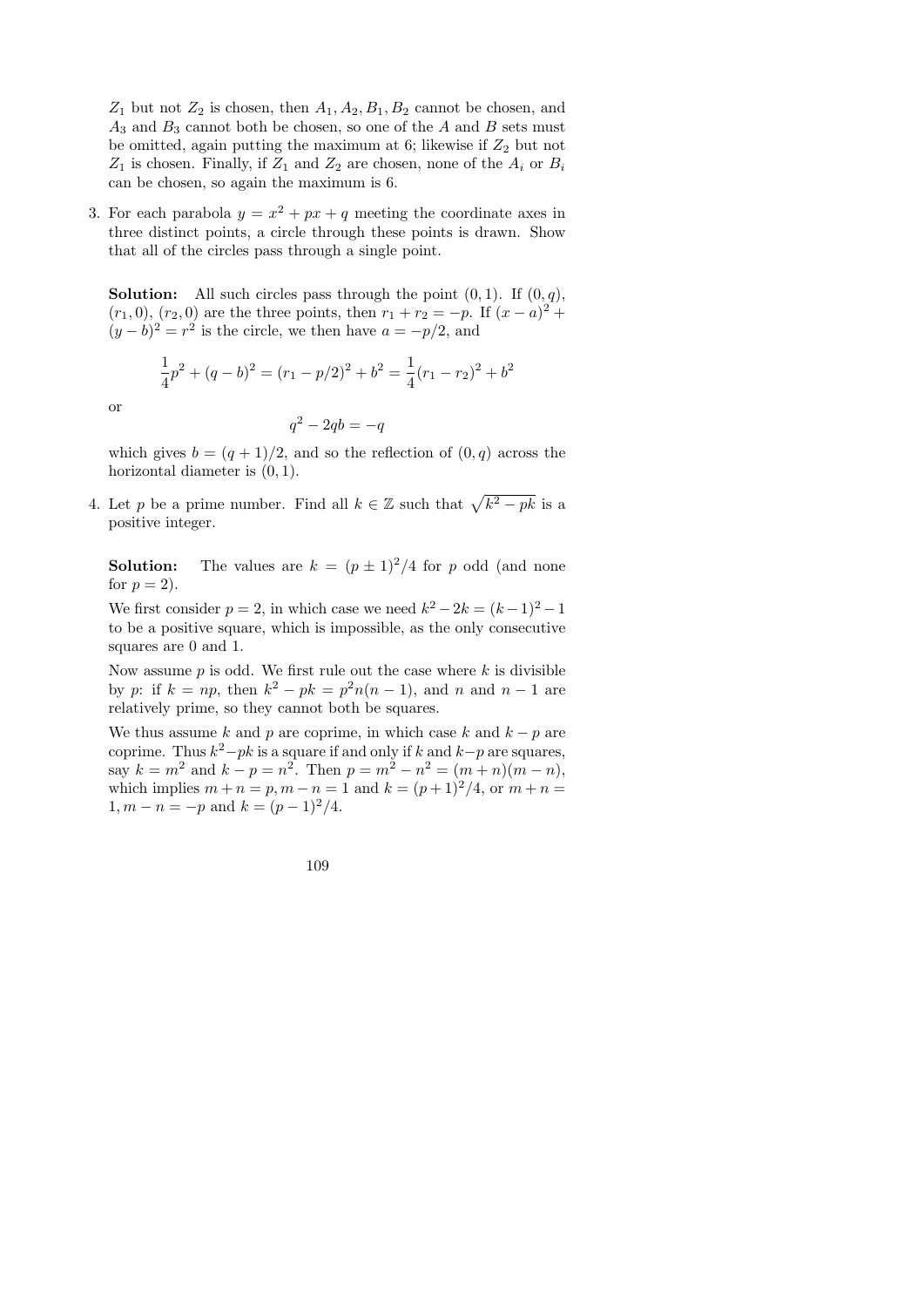5. Show that in any convex quadrilateral of area 1, the sum of the Show that in any convex quadrilateral of area 1, the lengths of the sides and diagonals is at least  $2(2+\sqrt{2})$ .

Solution: In fact we show that the sides have total length at **Solution:** In fact we show that the sides have total length at least  $4$ , and the diagonals have total length at least  $2\sqrt{2}$ . For the diagonals, we use the area formula  $A = \frac{1}{2}d_1d_2\sin\theta$ , where  $\theta$  is the angle between the diagonals. This gives  $d_1 d_2 \geq 2$ , and AM-GM then gives  $d_1 + d_2 \geq 2\sqrt{2}$ , with equality if the diagonals are equal and perpendicular.

For the sides, we use the area formula

$$
A^{2} = (s - a)(s - b)(s - c)(s - d) - abcd \cos^{2} \frac{B + D}{2},
$$

where  $s = (a + b + c + d)/2$  and B and D are opposite sides. This implies  $(s-a)(s-b)(s-c)(s-d) \geq 1$ , so again by AM-GM,

$$
4 \le (s-a) + (s-b) + (s-c) + (s-d) = a+b+c+d,
$$

as claimed, with equality if  $a = b = c = d$ .

We conclude that the desired inequality holds with equality if and only if the quadrilateral is a square.

6. The exact quantity of gas needed for a car to complete a single loop around a track is distributed among n containers placed along the track. Prove that there exists a position starting at which the car, beginning with an empty tank of gas, can complete a single loop around the track without running out of gas. (Assume the car can hold unlimited quantities of gas.)

**Solution:** We induct on the number n of containers, the case  $n = 1$ being obvious. Given  $n+1$  containers, there must be a container A from which the car can reach the next container  $B$  (otherwise the tanks do not have gas for a full lap). If we empty  $B$  into  $A$  and remove  $B$ , the induction hypothesis implies there is a starting position from which the car can complete the loop; the same starting position allows the car to complete the loop with the original distribution of containers.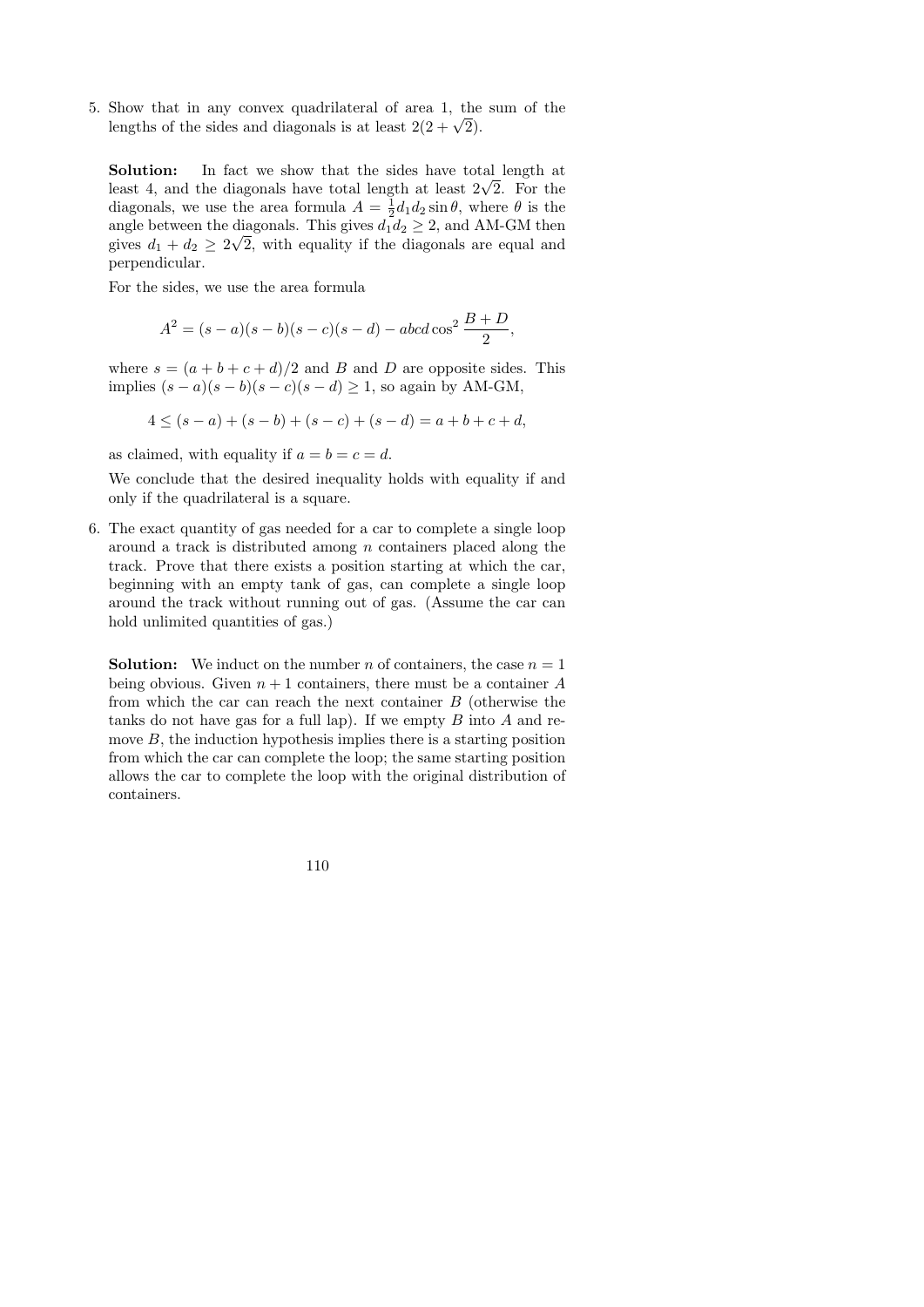## 1.21 Taiwan

1. Let a be a rational number, b, c, d be real numbers, and  $f : \mathbb{R} \to$  $[-1, 1]$  a function satisfying

$$
f(x + a + b) - f(x + b) = c[x + 2a + [x] - 2[x + a] - [b]] + d
$$

for each  $x \in \mathbb{R}$ . Show that f is periodic, that is, there exists  $p > 0$ such that  $f(x + p) = f(x)$  for all  $x \in \mathbb{R}$ .

**Solution:** Note that for any integer  $n$ ,

$$
f(x + n + a) - f(x + n)
$$
  
=  $c[x - b + n] + 2a + [x - b + n] - 2[x - b + n] + a] - [b] + d$   
=  $c[(x - b) + n + 2a + [x - b] + n - 2[x - b + a] - 2n - [b]] + d$   
=  $c[x - b) + 2a + [x - b] - 2[x - b) + a] - [b] + d$   
=  $f(x + a) - f(x)$ .

Let  $m$  be a positive integer such that  $am$  is an integer. Then for all natural number  $k$ ,

$$
f(x + kam) - f(x)
$$
  
= 
$$
\sum_{j=1}^{x} \sum_{i=1}^{m} (f(x + jam + ai) - f(x + jam + a(i - 1)))
$$
  
= 
$$
k \sum_{i=1}^{m} (f(x + ai) - f(x + a(i - 1)))
$$
  
= 
$$
k(f(x + am) - f(x)).
$$

Since  $f(x) \in [-1, 1]$ ,  $f(x + kam) - f(x)$  is bounded, so  $f(x + am)$  $f(x)$  must be 0. This implies  $f(x + am) = f(x)$ , so  $f(x)$  is periodic.

2. Let  $AB$  be a given line segment. Find all possible points  $C$  in the plane such that in the triangle ABC, the altitude from A and the median from  $B$  have the same length.

**Solution:** Let  $D$  be the foot of the altitude from  $A$  and  $E$  be the foot of the median from  $B$ . Let  $F$  be the foot of the perpendicular from  $E$  to line  $BC$ . Then  $EF \parallel AD$  and  $E$  is the midpoint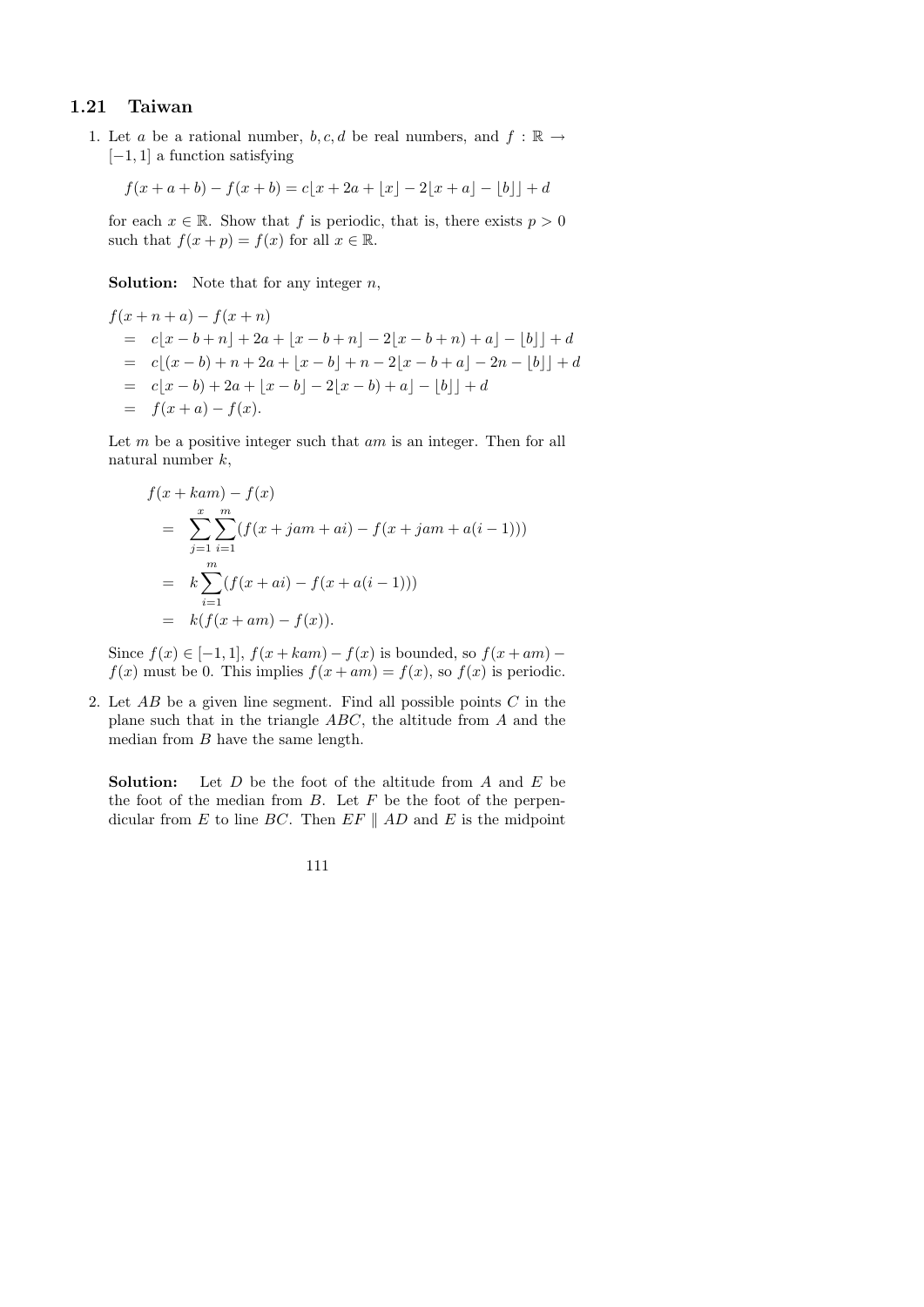of AC, so  $EF = 1/2(AD) = 1/2(BE)$  and  $\angle EBC = \pm \pi/6$ . (All angles will be directed mod  $\pi$  unless otherwise specified.) Now, let P be the point such that B is the midpoint of AP. Then  $BE \parallel PC$ , so ∠PCB = ∠EBC is constant. The locus of all points C such that  $\angle PCB$  is constant is a circle. Hence the locus of C here consists of two congruent circles through  $BP$  (one corresponding to  $\pi/6$  and the other to  $-\pi/6$ ). Using the the particular case of ABC an equilateral triangle, we find that each circle has radius AB and center located so that  $ABQ = 2\pi/3$  (undirected).

3. [Corrected] Let  $n \geq 3$  be an integer, and suppose that the sequence  $a_1, a_2, \ldots, a_n$  of positive real numbers satisfies  $a_{i-1} + a_{i+1} = k_i a_i$  for some sequence  $k_1, k_2, \ldots, k_n$  of positive integers. (Here  $a_0 = a_n$  and  $a_{n+1} = a_1$ .) Show that

$$
2n \leq k_1 + k_2 + \cdots + k_n \leq 3n.
$$

Solution: The left inequality follows from AM-GM once we note that

$$
k_1 + \dots + k_n = \sum_{i=1}^n \frac{a_i}{a_{i+1}} + \frac{a_{i+1}}{a_i}.
$$

On the other side, we will actually show that  $k_1 + \cdots + k_n \leq 3n - 2$ for  $n \geq 2$ , by induction on n. For  $n = 2$ , if  $a_1 \geq a_2$ , then  $2a_2 = k_1a_1$ , so either  $a_1 = a_2$  and  $k_1 + k_2 = 4 = 3 \times 2 - 2$ , or  $a_1 = 2a_2$  and again  $k_1 + k_2 = 4 = 3 \times 2 - 2$ . For  $n > 2$ , we may assume the  $a_i$  are not all equal; then there exists some i such that  $a_i \ge a_{i-1}, a_{i+1}$  with strict inequality in at least one of the two cases. Then  $a_{i-1} + a_{i+1} < 2a_i$ and so  $k_i = 1$ . We conclude that the sequence with  $a_i$  removed also satisfies the given condition with  $k_{i-1}$  and  $k_{i+1}$  decreased by 1 and  $k_i$ dropped. Since the sum of the resulting  $k_i$  is at most  $3(n-1)-2$  by assumption, the sum of the original  $k_i$  is at most  $3n-2$ , as desired.

4. Let  $k = 2^{2^n} + 1$  for some positive integer *n*. Show that *k* is a prime if and only if k is a factor of  $3^{(k-1)/2} + 1$ .

**Solution:** Suppose k is a factor of  $3^{(k-1)/2} + 1$ . This is equivalent to  $3^{(k-1)/2} \equiv -1 \pmod{k}$ . Hence  $3^{k-1} \equiv 1 \pmod{k}$ . Let d be the order of 3 mod k. Then d  $\sqrt{(k-1)/2}$  but  $d|(k-1)$ , hence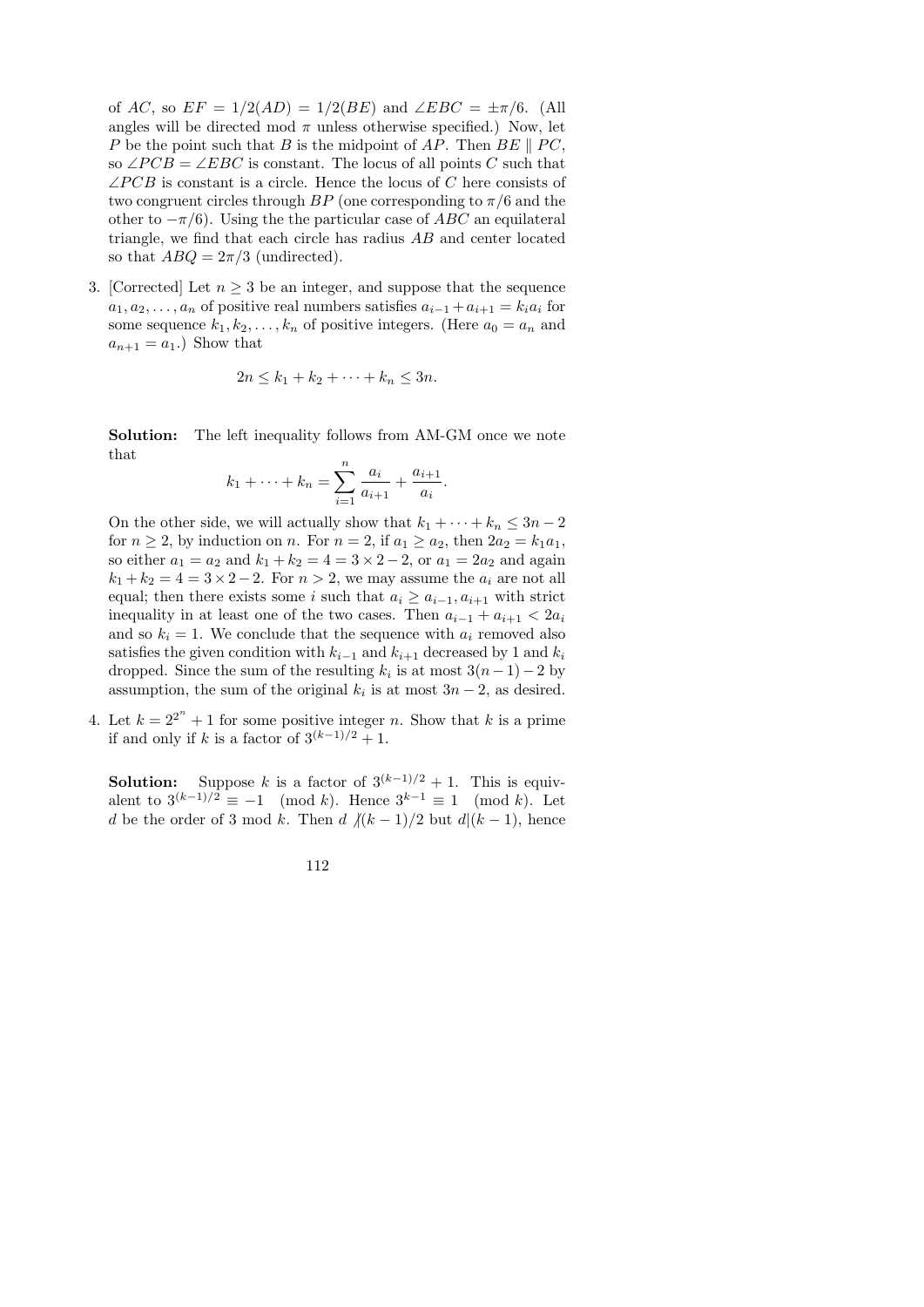$(k-1)|d$ , so  $d = k-1$  (since d must be smaller than k). Therefore  $k$  is prime.

Conversely, suppose  $k$  is prime. By quadratic reciprocity,

$$
\left(\frac{3}{k}\right) = \left(\frac{k}{3}\right) = \left(\frac{2}{3}\right) = -1.
$$

By Euler's criterion,  $3^{(k-1)/2} \equiv \left(\frac{3}{k}\right) \equiv -1 \pmod{k}$ , as claimed.

#### 5. Let ABCD be a tetrahedron. Show that

- (a) If  $AB = CD$ ,  $AD = BC$ ,  $AC = BD$ , then the triangles ABC, ACD, ABD, BCD are acute;
- (b) If  $ABC, ACD, ABD, BCD$  have the same area, then  $AB =$  $CD, AD = BC, AC = BD.$

#### Solution:

- (a) It follows from the hypothesis that the four faces are congruent and that the trihedral angle at each vertex is made up of the three distinct angles of a face. Now, let  $M$  be the midpoint of BC. By the triangle inequality,  $AM + MD > AD = BC$ 2MC. Triangles ABC and DCB are congruent, so  $AM = DM$ . Thus  $2MD > 2MC$ ; that is, MD is greater than the radius of the circle in the plane of BCD with diameter BC. Therefore  $D$  lies outside this circle and angle  $BDC$  is acute. The same argument applies to every face angle. (This problem is USAMO 1972/2; see Klamkin's USAMO book for other solutions.)
- (b) Since AB and CD are not parallel (or the tetrahedron is planar), we can uniquely choose two parallel planes, one (call this  $P$ ) containing  $AB$ , and one (call this  $Q$ ) containing  $CD$ . Let the distance between  $P$  and  $Q$  be  $d$ . Also let  $A'$  and  $B'$  be the projections of  $A$  and  $B$  (respectively) onto  $Q$ , and let  $C'$  and  $D'$  be the projections of C and D onto P. Now, since triangles ACD and BCD have the same area, and they have the same base  $CD$ , they have the same altitude; call this  $h$ . Now construct the (infinite) cylinder with axis  $CD$  and radius h; obviously  $A$  and  $B$  are on this cylinder. They are also on plane  $P$ . which intersects the cylinder in one or two lines parallel to CD.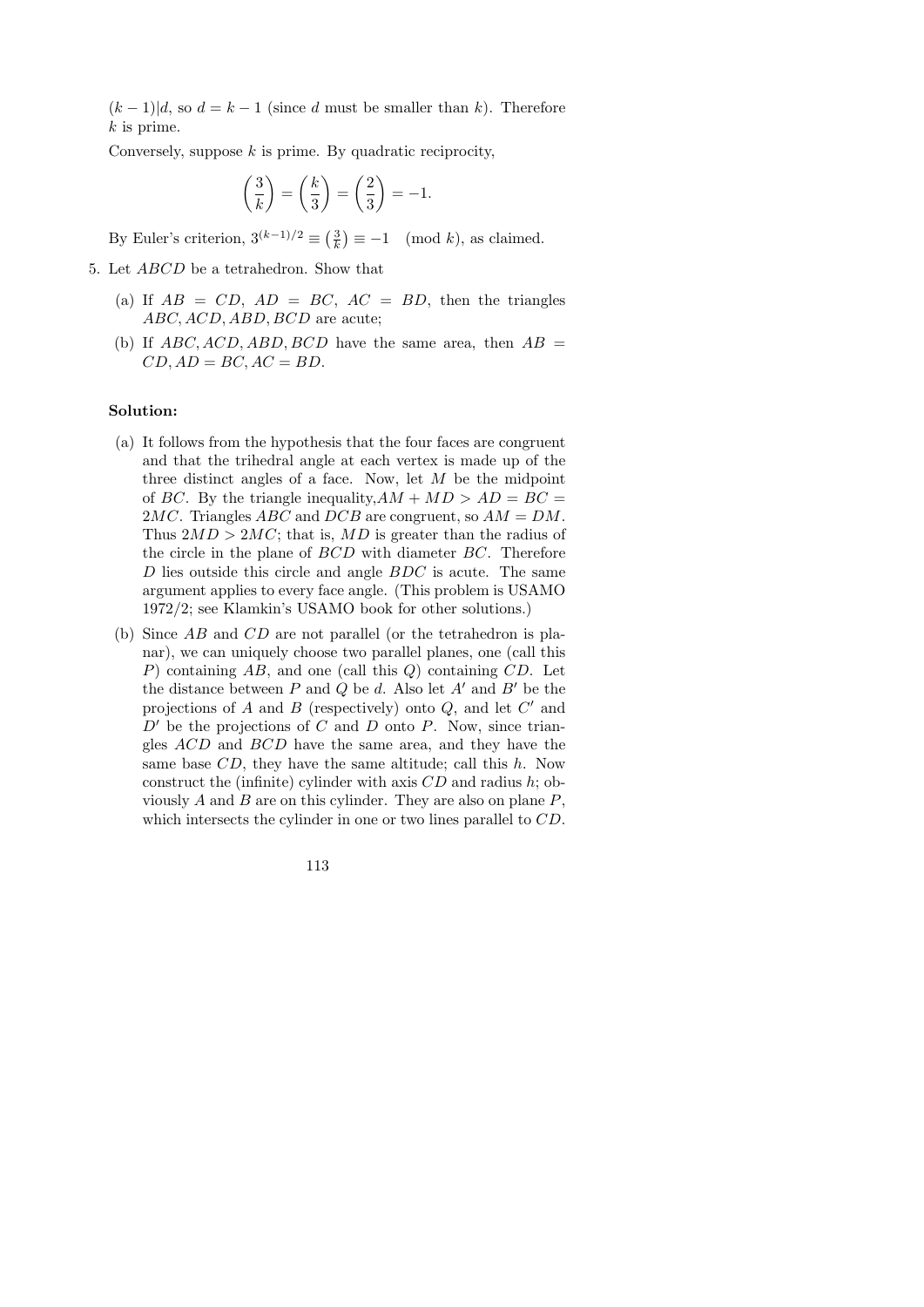Now, A and B cannot be on the same one of these lines (or the tetrahedron is planar), so there are two intersection lines between the cylinder and plane  $P$ , one containing  $A$  and one containing B. They are also parallel to and equidistant from line C'D', the distance being  $(h^2 - d^2)^{1/2}$ . Therefore, line C'D' bisects line segment AB.

Analogous reasoning shows that line  $A'B'$  bisects line segment  $CD$ , or, transferring everything from plane  $Q$  to plane  $P$  via projection, line  $\overrightarrow{AB}$  bisects line segment  $C'D'$ . The fact that segments  $\overline{AB}$  and  $C'D'$  bisect each other implies that  $\overline{AC'BD'}$ is a parallelogram, so  $AC' = BD'$  (call this distance x) and  $BC' = AD'$  (call this distance y). Then we have that

$$
AC = (AC'^2 + C'C^2)^{1/2} = (x^2 + d^2)^{1/2}
$$
  
= 
$$
(BD'^2 + D'D^2)^{1/2} = BD
$$
  

$$
BC = (BC'^2 + C'C^2)^{1/2} = (y^2 + d^2)^{1/2}
$$
  
= 
$$
(AD'^2 + D'D^2)^{1/2} = AD.
$$

Using a different pair of edges at the outset, we also get  $AB =$ CD.

6. [Corrected] Let  $X$  be the set of integers of the form

$$
a_{2k}10^{2k} + a_{2k-2}10^{2k-2} + \cdots + a_210^2 + a_0,
$$

where k is a nonnegative integer and  $a_{2i} \in \{1, 2, ..., 9\}$  for  $i =$  $0, 1, \ldots, k$ . Show that every integer of the form  $2^p 3^q$ , for p and q nonnegative integers, divides some element of X.

Solution: In fact, every integer that isn't divisible by 10 divides some element of X. We first note that there exists a multiple of  $4^p$ in X with  $2p - 1$  digits for all nonnegative integer p. This follows by induction on p: it's obvious for  $p = 0, 1$ , and if x is such a multiple for  $p = k$ , then we can choose  $a_{2k}$  so that  $x + a_{2k}10^{2k} \equiv 0 \pmod{4^{k+1}}$ since  $10^{2k} \equiv 1 \pmod{4^k}$ .

Now we proceed to show that any integer  $n$  that isn't divisible by 10 divides some element of X. Let  $n = 2^p k$ , where k is odd. Then by the lemma above one can find a multiple of  $2^p$  in X. Let m be the multiple, d be the number of digits of m, and  $f = 10^{d+1} - 1$ .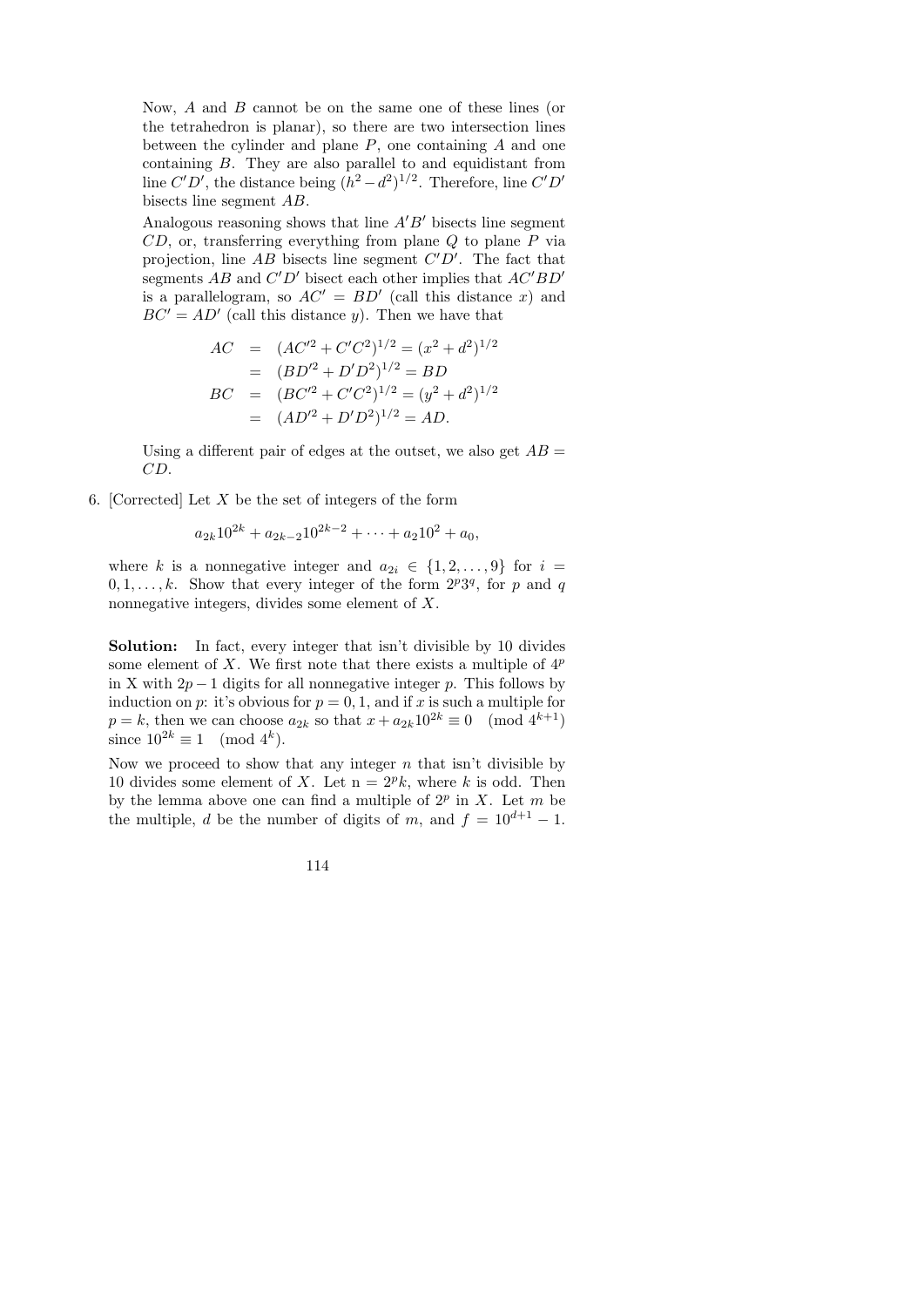By Euler's extension of Fermat's theorem,  $10^{\phi f k} \equiv 1 \pmod{fk}$ . Therefore  $m(10^{(d+1)\phi(fk)}-1)/(10^{d+1}-1)$  is divisible by  $2^p k$  and lies in  $X$  (since it is the concatenation of  $m$ 's).

- 7. Determine all positive integers  $k$  for which there exists a function  $f: \mathbb{N} \to \mathbb{Z}$  such that
	- (a)  $f(1997) = 1998$ ;
	- (b) for all  $a, b \in \mathbb{N}$ ,  $f(ab) = f(a) + f(b) + kf(\text{gcd}(a, b)).$

**Solution:** Such f exists for  $k = 0$  and  $k = -1$ . First take  $a = b$  in (b) to get  $f(a^2) = (k+2)f(a)$ . Applying this twice, we get

$$
f(a4) = (k+2)f(a2) = (k+2)2f(a).
$$

On the other hand,

$$
f(a4) = f(a) + f(a3) + kf(a) = (k+1)f(a) + f(a3)
$$
  
= (k+1)f(a) + f(a) + f(a<sup>2</sup>) + kf(a)  
= (2k+2)f(a) + f(a<sup>2</sup>) = (3k+4)f(a).

Setting  $a = 1997$  so that  $f(a) \neq 0$ , we deduce  $(k + 2)^2 = 3k + 4$ , which has roots  $k = 0, -1$ . For  $k = 0$ , an example is given by

$$
f(p_1^{e_1} \cdots p_n^{e_n}) = e_1 g(p_1) + \cdots + e_n g(p_n),
$$

where m is a prime factor of 1997,  $q(m) = 1998$  and  $q(p) = 0$  for all primes  $p \neq m$ . For  $k = 1$ , an example is given by

$$
f(p_1^{e_1}\cdots p_n^{e_n})=g(p_1)+\cdots+g(p_n).
$$

8. Let  $ABC$  be an acute triangle with circumcenter  $O$  and circumradius R. Let AO meet the circumcircle of OBC again at D, BO meet the circumcircle of OCA again at E, and CO meet the circumcircle of *OAB* again at *F*. Show that  $OD \cdot OE \cdot OF \geq 8R^3$ .

**Solution:** Let  $D', E', F'$  be  $AO \cap BC$ ,  $BO \cap CA$ ,  $CO \cap AB$  respectively. Then they are images of  $D, E, F$  respectively under an inversion through the circumcircle of ABC, since the inversion maps each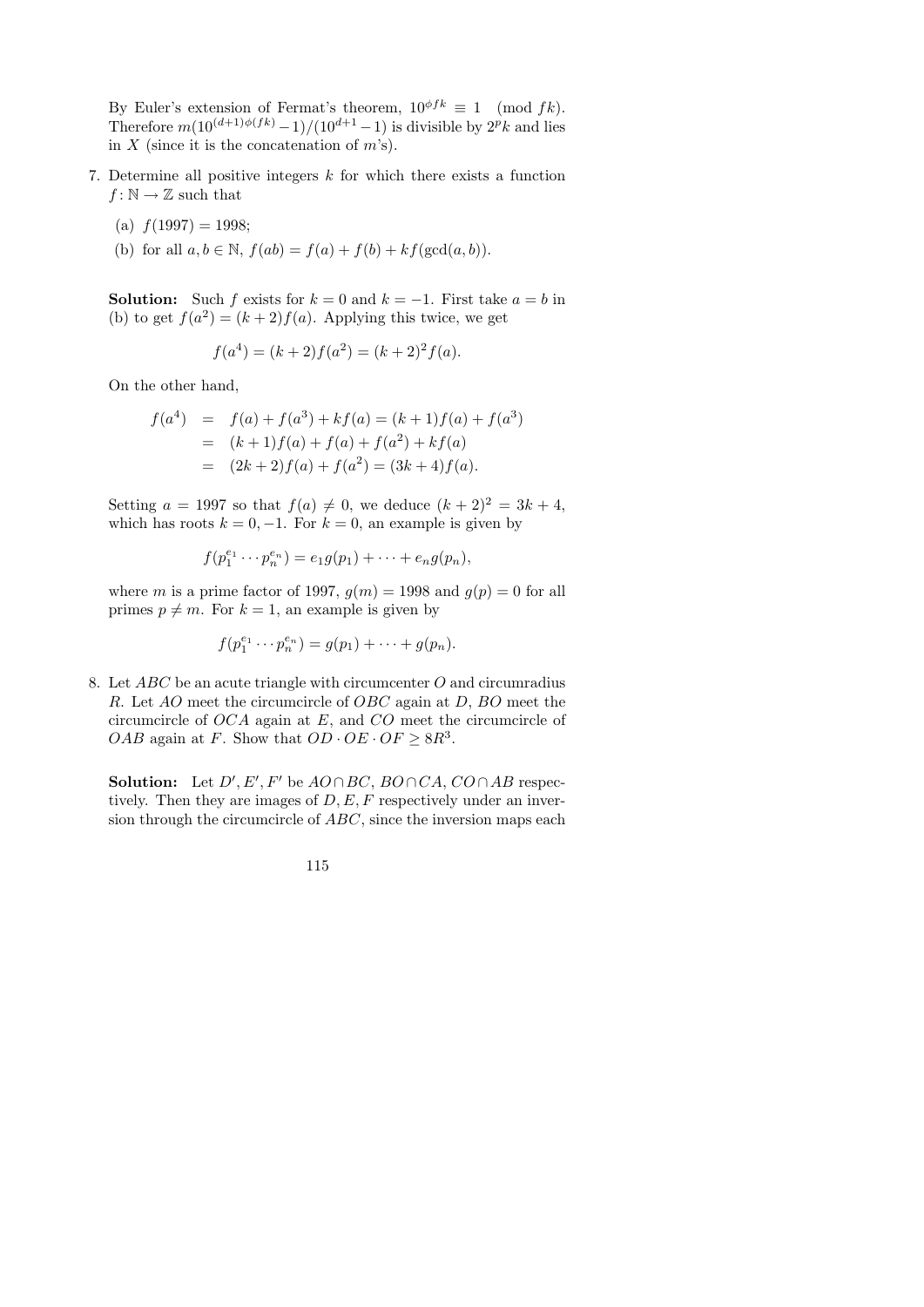of the three circles through the sides of the triangle into the lines containing the sides. Therefore  $OD' \cdot OD = OE' \cdot OE = OF' \cdot OF = R^2$ . Hence the inequality in the problem is equivalent to:

$$
\frac{AO}{OD'}\frac{BO}{OE'}\frac{CO}{OF'} \ge 8.
$$

Now, let  $h_1, h_2, h_3$  denote the length of the perpendiculars from O to  $\overrightarrow{AB}, \overrightarrow{BC}, \overrightarrow{CA}$ , respectively. Then  $\overrightarrow{AO}/\overrightarrow{OD'} = [\overrightarrow{AOB}]/[\overrightarrow{BOD'}] =$  $(ABh_1)/(BD'h_2)$ , and similarly  $BO/OE' = (BCh_2)/(CE'h_3)$  and  $CO/OF' = (CAh<sub>3</sub>)/(AF'h<sub>1</sub>)$ . Hence their product is

$$
\frac{AB \cdot BC \cdot CA}{AF' \cdot BD' \cdot CE'} = \frac{(AF' + F'B)(BD' + D'C)(CE' + E'A)}{AF' \cdot BD' \cdot CE'}
$$

$$
\geq 8\sqrt{\frac{AF' \cdot F'B \cdot BD' \cdot D'C \cdot CE' \cdot E'A}{AF' \cdot BD' \cdot CE'}}
$$

$$
= 8\sqrt{\frac{F'B \cdot D'C \cdot E'A}{AF' \cdot BD' \cdot CE'}} = 8,
$$

as desired. Equality holds iff  $AF' = F'B$ ,  $BD' = D'C$ ,  $CE' = E'A$ , i.e., ABC is an equilateral triangle.

9. For  $n \geq k \geq 3$ , let  $X = \{1, 2, \ldots, n\}$  and let  $F_k$  be a family of kelement subsets of  $X$  such that any two subsets in  $F_k$  have at most  $k-2$  common elements. Show that there exists a subset  $M_k$  of X with at least  $\lfloor \log_2 n \rfloor + 1$  elements containing no subset in  $F_k$ .

**Solution:** If  $k \ge \log_2 n$  then we have nothing to prove, so assume  $k < \log_2 n$ . Let  $m = \lfloor \log_2 n \rfloor + 1$ . Since each  $(k - 1)$ -element subset of X lies in at most one subset of  $F_k$ , and each element of  $F_k$ contains  $k (k-1)$ -element subsets, we have

$$
#(F_k) \le \frac{1}{k} {n \choose k-1} = \frac{1}{n-k+1} {n \choose k}.
$$

On the other hand, for a randomly chosen  $m$ -element subset of  $X$ , the expected number of elements of  $F_k$  that it contains is

$$
\binom{m}{k} \frac{\#(F_k)}{\binom{n}{k}} \leq \frac{1}{n-k+1} \binom{m}{k}.
$$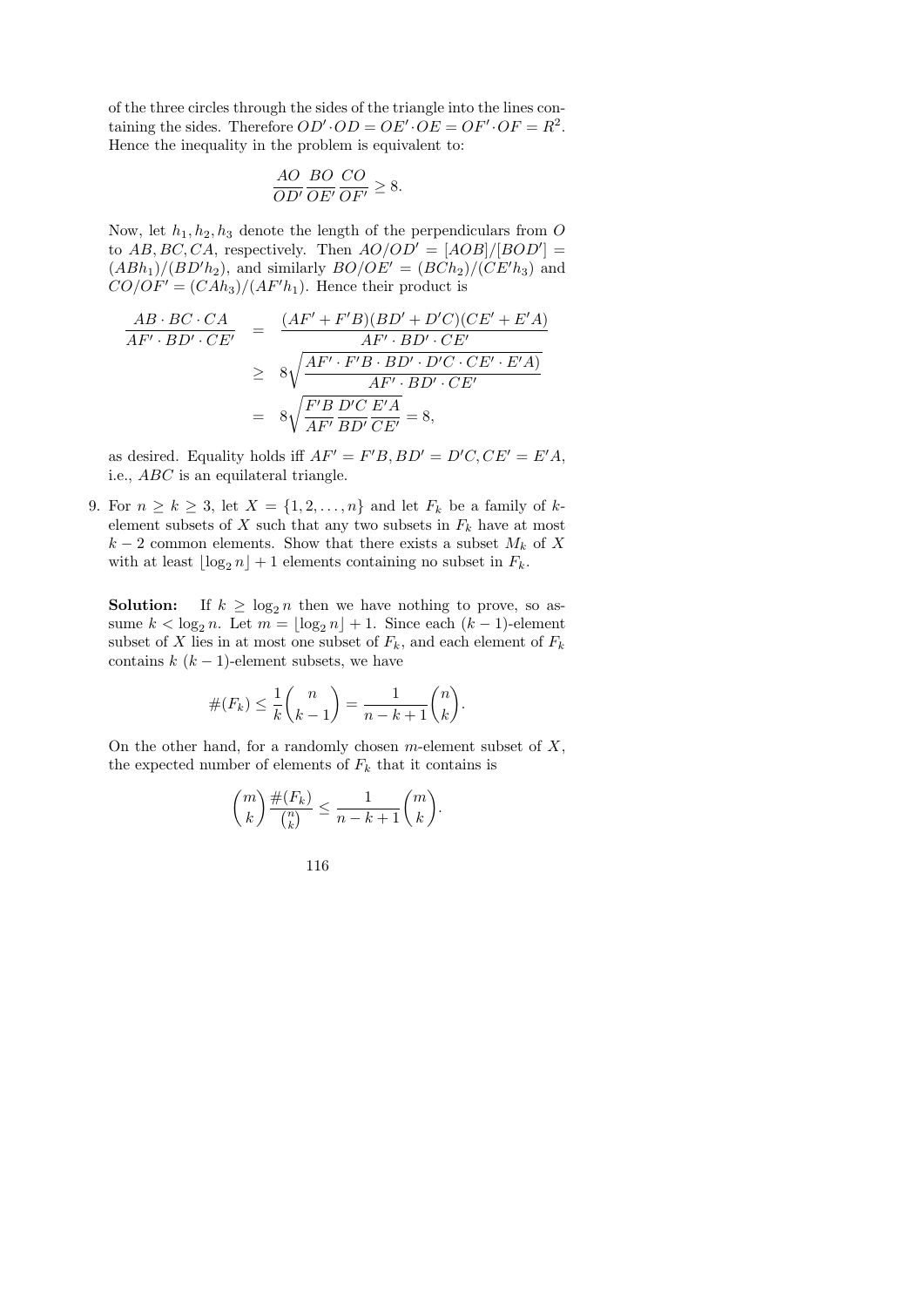It suffices to prove that the latter is less than 1, for then some  $m$ element subset must contain no element of  $F_k$ .

Of course  $\binom{m}{k} \leq \sum_i \binom{m}{i} = 2^m$ , but this estimate is not quite sufficient for our purposes. Fortunately, one can easily prove the better estimate  $\binom{m}{k} \leq 3 \cdot 2^{m-3}$  for  $m \geq k \geq 3$ , by induction on m. This gives

$$
\frac{1}{n-k+1} \binom{m}{k} \le \frac{3n}{4(n-k+1)} < 1
$$

for  $n \geq 3$ , completing the proof.

117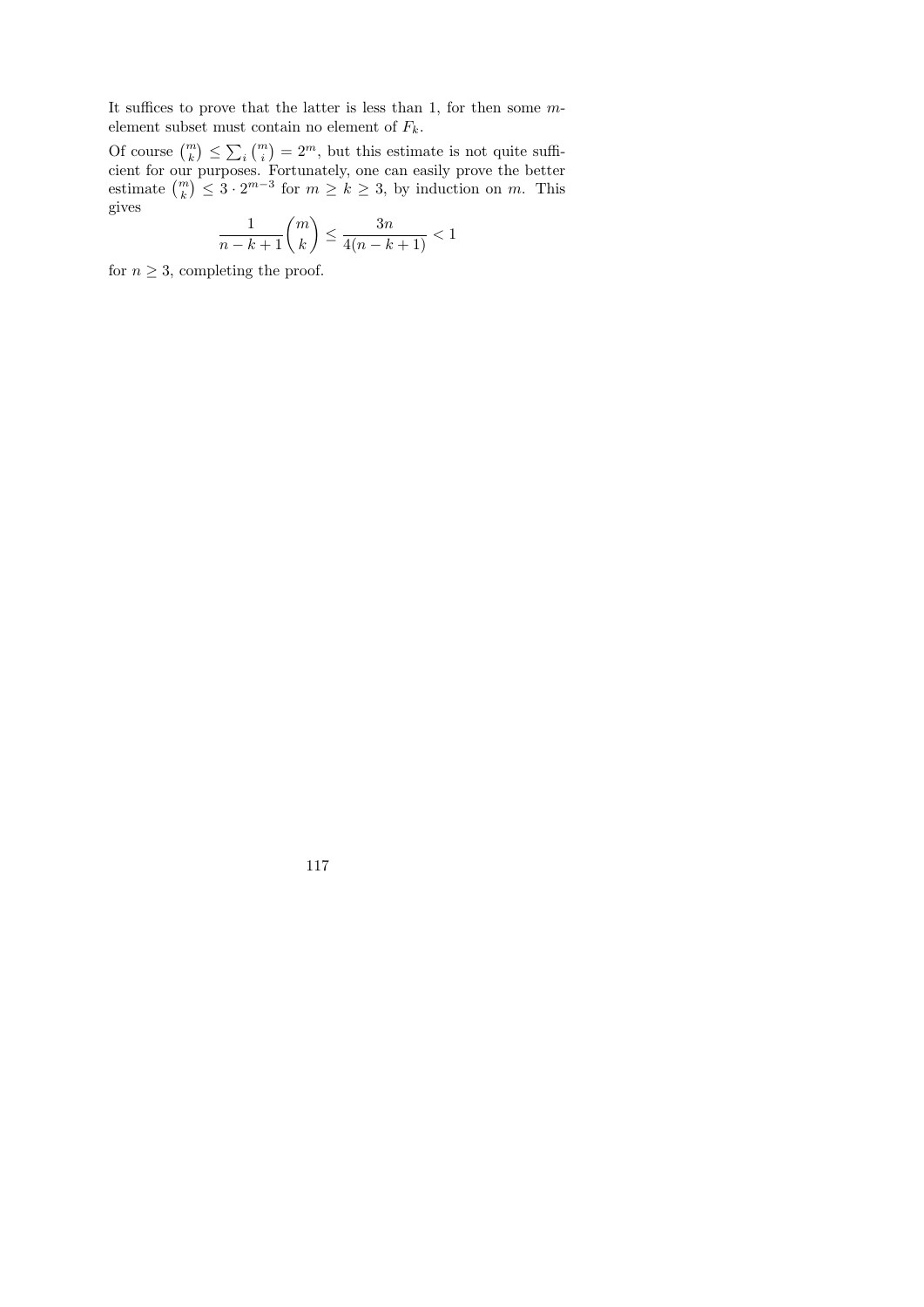#### 1.22 Turkey

1. In a triangle ABC with a right angle at A, let H denote the foot of the altitude from A. Show that the sum of the inradii of the triangles ABC, ABH, ACH equals AH.

**Solution:** Let  $a = BC$ ,  $b = CA$ ,  $c = AB$ , and  $s = (a+b+c)/2$  The triangles  $ABH$  and  $ACH$  are similar to  $ABC$  with ratios  $a/c$  and  $b/c$ , respectively. By the formula that area is radius times semiperimeter, the three inradii in question are

$$
\frac{ab}{a+b+c}, \frac{a}{c}\frac{ab}{a+b+c}, \frac{b}{c}\frac{ab}{a+b+c}
$$

and the sum of these is  $ab/c = AH$ .

2. The sequences  ${a_n}_{n=1}^{\infty}, {b_n}_{n=1}^{\infty}$  are defined as follows:  $a_1 = \alpha$ ,  $b_1 = \beta$ ,  $a_{n+1} = \alpha a_n - \beta b_n$ ,  $b_{n+1} = \beta a_n + \alpha b_n$  for all  $n \ge 1$ . How many pairs  $(\alpha, \beta)$  of real numbers are there such that  $a_{1997} = b_1$  and  $b_{1997} = a_1?$ 

**Solution:** Note that  $a_{n+1}^2 + b_{n+1}^2 = (\alpha^2 + \beta^2)(a_n^2 + b_n^2)$ , so unless  $\alpha = \beta = 0$ , we need  $\alpha^2 + \beta^2 = 1$ . Thus we can put  $\alpha = \cos \theta, \beta = \sin \theta$ from which it follows by induction that  $a_n = \cos n\theta, b_n = \sin n\theta$ . Thus there are 1998 pairs:  $(0,0)$  and  $(\cos \theta, \sin \theta)$  for  $\theta = \pi k/3998$ for  $k = 1, 3, \ldots, 3997$ .

3. In a soccer league, when a player moves from a team  $X$  with  $x$  players to a team Y with y players, the federation receives  $y - x$  million dollars from Y if  $y \geq x$ , but pays  $x - y$  million dollars to X if  $x > y$ . A player may move as often as he wishes during a season. The league consists of 18 teams, each of which begins a certain season with 20 players. At the end of the season, 12 teams end up with 20 players, while the other 6 end up with  $16, 16, 21, 22, 22, 23$  players. What is the maximum amount the federation could have earned during the season?

Solution: We claim the maximum is earned by never allowing a player to move to a smaller team. We may keep records in a different way: a team with x players writes down  $-x$  before trading a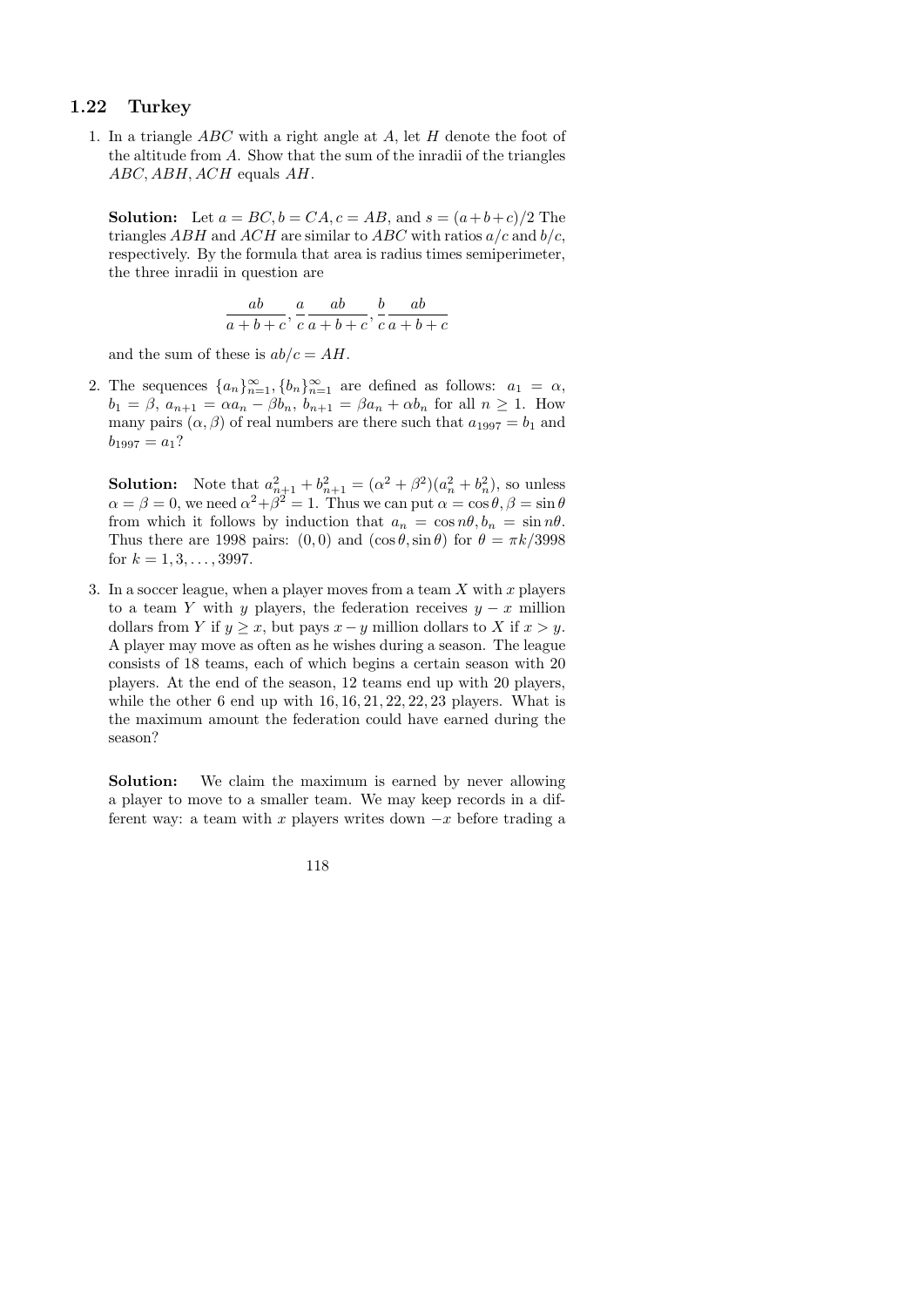player or  $x$  before receiving a player, and the federation's earnings are the sum of these numbers. Now consider the numbers written by a team which ends up with  $n > 20$  players. If the maximum size of the team during the process is  $k > n$ , then the numbers  $k-1$  and  $-k$ appear consecutively, and erasing those two increases the sum. Thus the sum of the numbers for this team is at least  $20 + 21 + \cdots + n-1$ . Similarly, the sum of the numbers for a team ending up with  $n < 20$ players is at least  $-20-19-\cdots-(n+1)$ . As these numbers are precisely those written by always trading from a team ending up with fewer than 20 players to one ending up with more, this arrangement gives the maximum earnings. In this case, that sum is

$$
(20 + 20 + 21 + 20 + 21 + 20 + 21 + 22) - 2(20 + 19 + 18 + 17) = 17.
$$

4. The edge AE of a convex pentagon ABCDE with vertices on a unit circle passes through the center of the circle. If  $AB = a$ ,  $BC = b$ ,  $CD = c$ ,  $DE = d$  and  $ab = cd = 1/4$ , compute  $AC + CE$  in terms of  $a, b, c, d$ .

Solution: I'm not sure what the question is asking for, since if  $2\alpha$ ,  $2\beta$ ,  $2\gamma$ ,  $2\delta$  be the arcs subtended by a, b, c, d, respectively, then

$$
AC = 2\sin(\alpha + \beta) = a/2\sqrt{1 - b^2/4} + b/2\sqrt{1 - a^2/4}.
$$

and likewise for CD. My best guess is that the word "unit" was extraneous, and that you're suppose to solve for the circumradius in terms of a, b, c, d. Indeed, if R is the circumradius, then  $AC^2$  +  $BD^2 = 1$ , but

$$
AC = a\sqrt{R^2 - b^2} + b\sqrt{R^2 - a^2},
$$

so this eventually gives a large polynomial of which  $R^2$  is a root.

5. Prove that for each prime  $p \geq 7$ , there exists a positive integer n and integers  $x_1, \ldots, x_n, y_1, \ldots, y_n$  not divisible by p such that

$$
x_1^2 + y_1^2 \equiv x_2^2 \pmod{p}
$$
  
\n
$$
x_2^2 + y_2^2 \equiv x_3^2 \pmod{p}
$$
  
\n
$$
\vdots
$$
  
\n
$$
x_n^2 + y_n^2 \equiv x_1^2 \pmod{p}.
$$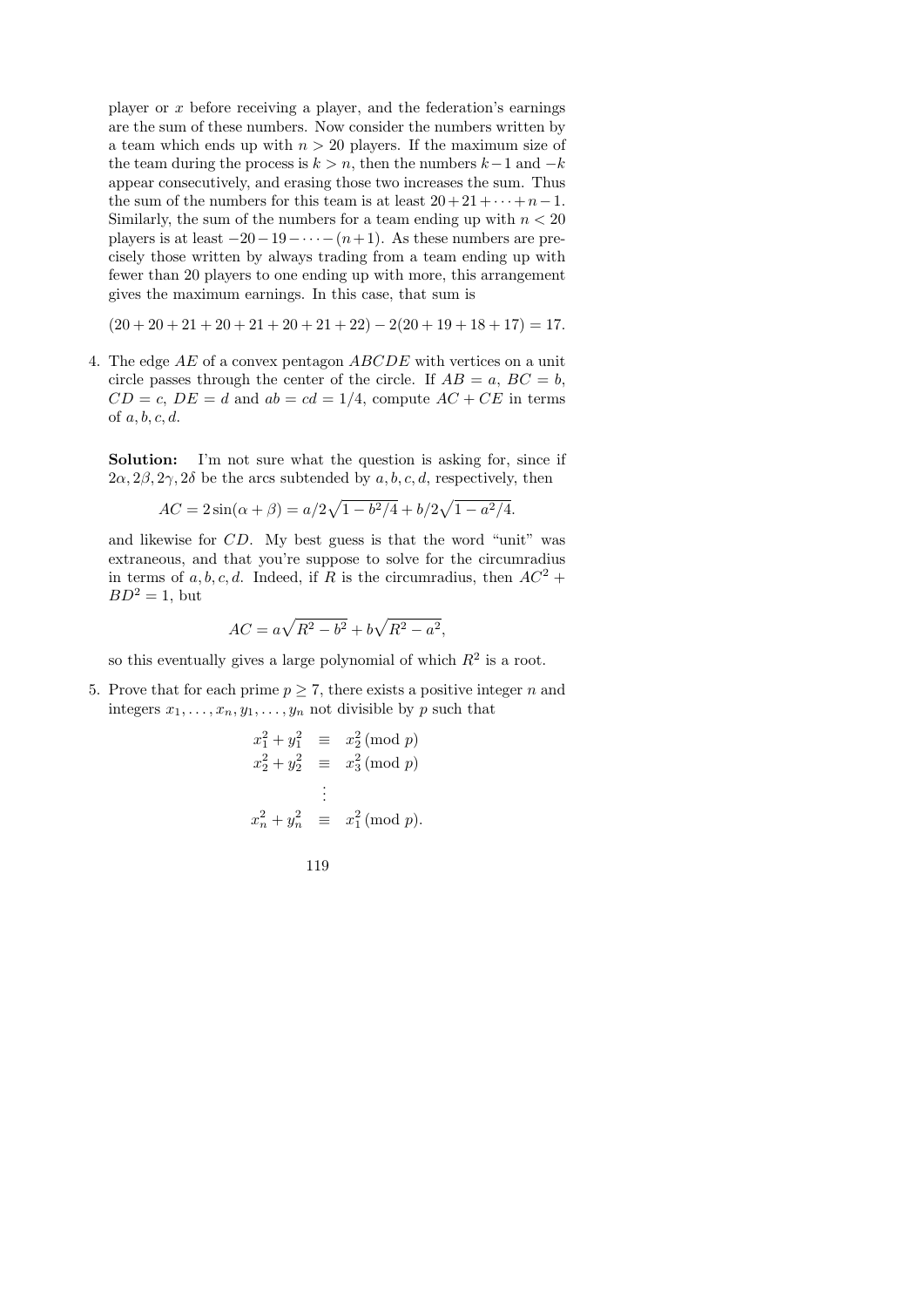**Solution:** Let *n* be the order of 5/3 mod *p*, and put  $x_i = 3^{n+1-i}5^{i-1}$ ,  $y_i = 43^{n-i}5^{i-1}$ . Then all of the congruences are actually equalities except the last, which is the congruence  $5^{2n} \equiv 3^{2n} \pmod{p}$ , which holds by assumption.

6. Given an integer  $n \geq 2$ , find the minimal value of

$$
\frac{x_1^5}{x_2 + x_3 + \dots + x_n} + \frac{x_2^5}{x_3 + \dots + x_n + x_1} + \dots + \frac{x_n^5}{x_1 + \dots + x_{n-1}}
$$

for positive real numbers  $x_1, \ldots, x_n$  subject to the condition  $x_1^2 +$  $\cdots + x_n^2 = 1.$ 

**Solution:** Let  $S = x_1 + \cdots + x_n$ . By Chebyshev's inequality, the average of  $x_i^5/(S-x_i)$  is at least the average of  $x_1^4$  times the average of  $x_i/(S - x_i)$  (since both are increasing functions of  $x_i$ ). The latter function is convex, so its average is at least  $1/(n-1)$ . We apply the power mean inequality to the former, which gives  $(\sum x_i^4/n)^{1/2} \ge \sum x_i^2/n = 1/n$ . We conclude

$$
\sum \frac{x_i^5}{S - x_i} \ge n \frac{1}{n^2} \frac{1}{n - 1} = \frac{1}{n(n - 1)},
$$

with equality if  $x_1 = \cdots = x_n = 1/\sqrt{2}$  $\overline{n}$ .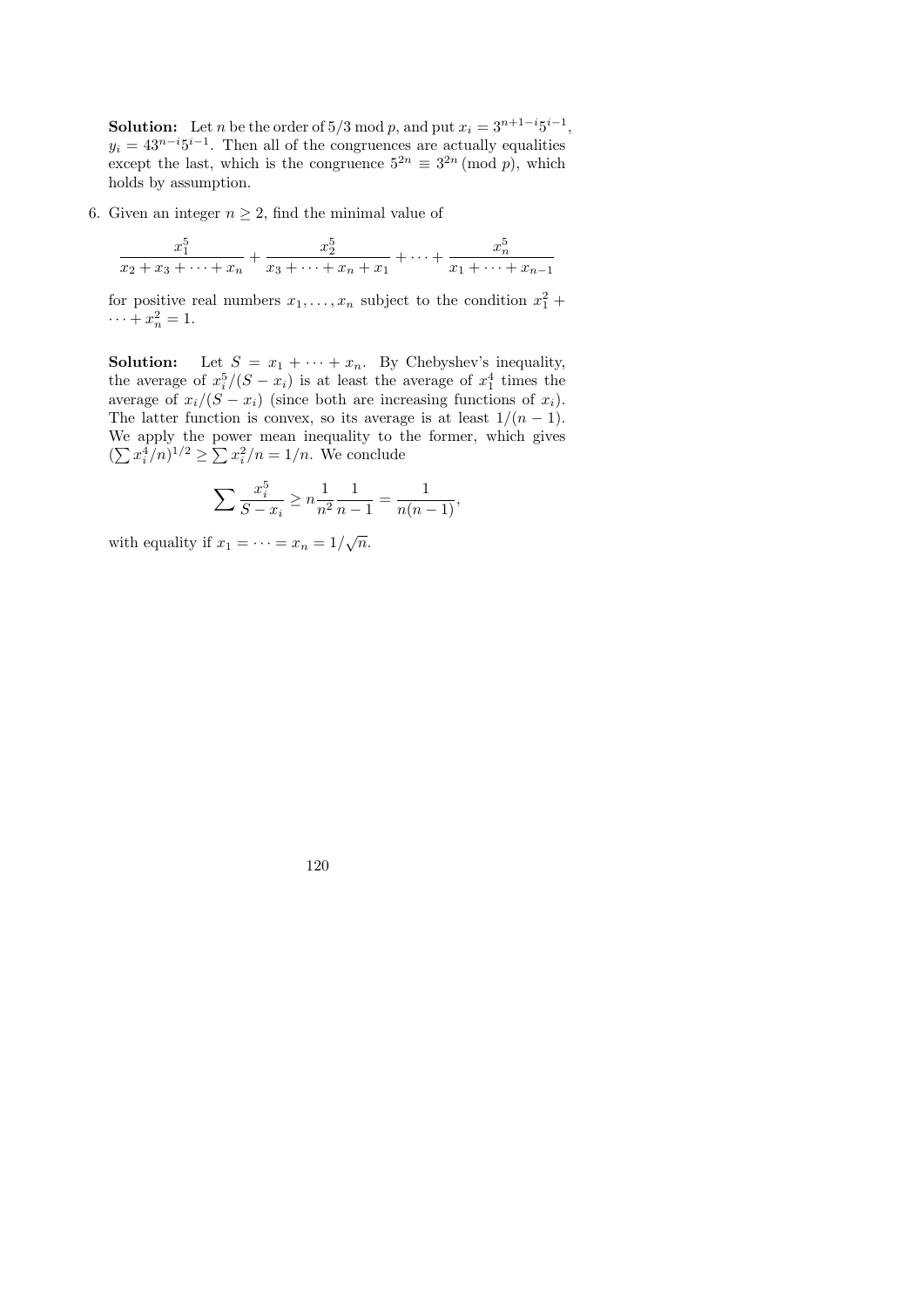### 1.23 Ukraine

1. A rectangular grid is colored in checkerboard fashion, and each cell contains an integer. It is given that the sum of the numbers in each row and the sum of the numbers in each column is even. Prove that the sum of all numbers in black cells is even.

Solution: Say the colors are red and black, with the top left square being red. (Since the sum of all of the numbers is even, it suffices to show the sum of the numbers in the red squares is even.) The sum of the first (from the top), third, etc., rows and the first (from the left), third, etc., columns equals the sum of all of the black squares plus twice the sum of some of the red squares. Since this sum is even, the sum of the numbers in the black squares is even.

2. [Corrected] Find all solutions in real numbers to the following system of equations:

$$
x_1 + x_2 + \dots + x_{1997} = 1997
$$
  

$$
x_1^4 + x_2^4 + \dots + x_{1997}^4 = x_1^3 + x_2^3 + \dots + x_{1997}^3.
$$

**Solution:** We show the only solution is  $x_1 = \cdots = x_{1997} = 1$ . Put  $S_n = x_1^n + \cdots + x_{1997}^n$ . By the power mean inequality,

$$
(S_4/1997)^{1/4} \ge S_1/1997 = 1
$$

and

$$
(S_4/1997)^{1/4} \ge (S_3/1997)^{1/3} = (S_4/1997)^{1/3}
$$

and so  $S_4/1997 \leq 1$  as well. Thus equality holds in the power mean inequality, which implies  $x_1 = \cdots = x_{1997}$ .

3. Let  $d(n)$  denote the greatest odd divisor of the natural number n. We define the function  $f : \mathbb{N} \to \mathbb{N}$  such that  $f(2n-1) = 2^n$  and  $f(2n) =$  $n + \frac{2n}{d(n)}$  for all  $n \in \mathbb{N}$ . Find all k such that  $f(f(\cdots f(1) \cdots)) = 1997$ , where  $f$  is iterated  $k$  times.

**Solution:** The only such  $k$  is 499499.

For an even number  $(2^a)b$ , where b is odd and  $a \ge 1$ ,  $f((2^a)b) =$  $(2^{a-1})b + ((2^a)b)/b = (2^{a-1})b + 2^a = (2^{a-1})(b+2)$ . So the largest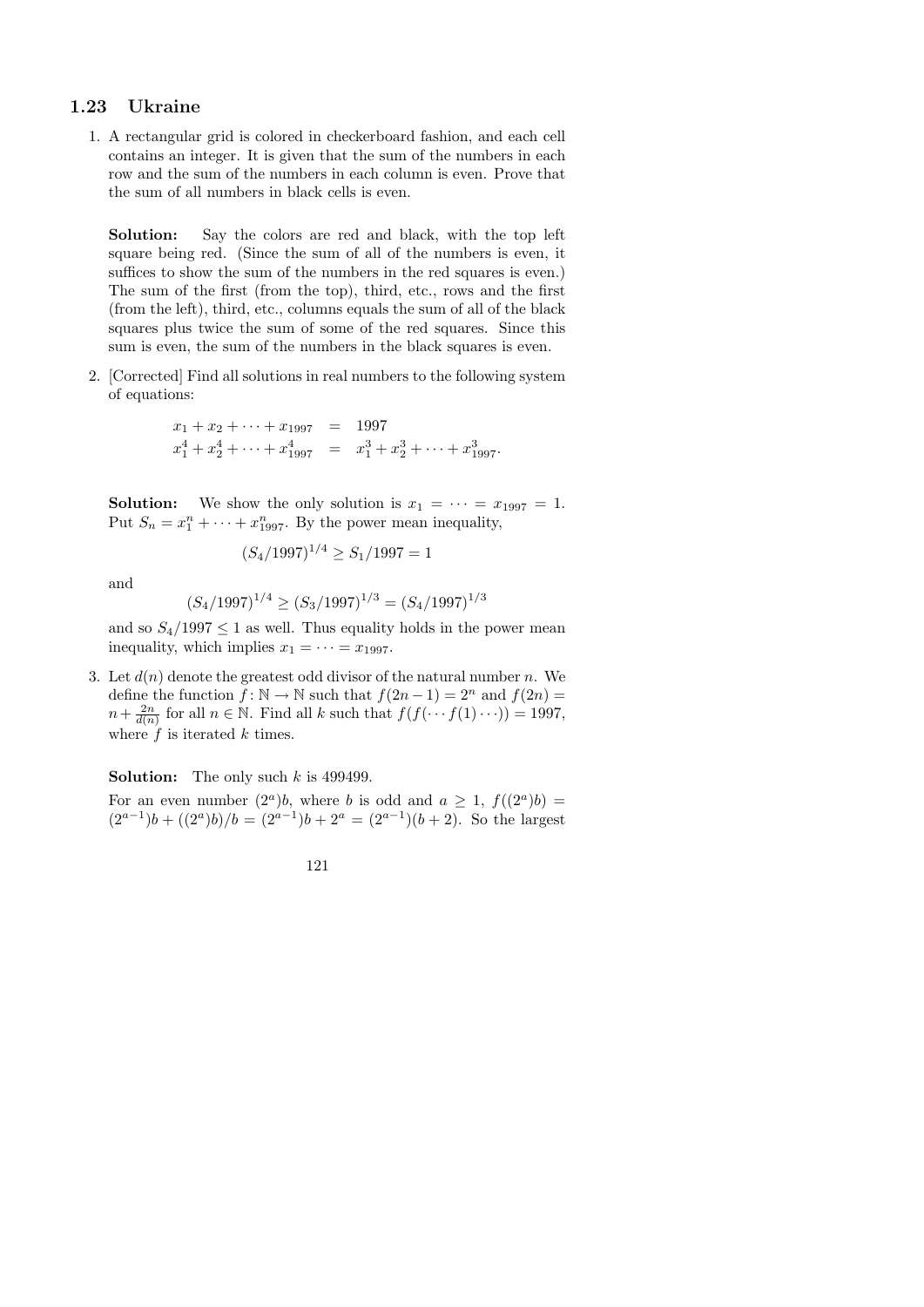power of two dividing  $f((2<sup>a</sup>)b)$  is half the largest power of two dividing  $(2<sup>a</sup>)b$ . Thus, it takes a iterations of f on  $(2<sup>a</sup>)b$  to obtain an odd number.

Furthermore, the largest odd divisor of  $f((2<sup>a</sup>)b)$  is  $(b+2)$ , two more than the largest odd divisor of  $(2<sup>a</sup>)b$ . Thus, after a iterations of f on  $(2<sup>a</sup>)b$ , the largest odd divisor will be  $b + 2a$ . Since after a iterations we obtain an odd number,  $f^{(a)}(2^a)$ b) must equal  $b + 2a$ .

After one iteration of f on  $2n-1$ , where  $n \geq 1$ , we obtain  $2<sup>n</sup>$ . Letting  $a = n$  and  $b = 1$ , we see that it takes n more iterations to obtain an odd number, namely,  $b + 2a = 2n + 1$ . Thus, it takes  $n + 1$  iterations of f on  $2n-1$  to obtain the next odd number,  $2n+1$ .

Immediately we see that no odd number is obtained twice by iterating  $f$  on 1, because the sequence odd numbers obtained from iterating  $f$  on any positive integer is strictly increasing. Specifically, if there exists a value of k such that  $f^{(k)}(1) = 1997$ , then it is unique. We now prove by induction that  $f^{n(n+1)/2-1}(1) = 2n-1$ . It is clearly true for  $n = 1$ . Then assuming it is true for  $n = k$ ,

 $f^{(k+1)(k+2)/2-1}(1) = f^{k+1}(f^{k(k+1)/2-1}(1)) = f^{k+1}(2k-1) = 2k+1$ 

Since  $1997 = 2(999) - 1$ , we have  $f^{999(1000)/2-1}(1) = f^{499499}(1) =$ 1997, so  $k = 499499$ , as claimed, and as noted above, k is unique.

4. Two regular pentagons ABCDE and AEKPL are situated in space so that  $\angle DAK = 60^{\circ}$ . Prove that the planes ACK and BAL are perpendicular.

**Solution:** If we rotate  $A\ EKPL$  around the axis  $AE$ , starting in a position coinciding with  $ABCDE$ , the angle ∠DAK increases until  $AEKPL$  again lies in the plane of  $ABCDE$ . (One can see this by computing that the dot product of the vectors AD and AK increases in this range.) Thus there is a unique angle between the planes which makes  $\angle DAK = 60^\circ$ . In fact, this occurs when the pentagons are two of the faces of a regular dodecahedron (by symmetry, the triangle  $DAK$  is equilateral in this case). In particular, the plane BAL is the plane of the third face of the dodecahedron at A; call that face  $BALTO$ .

$$
122\,
$$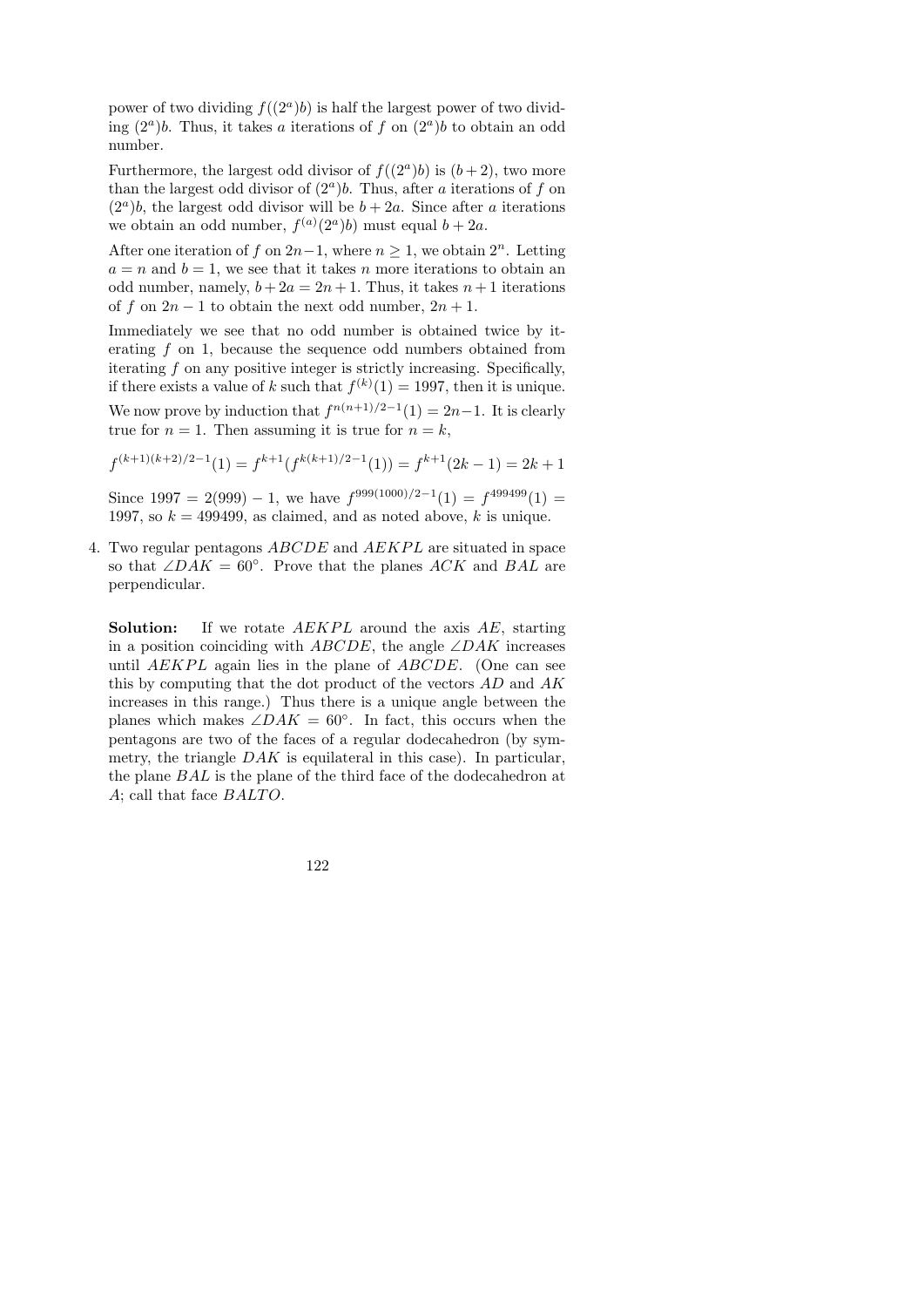Let primes denote the projections of points into the plane of ABCDE. Then K' lies on the angle bisector of ∠DEA. Set up a temporary coordinate system where ABCDE is clockwise in the xy-plane, but where  $K'E$  runs in the same direction as the positive x-axis. Consider the two vectors  $EK$  and  $EA$ . The first vector has no ycomponent, and the second vector has no z-component. Therefore their dot product is equal to the product of their  $x$ -components. Since  $AE$  and  $K'E$  make an angle of 54,  $EA$  has an x-component of  $AE(\cos 54^\circ) = \cos 54^\circ$ . *EK* has an x-component of  $-K'E$ . Therefore, their dot product is equal to  $-K'E(\cos 54°)$ . However,  $EK \cdot$  $EA = EK \cdot EA \cos \angle KEA = (1)(1)(\cos 108^\circ) = -\cos 72^\circ$ . Equating these two, we find that  $K'E = (\cos 72^{\circ})/(\cos 54^{\circ}).$ 

An vector computation now reveals that  $K'A$  and  $AC$  are perpendicular:

$$
(K' - A) \cdot (A - C) = (K' - E + E - A) \cdot (A - C)
$$
  
=  $K' E \cdot AC \cos 54^\circ - CA \cdot AC \cos 72^\circ$   
=  $\frac{\cos 72^\circ}{\cos 54^\circ} \cos 54^\circ - \cos 72^\circ = 0.$ 

Since  $BO'$  is visibly perpendicular to  $AC$  and  $BO$  is parallel to AT, also AT' is perpendicular to AC. Thus the points  $K', A, T'$ are collinear. Since  $K, A, T$  are not collinear, this shows that the plane AKT is perpendicular to that of ABCDE. Rotating around A, we conclude that the plane ACK is perpendicular to the plane of  $BALTO$ , as desired.

5. The equation  $ax^3 + bx^2 + cx + d = 0$  is known to have three distinct real roots. How many real roots are there of the equation

$$
4(ax^3 + bx^2 + cx + d)(3ax + b) = (3ax^2 + 2bx + c)^2?
$$

**Solution:** Let  $P(x) = ax^3 + bx^2 + cx + d$  and  $Q(x) = 2P(x)P''(x) P'(x)^2$ , so we are counting the real roots of  $Q(x) = 0$ . We may make some reductions without changing the number of real roots of  $Q(x)$ . First, we scale P so that  $a = 1$ . Second, we translate x so that the middle real root of  $P$  is 0, that is,  $d = 0$  and  $c < 0$ . Then

$$
Q(x) = 3x^4 + 4bx^3 + 6cx^2 - c^2.
$$

$$
123\,
$$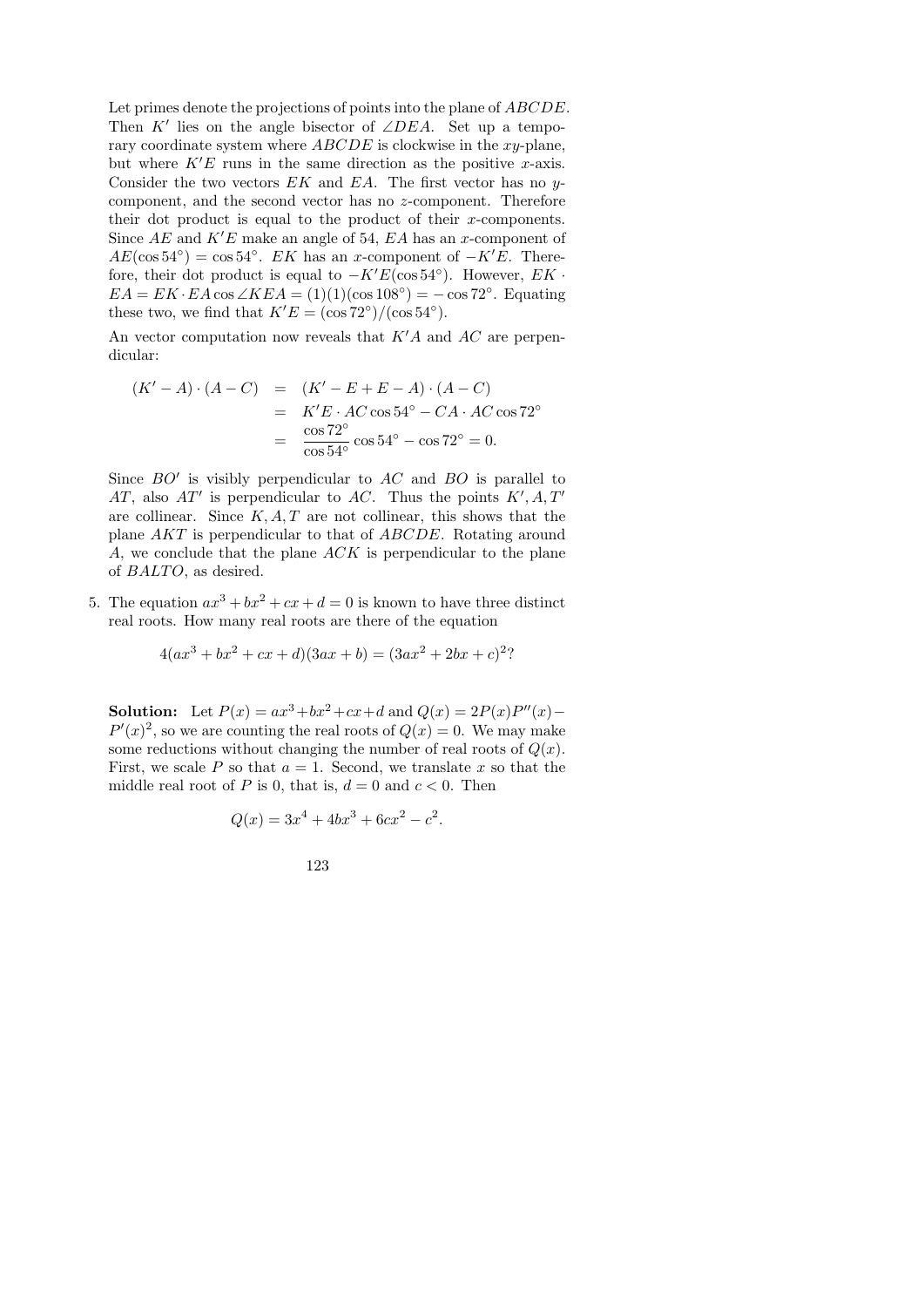We now apply Descartes' Rule of Signs to count the roots of  $Q(x)$ . The signs of  $Q(x)$  are  $+, s, -, -$  and of  $Q(-x)$  are  $+, -s, -, -$ , where  $s$  represents the sign of  $b$ . In any case, we get exactly one sign change in each sequence. Thus Q has one positive and one negative root, or two in all.

- 6. Let  $\mathbb{Q}^+$  denote the set of positive rational numbers. Find all functions  $f: \mathbb{Q}^+ \to \mathbb{Q}^+$  such that for all  $x \in \mathbb{Q}^+$ :
	- (a)  $f(x+1) = f(x) + 1;$
	- (b)  $f(x^2) = f(x)^2$ .

**Solution:** The only such function is  $f(x) = x$ . By (a),  $f(x+n) =$  $f(x) + n$  for all positive integers n. Now put  $x = p/q$  with p, q positive integers. On one hand,

$$
f\left(\frac{p+q^2}{q}\right)^2 = \left(q+f\left(\frac{p}{q}\right)\right)^2 = q^2 + 2qf\left(\frac{p}{q}\right) + f\left(\frac{p}{q}\right)^2.
$$

On the other hand,

$$
f\left(\frac{p+q^2}{q}\right)^2 = f\left(\frac{(p+q^2)^2}{q^2}\right)
$$
  
=  $f\left(q^2+2p+\frac{p^2}{q^2}\right) = q^2+2p+f\left(\frac{p}{q}\right)^2$ .

Putting these two equations together yields  $2qf(p/q) = 2p$ , so  $f(p/q) =$  $p/q$ .

7. Find the smallest integer  $n$  such that among any  $n$  integers, there exist 18 integers whose sum is divisible by 18.

**Solution:** The minimum is  $n = 35$ ; the 34-element set of 17 zeroes and 17 ones shows that  $n \geq 35$ , so it remains to show that among 35 integers, there are 18 whose sum is divisible by 18. In fact, one can show that for any n, among  $2n-1$  integers there are n whose sum is divisible by  $n$ .

We show this claim by induction on n; it's clear for  $n = 1$ . If n is composite, say  $n = pq$ , we can assemble sets of p integers whose sum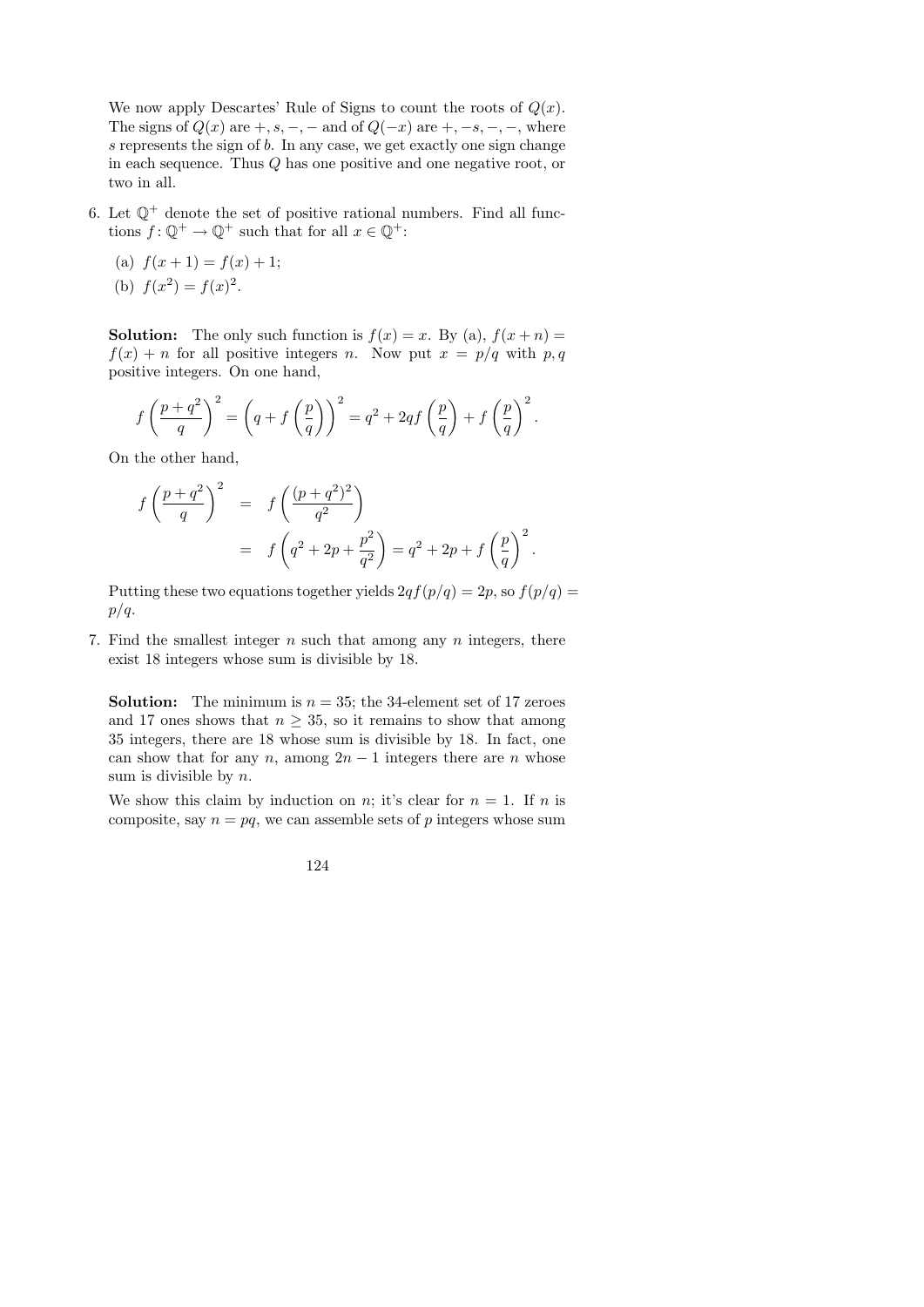is divisible by p as long as at least  $2p-1$  numbers remain; this gives  $2q - 1$  sets, and again by the induction hypothesis, some q of these have sum divisible by  $q$ .

Now suppose  $n = p$  is prime. The number x is divisible by p if and only if  $x^{p-1} \not\equiv 1 \pmod{p}$ . Thus if the claim is false, then the sum of  $(a_1 + \cdots + a_p)^{p-1}$  over all subsets  $\{a_1, \ldots, a_p\}$  of the given numbers is congruent to  $\binom{2p-1}{p-1} \equiv 1 \pmod{p}$ . On the other hand, the sum of  $a_1^{e_1} \cdots a_p^{e_p}$  for  $e_1 + \cdots + e_p \leq p-1$  is always divisible by p: if  $k \leq p-1$  of the  $e_i$  are nonzero, then each product is repeated  $\left(\begin{matrix}2p-1-k\\p-k\end{matrix}\right)$  times, and the latter is a multiple of p. This contradiction shows that the claim holds in this case. (Note: to solve the original problem, of course it suffices to prove the cases  $p = 2, 3$  directly.)

8. Points  $K, L, M, N$  lie on the edges  $AB, BC, CD, DA$  of a (not necessarily right) parallelepiped  $ABCDA_1B_1C_1D_1$ . Prove that the centers of the circumscribed spheres of the tetrahedra  $A_1AKN$ ,  $B_1BKL$ ,  $C_1CLM$ ,  $D_1DMN$  are the vertices of a parallelogram.

**Solution:** Introduce coordinates with  $ABCD$  parallel to  $z =$ 0. Let  $E, F, G, H$  be the circumcenters of triangles  $AKN$ ,  $BKL$ ,  $CLM$ ,  $DMN$  and let  $W, X, Y, Z$  be the circumcenters of tetrahedra  $A_1AKN$ ,  $B_1BKL$ ,  $C_1CLM$ ,  $D_1DMN$ . Also for each point Q we have labeled, let  $Q_1, Q_2, Q_3$  denote the x, y, z-coordinates of Q.

We first show that  $EFGH$  is a parallelogram, by showing that the midpoints of  $EG$  and  $FH$  coincide. It suffices to show this for the projections of the segments in two different directions (e.g., introduce coordinates along those directions). But this is evident for the projections onto  $AB$ , as E and F project onto the midpoints of AK and  $BK$ , respectively, so the segment between them has length  $AB/2$ , as does the corresponding segment on CD. Likewise, the claim is evident for the projections onto CD.

We now have  $E_1 + G_1 = F_1 + H_1$  and  $E_2 + G_2 = F_2 + H_2$ . Also, since  $W$  and  $E$  are equidistant from  $AKN$ ,  $WE$  is perpendicular to AKN and thus to the plane  $z = 0$ . Thus  $W_1 = E_1$  and  $W_2 = E_2$ , and likewise for X, Y, Z. Thus  $W_1 + Y_1 = X_1 + Z_1$  and  $W_2 + Y_2 = X_2 + Z_2$ . All that remains is to show  $W_3 + Y_3 = X_3 + Z_3$ . Notice that W and X both lie on the plane perpendicular to  $ABB_1A_1$  and passing through the midpoints of  $AA_1$  and  $BB_1$ . Thus  $W_3 = aW_1 + bW_2 + c$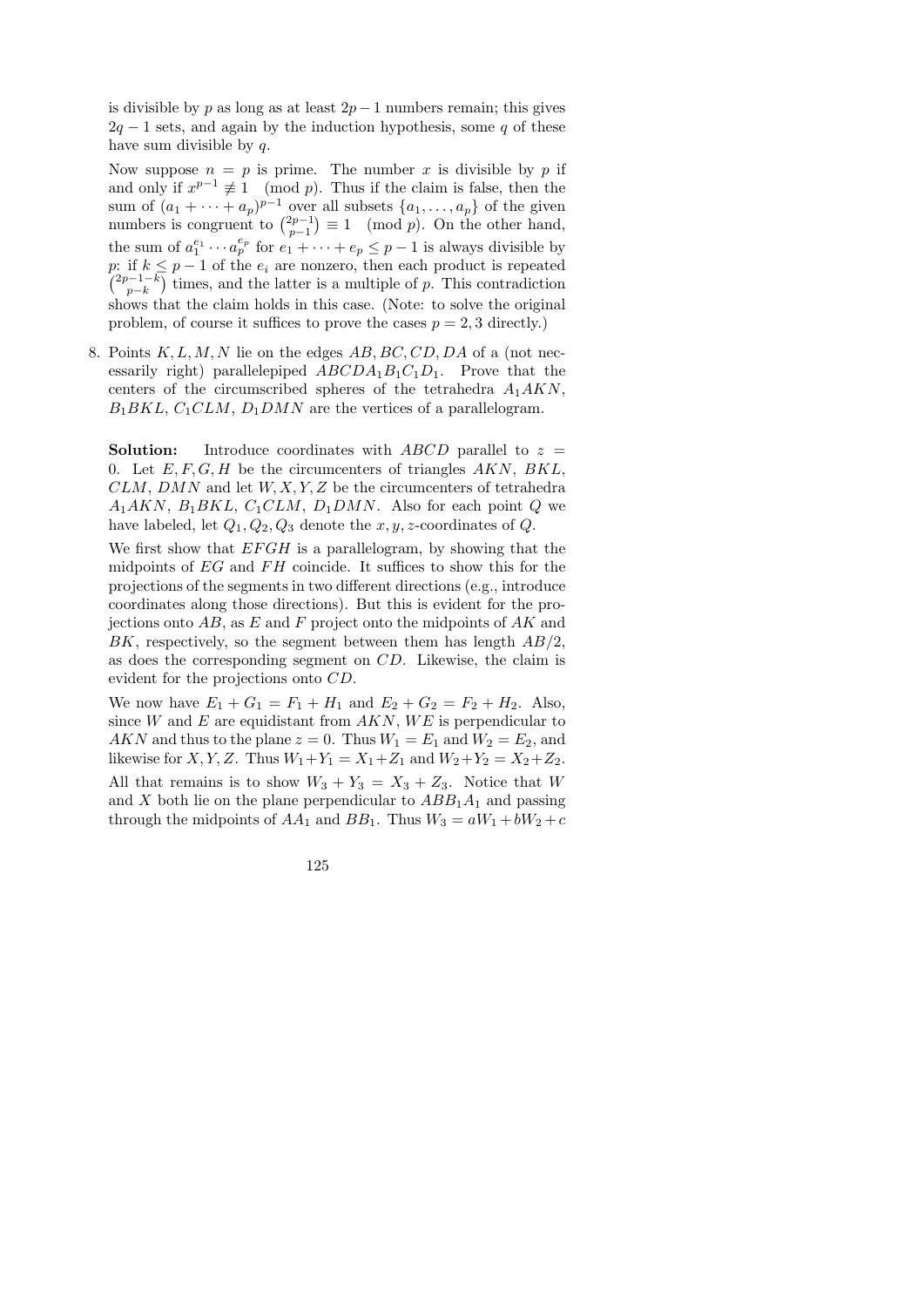and  $X_3 = aX_1 + bX_2 + c$  for some constants  $a, b, c$ . Similarly, Y and  $Z$  both lie on the plane perpendicular to  $CDD_1C_1$  and passing through the midpoints of  $CC_1$  and  $DD_1$ . Since  $DCC_1D_1$  is parallel and congruent to  $ABB_1A_1$ , we have  $Y_3 = aY_1 + bY_2 + d$  and  $Z_3 =$  $aZ_1 + bZ_2 + d$  for d another constant, but a and b the same constants as above. Therefore  $W_3 + Y_3 = X_3 + Z_3$ , completing the proof that  $WXYZ$  is a parallelogram.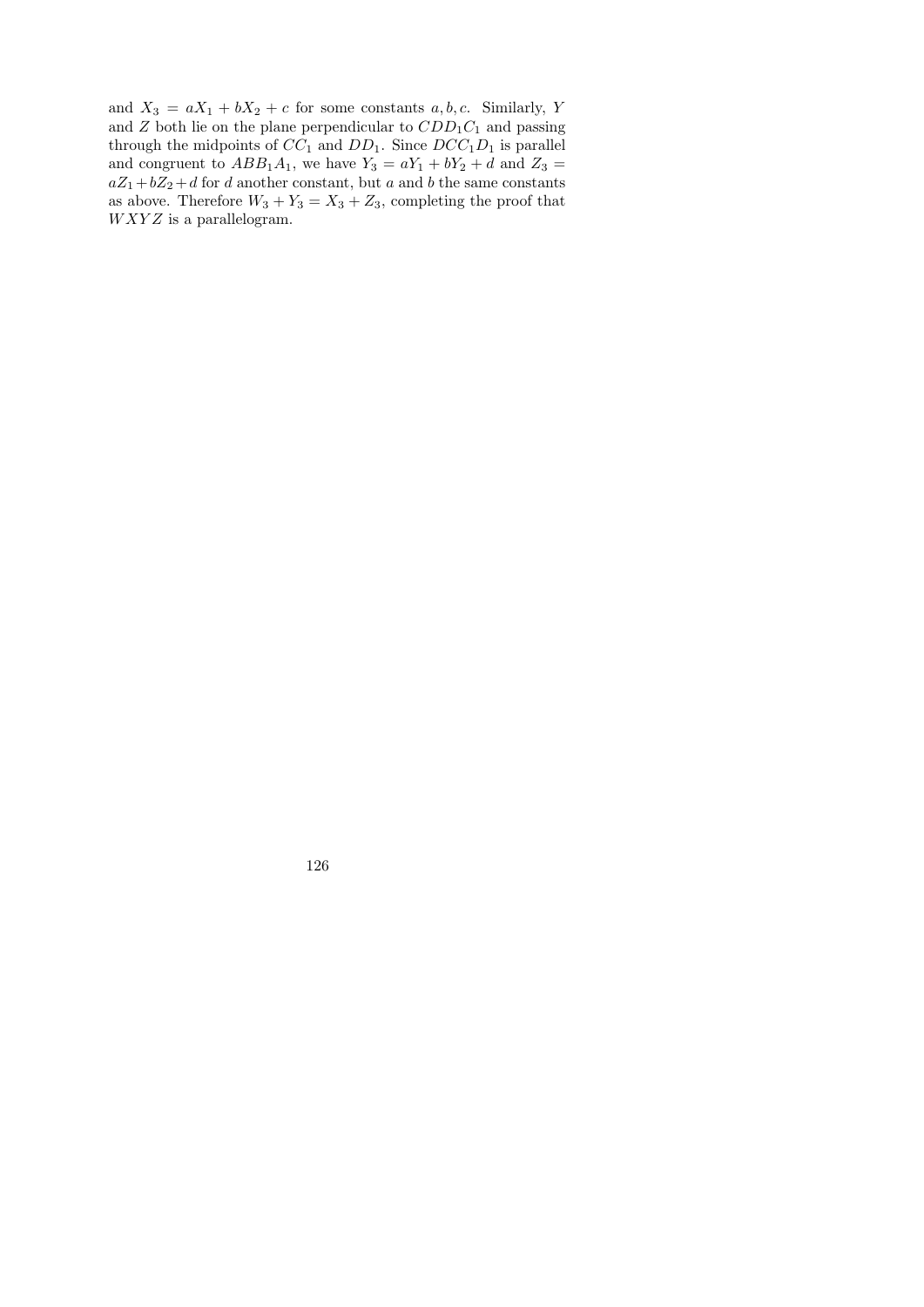### 1.24 United Kingdom

- 1. (a) Let  $M$  and  $N$  be two 9-digit positive integers with the property that if any one digit of  $M$  is replaced by the digit of  $N$  in the corresponding place, the resulting integer is a multiple of 7. Prove that any number obtained by replacing a digit of N with the corresponding digit of  $M$  is also a multiple of 7.
	- (b) Find an integer  $d > 9$  such that the above result remains true when  $M$  and  $N$  are two  $d$ -digit positive integers.

**Solution:** The result holds for any  $d \equiv 2 \pmod{7}$ . Write  $M = \sum_{k=1}^{\infty} m_k 10^k$ , where  $m_k, n_k$  are digits. Then for any  $k, 10^k(n_k - m_k) \equiv 0 - M \pmod{7}$ . Summing over k, we get  $M - N \equiv dM \equiv 2M \pmod{7}$ , and so  $N \equiv -M \pmod{7}$ , whence  $10^k(m_k - n_k) \equiv -N \pmod{7}$ . Thus replacing any digit in N by the corresponding digit in  $M$  gives an integer divisible by 7.

2. In acute triangle  $ABC$ ,  $CF$  is an altitude, with  $F$  on  $AB$ , and  $BM$ is a median, with M on CA. Given that  $BM = CF$  and  $\angle MBC =$  $\angle FCA$ , prove that the triangle ABC is equilateral.

**Solution:** Let  $\angle ACF = \angle CBM = A$ , and let  $CM = AM = m$ . Then  $MB = CF = 2m \cos A$ . By the Law of Sines,

$$
\frac{CM}{\sin \angle CBM} = \frac{MB}{\sin \angle MCB},
$$

and so  $\sin \angle MCB = 2 \cos A \sin A = \sin 2A$ .

This leaves two possibilities. If  $\angle MCB + 2A = 180^\circ$ , then  $\angle CMB =$  $A = \angle MBC$ . Then  $CB = MC$  and  $MB = 2MC \sin A$ . Also  $MB =$  $CF = AC \cos A = 2MC \cos A$ . Therefore  $\sin A = \cos A$  so  $A \ge$  $45^{\circ} \geq \angle MCB \geq 90^{\circ}$ , a contradiction.

Thus we conclude  $\angle MCB = 2A$ , so  $\angle ACF = \angle BCF$ . Therefore triangle ACF is congruent to BCF and  $AC = BC$ . Now triangle ACF is congruent to CBM, so  $\angle CAF = \angle BCM$  Therefore BC = AB, so ABC is equilateral.

3. Find the number of polynomials of degree 5 with distinct coefficients from the set  $\{1, 2, \ldots, 9\}$  that are divisible by  $x^2 - x + 1$ .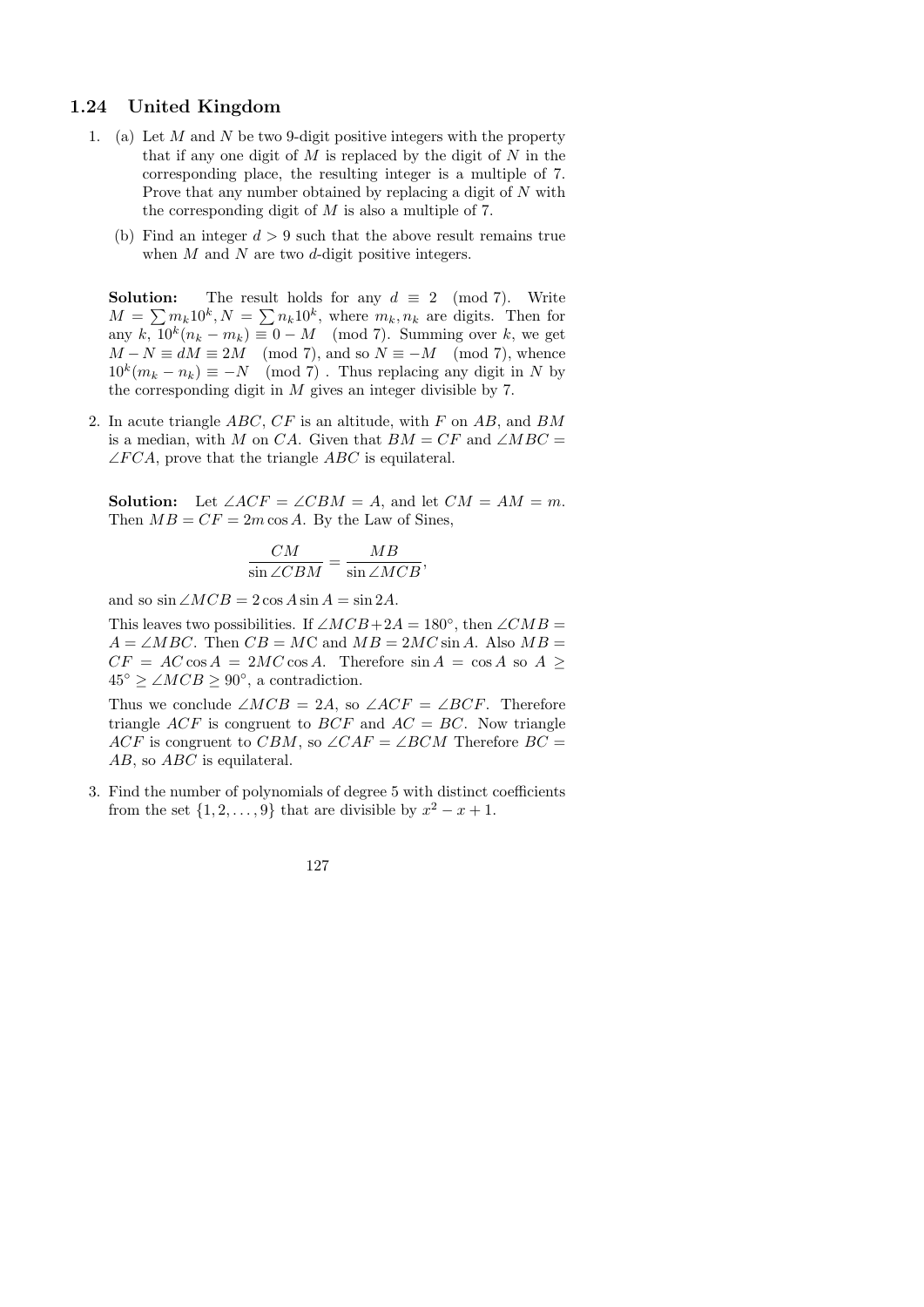**Solution:** Let the 5th degree equation be  $ax^5 + bx^4 + cx^3 + dx^2 +$  $ex + f = 0$ . The roots of  $x^2 - x + 1$  are the non-real roots of  $x^3 + 1$ , namely  $e^{\pi i/3}$  and  $e^{5\pi i/3}$ . Therefore the 5th degree equation is divisible by  $x^2 - x + 1$  iff

$$
ae^{5\pi i/3} + be^{4\pi i/3} + ce^{\pi i} + de^{2\pi i/3} + ee^{\pi i/3} + f = 0.
$$

In other words, so  $i \sin 60(-a - b + d + e) = 0$ , or  $a - d = e - b$ ; and  $a/2-b/2-c-d/2+e/2+f=0$ , on  $e+2f+a=b+2c+d$  or (since  $a - d = e - b$ )  $a - d = c - f = e - b$ . It follows that exactly 1/12 of the polynomials will have coefficients  $p + k, q, r + k, p, q + k, r$  for  $k > 0$  and  $p \leq q \leq r$ .

For a given k, there are  $\binom{9-k}{3}$  values of p, q, r such that  $r + k \leq 9$ . However, the coefficients must be distinct, so we must subtract those with 2 of  $p, q, r$  differing by k. There are  $9 - 2k$  ways to select two numbers differing by k, and  $7 - k$  ways to select the remaining number. However, we have counted those of the form  $x, x+d, x+2d$ twice, and there are  $9 - 3k$  of these.

Therefore, for a given  $k$ , there are

$$
\binom{9-k}{3} - (9-2k)(7-k) + 9 - 3k
$$

polynomials. Adding, we have  $(1 + 4 + 10 + 20 + 35 + 56) - (42 +$  $25 + 12 + 3 + (3 + 6) = 53$  polynomials of the prescribed form, and  $53 \cdot 12 = 636$  polynomials in total.

- 4. The set  $S = \{1/r : r = 1, 2, 3, \ldots\}$  of reciprocals of the positive integers contains arithmetic progressions of various lengths. For instance,  $1/20$ ,  $1/8$ ,  $1/5$  is such a progression, of length 3 and common difference  $3/40$ . Moreover, this is a *maximal progression* in S of length 3 since it cannot be extended to the left or right within S  $(-1/40$  and  $11/40$  not being members of S).
	- (a) Find a maximal progression in S of length 1996.
	- (b) Is there a maximal progression in S of length 1997?

**Solution:** There is a maximal progression of length  $n$ , for all  $n > 1$ . Dirichlet's theorem implies that there is a prime number p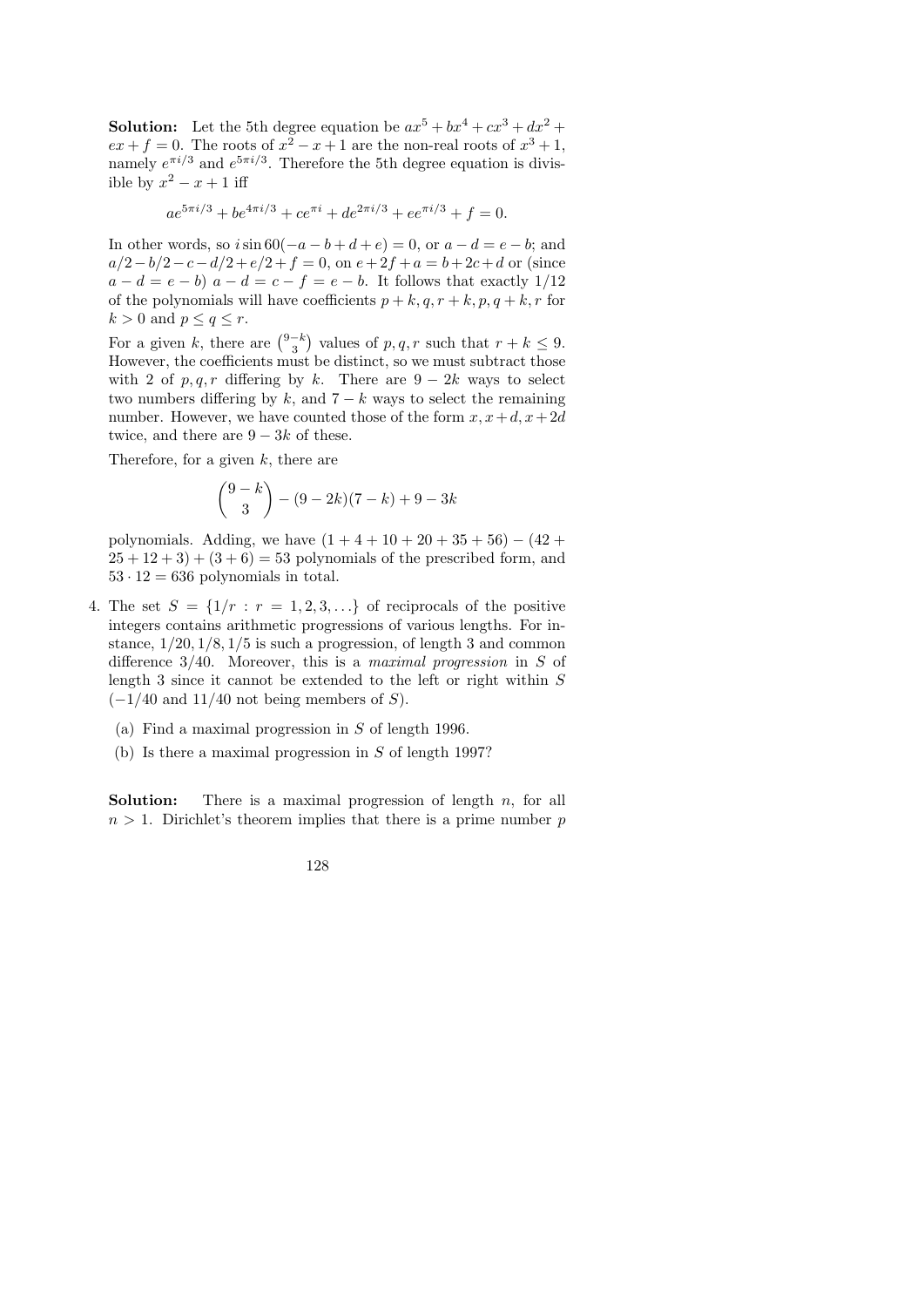of the form  $1 + dn$  for some positive integer d. Now consider the progression

$$
\frac{1}{(p-1)!}, \frac{1+d}{(p-1)!}, \dots, \frac{1+(n-1)d}{(p-1)!}.
$$

Since the numerators divide the denominators, each fraction is the reciprocal of an integer, but this is not the case for  $(1+nd)/(p-1)!$  =  $p/(p-1)!$  since p is prime. Therefore this sequence is a maximal progression. (To solve (a), simply take  $p = 1997$ .)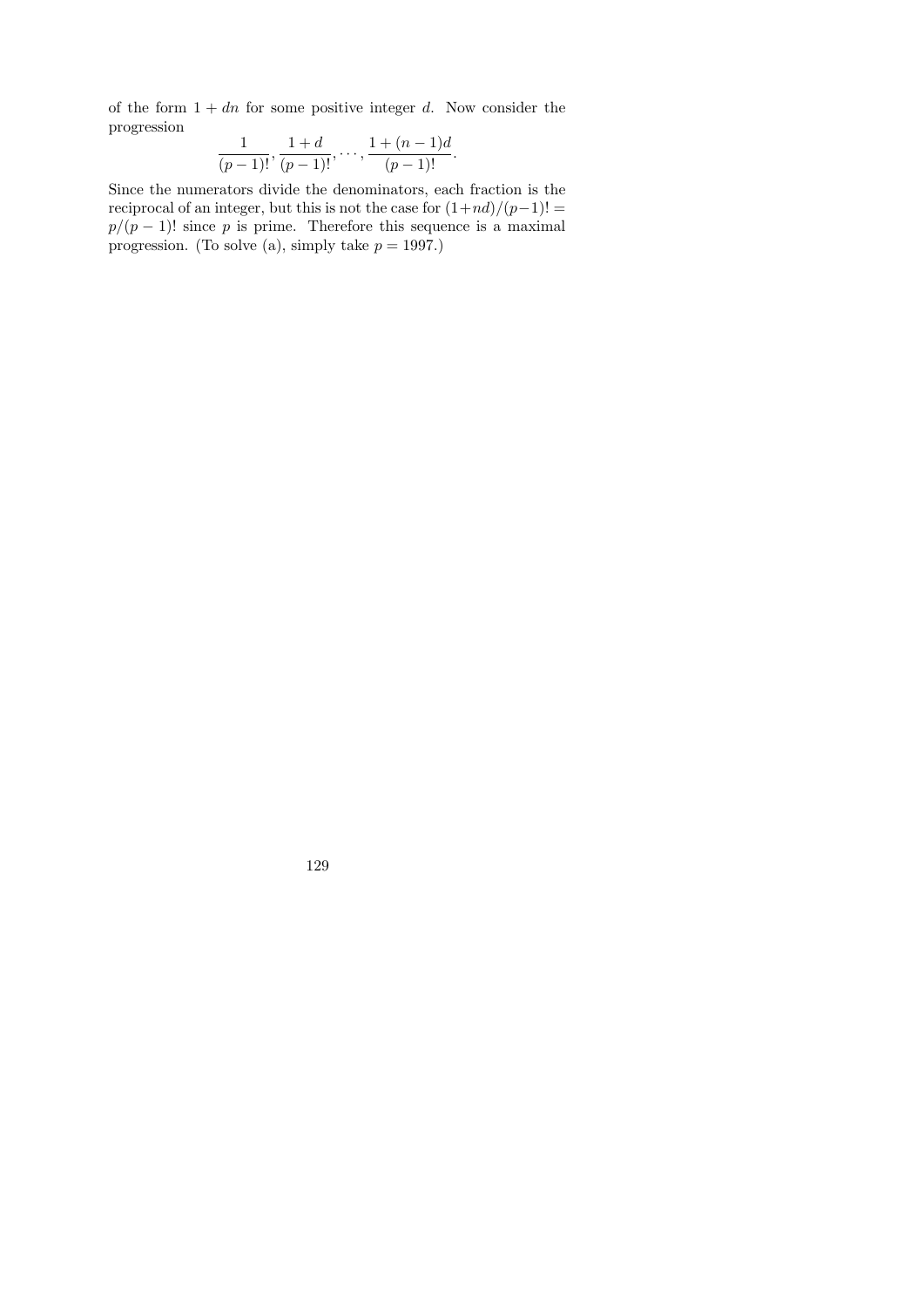## 1.25 United States of America

1. Let  $p_1, p_2, p_3, \ldots$  be the prime numbers listed in increasing order, and let  $x_0$  be a real number between 0 and 1. For positive integer  $k$ , define

$$
x_k = 0
$$
 if  $x_{k-1} = 0$ ,  $\left\{\frac{p_k}{x_{k-1}}\right\}$  if  $x_{k-1} \neq 0$ ,

where  $\{x\} = x - |x|$  denotes the fractional part of x. Find, with proof, all  $x_0$  satisfying  $0 < x_0 < 1$  for which the sequence  $x_0, x_1, x_2, \ldots$ eventually becomes 0.

**Solution:** The sequence eventually becomes 0 if and only if  $x_0$ is a rational number.

First we prove that, for  $k \geq 1$ , every rational term  $x_k$  has a rational predecessor  $x_{k-1}$ . Suppose  $x_k$  is rational. If  $x_k = 0$  then either  $x_{k-1} = 0$  or  $p_k/x_{k-1}$  is a positive integer; either way,  $x_{k-1}$  is rational. If  $x_k$  is rational and nonzero, then the relation

$$
x_k = \left\{ \frac{p_k}{x_{k-1}} \right\} = \frac{p_k}{x_{k-1}} - \left\lfloor \frac{p_k}{x_{k-1}} \right\rfloor
$$

yields

$$
x_{k-1} = \frac{p_k}{x_k + \left\lfloor \frac{p_k}{x_{k-1}} \right\rfloor},
$$

which shows that  $x_{k-1}$  is rational. Since every rational term  $x_k$  with  $k \geq 1$  has a rational predecessor, it follows by induction that, if  $x_k$  is rational for some k, then  $x_0$  is rational. In particular, if the sequence eventually becomes 0, then  $x_0$  is rational.

To prove the converse, observe that if  $x_{k-1} = m/n$  with  $0 < m < n$ , then  $x_k = r/m$ , where r is the remainder that results from dividing  $np_k$  by m. Hence the denominator of each nonzero term is strictly less than the denominator of the term before. In particular, the number of nonzero terms in the sequence cannot exceed the denominator of  $x_0$ .

Note that the above argument applies to any sequence  $\{p_k\}$  of positive integers, not just the sequence of primes.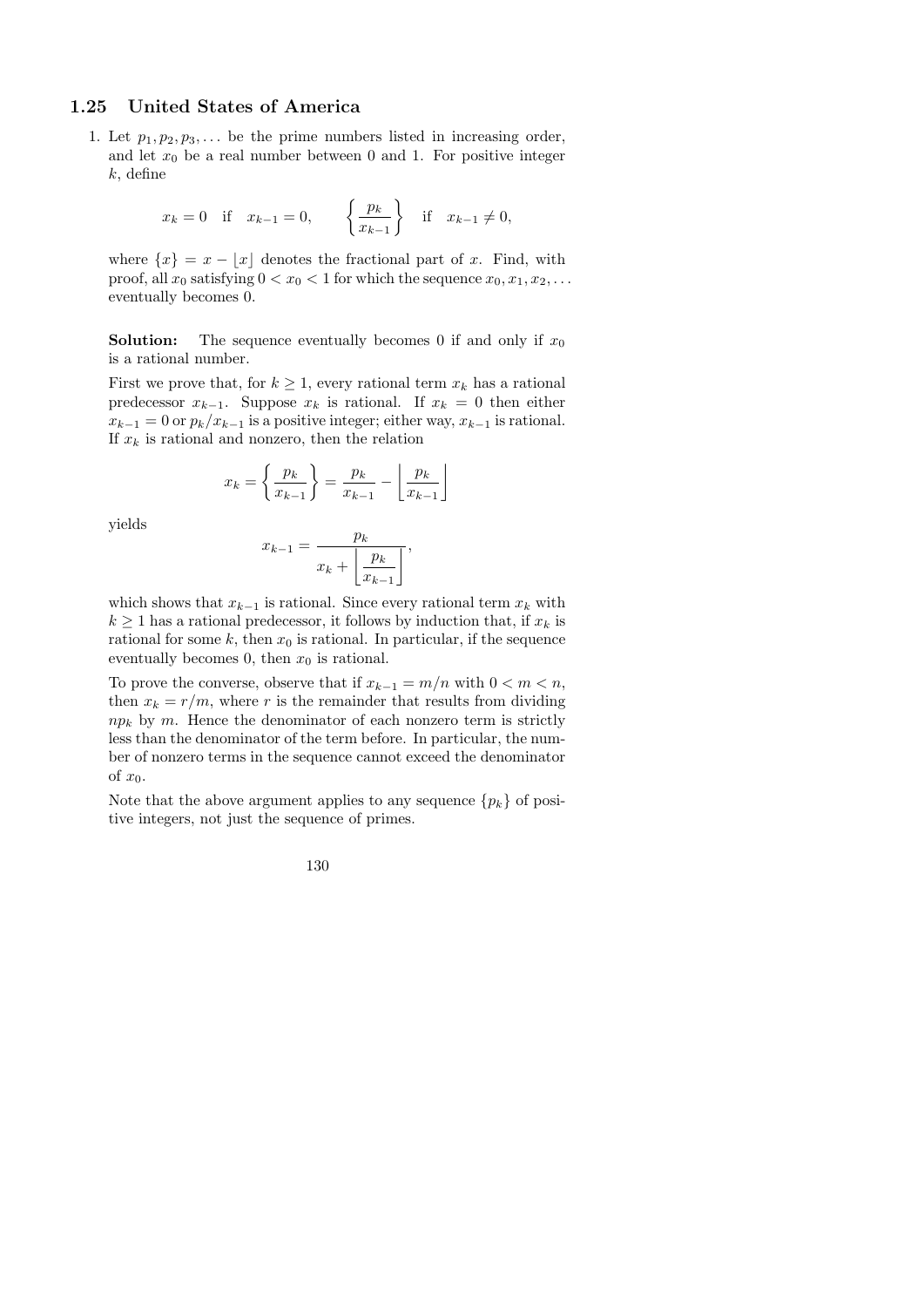2. Let  $ABC$  be a triangle, and draw isosceles triangles  $BCD, CAE, ABF$ externally to ABC, with BC, CA, AB as their respective bases. Prove that the lines through  $A, B, C$  perpendicular to the lines  $EF, FD, DE$ , respectively, are concurrent.

**First Solution:** We first show that for any four points  $W, X, Y, Z$ in the plane, the lines  $WX$  and  $YZ$  are perpendicular if and only if

$$
WY^2 - WZ^2 = XY^2 - XZ^2.
$$
 (\*)

To prove this, introduce Cartesian coordinates such that  $W = (0, 0)$ ,  $X = (1, 0), Y = (x_1, y_1),$  and  $Z = (x_2, y_2)$ . Then  $(*)$  becomes

$$
x_1^2 + y_1^2 - x_2^2 - y_2^2 = (x_1 - 1)^2 + y_1^2 - (x_2 - 1)^2 - y_2^2,
$$

which upon cancellation yields  $x_1 = x_2$ . This is true if and only if line  $YZ$  is perpendicular to the x-axis  $WX$ .

If  $P$  is the intersection of the perpendiculars from  $B$  and  $C$  to lines  $FD$  and  $DE$ , respectively, then the fact noted above yields

$$
PF^2 - PD^2 = BF^2 - BD^2,
$$

and

$$
PD^2 - PE^2 = CD^2 - CE^2.
$$

From the given isosceles triangles, we have  $BF = AF$ ,  $BD = CD$ , and  $CE = AE$ . Therefore

$$
PF^2 - PE^2 = AF^2 - AE^2.
$$

Hence line  $PA$  is also perpendicular to line  $EF$ , which completes the proof.

**Second Solution:** Let  $C_1$  be the circle with center D and radius BD,  $C_2$  the circle with center E and radius CE, and  $C_3$  the circle of center  $F$  and radius  $AF$ . The line through  $A$  and perpendicular to  $EF$  is the radical axis of circles  $C_2$  and  $C_3$ , the line through B and perpendicular to DF is the radical axis of circles  $C_1$  and  $C_3$ , and the line through  $C$  and perpendicular to  $DE$  is the radical axis of circles  $C_1$  and  $C_2$ . The result follows because these three radical axes meet at the radical center of the three circles.

$$
131\,
$$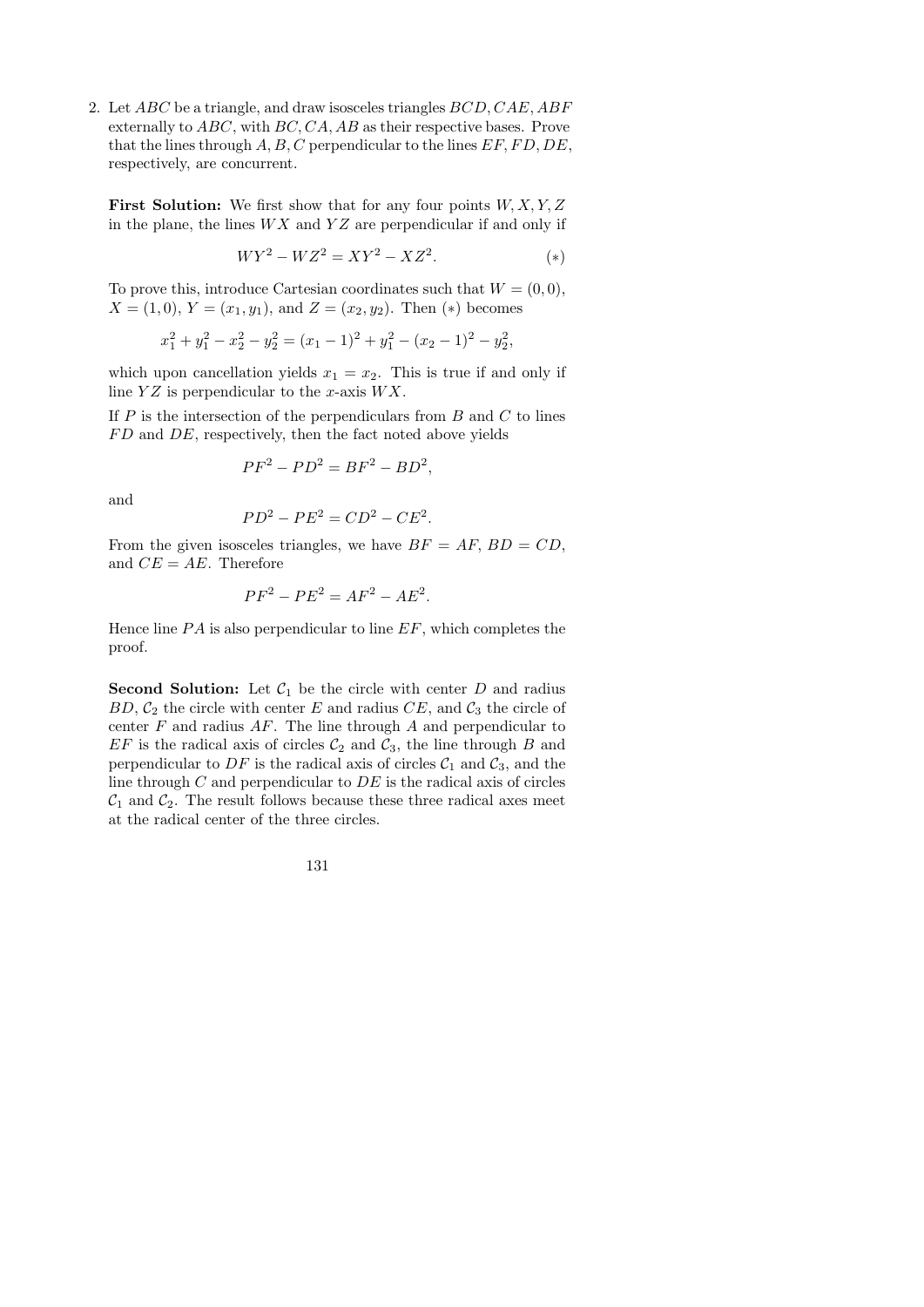Third Solution: Let  $A', B', C'$  be points on  $EF, DF, DE$ , respectively, with  $AA' \perp EF$ ,  $BB' \perp DF$ , and  $CC' \perp DE$ . In addition, let D', E', F' be points on BC, AC, AB, respectively, with  $DD' \perp BC$ ,  $EE' \perp AC$ , and  $FF' \perp AB$ . Because  $DD'$ ,  $EE'$ , and  $FF'$  are the perpendicular bisectors of the sides of triangle ABC, these three lines are concurrent, meeting at the circumcenter of triangle ABC. Thus, by the trigonometric form of Ceva's Theorem applied in triangle DEF,

$$
\frac{\sin \angle E'EF}{\sin \angle DEF' \sin \angle E'F'} \frac{\sin \angle D'DE}{\sin \angle E'F'} = 1.
$$
 (\*)

Because  $\angle FDD'$  and  $\angle CBB'$  have orthogonal sides, the two angles are congruent. Similarly,  $\angle EDD'$  is congruent to  $\angle BCC'$ ,  $\angle DEE'$ is congruent to ∠ACC', ∠FEE' is congruent to ∠CAA', ∠EFF' is congruent to ∠BAA', and ∠DFF' is congruent to ∠ABB'. Using these congurences in in (∗) results in

$$
\frac{\sin \angle BCC'}{\sin \angle C'A} \frac{\sin \angle CAA'}{\sin \angle A'B} \frac{\sin \angle ABB'}{\sin \angle B'BC} = 1.
$$

By the trigonometric form of Ceva's Theorem applied in triangle  $\overrightarrow{ABC}$ , it follows that  $AA'$ ,  $BB'$ , and  $CC'$  are concurrent.

3. Prove that for any integer  $n$ , there exists a unique polynomial  $Q$ with coefficients in  $\{0, 1, \ldots, 9\}$  such that  $Q(-2) = Q(-5) = n$ .

Solution: First suppose there exists a polynomial Q with coefficients in  $\{0, 1, \ldots, 9\}$  such that  $Q(-2) = Q(-5) = n$ . We shall prove that this polynomial is unique. By the Factor Theorem, we can write  $Q(x) = P(x)R(x) + n$  where  $P(x) = (x+2)(x+5) = x^2 + 7x + 10$ and  $R(x) = r_0 + r_1 x + r_2 x^2 + \cdots$  is a polynomial. Then  $r_0, r_1, r_2, \ldots$ are integers such that

$$
10r_0 + n, 10r_k + 7r_{k-1} + r_{k-2} \in \{0, 1, \dots, 9\}, \quad k \ge 1 \tag{1}
$$

(with the understanding that  $r_{-1} = 0$ ). For each k, 1 uniquely determines  $r_k$  once  $r_j$  is known for all  $j < k$ . Uniqueness of R, and therefore of Q, follows.

Existence will follow from the fact that for the unique sequence  ${r_k}$ satisfying 1, there exists some N such that  $r_k = 0$  for all  $k \geq N$ .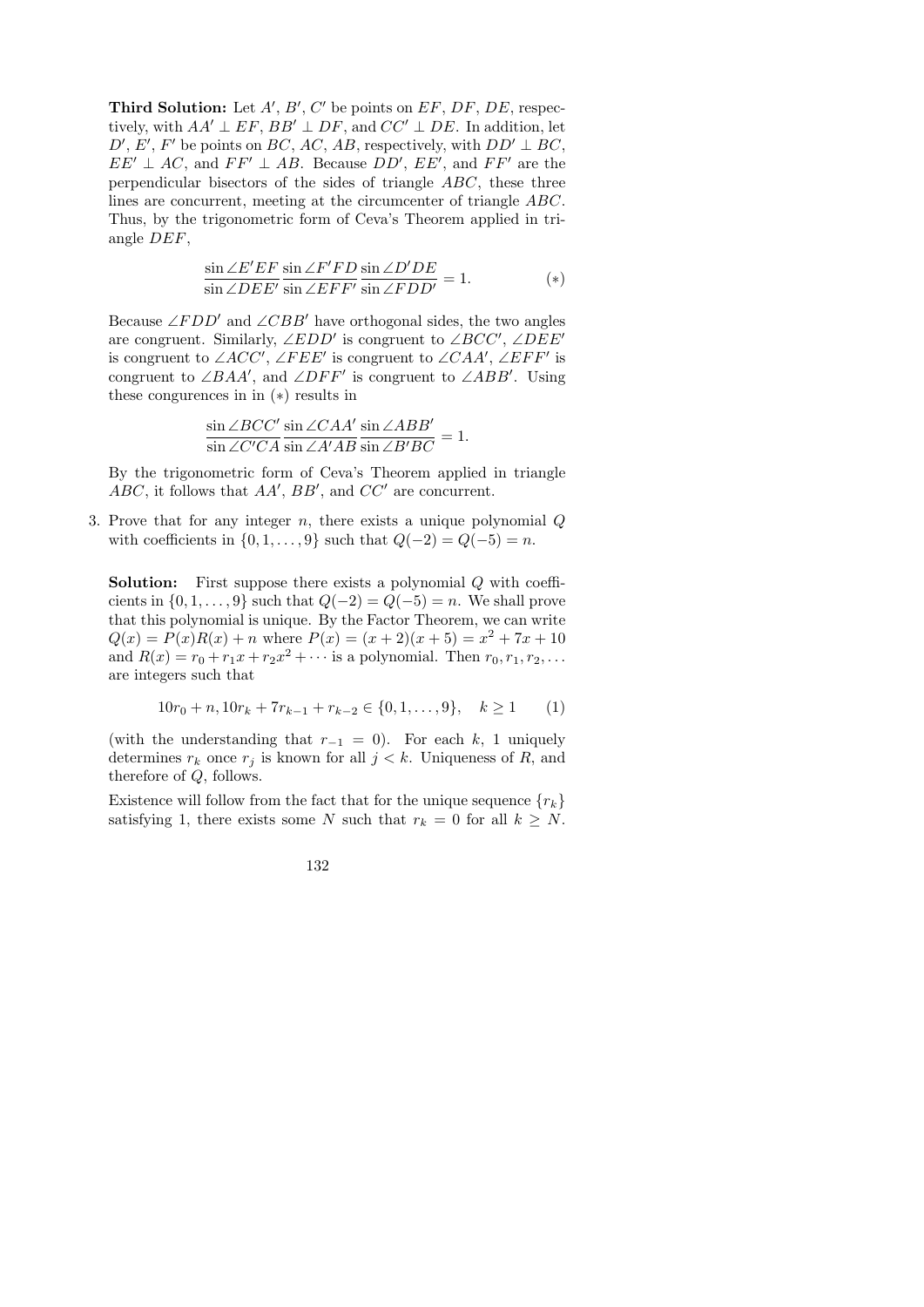First note that  $\{r_k\}$  is bounded, since  $|r_0|, |r_1| \leq B$  and  $B \geq 9$  imply  $|r_k| \leq B$  for all k. This follows by induction, using  $10|r_k| \leq 7|r_{k-1}|+$  $|r_{k-2}|+9 \leq 10B$ . More specifically, if  $r_i \leq M$  for  $i = k-1, k-2$ , then

$$
r_k \ge -\frac{7r_{k-1}}{10} - \frac{r_{k-2}}{10} \ge -\frac{4M}{5},
$$

while if  $r_i \geq L$  for  $i = k - 1, k - 2$ , then

$$
r_k \le -\frac{7r_{k-1}}{10} - \frac{r_{k-2}}{10} + \frac{9}{10} \le -\frac{4L}{10} + \frac{9}{10}
$$

.

Since the sequence  $\{r_k\}$  is bounded, we can define

$$
L_k = \min\{r_k, r_{k-1},...\}, \qquad M_k = \max\{r_k, r_{k+1},...\}.
$$

Clearly  $L_k \leq L_{k+1}$  and  $M_k \geq M_{k+1}$  for all k.

Since  $L_k \leq M_k$  for all k, the non-decreasing sequence  $\{L_k\}$  must stop increasing eventually, and, similarly, the non-increasing sequence  ${M_k}$  must stop decreasing. In other words, there exist L, M, N such that  $L_k = L$  and  $M_k = M$  for all  $k \geq N$ . Certainly  $L \leq M$ , and  $M \geq 0$ , since no three consecutive terms in  $\{r_k\}$  can be negative, but the above arguments also imply  $L \ge -4M/5$  and  $M \le -4L/5+9/10$ . A quick sketch shows that the set of real pairs  $(L, M)$  satisfying these conditions is a closed triangular region containing no lattice points other than  $(0, 0)$ . It follows that  $r_k = 0$  for all  $k \geq N$ , proving existence.

4. To  $\text{clip}$  a convex *n*-gon means to choose a pair of consecutive sides AB, BC and to replace them by the three segments AM, MN, and  $NC$ , where M is the midpoint of AB and N is the midpoint of BC. In other words, one cuts off the triangle MBN to obtain a convex  $(n + 1)$ -gon. A regular hexagon  $P_6$  of area 1 is clipped to obtain a heptagon  $P_7$ . Then  $P_7$  is clipped (in one of the seven possible ways) to obtain an octagon  $P_8$ , and so on. Prove that no matter how the clippings are done, the area of  $\mathcal{P}_n$  is greater than 1/3, for all  $n \geq 6$ .

**Solution:** The key observation is that for any side S of of  $\mathcal{P}_6$ , there is some sub-segment of S that is a side of  $\mathcal{P}_n$ . (This is easily proved by induction on  $n$ .) Thus  $\mathcal{P}_n$  has a vertex on each side of  $P_6$ . Since  $P_n$  is convex, it contains a hexagon Q with (at least) one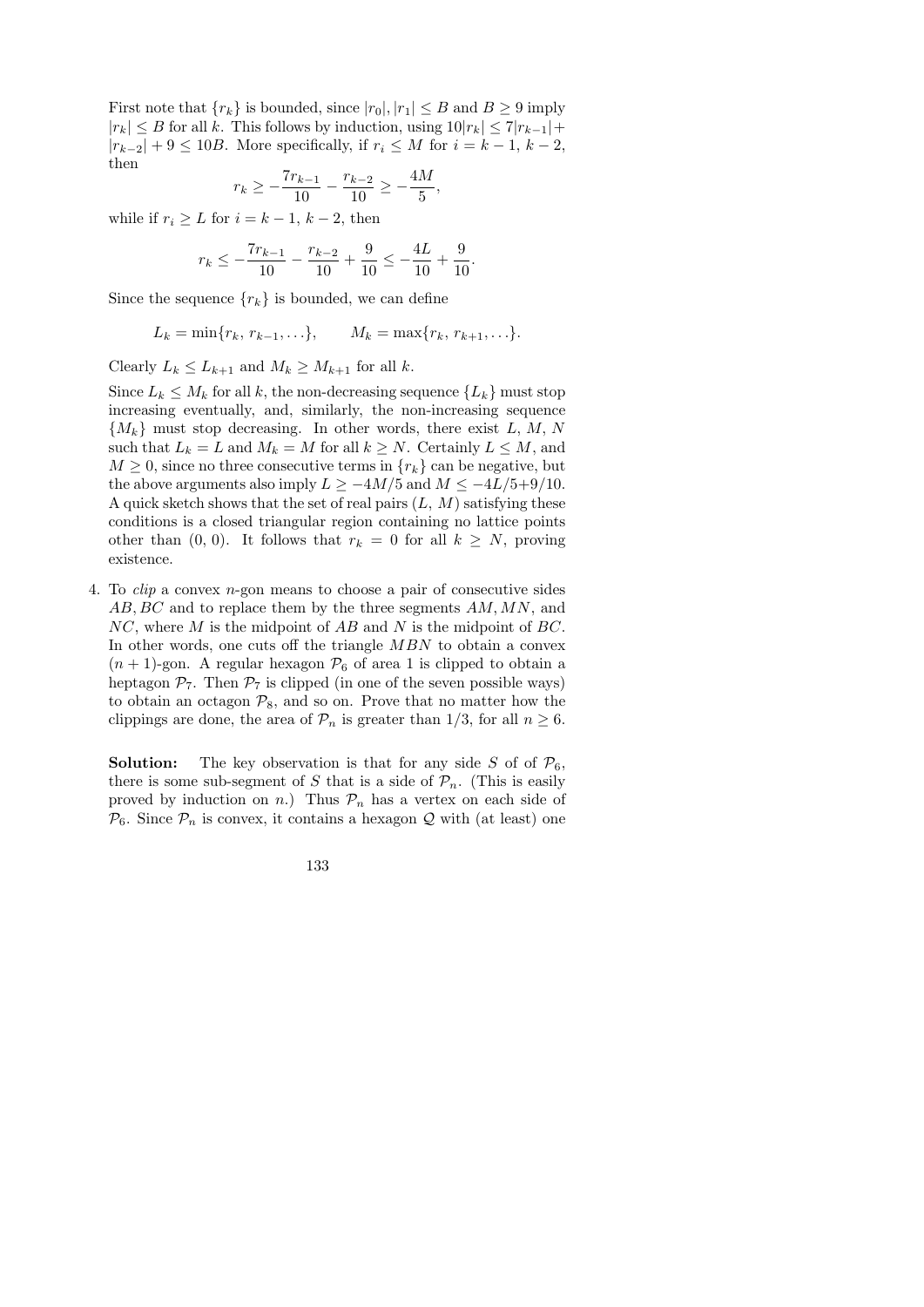vertex on each side of  $P_6$ . (The hexagon may be degenerate, as some of its vertices may coincide.)

Let  $P_6 = A_1 A_2 A_3 A_4 A_5 A_6$ , and let  $Q = B_1 B_2 B_3 B_4 B_5 B_6$ , with  $B_i$  on  $A_iA_{i+1}$  (indices are considered modulo 6). The side  $B_iB_{i+1}$  of Q is entirely contained in triangle  $A_iA_{i+1}A_{i+2}$ , so  $\mathcal Q$  encloses the smaller regular hexagon  $\mathcal R$  (shaded in the diagram below) whose sides are the central thirds of the segments  $A_i A_{i+2}$ ,  $1 \leq i \leq 6$ . The area of R is  $1/3$ , as can be seen from the fact that its side length is  $1/\sqrt{3}$ times the side length of  $P_6$ , or from a dissection argument (count the small equilateral triangles and halves thereof in the diagram below). Thus Area $(\mathcal{P}_n) \geq \text{Area}(\mathcal{Q}) \geq \text{Area}(\mathcal{R}) = 1/3$ . We obtain strict inequality by observing that  $\mathcal{P}_n$  is strictly larger that  $\mathcal{Q}$ : if  $n = 6$ , this is obvious; if  $n > 6$ , then  $P_n$  cannot equal Q because  $P_n$  has more sides.

*Note.* With a little more work, one could improve  $1/3$  to  $1/2$ . The minimal area of a hexagon  $\mathcal Q$  with one vertex on each side of  $\mathcal P_6$  is in fact  $1/2$ , attained when the vertices of  $Q$  coincide in pairs at every other vertex of  $P_6$ , so the hexagon Q degenerates into an equilateral triangle. If the conditions of the problem were changed so that the "cut-points" could be anywhere within adjacent segments instead of just at the midpoints, then the best possible bound would be 1/2.

5. Prove that, for all positive real numbers  $a, b, c$ ,

$$
(a3 + b3 + abc)-1 + (b3 + c3 + abc)-1 + (c3 + a3 + abc)-1 \leq (abc)-1.
$$

**Solution:** The inequality  $(a - b)(a^2 - b^2) \ge 0$  implies  $a^3 + b^3 \ge 0$  $ab(a + b)$ , so

$$
\frac{1}{a^3+b^3+abc} \le \frac{1}{ab(a+b)+abc} = \frac{c}{abc(a+b+c)}.
$$

Similarly

$$
\frac{1}{b^3 + c^3 + abc} \le \frac{1}{bc(b + c) + abc} = \frac{a}{abc(a + b + c)},
$$

and

$$
\frac{1}{c^3 + a^3 + abc} \le \frac{1}{ca(c + a) + abc} = \frac{b}{abc(a + b + c)}.
$$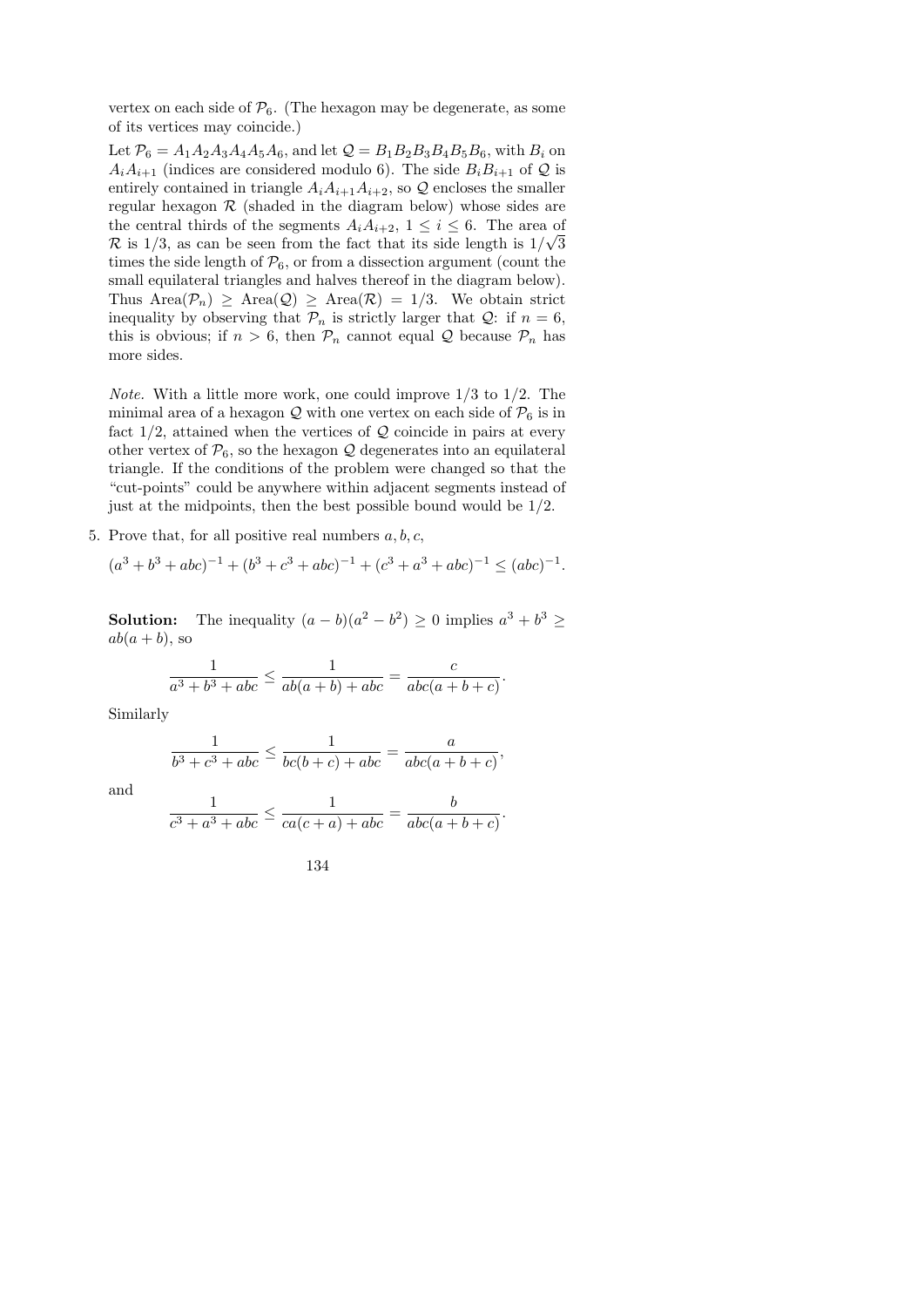Thus

$$
\frac{1}{a^3 + b^3 + abc} + \frac{1}{b^3 + c^3 + abc} + \frac{1}{c^3 + a^3 + abc} \le \frac{a + b + c}{abc(a + b + c)} = \frac{1}{abc}.
$$

6. Suppose the sequence of nonnegative integers  $a_1, a_2, \ldots, a_{1997}$  satisfies

$$
a_i + a_j \le a_{i+j} \le a_i + a_j + 1
$$

for all  $i, j \geq 1$  with  $i + j \leq 1997$ . Show that there exists a real number x such that  $a_n = \lfloor nx \rfloor$  for all  $1 \le n \le 1997$ .

**Solution:** Any  $x$  that lies in all of the half-open intervals

$$
I_n = \left[\frac{a_n}{n}, \frac{a_n+1}{n}\right), \qquad n = 1, 2, ..., 1997
$$

will have the desired property. Let

$$
L = \max_{1 \le n \le 1997} \frac{a_n}{n} = \frac{a_p}{p} \quad \text{and} \quad U = \min_{1 \le n \le 1997} \frac{a_n + 1}{n} = \frac{a_q + 1}{q}.
$$

We shall prove that

$$
\frac{a_n}{n} < \frac{a_m+1}{m},
$$

or, equivalently,

$$
ma_n < n(a_m + 1) \tag{*}
$$

for all m, n ranging from 1 to 1997. Then  $L < U$ , since  $L \geq U$ implies that  $(*)$  is violated when  $n = p$  and  $m = q$ . Any point x in  $[L, U]$  has the desired property.

We prove  $(*)$  for all m, n ranging from 1 to 1997 by strong induction. The base case  $m = n = 1$  is trivial. The induction step splits into three cases. If  $m = n$ , then  $(*)$  certainly holds. If  $m > n$ , then the induction hypothesis gives  $(m - n)a_n < n(a_{m-n} + 1)$ , and adding  $n(a_{m-n} + a_n) \leq na_m$  yields (\*). If  $m < n$ , then the induction hypothesis yields  $ma_{n-m} < (n-m)(a_m+1)$ , and adding  $ma_n \leq$  $m(a_m + a_{n-m} + 1)$  gives (\*).

| I<br>۰                   |  |
|--------------------------|--|
| ۰.<br>۰.<br>×<br>۰.<br>٠ |  |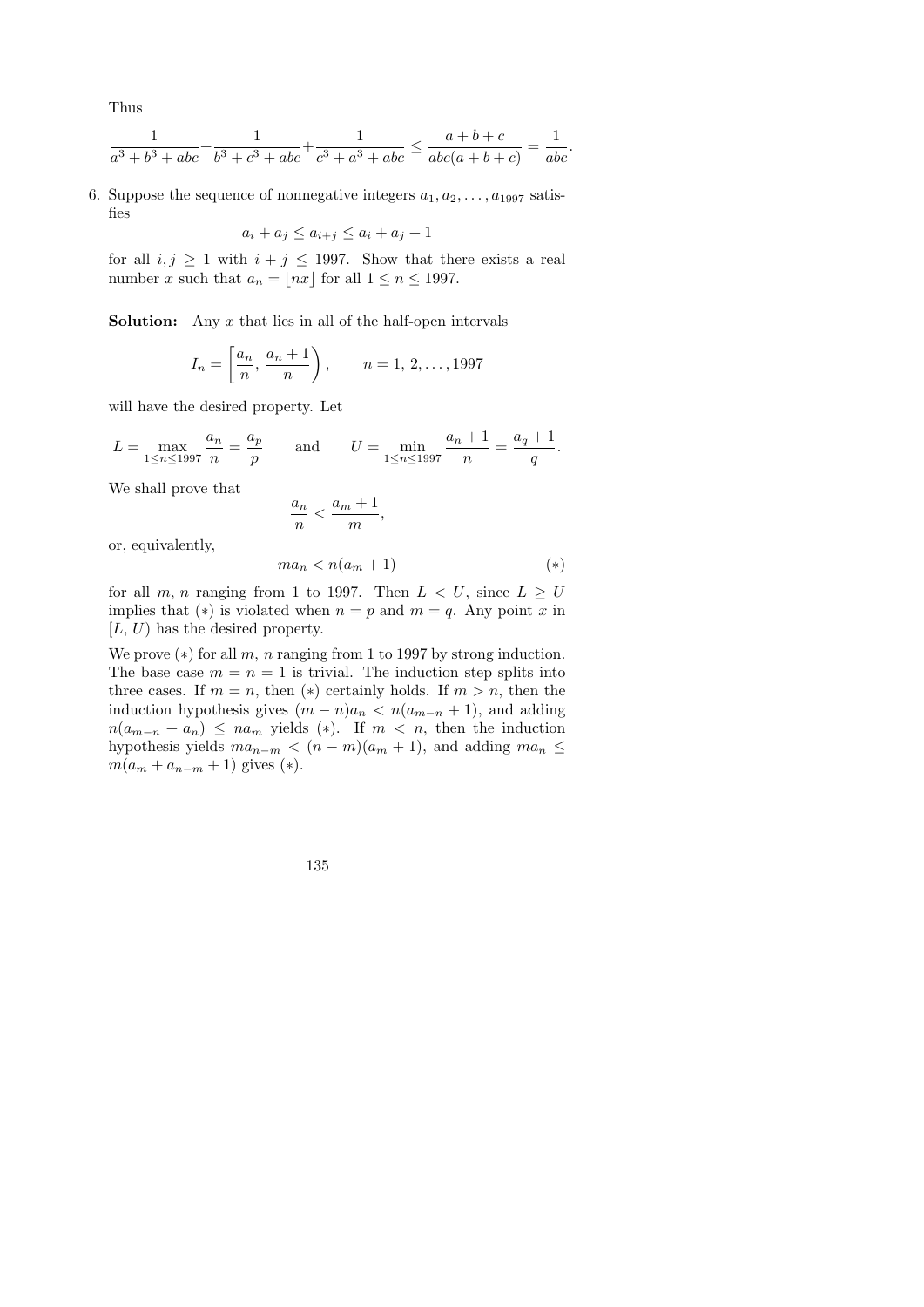### 1.26 Vietnam

1. Determine the smallest integer  $k$  for which there exists a graph on 25 vertices such that every vertex is adjacent to exactly  $k$  others, and any two nonadjacent vertices are both adjacent to some third vertex.

Solution: The following list includes all of the vertices: some given vertex  $v$ , every neighbor of  $v$ , and every neighbor of those neighbors other than v itself. The length of this list is  $1 + k + k(k - 1)$ , so  $k^2 + 1 \ge 25$ , or  $k \ge 5$ .

Let us prove that  $k = 5$  is impossible, by counting the number of 4-cycles in such a graph. In the list we made above, there must be exactly one repetition; by construction, it cannot be  $v$  that appears more than once. Moreover, if two neighbors of  $v$  are adjacent, then each appears twice on the list, which cannot happen. Thus two nonneighbors of  $v$  must coincide, and so  $v$  belongs to exactly one four-cycle. The same reasoning applies to each vertex; however, 25 vertices cannot be partitioned into 4-cycles, a contradiction.

We now exhibit a graph of the desired form with  $k = 6$ . Construct five 5-cycles, and between any two 5-cycles, draw five edges joining each vertex on one cycle to one on the other, so that adjacent vertices on one cycle are joined to nonadjacent vertices on the other. (That is, make each pair of cycles into a Petersen graph.) Then any two vertices lie in a copy of the Petersen graph, and so are adjacent or have a common neighbor.

- 2. Find the largest real number  $\alpha$  for which there exists an infinite sequence  $a_1, a_2, \ldots$  of positive integers satisfying the following properties.
	- (a) For each  $n \in \mathbb{N}$ ,  $a_n > 1997^n$ .
	- (b) For every  $n \geq 2$ ,  $a_n^{\alpha}$  does not exceed the greatest common divisor of the set  $\{a_i + a_j : i + j = n\}.$

**Solution:** The largest possible value of  $\alpha$  is 1/2.

First, suppose  $(a_n)_{n=1}^{\infty}$  is a sequence such that conditions (a) and (b) hold.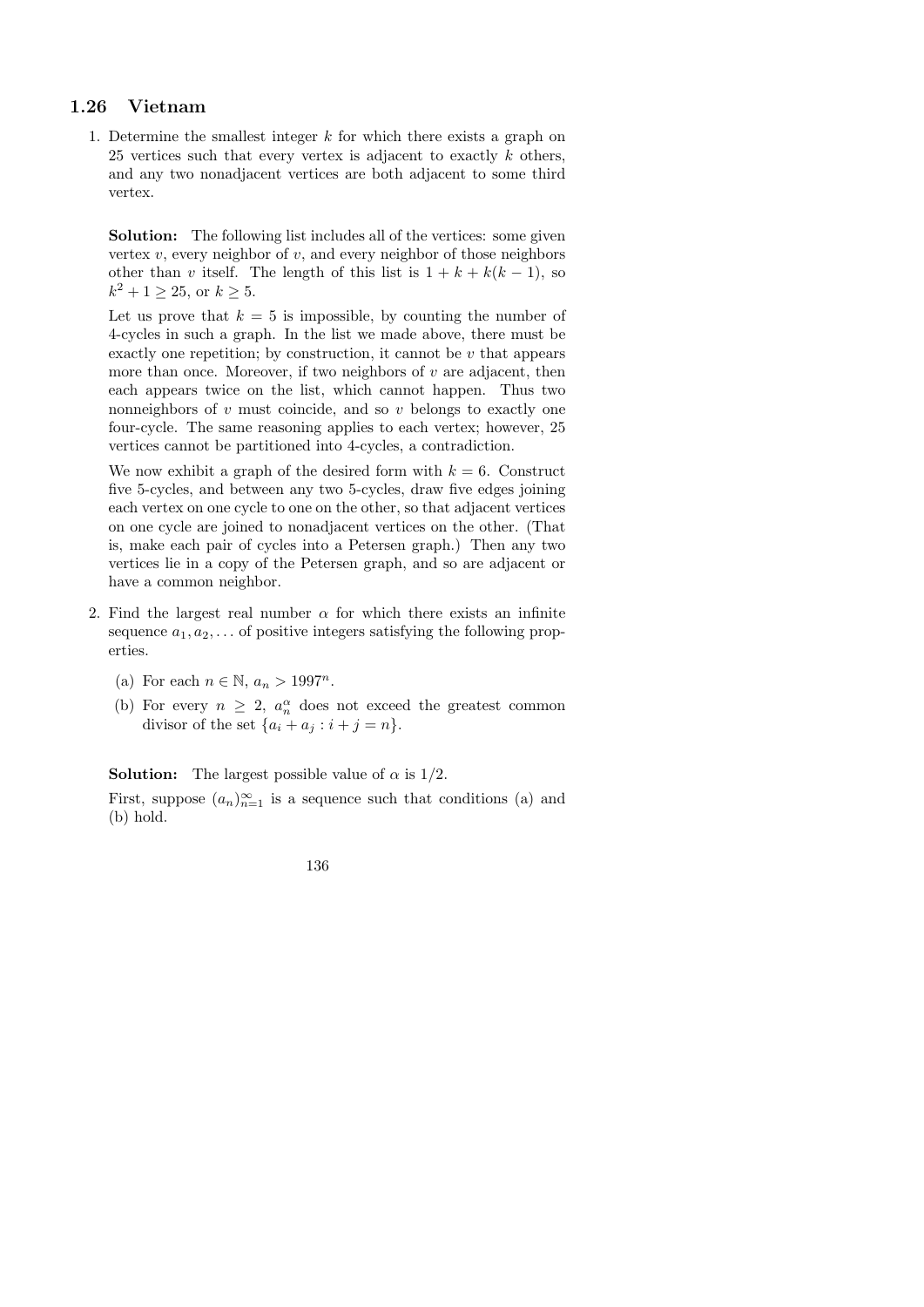**Lemma 1** For every  $\epsilon > 0$ , there are infinitely many values of  $n \in \mathbb{N}$ for which  $a_{2n} \geq a_n^{2-\epsilon}$ .

Proof. Let  $\epsilon > 0$ , and suppose there exists  $N \in \mathbb{N}$  such that for all  $n > N$ ,  $a_{2n} < a_n^{2-\epsilon}$ . Taking logs and dividing by 2n gives

$$
\frac{\log a_{2n}}{2n} < \frac{2-\epsilon}{2} \cdot \frac{\log a_n}{n},
$$

so

$$
\frac{\log a_{2^k n}}{2^k n} < \left(\frac{2-\epsilon}{2}\right)^k \frac{\log a_n}{n} \to 0 \quad \text{as } k \to \infty,
$$

impossible as  $a_n \geq 1997^n$  so  $(\log a_n)/n \geq \log 1997$  for all  $n. \square$ Now let *n* be one of the values given by the Lemma, so that  $a_n^{2-\epsilon} \leq$  $a_{2n}$ . Then

$$
a_n^{(2-\epsilon)\alpha} \le a_{2n}^{\alpha} \le \gcd\{a_i + a_j \mid i + j = 2n\} \le 2a_n
$$

so  $2 \geq a_n^{1-(2-\epsilon)\alpha} \geq 1997^{n(1-(2-\epsilon)\alpha)}$ ; since this is true for infinitely many values of  $n \in \mathbb{N}$ , we must have  $\alpha \leq 1/(2 - \epsilon)$ . Since  $\epsilon > 0$  was arbitrary, we must in fact have  $\alpha \leq 1/2$ .

Now we give a sequence satisfying conditions a and b with  $\alpha = 1/2$ . Denote the *n*th Fibonacci number by  $F_n$ . Let t be an even integer such that  $F_{2tn} > 1997^n$  for all  $n \in \mathbb{N}$ , and define the sequence  $(a_n)_{n=1}^{\infty}$  by  $a_n = 3F_{2tn}$ . Then condition (a) clearly holds. I claim that  $F_{tn} | F_{2ti} + F_{2tj}$  when  $i + j = n$ , so  $gcd{a_i + a_j | i + j = n} \ge$  $3F_{tn}$ . In fact,

$$
F_{2ti} = F_{t(i+j)}F_{t(i-j)+1} + F_{t(i+j)-1}F_{t(i-j)}
$$
  
\n
$$
F_{2tj} = F_{t(i+j)}F_{t(j-i)+1} + F_{t(i+j)+1}F_{t(j-1)}
$$

so

$$
F_{2ti} + F_{2tj} = 2F_{t(i+j)}F_{t(i-j)+1} + (F_{t(i+j)+1} - F_{t(i+j)-1})F_{t(j-i)}
$$
  
=  $F_{t(i+j)}(2F_{t(i-j)+1} - F_{t(i-j)})$ 

and the claim holds. Now,

 $a_n = 3F_{2tn} = 3F_{tn}(F_{tn+1}+F_{tn-1}) \le 9F_{tn}^2 \le (\gcd\{a_i+a_j \mid i+j=n\})^2,$ 

so  $a_n^{1/2} \le \text{gcd}\{a_i + a_j \mid i + j = n\}$  and the sequence  $(a_n)_{n=1}^{\infty}$  satisfies the conditions of the problem with  $\alpha = 1/2$ .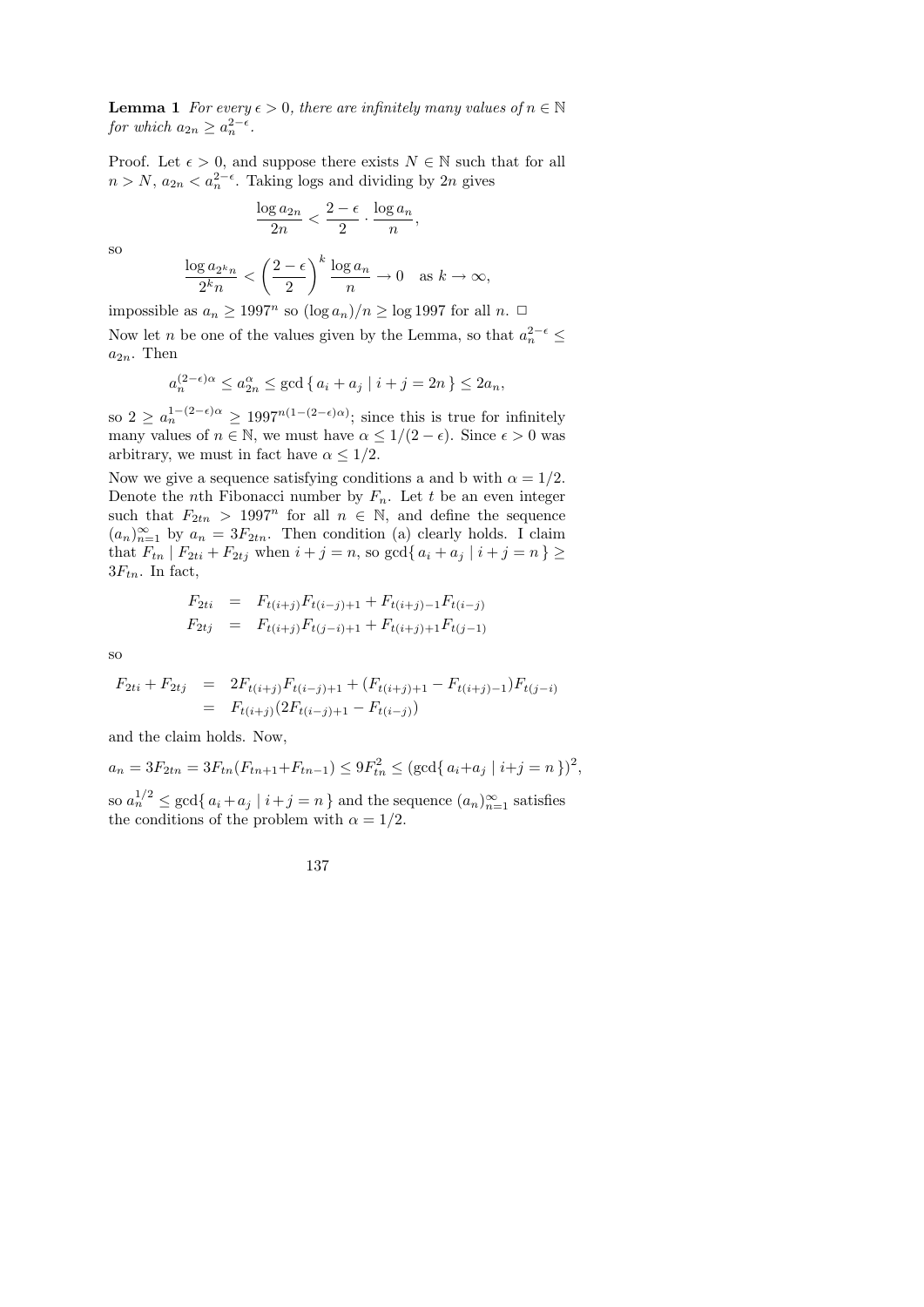3. [Corrected] Let  $f : \mathbb{N} \to \mathbb{Z}$  be the function defined by

$$
f(0) = 2, f(1) = 503, f(n+2) = 503f(n+1) - 1996f(n).
$$

For  $k \in \mathbb{N}$ , let  $s_1, \ldots, s_k$  be integers not less than k, and let  $p_i$  be a prime divisor of  $f(2^{s_i})$  for  $i = 1, ..., k$ . Prove that for  $t = 1, ..., k$ ,

$$
2^t \mid \sum_{i=1}^k p_i \qquad \text{if and only if} \qquad 2^t \mid k.
$$

**Solution:** First, one can easily prove by induction that  $f(n) =$  $4^n + 499^n$  for  $n \ge 0$ .

**Lemma 2** If p is an odd prime,  $m, n \in \mathbb{N}$  not divisible by p,  $s \geq 0$ , and  $p \mid m^{2^s} + n^{2^s}$ , then  $p \equiv 1 \pmod{2^{s+1}}$ .

Proof: Let g be a primitive root mod p, and take k such that  $g^k \equiv$  $mn^{-1}$  (mod p). As p divides  $m^{2^s} + n^{2^s}$ ,  $m^{2^s} \equiv -n^{2^s}$  (mod p) so  $(mn^{-1})^{2^s} \equiv -1 \pmod{p}$ ; therefore  $g^{2^s k} \equiv -1 \pmod{p}$  and  $2^{s}k \equiv (p-1)/2 \pmod{p-1}$ , so  $2^{s}k = l(p-1)/2$  with l odd. Thus 2<sup>*s*</sup> divides  $(p-1)/2$  and  $2^{s+1}$  divides  $p-1$ . □

Now let  $k \in \mathbb{N}$ ,  $s_1, \ldots, s_k$  integers not less than k, and  $p_i$  a prime divisor of  $f(2^{s_i}) = 4^{2^{s_i}} + 499^{2^{s_i}}$  for each *i*. Then  $p_i$  is not 2 or 499, so by the Lemma  $2^{s_i+1} \mid p_i-1$ ; in particular  $p_i \equiv 1 \pmod{2^k}$ . Therefore

$$
\sum_{i=1}^{k} p_i \equiv k \pmod{2^k} \qquad \text{so} \qquad 2^t \mid \sum_{i=1}^{k} p_i \quad \text{if and only if} \quad 2^t \mid k.
$$

4. Find all pairs  $(a, b)$  of positive reals such that for every  $n \in \mathbb{N}$  and every real number  $x$  satisfying

$$
4n^2x = \log_2(2n^2x + 1),
$$

we have  $a^x + b^x \ge 2 + 3x$ .

**Solution:** The pairs satisfying this condition are  $\{(a, b) | ab \le e^3\}$ . Let  $S = \{ x \in \mathbb{R} \mid \exists n \in \mathbb{N} : 4n^2x = \log_2(2n^2x + 1) \};\text{ since }$  $4n^2x = \log_2(2n^2x+1) \iff 4^{2n^2x} = 2n^2x+1 \iff 2n^2x = \frac{-1}{2}$  $\frac{1}{2}$  or 0,

$$
138 \\
$$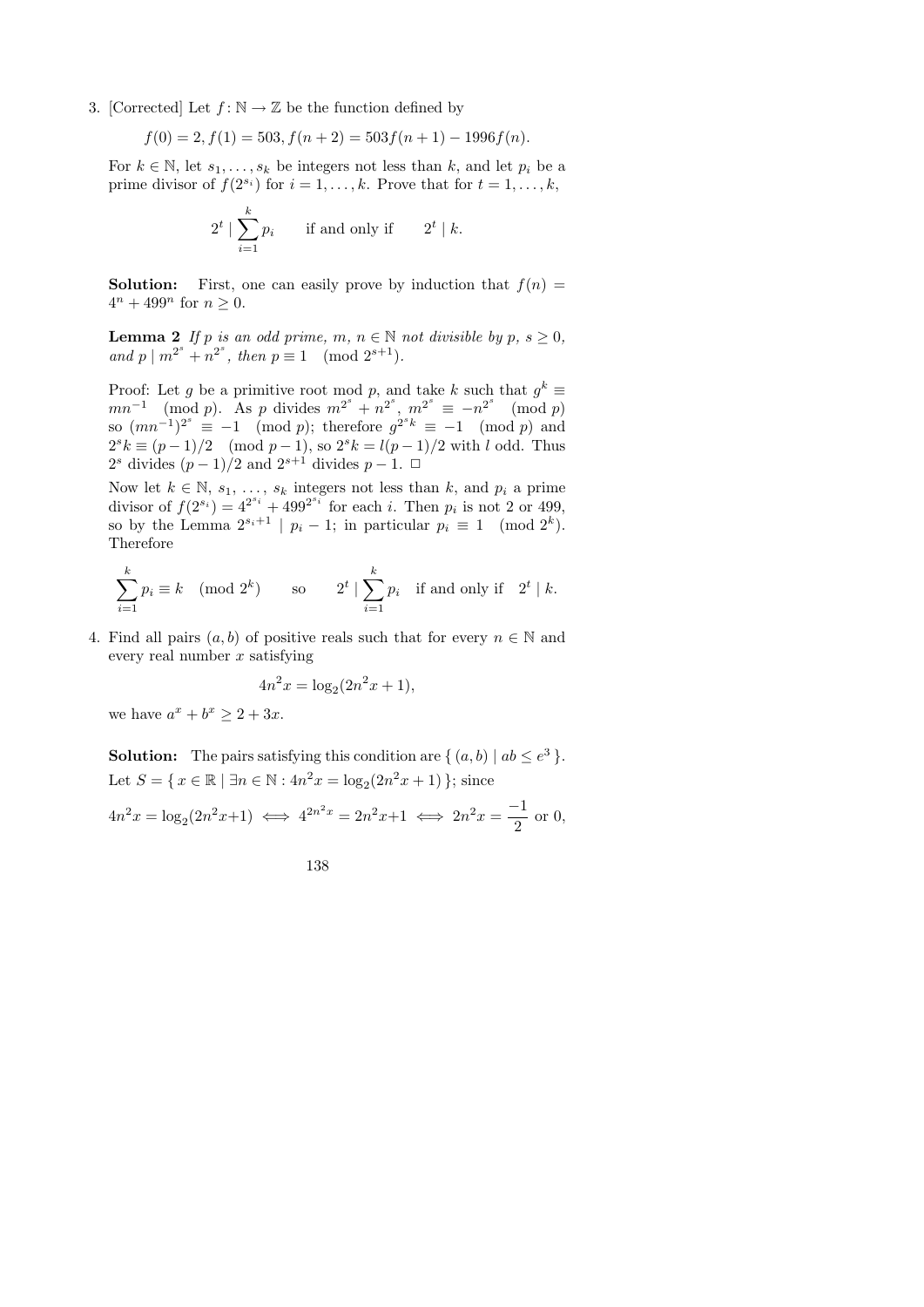$S = \{-1/4n^2 \mid n \in \mathbb{N}\} \cup \{0\}.$  We want to show that  $a^x + b^x \ge 2 + 3x$ for all  $x \in S$  if and only if  $ab \leq e^3$ .

First, suppose  $ab \le e^3$ . Then  $a^0 + b^0 = 2 = 2 + 3 \cdot 0$ ; suppose  $x \in S$ ,  $x < 0$ . By the power mean inequality

$$
\left(\frac{a^x + b^x}{2}\right)^{1/x} \le \sqrt{ab} \le e^{3/2}
$$

so (as  $x < 0$ )

but for  $x \in S$ ,  $x \neq 0$ ,

$$
a^x + b^x \ge 2e^{3x/4} \ge 2(1 + \frac{3x}{2}) = 2 + 3x.
$$

Now suppose  $a^x + b^x \ge 2 + 3x$  for all  $x \in S$ . Note that

$$
\lim_{x \to 0} \frac{a^x - 1}{x} = \log a, \qquad \lim_{x \to 0} \frac{b^x - 1}{x} = \log b,
$$

so

$$
\lim_{x \to 0} \frac{a^x + b^x - 2}{x} = \log ab,
$$

$$
\frac{a^x + b^x - 2}{x} \ge 3.
$$

Since 0 is an accumulation point of  $S \setminus \{0\}$ , we must have  $\log ab \geq 3$ , so  $ab \geq e^3$ . Therefore  $a^x + b^x \geq 2 + 3x$  for all  $x \in S$  if and only if  $ab \geq e^3$ .

5. [Corrected] Let  $n, k, p$  be positive integers such that  $k \geq 2$  and  $k(p+1)$  $1) \leq n$ . Determine the number of ways to color n labeled points on a circle in blue or red, so that exactly k points are colored blue, and any arc whose endpoints are blue but contains no blue points in its interior contains at least p red points.

Solution: We may fix the location of one blue point as long as we multiply our final answer by  $n/k$ . (By symmetry, the number of arrangements in which a given point is blue is the same for each point.) We are distributing  $n - k$  red points into the k arcs formed by the blue points so that each arc receives at least  $p$  points. Equivalently, we are distributing  $n - (k + 1)p$  points into the k arcs with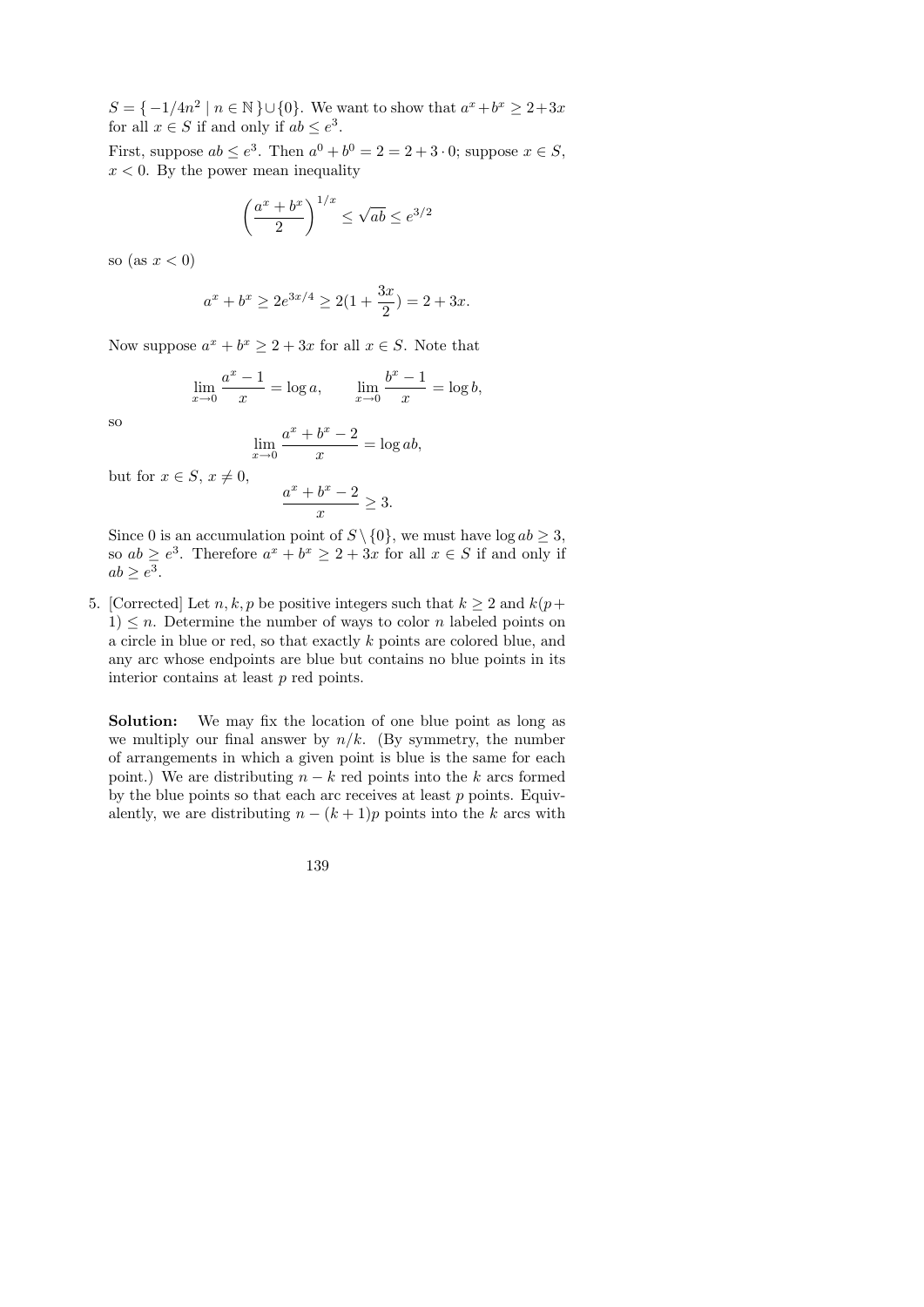no restrictions. Remembering to multiply by  $n/k$  as noted earlier, our answer becomes

$$
\frac{n}{k}\binom{n-(k+1)p+k-1}{k-1}.
$$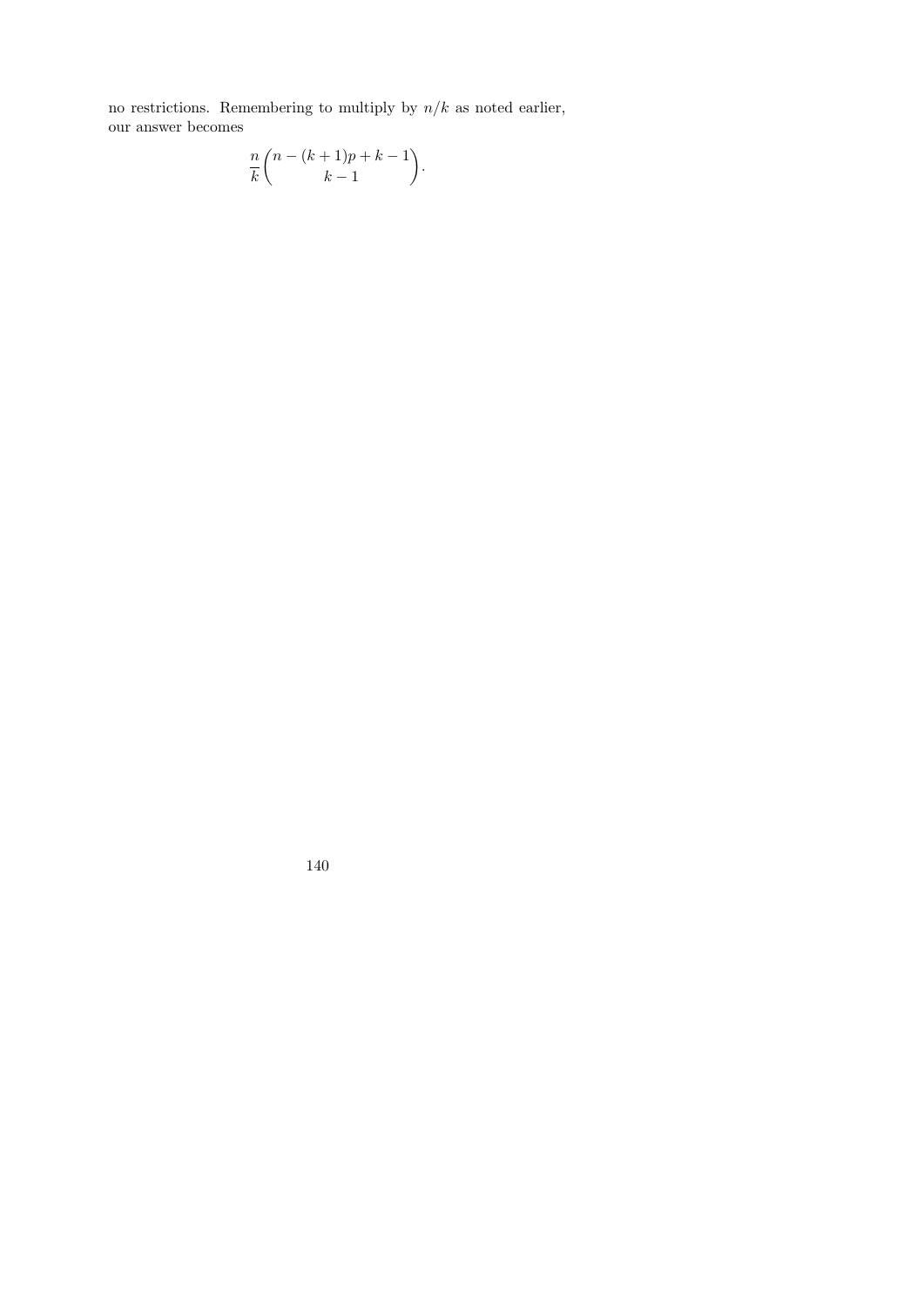# 2 1997 Regional Contests: Solutions

## 2.1 Asian Pacific Mathematics Olympiad

1. Let

$$
S = 1 + \frac{1}{1 + \frac{1}{3}} + \frac{1}{1 + \frac{1}{3} + \frac{1}{6}} + \dots + \frac{1}{1 + \frac{1}{3} + \frac{1}{6} + \dots + \frac{1}{1993006}},
$$

where the denominators contain partial sums of the sequence of reciprocals of triangular numbers. Prove that  $S > 1001$ .

Solution: Note that

$$
\sum_{i=1}^{n} \frac{2}{i(i+1)} = 2\sum_{i=1}^{n} \frac{1}{i} - \frac{1}{i+1} = 2 - \frac{2}{n+1} = \frac{2n}{n+1}.
$$

Therefore,

$$
S = \sum_{i=1}^{1996} \frac{i+1}{2i} = 998 + \frac{1}{2} \sum_{i=1}^{1996} \frac{1}{i}
$$
  
> 998 +  $\frac{1}{2} \left( \frac{1}{2} + \frac{2}{4} + \dots + \frac{32}{64} \right) = 1001.$ 

2. Find an integer n with  $100 \le n \le 1997$  such that n divides  $2^n + 2$ .

**Solution:** Note that 2 divides  $2^n + 2$  for all n. Also, 11 divides  $2^{n} + 2$  if and only if  $n \equiv 6 \pmod{10}$ , and 43 divides  $2^{n} + 2$  if and only if  $n \equiv 8 \pmod{14}$ . Since  $n = 946 = 2 \cdot 11 \cdot 43$  satisfies both congruences, *n* divides  $2^n + 2$ .

3. Let ABC be a triangle and let

$$
l_a=\frac{m_a}{M_a}, l_b=\frac{m_b}{M_b}, l_c=\frac{m_c}{M_c},
$$

where  $m_a, m_b, m_c$  are the lengths of the internal angle bisectors and  $M_a, M_b, M_c$  are the lengths of the extensions of the internal angle bisectors to the circumcircle. Prove that

$$
\frac{l_a}{\sin^2 A} + \frac{l_b}{\sin^2 B} + \frac{l_c}{\sin^2 C} \ge 3,
$$
  
141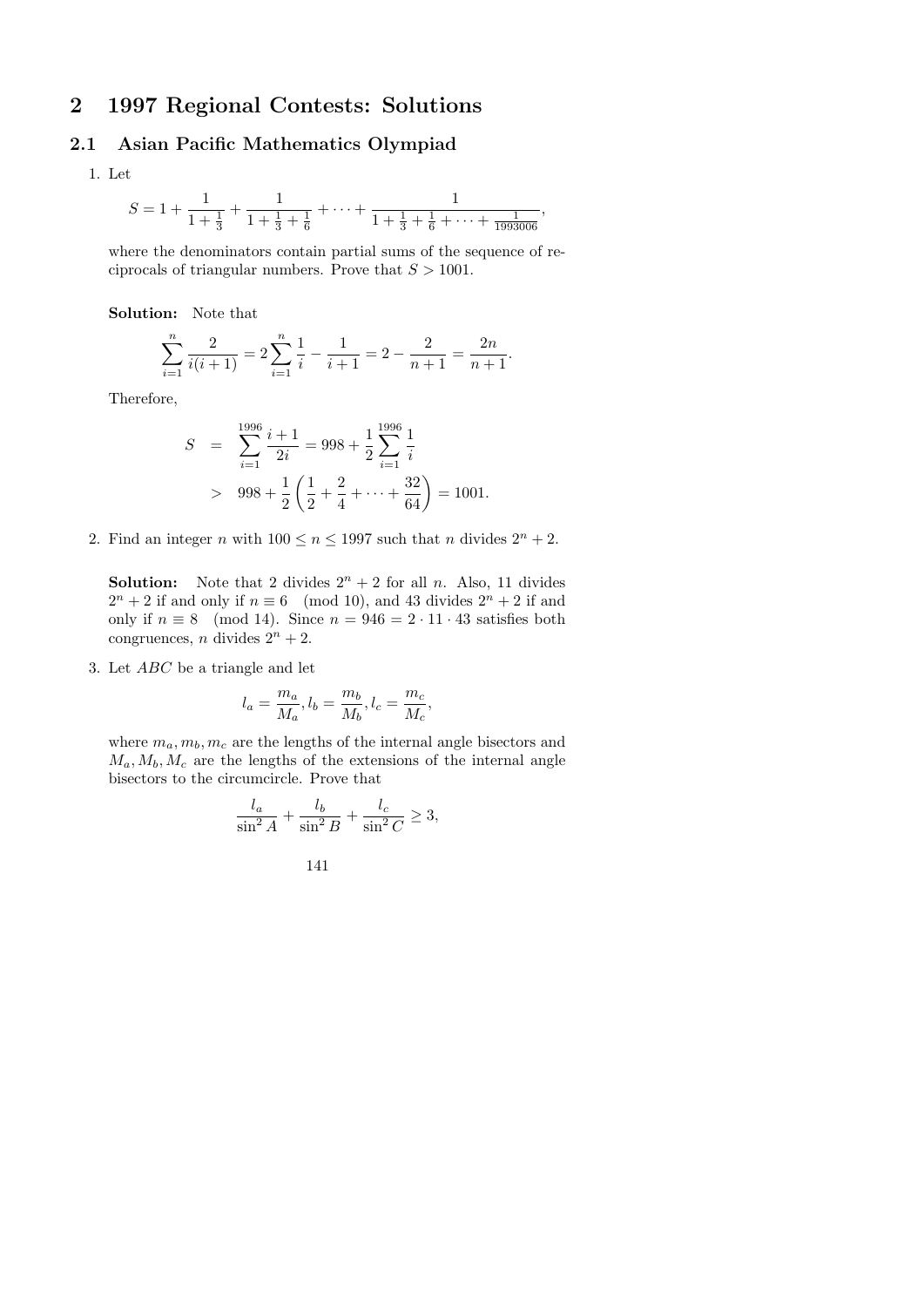with equality if and only if  $ABC$  is equilateral.

**Solution:** Let the bisector of  $A$  intersect  $BC$  at  $P$  and the circle at Q. Then

$$
\frac{AP}{AB} = \frac{\sin B}{\sin 180^\circ - B - A/2}, \quad \frac{AB}{AQ} = \frac{\sin C}{\sin B + A/2}.
$$

Therefore

$$
l_a = \frac{AP}{AQ} = \frac{\sin B \sin C}{(\sin B + A/2)^2}.
$$

We compute  $l_b$  and  $l_c$  similarly, and deduce that

$$
\frac{l_a}{\sin^2 A} + \frac{l_b}{\sin^2 B} + \frac{l_c}{\sin^2 C} \ge \frac{\sin B \sin C}{\sin^2 A} + \frac{\sin C \sin A}{\sin^2 B} + \frac{\sin A \sin B}{\sin^2 C} \ge 3
$$

by AM-GM. (Equality only occurs if  $sin(B + A/2) = 1$  and so forth, which forces  $A = B = C = 60^{\circ}$ .

- 4. The triangle  $A_1A_2A_3$  has a right angle at  $A_3$ . For  $n \geq 3$ , let  $A_{n+1}$ be the foot of the perpendicular from  $A_n$  to  $A_{n-1}A_{n-2}$ .
	- (a) Show that there is a unique point  $P$  in the plane interior to the triangles  $A_{n-2}A_{n-1}A_n$  for all  $n \geq 3$ .
	- (b) For fixed  $A_1$  and  $A_3$ , determine the locus of P as  $A_2$  varies.

#### Solution:

- (a) First, notice each triangle is contained in the previous triangle. Therefore, any point contained in one triangle is contained in the previous ones. Thus such a point  $P$  must exist. Moreover, each triangle is similar to the previous one with the same ratio of similarity; hence the maximum distance between two points in the triangle also decreases by this ratio, and so two points inside all of the triangles cannot lie at any positive distance. Thus  $P$  is unique.
- (b) Let the first five points be  $A, B, C, D, E$ . Then triangle  $CDE$ is similar to triangle ABC. Also, the points are in the same order, so we'll be dropping perpendiculars in the same order for both. Therefore,  $P$  is in the same position relative to  $ABC$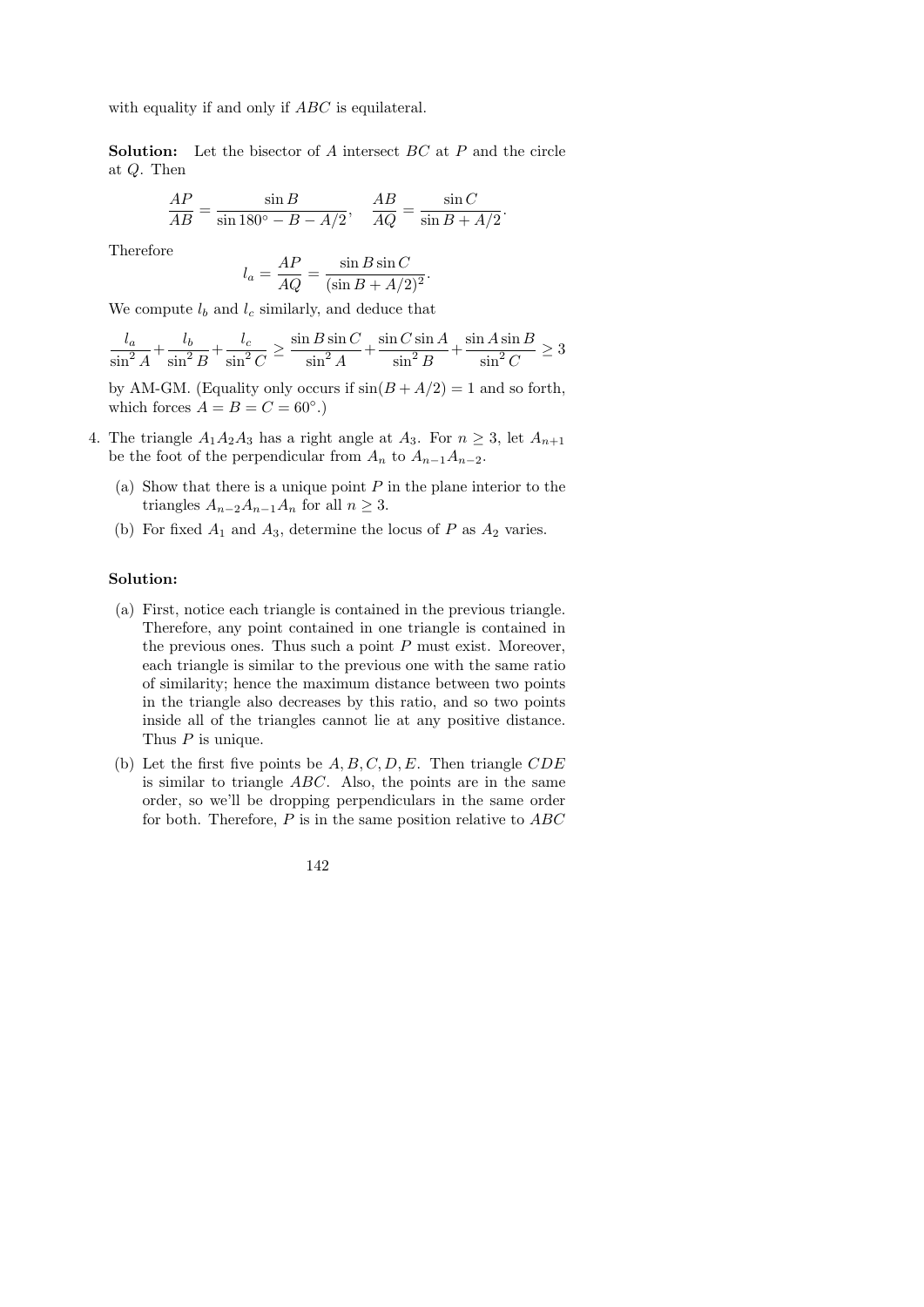as  $CDE$ . In particular, triangles  $APC$  and  $CPE$  are similar, so

$$
\angle APC = \angle CPE, \quad \angle PAC = \angle PCE.
$$

However,  $\angle PAC + \angle PCA = \angle PCE + \angle PCA = 90$ . Therefore  $\angle APC = 90$  and  $\angle CPE = \angle APC = 90$ , so  $APE$  is a straight line.

Let  $\angle CAB = A$ ; then

 $CE = CD \cos A = CA \cos A \sin A = CA/2 \sin 2A$ ,

so  $0 \leq CE \leq CA/2$  and both bounds are optimal. Now the locus of the projection of C on  $AE$  (which is P) is an arc of the circle with diameter  $AC$  with endpoint C and angle  $2 \arctan(1/2)$ (since the maximal value of tan ∠CAE is  $1/2$  and the central angle is twice  $\angle CAE$ .

5. Persons  $A_1, \ldots, A_n$   $(n \geq 3)$  are seated in a circle in that order, and each person  $A_i$  holds a number  $a_i$  of objects, such that  $(a_1 + \cdots + a_n)$  $a_n$ /n is an integer. It is desired to redistribute the objects so that each person holds the same number; objects may only be passed from one person to either of her two neighbors. How should the redistribution take place so as to minimize the number of passes?

Solution: Note that allowing negative numbers of objects does not matter, since we can rearrange the moves to avoid the negative numbers.

First suppose we make no moves between  $A_1$  and  $A_n$ . Consider the quantity

$$
x = |b_1| + |b_1 + b_2| + \cdots + |b_1 + b_2 + \cdots + b_n|,
$$

where  $b_i = a_i$  minus the number of objects  $A_i$  ends up with. This quantity equals 0 if and only if we have finished. Moreover, a move between  $a_i$  and  $a_{i+1}$  changes  $|b_1 + \ldots + b_i|$  by 1 and does not change the other terms. Hence at least  $x$  moves are needed.

Finally, note that there always exists a move decreasing  $x$  by 1: move between  $a_i$  and  $a_{i+1}$ , where i is the smallest integer such that  $|b_1 + b_2 + \cdots + b_i|$  is nonzero. Hence a redistribution exists using only x moves.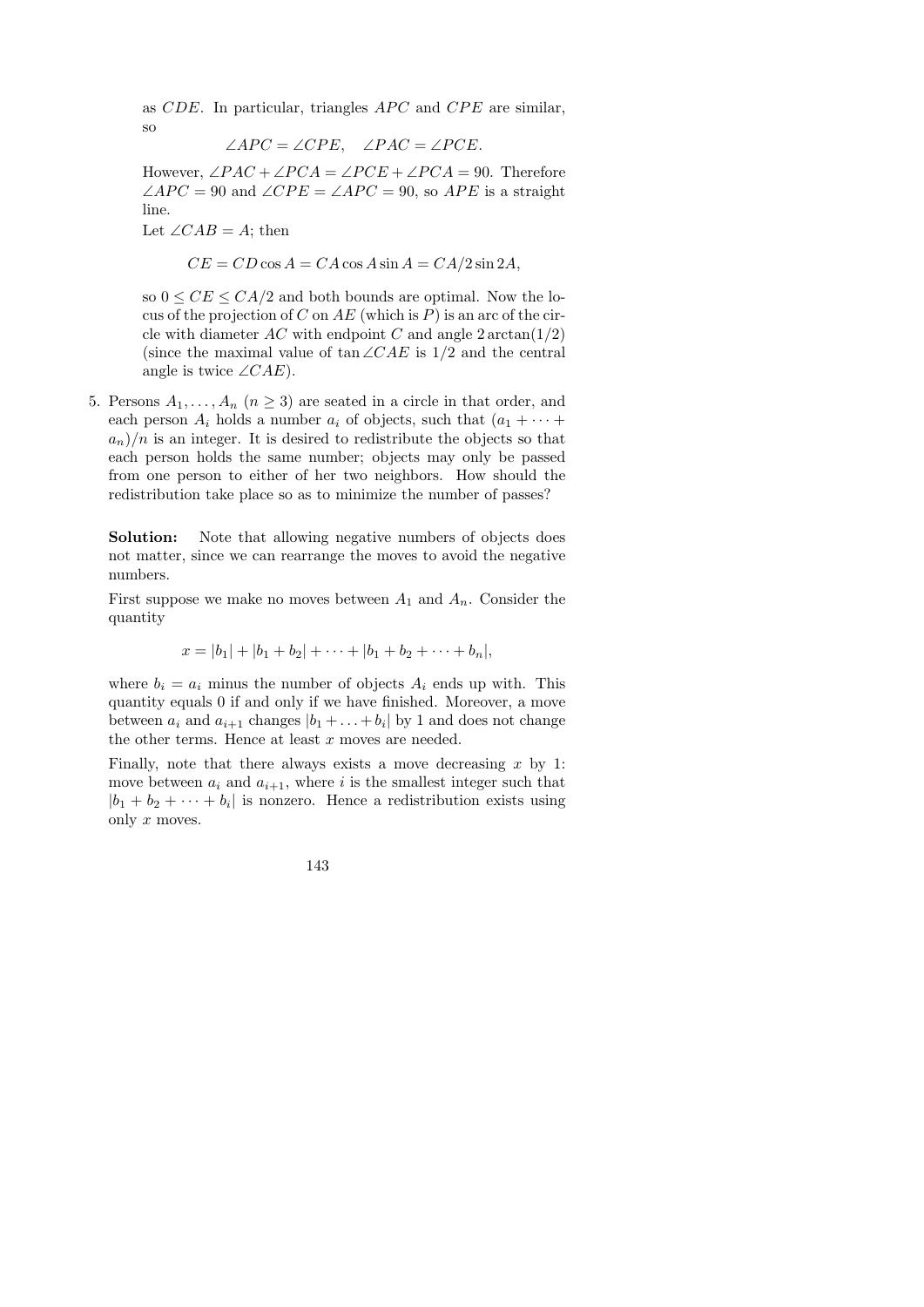Now we allow moves between  $A_1$  and  $A_n$ , as in the original problem. Clearly the optimal strategy is to move between  $A_1$  and  $A_n$  if such a move decreases  $x$  by 2 or more, and otherwise move to decrease  $x$ by 1 as above.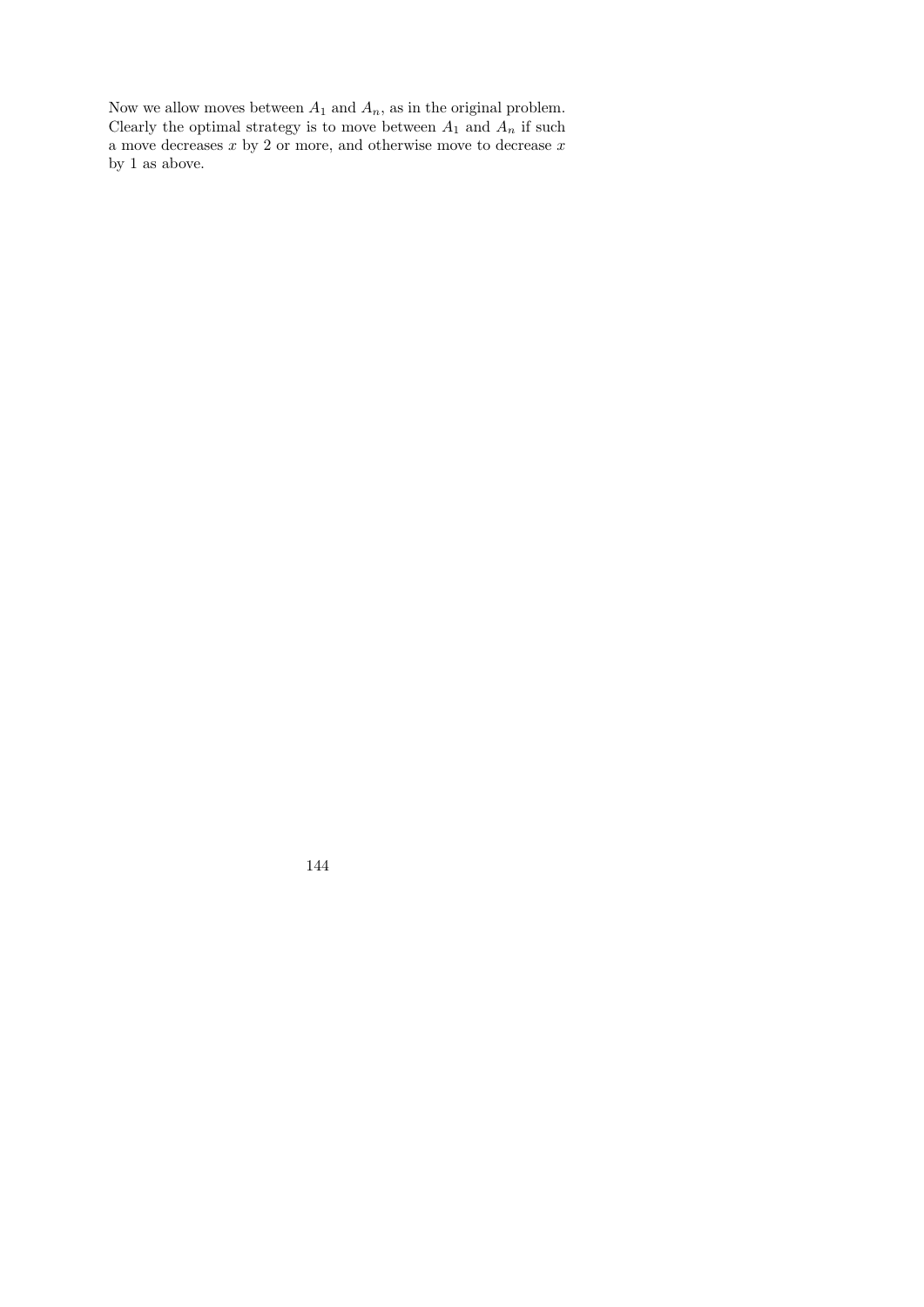## 2.2 Austrian-Polish Mathematical Competition

1. Let P be the intersection of lines  $l_1$  and  $l_2$ . Let  $S_1$  and  $S_2$  be two circles externally tangent at  $P$  and both tangent to  $l_1$ , and let  $T_1$ and  $T_2$  be two circles externally tangent at P and both tangent to  $l_2$ . Let A be the second intersection of  $S_1$  and  $T_1$ , B that of  $S_1$  and  $T_2$ , C that of  $S_2$  and  $T_1$ , and D that of  $S_2$  and  $T_2$ . Show that the points  $A, B, C, D$  are concyclic if and only if  $l_1$  and  $l_2$  are perpendicular.

**Solution:** Invert around  $P$ ;  $S_1, l_1, S_2$  become parallel lines, as do  $T_1, l_2, T_2$ . Thus *ABCD* inverts to a parallelogram and we need that a parallelogram is cyclic iff it is a rectangle, which is obvious.

2. Let  $m, n, p, q$  be positive integers, and consider an  $m \times n$  checkerboard with a checker on each of its mn squares. A piece can be moved from  $(x, y)$  to  $(x', y')$  if and only if  $|x-x'| = p$  and  $|y-y'| = q$ . How many ways can all of the pieces be moved simultaneously so that one piece ends up on each square?

**Solution:** Answer: 1 if  $2p \mid m$  and  $2q \mid n$ , else 0.

It will be convenient to first prove this in the case  $p = q = 1$ . Color the grid in a checkerboard pattern, with black in the upper left hand corner. If  $m$  is odd, there will be more black squares in the top row than the second, and the move will be impossible; similarly if  $n$  is odd. Finally, if both  $m$  and  $n$  are even, all markers in the top row must go to the second and all the markers in the second are needed to fill the top. This can happen in exactly one way (divide the top two rows into two by two blocks, each marker switches with the one diagonally opposite it). This now reduces to the  $m \times (n-2)$  case.

Now we tackle the general case, with  $p$  and  $q$  arbitrary. The key observation is that the squares can be divided into  $pa$  categories. based on their x coordinate mod  $p$  and  $y$  coordinate mod  $q$ . The movements on each grid are independent, and each one acts like a grid with  $p = q = 1$ . The horizontal side of these grids is either  $|m/p|$  or  $|m/p|+1$  and similarly for the vertical size. The only way all of these can have even size is if  $2p \mid m$  and  $2q \mid n$ .

3. [Corrected] On a blackboard are written the numbers  $49/k$  with  $k = 1, 2, \ldots, 97$ . At each step, two numbers  $a, b$  are erased and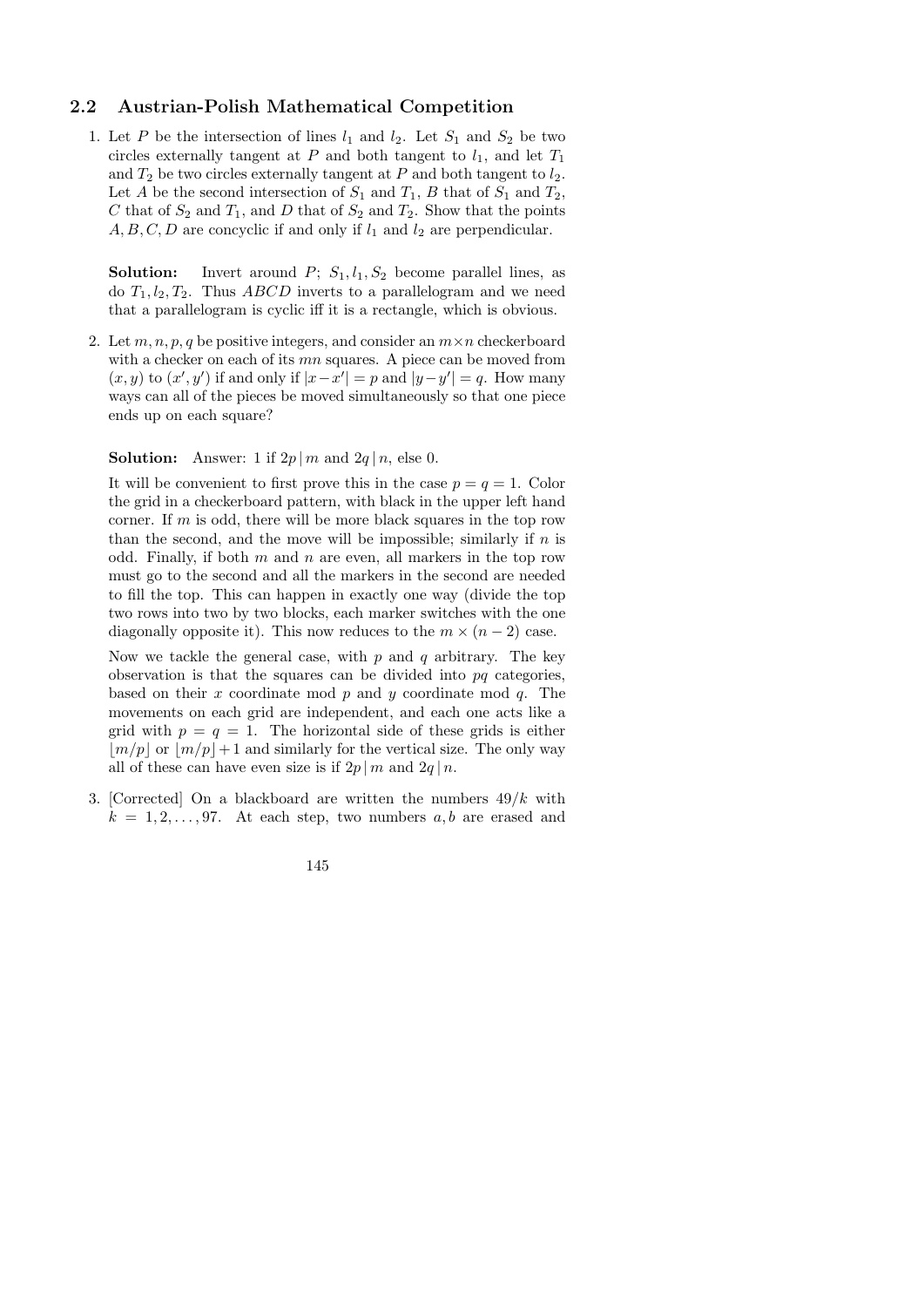$2ab - a - b + 1$  is written in their place. After 96 steps, a single number remains on the blackboard. Determine all possible such numbers.

Solution: The only such number is 1. Note that

$$
2(2ab - a - b + 1) - 1 = (2a - 1)(2b - 1),
$$

so the product of  $2a - 1$  over the numbers a on the board never changes. Thus the final number  $N$  must satisfy

$$
2N-1 = (2 \cdot 49/1 - 1) \cdots (2 \cdot 49/97 - 1) = (97/1) \cdot (96/2) \cdots (1/97) = 1
$$

and so  $N = 1$ .

4. In a convex quadrilateral *ABCD*, the sides *AB* and *CD* are parallel, the diagonals  $AC$  and  $BD$  intersect at E, and the triangles  $EBC$ and  $EAD$  have respective orthocenters  $F$  and  $G$ . Prove that the midpoint of GF lies on the line through E perpendicular to AB.

**Solution:** Let  $H$  be the orthocenter of  $ABE$  and  $I$  the orthocenter of  $CDE$ ; we must show the midpoint of  $FG$  is on  $HI$ . We will show the stronger result that  $FHGI$  is a parallelogram. Now  $F$ is on the perpendicular from  $B$  to  $CE$  and  $H$  is on the perpendicular from  $B$  to  $AE$ . But  $A, E, C$  are collinear so  $FH$  is perpendicular to AE and GI is similarly perpendicular. Hence they are parallel; a similar argument applies to  $HG$  and  $IF$ .

5. Let  $p_1, p_2, p_3, p_4$  be distinct primes. Prove there does not exist a cubic polynomial  $Q(x)$  with integer coefficients such that

$$
|Q(p_1)| = |Q(p_2)| = |Q(p_3)| = |Q(p_4)| = 3.
$$

Solution: WLOG, we can consider two cases.

Case 1:  $Q(p_1) = Q(p_2) = Q(p_3) = -3$ . Then  $Q(x) = a(x - p_1)(x$  $p_2(x-p_3)-3$  and we have  $(p_4-p_1)(p_4-p_2)(p_4-p_3)$  6. If  $p_4 > 2$ , there are at least two even factors on the left and this is impossible; if  $p_4 = 2$  the left has absolute value at least  $(3-2)(5-2)(7-2) = 15$ , which is also impossible.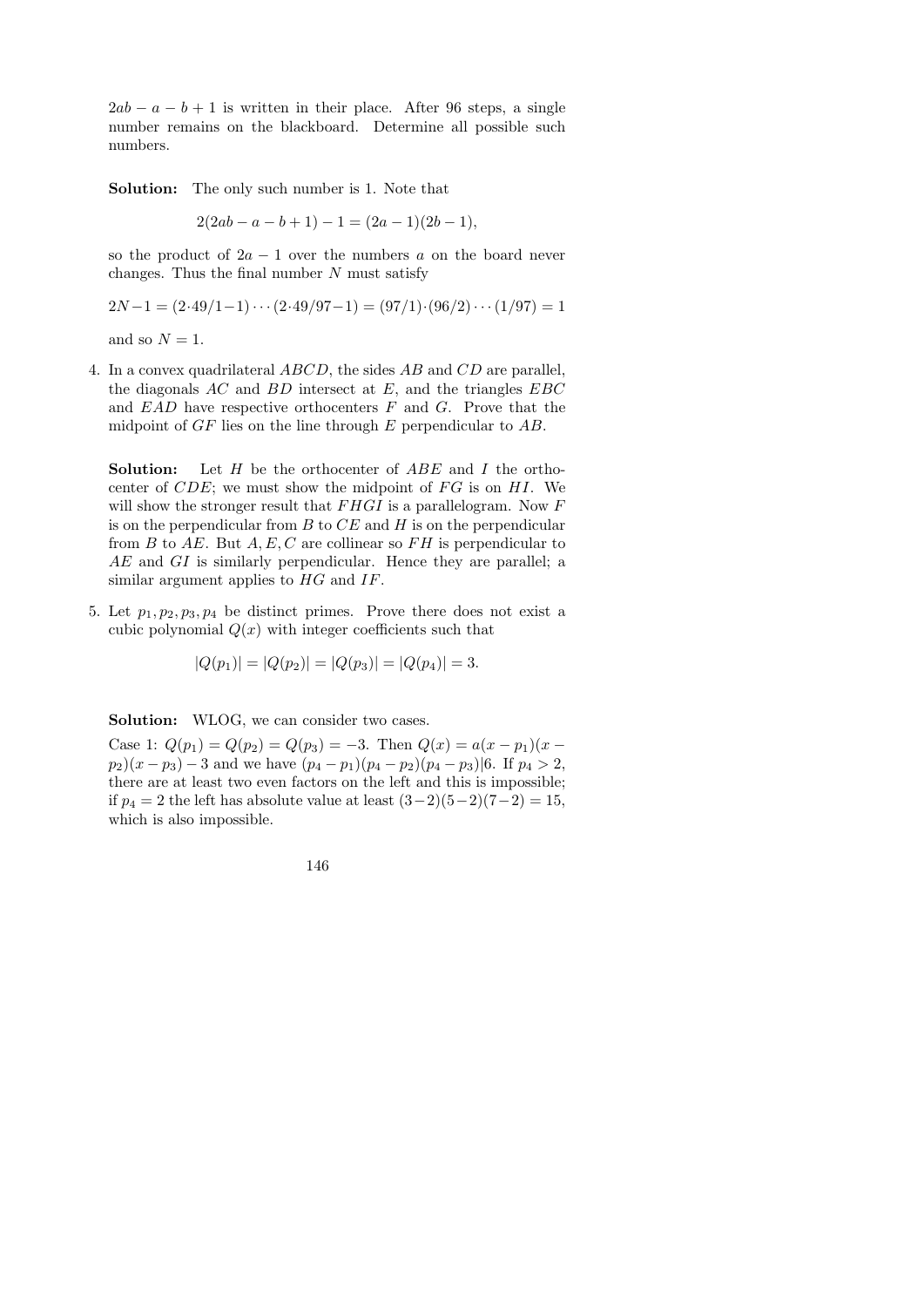Case 2:  $Q(p_1) = Q(p_2) = -3, Q(p_3) = Q(p_4) = 3$  and  $p_1, p_2$  and  $p_3$ aren't 2. Then as before,  $(p_3 - p_1)(p_3 - p_2)|6$ , but the left hand side has two even factors.

6. Prove there does not exist  $f: \mathbb{Z} \to \mathbb{Z}$  such that  $f(x+f(y)) = f(x)-y$ for all integers  $x, y$ .

**Solution:** First note that  $f(x + nf(y)) = f(x) - ny$ . (Proof: this is obvious for  $n = 0$ , and the functional equation gives  $f(x +$  $(n+1)f(y) = f(x + nf(y)) - y$  from which we can induct in both directions.) Therefore,  $f(1+f(1)\cdot f(1))=0$ . Put  $k=1+f(1)\cdot f(1)k$ and note  $k > 0$ . Then  $f(x) = f(x + f(k)) = f(x) - k$ , contradiction.

- 7. (a) Prove that for all  $p, q \in \mathbb{R}, p^2 + q^2 + 1 > p(q+1)$ .
	- (b) Determine the largest real number b such that  $p^2 + q^2 + 1 \ge$  $bp(q + 1)$  for all  $p, q \in \mathbb{R}$ .
	- (c) Determine the largest real number b such that  $p^2 + q^2 + 1 \ge$ bp(q + 1) for all  $p, q \in \mathbb{Z}$ .

#### Solution:

- (a) See below.
- (b) Answer:  $b =$ 2. WLOG, assume  $p, q \geq 0$ . Now just observe

$$
p^{2} + q^{2} + 1 \ge p^{2} + 2((q+1)/2)^{2} \ge 2\sqrt{p^{2}(q+1)^{2}/2} = \sqrt{2}p(q+1).
$$

Equality is obtained for  $p =$  $2, q = 1$ , proving the maximality.

- (c) Answer:  $3/2$ . Note this is achieved by  $p = q = 1$ , so  $3/2$  gives an upper bound for the maximum  $b$ . To see that  $3/2$  works, again assume  $p, q \ge 0$ . If  $q \ge 3$ , then  $p(3-q) - 2 < 0 \le 2(p-q)^2$ , so  $p^2 + q^2 + 1 > \frac{3}{2}p(q+1)$ . If  $q = 0$ , we need  $p^2 + 1 \ge \frac{3}{2}p$  for all real p. If  $q = 1$ , we need  $p^2 + 2 \ge 3p$  or  $(p - 1)(p - 2) \ge 0$ , which holds for  $p \in \mathbb{Z}$ . If  $q = 2$ , we need  $p^2 + 5 \geq \frac{9}{2}p$ , or  $(p-2)(p-5/2) \geq 0$ , which again holds for all  $p \in \mathbb{Z}$ .
- 8. Let n be a natural number and  $M$  a set with n elements. Find the biggest integer  $k$  such that there exists a  $k$ -element family of three-element subsets of  $M$ , no two of which are disjoint.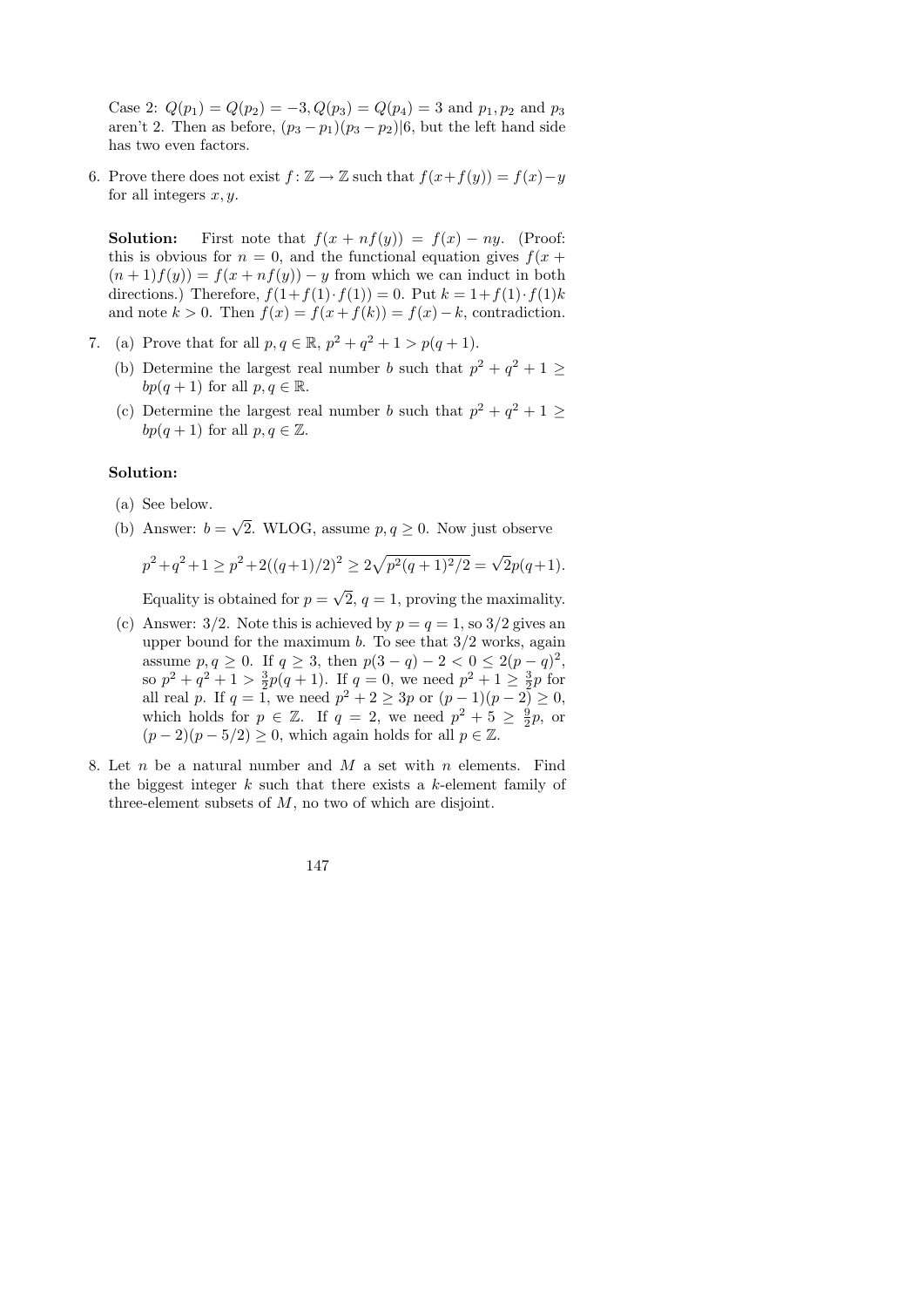**Solution:** For  $n \leq 5$ , we take all three-element subsets and get  $k = \binom{n}{3}$ . We will prove that  $k = \binom{n-1}{2}$  for  $n \geq 6$ ; this bound is achieved by taking all sets containing some fixed element  $x$  of  $M$ . The base case  $n = 6$  holds because we can pair each set with its complement, and only one of each pair can occur.

Let  $\{1, 2, 3\}$  be one of the sets in the family. If every other set contained two of 1, 2, 3, there would be at most  $1+3(n-3) < {n-1 \choose 2}+1$ sets in the family, so assume there exists some set containing only one of 1, 2, 3; suppose it is  $\{1, 4, 5\}$ . We win by induction if 7 belongs to  $n-2$  or fewer sets (there are at most  $\binom{n-2}{2}$  sets not containing 7), so assume it belongs to  $n-1$  sets. In particular, 7 belongs to a set not containing 1, say  $\{2, 4, 7\}$ . Likewise, we win unless 6 belongs to  $n - 1 \geq 6$  sets; in fact, 6 can only belong to the 6 sets

$$
\{1,2,6\},\{1,4,6\},\{2,4,6\},\{1,6,7\},\{3,4,6\},\{2,5,6\}.
$$

We are done unless  $n = 7$  and 6 belongs to all six of the above sets; in that case, note that 7 can now only belong to the sets  $\{1,6,7\}, \{2,4,7\}, \{3,5,7\},$  so we win again.

9. Let P be a parallelepiped with volume V and surface area S, and let L be the sum of the lengths of the edges of P. For  $t \geq 0$ , let  $P_t$ be the set of points which lie at distance at most  $t$  from some point of P. Prove that the volume of  $P_t$  is

$$
V+St+\frac{\pi}{4}Lt^2+\frac{4\pi}{3}t^3.
$$

Solution: At each edge, raise a plane containing that edge and perpendicular to each face containing that edge. These divide  $P_t$ into four types of pieces: the original parallelepiped, six rectangular prisms, twelve sections of cylinders and eight pieces of spheres. The volume of the parallelepiped is V and the combined volume of the rectangular prisms is  $St$ . For any four parallel edges, the angles of the cylinders add up to 360 so the volume of those four cylinders adds to  $\pi t^2$  times the length of the edge; all cylinders together give  $\pi t^2 L/4$ . Finally, the spherical pieces fit together exactly, giving  $4\pi t^3/3$ .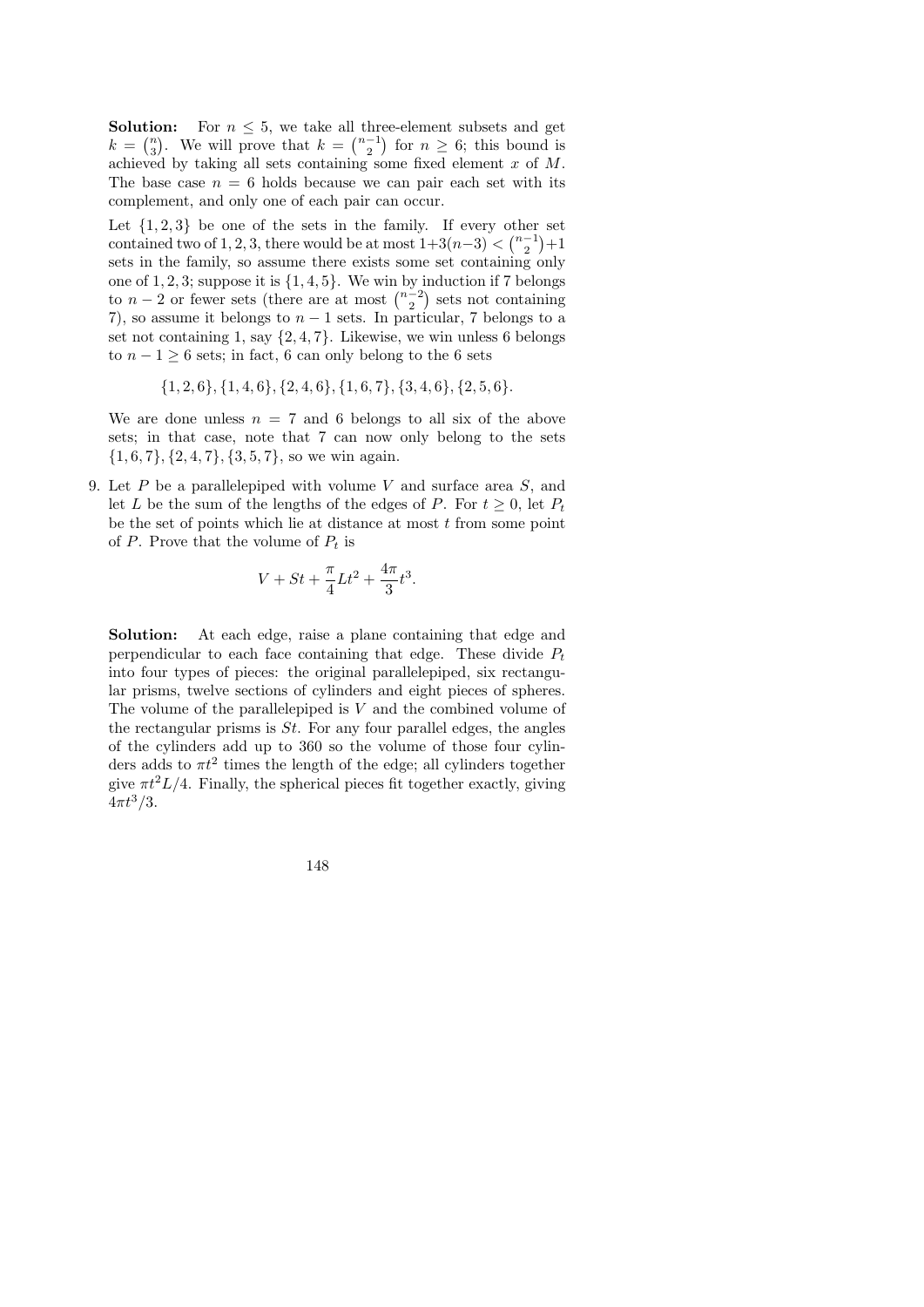## 2.3 Czech-Slovak Match

1. An equilateral triangle  $ABC$  is given. Points  $K$  and  $L$  are chosen on its sides AB and AC, respectively, such that  $|BK| = |AL|$ . Let P be the intersection of the segments BL and CK. Determine the ratio  $|AK|: |KB|$  if it is known that the segments AP and CK are perpendicular.

**Solution:** Let M be the point on BC with  $BK = AL = CM$ , and put  $P = BL \cap CK$ ,  $Q = CK \cap AM$ ,  $R = AM \cap BL$ . Then the rotation about the center of the triangle taking  $A$  to  $B$  to  $C$  to A takes P to Q to R to P, so  $PQR$  is equilateral. By assumption,  $\angle APQ = 90^{\circ}$ , so  $\angle PAR = 30^{\circ} = \angle RPA$ . Hence  $QR = RA$ , and likewise  $BP = PR$ . By two applications of Menelaos' theorem,

$$
\frac{QA}{AR}\frac{RB}{BP}\frac{PK}{KQ} = \frac{AB}{BK}\frac{KP}{PQ}\frac{QR}{RA} = -1
$$

we find  $PQ/KP = 3$  and  $AK/KB = 2$ .

2. In a community of more than six people, each member exchanges letters with precisely three other members of the community. Prove that the community can be divided into two nonempty groups so that each member exchanges letters with at least two members of the group he belongs to.

**Solution:** Let  $n$  be the number of people. Consider a graph whose vertices correspond to the people, with edges between people who exchange letters. Since each vertex has degree greater than 1, a cycle must exist. Find a cycle of minimal length and let it have x people. Put the people in the cycle into group  $A$  and the others into group B. Note that each person in A corresponds with at least 2 other people in A.

If  $x \geq 5$ , then A and B satisfy the condition of the problem. If a member of  $B$  exchanged letters with two people in  $A$ , he and at most  $x/2 + 1$  people in A would form a cycle, contradicting our choice of the shortest cycle.

If  $x \leq (n+1)/2$ , which in particular holds for  $x \leq 4$ , the following algorithm produces satisfactory groups: as long as there exists a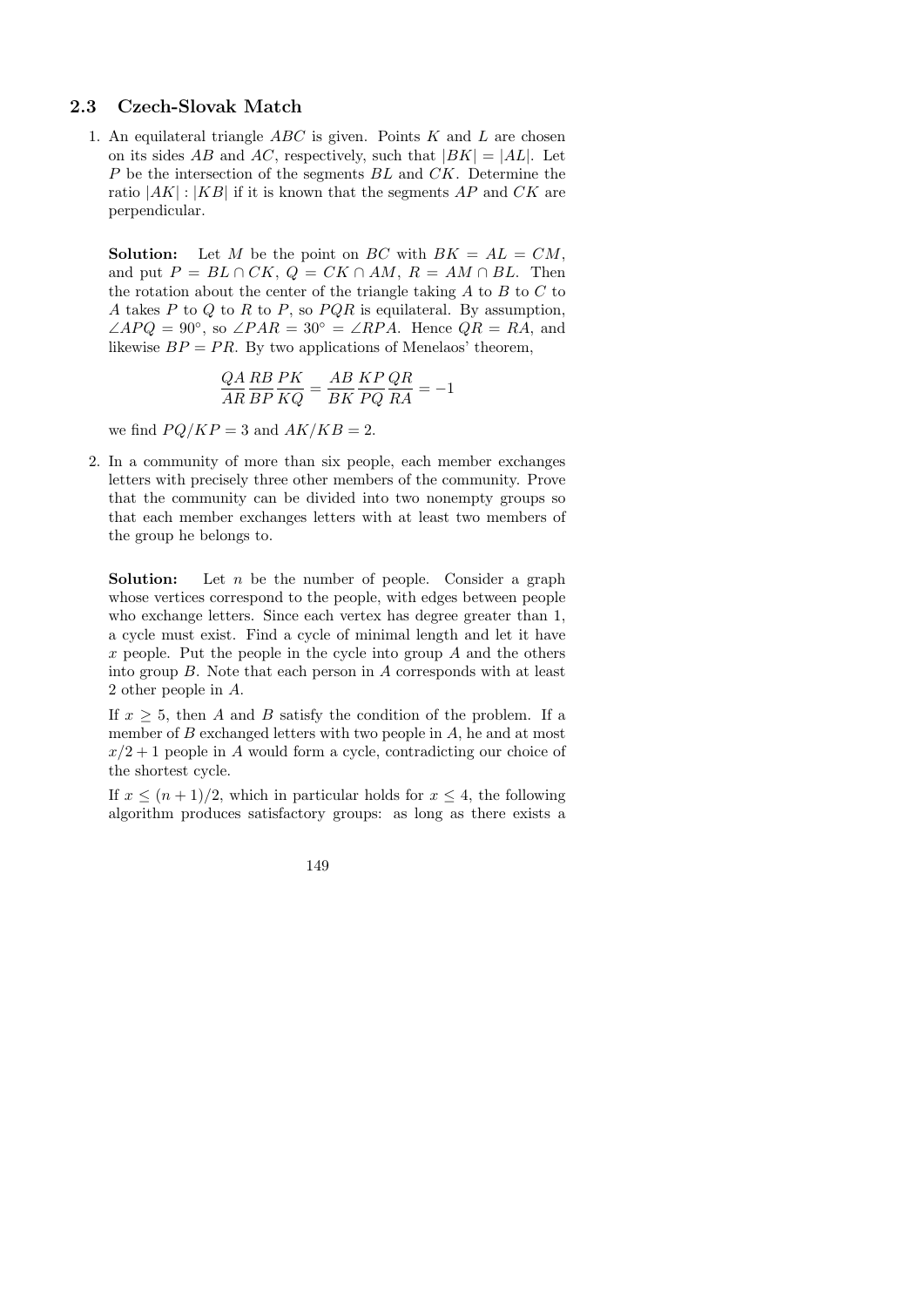person in  $B$  corresponding with at least two people in  $A$ , transfer him into A. It is clear that this gives what we need provided that B does not end up empty. However, in the original groups, there were at most  $x$  edges between  $A$  and  $B$ , and each transfer reduces this number by at least 1. So B ends up with at least  $n - 2x > 0$ members, and the proof is complete.

3. Find all functions  $f: \mathbb{R} \to \mathbb{R}$  such that the equality

$$
f(f(x) + y) = f(x^{2} - y) + 4f(x)y
$$

holds for all pairs of real numbers  $x, y$ .

**Solution:** Clearly,  $f(x) = x^2$  satisfies the functional equation. Now assume that there is a nonzero value a such that  $f(a) \neq a^2$ . Let  $y = (x^2 - f(x))/2$  in the functional equation to find that

$$
f(f(x)/2 + x^2/2) = f(f(x)/2 + x^2/2) + 2f(x)(x^2 - f(x))
$$

or  $0 = 2f(x)(x^2 - f(x))$ . Thus, for each x either  $f(x) = 0$  or  $f(x) = x^2$ . In both cases,  $f(0) = 0$ .

Setting  $x = a$  from above, either  $f(a) = 0$  or  $f(a) = 0$  or  $f(a) = a^2$ . The latter is false, so  $f(a) = 0$ . Now, let  $x = 0$  and then  $x = a$  in the functional equation to find that

$$
f(y) = f(-y), \quad f(y) = f(a^2 - y)
$$

and so  $f(y) = f(-y) = f(a^2 + y)$ ; that is, the function is periodic with nonzero period  $a^2$ . Let  $y = a^2$  in the original functional equation to obtain

$$
f(f(x)) = f(f(x) + a2) = f(x2 - a2) + 4a2 f(x) = f(x2) + 4a2 f(x).
$$

However, putting  $y = 0$  in the functional equation gives  $f(f(x)) =$  $f(x^2)$  for all x. Thus,  $4a^2 f(x) = 0$  for all x. Since a is nonzero,  $f(x) = 0$  for all x. Therefore, either  $f(x) = x^2$  or  $f(x) = 0$ .

4. Is it possible to place 100 solid balls in space so that no two of them have a common interior point, and each of them touches at least one-third of the others?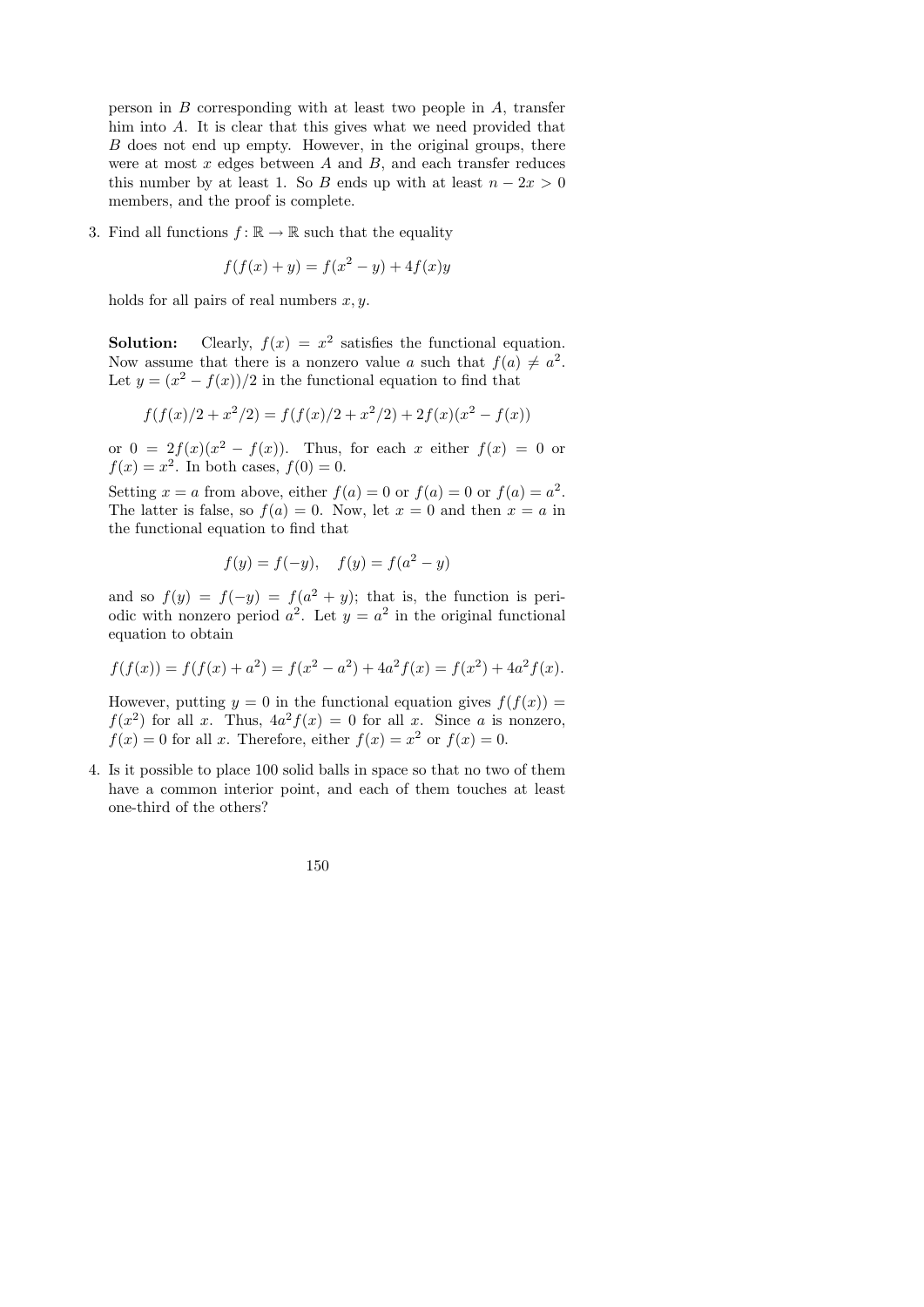**Solution:** Find a sphere S with minimum radius r, and form the sphere  $X$  with the same center but with three times the radius. Any sphere with radius  $r$  and touching  $S$  is enclosed within  $X$ , so the intersection of X and any such sphere is  $(4/3)\pi r^3$ . Any sphere with a radius larger than  $r$  and touching  $S$  completely encloses a sphere with radius  $r$  touching  $S$  at the same point; thus, the intersection of X and any sphere touching S is at least  $(4/3)\pi r^3$ . Since the volume of  $X$  is 27 times this volume, at most 26 spheres can touch  $S$ , which is less than 33, one-third of the other spheres. Therefore, it is not possible to have such an arrangement.

- 5. Several integers are given (some of them may be equal) whose sum is equal to 1492. Decide whether the sum of their seventh powers can equal
	- (a) 1996;
	- (b) 1998.

## Solution:

- (a) Consider a set of 1492 1's, 4 2's, and 8 -1's. Their sum is 1492, and the sum of their seventh powers is  $1492(1) + 4(128) +$  $8(-1) = 1996.$
- (b) By Fermat's Little Theorem,  $x^7 \equiv x \pmod{7}$ . Thus, the sum of the numbers' seventh powers must be congruent to the sum of the numbers, modulo 7. But  $1998 \not\equiv 1492 \pmod{7}$ , so the numbers' seventh powers cannot add up to 1998.
- 6. In a certain language there are only two letters, A and B. The words of this language obey the following rules:
	- (a) The only word of length 1 is A.
	- (b) A sequence of letters  $X_1X_2\cdots X_nX_{n+1}$ , where  $X_i \in \{A, B\}$  for each  $i$ , is a word if and only if it contains at least one  $A$  but is not of the form  $X_1X_2\cdots X_nA$  where  $X_1X_2\cdots X_n$  is a word.

Show that there are precisely  $\binom{3995}{1997} - 1$  words which do not begin with  $AA$  and which are composed of 1998  $A$ 's and 1998  $B$ 's.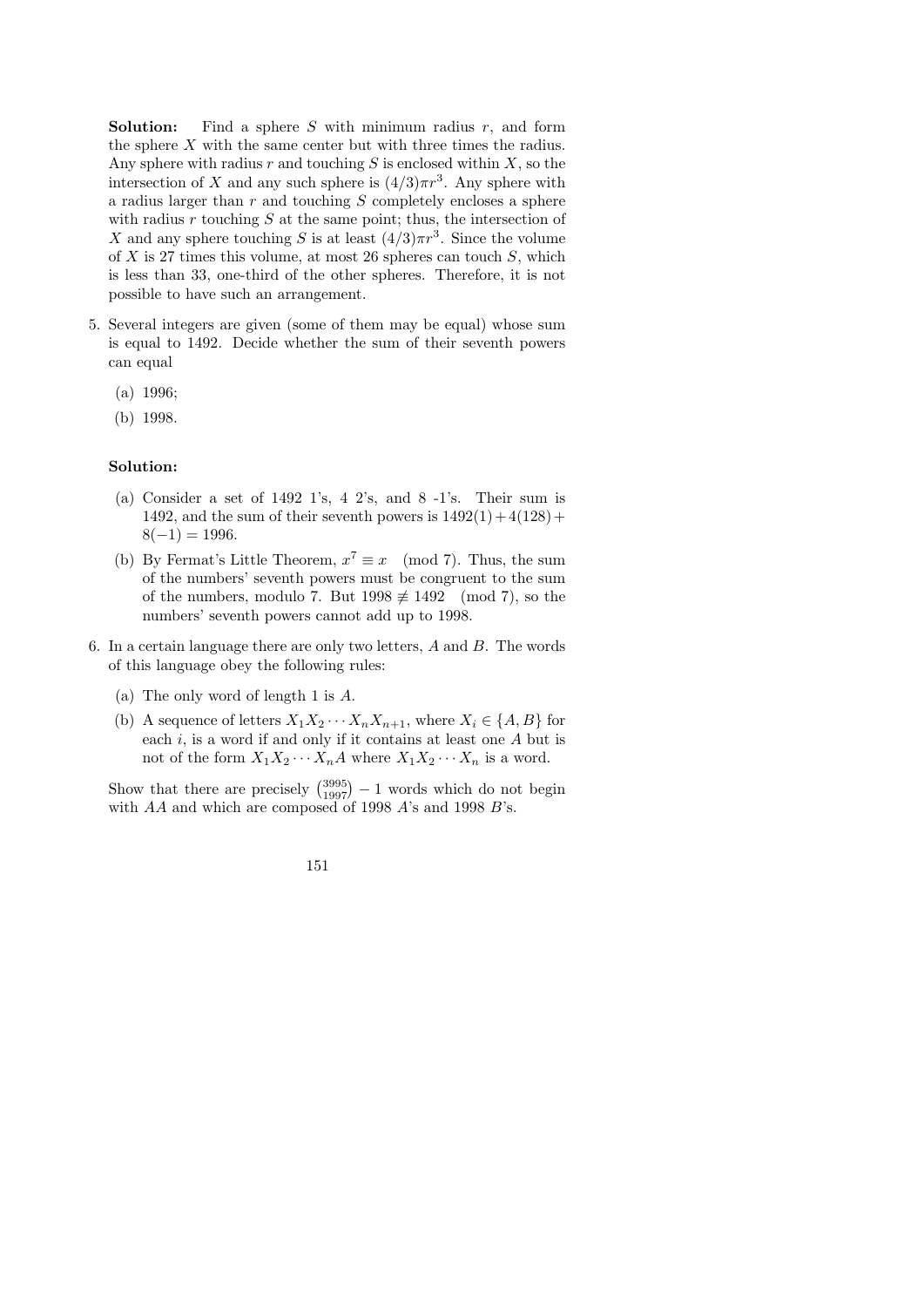Solution: Any word with at least two A's is either a sequence ending with a  $B$  or a word followed by two  $A$ 's (and any such is a word). Call these type-one words and type-two words, respectively.

Let  $f(x)$  be the number of x-letter words containing 1998 B's and not starting with two A's. Then  $f(1998) = 0$  because any such words would have 0 A's, violating condition (b). We find a formula for  $f(x+2)$  for  $x \ge 1998$ . Note that there are at least two A's in the word.

TYPE-ONE WORDS: Of the first  $x + 1$  letters, 1997 are B's. So, there are  $\binom{x+1}{1997}$  type-one words with 1998 B's. If the first two letters are A, then of the next  $x - 1$  letters, 1997 are B's. So,  $f(x + 2)$  only counts  $\binom{x+1}{1997} - \binom{x-1}{1997}$  type-one words.

TYPE-TWO WORDS: A type-two word is counted by  $f(x + 2)$  if and only if the first x letters form a word counted by  $f(x)$ . So, there are  $f(x)$  type-two words counted by  $f(x+2)$ .

Therefore, for  $x \ge 1998$ ,

$$
f(x+2) = {x+1 \choose 1997} - {x-1 \choose 1997} + f(x).
$$

Then

$$
f(3996) = {3995 \choose 1997} - {3993 \choose 1997} + \dots + {1999 \choose 1997} - {1997 \choose 1997} + f(1998).
$$

Since  $\binom{1997}{1997}$  = 1 and  $f(1998)$  = 0, the sum telescopes to give  $f(3996) = {3995 \choose 1997} - 1.$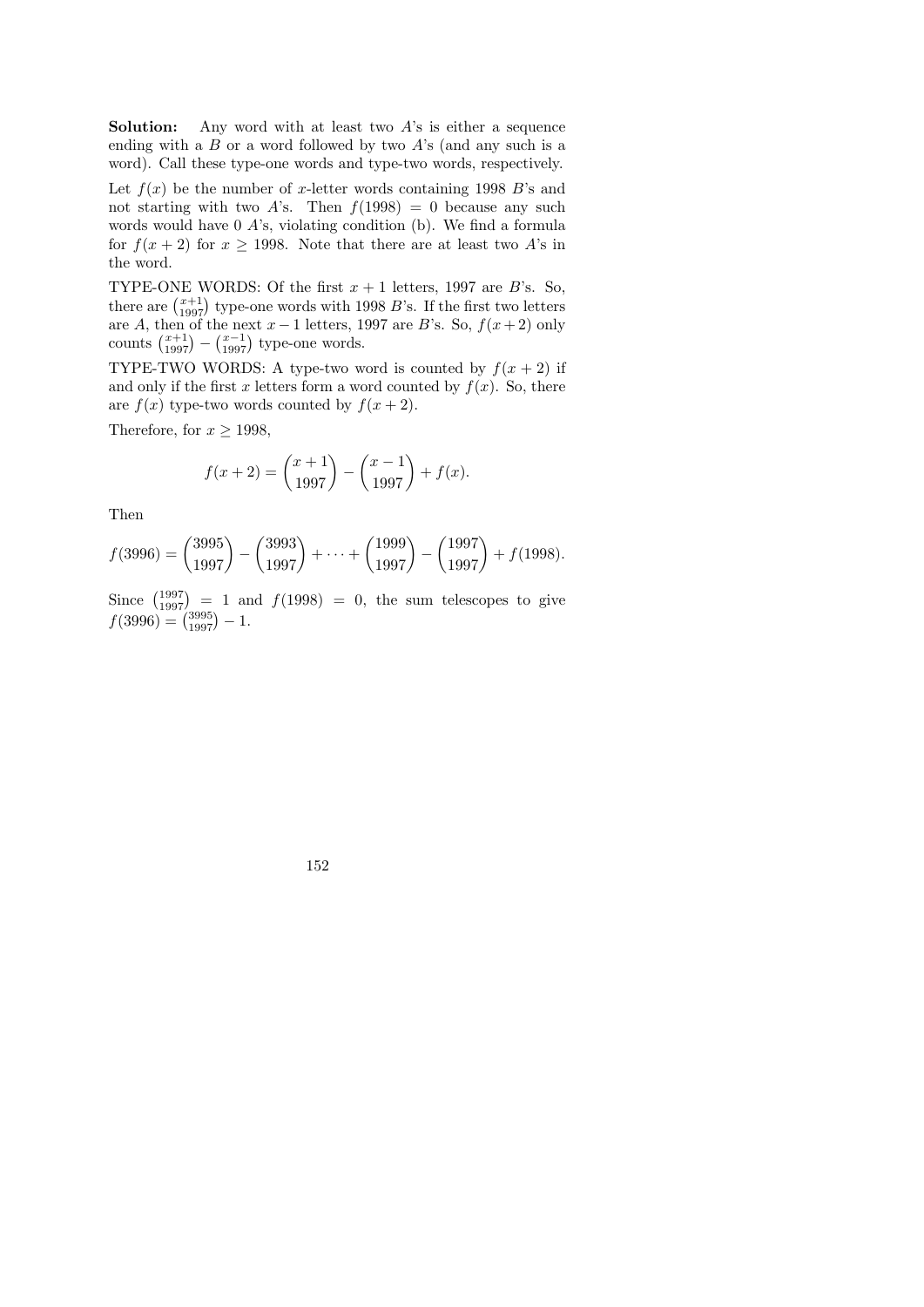## 2.4 Hungary-Israel Mathematics Competition

1. Is there an integer N such that

$$
(\sqrt{1997} - \sqrt{1996})^{1998} = \sqrt{N} - \sqrt{N - 1}
$$
?

Solution: Yes. Expanding the left side, we notice that each term is **Solution:** Yes. Expanding the left side, we notice that each term is either an integer or an integer times  $\sqrt{1996 \cdot 1997}$ . Thus the left side can be written as  $a - b\sqrt{1996 \cdot 1997}$  for some integers  $a, b$ . Likewise, can be written as  $a - b\sqrt{1996 \cdot 1997}$  for some integers  $a, b$ . Likewise,  $(\sqrt{1997} + \sqrt{1996})^{1998}$  can be written as  $a + b\sqrt{1996 \cdot 1997}$ , where no- $(\sqrt{1997} + \sqrt{1996})^{1998}$  can be written as  $a + b\sqrt{1996} \cdot 1997$ , where no-<br>tably a, b are the same as before. (Changing the sign of  $\sqrt{1996}$  does not change the sign of the integer terms in the expansion, but does not change the sign of the integer terms in the experience the sign of every multiple of  $\sqrt{1996 \cdot 1997}$ .

Now

$$
a^2 - 1996 \cdot 1997b^2 = (\sqrt{1997} - \sqrt{1996})^{1998} (\sqrt{1997} + \sqrt{1996})^{1998} = 1,
$$

so the desired equation holds with  $N = a^2$ .

2. Find all real numbers  $\alpha$  with the following property: for any positive integer  $n$ , there exists an integer  $m$  such that

$$
\left|\alpha - \frac{m}{n}\right| < \frac{1}{3n}.
$$

**Solution:** The only such  $\alpha$  are the integers; by shifting m, we reduce to the case  $\alpha \in [-1/2, 1/2)$ .

The inequality for  $n = 1$  implies that  $-1/3 < \alpha < 1/3$ . Combined with the inequality for  $n = 2$ , we have  $-1/6 < \alpha < 1/6$ . We show by induction on *n* that in fact  $-1/3n < \alpha < 1/3n$ .

Assume the claim holds for  $n-1$  and that the given inequality holds for *n*. In fact we must have  $m = 0$  since  $1/n - 1/3n > 1/3(n - 1)$ for  $n > 1$ , so m cannot be positive (nor likewise negative). Thus the claim also holds for n.

3. The acute triangle *ABC* has circumcenter *O*. Let  $A_1, B_1, C_1$  be the points where the diameters of the circumcircle through A, B, C meet the sides BC, CA, AB, respectively. Suppose the circumradius of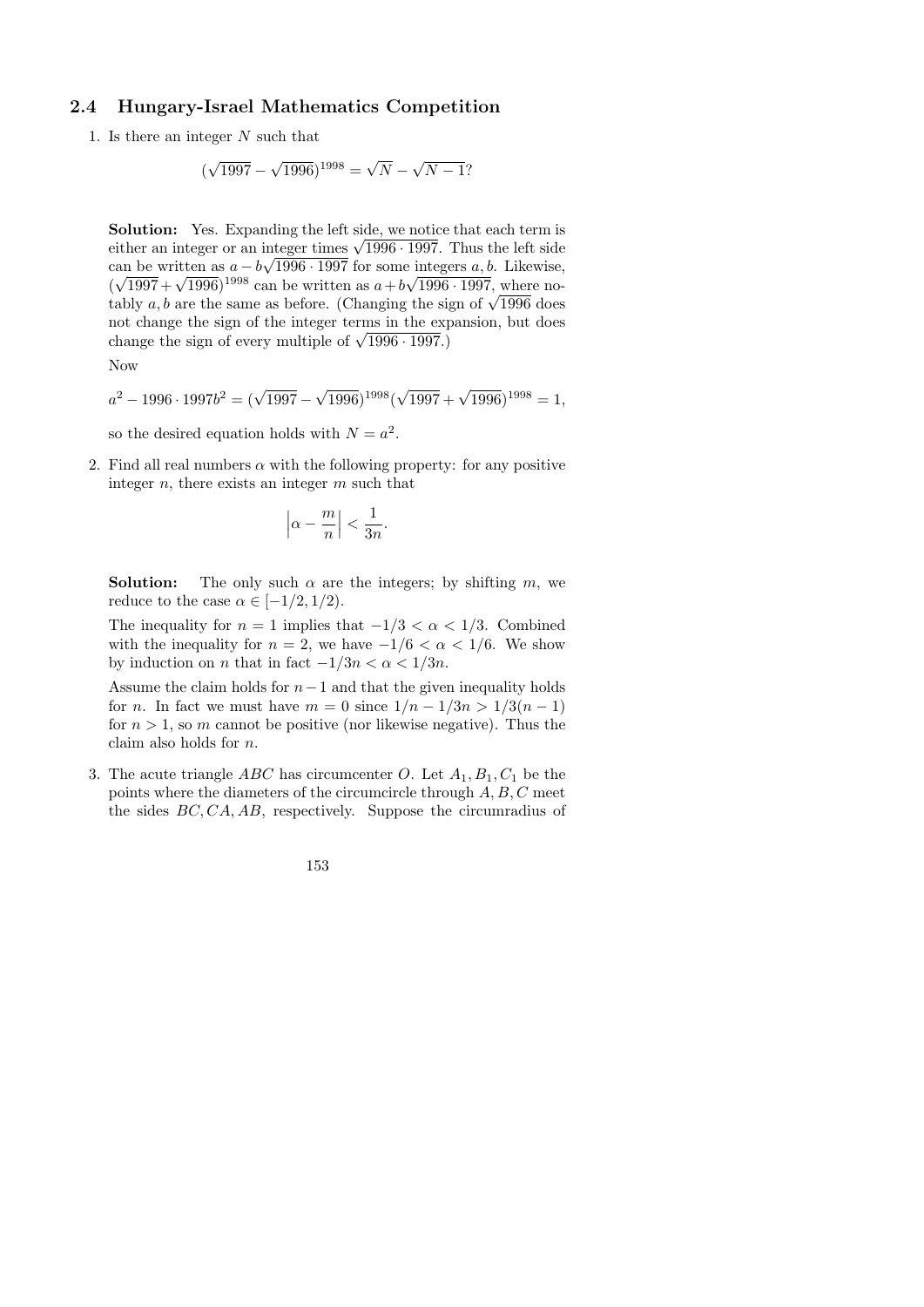ABC is 2p for some prime number p, and the lengths  $OA_1, OB_1, OC_1$ are integers. What are the lengths of the sides of the triangle?

**Solution:** Let  $x = OA_1$ ,  $y = OB_1$ ,  $z = OC_1$ . Then  $[OBC]/[ABC] =$  $x/(x + p)$  and likewise for the other two triangles formed by O. Adding these gives

$$
1 = \frac{x}{x+p} + \frac{y}{y+p} + \frac{z}{z+p}
$$

or  $p^3 - p(xy + yz + zx) = 2xyz$ . Thus  $p \mid 2xyz$ , but since  $x, y, z < p$ , we must have  $p = 2$  and  $x, y, z = 1$ . Thus ABC is equilateral with we must side  $2\sqrt{3}$ .

4. How many distinct sequences of length 1997 can be formed using each of the letters  $A, B, C$  an odd number of times (and no others)?

**Solution:** Let  $X_n$  be the number of such sequences of length n. Given such a sequence of length  $n + 2$ , removing its last two letters either yields such a sequence of length  $n$ , if the letters are the same, or a sequence not of this form, if the letters are different. In the latter case, one of the three letters occurs an odd number of times in the shorter sequence, and the last two letters must be the other two in some order. In other words,

$$
X_{n+2} = 3X_n + 2(3^n - X_n) = X_n + 2 \cdot 3^n.
$$

Since  $X_3 = 6$ , we show by induction that  $X_n = \frac{3}{4}(3^{n-1} - 1)$ . In particular,  $X_{1997} = \frac{3}{4}(3^{1996} - 1).$ 

5. The three squares  $ACC_1A''$ ,  $ABB'_1A'$ ,  $BCDE$  are constructed externally on the sides of a triangle ABC. Let P be the center of BCDE. Prove that the lines  $A'C, A''B, PA$  are concurrent.

**Solution:** Note that rotating  $90°$  about A takes C to A<sup>n</sup> and  $A'$  to B. Thus triangles  $CAA'$  and  $A''AB$  are congruent, and the segments  $A'C$  and  $A''B$  are equal and perpendicular. Let O be their intersection.

From above, we have  $\angle AA'C = \angle A''BA$ . Thus the quadrilateral  $AOBA'$  is cyclic, whence  $\angle AOB = 135^\circ$  and  $\angle AOA'' = 45^\circ$ .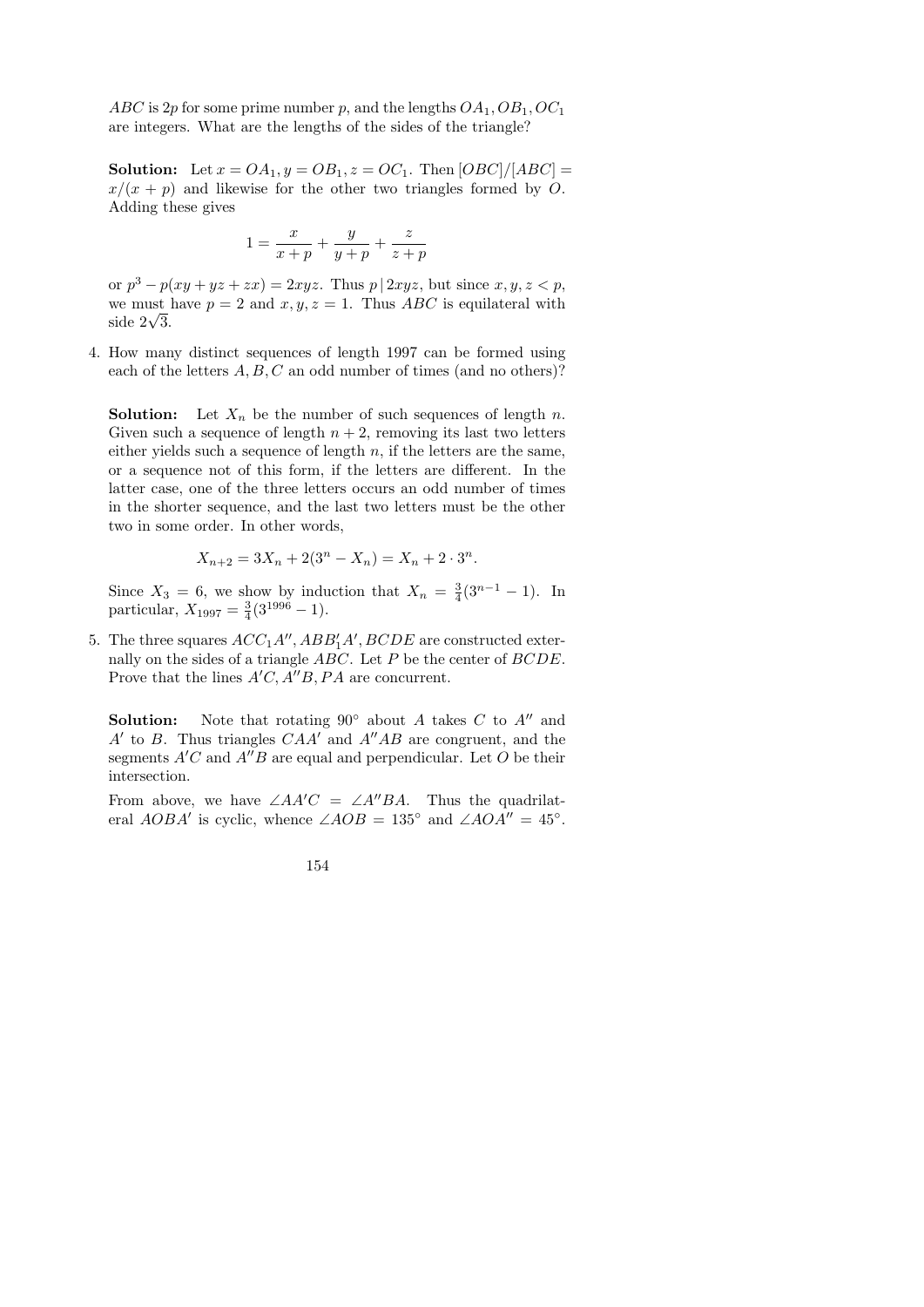Now angles  $\angle COB$  and  $\angle BPC$  are supplementary, so quadrilateral OBPC is cyclic and so  $\angle POB = \angle PCB = 45^\circ$  and  $\angle POC =$  $\angle PBC = 45^{\circ}$ . We now conclude that  $A, O, P$  are collinear, which proves the desired result.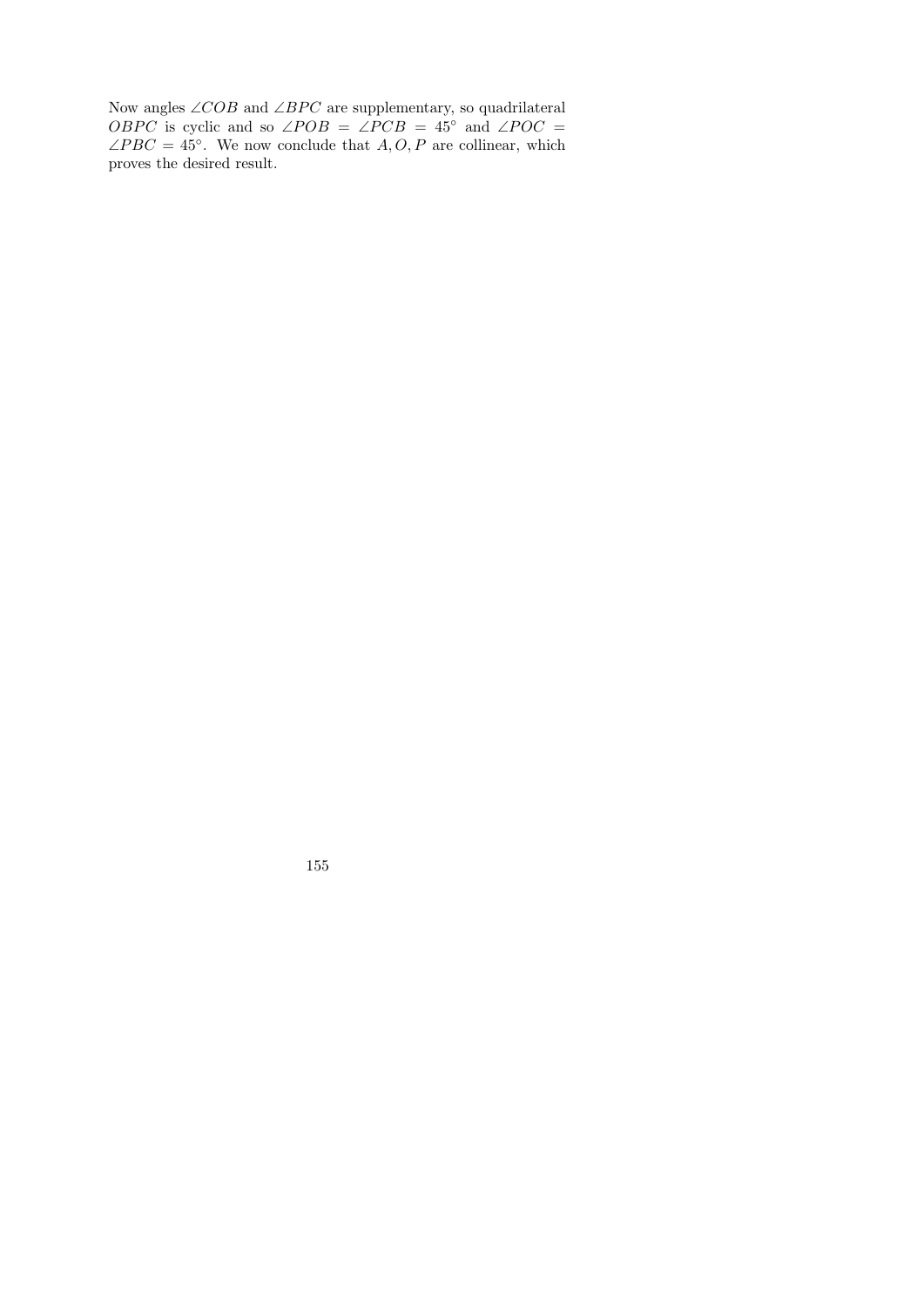## 2.5 Iberoamerican Mathematical Olympiad

1. Let  $r \geq 1$  be a real number such that for all  $m, n$  such that m divides  $n, |mr|$  divides  $|nr|$ . Prove that r is an integer.

**Solution:** Suppose r is not an integer; we exhibit  $m, n$  such that m divides n but  $\vert mr \vert$  does not divide  $\vert nr \vert$ . Let ar be a nonintegral multiple of r such that  $ar$  is an integer greater than 1 (possible since  $r$  is not an integer); let  $k$  be the unique positive integer such that

$$
\frac{1}{k+1} \le ar - \lfloor ar \rfloor < \frac{1}{k}.
$$

Now

$$
\begin{array}{rcl} \lfloor (k+1)ar \rfloor & = & \lfloor (k+1)\lfloor ar \rfloor + (k+1)(ar - \lfloor ar \rfloor) \rfloor \\ & = & (k+1)\lfloor ar \rfloor + \lfloor (k+1)(ar - \lfloor ar \rfloor) \rfloor. \end{array}
$$

Now since  $1/(k+1) \le ar - |ar| < 1/k$ , we have

$$
1 \le (k+1)(ar - \lfloor ar \rfloor) < \frac{k+1}{k} \le 2
$$

so  $|(k+1)(ar-|ar|)| = 1$ , and therefore  $|(k+1)ar| = (k+1)|ar| + 1$ . If  $|ar|$  divided  $|(k+1)ar|$ , we would also have  $|ar||1$  (since  $|ar||(k+1)$  $|1||ar|$ , so  $|ar| = 1$ , contrary to our initial assumption. Thus we may take  $m = a, n = (k + 1)a$  as our example.

2. Let  $ABC$  be a triangle with incenter  $I$ . A circle centered at  $I$  meets the segment  $BC$  at  $D$  and  $P$  (with  $D$  closer to  $B$ ),  $CA$  at  $E$  and  $Q$  (with E closer to C), and AB at F and R (with F closer to A). Let  $S, T, U$  be the intersections of the diagonals of the quadrilaterals  $EQFR, FRDP, DPEQ$ , respectively. Show that the circumcircles of the triangles  $FRT$ ,  $DPU$ ,  $EQS$  pass through a common point.

Solution: Let the points of contact of the incircle of ABC to  $BC, CA, AB$  be  $K, L, M$  respectively, and draw  $IF, IM, IR, ID, IK$ , IP, IE, IL, IQ, ST, TU, US. Because  $BC, CA, AB$  are tangent to the incircle, we have  $IK \perp DP$ ,  $IL \perp EQ$ ,  $IM \perp FR$ . Also  $IK = IL = IM$  and  $ID = IP = IE = IQ = IF = IR$ . Therefore the triangles

$$
DKI, PKI, ELI, QLI, FMI, RMI
$$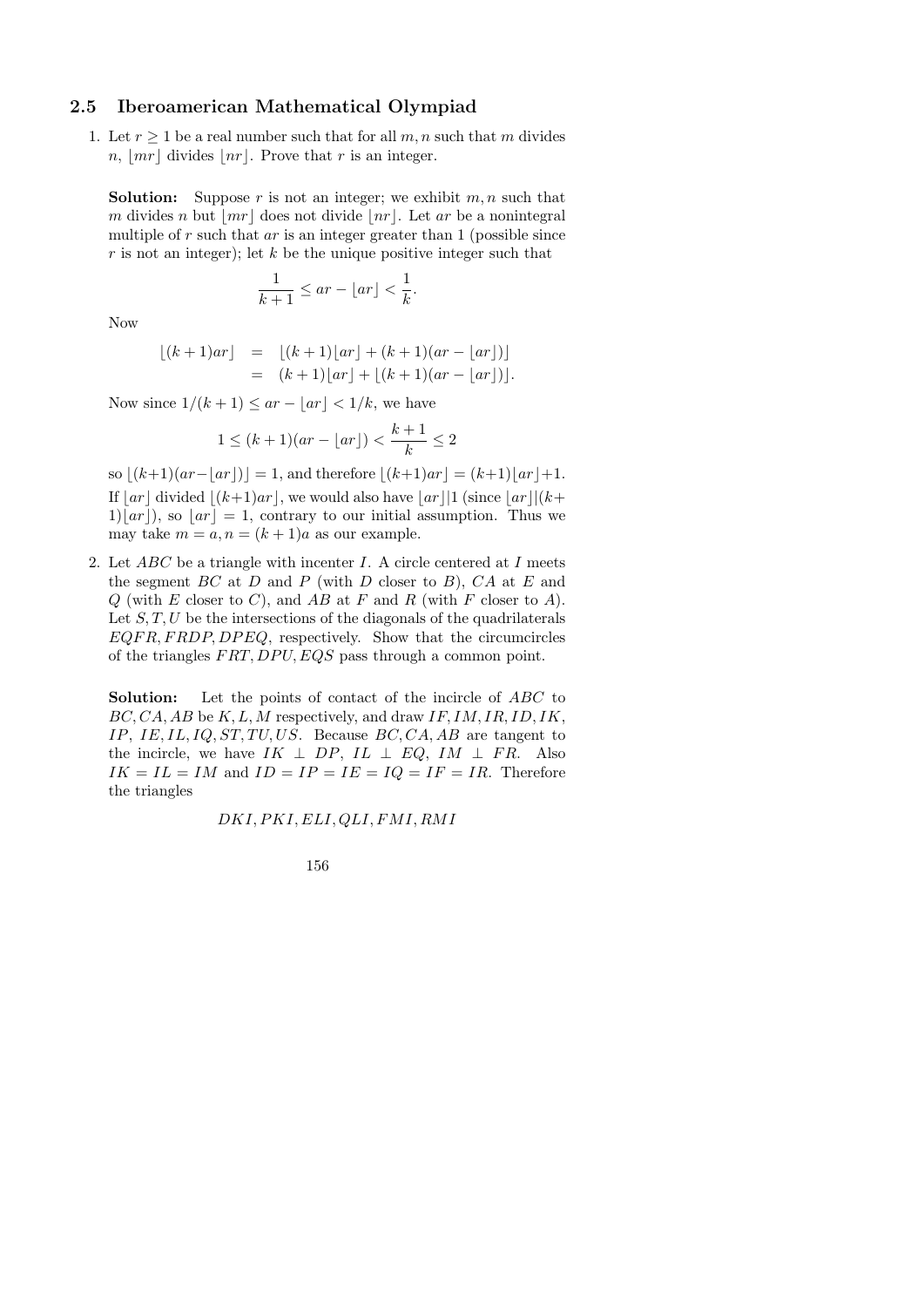are congruent and so

$$
DK = KP = EL = LQ = FM = MR.
$$

In particular,  $DP = EQ = FR$  and so these segments subtend equal arcs. Adding these in pairs, we get

$$
\angle ESQ + \angle FSR = \angle FTR + \angle DTP) = \angle DUP + \angle EUQ
$$

so the angles

$$
\angle ESQ = \angle FSR = \angle FTR = \angle DTP = \angle DUP = \angle EUQ
$$

are equal, the quadrilaterals  $FSTR, D TUP, EUSQ$  are cyclic, and the circumcircles of triangles  $FRT$ ,  $DPU$ ,  $EQS$  are also the circumcircles of triangles  $FST, DTU, EUS$ . However, the points  $S, T, U$  are on the sides of triangle  $EFD$  (S on  $EF$ , T on FD, U on  $DE$ ) so these circles are concurrent by the Pivot theorem.

- 3. Let  $n \geq 2$  be an integer and  $D_n$  the set of points  $(x, y)$  in the plane such that  $x, y$  are integers with  $|x|, |y| \leq n$ .
	- (a) Prove that if each of the points in  $D_n$  is colored in one of three colors, there exist two points of  $D_n$  in the same color such that the line through them passes through no other point of  $D_n$ .
	- (b) Show that the points of  $D_n$  can be colored in four colors so that if a line contains exactly two points of  $D_n$ , those two points have different colors.

#### Solution:

(a) Suppose that it is possible to color the points in the set with three colors as you can with four colors in part (b). Then, if two points  $(a, b)$  and  $(c, d)$  are on the border of the set, it is sufficient to show that  $|d - b|$  (the vertical displacement of the points) and  $|c - a|$  (the horizontal displacement) are relatively prime to show that the line through the two points does not contain any other point in the set.

This is the case for the point pairs  $(-n+1, -n)$  and  $(-n, -n+1)$ 1);  $(-n, -n+1)$  and  $(n, n)$ ; and  $(n, n)$  and  $(-n+1, -n)$ , so all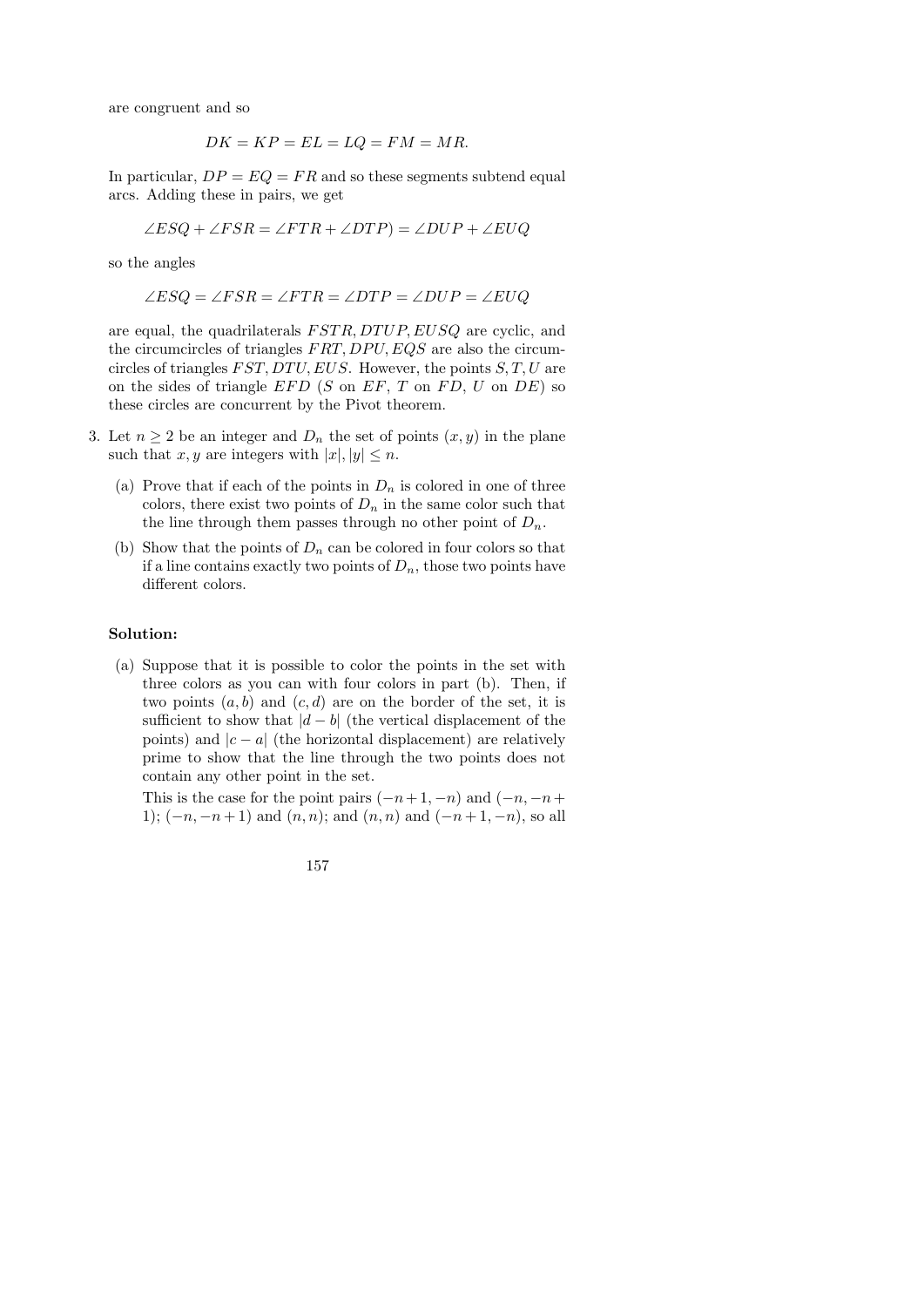three of these points must be different colors. Say  $(-n+1, -n)$ is orange,  $(-n, -n + 1)$  is green and  $(n, n)$  is purple. Now, the point  $(-n+2, n)$  must also be purple as its horizontal and vertical displacements from the green point  $(-n, -n + 1)$  are 2 and  $2n - 1$ , and its horizontal and vertical displacements from the orange point  $(-n+1, -n)$  are 1 and 2n. Likewise,  $(n, -n+2)$ is purple. Therefore,  $(-n+3,-n)$  is orange (this point is in the set because  $n > 1$ , since its displacements from the green point  $(-n, -n + 1)$  are 3 and 1, and its displacements from the purple point  $(-n+2, n)$  are 1 and 2n. Likewise,  $(-n, -n+3)$  is green. Now look at the point  $(-n+1, -n+1)$ . Although it is not on the border, the line from the purple point  $(-n+2, n)$  to it does not contain any other point in the set (the next lattice point on this line is  $(-n, -3n + 2)$ , which is not in the set since  $n > 1$ , and neither does the line to it from either the green point  $(-n, -n+3)$  or the orange point  $(-n+3, -n)$ . The point  $(-n+1,-n+1)$  then cannot be any of the three colors, which is a contradiction.

- (b) Color all the points that have even  $x$  and even  $y$  one color, all those with even  $x$  and odd  $y$  another color, all those with odd  $x$  and even  $y$  another color, and all those with odd  $x$  and odd  $y$  the other color. Then if two points are the same color, the point halfway between them will also be in the set.
- 4. Let *n* be a positive integer. Let  $O_n$  be the number of  $2n$ -tuples  $(x_1, \ldots, x_n, y_1, \ldots, y_n)$  with values in 0 or 1 for which the sum  $x_1y_1 +$  $\cdots + x_n y_n$  is odd, and let  $E_n$  be the number of 2n-tuples for which the sum is even. Prove that

$$
\frac{O_n}{E_n} = \frac{2^n - 1}{2^n + 1}.
$$

**Solution:** We prove by induction that  $O_n = 2^{2n-1} - 2^{n-1}$  and  $E_n = 2^{2n-1} + 2^{n-1}$ , which will give the desired ratio.

The base case is  $n = 1$ . This case works because  $O_1 = 1 = 2^1 - 2^0$ , and  $E_1 = 3 = 2^1 + 2^0$ .

For the inductive step, we assume this is true for  $n = k$ ; then  $x_1y_1 +$  $\cdots + x_k y_k$  is even for  $2^{2k-1}+2^{k-1}$  2k-tuples and odd for  $2^{2k-1}-2^{k-1}$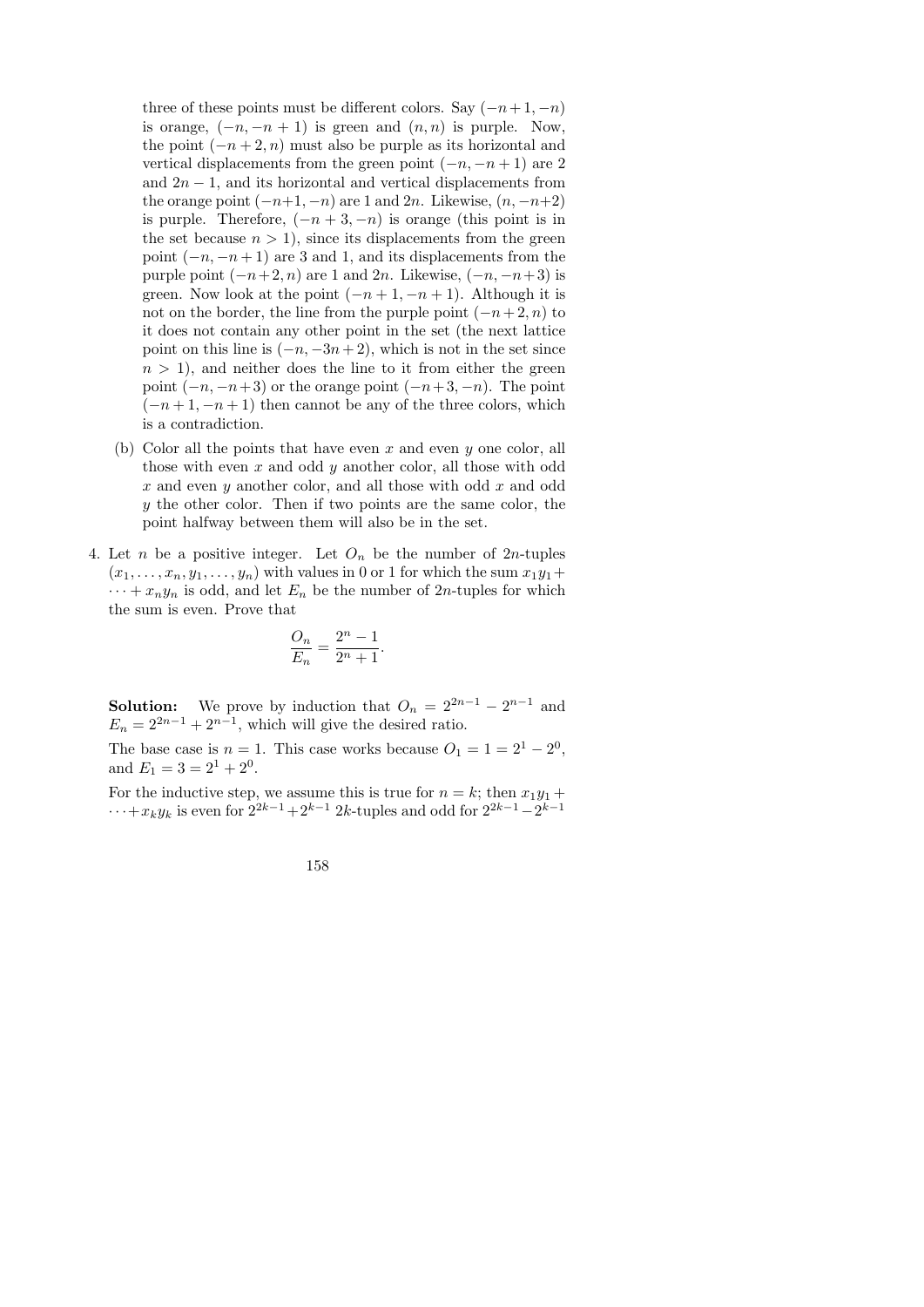2k-tuples. Now,  $x_1y_1 + \cdots + x_{k+1}y_{k+1}$  is odd if and only if either  $x_1y_1 + \cdots + x_ky_k$  is odd and is even or  $x_1y_1 + \cdots + x_ky_k$  is even and  $x_{k+1}y_{k+1}$  is odd.  $x_{k+1}y_{k+1}$  can be odd one way and even three ways, so

 $O_{k+1} = 3(2^{2k-1} - 2^{k-1}) + 2^{2k-1} + 2^{k-1} = 2^{2(k+1)-1} - 2(k+1) - 1$ 

and  $E_{k+1} = 2^{2(k+1)} - O_{k+1}$ , which completes the induction.

5. Let  $AE$  and  $BF$  be altitudes, and  $H$  the orthocenter, of acute triangle  $ABC$ . The reflection of  $AE$  across the interior angle bisector of A meets the reflection of  $BF$  across the interior angle bisector of  $B$ in a point O. The lines AE and AO meet the circumcircle of ABC again at  $M$  and  $N$ , respectively. Let  $P, R, S$  be the intersection of BC with HN, BC with OM, HR with OP, respectively. Show that AHSO is a parallelogram.

**Solution:** Let the measures of angles CAB, ABC, BCA be  $x, y, z$ , respectively, and let  $O'$  be the circumcenter of triangle  $ABC$ .Note that  $O$  is the isogonal conjugate of  $H$  and so is the circumcenter of ABC. Also

$$
\angle BHC = \angle BHE + \angle EHC = z + y = \pi - x,
$$

so the reflection of  $H$  across  $BC$  is on the circumcircle. Since it also lies on line  $AH$  (perpendicular to  $BC$ ), it must be  $M$ , and so triangles REH and REM are congruent. Because of this,  $\angle RHE =$  $\angle RME = \angle OMA = \angle OAM$  (triangle AOM is isosceles because O is the circumcenter), so the lines  $SH = RH$  and  $OA$  are parallel.

Now, since  $\angle NAC = (\pi/2) - y = \angle MAB$ , arcs NC and MB are equal, so  $NC = MB$ . Since  $MB = HB$  also,  $NC = HB$ . Also,

$$
\angle NCP = \angle NCB = \angle NAB = \angle CAB - \angle CAO
$$
  
=  $x - ((\pi/2) - y) = x + y - (\pi/2) = y - ((\pi/2) - x)$   
=  $\angle CBA - \angle FBA = \angle CBF = \angle HBP$ ,

and also ∠HPB = ∠NPC, so triangles HPB and NPC are congruent and  $CP = BP$ . Since O is the circumcenter of triangle ABC, we know that triangle  $COB$  is isosceles, which means that, since  $OP$  is the median to the base, it is also an altitude and OP is perpendicular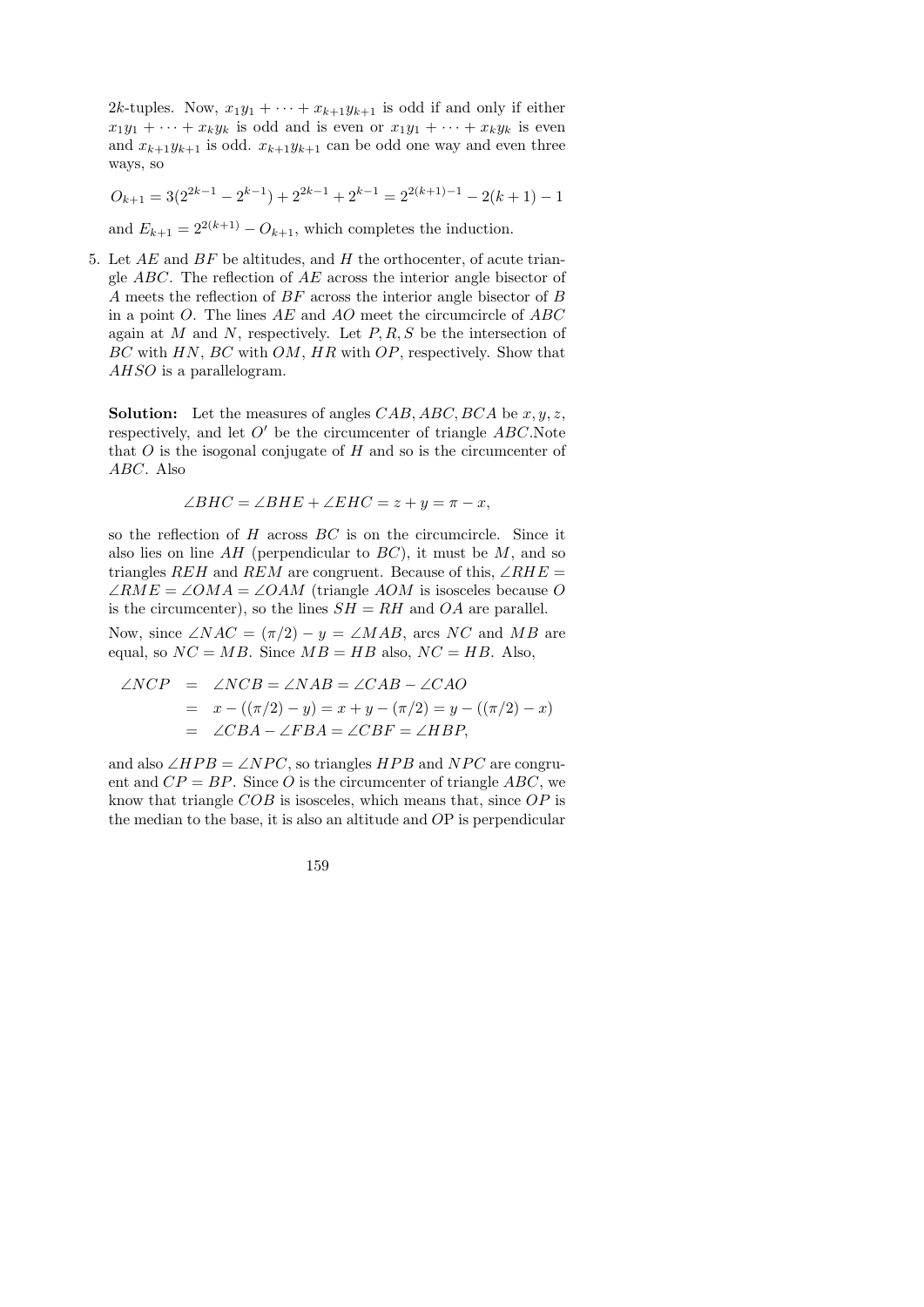to CB. Line AE is also perpendicular to CB, so OP  $\parallel$  AE; that is, OS  $\parallel AH$ . Since SH  $\parallel OA$  also, AHSO is a parallelogram.

6. Let  $P = \{P_1, P_2, \ldots, P_{1997}\}\$ be a set of 1997 points in the interior of a circle of radius 1, with  $P_1$  the center of the circle. For  $k =$  $1, \ldots, 1997$ , let  $x_k$  be the distance from  $P_k$  to the point of P closest to  $P_k$ . Prove that

$$
x_1^2 + x_2^2 + \dots + x_{1997}^2 \le 9.
$$

**Solution:** Around each point  $P_j$  in P, draw the circle with radius  $x_j/2$ . If any two of these circles intersected, say the ones around  $x_{j_1}$  and  $x_{j_2}$ , the distance between their centers  $P_{j_1}$  and  $P_{j_2}$  would be less than  $x_{j_1}/2 + x_{j_2}/2$ , which is impossible since it is not less than  $x_{j_1}$  or  $x_{j_2}$ . Hence no two of these circles intersect. Also, since  $P_1$  is the center of the given circle, each  $x_j$  is at most 1 (the radius of the given circle), and so each additional radius is at most  $1/2$ . Now, let  $A_j$  be a point in the new circle centered at  $P_j$ . We know that  $A_j P_j \leq 1/2$ , and  $P_j P_1 \leq 1$ , so by the triangle inequality,  $A_iP_1 \leq 3/2$ . Therefore all the points in all the new circles are inside a circle centered at  $P_1$  with radius 3/2. Since the new circles do not overlap, they all fit inside this circle together as well. In terms of area, this implies that

$$
\pi(x_1/2)^2 + \cdots + \pi(x_{1997}/2)^2 \le \pi(3/2)^2,
$$

which implies the desired result.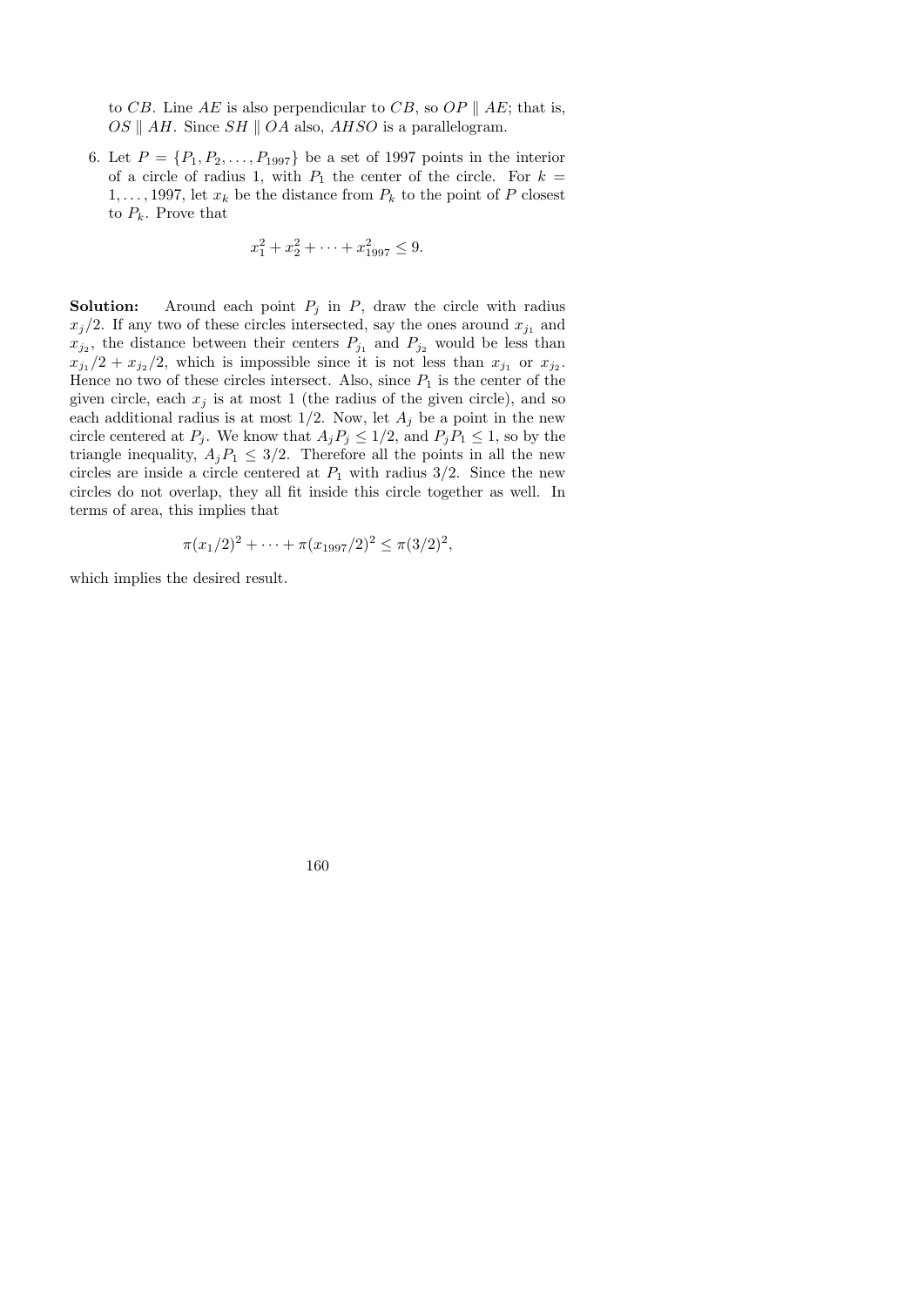## 2.6 Nordic Mathematical Contest

1. For any set  $A$  of positive integers, let  $n_A$  denote the number of triples  $(x, y, z)$  of elements of A such that  $x < y$  and  $x + y = z$ . Find the maximum value of  $n_A$  given that A contains seven distinct elements.

**Solution:** The maximum of 9 is achieved by  $A = 1, 2, 3, 4, 5, 6, 7$ . To see that 9 is a maximum, consider any 7 numbers  $a < b <$  $c < d < e < f < g$  how many times each can serve as the middle term; i.e., for each  $y \in A$  how many  $x, z \in A$  are there such that  $x < y < z, x + y = z$ . The answer is  $0, 1, 2, 3, 2, 1, 0$  times for  $a, b, c, d, e, f, g$ , respectively, giving  $n(A) \leq 9$ .

2. Let ABCD be a convex quadrilateral. Assume that there exists an internal point  $P$  of  $ABCD$  such that the areas of the triangles ABP, BCP, CDP, DAP are all equal. Prove that at least one of the diagonals of the quadrilateral bisects the other.

**Solution:** As  $[ABP] = [DAP]$ , D must lie on the image of PA under a homothety of ratio 2 about  $B$ ; similarly  $D$  is on the image of  $PC$  under the same homothety. There are two cases:

Case 1:  $A, P, C$  are collinear. As the altitudes from  $B$  and  $D$  to  $AP$ are equal, AP bisects BD.

Case 2:  $A, P, C$  are not collinear. Then the images of  $AP$  and  $PC$ under the homothety intersect at one point, namely the image of  $P$ , so the image of  $P$  is  $D$ . In this case,  $B, P, D$  are collinear and the solution proceeds as above.

3. Assume that  $A, B, C, D$  are four distinct points in the plane. Three of the segments  $AB, AC, AD, BC, BD, CD$  have length a. The other three have length  $b > a$ . Find all possible values of the ratio  $b/a$ .

Solution: The possible ratios are

$$
\sqrt{3}, 1/\sqrt{3}, (1+\sqrt{5})/2, 2/(1+\sqrt{5}).
$$

Up to interchanging  $a$  and  $b$ , we consider three cases (one of which we will show cannot occur).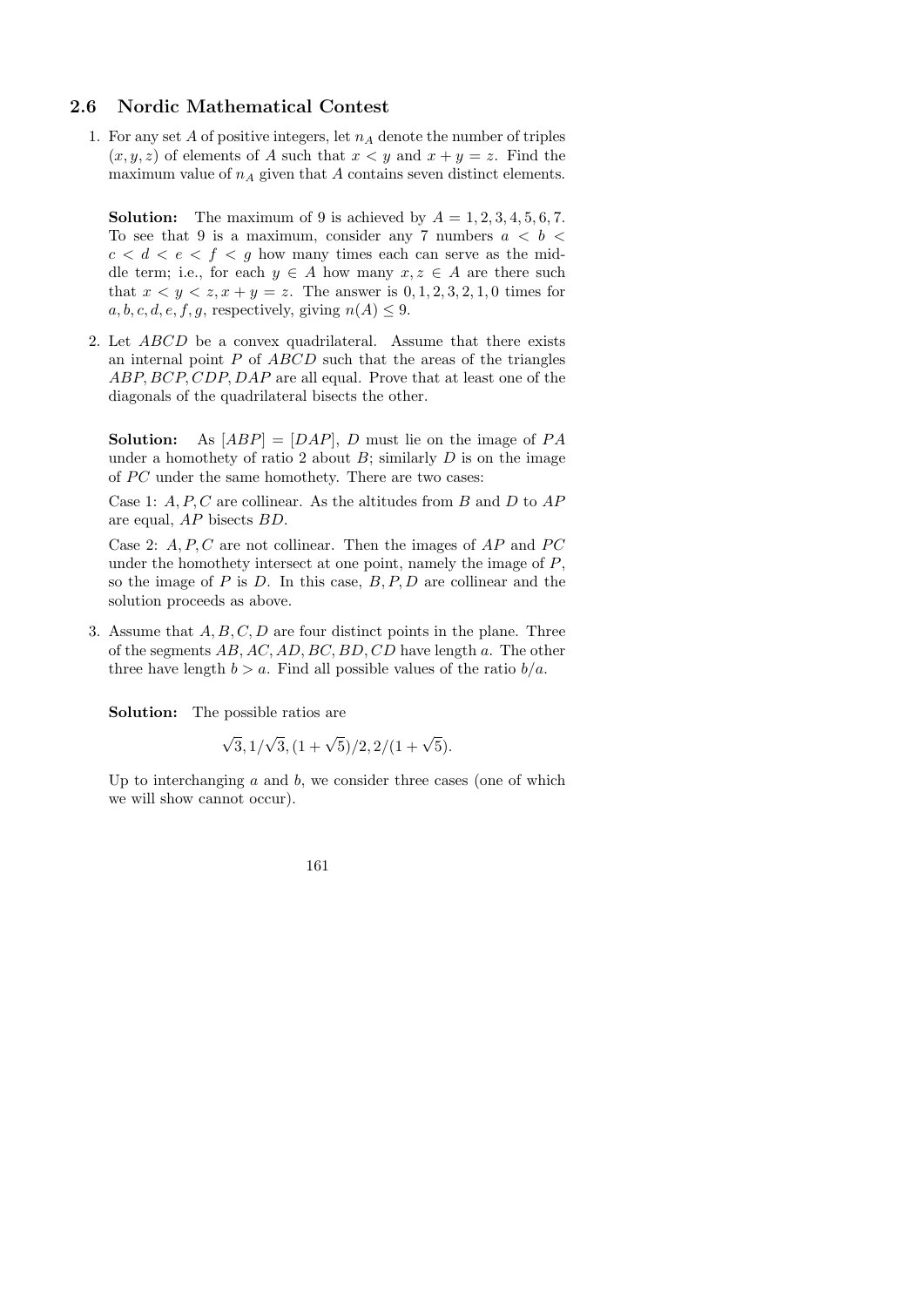Case 1:  $AD = BD = CD = a, AB = BC = CA = b$ . Then  $ABC$  is an equilateral triangle of side b and a is the circumradius, so  $b/a = \sqrt{3}$ .

Case 2:  $AB = BC = CD = a, CA = AD = DB = b, AC$  intersects DB. In this case, ABCD is an isosceles trapezoid. Set ∠DAC =  $\angle ADB = 2\theta$ ; then from the isosceles triangles ADB and DAC,

$$
\angle ADC = \angle DCA = \angle DAB = \angle ABD = 90 - \theta
$$

so  $\angle BDC = \angle BAC = 90 - 3\theta$ , and from the isosceles triangles ABC and  $BCD$ ,  $\angle ABC = \angle BCD = 6\theta$ . As  $\angle ABC + \angle DAB = 180$ , we and  $BCD$ ,  $\angle ABC = \angle BCD = 6\theta$ . As  $\angle ABC + \angle DAB = 180$ , we find  $\theta = 18$  and an easy computation gives  $b/a = (1 + \sqrt{5})/2$ . (The figure is a regular pentagon with one corner removed.)

Case 3:  $AB = BD = DC = a$ ,  $BC = CA = AD = b$ ,  $AC$  intersects BD. Then ABCD has opposite sides equal and is therefore a parallelogram, so without loss of generality  $\angle ABC \geq 90$ . But then  $AC > BC$ , a contradiction.

4. Let f be a function defined on  $\{0, 1, 2, \ldots\}$  such that

$$
f(2x) = 2f(x), f(4x + 1) = 4f(x) + 3, f(4x - 1) = 2f(2x - 1) - 1.
$$

Prove that f is injective (if  $f(x) = f(y)$ , then  $x = y$ ).

**Solution:** Note  $f(2n) \equiv 0 \pmod{2}$  and  $f(2n+1) \equiv 1 \pmod{2}$ , or more precisely in the latter case,  $f(4n-1) \equiv 1 \pmod{4}$  and  $f(4n + 1) \equiv -1 \pmod{4}$ . Then if  $f(x) = f(y)$ , either x and y are both even or  $x \equiv y \pmod{4}$ . Moreover,  $f(2n) = f(2m)$  or  $f(4n + 1) = f(4m + 1)$  imply  $f(n) = f(m)$ , while  $f(4n - 1) =$  $f(4m-1)$  implies  $f(2n-1) = f(2m-1)$  so any counterexample would produce an infinite descending chain of counterexamples, a contradiction.

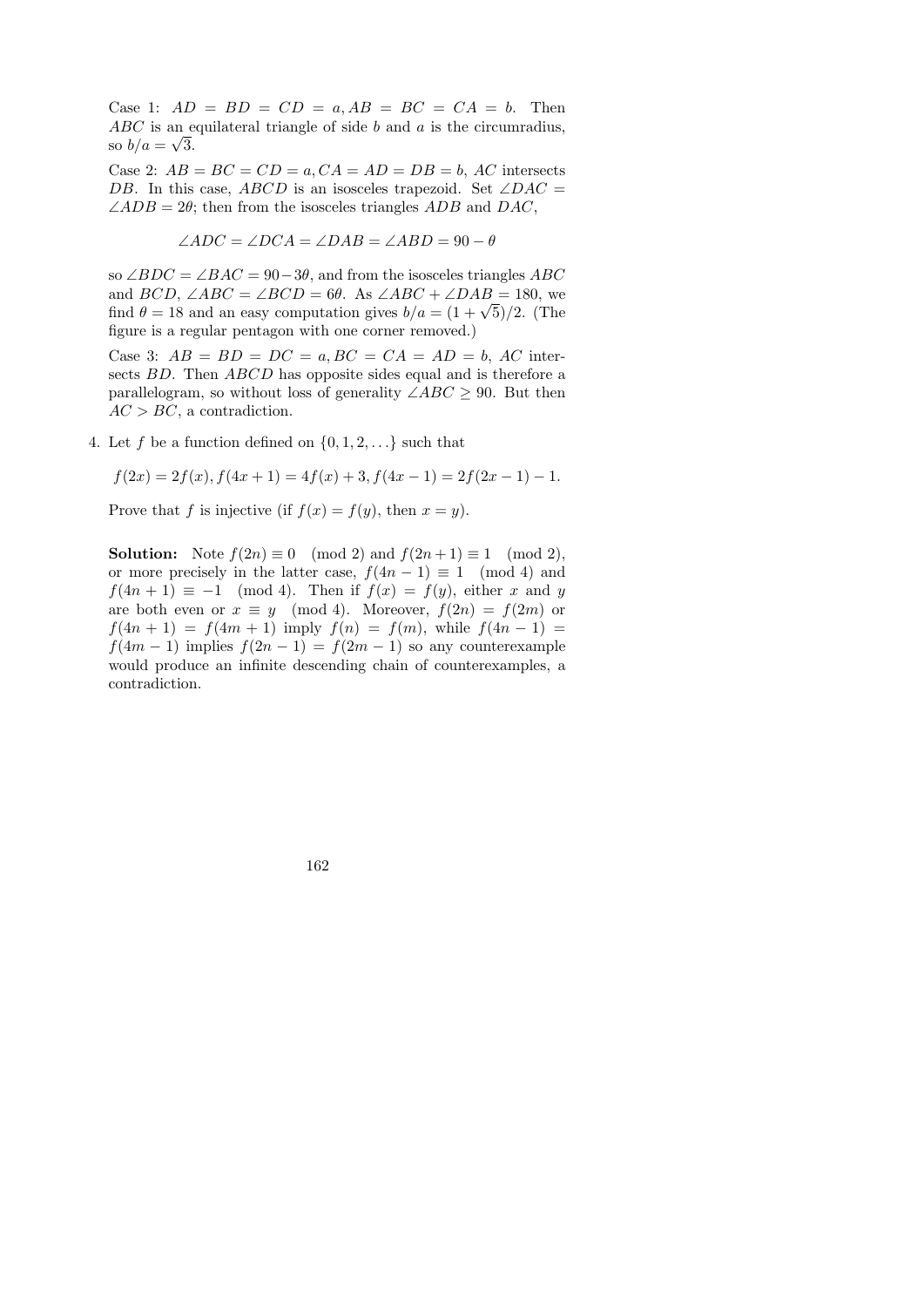## 2.7 Rio Plata Mathematical Olympiad

1. Around a circle are written 1996 zeroes and and one 1. The only permitted operation is to choose a number and change its two neighbors, from 0 to 1 and vice versa. Is it possible to change all of the numbers to 1? And what if we started with 1997 zeroes?

Solution: This is possible with 1996 zeroes, but not with 1997 zeroes. For 1996 zeroes, group them into 499 groups of 4, then select the second and third zeroes in each group. As for 1997 zeroes, note that the parity of the sum of the numbers does not change under the operation, so it cannot go from even (the initial position) to odd (the desired final position).

2. Show that one cannot draw two triangles of area 1 inside a circle of radius 1 so that the triangles have no common point.

Solution: Consider the problem of drawing a triangle of maximum area in a semicircle of radius 1. We may assume this triangle has its base along the diameter of the semicircle (translate it towards the diameter until one vertex hits the diameter, then rotate around that point until a second vertex hits the diameter), so its base is at most 2 and its height at most 1. In other words, the triangle has area at most 1, with equality only for the isosceles right triangle with base along the diameter.

We conclude that two triangles of area 1 are drawn in a circle of radius 1, they each contain the center of the circle, and so have a common point.

- 3. A benefit concert is attended by 1997 people from Peru, Bolivia, Paraguay and Venezuela. Each person paid for his ticket an integer number of dollars between 1 and 499, inclusive.
	- (a) Prove that at least two people of the same nationality paid the same price.
	- (b) It is known that each possible price was paid at least once, that the maximum number of times a price was repeated was 10, and that subject to these conditions, the smallest amount of money was collected. How many tickets were sold at each price?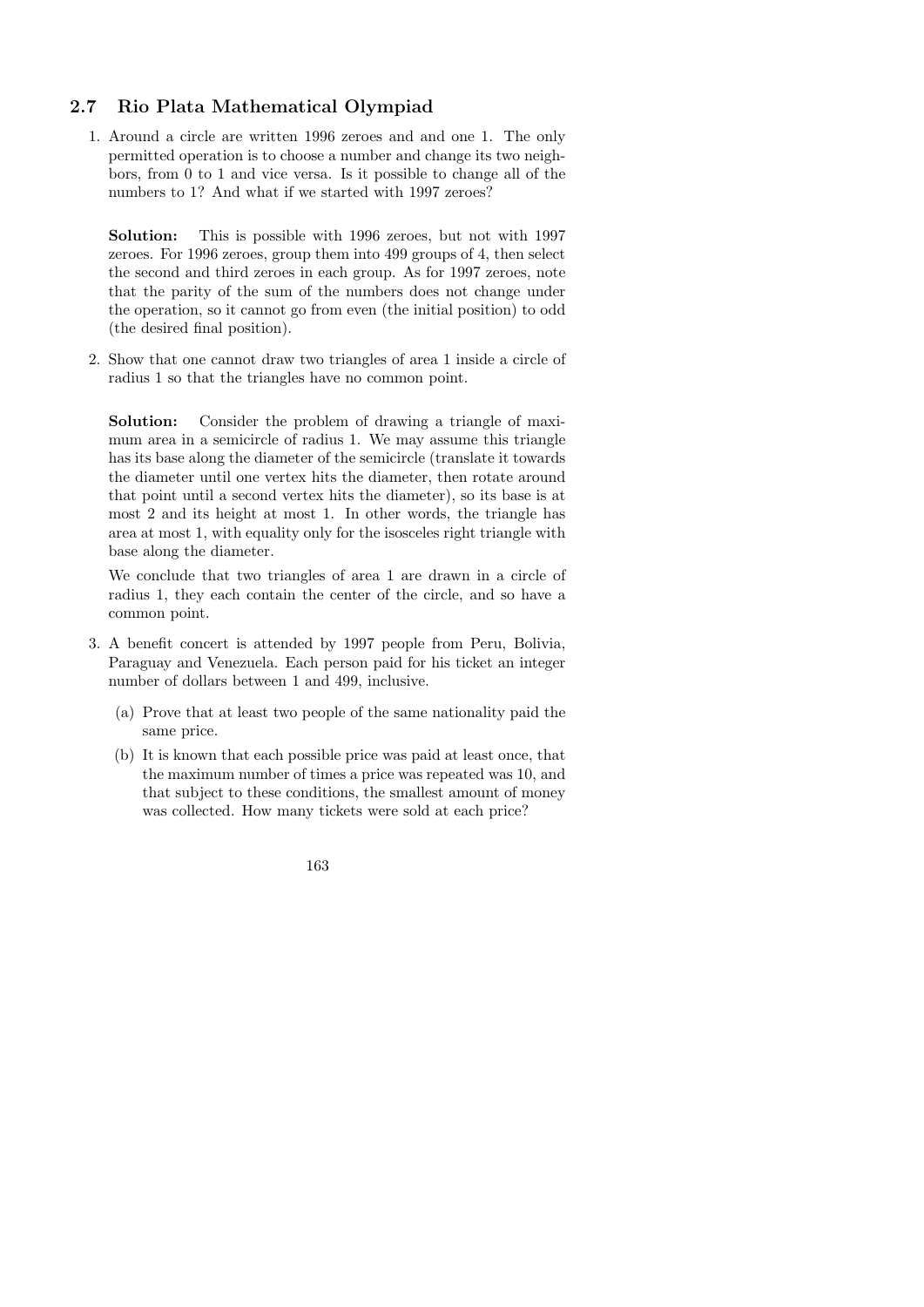## Solution:

- (a) At least  $1997/4 = 500$  people from one country attended, so two paid the same price by the pigeonhole principle.
- (b) We allocate one ticket at each price, then allocate each remaining ticket at the lowest price consistent with the maximum number of tickets at a given price. That is, we allocate 9 tickets at prices  $1, 2, \ldots, 166$  and 4 at price 167. Thus the minimal cost is

 $10(1 + \cdots + 166) + 5 \cdot 167 + (168 + \cdots + 499) = 250167.$ 

4. A  $4 \times 4$  square is divided into  $1 \times 1$  squares. A secret number is written into each small square. All that is known is that the sum of the numbers in each row, each column, and each of the diagonals equals 1. Is it possible to determine from this information the sum of the numbers in the four corners, and the sum of the numbers in the four central squares? And if so, what are these sums?

**Solution:** Let  $x$  be the sum of the numbers in the four central squares,  $y$  the sum of the numbers in the four corners, and  $z$  the sum of the eight remaining squares. Since the diagonals contain the four central squares and the four corners, we have  $x+y=2$ . Adding the second and third rows and columns gives  $2x + z = 4$ ; adding the first and fourth rows and columns gives  $2y+z=4$ . Hence  $x=y=1$ .

5. What is the smallest multiple of 99 whose digits sum to 99 and which begins and ends with 97?

Solution: We refer to the digits of the number besides the two 97s as *interior digits*; the sum of these digits is  $99 - 2(9 + 7) = 67$ . Since each digit is at most 9, there are at least 8 such digits.

Note that the sum of digits being 99 forces the number to be divisible by 9; thus it suffices to ensure that the number be divisible by 11, which is to say, the alternating sum of its digits must be divisible by 11.

Suppose the number has exactly 8 interior digits. If a is the sum of the odd interior places and b the sum of the even places, we have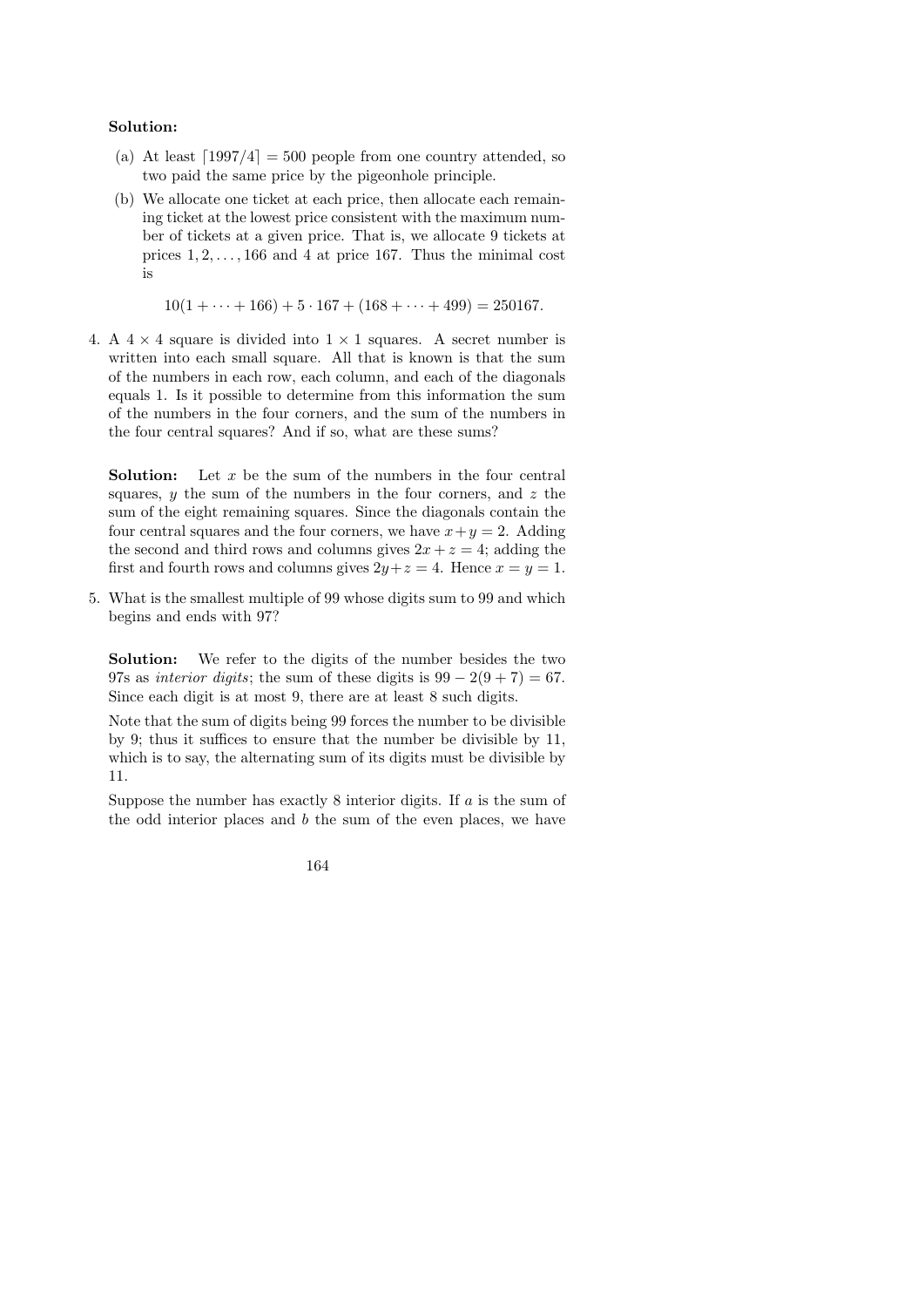$a+b=67$  and  $a-b \equiv -4 \pmod{11}$ . Since  $a-b$  must also be odd, we have  $a - b \ge 7$  or  $a - b \le -15$ , and so either  $a \ge 37$  or  $b \ge 41$ , contradicting the fact that  $a$  and  $b$  are each the sum of four digits.

Now suppose the number has 9 interior digits. In this case,  $a - b \equiv 0$ (mod 11), so  $a - b \ge 11$  or  $a - b \le -11$ . In the latter case,  $b \ge 39$ , again a contradiction, but in the former case, we have  $a \geq 39$ , which is possible because  $a$  is now the sum of five digits. To minimize the original number, we take the odd digits to be 3, 9, 9, 9, 9 and the even digits to be 1, 9, 9, 9, making the minimal number 9731999999997.

6. A tourist takes a trip through a city in stages. Each stage consists of three segments of length 100 meters separated by right turns of 60°. Between the last segment of one stage and the first segment of the next stage, the tourist makes a left turn of 60◦ . At what distance will the tourist be from his initial position after 1997 stages?

Solution: In one stage, the tourist traverses the complex number

$$
x = 100 + 100 \cdot e^{-\pi i/3} + 100 \cdot e^{-2\pi i/3} = 100 - 100i\sqrt{3}.
$$

Thus in 1997 stages, the tourist traverses the complex number

$$
z = x + x \cdot e^{\pi i/3} + x \cdot e^{2\pi i/3} + \dots + x \cdot e^{1996\pi i/3} = x \frac{e^{1997\pi i/3} - 1}{e^{\pi i/3} - 1} = x e^{2\pi i/3}.
$$

Thus the tourist ends up  $|xe^{2\pi i/3}| = 200$  meters from his starting position.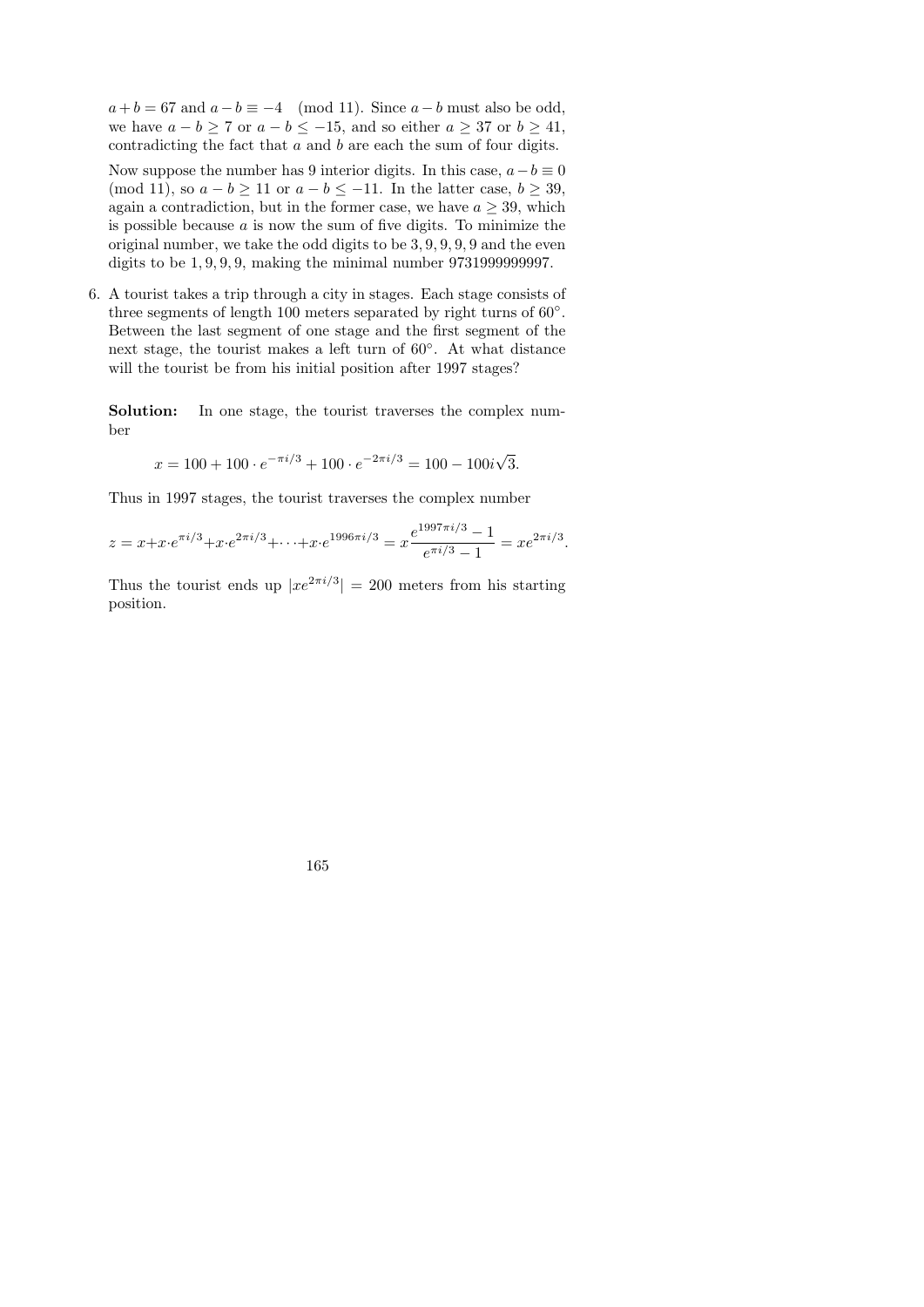# 2.8 St. Petersburg City Mathematical Olympiad (Russia)

1. The incircle of a triangle is projected onto each of the sides. Prove that the six endpoints of the projections are concyclic.

Solution: Each endpoint has distance r 2 from the incenter, where  $r$  is the inradius. So they are concyclic.

2. [Corrected] Let  $a \neq \pm b$  be integers. Prove that

$$
\left|\frac{a+b}{a-b}\right|^{ab} \ge 1.
$$

**Solution:** If  $a, b$  are of the same sign, then the fraction has absolute value greater than 1 and the exponent is positive, so the result is greater than 1. If  $a, b$  are of opposite sign, then the fraction has absolute value less than 1 but the exponent is negative, so again the result is greater than 1.

3. Prove that every positive integer has at least as many (positive) divisors whose last decimal digit is 1 or 9 as divisors whose last digit is 3 or 7.

**Solution:** Let  $d_1(m)$ ,  $d_3(m)$ ,  $d_7(m)$ ,  $d_9(m)$  be the number of divisors of  $m$  ending in 1,3,7,9, respectively. We prove the claim by induction on  $m$ ; it holds obviously for  $m$  a prime power, and if  $m$  is composite, write  $m = pq$  with p, q coprime, and note that

$$
d_1(m) - d_3(m) - d_7(m) + d_9(m)
$$
  
=  $(d_1(p) - d_3(p) - d_7(p) + d_9(p))(d_1(q) - d_3(q) - d_7(q) + d_9(q)).$ 

For instance,  $d_3(m) = d_1(p)d_3(q) + d_3(p)d_1(q) + d_7(p)d_9(q) + d_9(p)d_7(q)$ .

4. Prove that opposite vertices of a  $142 \times 857$  rectangle with vertices at lattice points cannot be joined by a five-edge broken line with vertices at lattice points such that the ratio of the lengths of the edges is 2 : 3 : 4 : 5 : 6.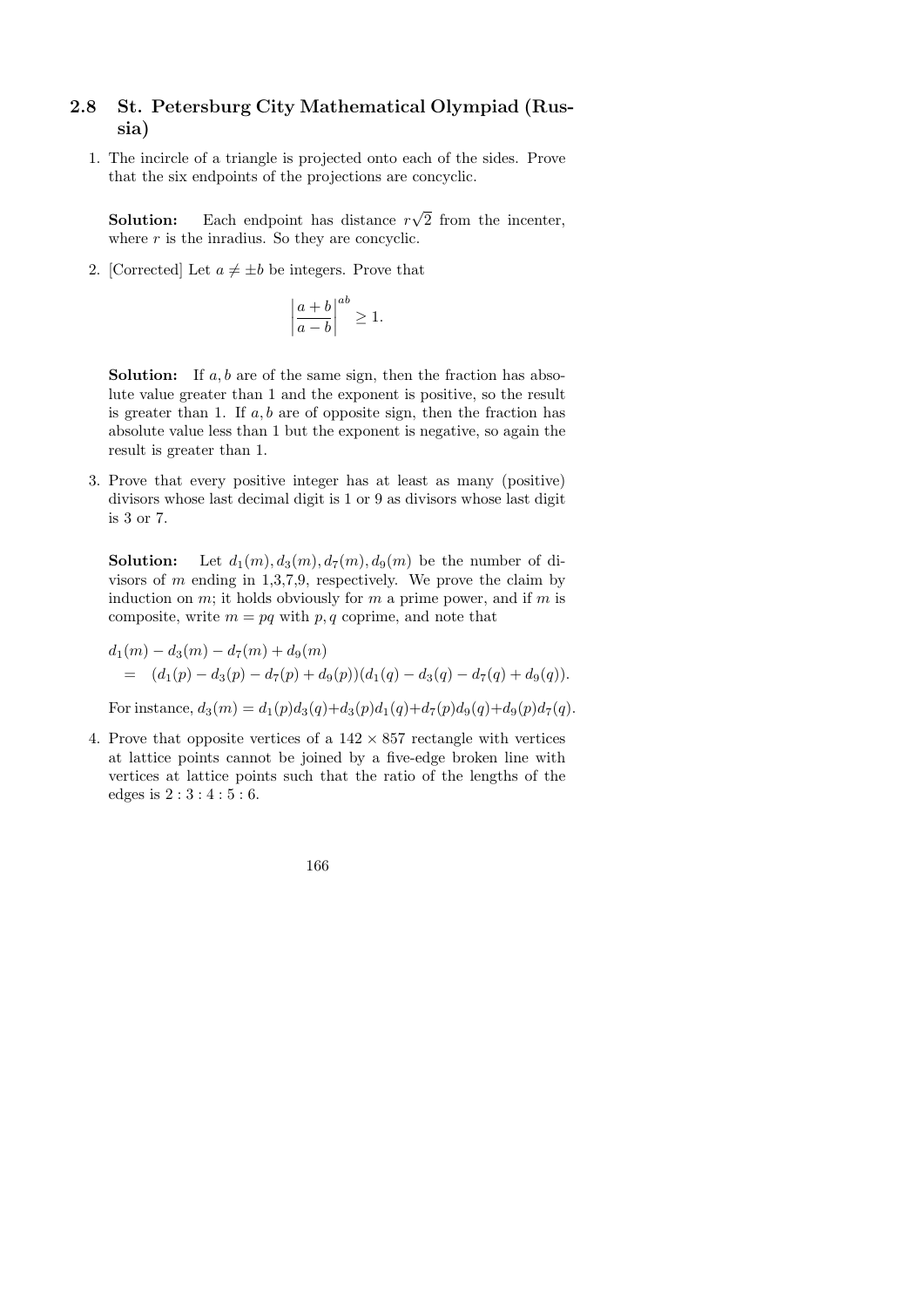**Solution:** Assume otherwise, by way of contradiction. Let  $(x_i, y_i)$ be the displacement of edge i of the broken line,  $2 \leq i \leq b$ . Then  $(x_i^2 + y_i^2) = ci^2$  for some constant c. Since the left side is an integer for all  $i$ ,  $4c$  and  $9c$  are integers, so c is also an integer.

Now c cannot be even, else  $x_i + y_i$  would be even for all i, but the sum of these five numbers is  $142 + 857$ . So c is odd, and  $x_i + y_i$  is even for  $i = 2, 4, 6$  and odd for  $i = 3, 5$ . But again these five numbers have even sum, a contradiction.

5. [Corrected] Find all sets of 100 positive integers such that the sum of the fourth powers of every four of the integers is divisible by the product of the four numbers.

**Solution:** Such sets must be  $n, n, \ldots, n$  or  $3n, n, n, \ldots, n$  for some integer n. Without loss of generality, we assume the numbers do not have a common factor. If  $u, v, w, x, y$  are five of the numbers, then uvw divides  $u^4 + v^4 + w^4 + x^4$  and  $u^4 + v^4 + w^4 + y^4$ , and so divides  $x^4 - y^4$ . Likewise,  $v^4 \equiv w^4 \equiv x^4 \pmod{u}$ , and from above,  $3v^4 \equiv 0$ (mod  $u$ ). If  $u$  has a prime divisor not equal to 3, we conclude that every other integer is divisible by the same prime, contrary to assumption. Likewise, if  $u$  is divisible by 9, then every other integer is divisible by 3. Thus all of the numbers equal 1 or 3. Moreover, if one number is 3, the others are all congruent modulo 3, so are all 3 (contrary to assumption) or 1. This completes the proof.

6. [Corrected] Let  $B'$  be the antipode of B on the circumcircle of triangle ABC, let I be the incenter of ABC, and let M be the point where the incircle touches  $AC$ . The points  $K$  and  $L$  are chosen on the rays BA and BC, respectively, so that  $KB = MC$ ,  $LB = AM$ . Prove that the lines  $B'I$  and  $KL$  are perpendicular.

**Solution:** Let  $\alpha, \beta, \gamma$  be the measures of the angles A, B, C of triangle  $ABC$ , and let  $a, b, c$  be the corresponding side lengths and s the semiperimeter. Also let D be the second intersection of BI with the circumcircle. It is easily seen that the circle through A and C centered at D also passes through I: note that  $\angle AIC =$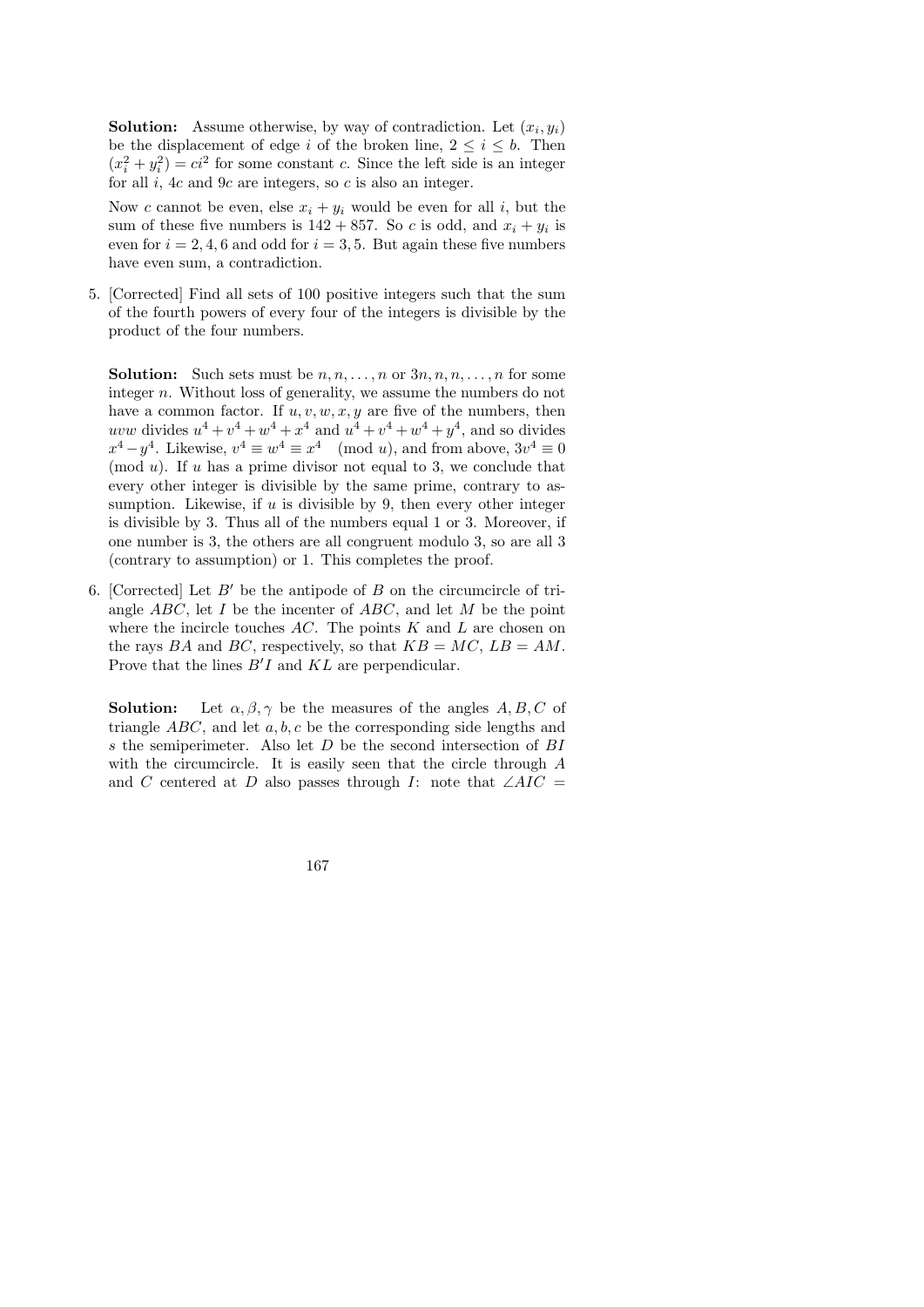$\pi/2 + 1/2\beta = \pi - 1/2\angle CDA$ . This means

$$
\tan \angle B'ID = \frac{B'D}{DI} = \frac{B'D}{DA} = \frac{\sin(\alpha - \gamma)/2}{\sin \beta/2}.
$$

Note that the angle should be directed modulo  $\pi$ , so that both sides may be taken as signed quantities.

Likewise, we wish to study the directed angle from KL to BI. To do this, introduce coordinates with origin at  $B$  and positive x-axis along  $BI$ . For the above equality to have matching signs,  $C$  must now lie above the x-axis, so its coordinates are  $((s - a)\cos\beta/2, (s - a)\cos\beta/2)$ a) sin  $\beta/2$ . Likewise the coordinates of A are  $((s-c)\cos \beta/2, -(s-c)\cos \beta/2)$ . c) sin  $\beta/2$  and so

$$
\tan \angle (KL, BI) = \frac{b \sin \beta/2}{(c-a)\cos \beta/2}
$$

$$
= \frac{2 \sin^2 \beta/2 \cos \beta/2}{2 \cos(\gamma + \alpha)/2 \sin(\gamma - \alpha)/2 \cos \beta/2}
$$

.

Now note that the product of the two aforementioned lines is -1. Thus lines  $B'I$  and  $KL$  are perpendicular.

7. Can a 1997×1997 square be dissected into squares whose side lengths are integers greater than 30?

**Solution:** Let us try making two  $a \times na$  rectangles and two  $b \times mb$ rectangles along the perimeter of the square. To fit together perfectly, we need  $na + b = a + mb = 1997$ , so  $(mn-1)a = (m-1)1997$ . Put  $m = 37, n = 54$  so  $a = 36, m = 53$ . What's left over is a  $1891 \times 1925$  rectangle. Note that  $1891 = 31 \times 61$  and  $1925 = 35 \times 55$ . Now we lay 7 rows of  $31 \times 31$  squares along a side of length 1891, reducing to a  $1891 \times 1708$  rectangle. Since  $1708 = 28 \times 61$ , we can tile this rectangle with  $61 \times 61$  squares.

8. At each vertex of a regular 1997-gon is written a positive integer. One may add 2 to any of the numbers and subtract 1 from the numbers k away from it in either direction, for some  $k \in \{1, 2, \ldots, 1998\}$ ; the number  $k$  is then written on a blackboard. After some number of operations, the original numbers reappear at all of the vertices.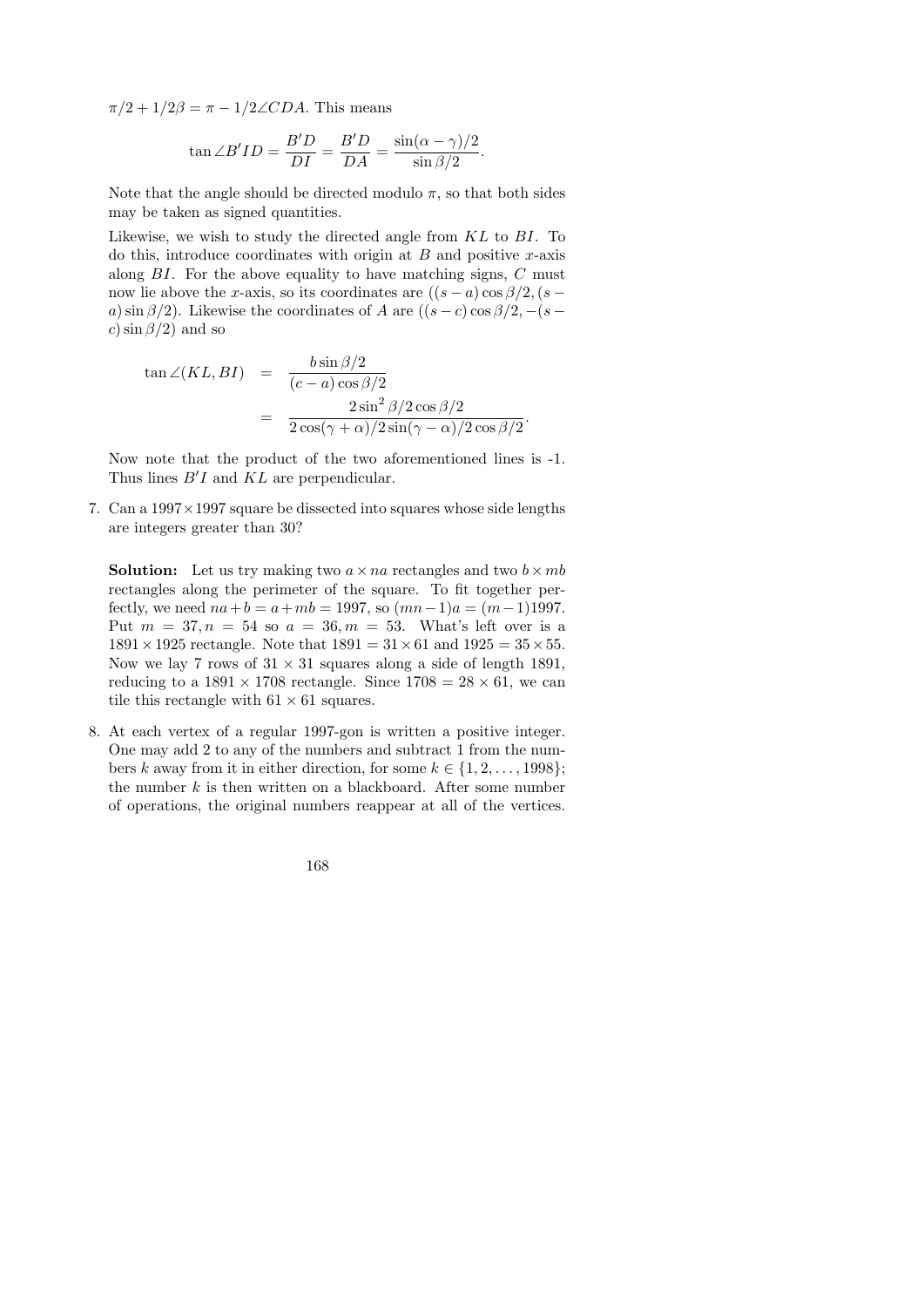Prove that at this time, the sum of the squares of the numbers written on the blackboard is divisible by 1997.

**Solution:** We can replace one operation with  $k = n$  with  $n^2$ operations with  $k = 1$  with the same effect: perform the  $k = 1$  operations *n* times at the center of the original move,  $n - 1$  times at the two neighbors of that vertex,  $n-2$  at the two outer neighbors of those vertices, and so on. Furthermore, writing  $n$  on the blackboard contributes the same total as writing  $n^2$  1's. Thus we may assume  $k = 1$  always. But in this case, if d moves are made adding to a given vertex, then 2d moves must be made at its two neighbors combined. This implies the same number of moves were made at each vertex: otherwise, some vertex would have more moves made there than at one neighbor, and at leas as many as at the other, so fewer than 2d moves would have been made at its neighbors,. contradicting what we just said. In particular, the sum of the 1's is divisible by 1997, and this sum equals the sum of the squares of the original numbers written.

9. [Corrected] The positive integers  $x, y, z$  satisfy the equation  $2x^x =$  $y^{y} + z^{z}$ . Prove that  $x = y = z$ .

**Solution:** We note that  $(x+1)^{x+1} \ge x^{x+1} + (x+1)x^x \ge 2x^x$ . Thus we cannot have  $y > x$  or  $z > x$ , else the right side of the equation will exceed the left. But then  $2x^x \geq y^y + z^z$ , with equality if and only if  $x = y = z$ .

10. The number N is the product of k diferent primes  $(k > 3)$ . Two players play the following game. In turn, they write composite divisors of  $N$  on a blackboard. One may not write  $N$ . Also, there may never appear two coprime numbers or two numbers, one of which divides the other. The first player unable to move loses. Does the first player or the second player have a winning strategy?

Solution: The first player has a winning strategy: first write pq for p, q distinct primes. Every subsequent number must be of the form pn or qn for some  $n > 1$  relatively prime to pq. If the second player writes  $pn$ , the first player then writes  $qn$ , and vice versa.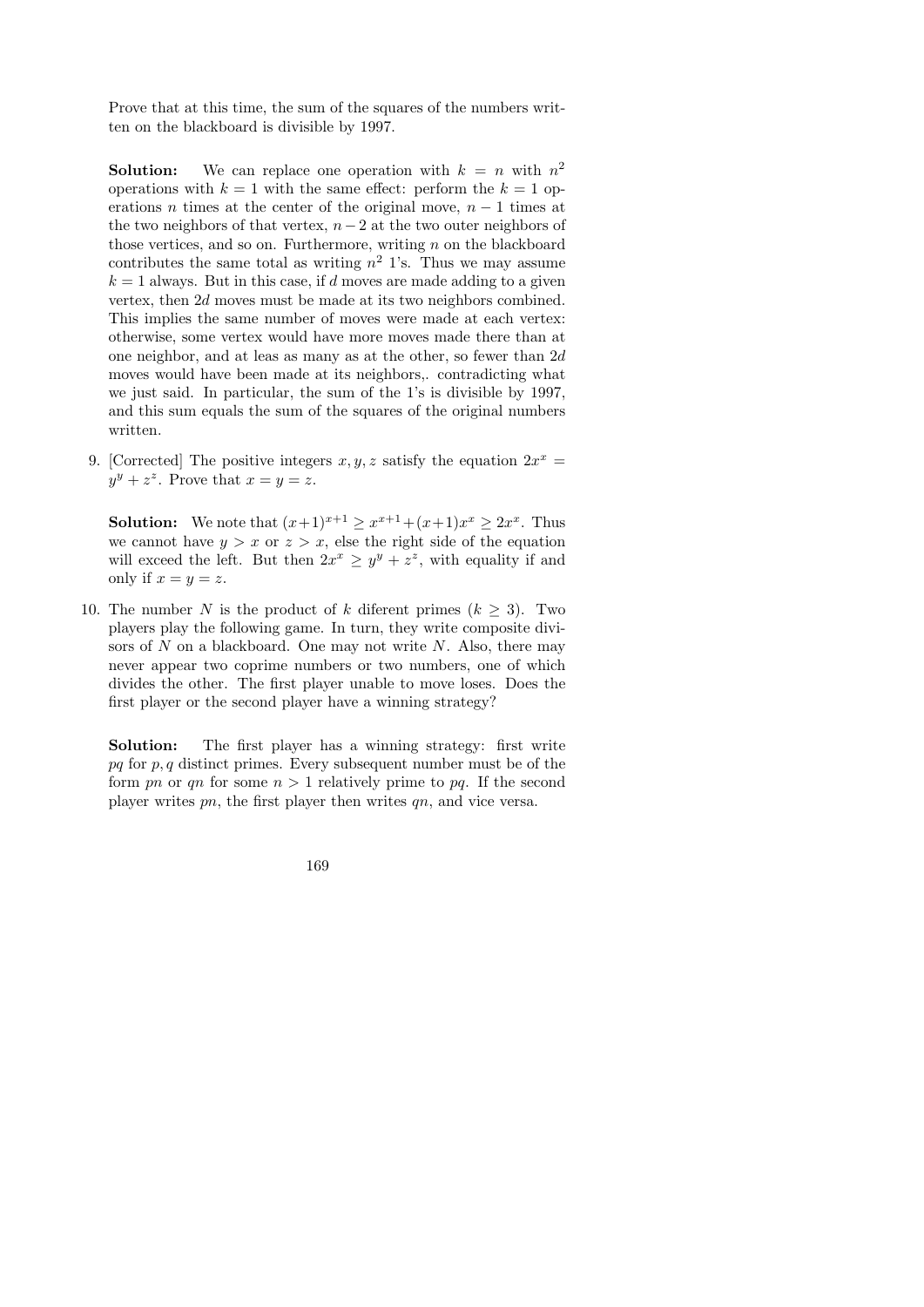11. Let  $K, L, M, N$  be the midpoints of sides  $AB, BC, CD, DA$ , respectively, of a cyclic quadrilateral ABCD. Prove that the orthocenters of triangles AKN, BKL, CLM, DMN are the vertices of a parallelogram.

Solution: In terms of vectors with origin at the circumcenter of ABCD, the orthocenter of ABD is  $A + B + D$ , and AKN is the image of  $ABD$  through a homothety through A with ratio  $1/2$ , then the orthocenter of  $AKN$  is  $A+(B+D)/2$ . Then it is clear that these four orthocenters form a parallelogram: the midpoint of the segment joining the orthocenters of AKN and CLM is  $(A + B + C + D)/2$ , and likewise for the other orthocenters.

12. A  $100 \times 100$  square grid is folded several times along grid lines. Two straight cuts are also made along grid lines. What is the maximum number of pieces the square can be cut into?

Solution: If we number the grid lines in each direction, a line can only be folded onto a parallel line of the same parity. Thus each cut breaks at most 50 edges in one direction. Having these be parallel would create at most  $2 \times 50 + 1$  pieces, but making them perpendicular allows at most  $51<sup>2</sup>$  pieces. This is in fact realized, by folding the sheet into a  $2 \times n$  rectangle, then a  $2 \times 2$  square, and cutting along the central grid lines of the square.

13. The sides of a convex polyhedron are all triangles. At least 5 edges meet at each vertex, and no two vertices of degree 5 are connected by an edge. Prove that this polyhedron has a side whose vertices have degrees 5, 6, 6, respectively.

Solution: We begin by proving that the average degree of a vertex is less than 6. Let  $V, F$ , and  $E$  be the number of vertices, faces, and edges in our polyhedron. Let D be the sum of all the degrees of all vertices in the polyhedron.

Observe that we can relate E, F, and D. We know that  $2E = D$ . where  $D$  is the sum of all the degrees of all the vertices. We also know that  $3F = D$  (each face is a triangle). Thus,  $2E = D = 3F$ .

However, we also know another relationship. Recall that if  $V, F$ , and E are the number of vertices, faces, and edges on a polyhedron,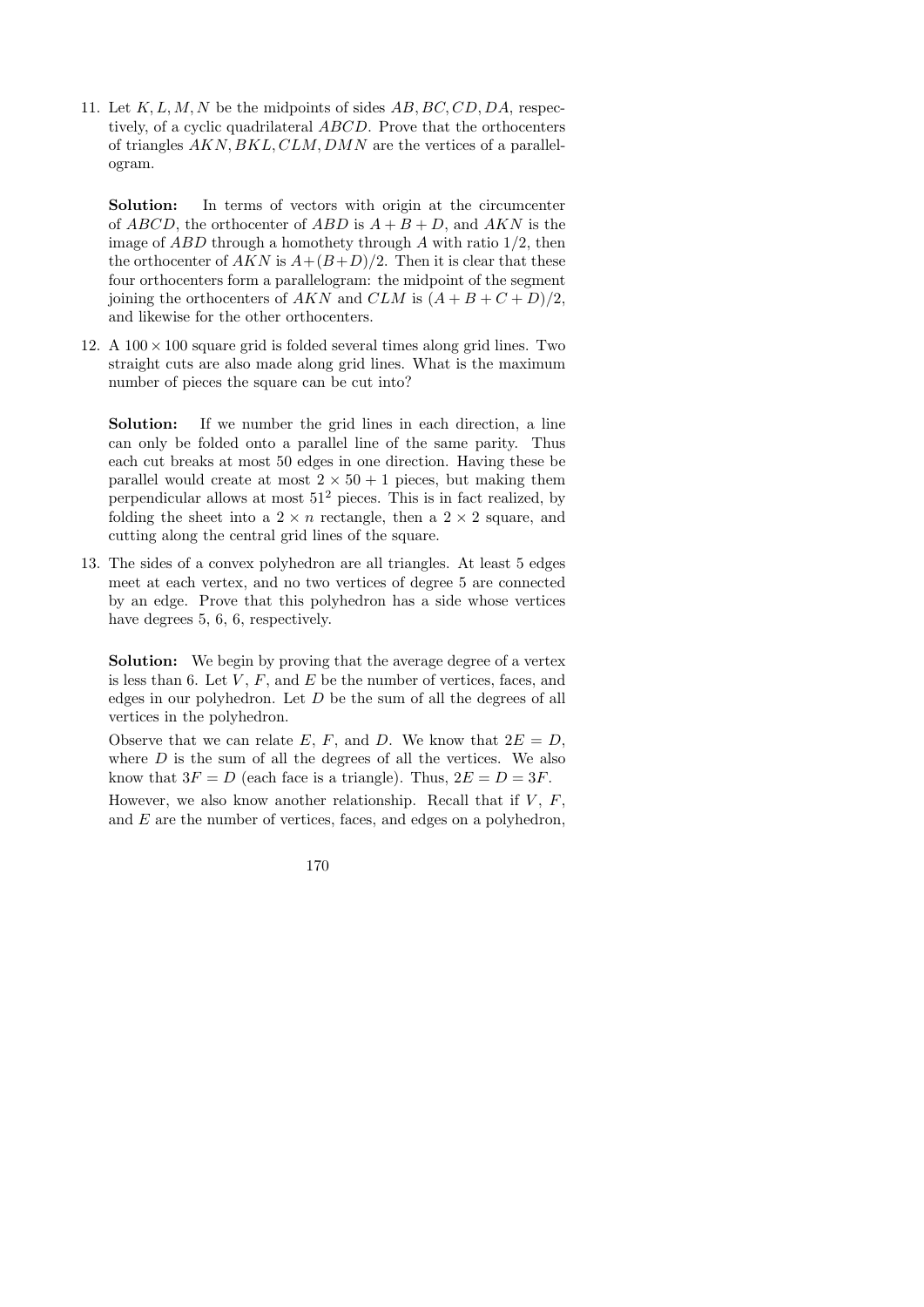respectively, then  $V - E + F = 2$  by Euler's formula. Therefore,

$$
V - E + F = 2
$$
  
\n
$$
V - (1/2)D + (1/3)D = 2
$$
  
\n
$$
V - (1/6)D = 2
$$
  
\n
$$
6V - 12 = D
$$
  
\n
$$
D/V = 6 - 12/V
$$
  
\n
$$
< 6
$$

Now we introduce more definitions. Let  $x_i$ , where  $i \in \mathbb{Z}^+$  represent the number of vertices with degree i. Also, let us arbitrarily number each of the vertices; let  $A_i$  represent the vertex numbered i. Now, we define two functions.

Suppose the vertex  $A_i$  has degree five; let us further suppose that the number of vertices with degree greater than six, adjacent to  $A_i$ , is v. Let us refer to v as  $f(A_i)$ . If  $A_i$  does not have degree 5, let  $f(A_i) = 0.$ 

Similarly, suppose that vertex  $A_i$  has degree greater than six. If v is the number of vertices with degree five, adjacent to  $A_i$ , then let  $g(A_i)$  be v. If has degree 6 or less, let  $g(A_i) = 0$ .

Let  $e$  be the number of edges that connect a vertex of degree five to a vertex with degree greater than six. Then, if  $n$  is the number of vertices in our polygon,

$$
\sum_{i=1}^{n} f(A_i) = e = \sum_{i=1}^{n} g(A_i)
$$
 (2)

Now we proceed indirectly to complete our problem. Assume that no 5-6-6 triangles exist on our polyhedron. Since the average degree of a vertex is less than six, there must be at least one vertex with degree five. Our assumption implies that there must be at least three vertices, with degree greater than six, adjacent to every vertex with degree five. Therefore,  $\sum_{i=1}^{n} f(A_i) \ge 3x_5$ .

However, recall that no two vertices of degree five may be adjacent. Let  $A_i$  be a vertex with degree  $d > 6$ . Then, the maximum number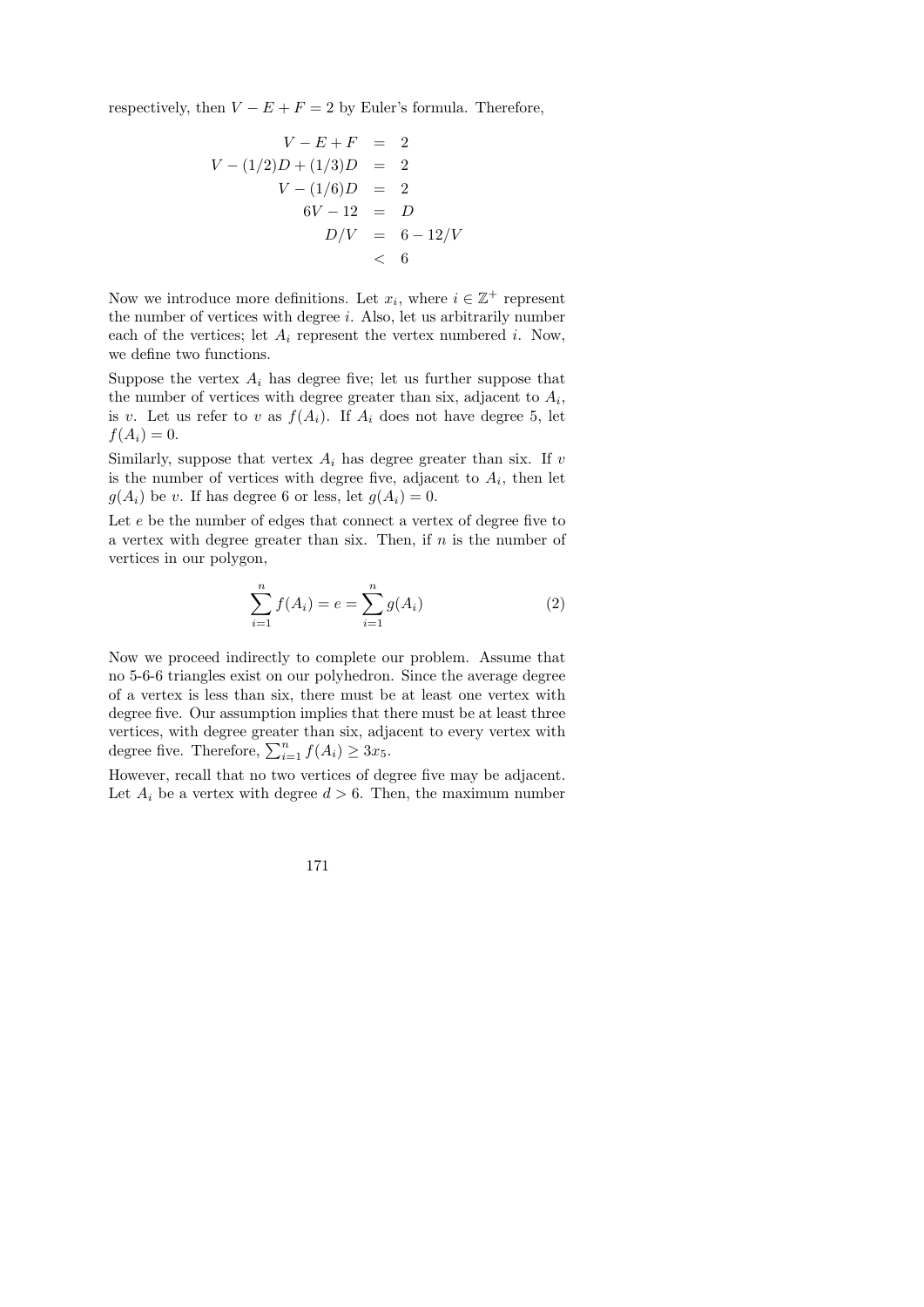of vertices  $A_j$  of degree five, adjacent to  $A_i$  is  $\lfloor d/2 \rfloor$ . Therefore,

$$
\sum_{i=1}^{n} g(A_i) \le \sum_{i=1}^{n} \left\lfloor \frac{\text{degree of } A_i}{2} \right\rfloor = \sum_{i=7}^{\infty} x_i \lfloor i/2 \rfloor
$$

Thus,

$$
3x_5 \le \sum_{i=1}^n f(A_i) = \sum_{i=1}^n g(A_i) \le \sum_{i=7}^\infty x_i \lfloor i/2 \rfloor \tag{3}
$$

Isolating  $x_5$ ,

$$
x_5 \leq \sum_{i=7}^{\infty} (x_i/3) \lfloor i/2 \rfloor.
$$

 $\sim$ 

Since  $\left| i/2\right| /3 \leq i - 6$  for  $i \geq 7$ ,

$$
x_5 \leq \sum_{i=7}^{\infty} x_i (i - 6)
$$
  

$$
6x_5 + 6x_6 + 6 \sum_{i=7}^{\infty} x_i \leq \sum_{i=7}^{\infty} x_i (i - 6) + 5x_5 + 6x_6 + 6 \sum_{i=7}^{\infty} x_i
$$
  

$$
6 \sum_{i=5}^{\infty} x_i \leq 5x_5 + 6x_6 + \sum_{i=7}^{\infty} ix_i
$$
  

$$
6V \leq D
$$
  

$$
D/V \geq 6
$$

We have a contradiction; therefore, our assumption was false and we are done.

14. Given  $2n + 1$  lines in the plane, prove that there are at most  $n(n + 1)$  $1(2n+1)/6$  acute triangles with sides on the lines.

**Solution:** Number the lines from 1 to  $2n + 1$ , fix a reference line  $\ell$ , and for line j, if  $t_j$  is the angle between  $\ell$  and line j, plot the point  $e^{2it_j}$ . Then three (nonconcurrent) lines form an acute triangle if and only if their corresponding points do not lie on a semicircle of the unit circle, i.e., if they form an acute triangle.

Fix a point, and suppose there are d points on one side of the diameter through that point and  $2n - d$  on the other. Then there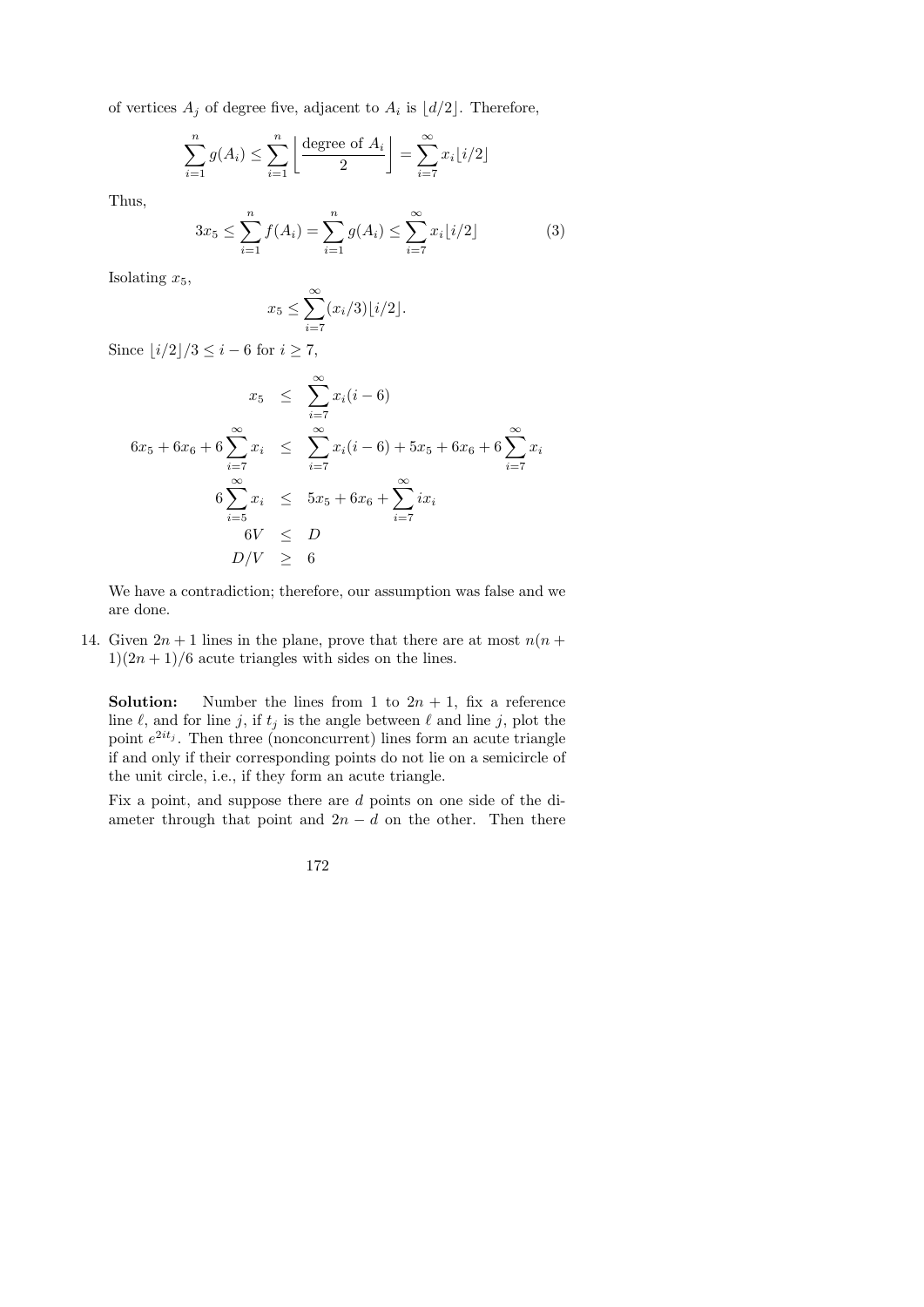are  $\binom{d}{2} + \binom{2n-d}{2} \geq 2\binom{n}{2}$  triangles with one vertex at the given point which are obtuse but have an acute angle at the given point. Summing over the points, and noting each obtuse triangle is counted twice this way, we get at least  $n(n-1)(2n+1)/2$  obtuse triangles and so at most

$$
\frac{(2n+1)(2n)(2n-1)}{6} - \frac{n(n-1)(2n+1)}{2} = \frac{n(n+1)(2n+1)}{6}
$$

acute triangles.

15. Prove that the set of all 12-digit numbers cannot be divided into groups of 4 numbers so that the numbers in each group have the same digits in 11 places and four consecutive digits in the remaining place.

Solution: We begin with a very useful lemma.

Lemma 3 We have a n-dimensional hyper-rectangular-prism, composed of unit hypercubes, with dimensions  $d_1 \times d_2 \times d_3 \times \cdots \times d_n$ , where all  $d_i \in \mathbb{Z}^+$ . Under a standard coloring of this object, with c colors, there will be an equal number of unit-hypercubes of each color only if  $c|d_i$  for some i.

This lemma can be proven with generating functions. We suppose that there is an equal number,  $p$ , of unit-hypercubes of each color. Then we will show that  $c|d_i$  for some i.

We introduce a generating function:

$$
f(x) = \prod_i (1 + x + x^2 + x^3 + \dots + x^{d_i - 1}).
$$

Let us multiply out  $f(x)$ ; let  $\alpha_i$  be the coefficient of the  $x^i$  term. Then,

$$
\sum_{k=0}^{\infty} \alpha_{m+ck}
$$

represents the number of unit-hypercubes with color  $m$ , when  $0 \leq$  $m \leq c-1$  and  $m \in \mathbb{Z}^+$ . But we can rewrite  $f(x)$ :

$$
f(x) = \prod_{j=1}^{n} \frac{x^{d_j} - 1}{x - 1}
$$
 (4)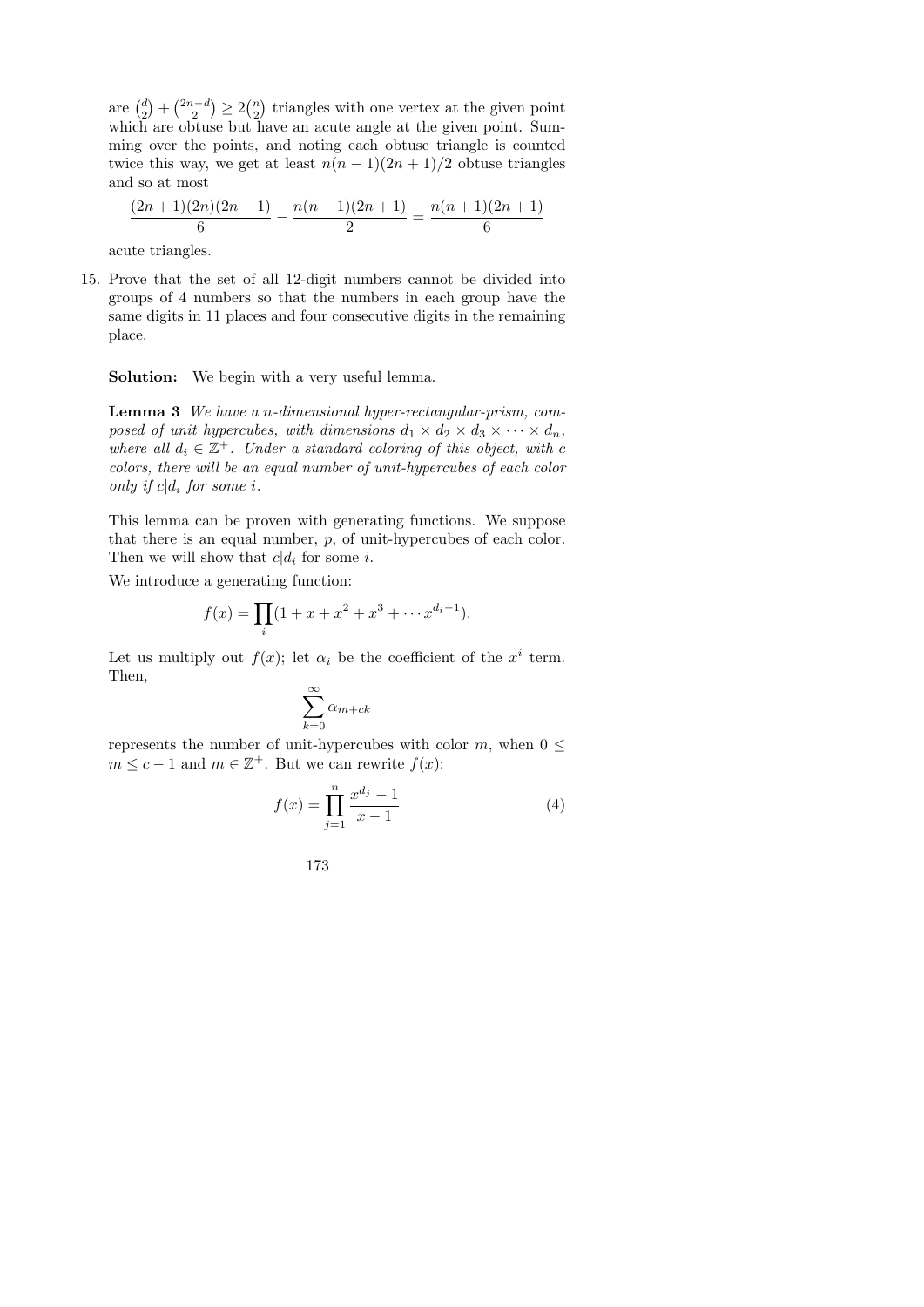Let  $\gamma = \cos 2\pi/c + i \sin 2\pi/c$ . Observe that if  $x = \gamma$ , then  $x^m =$  $x^{m+ck}$  for all nonnegative integers  $m, k$ . Therefore,

$$
f(\gamma) = \sum_{m=0}^{n-1} \left( \sum_{k=0}^{\infty} \alpha_{m+ck} \right) \gamma^m
$$
  
= 
$$
\sum_{m=0}^{c-1} p \gamma^m = 0.
$$

But if  $f(\gamma) = 0$ , then from equation (4),  $\gamma^{d_j}$  must equal one for some j. But  $\gamma^{d_j} = \cos 2\pi d_j/c + i \sin 2\pi d_j/c$ , so it only equals one when  $d_i/c \in \mathbb{Z}$ . Thus,  $c|d_i$  for some i and our lemma is proven.

Now we apply our lemma to our problem. Let us represent all the 12-digit numbers by a 9×10×10×10×10×10×10×10×10×10×  $10\times10$  hyper-rectangular-prism. In our problem, we are dividing this hyper-rectangular-prism into smaller hyper-rectangular-prisms with 11 of its dimensions measuring one unit, and the other dimension measuring four units. If we color our big hyper-rectangular-prism with four colors the standard way, then each of our smaller pieces must contain an equal number of unit-hypercubes of each color. By our lemma, since 4 does not divide any of the dimensions of our big object, we are done.

16. A circle is divided into equal arcs by 360 points. The points are joined by 180 nonintersecting chords. Consider also the 180 chords obtained from these by a rotation of 38◦ about the center of the circle. Prove that the union of these 360 chords cannot be a closed (self-intersecting) polygon.

Solution: Suppose that the chords form a single polygon. Color the vertices alternately red and black; then each chord must separate the remaining vertices into two groups of even size (since chords do not intersect), so each chord joins a red vertex to a black vertex. Moreover, each original chord gets traversed in the opposite direction from its corresponding rotated chord (if the original chords are traversed from red to black, the rotated chords are traversed from black to red, and the 38◦ rotation takes black to black and red to red).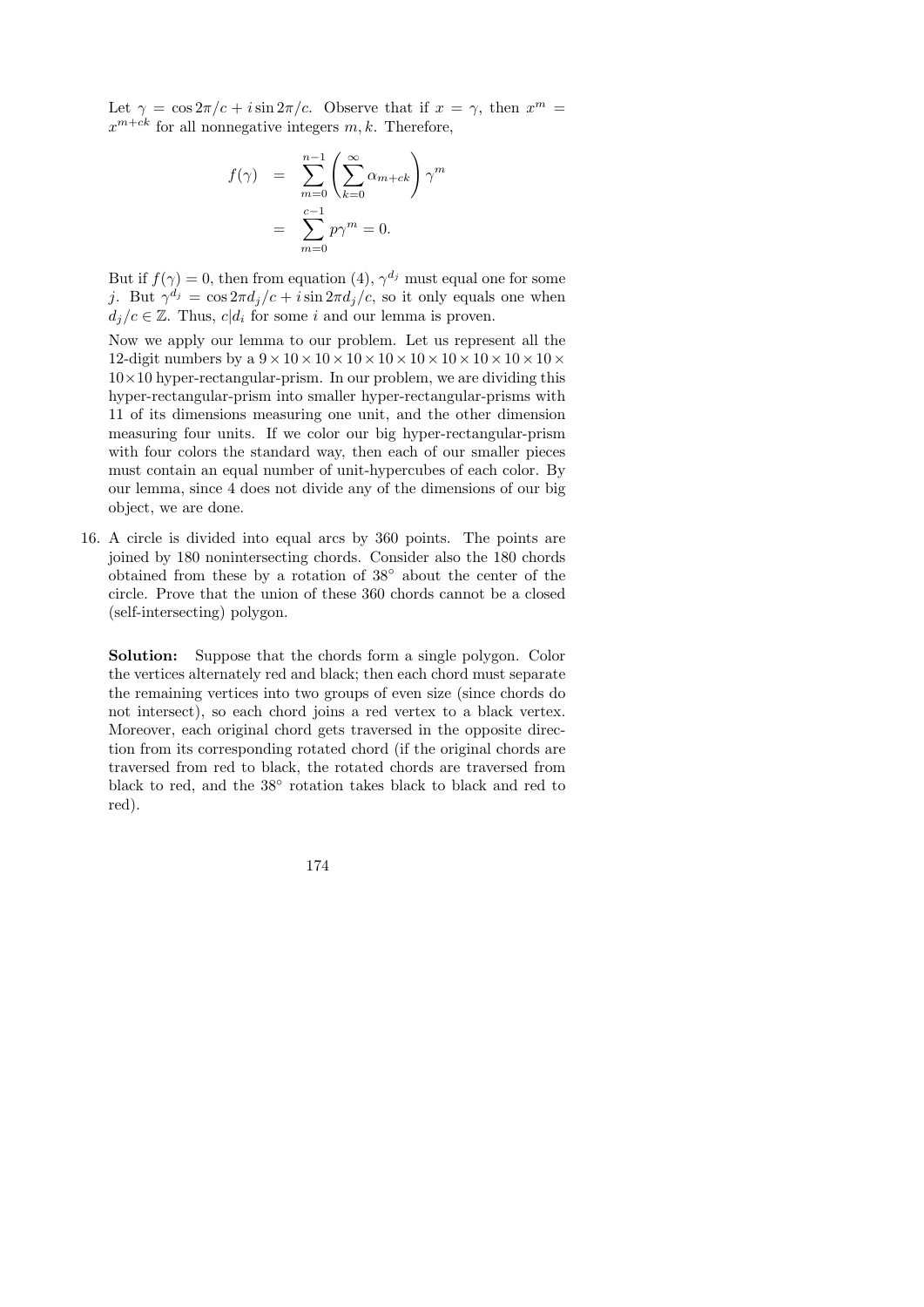Label the black vertices  $1, \ldots, 180$  in order around the circle, and do likewise with the red vertices. (The relative positions of the red and black vertices with the same number are immaterial.) Now define the permutation p on  $\{1, \ldots, 180\}$  by letting  $p(n)$  be the number of the black vertex joined to the red vertex  $n$  by an original chord. If  $r$  is the permutation sending n to  $n + 19 \pmod{180}$ , then  $rp^{-1}r^{-1}$  is the permutation which maps  $n$  to the number of the red vertex joined to the black vertex n by a rotated chord. Since p and  $rp^{-1}r^{-1}$  are conjugate permutations, they have the same signature, and so their product  $prp^{-1}r^{-1}$  is an even permutation. However, this product is the permutation taking  $n$  to the number of the next red vertex after n on the polygon, and so is a 180-cycle, which is an odd permutation. Contradiction.

17. Can a  $75 \times 75$  table be partitioned into dominoes  $(1 \times 2 \text{ rectangles})$ and crosses (five-square figures consisting of a square and its four neighbors)?

Solution: No. Color the table in a checkerboard pattern with the corners red. A region tiled with dominoes has as many red squares as black squares, but a cross covers one square of one color and four of the other color. Thus the area not covered by crosses consists of  $M + 1 - a - 4b$  red squares and  $M - b - 4a$  black squares, where  $M = (75<sup>2</sup> - 1)/2$ , *a* is the number of dominoes, and *b* is the number of crosses. If these were equal, we'd have  $3(b-a) = 1$ , contradiction.

18. Prove that for  $x, y, z \ge 2$ ,  $(y^3 + x)(z^3 + y)(x^3 + z) \ge 125xyz$ .

**Solution:** The left side is at least  $(4y + x)(4z + y)(4x + y)$ . By weighted AM-GM,  $4y + x \geq 5y^{4/5}x^{1/5}$ ; this and the two analogous inequalities imply the claim.

19. The circles  $S_1, S_2$  intersect at A and B. Let Q be a point on  $S_1$ . The lines  $QA$  and  $QB$  meet  $S_2$  at  $C$  and  $D$ , respectively, while the tangents to  $S_1$  at A and B meet at P. Assume that Q lies outside  $S_2$ , and that C and D lie outside  $S_1$ . Prove that the line QP goes through the midpoint of CD.

**Solution:** If Q moves to Q' and C to C', then  $\angle QAQ' = \angle CAC'$ , so  $C$  moves through the same arc measure as  $Q$ , as does  $D$ . Thus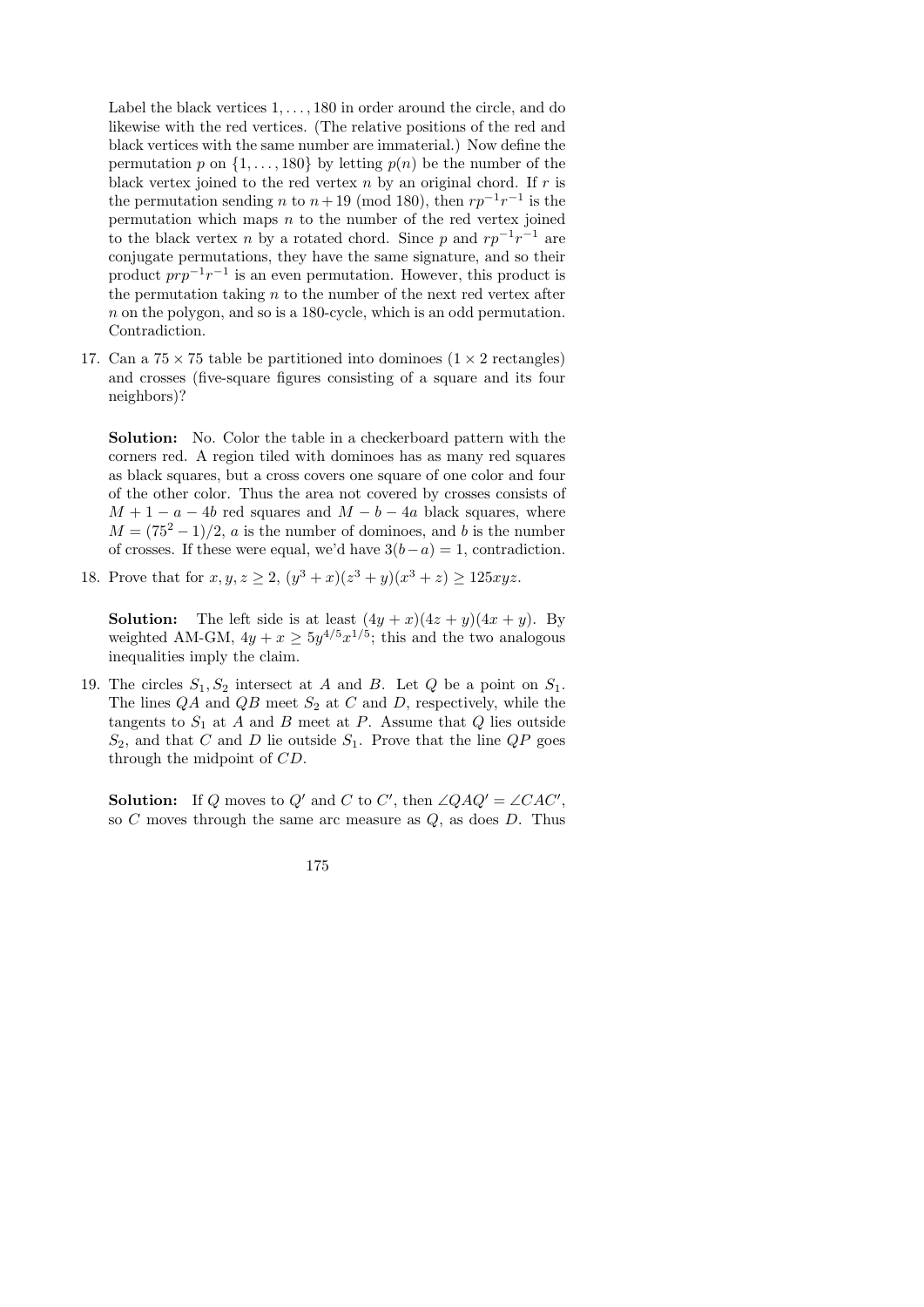the midpoint of CD and Q are related by a fixed homothety, so the line through them passes through a fixed point. One such line is obviously the line of centers of  $S_1$  and  $S_2$ . As Q tends to A, C tends to the intersection of  $S_2$  with the tangent to  $S_1$  at A, and D tends to A. This line meets the line of centers at P, which then is the center of the homothety.

**Solution:** Let O be the center of  $S_2$ ; then the line OP goes through the midpoint of  $CD$ , so we need to show that  $O, P, Q$  are collinear

20. Given a convex 50-gon with vertices at lattice points, what is the maximum number of diagonals which can lie on grid lines?

**Solution:** There can be at most 24 diagonals parallel to any given line (as we move the line to pass over the vertices, diagonals correspond to pairs passed over at the same time, but the first and last vertices encountered cannot belong to diagonals). Thus the maximum is 48, which is easily obtained by making a hexagon with 4 diagonals along grid lines, then laying rectangles on top of it and subdividing the grid as needed.

21. The number  $99 \cdots 99$  (with 1997 nines) is written on a blackboard. Each minute, one number written on the blackboard is factored into two factors and erased, each factor is (independently) increased or diminished by 2, and the resulting two numbers are written. Is it possible that at some point all of the numbers on the blackboard equal 9?

Solution: No, there always is a number congruent to 3 modulo 4: factoring such a number gives one factor congruent to 1 modulo 4, and changing that by 2 in either direction gives a number congruent to 3 modulo 4.

22. A device consists of 4n elements, any two of which are joined by either a red or a blue wire. The numbers of red and blue wires are the same. The device is disabled by removing two wires of the same color connecting four different elements. Prove that the number of ways to disable the device by removing two blue wires is the same as the number of ways by removing two red wires.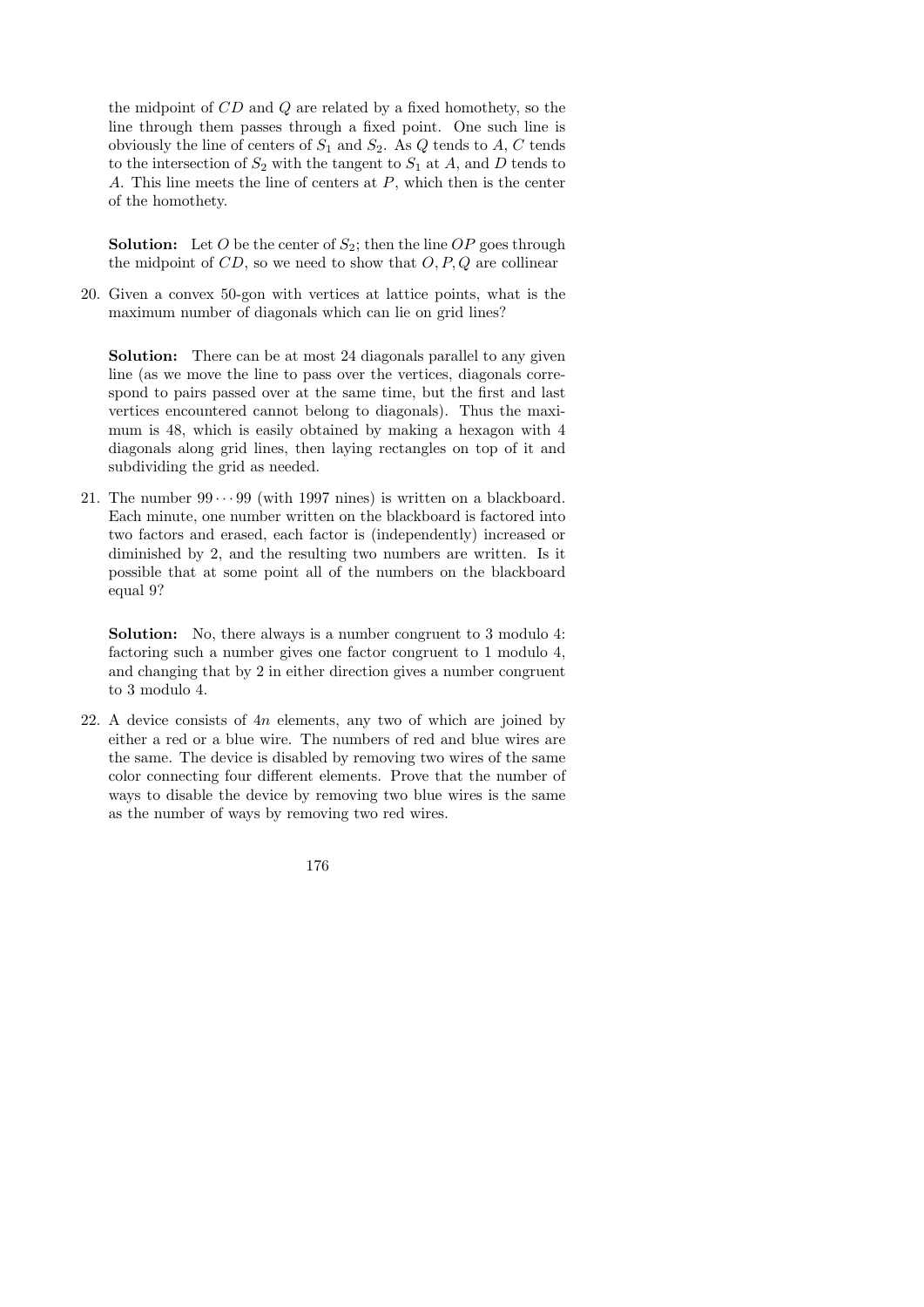Solution: It suffices to show that the numbers of pairs of blue or red wires which share an endpoint are the same. If there are  $d_i$ red wires at element  $i$   $(i = 1, \ldots, 4n)$ , this means

$$
\sum_{i} d_i^2 - d_i = \sum_{i} (4n - d_i)^2 - (4n - d_i) = 16n^2 - 4n + \sum_{i} d_i^2 - 8nd_i.
$$

Since the numbers of red and blue wires are the same,  $\sum_i d_i = 2n^2$ , which proves the claim.

23. An Aztec diamond of rank  $n$  is a figure consisting of those squares of a gridded coordinate plane lying entirely inside the diamond  $\{(x, y):$  $|x|+|y| \leq n+1$ . For any covering of an Aztec diamond by dominoes  $(1\times2 \text{ rectangles})$ , we may rotate by  $90°$  any  $2\times2$  square covered by exactly two dominoes. Prove that at most  $n(n+1)(2n+1)/6$  rotations are needed to transform an arbitrary covering into the covering consisting only of horizontal dominoes.

Solution: Let us open by introducing some new terminology. Let the "row" and "column" of a domino be the  $y$  and  $x$  coordinates, respectively, of its upper-left corner. We introduce the two functions  $r(X)$ ,  $c(X)$  to designate the row and column of domino X, respectively. Let a "square" in the Aztec diamond be a  $1 \times 1$  square on grid lines lying inside the diamond, and its row and column be the  $y$  and  $x$  coordinates, respectively, of its upper-left corner.

We will need two lemmas.

Lemma 1 Let us have two vertical dominoes on the same row of the Aztec diamond, separated by 2k squares. Suppose all of the space between these two vertical dominoes is occupied by horizontal dominoes.

Then it takes only  $2k + 1$  moves to turn all of these dominoes horizontal.

Lemma 2 If there is at least one vertical domino left on the Aztec diamond, then it is possible to find a pair of vertical dominoes separated only by horizontal dominoes.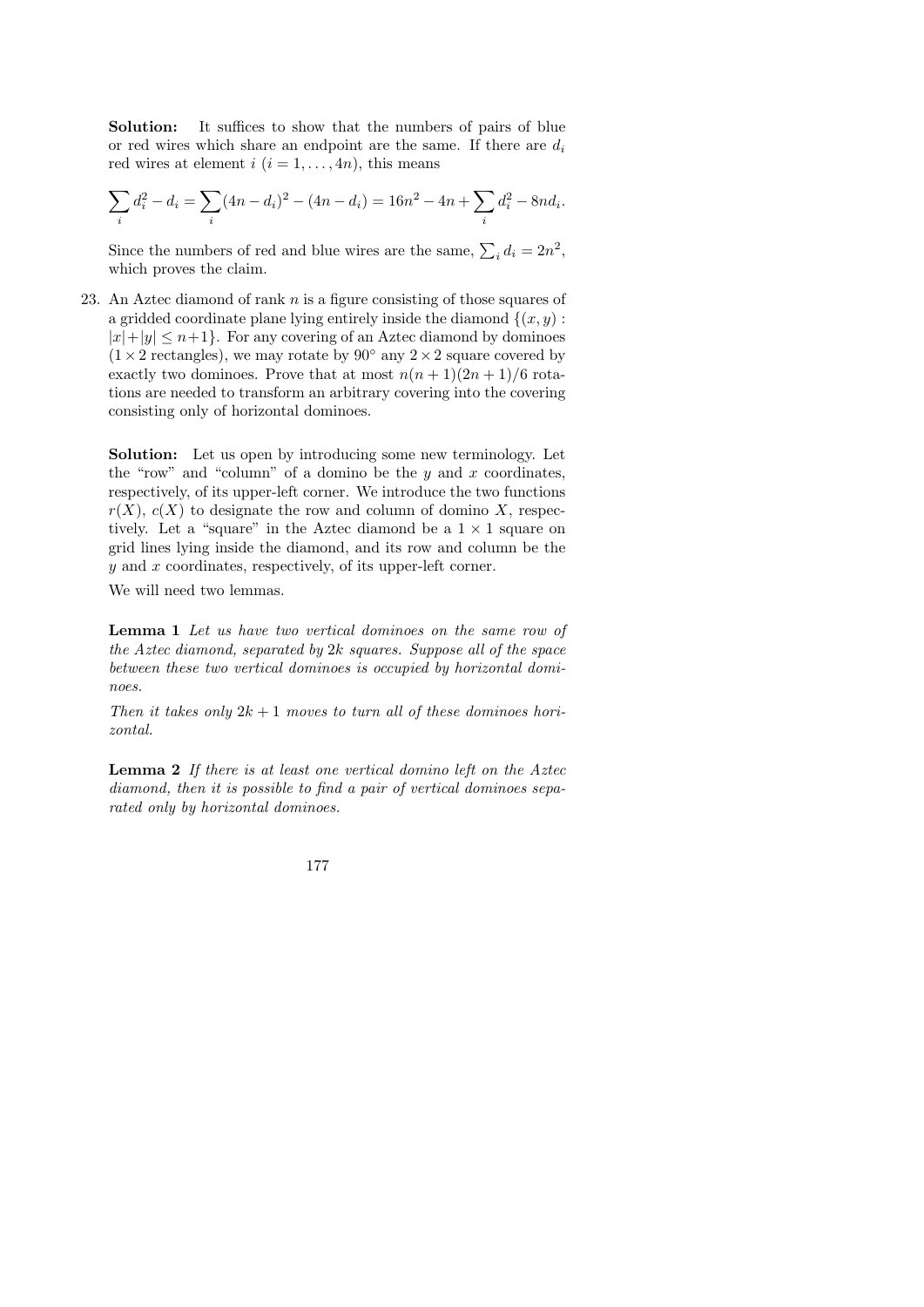Observe that these lemmas suggest an algorithm for solving our problem; we seek out all pairs of vertical dominoes separated only by horizontal dominoes, and turn them all horizontal. We keep repeating (the second lemma proves that we can do this) until all dominoes are horizontal. Now we must prove the lemmas.

The proof of the first lemma is simple; in  $k$  moves, we can turn vertical all of the 2k horizontal dominoes in between. Then, in an additional  $k + 1$  moves, we can turn all  $2k + 2$  of the dominoes horizontal. Adding, we obtain  $2k + 1$ .

The proof of the second lemma is significantly more challenging. Let A be the vertical domino on the greatest row. The number of squares in the Aztec diamond with row  $r(A)$  is even, so there must be an even number of vertical dominoes with row  $r(A)$ . Since there is an even number of such dominoes, we can select the two central ones. Let the left one be  $M$  and the right one be  $N$ .

If  $M$  and  $N$  are separated only by horizontal dominoes, then we are done. If there are any vertical dominoes (or portions of vertical dominoes) between them, then the rows of any such dominoes must be  $r(A) - 1$ . Also, since all dominoes of row  $r(A)$  that are between M and N are horizontal,  $c(N) - c(M)$  is even and the number of squares between  $M$  and  $N$  must also be even.

Therefore, there must be an even number of vertical dominoes with row  $r(A)$ −1 between M and N, and we can pick the two central ones; this is the same situation as before. But every time we move down by a row, the distance between each new pair of vertical dominoes is less that the distance between the previous pair by a positive integral amount. Employing the concept of infinite descent, we find that eventually our pair of dominoes must either be adjacent or be separated only by horizontal dominoes. This final pair is the pair predicted by the lemma.

Now we can return to our original problem. Applying both lemmas at once, we find that if we use the methods outlined above, then the worst case scenario is when all dominoes are vertical.

Let us compute the number of moves it takes our method to solve such a case. With all dominoes vertical, our method will start by turning horizontal all dominoes with columns of 0 and −1. Next, since all dominoes with columns of 1 and  $-2$  will be separated only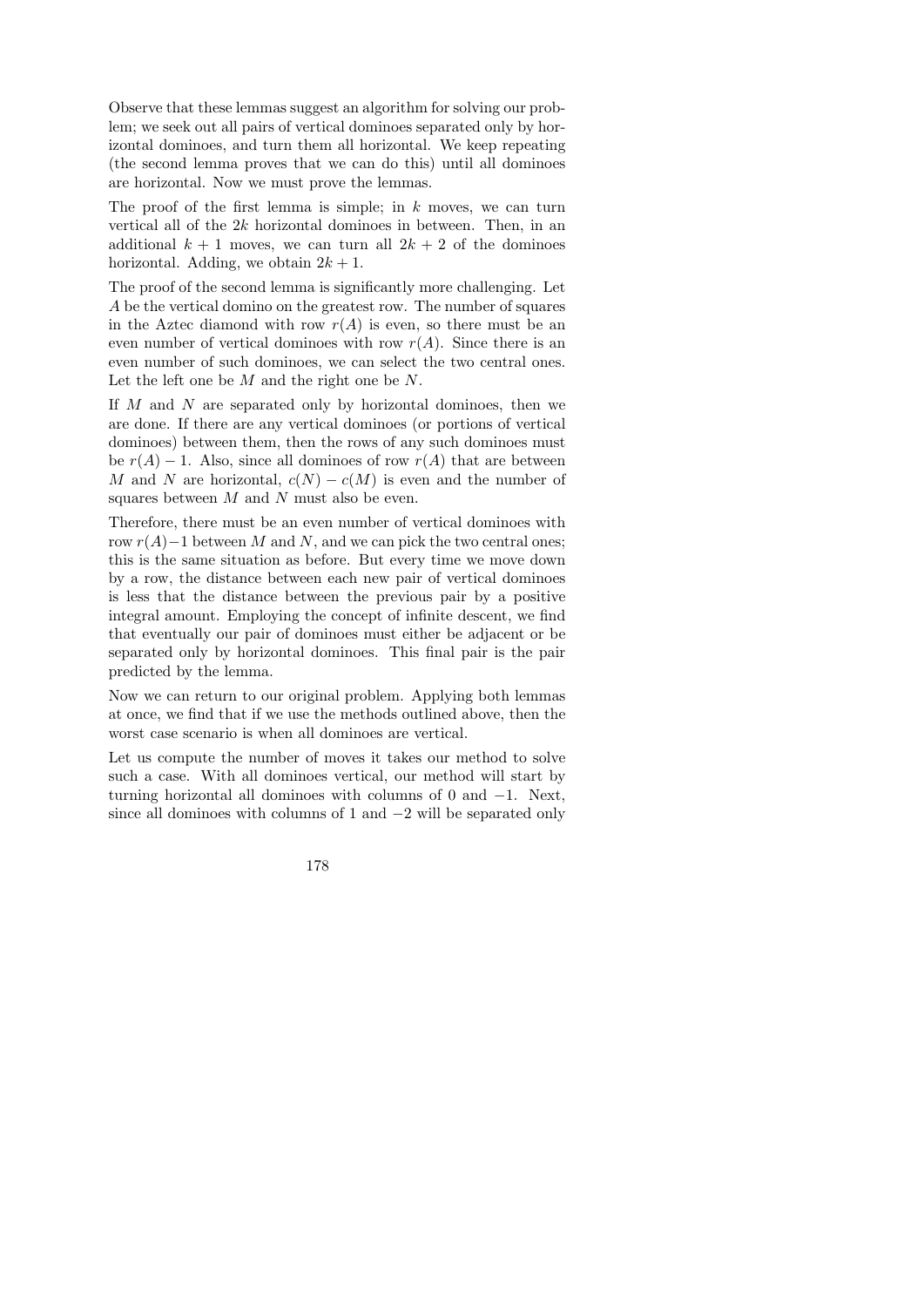by horizontal dominoes, our method will turn all dominoes of column between −2 and 1 (inclusive) horizontal. We repeat, advancing to the left and right corners of our diamond.

We need to define a function  $m(r, c_1, c_2)$ . Suppose there is a vertical domino,  $X$  with row  $r$  and column  $c_1$ . Let there also be another domino,  $Y$ , with row  $r$  and column  $c_2$ . Finally, let all the dominoes between X and Y be horizontal. Then,  $m(r, c_1, c_2)$  represents the number of moves it takes to turn all of these dominoes horizontal. Notice that  $m(r, c_1, c_2) = |c_2 - c_1|$ .

The number of moves necessary to complete the worst case scenario is then

$$
\sum_{i=1}^{n} \sum_{j=1}^{n-i+1} m(n-2(j-1), -i, i-1)
$$
  
= 
$$
\sum_{i=1}^{n} \sum_{j=1}^{n-i+1} ((i-1) - (-i))
$$
  
= 
$$
\sum_{i=1}^{n} (n-i+1)(2i-1)
$$
  
= 
$$
\sum_{i=1}^{n} (i^2(-2) + i(2n+3) + (-n-1))
$$
  
= 
$$
-2 \sum_{i=1}^{n} i^2 + (2n+3) \sum_{i=1}^{n} i + (-n-1) \sum_{i=1}^{n} 1
$$
  
= 
$$
-2(n)(n+1)(2n+1)/6 + (2n+3)(n)(n+1)/2 + (-n-1)(n)
$$
  
= 
$$
n(n+1)((-2)(2n+1)/6 + (2n+3)/2 - 1)
$$
  
= 
$$
n(n+1)((-4n-2) + (6n+9) - 6)/6
$$
  
= 
$$
n(n+1)(2n+1)/6
$$

And we are done.

$$
179\,
$$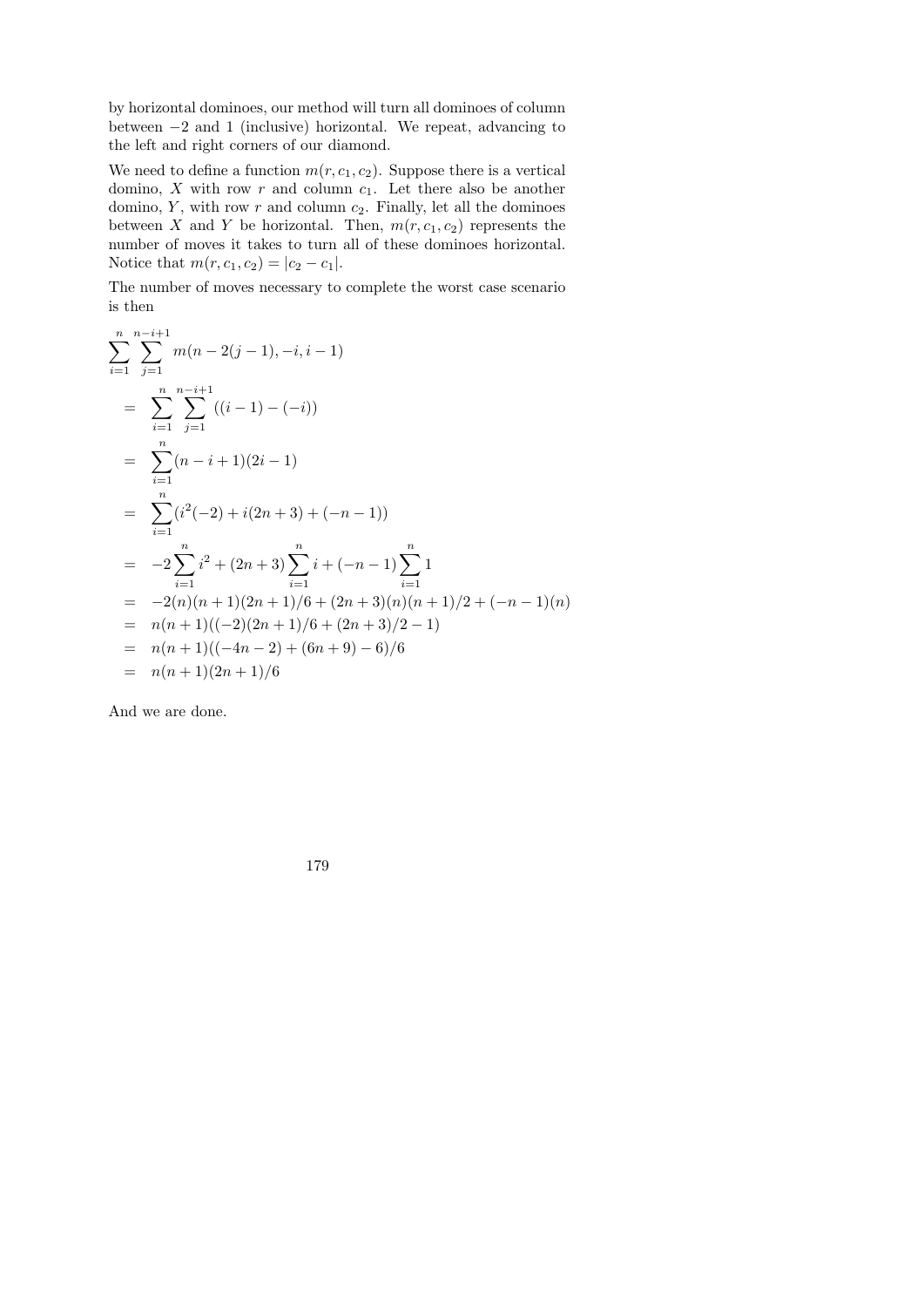## 3 1998 National Contests: Problems

## 3.1 Bulgaria

- 1. Find the least natural number  $n (n \geq 3)$  with the following property: for any coloring in 2 colors of n distinct collinear points  $A_1, A_2, \ldots$ ,  $A_n$  such that  $A_1A_2 = A_2A_3 = \cdots = A_{n-1}A_n$  there exist three points  $A_i, A_j, A_{2j-1}$   $(1 \leq i \leq 2j - i \leq n)$  which are colored in the same color.
- 2. A convex quadrilateral ABCD has  $AD = CD$  and  $\angle DAB = \angle ABC$ 90 $^{\circ}$ . The line through D and the midpoint of BC intersects line AB in point E. Prove that  $\angle BEC = \angle DAC$ . (Note: The problem is valid without the assumption  $\angle ABC < 90^{\circ}$ .)
- 3. Let  $\mathbb{R}^+$  be the set of positive real numbers. Prove that there does not exist a function  $f : \mathbb{R}^+ \to \mathbb{R}^+$  such that

$$
(f(x))^{2} \ge f(x+y)(f(x)+y)
$$

for any  $x, y \in \mathbb{R}^+$ .

- 4. Let  $f(x) = x^3 3x + 1$ . Find the number of distinct real roots of the equation  $f(f(x)) = 0$ .
- 5. The convex pentagon ABCDE is inscribed in a circle of radius R. The radius of the incircle of  $\triangle XYZ$  is denoted by  $r_{XYZ}$ . Prove that
	- (a) cos ∠CAB + cos ∠ABC + cos ∠BCA = 1 +  $\frac{r_{ABC}}{R}$  $\frac{1BC}{R}$ ;
	- (b) if  $r_{ABC} = r_{AED}$  and  $r_{ABD} = r_{AEC}$ , then  $\triangle ABC \cong \triangle AED$ .
- 6. Prove that the equation

$$
x^2y^2 = z^2(z^2 - x^2 - y^2)
$$

does not have solutions in natural numbers.

7. For *n* a given positive integer, find the smallest positive integer  $k$ for which there exist k 0-1 sequences of length  $2n + 2$ , such that any other 0-1 sequence of length  $2n + 2$  matches one of the given ones in at least  $n + 2$  positions.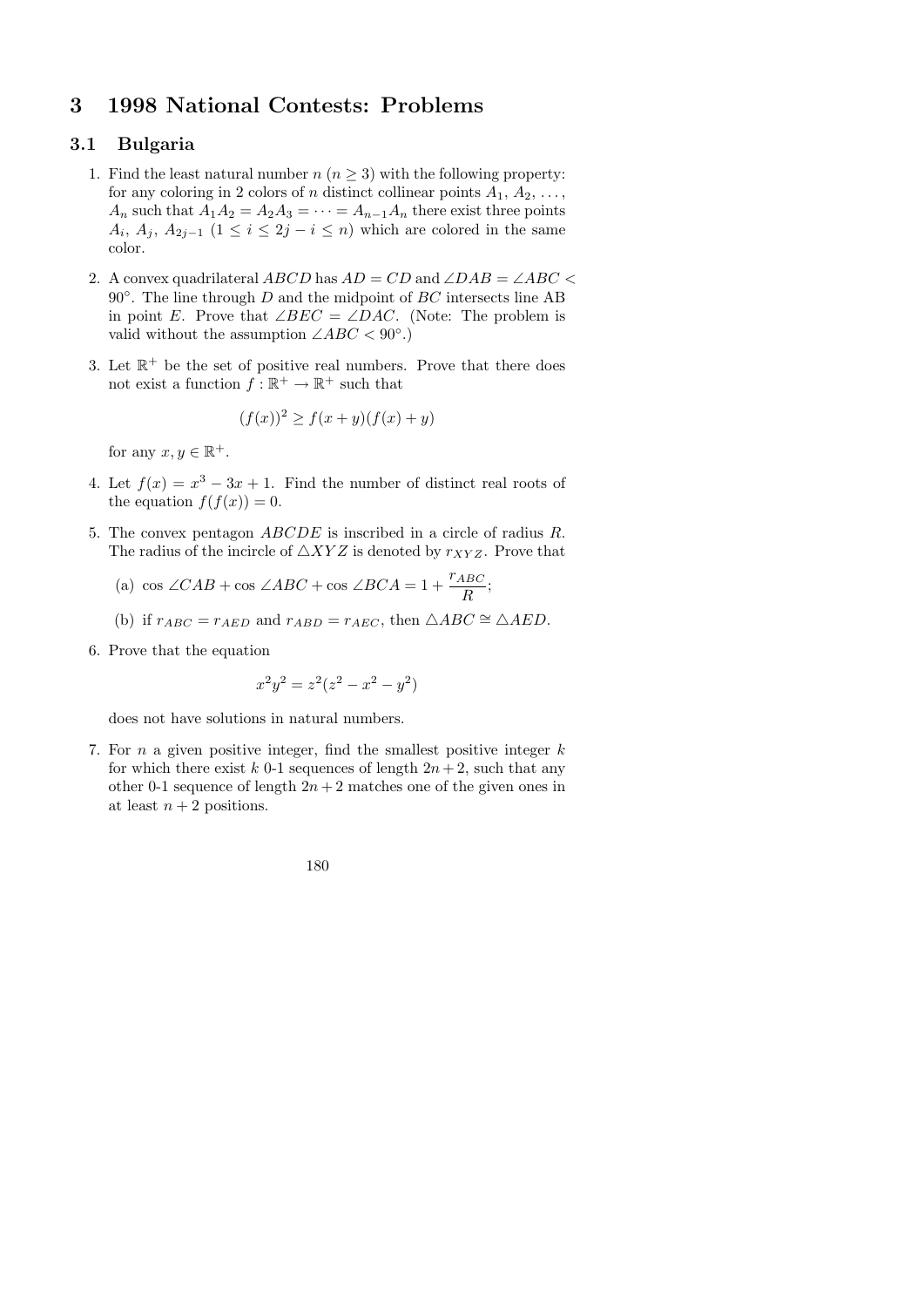8. The polynomials  $P_n(x, y)$  for  $n = 1, 2, \ldots$  are defined by  $P_1(x, y) = 1$ and

$$
P_{n+1}(x,y) = (x+y-1)(y+1)P_n(x, y+2) + (y-y^2)P_n(x,y).
$$

Prove that  $P_n(x, y) = P_n(y, x)$  for all n and all x, y.

- 9. On the sides of an acute triangle ABC are constructed externally a square, a regular *n*-gon and a regular  $m$ -gon  $(m, n > 5)$  whose centers form an equilateral triangle. Prove that  $m = n = 6$ , and find the angles of ABC.
- 10. Let  $a_1, \ldots, a_n$  be real numbers, not all zero. Prove that the equation

 $\sqrt{1+a_1x}+\cdots+\sqrt{1+a_nx}$  $1 + a_n x = n$ 

has at most one nonzero real root.

- 11. Let m, n be natural numbers such that  $A = ((m+3)^n + 1)/(3m)$  is an integer. Prove that A is odd.
- 12. The sides and diagonals of a regular  $n$ -gon  $X$  are colored in  $k$  colors so that
	- (a) for any color a and any two vertices  $A, B$  of  $X$ , either  $AB$  is colored in a or AC and BC are colored in a for some other vertex  $C$ ;
	- (b) the sides of any triangle with vertices among the vertices of  $X$ are colored in at most two colors.

Prove that  $k \leq 2$ .

13. Solve the following equation in natural numbers:

$$
x^2 + y^2 = 1997(x - y).
$$

14. Let  $A_1$  and  $B_1$  be two points on the base AB of an isosceles  $\triangle ABC$  $(\angle C > 60^{\circ})$  such that  $\angle A_1CB_1 = \angle ABC$ . A circle externally tangent to the circumcircle of  $\triangle A_1B_1C$  is tangent also to the rays  $CA^{\rightarrow}$  and  $CB^{\rightarrow}$  at points  $A_2$  and  $B_2$ , respectively. Prove that  $A_2B_2 = 2AB$ .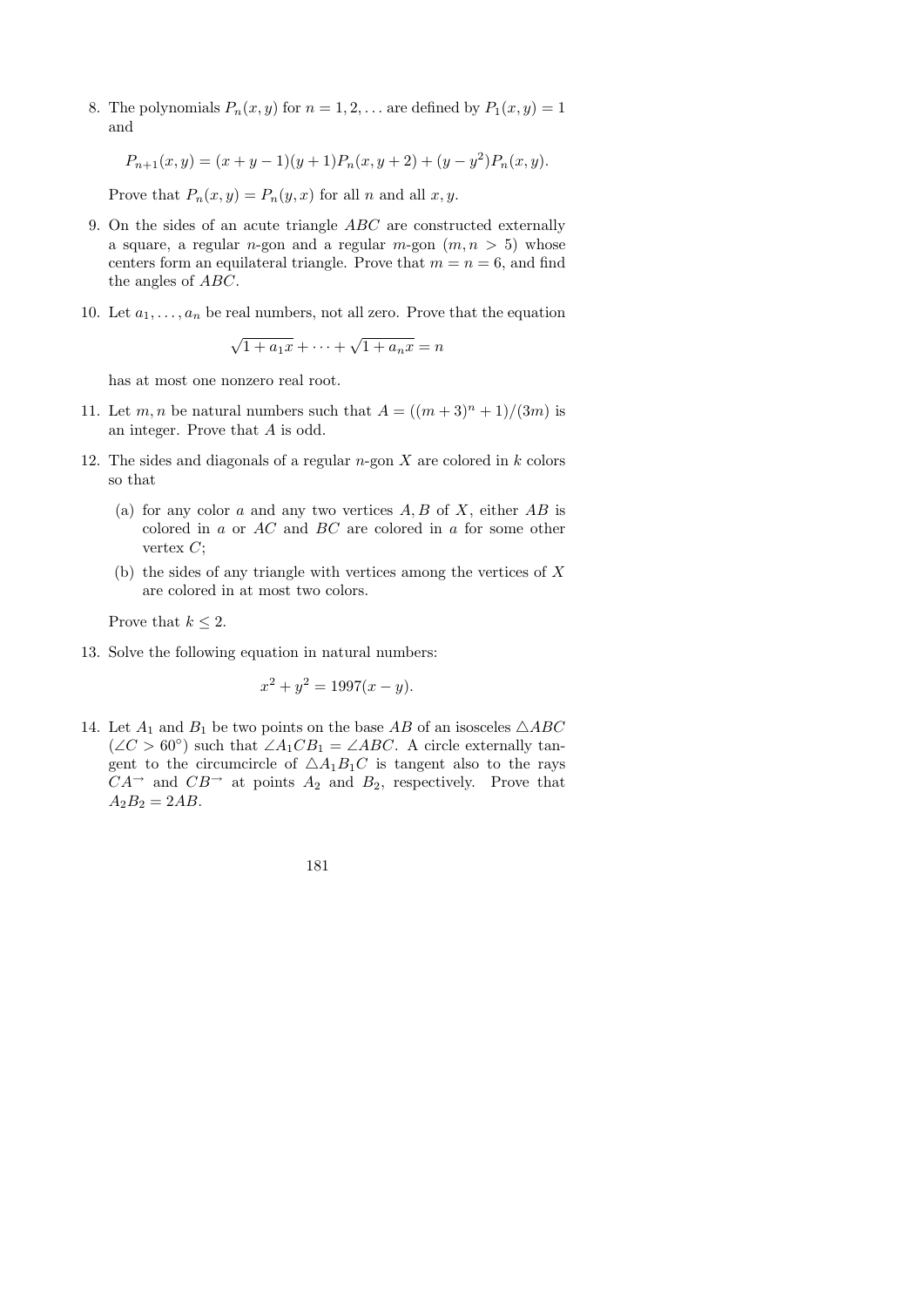- 15. A square table  $n \times n$   $(n > 2)$  is filled with 0's and 1's so that any subset of  $n$  cells, no two of which lie in the same row or column, contains at least one 1. Prove that there exist  $i$  rows and  $j$  columns with  $i + j \geq n + 1$  whose intersection contains only 1's.
- 16. Find all finite sets  $A$  of distinct nonnegative real numbers for which:
	- (a) the set  $A$  contains at least 4 numbers;
	- (b) for all 4 distinct numbers  $a, b, c, d \in A$  the number  $ab + cd \in A$ .
- 17. Let *ABC* be an equilateral triangle and  $n > 1$  be a natural number. Denote by S the set of  $n-1$  lines, which are parallel to AB and divide  $\triangle ABC$  into *n* parts of equal areas; and by S' the set of  $n-1$  lines, which are parallel to  $AB$  and divide  $\triangle ABC$  into n parts of equal perimeters. Prove that  $S$  and  $S'$  do not share a common element.
- 18. Find all natural numbers *n* for which the polynomial  $x^n + 64$  can be written as a product of two nonconstant polynomials with integer coefficients.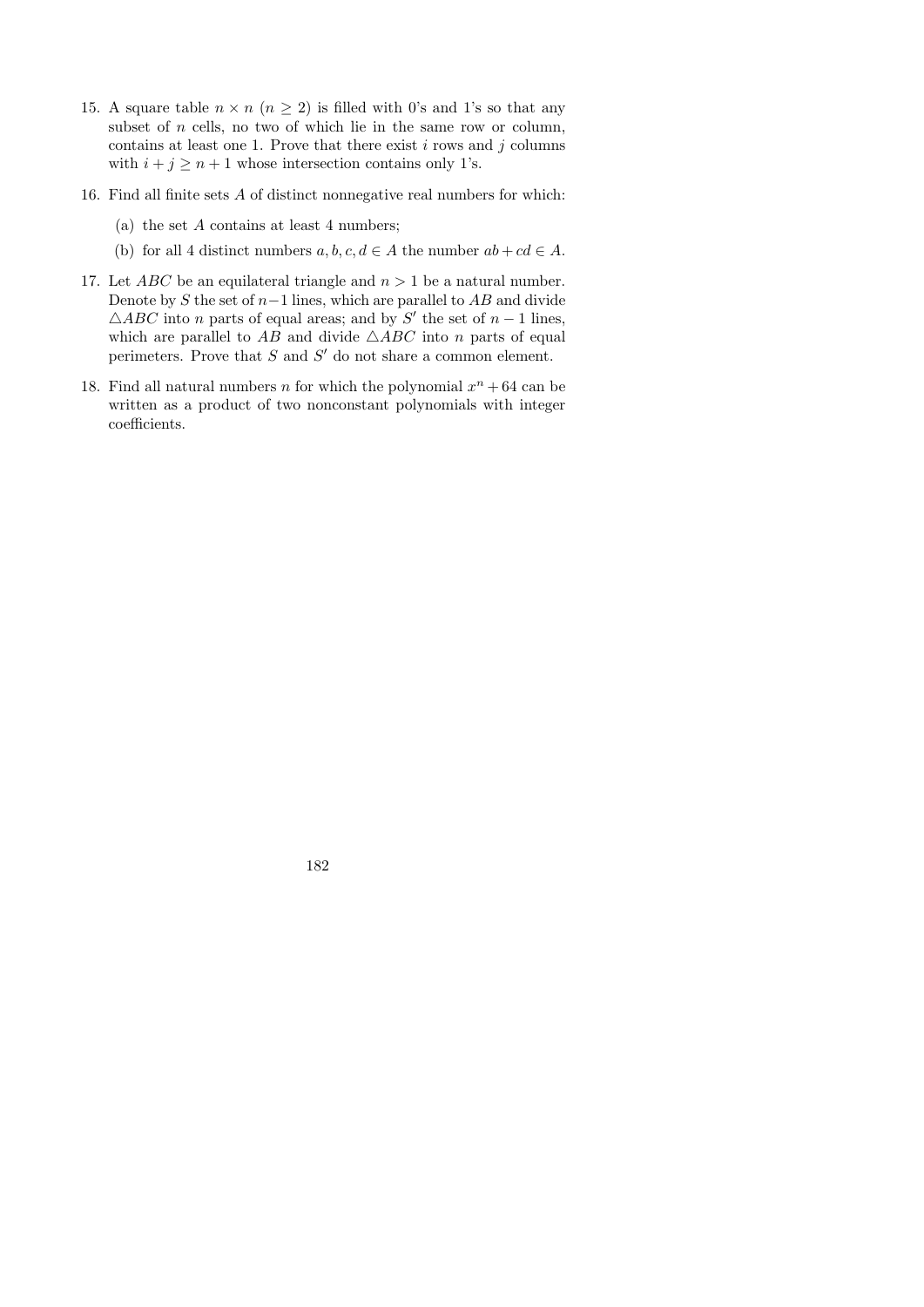## 3.2 Canada

1. Determine the number of real solutions  $a$  of the equation

$$
\lfloor a/2 \rfloor + \lfloor a/3 \rfloor + \lfloor a/5 \rfloor = a.
$$

2. Find all real numbers  $x$  such that

$$
x = \left(x - \frac{1}{x}\right)^{1/2} + \left(1 - \frac{1}{x}\right)^{1/2}.
$$

3. Let *n* be a natural number such that  $n \geq 2$ . Show that

$$
\frac{1}{n+1}\left(1+\frac{1}{3}+\cdots+\frac{1}{2n-1}\right) > \frac{1}{n}\left(\frac{1}{2}+\frac{1}{4}+\cdots+\frac{1}{2n}\right).
$$

- 4. Let  $ABC$  be a triangle with  $\angle BAC = 40^{\circ}$  and  $\angle ABC = 60^{\circ}$ . Let  $D$  and  $E$  be the points lying on the sides  $AC$  and  $AB$ , respectively, such that  $\angle CBD = 40^\circ$  and  $\angle BCE = 70^\circ$ . Show that the line AF is perpendicular to the line BC.
- 5. Let m be a positive integer. Define the sequence  $a_0, a_1, a_2, \ldots$  by  $a_0 = 0, a_1 = m$  and  $a_{m+1} = m^2 a_n - a_{n-1}$  for  $n = 1, 2, 3, \dots$  Prove that an ordered pair  $(a, b)$  of nonnegative integers, with  $a \leq b$ , is a solution of the equation

$$
\frac{a^2 + b^2}{ab + 1} = m^2
$$

if and only if  $(a, b) = (a_n, a_{n+1})$  for some  $n \geq 0$ .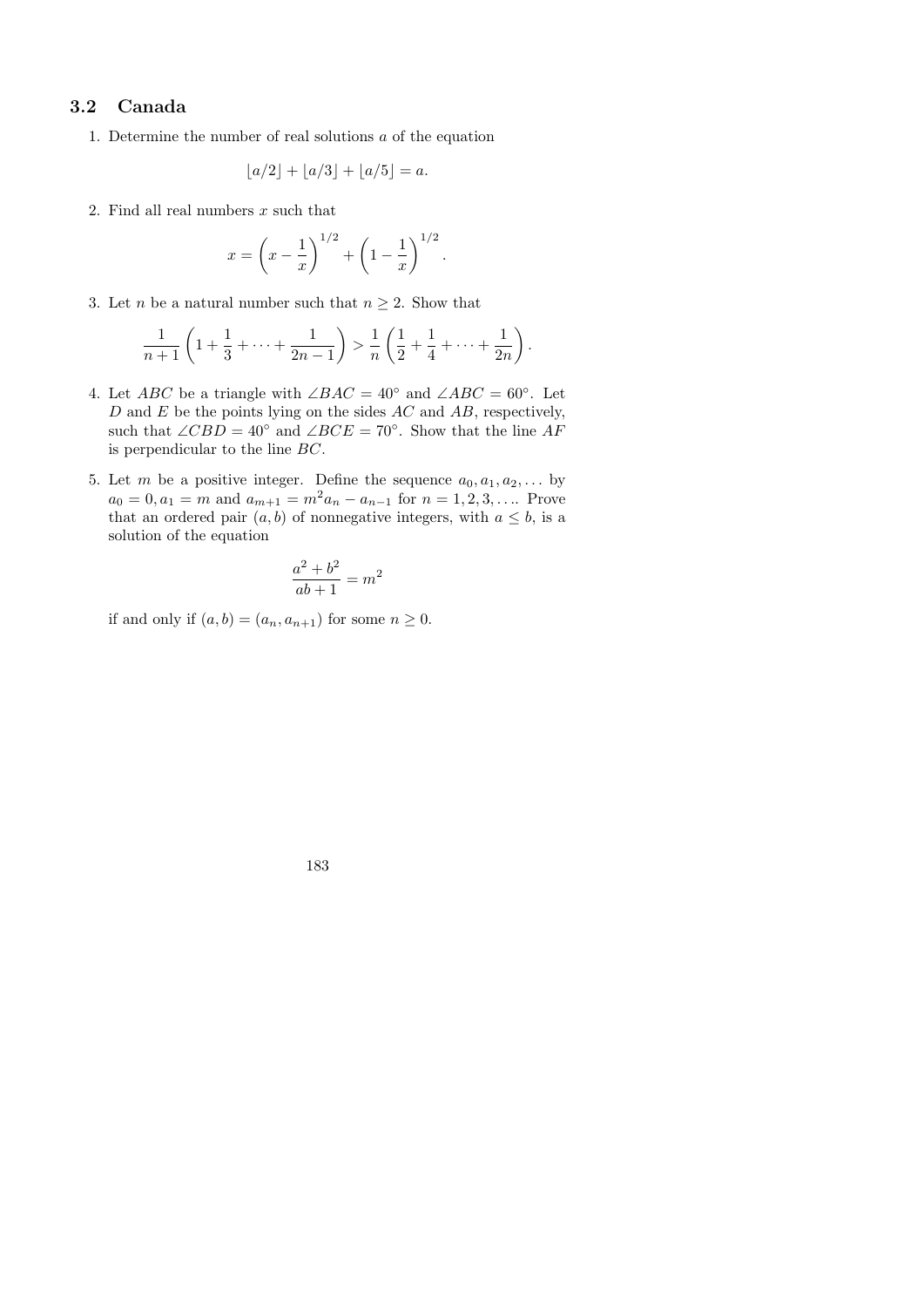#### 3.3 China

- 1. Let ABC be a non-obtuse triangle such that  $AB > AC$  and  $\angle B =$ 45°. Let O and I denote the circumcenter and incenter of  $\triangle ABC$ 45°. Let *O* and *I* denote the circumcenter and incenter of  $\triangle ABC$  respectively. Suppose that  $\sqrt{2}OI = AB - AC$ . Determine all the possible values of sin BAC.
- 2. Let  $n, n > 1$ , be a positive integer. Determine if there exists  $2n$ distinct positive integers  $a_1, a_2, \dots, a_n, b_1, b_2, \dots, b_n$  such that

(a) 
$$
a_1 + a_2 + \cdots + a_n = b_1 + b_2 + \cdots + b_n;
$$

(b) 
$$
n-1 > \sum_{i=1}^{n} \frac{a_i - b_i}{a_i + b_i} > n - 1 - \frac{1}{1998}
$$
.

- 3. For a set  $A$ , let  $|A|$  denote the number of elements in  $A$ . For a pair of positive integers  $a$  and  $b$ , let  $(a, b)$  denote their greatest common divisor. Let set  $S = \{1, 2, \dots, 98\}$ . Determine the minimum value of positive integer n such that, for any subset  $T \subset S$  with  $|T| = n$ , it always possible to find a subset  $T_{10} \subset T$  satisfies the following properties.
	- (a)  $|T_{10}| = 10;$
	- (b) there is a partition of  $T_{10} = \{a_1, a_2, a_3, a_4, a_5\} \cup \{b_1, b_2, b_3, b_4, b_5\}$ such that, for  $i = 2, 3, 4, 5, (a_1, a_i) = 1$  and  $(b_1, b_i) > 1$ .
- 4. Determine all the positive integers  $n \geq 3$ , such that  $1 + {n \choose 1} + {n \choose 2}$  $\binom{n}{3} 2^{2000}$
- 5. Let D be a point inside an acute  $\triangle ABC$  such that

 $DA \cdot DB \cdot AB + DB \cdot DC \cdot BC + DC \cdot DA \cdot CA = AB \cdot BC \cdot CA$ .

Determine the geometric position of D.

6. Let  $n, n \geq 2$ , be a positive integer. Let  $x_1, x_2, \dots, x_n$  be real numbers such that

$$
\sum_{i=1}^{n} x_i^2 + \sum_{i=1}^{n-1} x_i x_{i+1} = 1.
$$

For every positive integer k,  $1 \leq k \leq n$ , determine the maximun value of  $|x_k|$ .

$$
184 \\
$$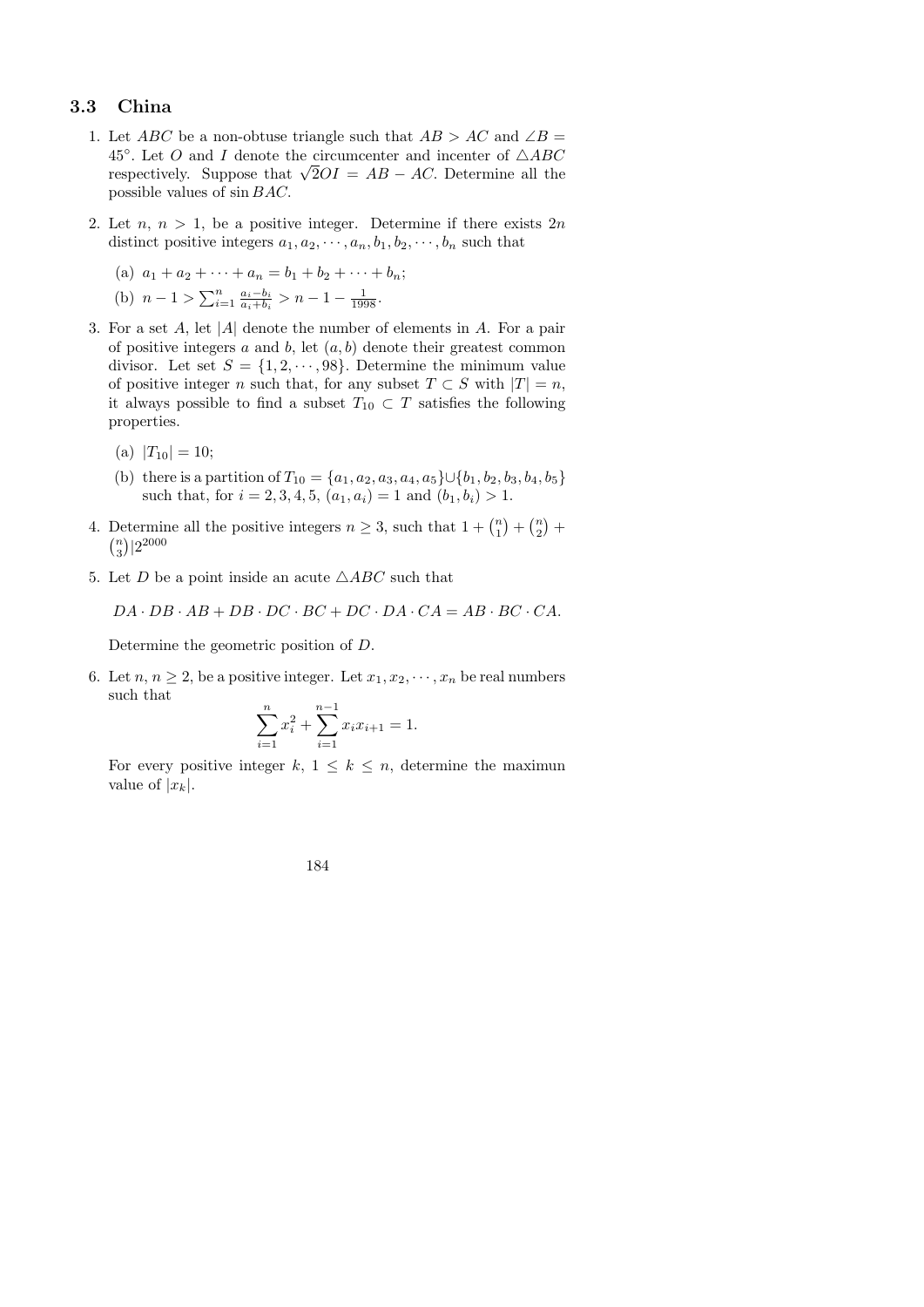## 3.4 Czech and Slovak Republics

1. Find all real numbers  $x$  such that

$$
x[x[x][x]]] = 88.
$$

2. Show that from any fourteen distinct natural numbers, there exists  $k \in \{1, \ldots, 7\}$  for which one can find disjoint k-element subsets  ${a_1, \ldots, a_k}$  and  ${b_1, \ldots, b_k}$  of the fourteen numbers such that the sums 1 1

$$
A = \frac{1}{a_1} + \dots + \frac{1}{a_k}, \quad B = \frac{1}{b_1} + \dots + \frac{1}{b_k}
$$

differ by less than 0.001.

- 3. A sphere is inscribed in a given tetrahedron ABCD. The four planes tangent to the sphere parallel to (but distinct from) the planes of the four faces of ABCD cut off four smaller tetrahedra. Prove that the sum of the lengths of the edges of the four smaller tetrahedra is twice the sum of the lengths of the edges of ABCD.
- 4. A point A is given outside of a circle k in the plane. Show that the diagonals of any trapezoid inscribed in  $k$ , the extensions of whose nonparallel sides meet at A, meet at a point independent of the choice of trapezoid.
- 5. Let  $a, b, c$  be positive real numbers, Show that there exists a triangle with sides  $a, b, c$  if and only if there exist real numbers  $x, y, z$  such that

$$
\frac{y}{z} + \frac{z}{y} = \frac{a}{x}, \frac{z}{x} + \frac{x}{z} = \frac{b}{y}, \frac{x}{y} + \frac{y}{x} = \frac{c}{z}.
$$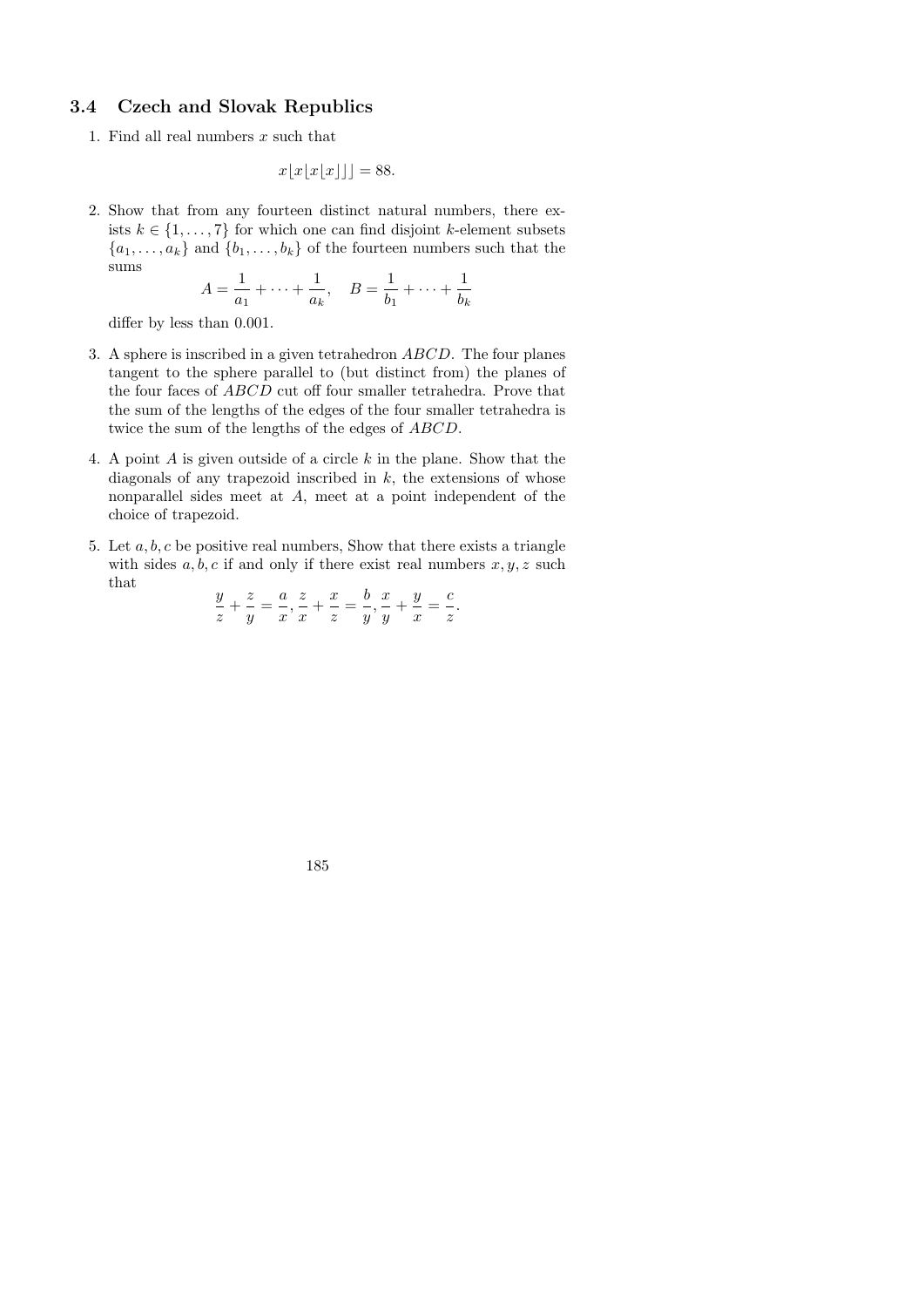#### 3.5 Hungary

- 1. We are given a  $3 \times 3$  table with integer entries, not all of the same parity. We repeat the following operation: simultaneously replace each entry by the sum of its neighbors (those entries sharing an edge with the given entry). Regardless of the starting position, will we always eventually obtain a table with all entries even? With all entries odd?
- 2. The incircle of triangle ABC touches the corresponding sides at  $A', B', C'$ . Let the midpoint of the arc  $AB$  of the circumcircle not containing C be  $C''$ , and define  $A''$  and  $B''$  similarly. Show that the lines  $A'A''$ ,  $B'B''$ ,  $C'C''$  are concurrent.
- 3. Find all solutions in real numbers  $x, y, z$  to the system of equations

$$
x + y + (z2 - 8z + 14)\sqrt{x + y - 2} = 1
$$
  

$$
2x + 5y + \sqrt{xy + z} = 3.
$$

- 4. Let  $ABC$  be a triangle and  $P, Q, R$  points on  $AB, BC, CA$ , respectively. The points  $A', B', C'$  on  $RP, PQ, QR$ , respectively, have the property that  $AB \parallel A'B'$ ,  $BC \parallel B'C'$ ,  $CA \parallel C'A'$ . Show that  $AB/A'B' = [PQR]/[A'B'C'].$
- 5. (a) For which positive integers  $n$  do there exist positive integers  $x, y$  such that

$$
lcm(x, y) = n!,
$$
  $gcd(x, y) = 1998?$ 

- (b) For which *n* is the number of such pairs  $x, y$  with  $x \leq y$  less than 1998?
- 6. Let  $x, y, z$  be integers with  $z > 1$ . Show that

$$
(x+1)^{2} + (x+2)^{2} + \cdots + (x+99)^{2} \neq y^{2}.
$$

7. Let ABC be an acute triangle and P a point on the side AB. Let  $B'$  be a point on the ray  $AC$  and  $A'$  a point on the ray  $BC$  such that  $\angle B'PA = \angle A'PB = \angle ACB$ . Let the circumcircles of triangles  $APB'$  and  $BPA'$  meet at P and M. Find the locus of M as P varies along the segment AB.

$$
186\,
$$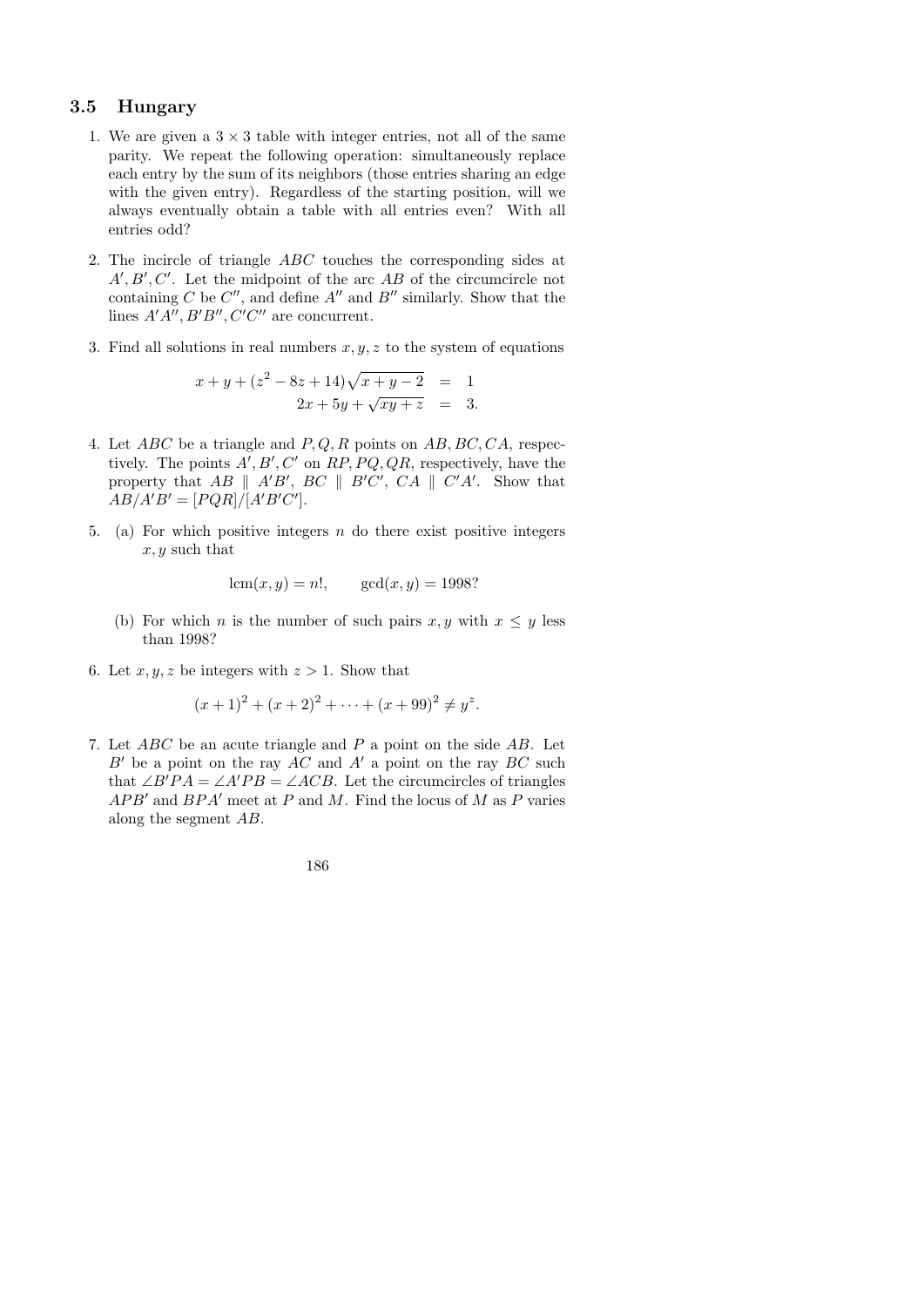- 8. Let ABCDEF be a centrally symmetric hexagon and P, Q, R points on sides  $AB, CD, EF$ , respectively. Show that the area of triangle  $PQR$  is at most half the area of  $\widehat{ABCDEF}$ .
- 9. Two players take turns drawing a card at random from a deck of four cards labeled 1,2,3,4. The game stops as soon as the sum of the numbers that have appeared since the start of the game is divisible by 3, and the player who drew the last card is the winner. What is the probability that the player who goes first wins?
- 10. Let  $ABC$  be a triangle and  $P, Q$  points on the side  $AB$  such that the inradii of triangles  $APC$  and  $QBC$  are the same. Prove that the inradii of triangles  $AQC$  and  $PBC$  are also the same.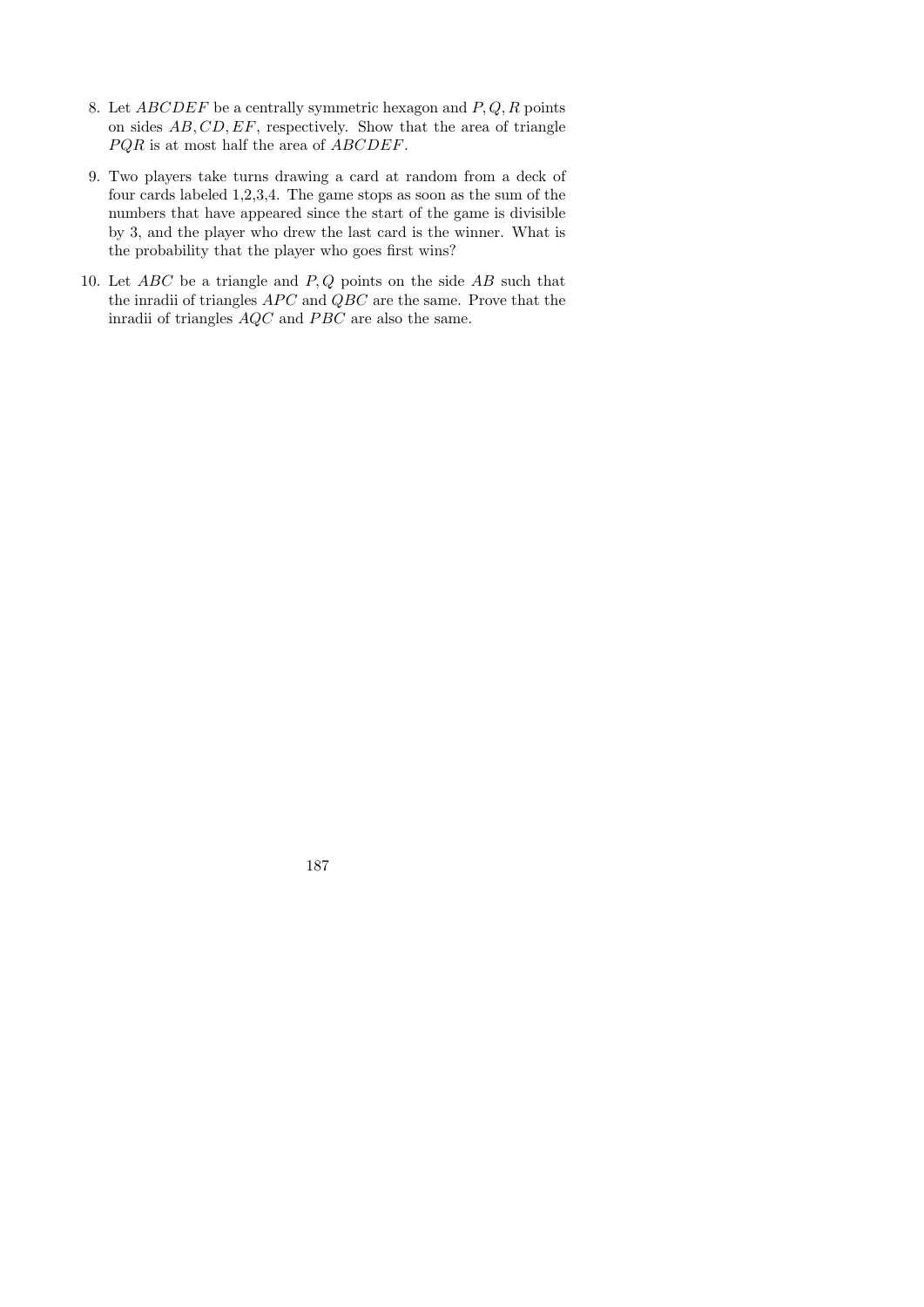#### 3.6 India

- 1. (a) Show that the product of two numbers of the form  $a^2 + 3b^2$  is again of that form.
	- (b) If an integer *n* is such that  $7n$  is of the form  $a^2 + 3b^2$ , prove that  $n$  is also of that form.
- 2. Let  $a, b, c$  be three real numbers and let

 $X = a + b + c + 2\sqrt{a^2 + b^2 + c^2 - ab - bc - ca}.$ 

Show that  $X \ge \max\{3a, 3b, 3c\}$ , and that one of the numbers

$$
\sqrt{X-3a}, \sqrt{X-3b}, \sqrt{X-3c}
$$

is the sum of the other two.

- 3. Let *n* be a positive integer, and let *X* be a set of  $n + 2$  integers each of absolute value at most  $n$ . Show that there exist three distinct numbers  $a, b, c$  in X such that  $a + b = c$ .
- 4. In triangle  $ABC$ , let  $AK, BL, CM$  be the altitudes and H the orthocenter. Let  $P$  be the midpoint of  $AH$ . If  $BH$  and  $MK$  meet at S, and  $LP$  and AM meet at T, show that TS is perpendicular to BC.
- 5. Find the number of integers x with  $|x| \leq 1997$  such that 1997 divides  $x^2 + (x+1)^2$ .
- 6. Let ABCD be a parallelogram. A circle lying inside ABCD touches the lines  $AB$  and  $AD$ , and intersects  $BD$  at  $E$  and  $F$ . Show that there exists a circle passing through  $E$  and  $F$  and touching the lines CB and CD.
- 7. Find all triples  $(x, y, n)$  of positive integers with  $gcd(x, n + 1) = 1$ such that  $x^n + 1 = y^{n+1}$ .
- 8. Let M be a positive integer and consider the set  $S = \{n \in \mathbb{N} : M^2 \leq$  $n < (M+1)^2$ . Prove that the products of the form ab with  $a, b \in S$ are all distinct.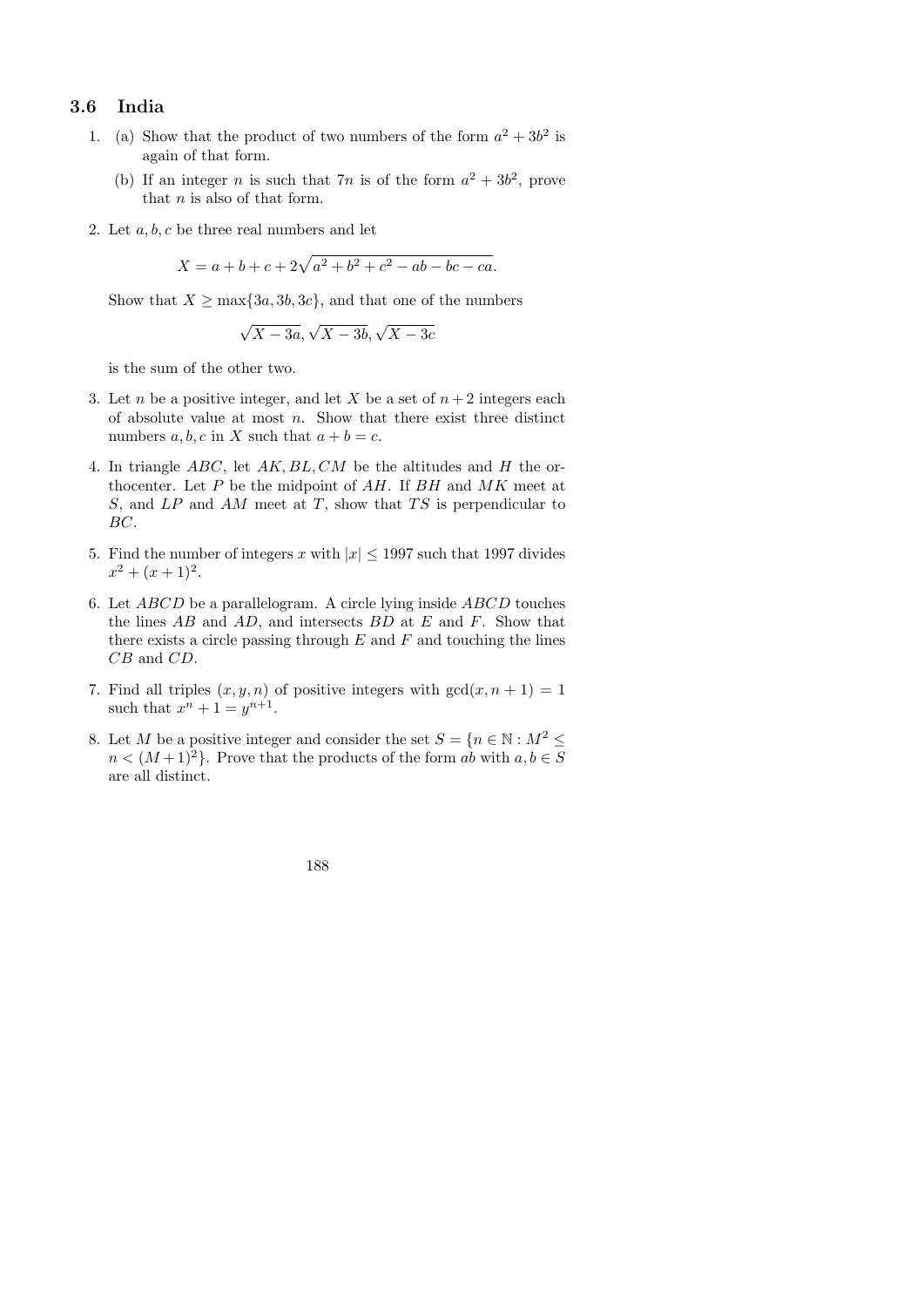- 9. Let N be a positive integer such that  $N+1$  is prime. Choose  $a_i \in$  $\{0,1\}$  for  $i=0,\ldots,N$ . Suppose that the  $a_i$  are not all equal, and let  $f(x)$  be a polynomial such that  $f(i) = a_i$  for  $i = 0, ..., N$ . Prove that the degree of  $f(x)$  is at least N.
- 10. Let  $n, p$  be positive integers with  $3 \leq p \leq n/2$ . Consider a regular  $n$ -gon with  $p$  vertices colered red and the rest colored blue. Show that there are two congruent nondegenerate polygons each with at least  $|p/2|+1$  vertices, such that the vertices of one polygon are colored red and the vertices of the other polygon are colored blue.
- 11. Let P be a point in the interior of the convex quadrilateral ABCD. Show that at least one of the angles  $\angle PAB, \angle PBC, \angle PCD, \angle PDA$ is less than or equal to  $\pi/4$ .
- 12. Let  $\alpha_1, \alpha_2, \ldots, \alpha_n$  be complex numbers and put  $f(x) = \prod_{i=1}^n (z \alpha_i)$ . Show that there exists a complex  $z_0$  with  $|z_0|=1$  such that

$$
|f(z_0)| \ge \frac{\prod_{j=1}^n (1 + |\alpha_j|)}{3^n}.
$$

13. Let m, n be natural numbers with  $m \geq n \geq 2$ . Show that the number of polynomials of degree  $2n - 1$  with distinct coefficients from the set  $\{1, 2, \ldots, 2m\}$  which are divisible by  $x^{n-1} + \cdots + x + 1$  is

$$
2^{n}n!\left(4\binom{m+1}{n+1}-3\binom{m}{n}\right).
$$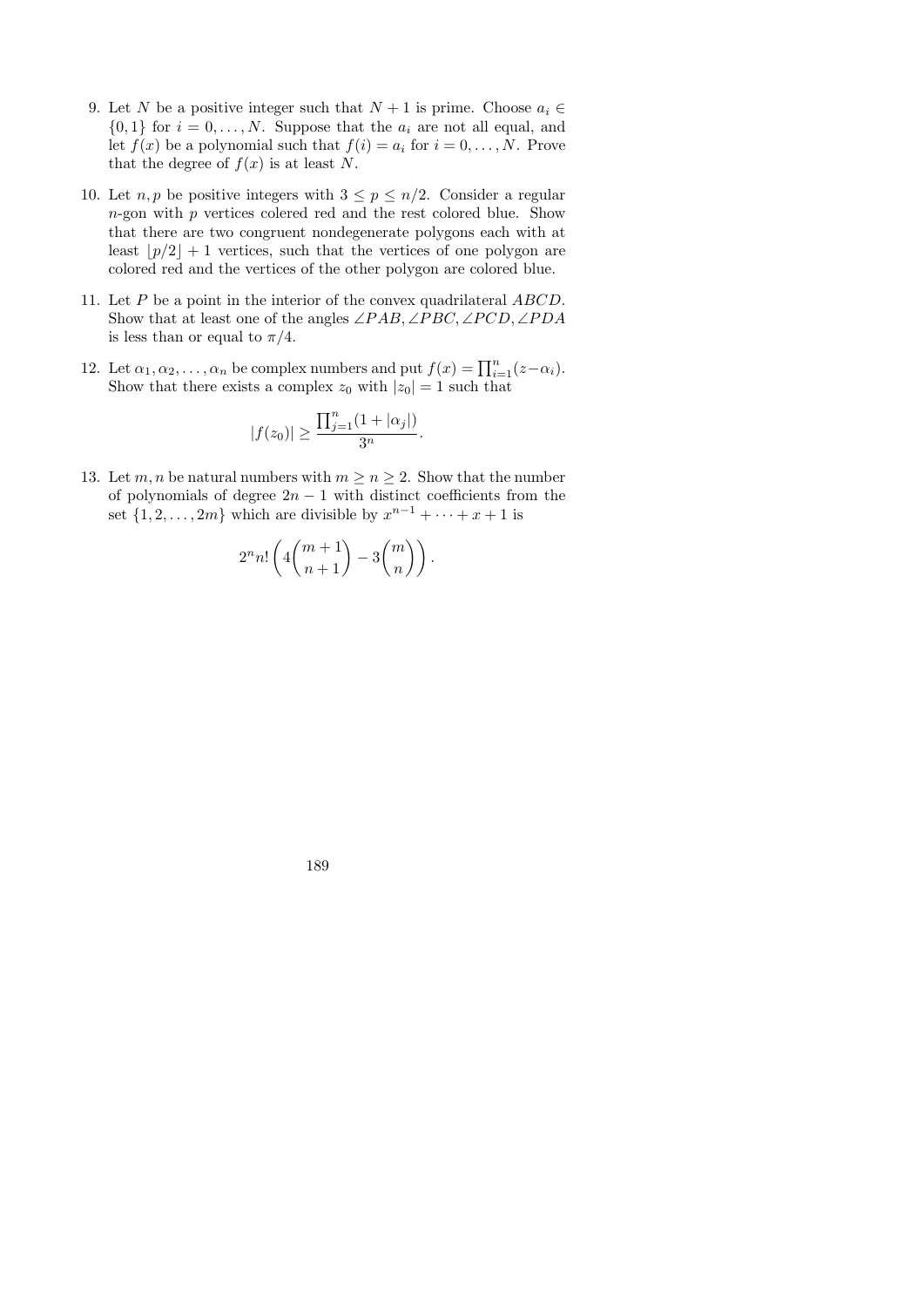#### 3.7 Iran

- 1. Let KL and KN be lines tangent to the circle C, with  $L, N \in \mathbb{C}$ . Choose  $M$  on the extension of  $KN$  past  $N$ , and let  $P$  be the second intersection of C with the circumcircle of  $KLM$ . Let  $Q$  be the foot of the perpendicular from N to ML. Prove that  $\angle MPQ = 2\angle KML$ .
- 2. Suppose an  $n \times n$  table is filled with the numbers 0, 1, -1 in such a way that every row and column contains exactly one 1 and one −1. Prove that the rows and columns can be reordered so that in the resulting table each number has been replaced with its negative.
- 3. Let  $x_1, x_2, x_3, x_4$  be positive real numbers such that  $x_1x_2x_3x_4 = 1$ . Prove that

$$
\sum_{i=1}^{4} x_i^3 \ge \max \left\{ \sum_{i=1}^{4} x_i, \sum_{i=1}^{4} \frac{1}{x_i} \right\}.
$$

- 4. Let ABC be an acute triangle and let D be the foot of the altitude from A. Let the angle bisectors of B and C meet  $AD$  at E and F, respectively. If  $BE = CF$ , prove that  $ABC$  is an isosceles triangle.
- 5. Suppose  $a, b$  are natural numbers such that

$$
p = \frac{b}{4} \sqrt{\frac{2a - b}{2a + b}}
$$

is a prime number. What is the maximum possible value of  $p$ ?

- 6. Let x, a, b be positive integers such that  $x^{a+b} = a^b b$ . Prove that  $a = x$ and  $b = x^x$ .
- 7. Let  $ABC$  be an acute triangle and  $D, E, F$  the feet of its altitudes from  $A, B, C$ , respectively. The line through D parallel to  $EF$  meets  $AC$  and  $AB$  at  $Q$  and  $R$ , respectively. Let  $P$  be the intersection of  $BC$  and  $EF$ . Prove that the circumcircle of  $PQR$  passes through the midpoint of BC.
- 8. Let  $S = \{x_0, x_1, \ldots, x_n\} \subset [0, 1]$  be a finite set of real numbers with  $x_0 = 0, x_1 = 1$ , such that every distance between pairs of elements occurs at least twice, except for the distance 1. Prove that all of the  $x_i$  are rational.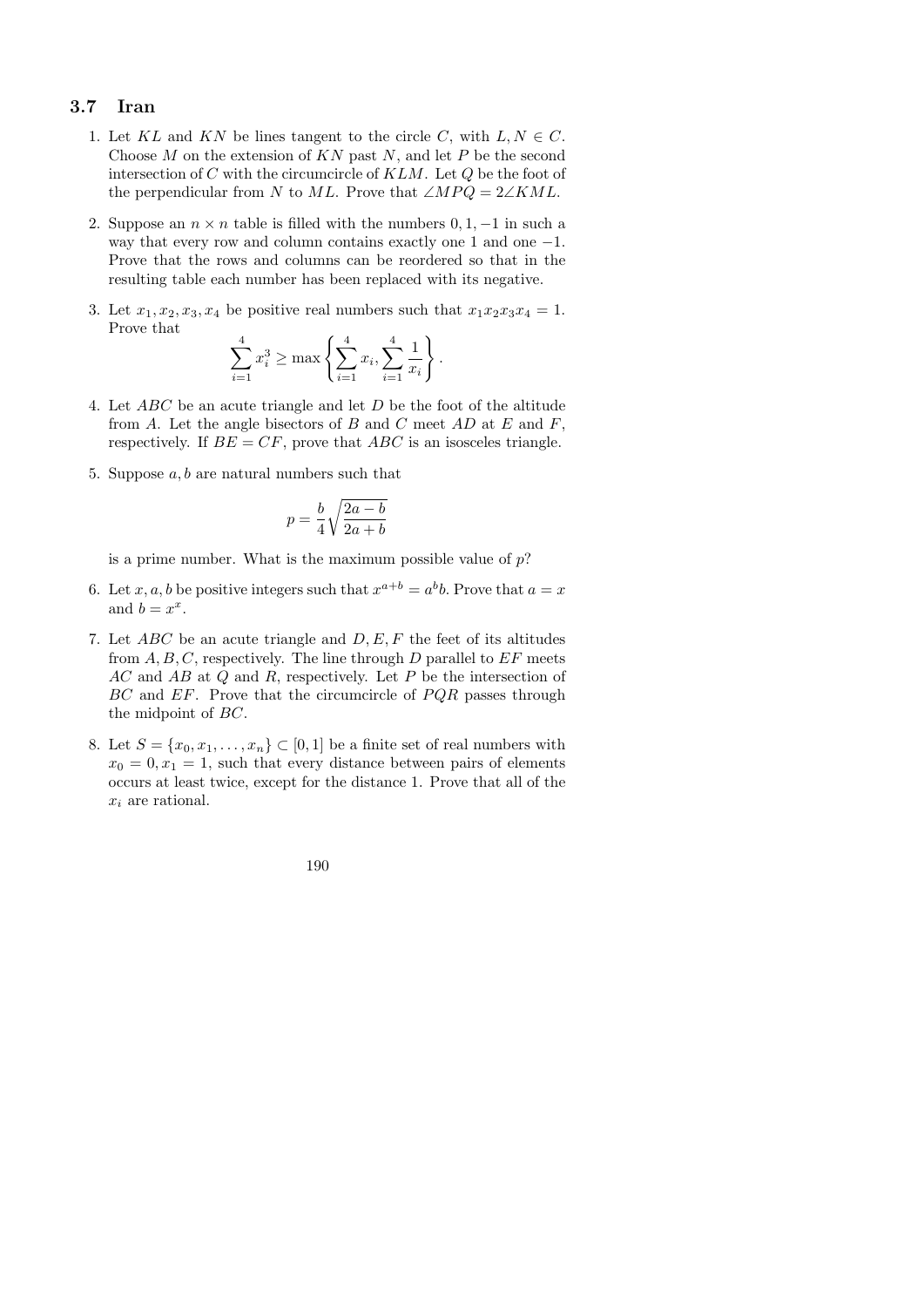9. Let  $x, y, z > 1$  and  $\frac{1}{x} + \frac{1}{y} + \frac{1}{z} = 2$ . Prove that

$$
\sqrt{x+y+z} \ge \sqrt{x-1} + \sqrt{y-1} + \sqrt{z-1}.
$$

- 10. Let P be the set of all points in  $\mathbb{R}^n$  with rational coordinates. For  $A, B \in \mathcal{P}$ , one can move from A to B if the distance AB is 1. Prove that every point in  $P$  can be reached from every other point in  $P$  by a finite sequence of moves if and only if  $n \geq 5$ .
- 11. Let  $f_1, f_2, f_3 : \mathbb{R} \to \mathbb{R}$  be functions such that  $a_1f_1 + a_2f_2 + a_3f_3$  is monotonic for all  $a_1, a_2, a_3 \in \mathbb{R}$ . Prove that there exist  $c_1, c_2, c_3 \in \mathbb{R}$ , not all zero, such that

$$
c_1 f_1(x) + c_2 f_2(x) + c_3 f_3(x) = 0
$$

for all  $x \in \mathbb{R}$ .

- 12. Let X be a finite set with  $|X| = n$  and let  $A_1, A_2, \dots, A_m$  be threeelement subsets of X such that  $|A_i \cap A_j| \leq 1$  for all  $i \neq j$ . Show that element subsets of X such that  $|A_i \cap A_j| \leq 1$  for all  $i \neq j$ . Show that there exists a subset A of X with at least  $\sqrt{2n}$  elements containing none of the  $A_i$ .
- 13. The edges of a regular  $2^n$ -gon are colored red and blue in some fashion. A step consists of recoloring each edge which is the same color as both of its neighbors in red, and recoloring each other edge in blue. Prove that after  $2^{n-1}$  steps all of the edges will be red, and show that this need not hold after fewer steps.
- 14. Let  $n_1 < n_2 < \cdots$  be a sequence of natural numbers such that for  $i < j$ , the decimal representation of  $n_i$  does not occur as the leftmost digits of the decimal representation of  $n_i$ . (For example, 137 and 13729 cannot both occur in the sequence.) Prove that

$$
\sum_{i=1}^{\infty} \frac{1}{n_i} \le 1 + \frac{1}{2} + \dots + \frac{1}{9}.
$$

15. Let ABC be a triangle. Extend the side BC past C, and let D be the point on the extension such that  $CD = AC$ . Let P be the second intersection of the circumcircle of ACD with the circle with diameter BC. Let BP and AC meet at E, and let  $CP$  and AB meet at  $F$ . Prove that  $D, E, F$  are collinear.

$$
191\,
$$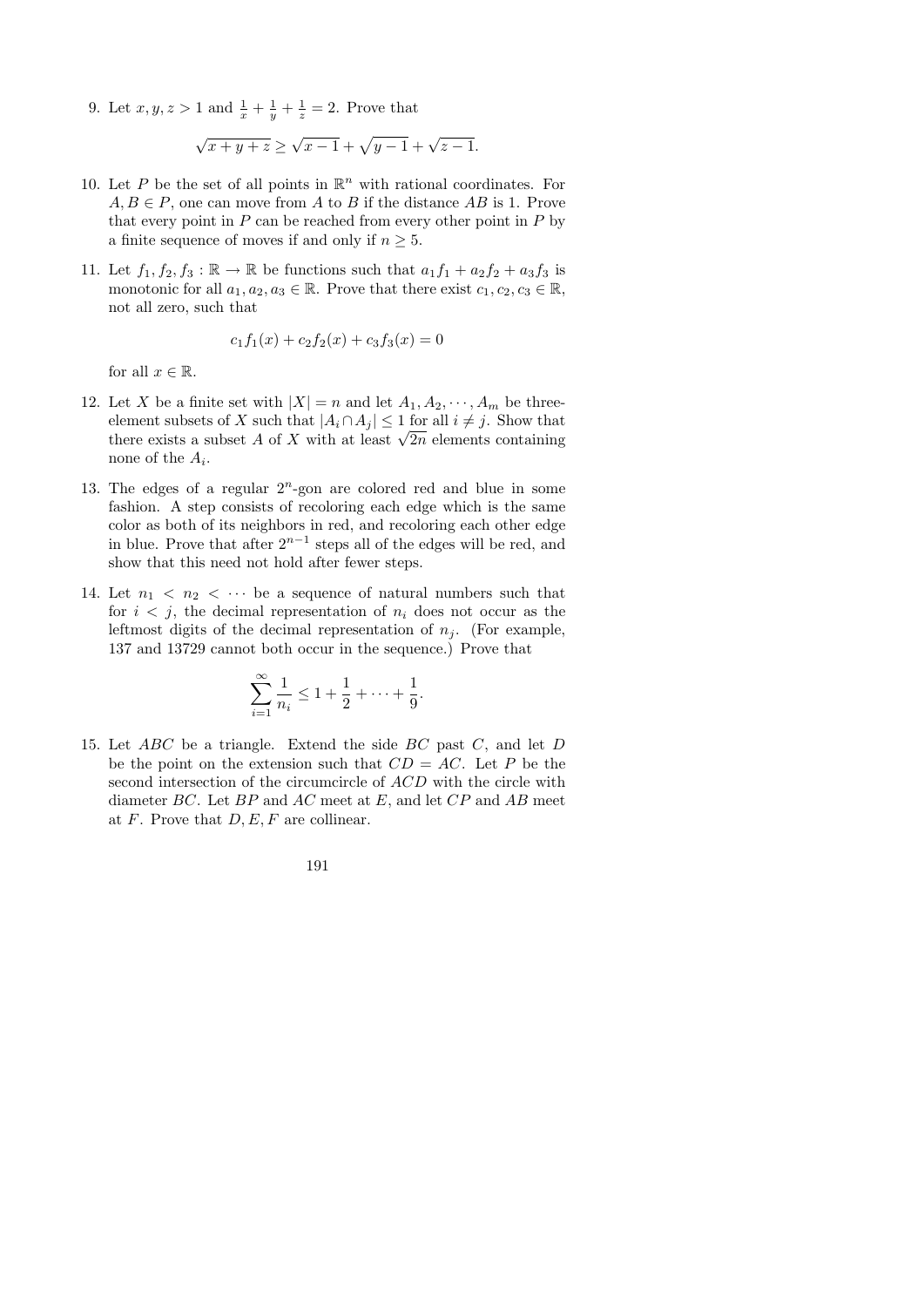16. Let  $K$  be a convex polygon in the plane. Prove that for any triangle containing  $K$  of minimum area, the midpoints of its sides lie on  $K$ .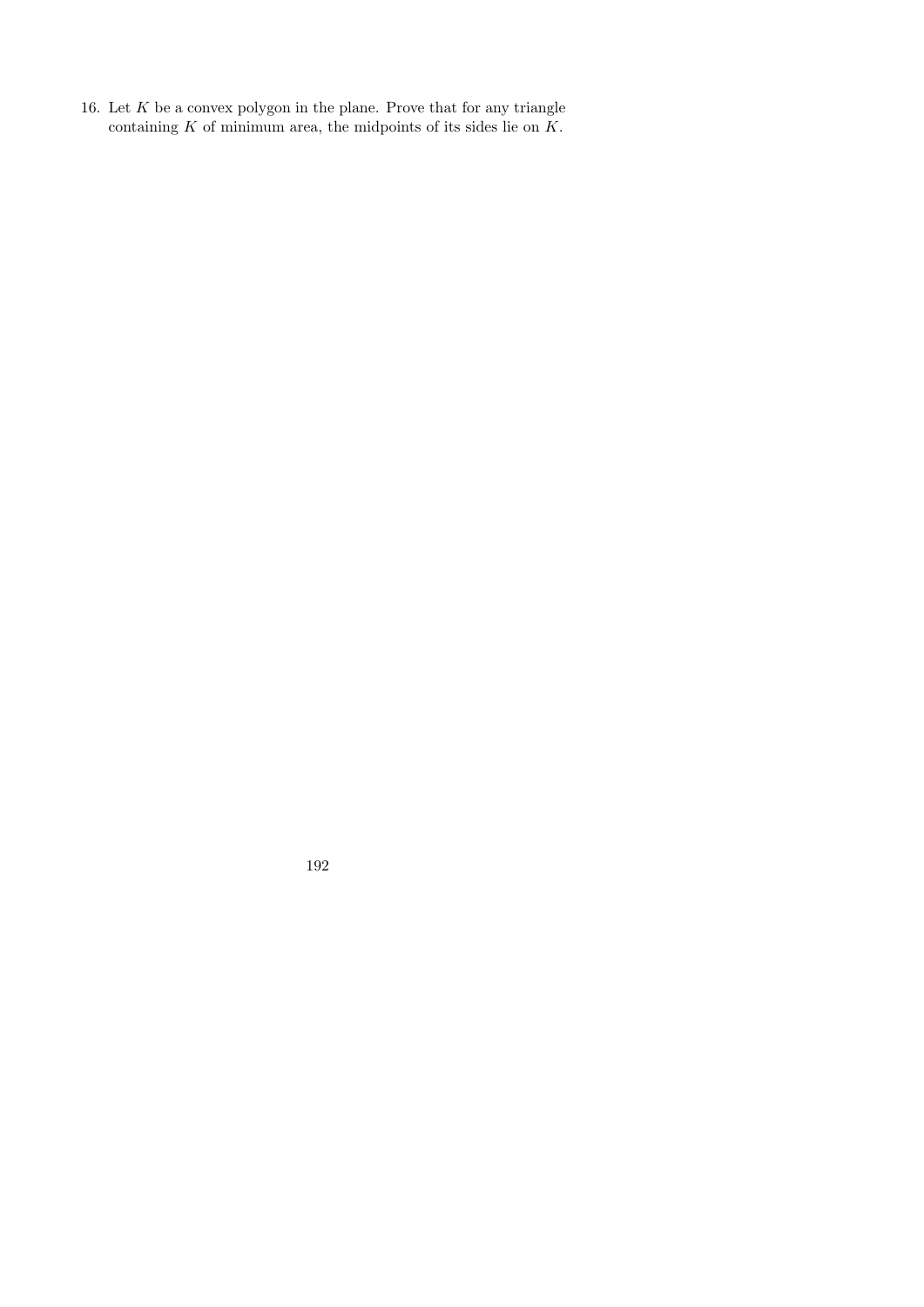## 3.8 Ireland

1. Show that if  $x$  is a nonzero real number, then

$$
x^8 - x^5 - \frac{1}{x} + \frac{1}{x^4} \ge 0.
$$

- 2. The point P lies inside an equilateral triangle and its distances to the three vertices are 3, 4, 5. Find the area of the triangle.
- 3. Show that no integer of the form  $xyxy$  in base 10 can be the cube of an integer. Also find the smallest base  $b > 1$  in which there is a perfect cube of the form xyxy.
- 4. Show that a disc of radius 2 can be covered by seven (possibly overlapping) discs of radius 1.
- 5. If x is a real number such that  $x^2 x$  is an integer, and for some  $n \geq 3$ ,  $x^n - x$  is also an integer, prove that x is an integer.
- 6. Find all positive integers  $n$  that have exactly 16 positive integral divisors  $d_1, d_2, \ldots, d_{16}$  such that

$$
1 = d_1 < d_2 < \cdots < d_{16} = n,
$$

 $d_6 = 18$  and  $d_9 - d_8 = 17$ .

7. Prove that if  $a, b, c$  are positive real numbers, then

$$
\frac{9}{a+b+c} \le 2\left(\frac{1}{a+b} + \frac{1}{b+c} + \frac{1}{c+a}\right)
$$

and

$$
\frac{1}{a+b} + \frac{1}{b+c} + \frac{1}{c+a} \le \frac{1}{2} \left( \frac{1}{a} + \frac{1}{b} + \frac{1}{c} \right).
$$

- 8. (a) Prove that  $\mathbb N$  can be written as the union of three disjoint sets such that any  $m, n \in \mathbb{N}$  with  $|m - n| = 2, 5$  lie in different sets.
	- (b) Prove that  $N$  can be written as the union of four disjoint sets such that any  $m, n \in \mathbb{N}$  with  $|m - n| = 2, 3, 5$  lie in different sets. Also show that this cannot be done with three sets.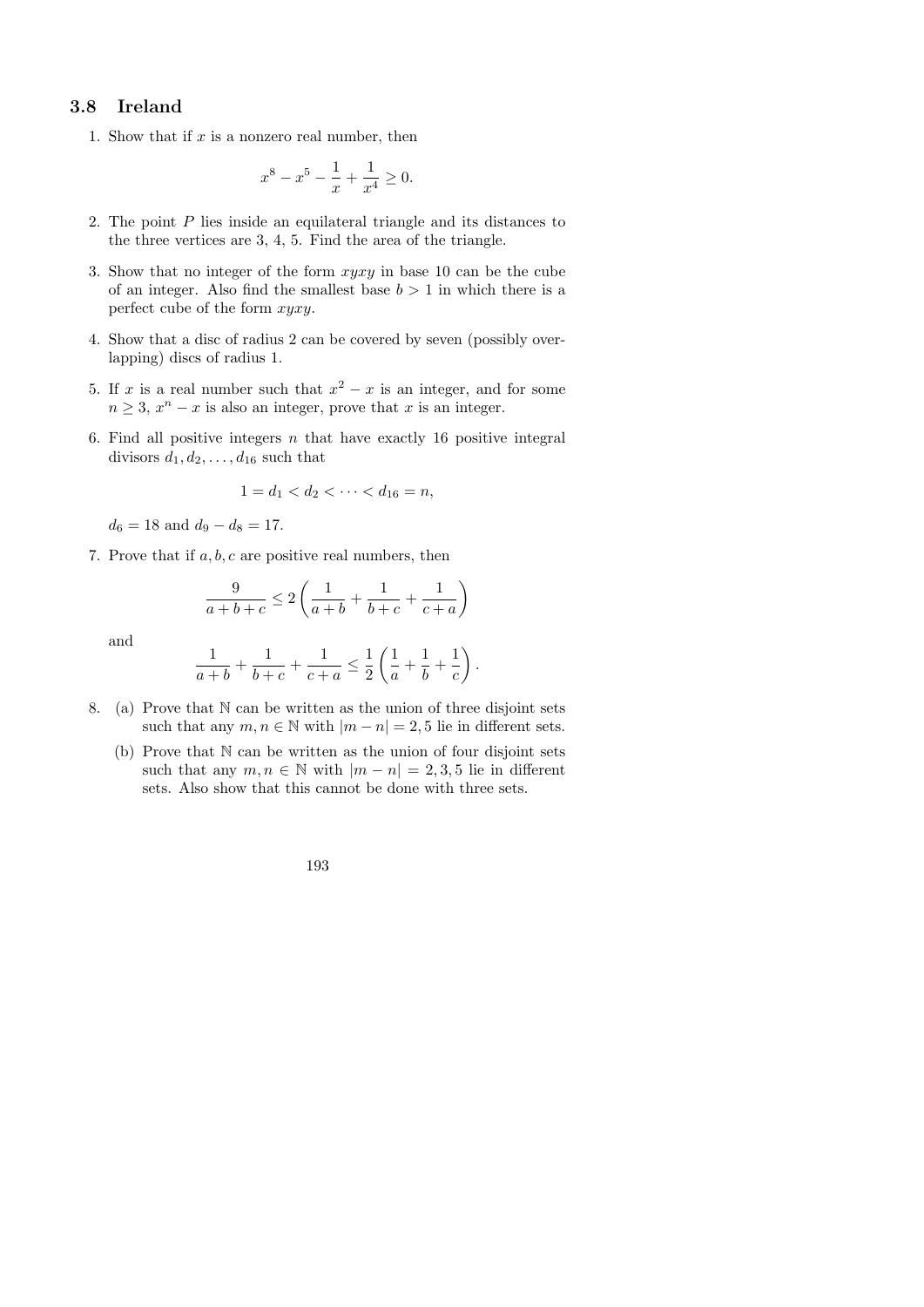9. A sequence of real numbers  $x_n$  is defined recursively as follows:  $x_0, x_1$ are arbitrary positive real numbers, and

$$
x_{n+2} = \frac{1 + x_{n+1}}{x_n}, \quad n = 0, 1, 2, \dots.
$$

Find  $x_{1998}$ .

10. A triangle  $ABC$  has positive integer sides,  $\angle A = 2\angle B$  and  $\angle C >$ 90°. Find the minimum length of the perimeter of ABC.

194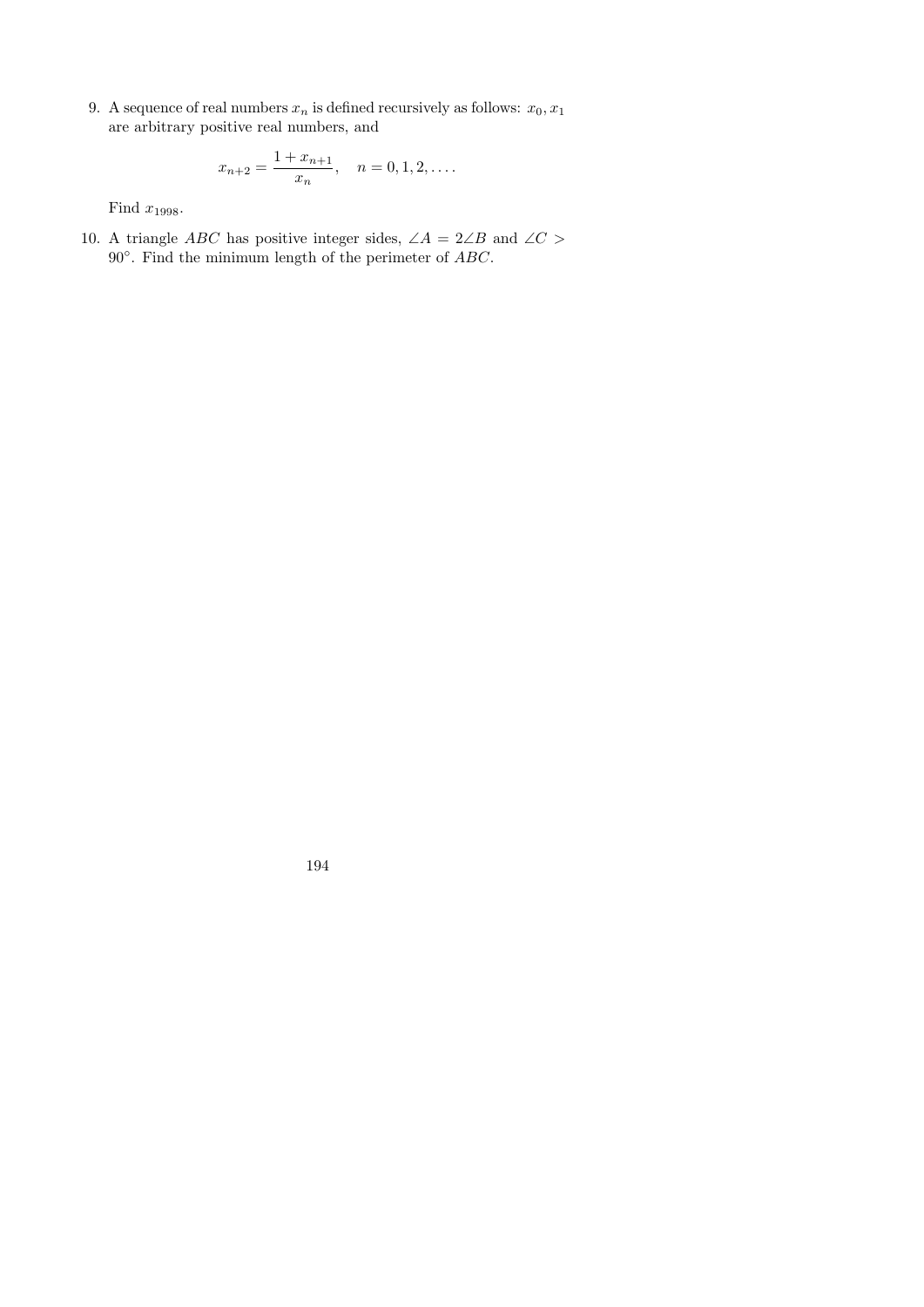### 3.9 Japan

- 1. Let  $p \geq 3$  be a prime, and let p points  $A_0, \ldots, A_{p-1}$  lie on a circle in that order. Above the point  $A_{1+\cdots+k-1}$  we write the number k for  $k = 1, \ldots, p$  (so 1 is written above  $A_0$ ). How many points have at least one number written above them?
- 2. A country has 1998 airports connected by some direct flights. For any three airports, some two are not connected by a direct flight. What is the maximum number of direct flights that can be offered?
- 3. Let  $P_1, \ldots, P_n$  be the sequence of vertices of a closed polygons whose sides may properly intersect each other at points other than the vertices. The external angle at  $P_i$  is defined as 180 $\degree$  minus the angle of rotation about  $P_i$  required to bring the ray  $P_iP_{i-1}$  onto the ray  $P_i P_{i+1}$ , taken in the range (0°, 360°). (Here  $P_0 = P_n$  and  $P_1 =$  $P_{n+1}$ ). Prove that if the sum of the external angles is a multiple of  $720^\circ$ , then the number of self-intersections is odd.
- 4. Let  $c_{n,m}$  be the number of permutations of  $\{1,\ldots,n\}$  which can be written as the product of m transpositions of the form  $(i, i + 1)$  for some  $i = 1, \ldots, n - 1$  but not of  $m - 1$  such transpositions. Prove that for all  $n \in \mathbb{N}$ ,

$$
\sum_{m=0}^{\infty} c_{n,m} t^m = \prod_{i=1}^n (1 + t + \dots + t^{i-1}).
$$

5. On each of 12 points around a circle we place a disk with one white side and one black side. We may perform the following move: select a black disk, and reverse its two neighbors. Find all initial configurations from which some sequence of such moves leads to the position where all disks but one are white.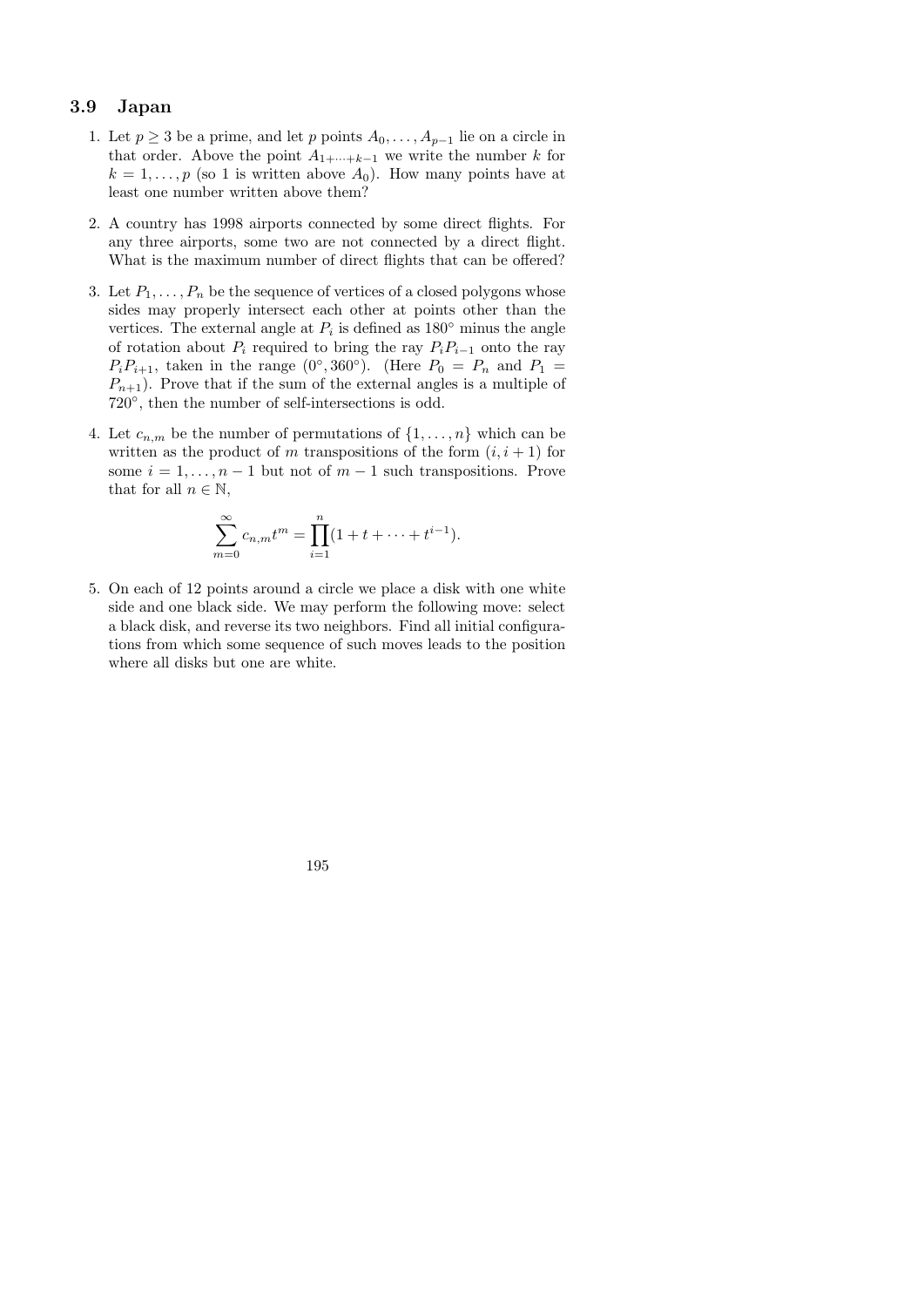#### 3.10 Korea

- 1. Find all pairwise relatively prime positive integers  $l, m, n$  such that  $(l+m+n)(\frac{1}{l}+\frac{1}{m}+\frac{1}{n})$  is an integer.
- 2. Let  $D, E, F$  be points on the sides  $BC, CA, AB$ , respectively, of triangle  $ABC$ . Let P, Q, R be the second intersections of  $AD, BE, CF$ , respectively, with the circumcircle of ABC. Show that

$$
\frac{AD}{PD} + \frac{BE}{QE} + \frac{CF}{RF} \geq 9
$$

and determine when equality occurs.

- 3. For a natural number n, let  $\phi(n)$  denote the number of natural numbers less than or equal to n and relatively prime to n, and let  $\psi(n)$ be the number of prime factors of n. Show that if  $\phi(n)$  divides  $n-1$ and  $\psi(n) \leq 3$ , then *n* is prime.
- 4. For positive real numbers  $a, b, c$  with  $a + b + c = abc$ , show that

$$
\frac{1}{\sqrt{1+a^2}} + \frac{1}{\sqrt{1+b^2}} + \frac{1}{\sqrt{1+c^2}} \le \frac{3}{2},
$$

and determine when equality occurs.

- 5. Let  $I$  be the incenter of triangle  $ABC$ ,  $O_1$  a circle passing through  $B$  and tangent to the line  $CI$ , and  $O_2$  a circle passing through  $C$ and tangent to the line  $BI$ . Show that  $O_1, O_2$  and the circumcircle of ABC pass through a single point.
- 6. Let  $F_n$  be the set of all bijective functions from  $\{1, \ldots, n\}$  to  $\{1, \ldots, n\}$ satisfying
	- (a)  $f(k) \leq k+1$   $(k = 1, \ldots, n);$
	- (b)  $f(k) \neq k$   $(k = 2, ..., n)$ .

Find the probability that  $f(1) \neq 1$  for f randomly chosen from  $F_n$ .

$$
196\,
$$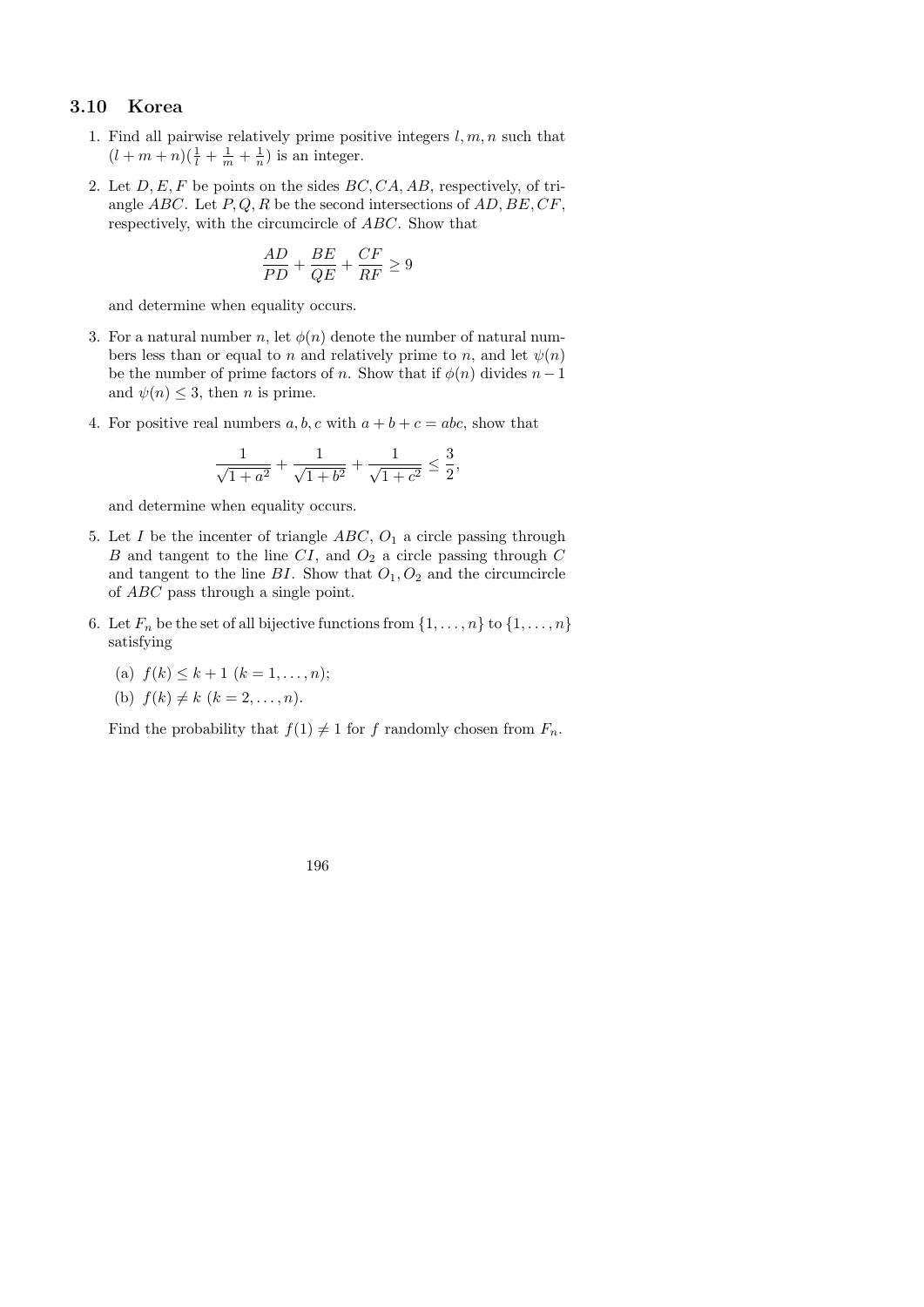#### 3.11 Poland

1. Find all integers  $(a, b, c, x, y, z)$  such that

$$
a+b+c = xyz
$$
  

$$
x+y+z = abc
$$

and  $a \ge b \ge c \ge 1$ ,  $x \ge y \ge z \ge 1$ .

2. The Fibonacci sequence  $F_n$  is given by

$$
F_0 = F_1 = 1, F_{n+2} = F_{n+1} + F_n \quad (n = 0, 1, \ldots).
$$

Determine all pairs  $(k, m)$  of integers with  $m > k \geq 0$ , for which the sequence  $x_n$  defined by  $x_0 = F_k/F_m$  and

$$
x_{n+1} = \frac{2x_n - 1}{1 - x_n}
$$
 if  $x_n \neq 1$ ,  $x_{n+1} = 1$  if  $x_n = 1$ 

contains the number 1.

- 3. The convex pentagon ABCDE is the base of the pyramid ABCDES. A plane intersects the edges  $SA, SB, SC, SD, SE$  in points  $A', B'$ ,  $C', D', E'$ , respectively, which differ from the vertices of the pyramid. Prove that the intersection points of the diagonals of the quadrilaterals  $ABB'A', BCC'B', CDD'C', DEE'D', EAA'E'$  are coplanar.
- 4. Prove that the sequence  $(a_n)$  defined by  $a_1 = 1$  and

$$
a_n = a_{n-1} + a_{\lfloor n/2 \rfloor} \quad n = 2, 3, 4, \dots
$$

contains infinitely many integers divisible by 7.

5. Points  $D, E$  lie on side AB of the triangle ABC and satisfy

$$
\frac{AD}{DB} \cdot \frac{AE}{EB} = \left(\frac{AC}{CB}\right)^2.
$$

Prove that  $\angle ACD = \angle BCE$ .

6. Consider unit squares in the plane whose vertices have integer coordinates. Let  $S$  be the chessboard which contains all unit squares lying entirely inside the circle  $x^2 + y^2 \le 1998^2$ . In each square of S we write +1. A move consists of reversing the signs of a row, column or diagonal of S. Can we end up with exactly one square containing −1?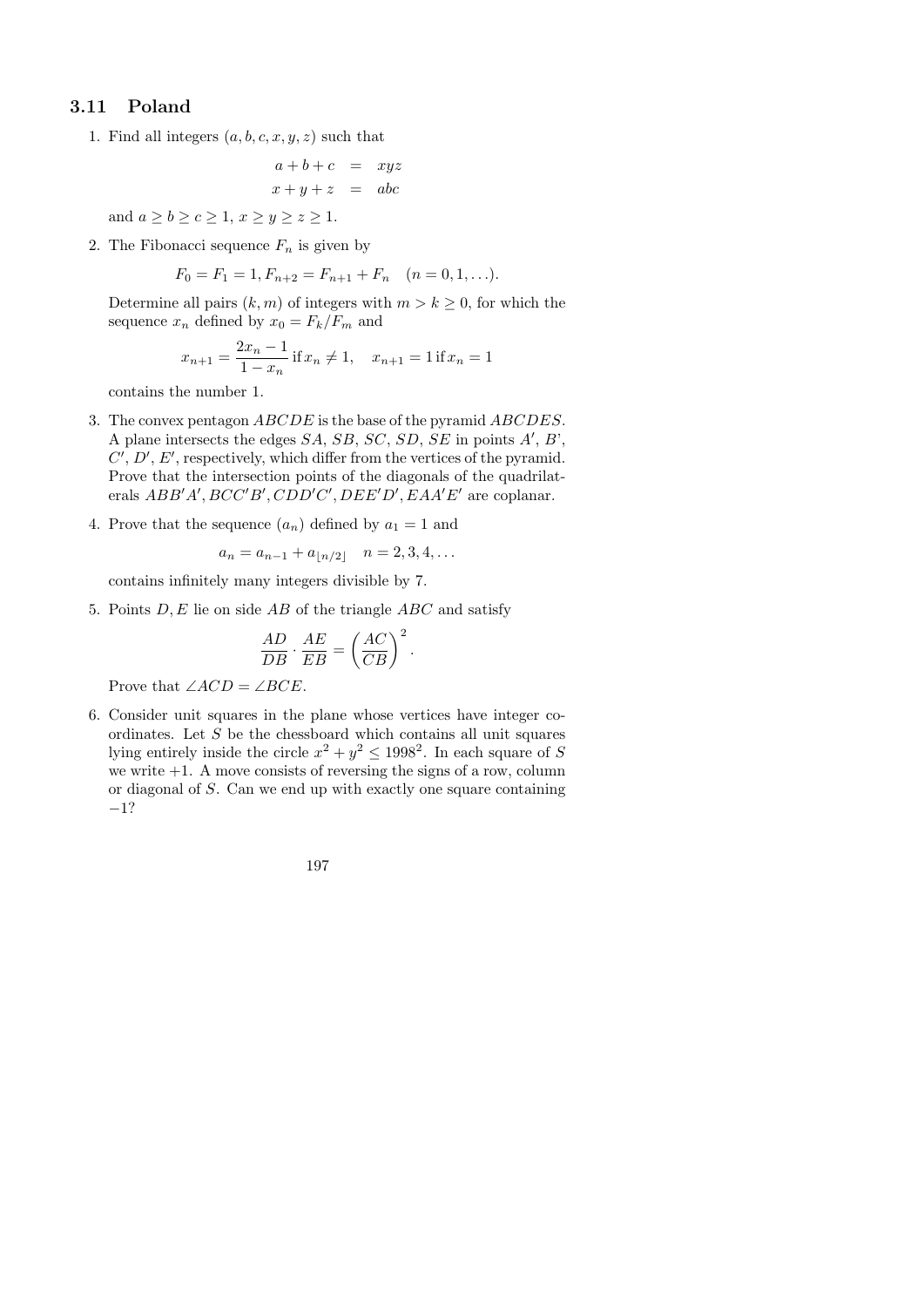#### 3.12 Romania

- 1. Let  $A_n$  denote the set of words of length n formed from the letters a, b, c which do not contain two consecutive letters both equal to a or both equal to b. Let  $B_n$  denote the set of words of length n formed from the letters  $a, b, c$  which do not contain three consecutive letters which are pairwise distinct. Prove that  $|B_{n+1}| = 3|A_n|$  for all  $n \ge 1$ .
- 2. The volume of a parallelepiped is 216 cubic centimeters and its surface area is 216 square centimeters. Prove that the paralellepiped is a cube.
- 3. Let  $m \geq 2$  be an integer. Find the smallest integer  $n > m$  such that for any partition of the set  $\{m, m+1, \ldots, n\}$  into two subsets, at least one subset contains three numbers  $a, b, c$  (not necessarily different) such that  $a^b = c$ .
- 4. Consider a finite set of segments in the plane whose lengths have Consider a finite set of segments in the plane whose lengths have sum less than  $\sqrt{2}$ . Prove that there exists an infinite unit square grid whose lines do not meet any of the segments.
- 5. We are given an isosceles triangle ABC with  $BC = a$  and  $AB =$  $AC = b$ . The points M, N vary along AC, AB, respectively, so as always to satisfy the condition

$$
a^2 \cdot AM \cdot AN = b^2 \cdot BN \cdot CM.
$$

The lines BM and CN meet at P. Find the locus of P.

- 6. The vertices of a convex polygon are all lattice points. Prove that the area of the pentagon is at least 5/2.
- 7. Find all positive integers  $x, n$  such that  $x^n + 2^n + 1$  is a divisor of  $x^{n+1} + 2^{n+1} + 1.$
- 8. Let  $n \geq 2$  be an integer. Show that there exists a subset A of  $\{1, 2, \ldots, n\}$  having at most  $2|\sqrt{n}| + 1$  elements such that

$$
\{|x-y|: x, y \in A, x \neq y\} = \{1, 2, \dots, n-1\}.
$$

9. Show that for any positive integer  $n$ , the polynomial

$$
f(x) = (x^2 + x)^{2^n} + 1
$$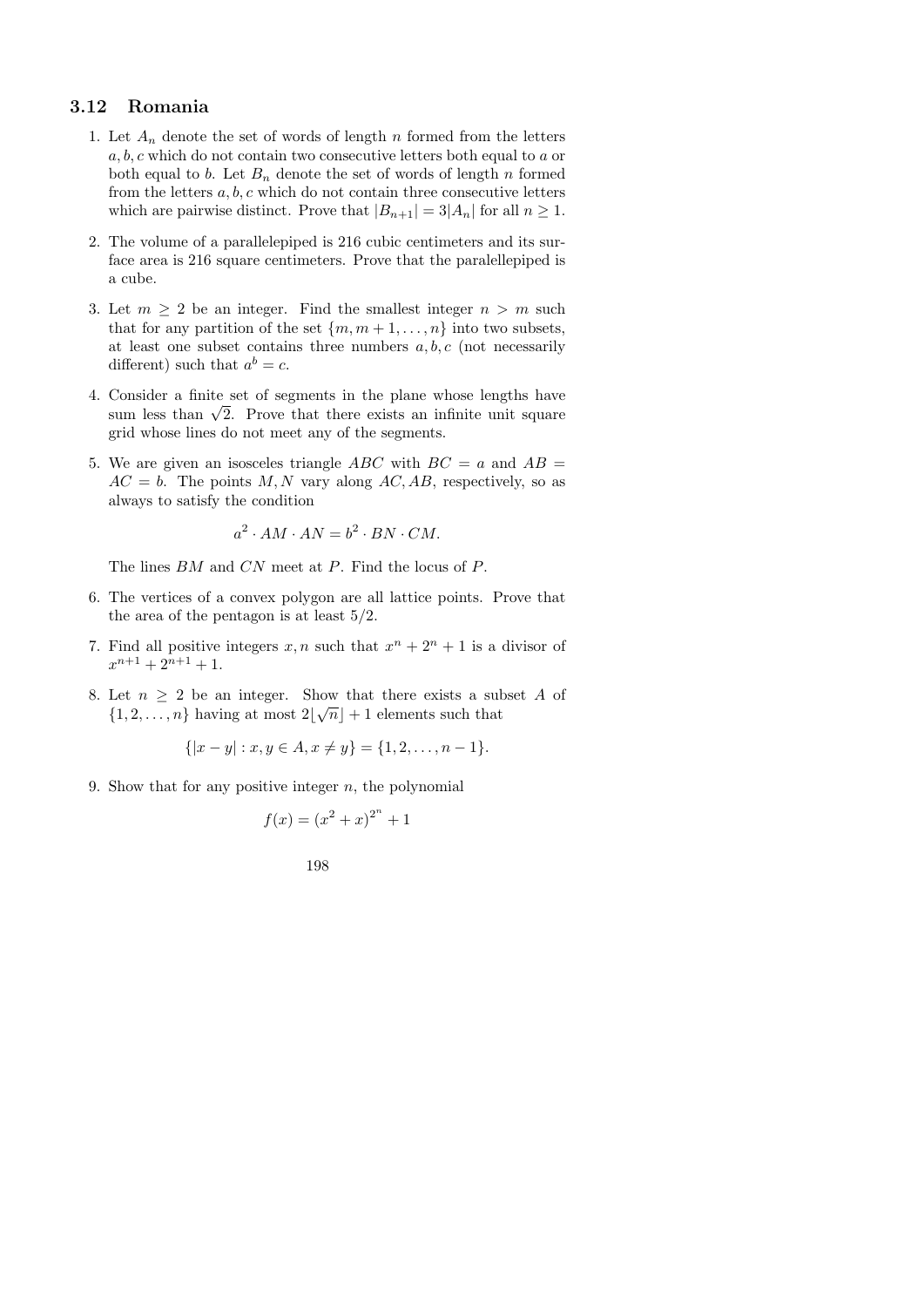cannot be written as the product of two nonconstant polynomials with integer coefficients.

10. Let  $n \geq 3$  be a prime number and  $a_1 < a_2 < \cdots < a_n$  be integers. Prove that  $a_1, a_2, \ldots, a_n$  is an arithmetic progression if and only if there exists a partition of  $\{0, 1, 2, \ldots\}$  into classes  $A_1, A_2, \ldots, A_n$ such that

$$
a_1 + A_1 = a_2 + A_2 = \cdots = a_n + A_n.
$$

(Note:  $x + S$  denotes the set  $\{x + y : y \in S\}$ .)

- 11. Let  $n$  be a positive integer and let  $P_n$  denote the set of integer polynomials of the form  $a_0 + a_1x + \cdots + a_nx^n$ , where  $|a_i| \leq 2$  for  $i = 0, 1, \ldots, n$ . Find, for each positive integer k, the number of elements of the set  $A_n(k) = \{f(k) : f \in P_n\}.$
- 12. Find all functions  $u : \mathbb{R} \to \mathbb{R}$  for which there exists a strictly monotonic function  $f : \mathbb{R} \to \mathbb{R}$  such that

$$
f(x + y) = f(x)u(y) + f(y) \quad \forall x, y \in \mathbb{R}.
$$

13. On a  $m \times n$  sheet of paper is drawn a grid dividing the sheet into unit squares. The two sides of length  $n$  are taped together to form a cylinder. Prove that it is possible to write a real number in each square, not all zero, so that each number is the sum of the numbers in the neighboring squares, if and only if there exist integers  $k, l$  such that  $n + 1$  does not divide k and

$$
\cos\frac{2l\pi}{m} + \cos\frac{k\pi}{n+1} = \frac{1}{2}.
$$

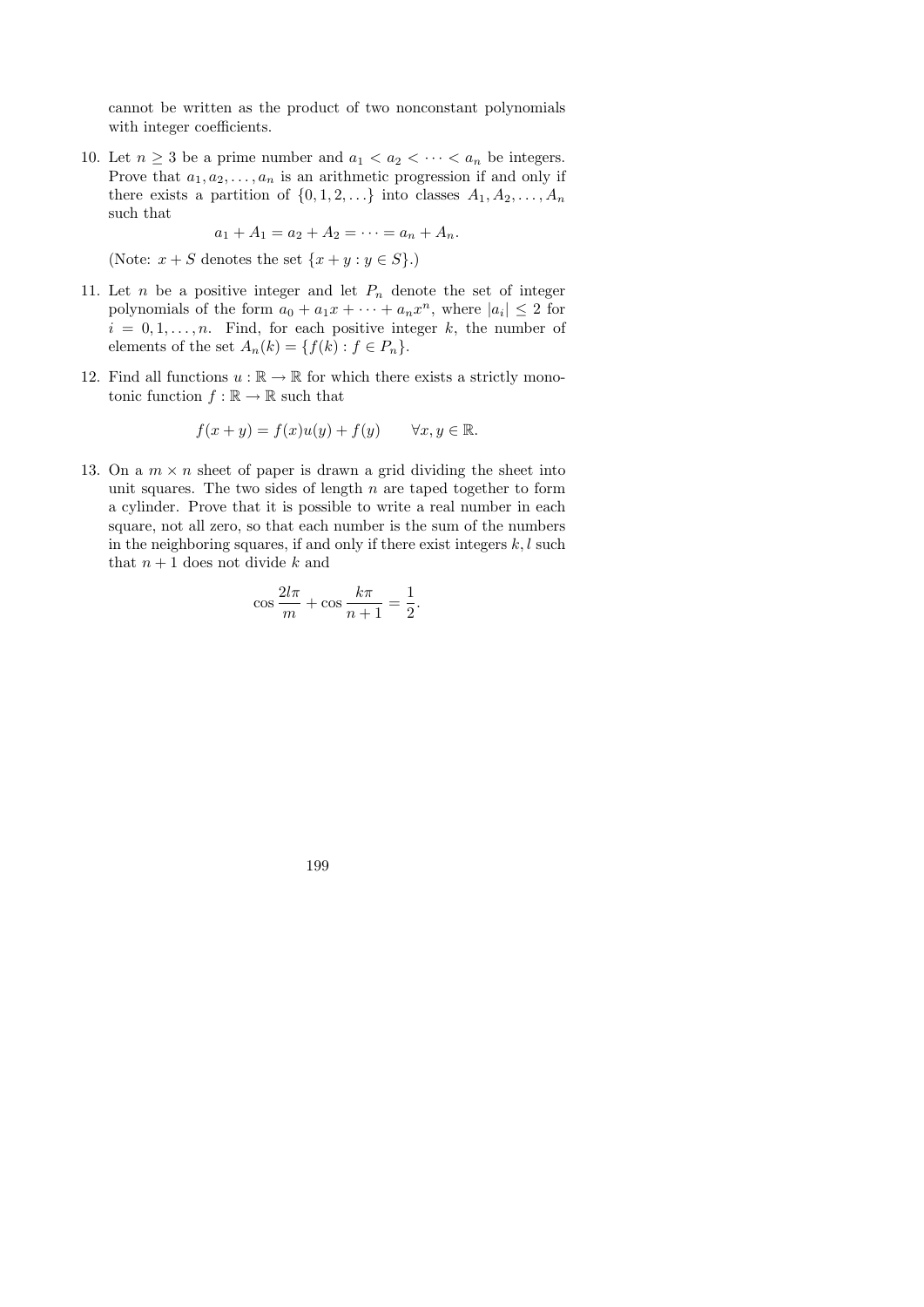#### 3.13 Russia

- 1. Do there exist *n*-digit numbers  $M$  and  $N$  such that all of the digits of  $M$  are even, all of the digits of  $N$  are odd, each digit from 0 to 9 occurs exactly once among  $M$  and  $N$ , and  $M$  divides  $N$ ?
- 2. In parallelogram ABCD, the points M and N are the midpoints of sides BC and CD, respectively. Can the lines AM and AN divide the angle BAD into three equal parts?
- 3. A deck contains 52 cards of 13 different suits. Vanya picks a card from the deck, guesses its suit, and sets it aside; he repeats until the deck is exhausted. Show that if Vanya always guesses a suit having no fewer remaining cards than any other suit, he will guess correctly at least 13 times.
- 4. In the plane are given  $n \geq 9$  points. Given any 9 points, there exist two circles such that each of the 9 points lies on one of the circles. Prove there exist two circles such that each of the given points lies on one of the circles.
- 5. The side lengths of a triangle and the diameter of its incircle are 4 consecutive integers in an arithmetic progression. Find all such triangles.
- 6. Two circles meet at  $P$  and  $Q$ . A line meets the circles at the points  $A, B, C, D$  in that order. Prove that  $\angle APB = \angle CQD$ .
- 7. A 10-digit number is said to be interesting if its digits are all distinct and it is a multiple of 11111. How many interesting integers are there?
- 8. We have a  $102 \times 102$  sheet of graph paper and a connected figure of unknown shape consisting of 101 squares. What is the smallest number of copies of the figure which can be cut out of the square?
- 9. Let  $f(x) = x^2 + ax + b \cos x$ . Find all values of a, b for which the equations  $f(x) = 0$  and  $f(f(x)) = 0$  have the same (nonempty) set of real roots.
- 10. In acute triangle  $ABC$ , the circle S passes through the circumcenter O and vertices  $B, C$ . Let  $OK$  be a diameter of S, and let  $D, E$  be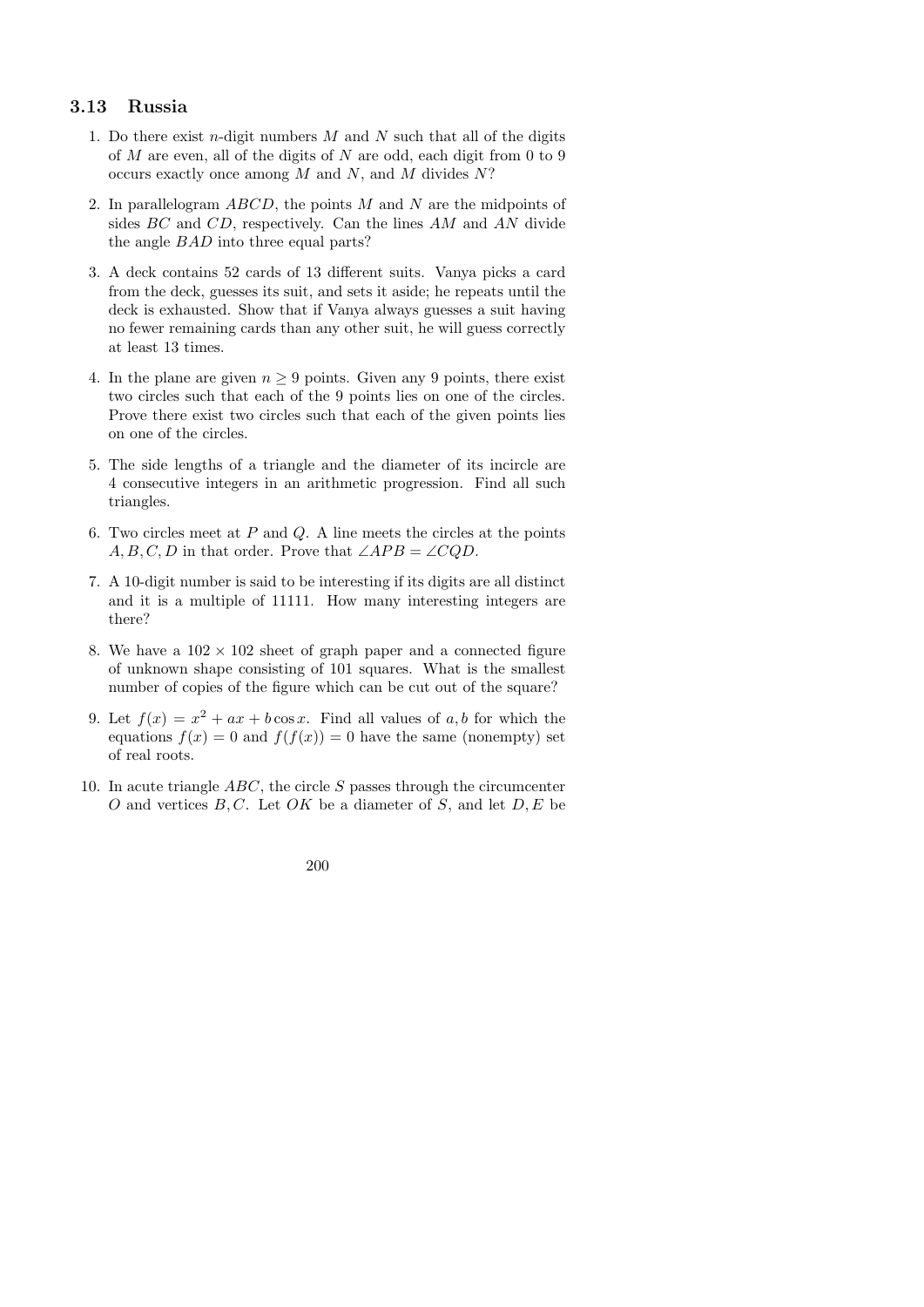the second intersections of  $S$  with  $AB, AC$ , respectively. Show that ADKE is a parallelogram.

- 11. Show that from any finite set of points in the plane, one can remove one point so that the reamining set can be divided into two subsets, each with smaller diameter than the original set. (The diameter of a finite set of points is the maximum distance between two points in the set.)
- 12. In 1999 memory locations of a computer are stored the numbers  $1, 2, \ldots, 2^{1998}$ . Two programmers take turns subtracting 1 from each of 5 different memory locations. If any location ever acquires a negative number, the computer breaks and the guilty programmer pays for the repairs. Which programmer can ensure himself financial security, and how?
- 13. Two matching decks have 36 cards each; one is shuffled and put on top of the second. For each card of the top deck, we count the number of cards between it and the corresponding card of the second deck. What is the sum of these numbers?
- 14. A circle  $S$  centered at  $O$  meets another circle  $S'$  at  $A$  and  $B$ . Let  $C$ be a point on the arc of  $S$  contained in  $S'$ . Let  $E, D$  be the second intersections of S' with AC, BC, respectively. Show that  $DE \perp OC$ .
- 15. We have an  $n \times n$  table  $(n > 100)$  in which  $n 1$  entries are 1 and the rest are 0. We may choose an entry, subtract 1 from it, and add 1 to the other entries in its row and column. By this process, can we make all of the entries of the table equal?
- 16. Find all ways to distribute the numbers from 1 to 9 in a  $3 \times 3$  table so that for each of the 6 squares formed by the entries of the table, the numbers at the corners of the square have the same sum.
- 17. A group of shepherds have 128 sheep among them. If one of them has at least half of the sheep, each other shepherd steals as many sheep as he already has. If two shepherds each have 64 sheep, someone takes a sheep from one of the two. Suppose seven rounds of theft occur. Prove that one shepherd ends up with all of the sheep.
- 18. Let O be the circumcenter of acute triangle ABC. Let  $S_A$ ,  $S_B$ ,  $S_C$ be the circles centered at  $O$  tangent to  $BC, CA, AB$ , respectively.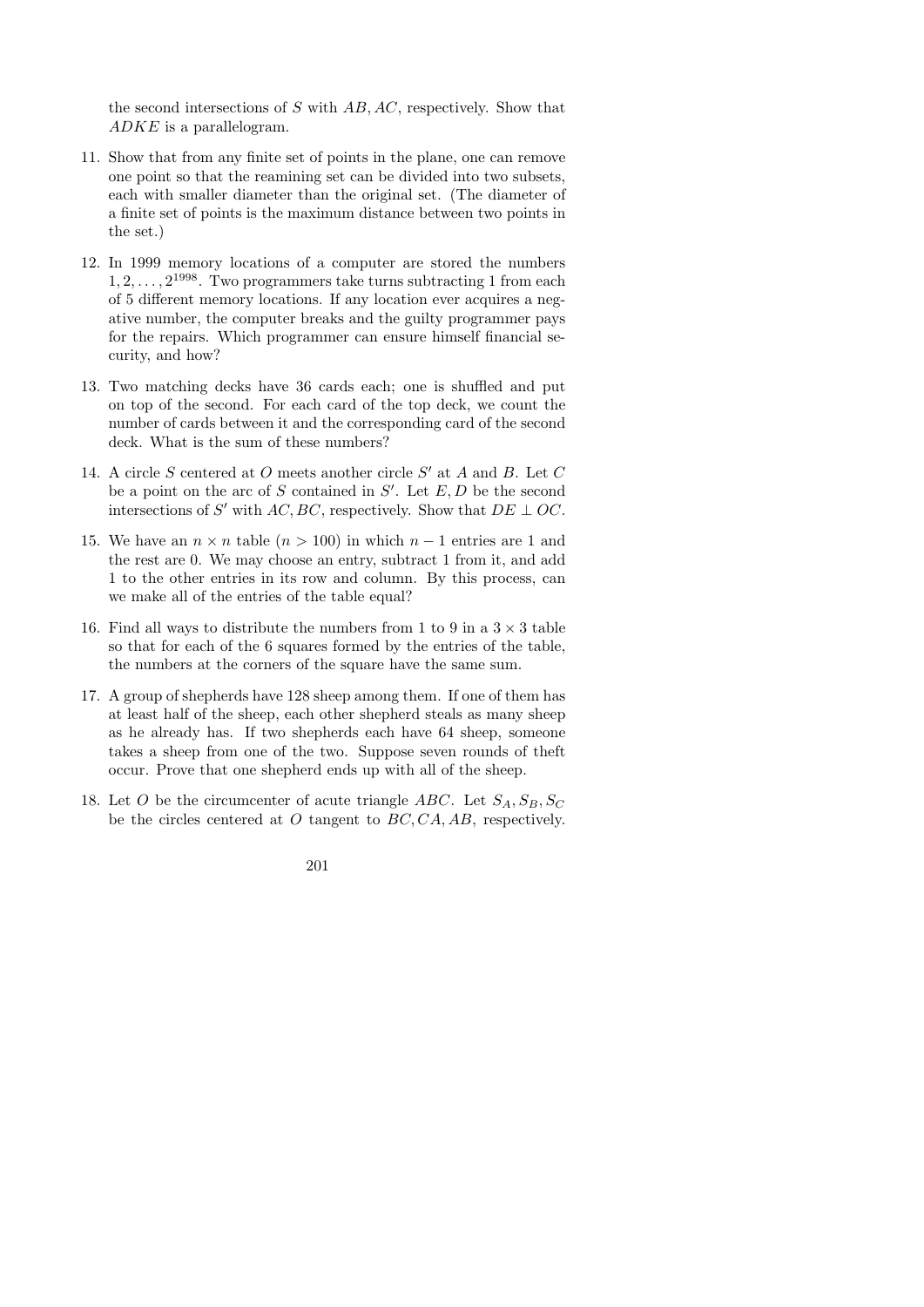Show that the sum of the angle between the tangents to  $S_A$  at A, the tangents to  $S_B$  at B, and the tangents to  $S_C$  at C is 180°.

- 19. In the City Council elections, each voter, if he chooses to participate, votes for himself (if he is a candidate) and for each of his friends. A pollster predicts the number of votes each candidate will receive. Prove that the voters can conspire so that none of the pollster's numbers are correct.
- 20. The roots of two quadratic trinomials are negative integers, and they have one root in common. Can the values of the trinomials at some positive integer be 19 and 98?
- 21. On a pool table in the shape of a regular 1998-gon  $A_1A_2 \cdots A_{1998}$ , a ball is shot from the midpoint of  $A_1A_2$ . It bounces off sides  $A_2A_3,\ldots,A_{1998}A_1$  in succession (such that the angle of approach equals the angle of departure) and ends up where it started. Prove tha the trajectory must be a regular 1998-gon.
- 22. Find all real x such that  $\{(x+1)^3\} = x^3$ , where  $\{x\} = x |x|$  is the fractional part of  $x$ .
- 23. In the pentagon  $A_1A_2A_3A_4A_5$  are drawn the bisectors  $\ell_1, \ell_2, \ell_3, \ell_4, \ell_5$ of the angles  $A_1, A_2, A_3, A_4, A_5$ , respectively. Bisectors  $\ell_1$  and  $\ell_2$ meet at  $B_1$ ,  $\ell_2$  and  $\ell_3$  meet at  $B_2$ , and so on. Can the pentagon  $B_1B_2B_3B_4B_5$  be convex?
- 24. A cube of side length  $n$  is divided into unit cubes by partitions (each partition separates a pair of adjacent unit cubes). What is the smallest number of partitions that can be removed so that from each cube, one can reach the surface of the cube without passing through a partition?
- 25. I choose a number from 1 to 144, inclusive. You may pick a subset of  $\{1, 2, \ldots, 144\}$  and ask me whether my number is in the subset. An answer of "yes" will cost you 2 dollars, an answer of "no" only 1 dollar. What is the smallest amount of money you will need to be sure to find my number?
- 26. A positive integer is written on a board. We repeatedly erase its last digit and add 5 times that digit to what remains. Starting with  $7^{1998}$ , can we ever end up at 1998<sup>7</sup>?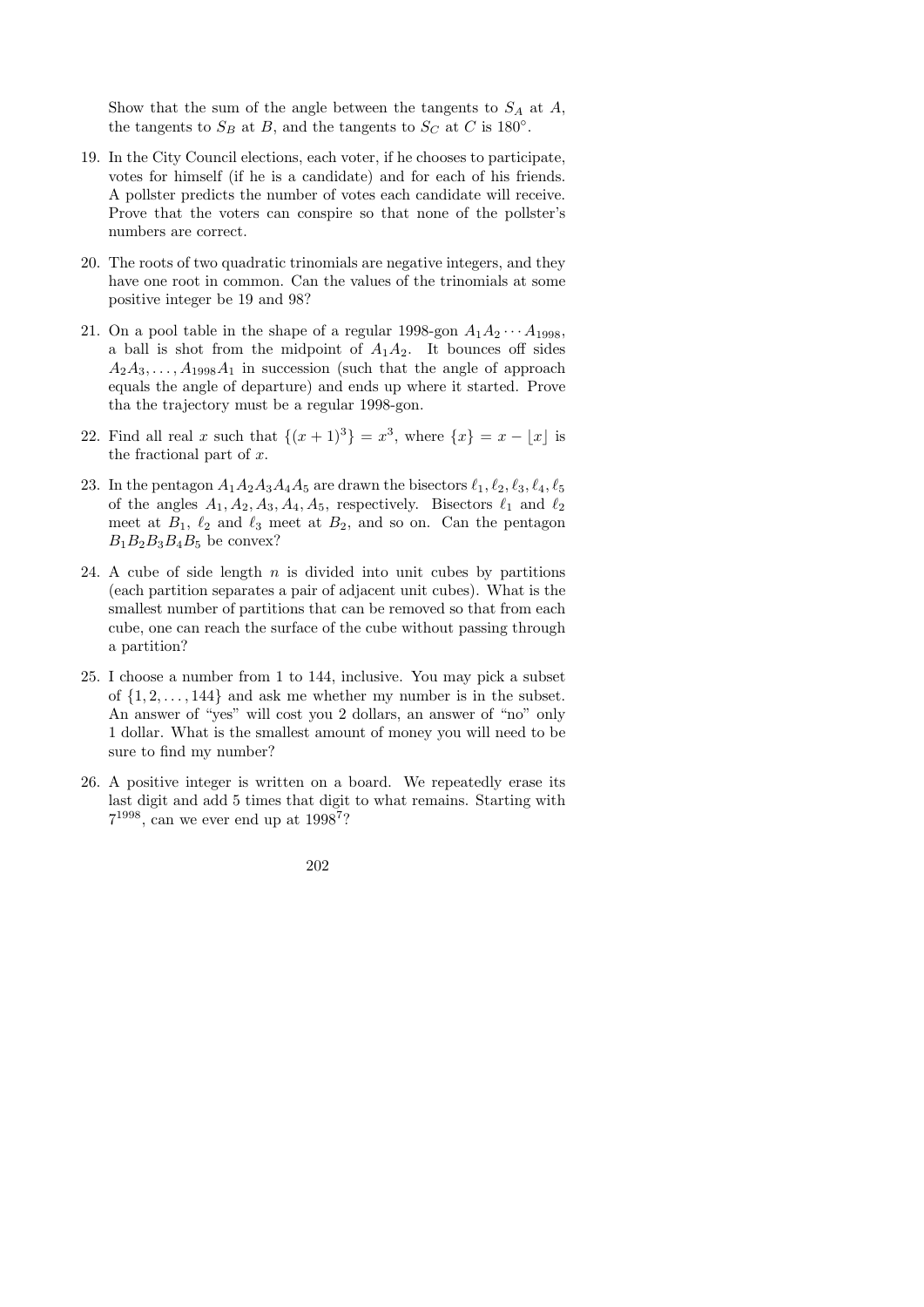- 27. On an infinite chessboard, we draw a polygon with sides along the grid lines. A unit segment along the perimeter is colored black or white according to whether it touches a black or white square inside the polygon. Let  $A, B, a, b$  be the numbers of black segments, white segments, black squares inside the polygon, and white squares inside the polygon, respectively. Show that  $A - B = 4(a - b)$ .
- 28. A sequence  ${a_n}_{n=1}^{\infty}$  of positive integers contains each positive integer exactly once. Moreover, for any distinct positive integers m and  $n,$

$$
\frac{1}{1998} < \frac{|a_n - a_m|}{|n - m|} < 1998.
$$

Show that  $|a_n - n| < 2000000$  for all n.

- 29. The rays  $y = x$  and  $y = 2x$   $(x \ge 0)$  enclose two arcs of the parabola  $y = x^2 + px + q$ . These two arcs are projected onto the x axis. Prove that the right projection has length 1 more than the left projection.
- 30. A convex polygon is partitioned into parallelograms. Prove that there are at least three vertices contained in only one parallelogram.
- 31. Let  $S(x)$  be the sum of the digits in the decimal representation of the number x. Do there exist three natural numbers  $a, b, c$  such that  $S(a + b) < 5, S(b + c) < 5, S(c + a) < 5, \text{ but } S(a + b + c) > 50$ ?
- 32. A maze is an  $8 \times 8$  board with some adjacent squares separated by walls, such that there is a path from any square to any other square not passing through a wall. Given the command LEFT, RIGHT, UP or DOWN, a pawn advances one square in the corresponding direction if this movement is not blocked by a wall or an edge of the board, and otherwise does nothing. God writes a program (a finite sequence of such commands) and gives it to the Devil, who then constructs a maze and places the pawn on one of the squares. Can God ensure that the pawn will land on every square of the board no matter what the Devil does?
- 33. I set 5 watches, then you move some of them forward so that they show the same time, and add up the intervals through which you moved each watch. How large can I force this sum to be, no matter how you manipulate the watches?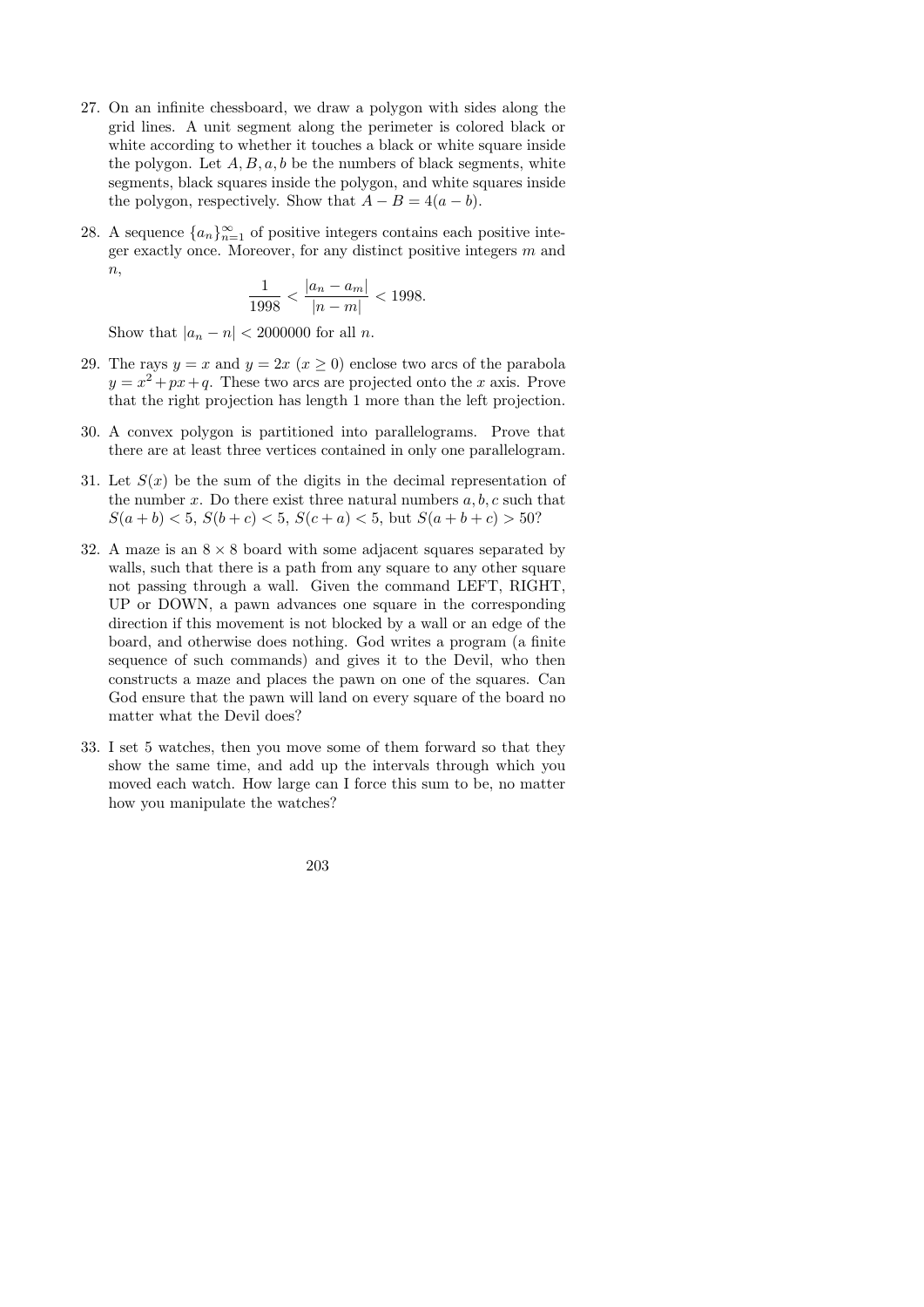- 34. In triangle ABC, with  $AB > BC$ , BM is a median and BL and angle bisector. The line through  $M$  parallel to  $AB$  meets  $BL$  at  $D$ , and the line through  $L$  parallel to  $BC$  meets  $BM$  at  $E$ . Prove that  $ED \perp BL$ .
- 35. A jeweller makes a chain from  $N > 3$  numbered links for a mischievous customer, who then asks the jeweller to change the order of the links, in such a way as to maximize the number of links the jeweller must open. How many links was this?
- 36. Two positive integers are written on the board. The following operation is repeated: if  $a < b$  are the numbers on the board, then a is erased and  $ab/(b - a)$  is written in its place. At some point the numbers on the board are equal. Prove that again they are positive integers.
- 37. Two lines parallel to the x-axis meet the graph  $y = ax^3 + bx^2 + cx + d$ in the points  $A, D, E$  and  $B, C, F$ , respectively, in that order from left to right. Prove that the length of the projection of the segment  $CD$  onto the x-axis equals the sum of the lengths of the projections of AB and EF.
- 38. Two polygons are given such that the distance between any two vertices of one polygon is at most 1, but the distance between any two vertices of different polygons is at least  $1/\sqrt{2}$ . Prove that the polygons have no common interior point.
- 39. Let  $D, E, F$  be the feet of the angle bisectors of angles  $A, B, C$ , respectively, of triangle  $ABC$ , and let  $K_a, K_b, K_c$  be the points of contact of the tangents to the incircle of  $ABC$  through  $D, E, F$  (that is, the tangent lines not containing sides of the triangle). Prove that the lines joining  $K_a, K_b, K_c$  to the midpoints of  $BC, CA, AB$ , respectively, pass through a single point on the incircle of ABC.
- 40. Certain subsets of a given set are distinguished. Each distinguished subset contains  $2k$  elements, where k is a fixed positive integer. It is known that given a subset of fewer than  $(k+1)^2$  elements, either it contains no distinguished subset, or all of its distinguished subsets have a common element. Show that all of the distinguished subsets have a common element.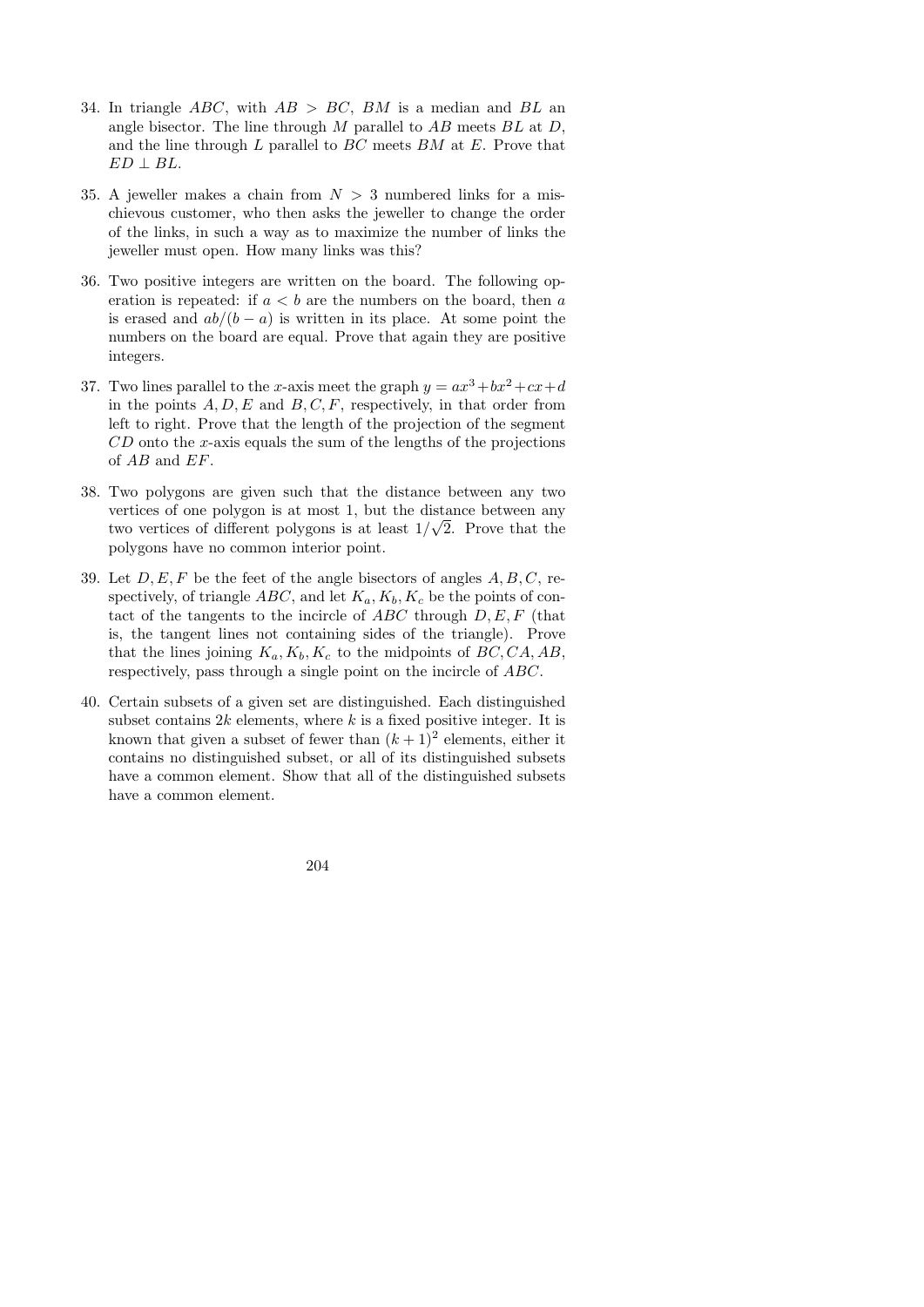- 41. The numbers 19 and 98 are written on a board. Each minute, each number is either incremented by 1 or squared. Is it possible for the numbers to become identical at some time?
- 42. A binary operation  $*$  on real numbers has the property that  $(a * b) *$  $c = a + b + c$ . Prove that  $a * b = a + b$ .
- 43. A convex polygon with  $n > 3$  vertices is given, no four vertices lying on a circle. We call a circle circumscribed if it passes through three vertices and contains all of the others. A circumscribed circle is called a boundary circle if it passes through three consecutive vertices of the polygon, and it is called an inner circle if it passes through three pairwise nonconsecutive vertices. Prove that the number of boundary circles is 2 more than the number of inner circles.
- 44. Each square of a  $(2^{n} 1) \times (2^{n} 1)$  board contains either +1 or −1. Such an arrangement is called successful if each number is the product of its neighbors (squares sharing a common side with the given square). Find the number of successful arrangements.
- 45. A family S of equilateral triangles in the plane is given, all translates of each other, and any two having nonempty intersection. Prove that there exist three points such that any member of S contains one of the points.
- 46. There are 1998 cities in Russia, each being connected (in both directions) by flights to three other cities. Any city can be reached by any other city by a sequence of flights. The KGB plans to close off 200 cities, no two joined by a single flight. Show that this can be done so that any open city can be reached from any other open city by a sequence of flights only passing through open cities.
- 47. The sequence  $\omega_1, \omega_2, \ldots$  of circles is inscribed in the parabola  $y = x^2$ so that  $\omega_n$  and  $\omega_{n+1}$  are externally tangent for  $n \geq 1$ . Moreover,  $\omega_1$ has diameter 1 and touches the parabola at  $(0, 0)$ . Find the diameter of  $\omega_{1998}$ .
- 48. The tetrahedron ABCD has all edges of length less than 100, and contains two nonintersecting spheres of diameter 1. Prove that it contains a sphere of diameter 1.01.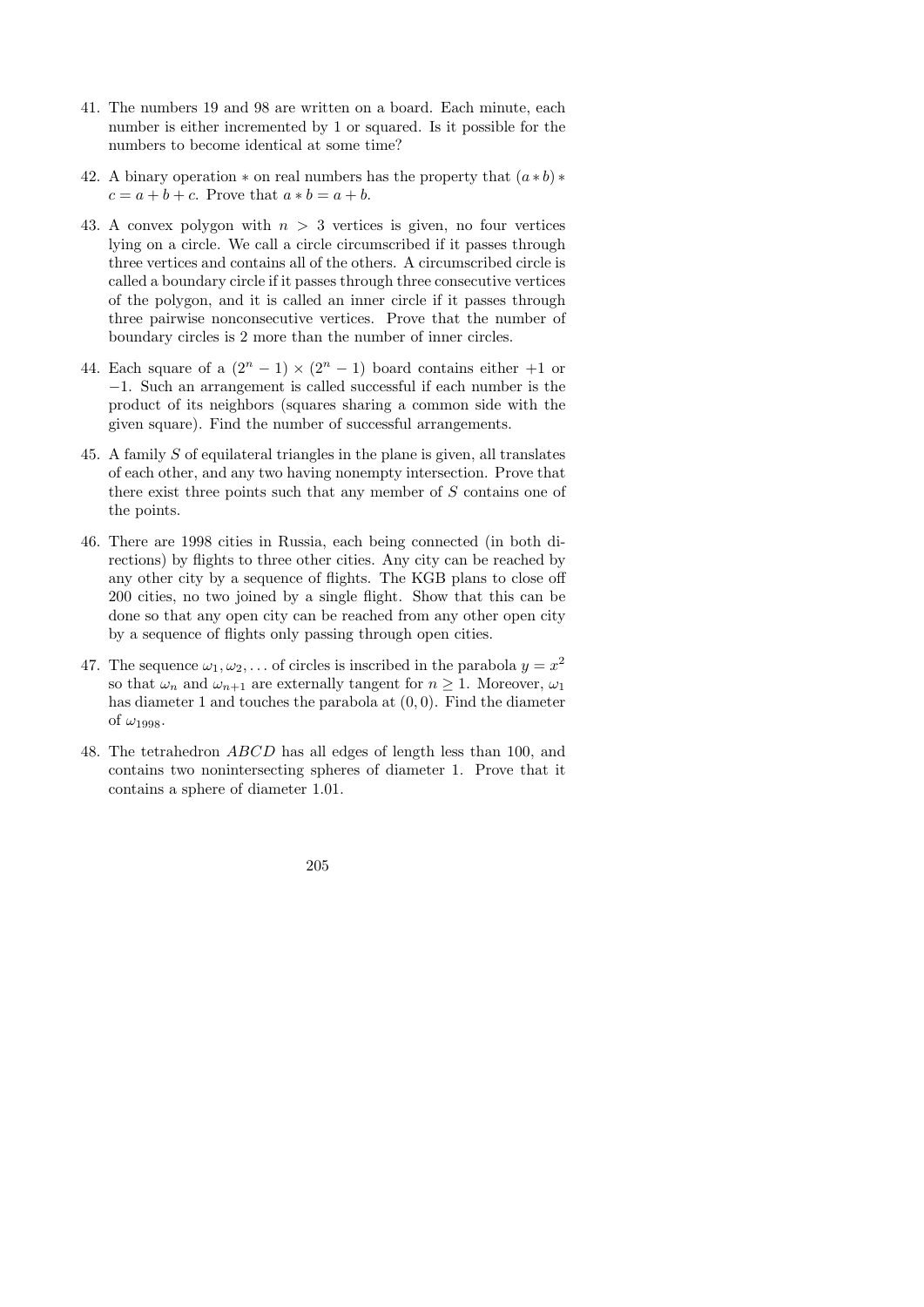49. A figure composed of  $1\times1$  squares has the property that if the squares of a (fixed)  $m \times n$  rectangle are filled with numbers the sum of all of which is positive, the figure can be placed on the rectangle (possibly after being rotated) so that the numbers it covers also have positive sum. (The figure may not be placed so that any of its squares fails to lie over the rectangle.) Prove that a number of such figures can be put on the  $m \times n$  rectangle so that each square is covered by the same number of figures.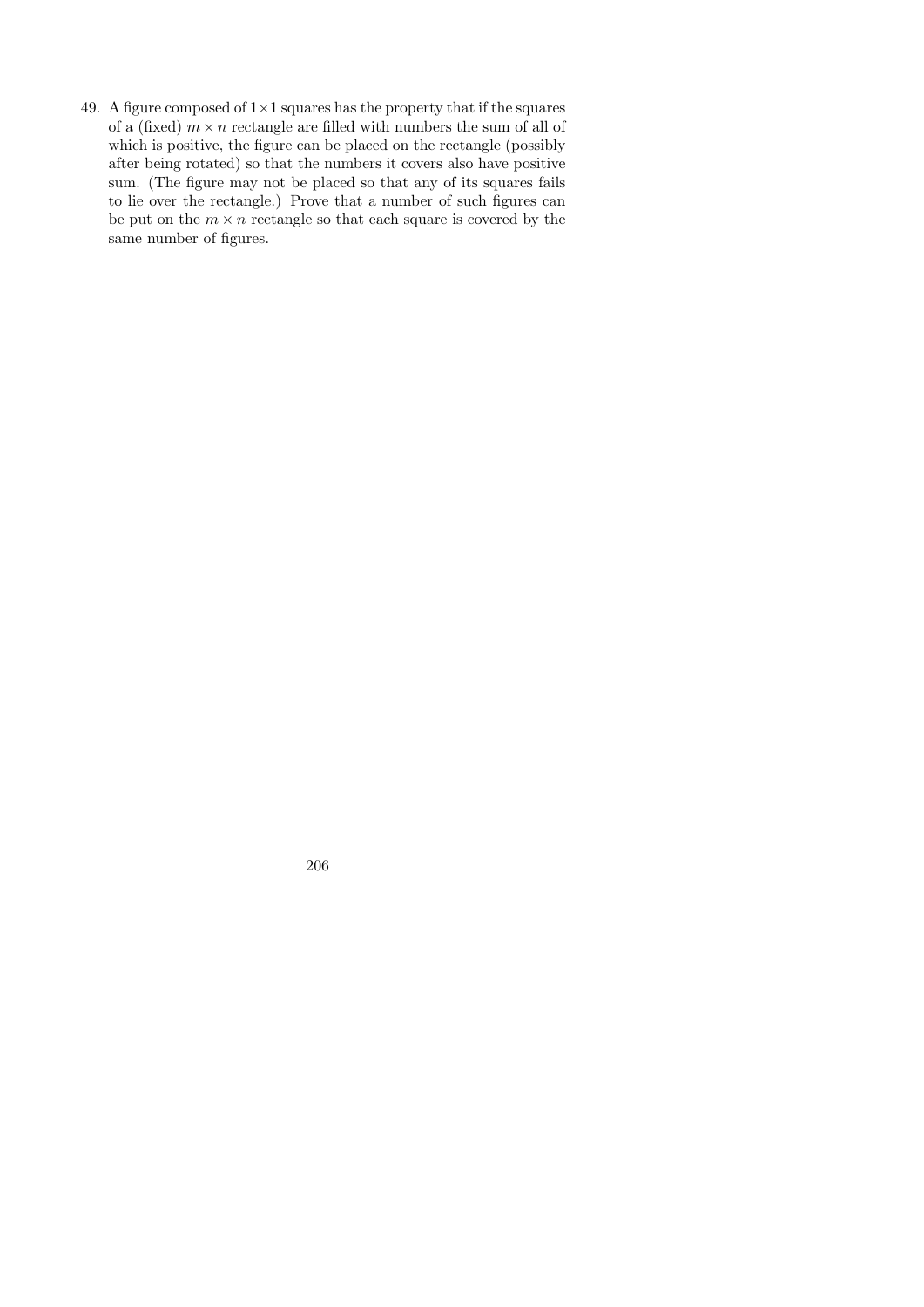## 3.14 Taiwan

1. Show that for positive integers  $m$  and  $n$ ,

$$
\gcd(m, n) = 2\sum_{k=0}^{m-1} \left\lfloor \frac{kn}{m} \right\rfloor + m + n - mn.
$$

2. Does there exist a solution to the equation

$$
x^2 + y^2 + z^2 + u^2 + v^2 = xyzuv - 65
$$

in integers  $x, y, z, u, v$  greater than 1998?

- 3. Let  $m, n$  be positive integers, and let F be a collection of m-element subsets of  $\{1, \ldots, n\}$  any two of which have nonempty intersection. Determine the maximum number of elements of F.
- 4. Let  $I$  be the incenter of triangle  $ABC$ , let  $D, E, F$  be the intersections of AI with BC, BI with CA, CI with AB, respectively, and let  $X, Y, Z$  be points on the lines  $EF, FD, DE$ . Show that

$$
d(X, AB) + d(Y, BC) + d(Z, CA) \le XY + YZ + ZX,
$$

where  $d(P, QR)$  denotes the distance from point P to line  $QR$ .

5. For each positive integer n, let  $w(n)$  be the number of (distinct) positive prime divisors of  $n$ . Find the smallest positive integer  $k$ such that for all  $n$ ,

$$
2^{w(n)} \le k \sqrt[4]{n}.
$$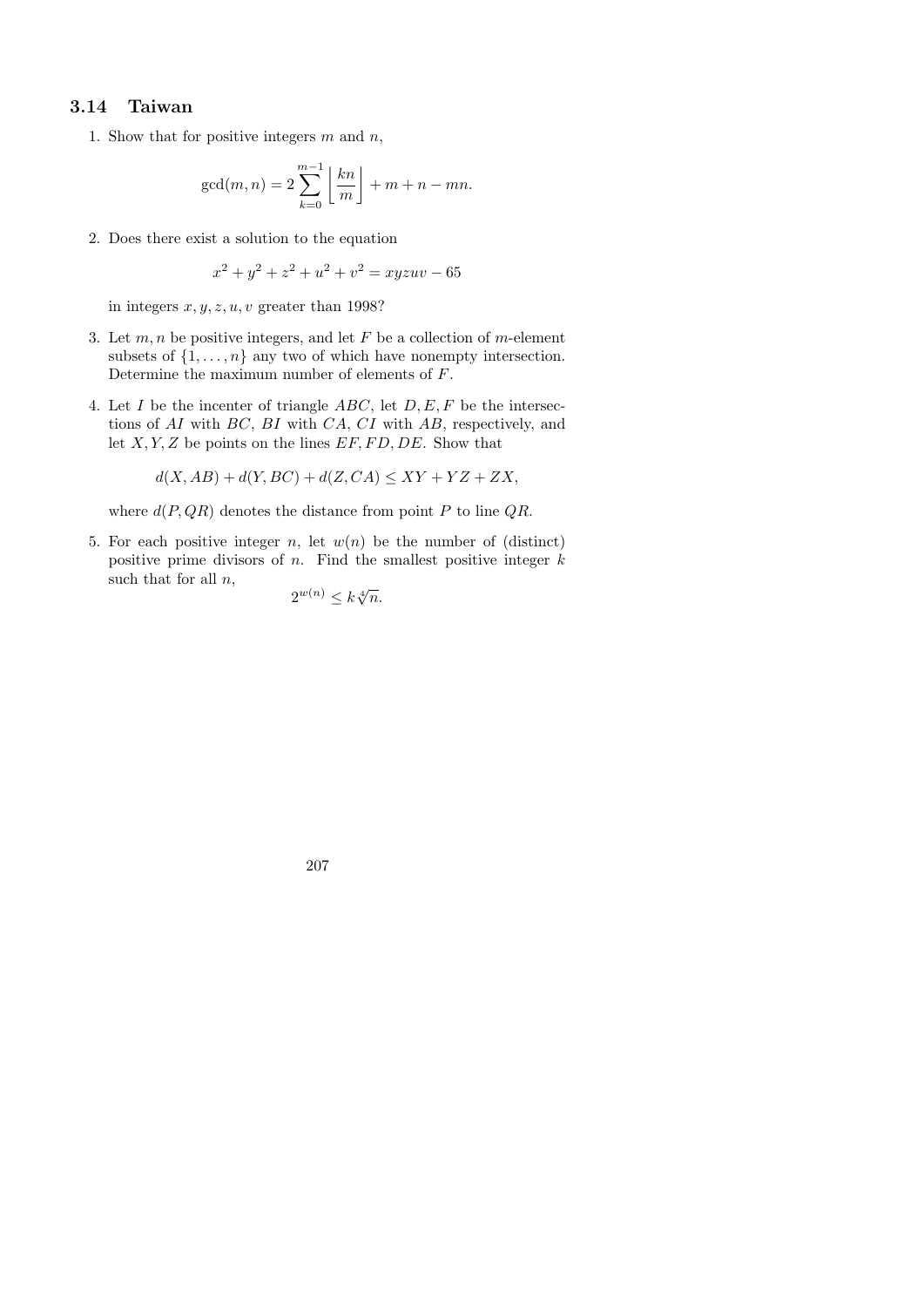#### 3.15 Turkey

- 1. Squares  $BAX X'$  and  $CAY Y'$  are erected externally on the sides of isosceles triangle *ABC* with equal sides  $AB = AC$ . Let E and F be the feet of the perpendiculars from an arbitrary point  $K$  on the segment  $BC$  to  $BY$  and  $CX$ , respectively. Let  $D$  be the midpoint of BC.
	- (a) Prove that  $DE = DF$ .
	- (b) Find the locus of the midpoint of EF.
- 2. Let  ${a_n}$  be the sequence of real numbers defined by  $a_1 = t$  and  $a_{n+1} = 4a_n(1 - a_n)$  for  $n \ge 1$ . For how many distinct values of t do we have  $a_{1998} = 0$ ?
- 3. Let  $A = \{1, 2, 3, 4, 5\}$ . Find the number of functions f from the set of nonempty subsets of A to A for which  $f(B) \in B$  for any  $B \subseteq A$ and  $f(B\cup C) \in \{f(B), f(C)\}\$ for any  $B, C \subseteq A$ .
- 4. To n people are to be assigned n different houses. Each person ranks the houses in some order (with no ties). After the assignment is made, it is observed that every other assignment assigns at least one person to a house that person ranked lower than in the given assignment. Prove that at least one person received his/her top choice in the given assignment.
- 5. Let  $ABC$  be a triangle. Suppose that the circle through C tangent to  $AB$  at A and the circle through B tangent to  $AC$  at A have different radii, and let  $D$  be their second intersection. Let  $E$  be the point on the ray AB such that  $AB = BE$ . Let F be the second intersection of the ray CA with the circle through  $A, D, E$ . Prove that  $AF = AC$ .
- 6. Let  $f(x_1, \ldots, x_n)$  be a polynomial with integer coefficients of total degree less than  $n$ . Show that the number of ordered  $n$ -tuples  $(x_1, \ldots, x_n)$  with  $0 \le x_i \le 12$  such that  $f(x_1, \ldots, x_n) \equiv 0 \pmod{13}$ is divisible by 13.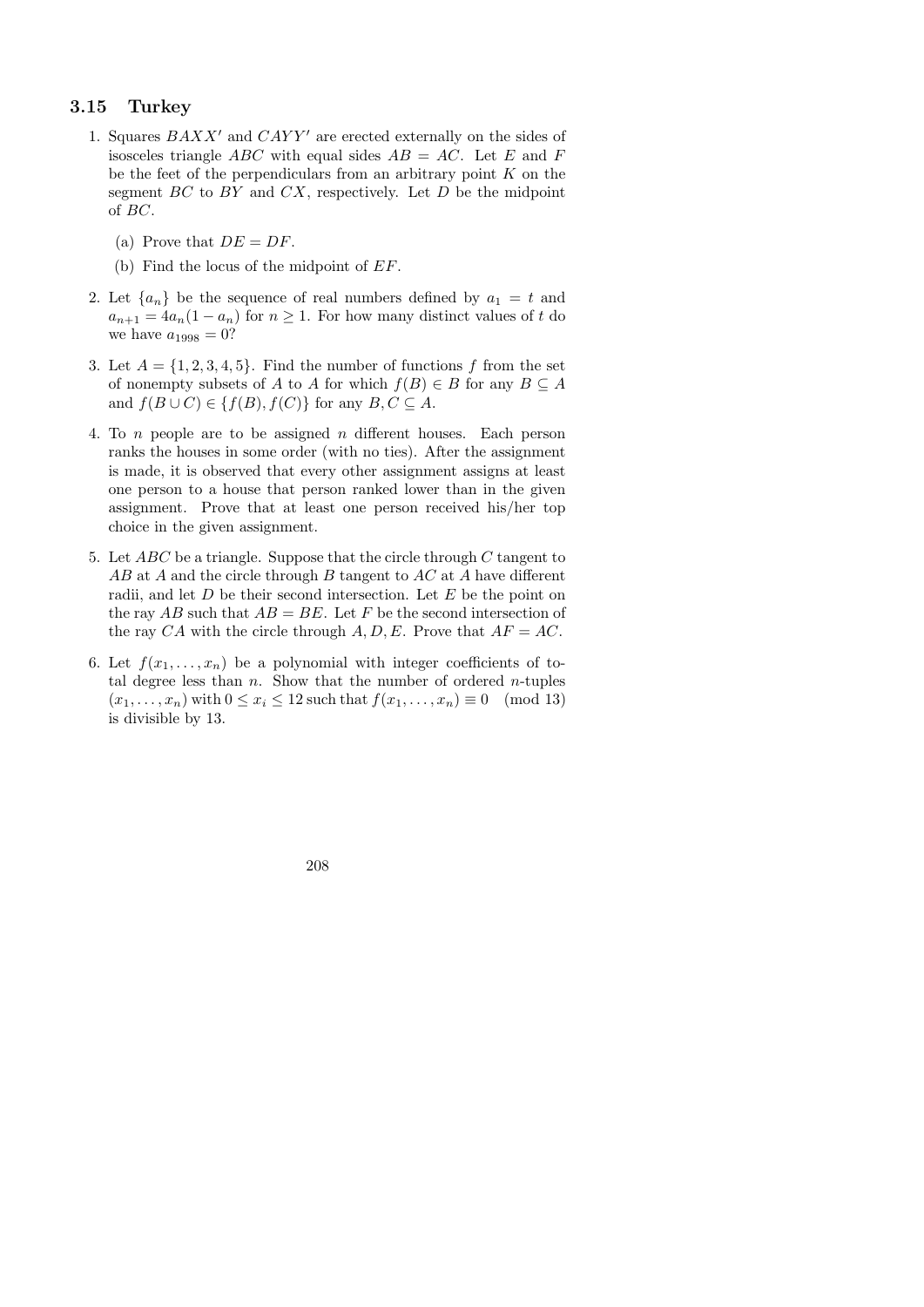#### 3.16 United Kingdom

- 1. A  $5 \times 5$  square is divided into 25 unit squares. In each square is written one of  $1, 2, 3, 4, 5$  so that each row, column and diagonal contains each number once. The sum of the numbers in the squares immediately below the diagonal from top left to bottom right is called the score. Show that the score cannot equal 20, and find the maximum possible score.
- 2. Let  $a_1 = 19, a_2 = 98$ . For  $n \ge 1$ , define  $a_{n+2}$  to be the remainder of  $a_n + a_{n+1}$  when it is divided by 100. What is the remainder when

$$
a_1^2 + a_2^2 + \dots + a_{1998}^2
$$

is divided by 8?

- 3. Let *ABP* be an isosceles triangle with  $AB = AP$  and ∠*PAB* acute. Let  $PC$  be the line through P perpendicular to  $BP$ , with  $C$  a point on the same side of  $BP$  as  $A$  (and not lying on  $AB$ ). Let  $D$  be the fourth vertex of parallelogram  $ABCD$ , and let PC meet DA at M. Prove that M is the midpoint of DA.
- 4. Show that there is a unique sequence of positive integers  $(a_n)$  with  $a_1 = 1, a_2 = 2, a_4 = 12, \text{ and}$

$$
a_{n+1}a_{n-1} = a_n^2 \pm 1 \qquad n = 2, 3, 4, \dots.
$$

- 5. In triangle ABC, D is the midpoint of AB and E is the point of trisection of BC closer to C. Given that  $\angle ADC = \angle BAE$ , find ∠BAC.
- 6. The ticket office at a train station sells tickets to 200 destinations. One day, 3800 passengers buy tickets. Show that at least 6 destinations receive the same number of passengers, and that there need not be 7 such destinations.
- 7. A triangle ABC has  $\angle BAC > \angle BCA$ . A line AP is drawn so that  $\angle PAC = \angle BCA$ , where P is inside the triangle. A point Q outside the triangle is constructed so that  $PQ$  is parallel to  $AB$  and  $BQ$  is parallel to  $AC$ . Let R be the point on  $BC$  (on the side of  $AP$  away from Q) such that  $\angle PRQ = \angle BCA$ . Prove that the circumcircles of  $ABC$  and  $PQR$  are tangent.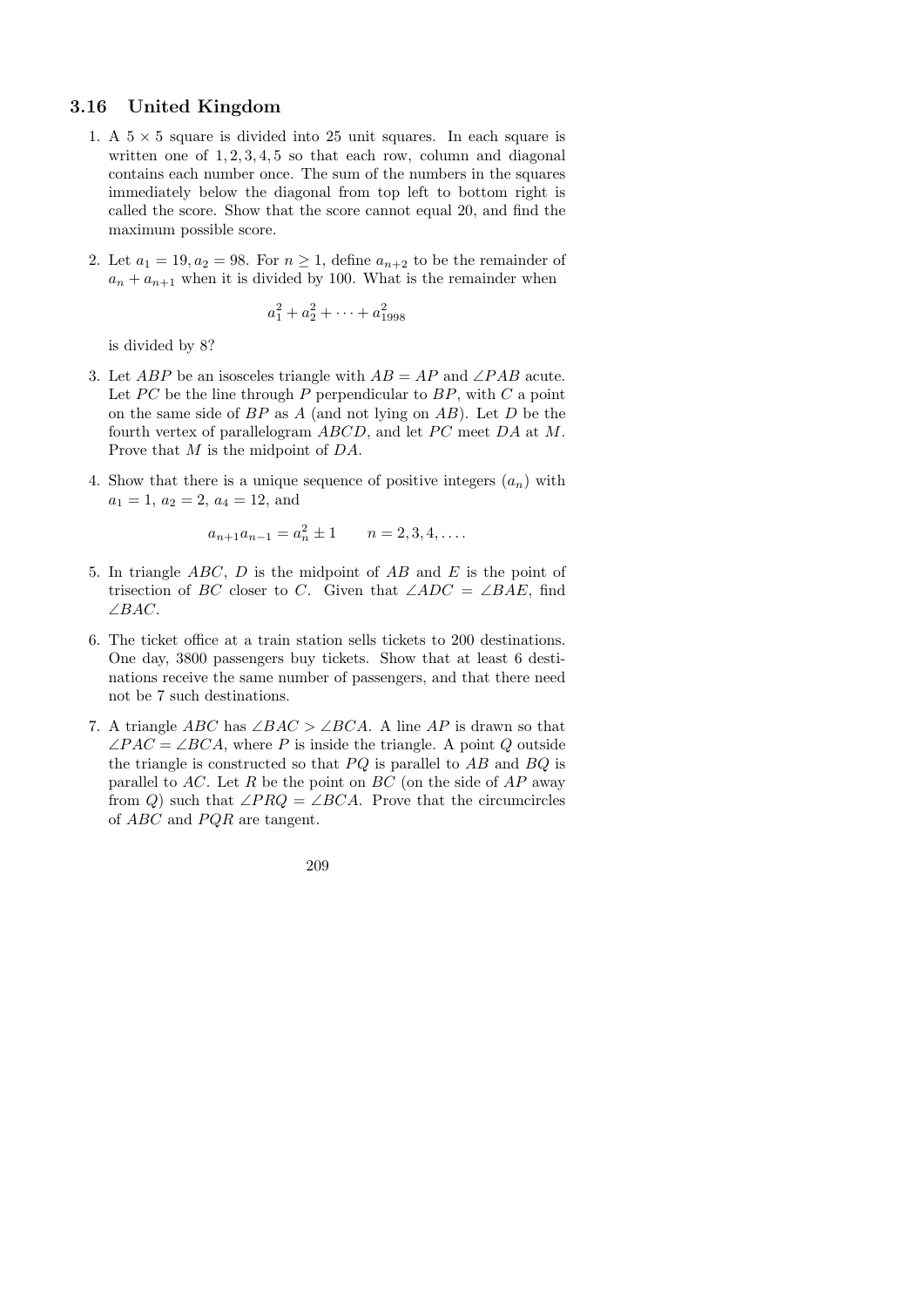8. Let  $x, y, z$  be positive integers such that

$$
\frac{1}{x} - \frac{1}{y} = \frac{1}{z}.
$$

Let  $h$  be the greatest common divisor of  $x, y, z$ . Prove that  $hxyz$ and  $h(y - x)$  are perfect squares.

9. Find all solutions of the system of equations

$$
xy + yz + zx = 12
$$
  

$$
xyz = 2 + x + y + z
$$

in positive real numbers  $x, y, z$ .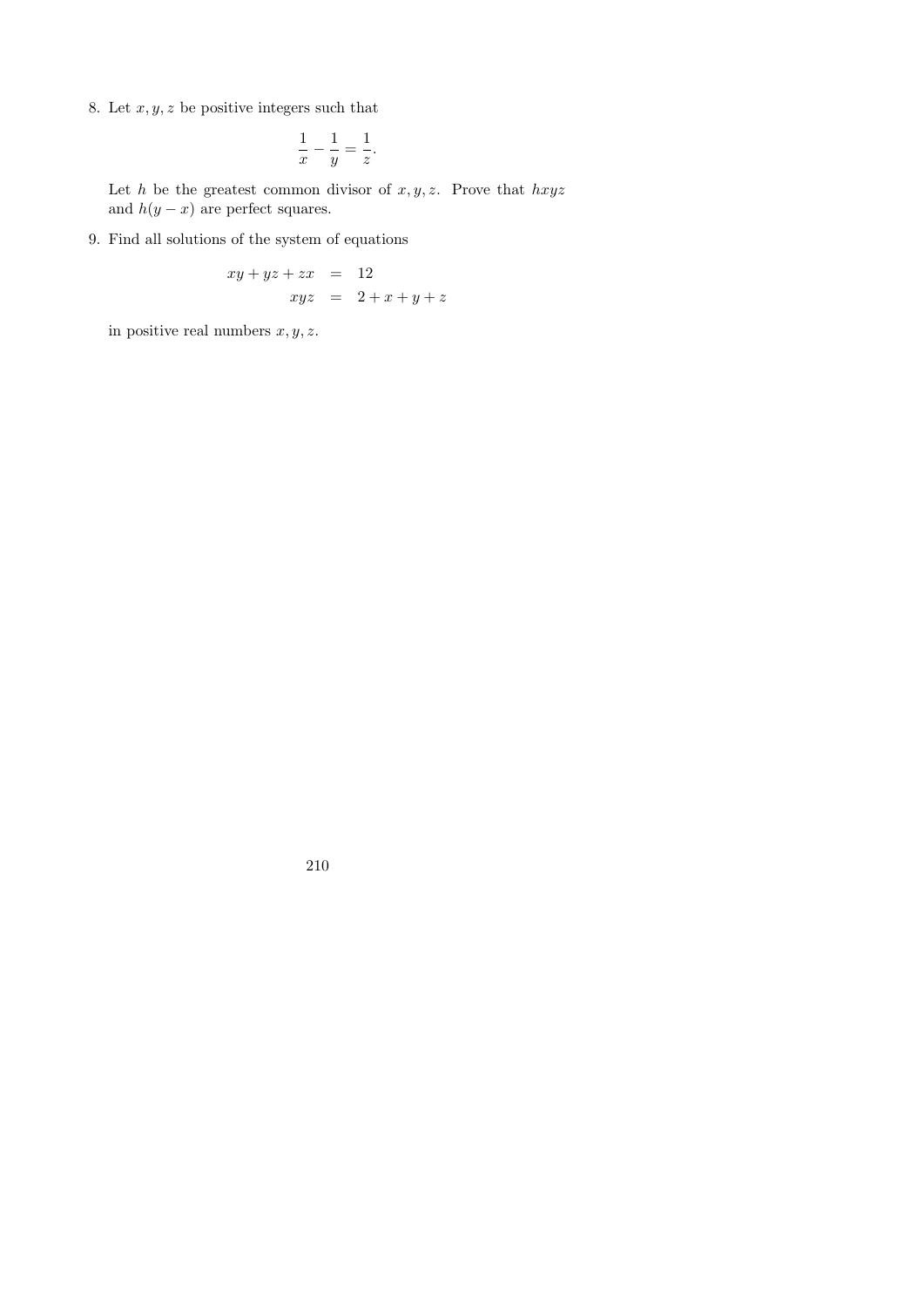### 3.17 United States of America

1. Suppose that the set  $\{1, 2, \dots, 1998\}$  has been partitioned into disjoint pairs  $\{a_i, b_i\}$  ( $1 \leq i \leq 999$ ) so that for all i,  $|a_i - b_i|$  equals 1 or 6. Prove that the sum

$$
|a_1 - b_1| + |a_2 - b_2| + \cdots + |a_{999} - b_{999}|
$$

ends in the digit 9.

- 2. Let  $C_1$  and  $C_2$  be concentric circles, with  $C_2$  in the interior of  $C_1$ . From a point A on  $C_1$  one draws the tangent AB to  $C_2$  ( $B \in C_2$ ). Let C be the second point of intersection of  $AB$  and  $C_1$ , and let D be the midpoint of AB. A line passing through A intersects  $C_2$  at E and  $F$  in such a way that the perpendicular bisectors of  $DE$  and  $CF$ intersect at a point M on AB. Find, with proof, the ratio  $AM/MC$ .
- 3. Let  $a_0, a_1, \dots, a_n$  be numbers from the interval  $(0, \pi/2)$  such that

$$
\tan(a_0 - \frac{\pi}{4}) + \tan(a_1 - \frac{\pi}{4}) + \dots + \tan(a_n - \frac{\pi}{4}) \ge n - 1.
$$

Prove that

 $\tan a_0 \tan a_1 \cdots \tan a_n \geq n^{n+1}.$ 

- 4. A computer screen shows a  $98 \times 98$  chessboard, colored in the usual way. One can select with a mouse any rectangle with sides on the lines of the chessboard and click the mouse button: as a result, the colors in the selected rectangle switch (black becomes white, white becomes black). Find, with proof, the minimum number of mouse clicks needed to make the chessboard all one color.
- 5. Prove that for each  $n \geq 2$ , there is a set S of n integers such that  $(a - b)^2$  divides ab for every distinct  $a, b \in S$ .
- 6. Let  $n \geq 5$  be an integer. Find the largest integer k (as a function of n) such that there exists a convex n-gon  $A_1A_2...A_n$  for which exactly k of the quadrilaterals  $A_iA_{i+1}A_{i+2}A_{i+3}$  have an inscribed circle. (Here  $A_{n+j} = A_j$ .)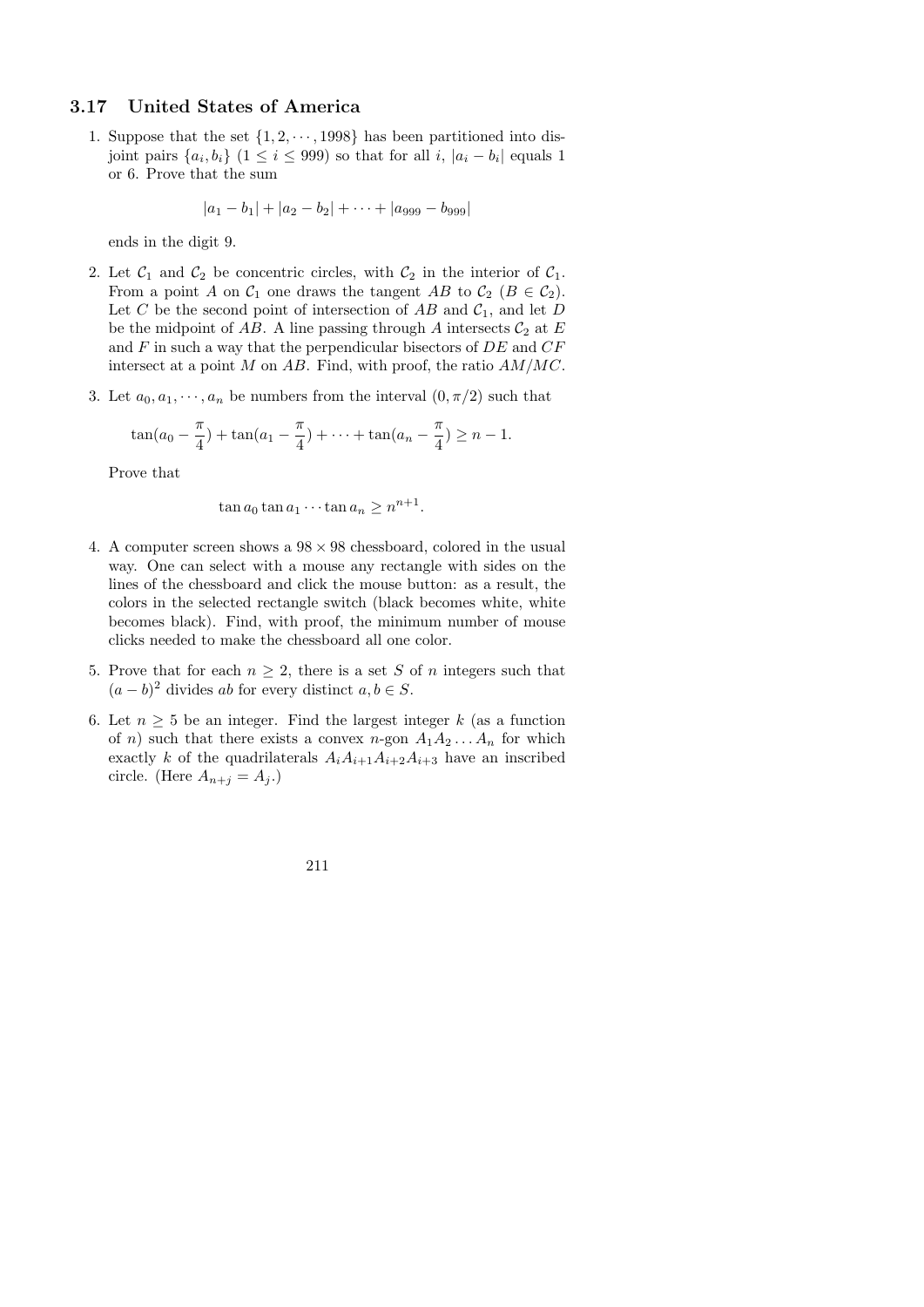#### 3.18 Vietnam

1. Let  $a \ge 1$  be a real number, and define the sequence  $x_1, x_2, \ldots$  by  $x_1 = a$  and

$$
x_{n+1} = 1 + \log\left(\frac{x_n(x_n^2 + 3)}{3x_n^2 + 1}\right).
$$

Prove that this sequence has a finite limit, and determine it.

- 2. Let  $P$  be a point on a given sphere. Three mutually perpendicular rays from  $P$  meet the sphere at  $A, B, C$ .
	- (a) Prove that for all such triples of rays, the plane of the triangle ABC passes through a fixed point.
	- (b) Find the maximum area of the triangle ABC.
- 3. Let  $a, b$  be integers. Define a sequence  $a_0, a_1, \ldots$  of integers by

$$
a_0 = a, a_1 = b, a_2 = 2b - a + 2, a_{n+3} = 3a_{n+2} - 3a_{n+1} + a_n.
$$

- (a) Find the general term of the sequence.
- (b) Determine all a, b for which  $a_n$  is a perfect square for all  $n \geq$ 1998.
- 4. Let  $x_1, \ldots, x_n$   $(n \geq 2)$  be positive numbers satisfying

$$
\frac{1}{x_1+1998}+\frac{1}{x_2+1998}+\cdots+\frac{1}{x_n+1998}=\frac{1}{1998}.
$$

Prove that

$$
\frac{\sqrt[n]{x_1 x_2 \cdots x_n}}{n-1} \ge 1998.
$$

5. Find the minimum of the expression

$$
\sqrt{(x+1)^2 + (y-1)^2} + \sqrt{(x-1)^2 + (y+1)^2} + \sqrt{(x+2)^2 + (y+2)^2}
$$

over real numbers  $x, y$ .

6. Prove that for each positive odd integer  $n$ , there is a unique polynomial  $P(x)$  of degree n with real coefficients such that

$$
P\left(x - \frac{1}{x}\right) = x^n - \frac{1}{x^n}
$$

for  $x \neq 0$ . Also determine whether this assertion holds for *n* even.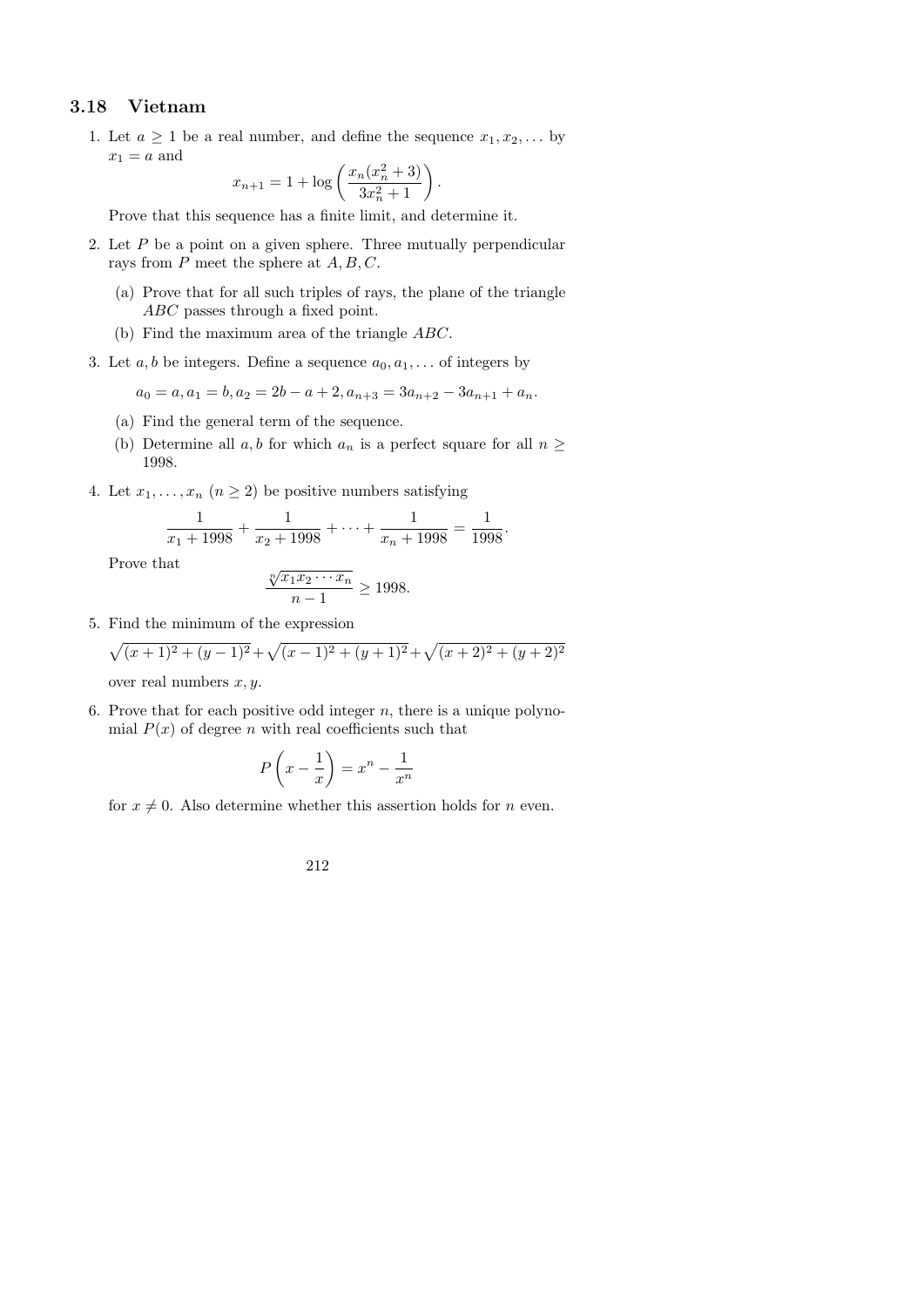# 4 1998 Regional Contests: Problems

## 4.1 Asian Pacific Mathematics Olympiad

1. Let F be the set of all *n*-tuples  $(A_1, \ldots, A_n)$  such that each  $A_i$  is a subset of  $\{1, 2, \ldots, 1998\}$ . Let |A| denote the number of elements of the set A. Find

$$
\sum_{(A_1,\ldots,A_n)\in F} |A_1\cup A_2\cup\cdots\cup A_n|.
$$

- 2. Show that for any positive integers a and b,  $(36a+b)(a+36b)$  cannot be a power of 2.
- 3. Let  $a, b, c$  be positive real numbers. Prove that

$$
\left(1+\frac{a}{b}\right)\left(1+\frac{b}{c}\right)\left(1+\frac{c}{a}\right) \ge 2\left(1+\frac{a+b+c}{\sqrt[3]{abc}}\right).
$$

- 4. Let  $ABC$  be a triangle and D the foot of the altitude from A. Let E and  $F$  lie on a line passing through  $D$  such that  $AE$  is perpendicular to  $BC$ ,  $AF$  is perpendicular to  $CF$ , and  $E$  and  $F$  are different from D. Let  $M$  and  $N$  be the midpoints of the segments  $BC$  and  $EF$ , respectively. Prove that AN is perpendicular to NM.
- 5. Find the largest integer  $n$  such that  $n$  is divisible by all positive integers less than  $\sqrt[3]{n}$ .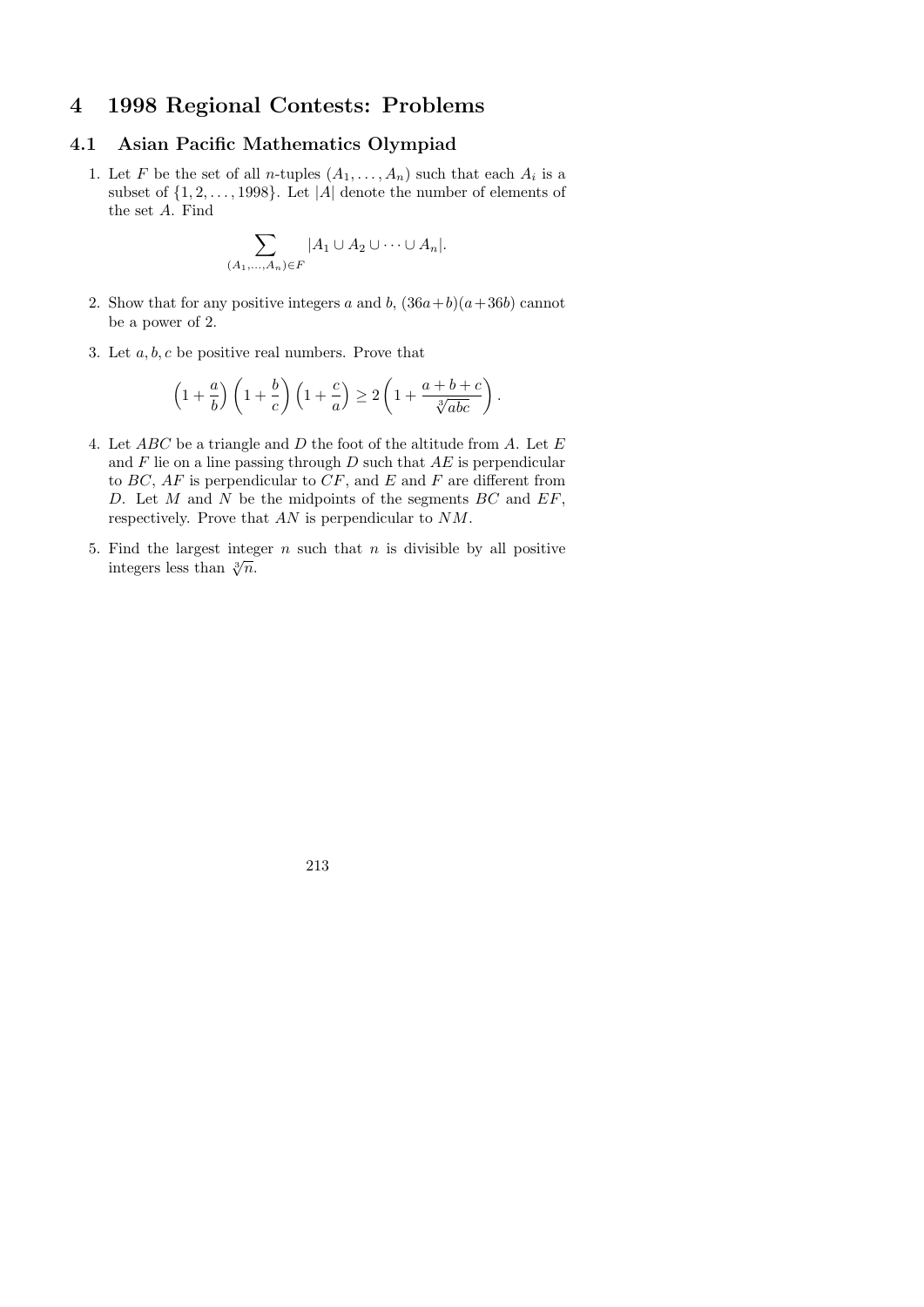#### 4.2 Austrian-Polish Mathematics Competition

1. Let  $x_1, x_2, y_1, y_2$  be real numbers such that  $x_1^2 + x_2^2 \leq 1$ . Prove the inequality

$$
(x_1y_1 + x_2y_2 - 1)^2 \ge (x_1^2 + x_2^2 - 1)(y_1^2 + y_2^2 - 1).
$$

- 2. Consider *n* points  $P_1, P_2, \ldots, P_n$  lying in that order on a straight line. We color each point in white, red, green, blue or violet. A coloring is admissible if for each two consecutive points  $P_i, P_{i+1}$  (*i* =  $1, 2, \ldots, n-1$ ) either both points are the same color, or at least one of them is white. How many admissible colorings are there?
- 3. Find all pairs of real numbers  $(x, y)$  satisfying the equations

$$
2 - x^3 = y, \qquad 2 - y^3 = x.
$$

4. Let m, n be positive integers. Prove that

$$
\sum_{k=1}^{n} \lfloor \sqrt[k]{k^m} \rfloor \le n + m(2^{m/4} - 1).
$$

5. Find all pairs  $(a, b)$  of positive integers such that the equation

$$
x^3 - 17x^2 + ax - b^2 = 0
$$

has three integer roots (not necessarily distinct).

 $\boldsymbol{v}$ 

- 6. Distinct points  $A, B, C, D, E, F$  lie on a circle in that order. The tangents to the circle at the points  $A$  and  $D$ , and the lines  $BF$  and  $CE$ , are concurrent. Prove that the lines  $AD, BC, EF$  are either parallel or concurrent.
- 7. Consider all pairs  $(a, b)$  of natural numbers such that the product  $a^a b^b$ , written in base 10, ends with exactly 98 zeroes. Find the pair  $(a, b)$  for which the product ab is smallest.
- 8. Let  $n > 2$  be a given natural number. In each square of an infinite grid is written a natural number. A polygon is admissible if it has area  $n$  and its sides lie on the grid lines. The sum of the numbers written in the squares contained in an admissible polygon is called the value of the polygon. Prove that if the values of any two congruent admissible polygons are equal, then all of the numbers written in the squares are equal.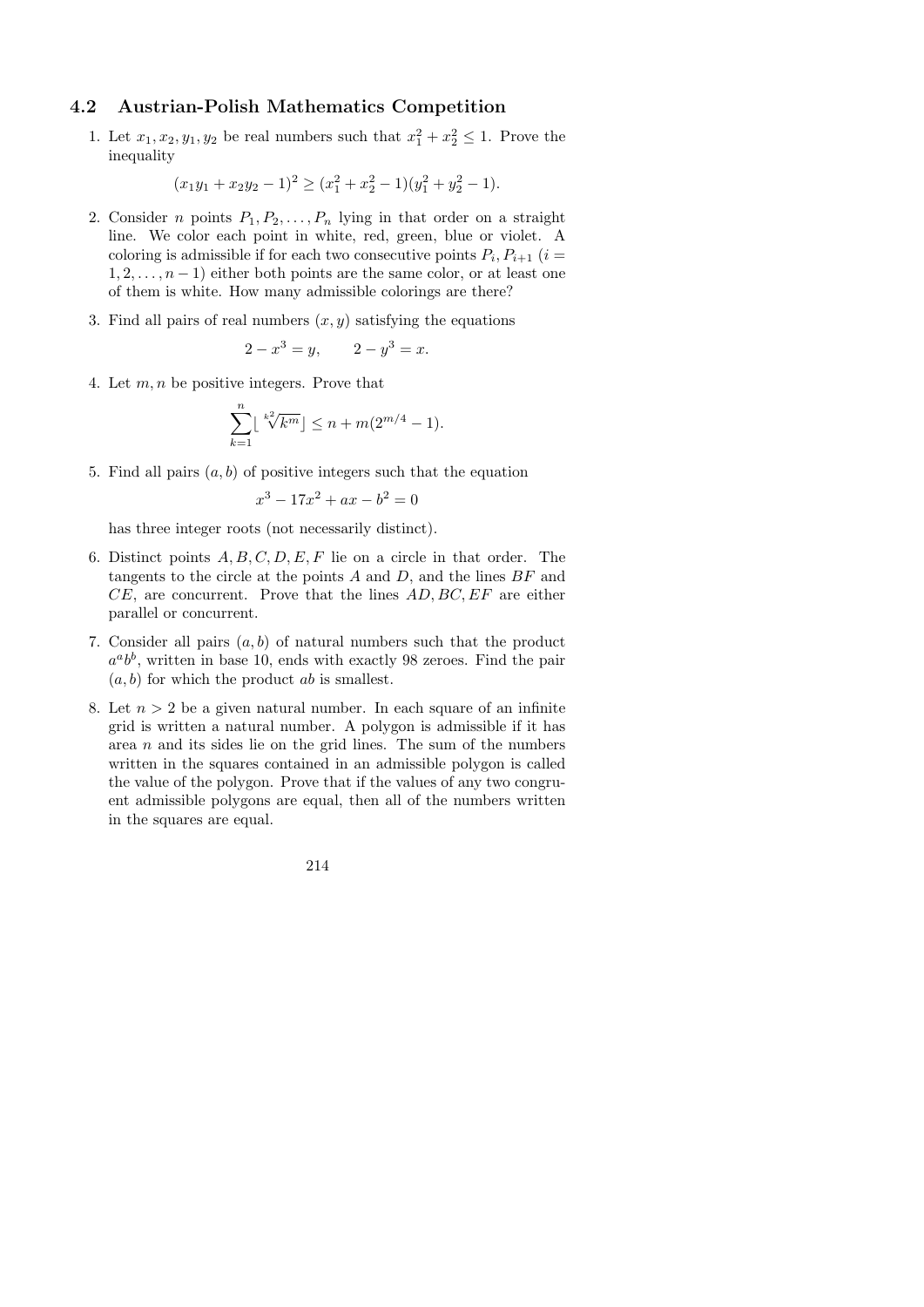9. Let  $K, L, M$  be the midpoints of sides  $BC, CA, AB$ , respectively, of triangle  $ABC$ . Let  $X$  be the midpoint of the arc  $BC$  not containing  $A$ , let  $Y$  be the midpoint of the arc  $CA$  not containing  $B$ , and let  $Z$  be the midpoint of the arc  $AB$  not containing  $C$ . Let  $R$  be the circumradius and  $r$  the inradius of  $ABC$ . Prove that

 $r + KX + LY + MZ = 2R.$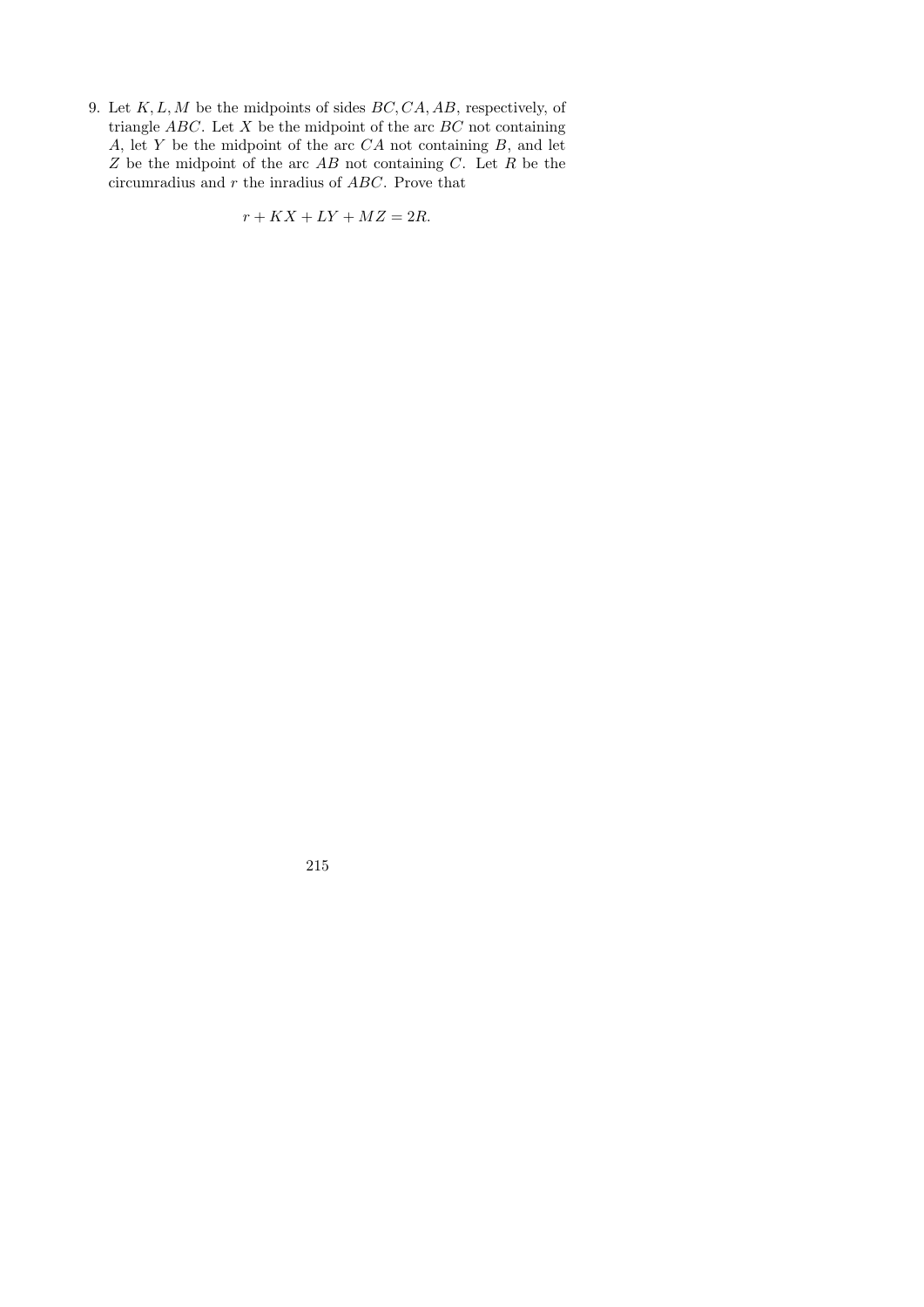# 4.3 Balkan Mathematical Olympiad

- 1. Find the number of different terms of the finite sequence  $\left[\frac{k^2}{1998}\right]$ , where  $k = 1, 2, ..., 1997$  and [x] denotes the integer part of x.
- 2. If  $n \geq 2$  is an integer and  $0 < a_1 < a_2 \cdots < a_{2n+1}$  are real numbers, prove the inequality:

$$
\sqrt[n]{a_1} - \sqrt[n]{a_2} + \sqrt[n]{a_3} - \cdots - \sqrt[n]{a_{2n}} + \sqrt[n]{a_{2n+1}}
$$
  

$$
< \sqrt[n]{a_1 - a_2 + a_3 - \cdots - a_{2n} + a_{2n+1}}.
$$

- 3. Let S be the set of all points inside and on the border of  $\triangle ABC$ without one inside point  $T$ . Prove that  $S$  can be represented as a union of closed segments no two of which have a point in common. (A closed segment contains both of its ends.)
- 4. Prove that the equation  $y^2 = x^5 4$  has no integer solutions.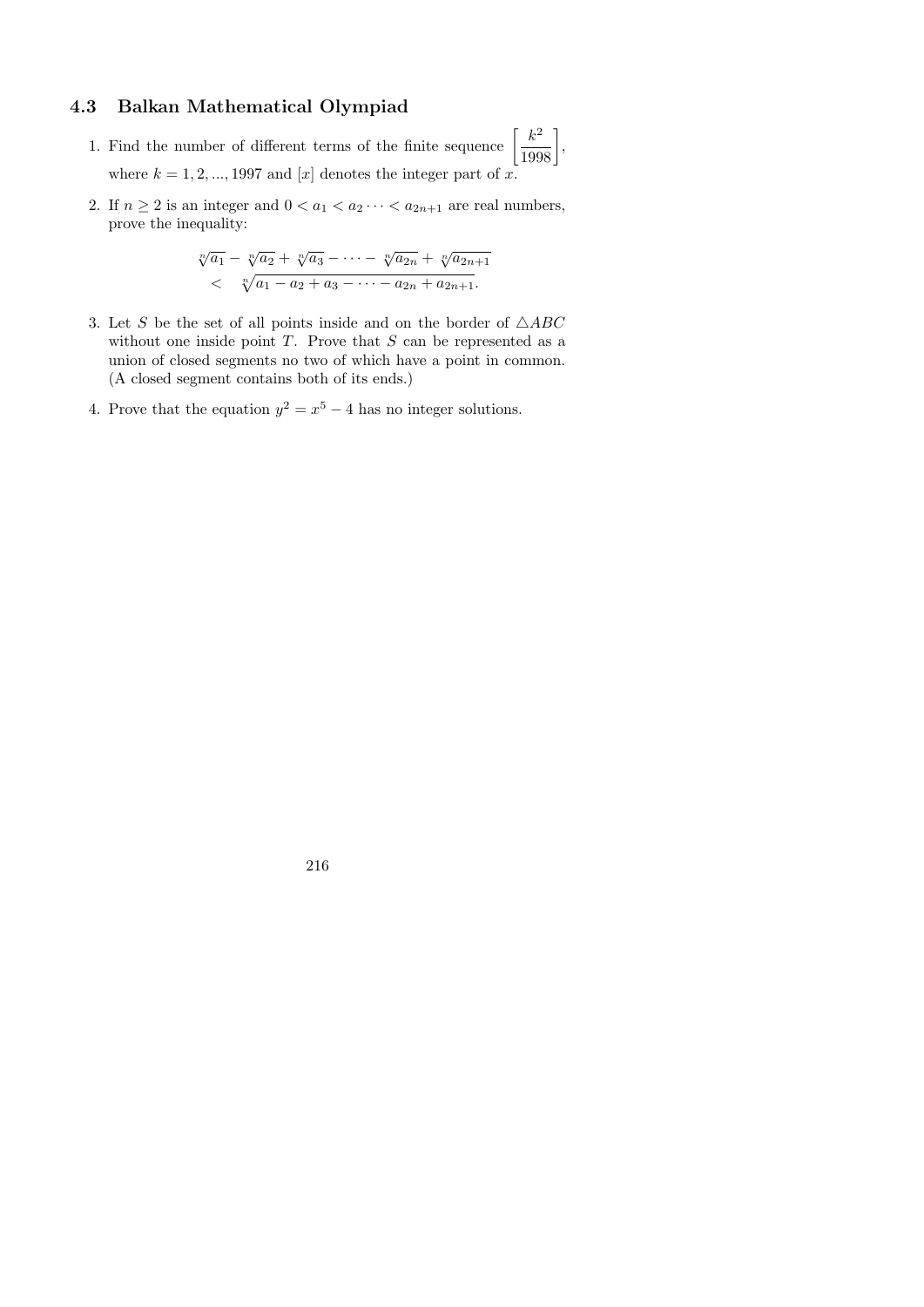## 4.4 Czech-Slovak Match

- 1. A polynomial  $P(x)$  of degree  $n \geq 5$  with integer coefficients and n distinct integer roots is given. Find all integer roots of  $P(P(x))$ given that 0 is a root of  $P(x)$ .
- 2. The lengths of the sides of a convex hexagon  $ABCDEF$  satisfy  $AB =$  $BC, CD = DE, EF = FA$ . Show that

$$
\frac{BC}{BE} + \frac{DE}{DA} + \frac{FA}{FC} \ge \frac{3}{2}.
$$

3. Find all functions  $f : \mathbb{N} \to \mathbb{N} - \{1\}$  such that for all  $n \in \mathbb{N}$ ,

$$
f(n) + f(n+1) = f(n+2)f(n+3) - 168.
$$

4. At a summer camp there are n girls  $D_1, D_2, \ldots, D_n$  and  $2n-1$  boys  $C_1, C_2, \ldots, C_{2n-1}$ . Girl  $D_i$  knowsn boys  $C_1, \ldots, C_{2i-1}$  and no others. Prove that the number of ways to choose  $r$  boy-girl pairs so that each girl in a pair knows the boy in the pair is

$$
\binom{n}{r} \frac{n!}{(n-r)!}.
$$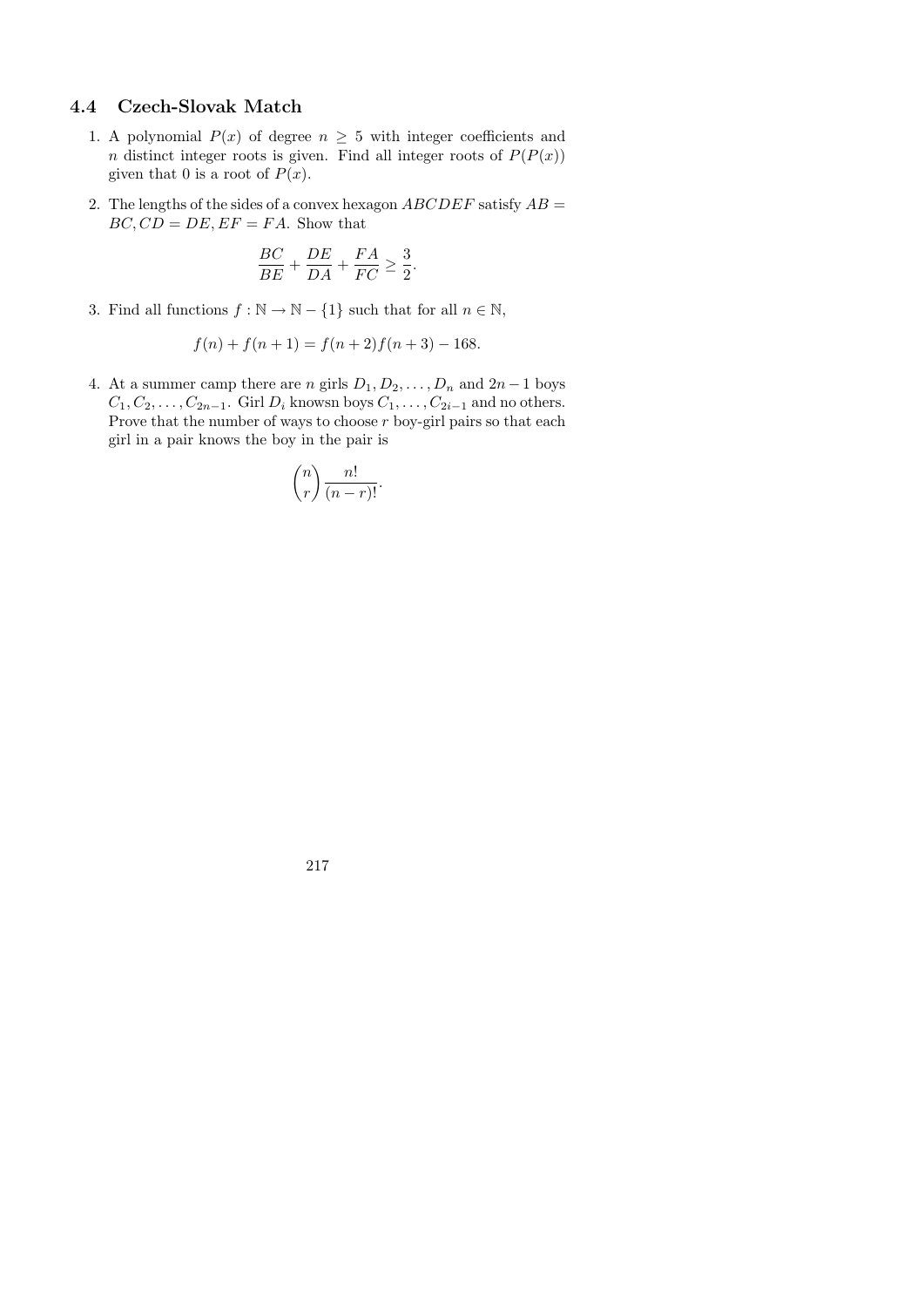## 4.5 Iberoamerican Olympiad

- 1. 98 points are given on a circle. Maria and José take turns drawing a segment between two of the points which have not yet been joined by a segment. The game ends when each point has been used as the endpoint of a segment at least once. The winner is the player who draws the last segment. If José goes first, who has a winning strategy?
- 2. The incircle of triangle  $ABC$  touches  $BC, CA, AB$  at  $D, E, F$ , respectively. Let  $AD$  meet the incircle again at  $Q$ . Show that the line  $EQ$  passes through the midpoint of AF if and only if  $AC = BC$ .
- 3. Find the smallest natural number  $n$  with the property that among any *n* distinct numbers from the set  $\{1, 2, \ldots, 999\}$ , one can find four distinct numbers  $a, b, c, d$  with  $a + 2b + 3c = d$ .
- 4. Around a table are seated representatives of n countries  $(n \geq 2)$ , such that if two representatives are from the same country, their neighbors on the right are from two different countries. Determine, for each  $n$ , the maximum number of representatives.
- 5. Find the largest integer n for which there exist distinct points  $P_1$ ,  $P_2, \ldots, P_n$  in the plane and real numbers  $r_1, r_2, \ldots, r_n$  such that the distance between  $P_i$  and  $P_j$  is  $r_i + r_j$ .
- 6. Let  $\lambda$  be the positive root of the equation  $t^2 1998t + 1 = 0$ . Define the sequence  $x_0, x_1, \ldots$  by setting

$$
x_0 = 1, \quad x_{n+1} = \lfloor \lambda x_n \rfloor (n \ge 0).
$$

Find the remainder when  $x_{1998}$  is divided by 1998.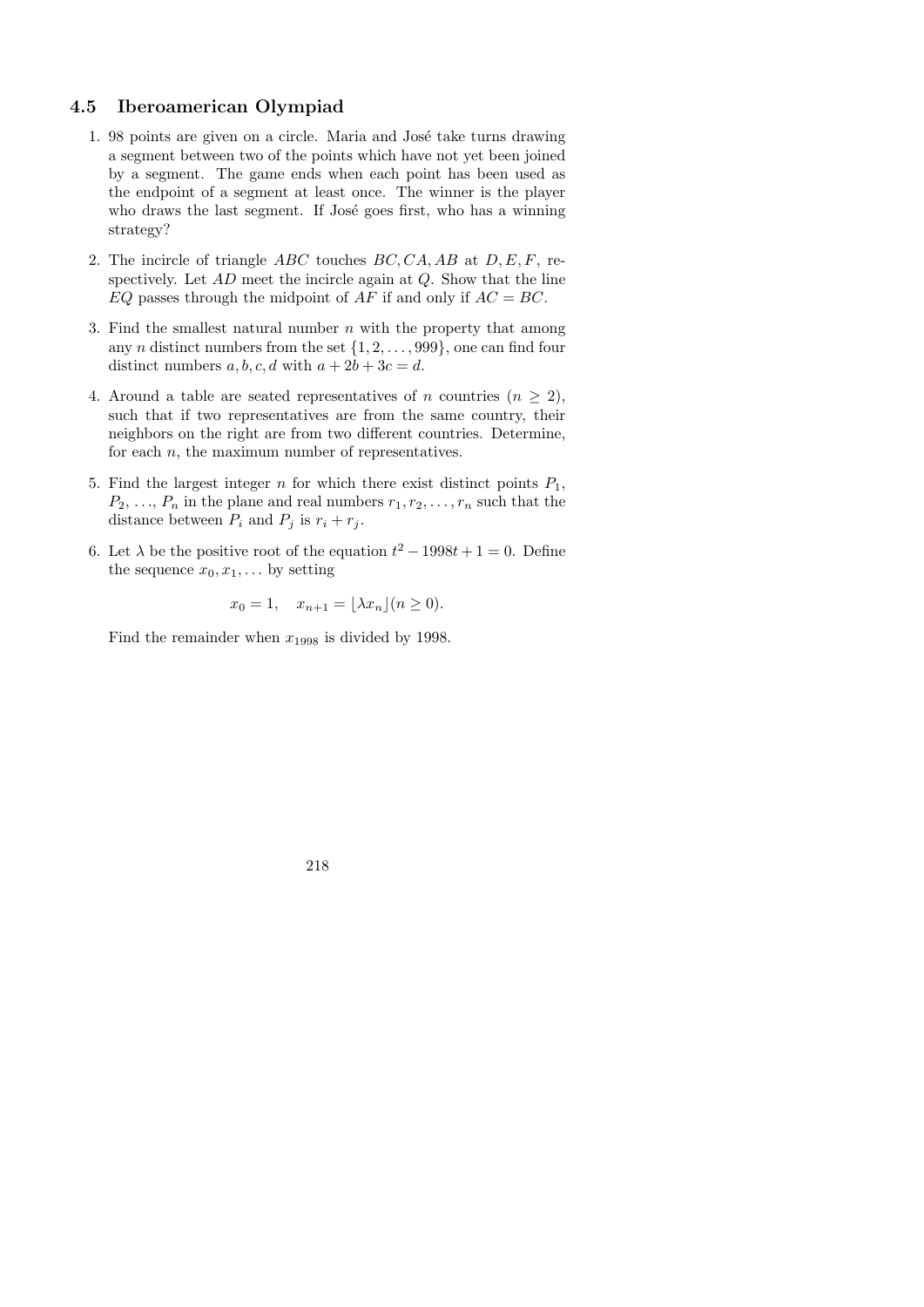## 4.6 Nordic Mathematical Contest

- 1. Find all functions f from the rational numbers to the rational numbers satisfying  $f(x + y) + f(x - y) = 2f(x) + 2f(y)$  for all rational  $x$  and  $y$ .
- 2. Let  $C_1$  and  $C_2$  be two circles which intersect at A and B. Let  $M_1$ be the center of  $C_1$  and  $M_2$  the center of  $C_2$ . Let P be a point on the segment AB such that  $|AP| \neq |BP|$ . Let the line through P perpendicular to  $M_1P$  meet  $C_1$  at  $C$  and  $D$ , and let the line through P perpendicular to  $M_2P$  meet  $C_2$  at E and F. Prove that  $C, D, E, F$ are the vertices of a rectangle.
- 3. (a) For which positive integers n does there exist a sequence  $x_1$ ,  $\ldots, x_n$  containing each of the integers  $1, 2, \ldots, n$  exactly once, and such that k divides  $x_1 + x_2 + \cdots + x_k$  for  $k = 1, 2, \ldots, n$ ?
	- (b) Does there exist an infinite sequence  $x_1, x_2, \ldots$  containing every positive integer exactly once, and such that for any positive integer k, k divides  $x_1 + x_2 + \cdots + x_k$ ?
- 4. Let *n* be a positive integer. Prove that the number of  $k \in \{0, 1, \ldots, n\}$ for which  $\binom{n}{k}$  is odd is a power of 2.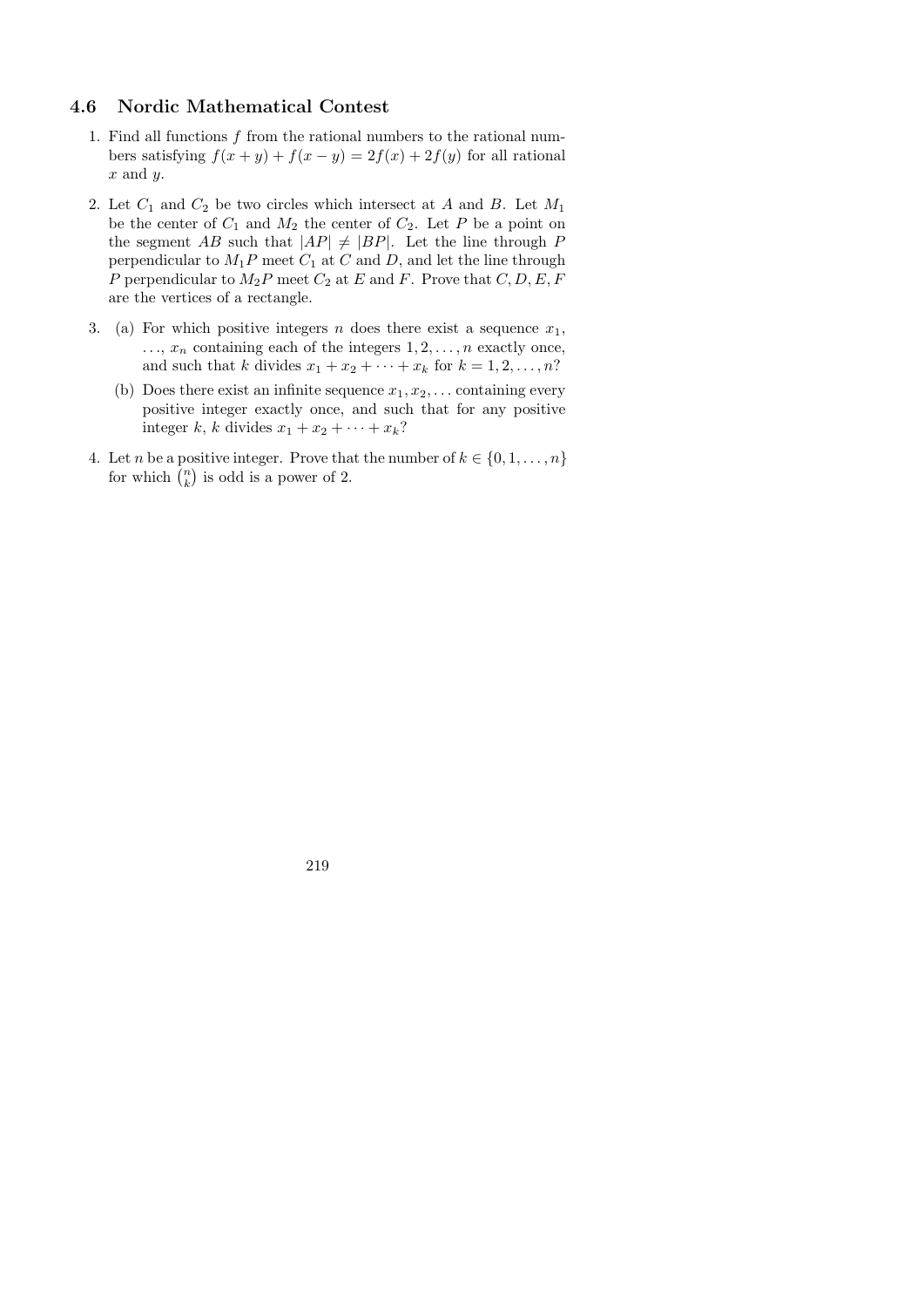# 4.7 St. Petersburg City Mathematical Olympiad (Russia)

- 1. In how many zeroes can the number  $1^n + 2^n + 3^n + 4^n$  end for  $n \in \mathbb{N}$ ?
- 2. The diagonals of parallelogram ABCD meet at O. The circumcircle of triangle  $ABO$  meets  $AD$  at E, and the circumcircle of  $DOE$  meets BE at F. Show that  $\angle BCA = \angle FCD$ .
- 3. In a  $10 \times 10$  table are written the numbers from 1 to 100. From each row we select the third largest number. Show that the sum of these numbers is not less than the sum of the numbers in some row.
- 4. Show that the projections of the intersection of the diagonals of an cyclic quadrilateral onto two opposite sides are symmetric across the line joining the midpoints of the other two sides.
- 5. The set M consists of n points in the plane, no three lying on a line. For each triangle with vertices in  $M$ , count the number of points of M lying in its interior. Prove that the arithmetic mean of these numbers does not exceed  $n/4$ .
- 6. Two piles of matches lie on a large table, one containing  $2^{100}$  matches, the other containing  $3^{100}$  matches. Two players take turns removing matches from the piles. On a turn, a player may take  $k$  matches from one pile and m from the other, as long as  $|k^2 - m^2| \le 1000$ . The player taking the last match loses. Which player wins with optimal play?
- 7. On a train are riding 175 passengers and 2 conductors. Each passenger buys a ticket only after the third time she is asked to do so. The conductors take turns asking a passenger who does not already have a ticket to buy one, doing so until all passengers have bought tickets. How many tickets can the conductor who goes first be sure to sell?
- 8. On each of 10 sheets of paper are written several powers of 2. The sum of the numbers on each sheet is the same. Show that some number appears at least 6 times among the 10 sheets.
- 9. A country contains 1998 cities, any two joined by a direct flight. The ticket prices on each of these flights is different. Is it possible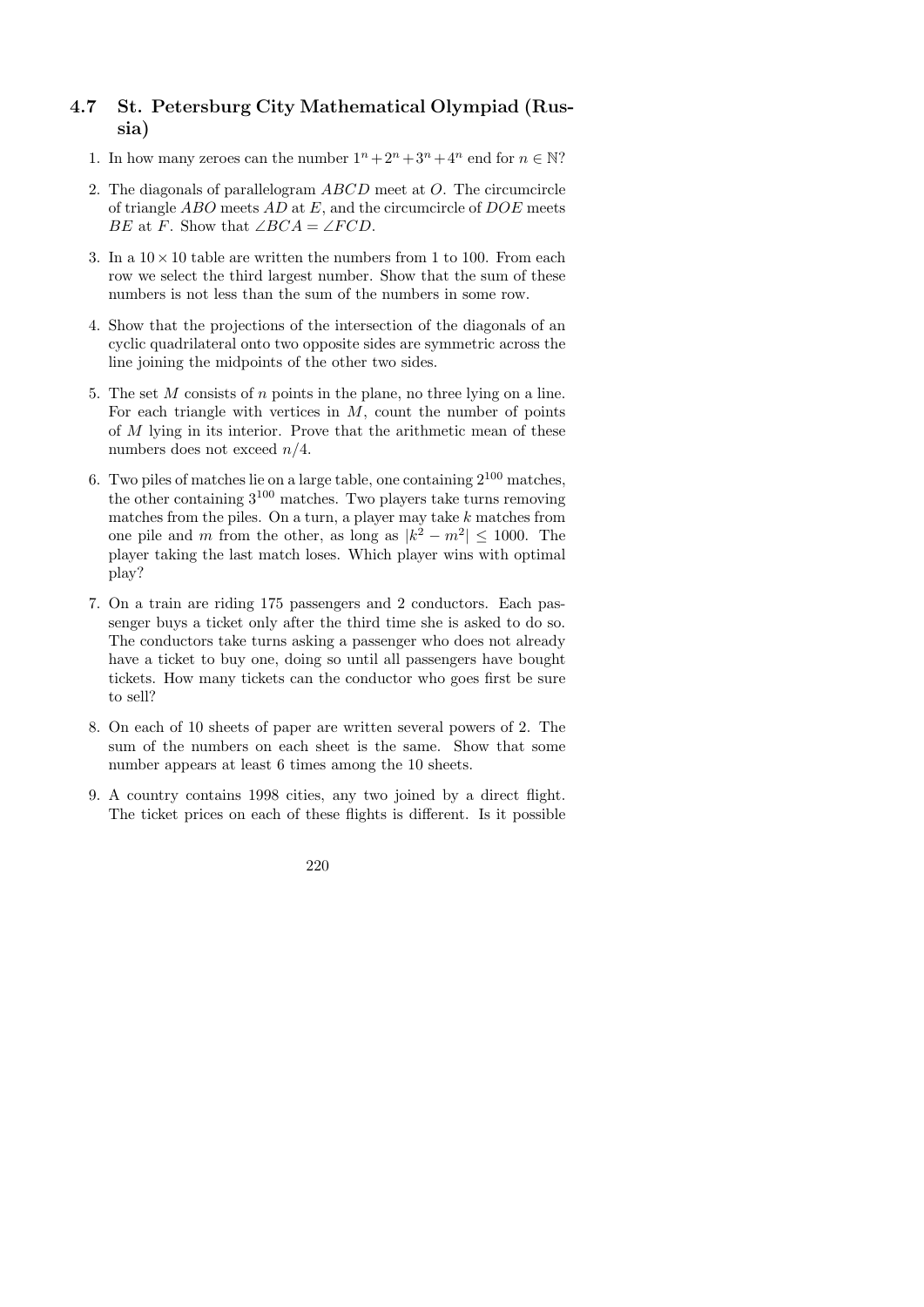that any two trips visiting each city once and returning to the city of origin have different total prices?

- 10. Show that for any natural number *n*, between  $n^2$  and  $(n+1)^2$  one can find three distinct natural numbers  $a, b, c$  such that  $a^2 + b^2$  is divisible by c.
- 11. On a circle are marked 999 points. How many ways are there to assign to each point one of the letters A, B, or C, so that on the arc between any two points marked with the same letter, there are an even number of letters differing from these two?
- 12. A circle passing through vertices  $A$  and  $C$  of triangle  $ABC$  meets side  $AB$  at its midpoint  $D$ , and meets side  $BC$  at  $E$ . The circle through  $E$  and tangent to  $AC$  at  $C$  meets  $DE$  at  $F$ . Let  $K$  be the intersection of  $AC$  and  $DE$ . Show that the lines  $CF, AE, BK$  are concurrent.
- 13. Can one choose 64 unit cubes from an  $8 \times 8 \times 8$  cube (consisting of  $8<sup>3</sup>$  unit cubes) so that any  $1 \times 8 \times 8$  layer of the cube parallel to a face contains 8 of the chosen cubes, and so that among any 8 chosen cubes, two must lie in a common layer?
- 14. Find all polynomials  $P(x, y)$  in two variables such that for any x and y,  $P(x + y, y - x) = P(x, y)$ .
- 15. A 2n-gon  $A_1A_2 \cdots A_{2n}$  is inscribed in a circle with center O and radius 1. Show that

$$
|\vec{A_1A_2} + \cdots + \vec{A_{2n-1}A_{2n}}| \leq 2 \sin \frac{1}{2} (\angle A_1OA_2 + \cdots + \angle A_{2n-1}OA_{2n}).
$$

- 16. Let  $d(n)$  denote the number of divisors of the natural number n. Prove that the sequence  $d(n^2+1)$  does not become monotonic from any given point onwards.
- 17. A regiment consists of 169 men. Each day, four of them are on duty. Is it possible that at some point, any two men have served together exactly once?
- 18. Is it possible to place one of the letters  $P, A, S$  in each square of an  $11 \times 11$  array so that the first row reads  $PAPASPASPSA$ , the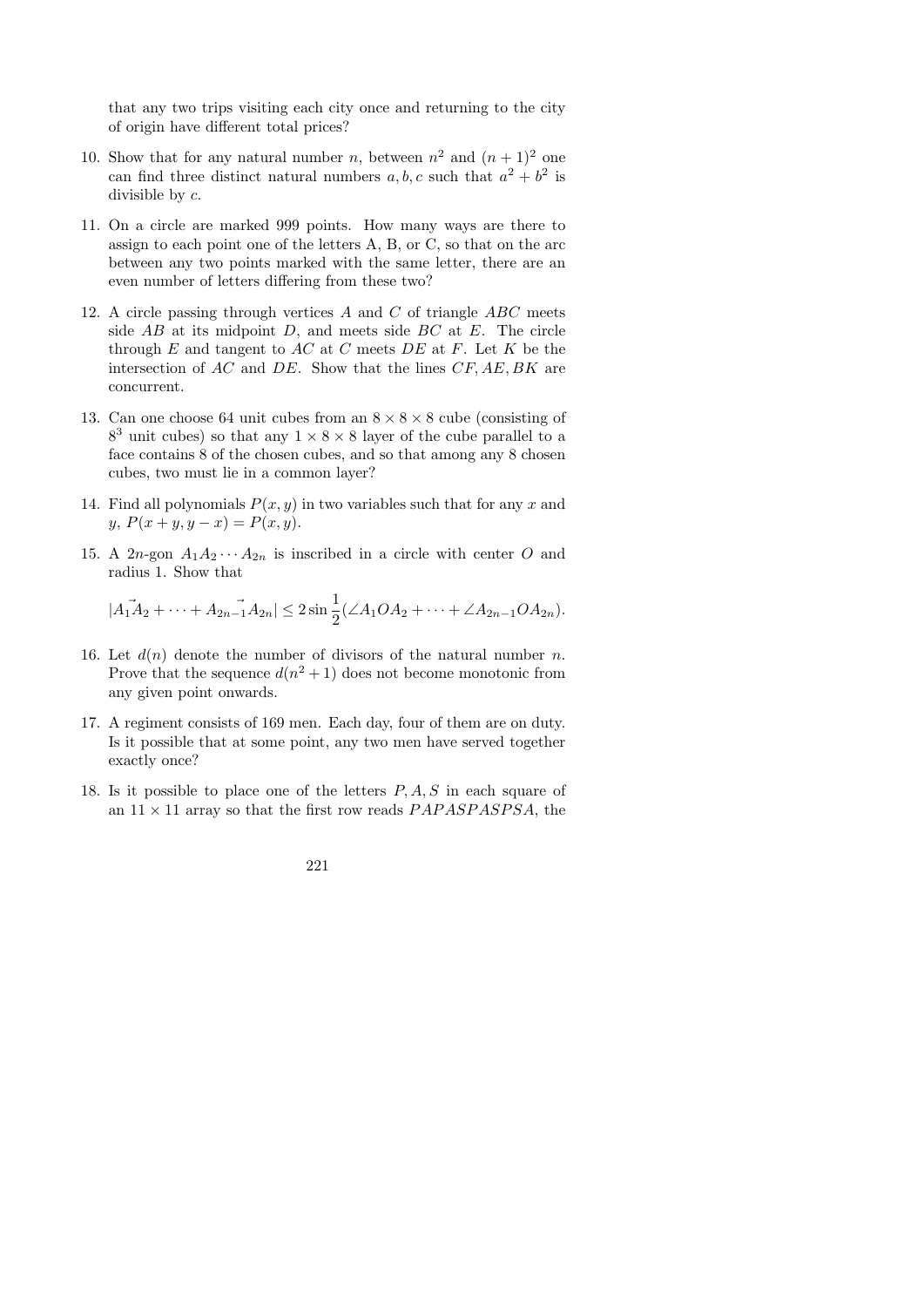letter S appears nowhere else along the perimeter, and no threesquare figure shaped like an L or its  $180^\circ$  rotation contains three different letters?

- 19. Around a circle are placed 20 ones and 30 twos so that no three consecutive numbers are equal. Find the sum of the products of every three consecutive numbers.
- 20. In triangle  $ABC$ , point K lies on  $AB$ , N on  $BC$ , and K is the midpoint of AC. It is given that  $\angle BKM = \angle BNM$ . Show that the perpendiculars to  $BC, CA, AB$  through  $N, M, K$ , respectively, are concurrent.
- 21. The vertices of a connected graph are colored in 4 colors so that any edge joins vertices of different colors, and any vertex is joined to the same number of vertices of the other three colors. Show that the graph remains connected if any two edges are removed.
- 22. Show that any number greater than  $n^4/16$   $(n \in \mathbb{N})$  can be written as the product of two of its divisors having difference not exceeding n in at most one way.
- 23. A convex  $2n$ -gon has its vertices at lattice points. Prove that its area is not less than  $n^3/100$ .
- 24. In the plane are given several vectors, the sum of whose lengths is 1. Show that they may be divided into three groups (possibly empty) so that the sum of the lengths of the sum of the vectors in each group so that the sum of t<br>is at least  $3\sqrt{3}/2\pi$ .
- 25. Does there exist a nonconstant polynomial P with integer coefficients and a natural number  $k > 1$  such that the numbers  $P(k^n)$  are pairwise relatively prime?
- 26. The point  $I$  is the incenter of triangle  $ABC$ . A circle centered at I meets BC at  $A_1$  and  $A_2$ , CA at  $B_1$  and  $B_2$ , and AB at  $C_1$  and  $C_2$ , where the points occur around the circle in the order  $A_1, A_2, B_1, B_2, C_1, C_2$ . Let  $A_3, B_3, C_3$  be the midpoints of the arcs  $A_1A_2, B_1B_2, C_1C_2$ , respectively. The lines  $A_2A_3$  and  $B_1B_3$  meet at  $C_4$ ,  $B_2B_3$  and  $C_1C_3$  meet at  $A_4$ , and  $C_2C_3$  and  $A_1A_3$  meet at  $B_4$ . Prove that the lines  $A_3A_4, B_3B_4, C_3C_4$  are concurrent.